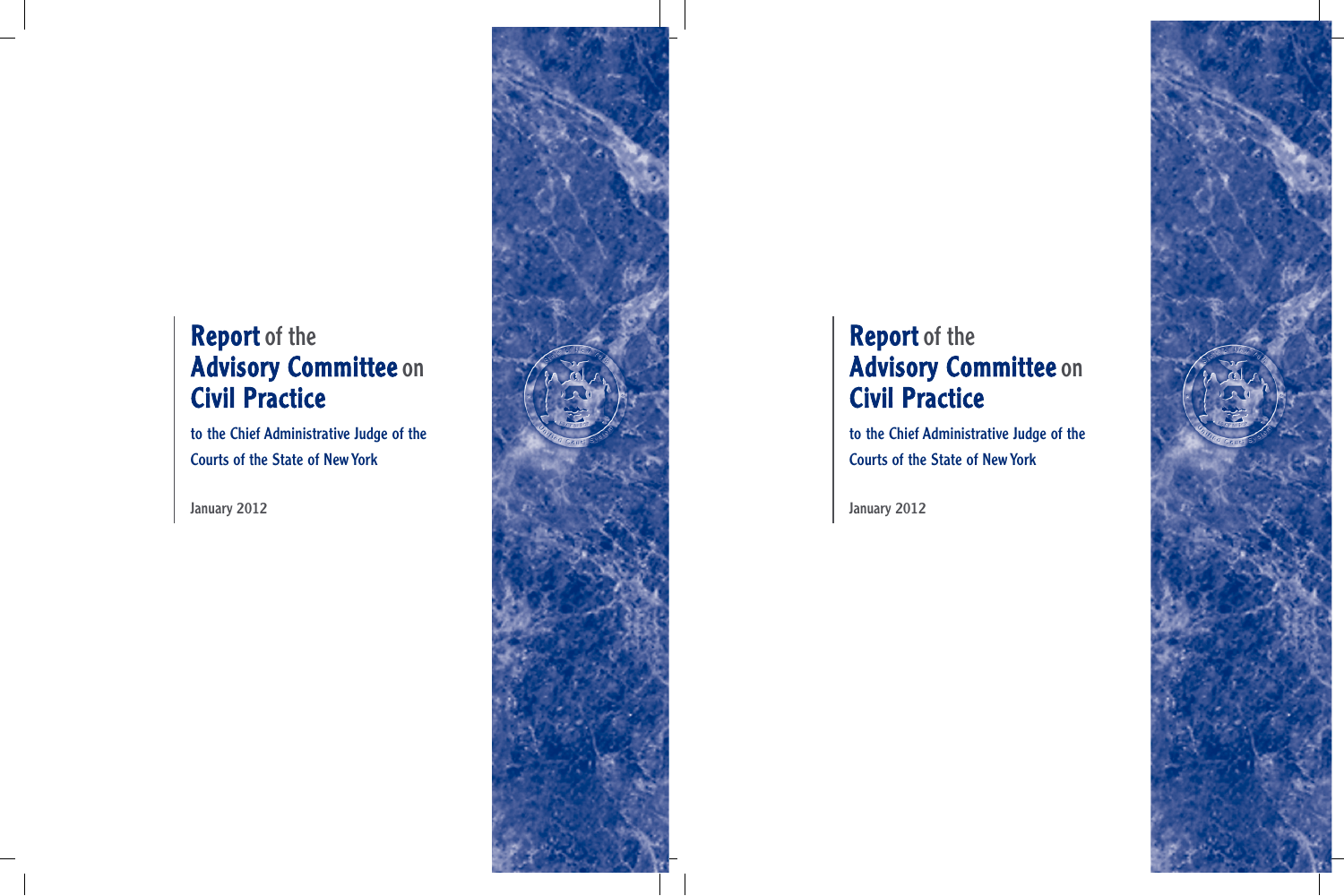## **Table of Contents**

| I.  |    | Page                                                                                                                            |  |
|-----|----|---------------------------------------------------------------------------------------------------------------------------------|--|
| II. |    |                                                                                                                                 |  |
|     | 1. | Extending to 30 days the Rule on Notice of Intention to Arbitrate                                                               |  |
|     | 2. | Allowing the Non-party Witness to Make Objections at a Deposition                                                               |  |
|     | 3. | Eliminating the Distinction Between a Party and a Non-Party When<br>Seeking Disclosure from a Non-Party                         |  |
|     | 4. | Permitting Appellate Review of a Non-final Judgment or Order in Certain<br>Circumstances                                        |  |
|     | 5. | Extending Discretion to the Court to Retain Alternate Jurors after Final<br>Submission                                          |  |
| Ш.  |    |                                                                                                                                 |  |
|     | 1. | Allowing the Court to Require Confidentiality of Personal Information in<br>Papers Filed in Civil Proceedings                   |  |
|     | 2. | Allowing the Use of an Affirmation by Any Person in a Civil Action<br>.31                                                       |  |
| IV. |    |                                                                                                                                 |  |
|     | 1. | Addressing CPLR Article 16 Issues in Relation to Apportionment<br>of Liability for Non-economic Loss in Personal Injury Actions |  |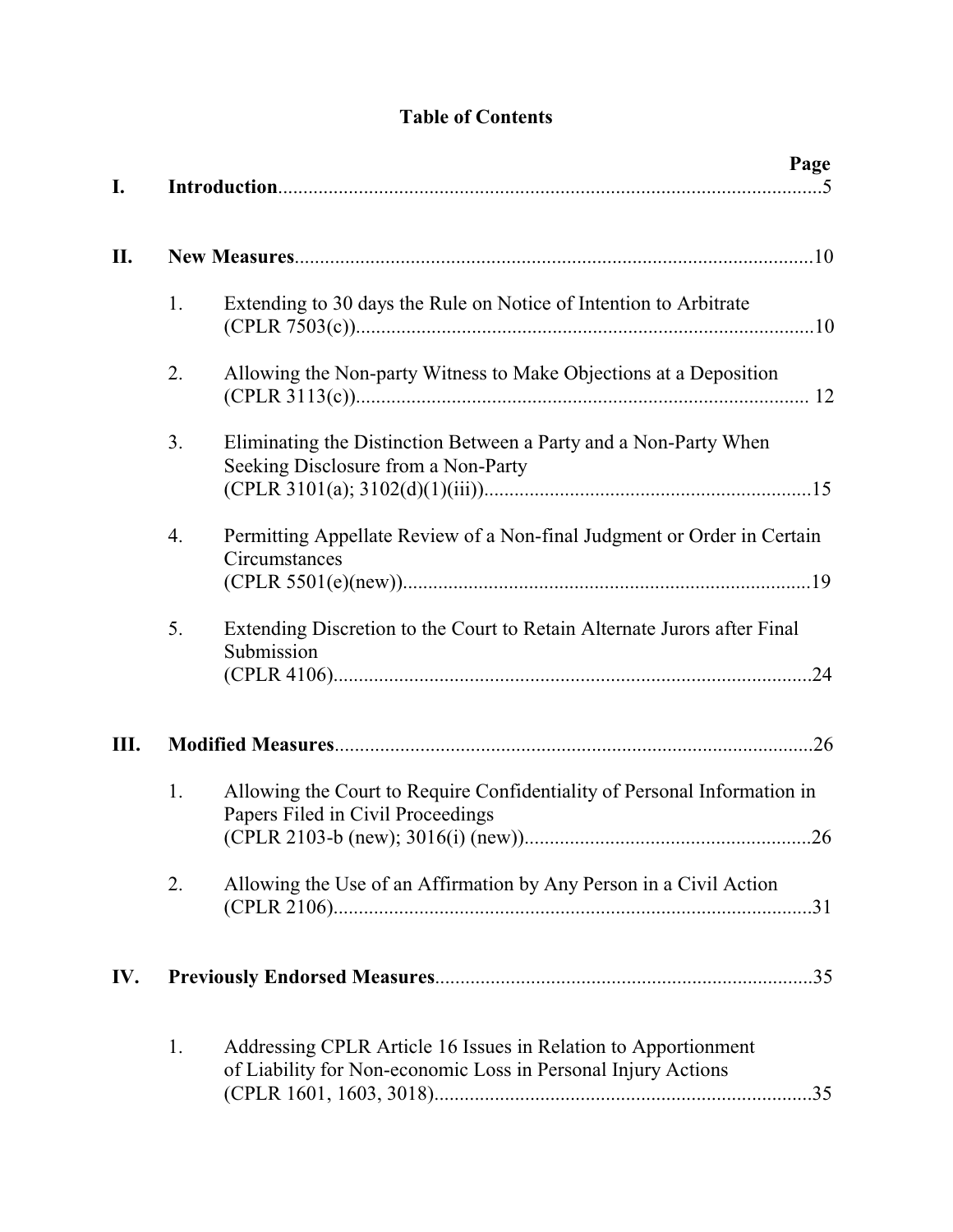| 2.  | Amending the General Obligations Law in Relation to the Limitation<br>of Non-statutory Reimbursement and Subrogation                                                        |  |
|-----|-----------------------------------------------------------------------------------------------------------------------------------------------------------------------------|--|
| 3.  | Permitting Service of a Levy upon any Branch of a Financial<br>Institution to be Effective as to any Account as to Which the<br>Institution is a Garnishee                  |  |
| 4.  | Clarifying a Motion to Replead or Amend and Setting the Time<br>for Motions to Dismiss for Failure to to State a Cause of Action<br>and for Summary Judgment                |  |
| 5.  | Allowing Service by Publication, in a Matrimonial Matter, in a<br>Non-English Newspaper, and Requiring Publication, Generally,<br>Within 30 days after the Order is Entered |  |
| 6.  | Modifying the Manner of Service of Papers when Service is by<br>Facsimile                                                                                                   |  |
| 7.  | Removing the Requirement that Papers Served by Mail be Mailed<br>within the State                                                                                           |  |
| 8.  | Eliminating the Notice of Medical Malpractice Action                                                                                                                        |  |
| 9.  | Extending the Judgment Lien on Real Property in an Action Upon<br>a Money Judgment and Repealing the Notice of Levy upon<br><b>Real Property</b>                            |  |
| 10. | Modifying the Contents of a Bill of Particulars to Expand the<br>Categories of Information That May be Required                                                             |  |
| 11. | Adopting the Uniform Mediation Act of 2001 (as amended in 2003),<br>to Address Confidentiality and Privileges in Mediation Proceedings<br>in New York State                 |  |
|     |                                                                                                                                                                             |  |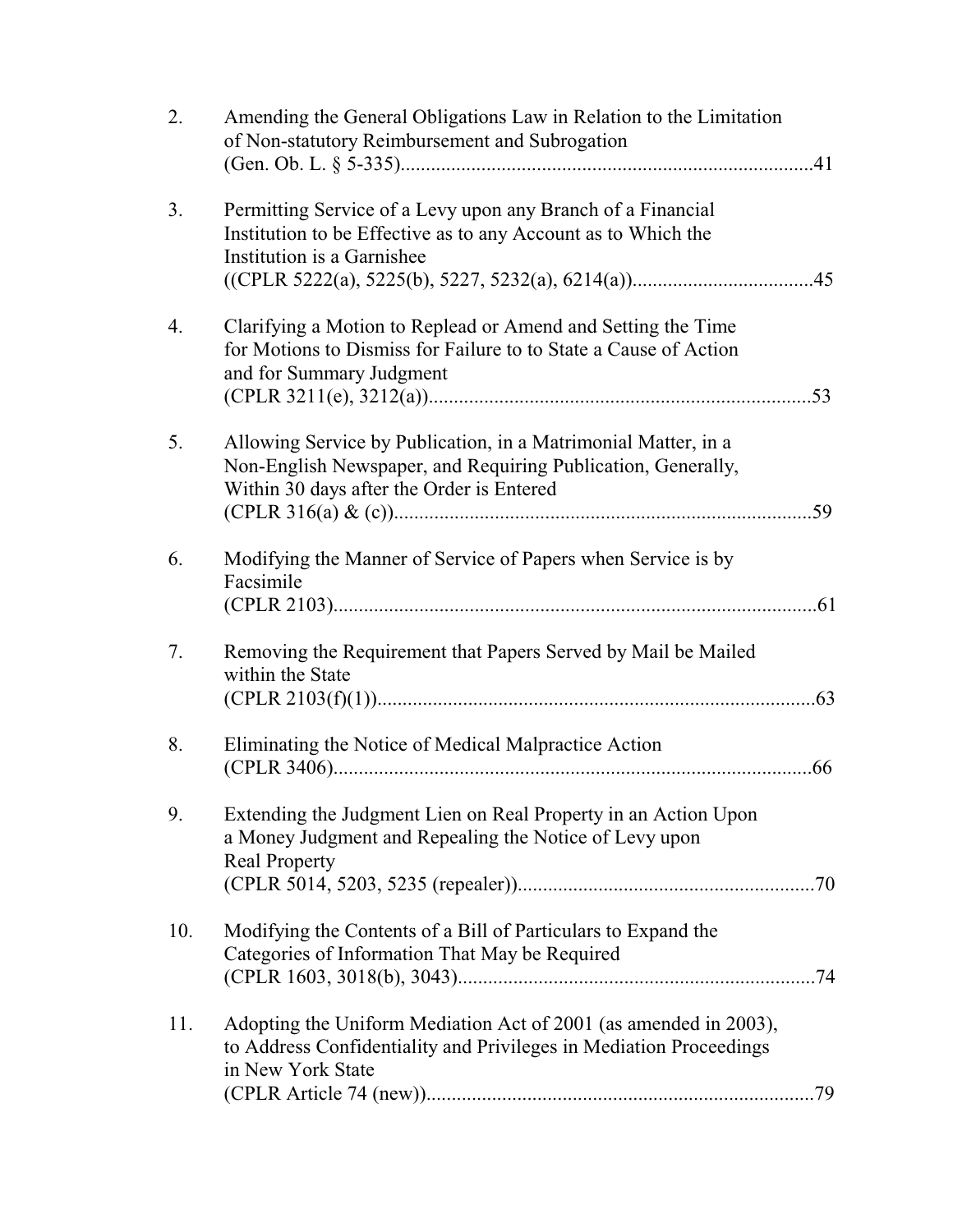|    | 12. | Eliminating the Uncertainty as to the Determination of Finality<br>for the Purposes of Certain Appeals to the Court of Appeals                                 |
|----|-----|----------------------------------------------------------------------------------------------------------------------------------------------------------------|
|    | 13. | Clarifying the Uncertainty in the Context of an Appeal of Either an<br>Ex Parte Temporary Restraining Order or an Uncontested Application<br>to the Court      |
|    | 14. | <b>Expanding Expert Disclosure in Commercial Cases</b>                                                                                                         |
|    | 15. | Setting a Time Frame for Expert Witness Disclosure                                                                                                             |
|    | 16. | Amending the Rate of Interest                                                                                                                                  |
|    | 17. | Pre-judgment Interest After Offers to Compromise and in<br>Personal Injury Actions                                                                             |
|    | 18. | Allowing a Notary Public to Compare and Certify Copies of<br>Papers that Will Comprise a Record on Appeal                                                      |
| V. |     | Recommendations for Amendment to Certain Regulations113                                                                                                        |
|    | 1.  | Providing Greater Flexibility for the Court to Address Confidentiality<br>in the Submission of Court Papers in the Commercial Division of the<br>Supreme Court |
|    | 2.  | Giving the Court Discretion to Accept an Untimely Submission<br>for Good Cause Shown or in the Interest of Justice                                             |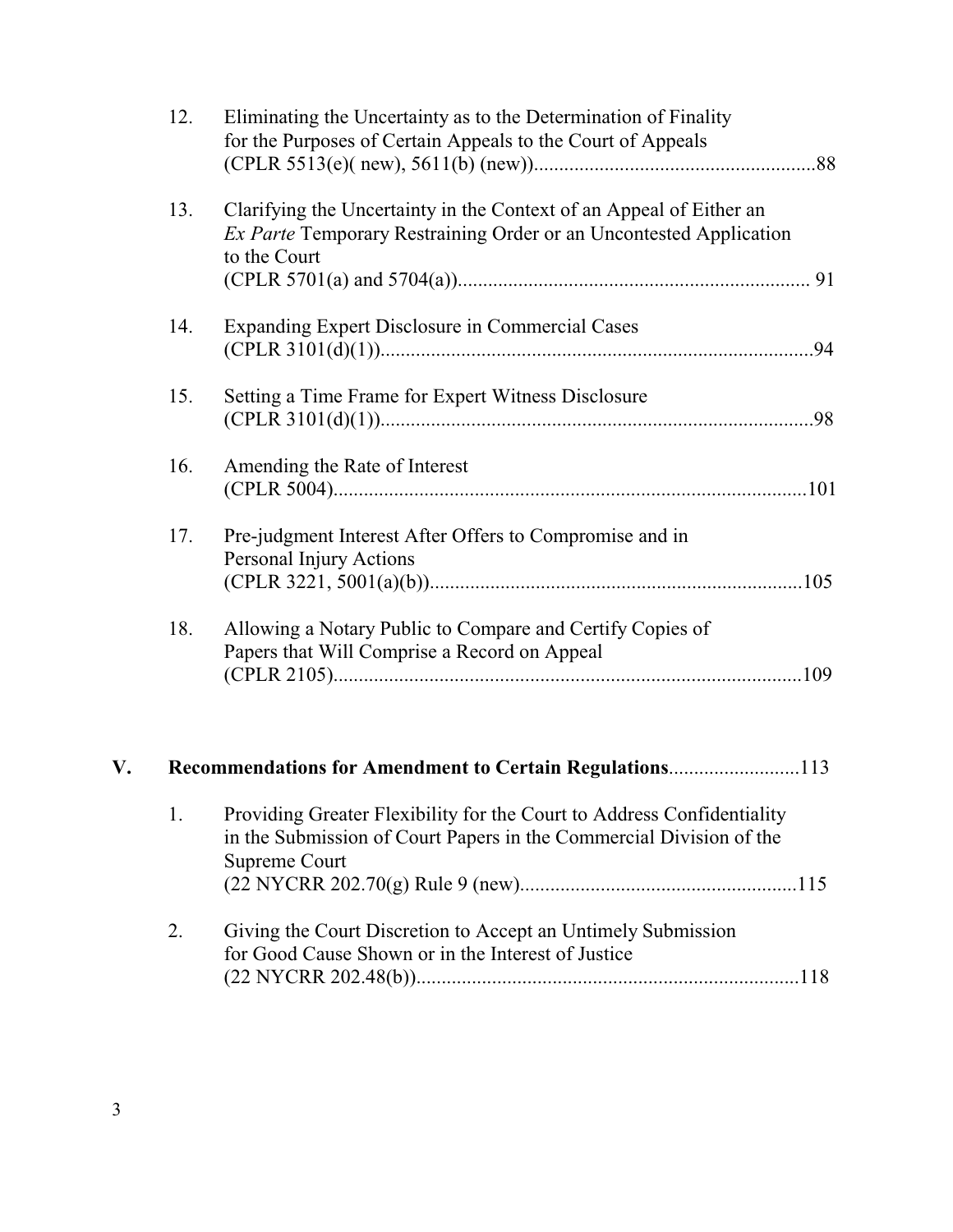|      | 3.                                                         | Requiring Parties to Give the Court Notice of Discontinuance,<br>Settlement, Mootness of a Motion or Death or Bankruptcy<br>of a Party |
|------|------------------------------------------------------------|----------------------------------------------------------------------------------------------------------------------------------------|
|      |                                                            |                                                                                                                                        |
|      | 4.                                                         | Encouraging the Court to Grant Requests to Appear at<br>Conference via Telephonic or Other Electronic Means                            |
|      | 5.                                                         | Eliminating the Notice of Medical, Dental and Podiatric Malpractice<br>Action and Tailoring the Special Rules for Medical, Dental and  |
|      | 6.                                                         | Allowing Proof of Service by Mail under CPLR 2103(b)(2) by<br>Affirmation that the Attorney Caused the Paper to be Mailed              |
| VI.  |                                                            | <b>Recommendation for Guidelines on Electronic Discovery</b>                                                                           |
| VII. | Table of Contents and Summary of Other Previously Endorsed |                                                                                                                                        |
|      |                                                            |                                                                                                                                        |
| IX.  |                                                            |                                                                                                                                        |
| X.   |                                                            |                                                                                                                                        |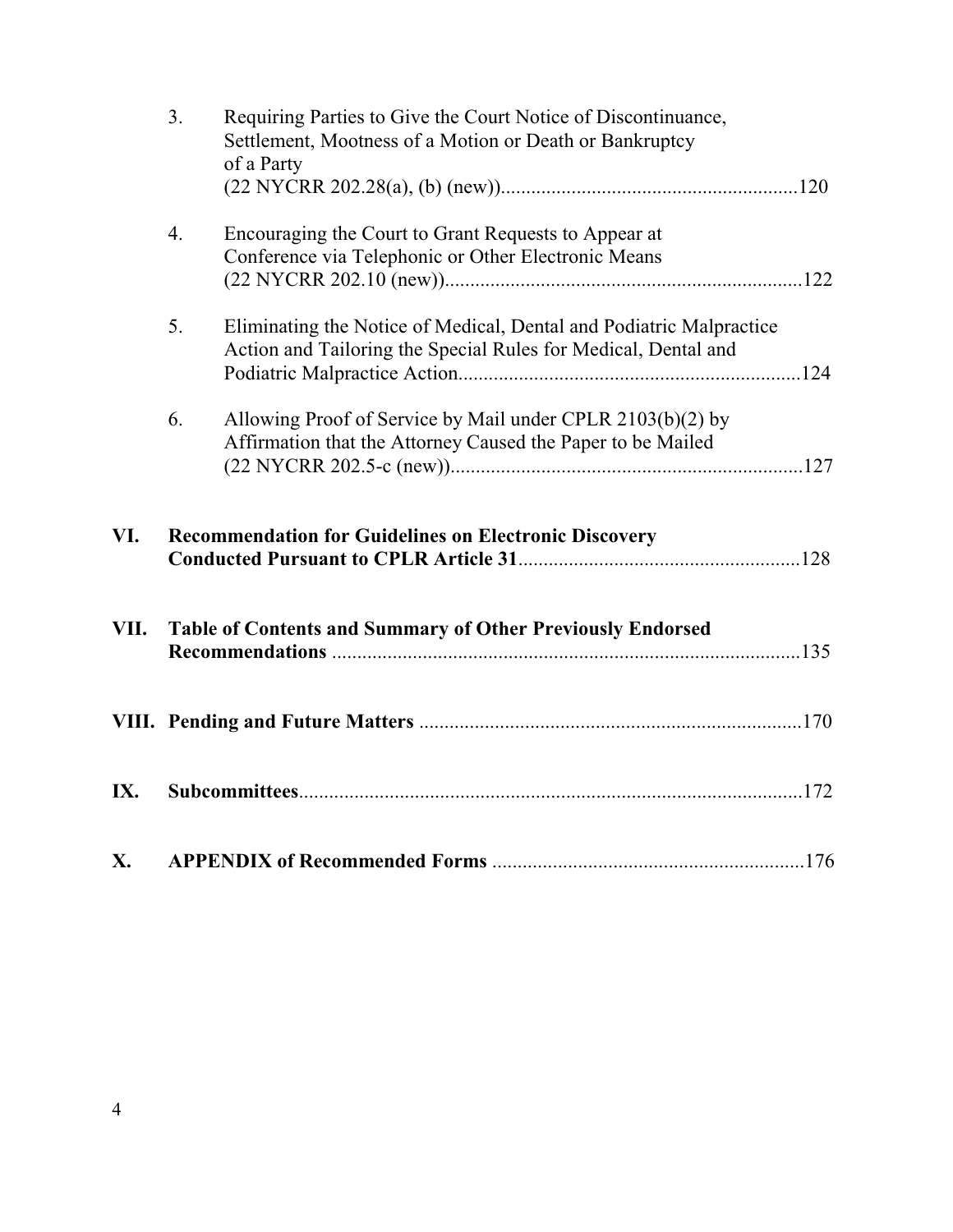## **I. Introduction**

The Advisory Committee on Civil Practice, one of the standing advisory committees established by the Chief Administrative Judge of the Courts pursuant to sections 212(1)(g) and 212(1)(q) of the Judiciary Law, annually recommends to the Chief Administrative Judge legislative proposals in the area of civil procedure that may be incorporated in the Chief Administrative Judge's legislative program. The Committee makes its recommendations on the basis of its own studies, examination of decisional law, and recommendations received from bench and bar. The Committee maintains a liaison with the New York State Judicial Conference, committees of judges and committees of bar associations, legislative committees, and such agencies as the Law Revision Commission. In addition to recommending measures for inclusion in the Chief Administrative Judge's legislative program, the Committee reviews and comments on other pending legislative measures concerning civil procedure.

In this 2012 Report, the Advisory Committee recommends a total of 25 measures for enactment by the 2012 Legislature. Of these, eighteen measures previously have been endorsed in substantially the same form, two are modified measures, and five are new measures. In Parts II, III and IV, individual summaries of the proposals are followed by drafts of legislation.

Part II sets forth and summarizes the five new measures proposed for 2012. They are designed to: (1) extend the 20-day rule on the notice of intention to arbitrate (CPLR 7503 $(c)$ ); (2) allow the non-party witness to make objections at a deposition (CPLR 3113(c)); (3) obviate the special circumstances rule (CPLR 3101(a)  $\&$  (d) (1)(iii)); (4) permit appellate review of a non-final judgment or order in certain circumstances (CPLR  $5501(e)$ (new)); and (5) extend discretion to the court to retain alternate jurors after final submission (CPLR 4106).

Part III sets forth and summarizes the two modified measures proposed for 2012. These measures would (1) allow the court to require confidentiality of personal identifying information in papers filed in civil proceedings and (2) allow the use of an affirmation by any person in a civil action (CPLR 2106).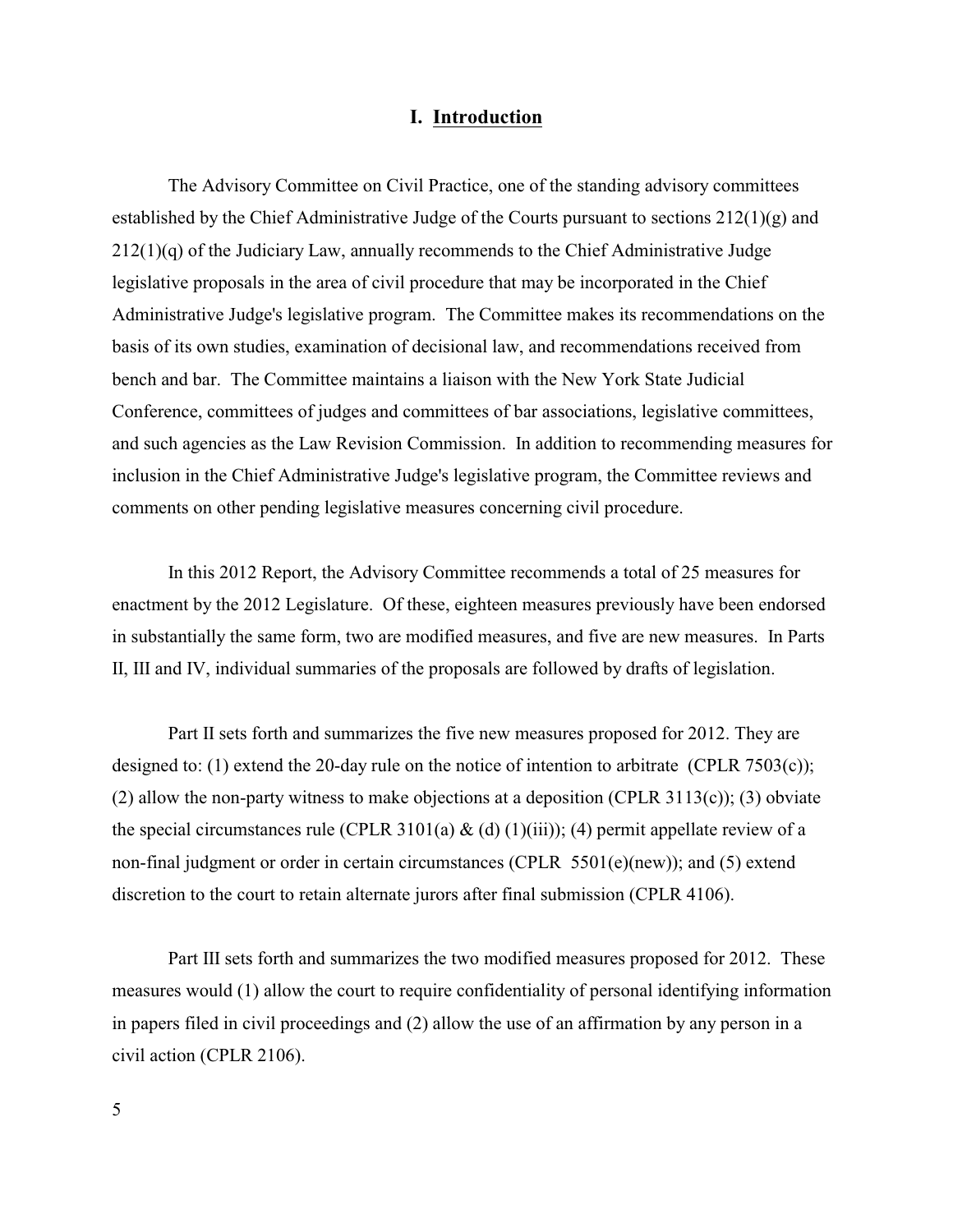Part IV summarizes the previously endorsed measures not enacted into law in 2010, but once again recommended by the Committee in substantially the same form. These measures: (1) address certain CPLR Article 16 issues in relation to apportionment of liability for noneconomic loss in personal injury actions (CPLR 1601, 1603, 3018); (2) amend the General Obligations Law in relation to the limitation of non-statutory reimbursement and subrogation (Gen. Ob. L. § 5-335); (3) permit service of a levy upon any branch of a financial institution to be effective as to any account as to which the institution is a garnishee ((CPLR 5222(a), 5225(b), 5227, 5232(a), 6214(a)); (4) clarify the procedure for a motion to replead or amend and set the time for motions to dismiss for failure to state a cause of action and for summary judgment (CPLR 3211(e), 3212(a)); (5) allow service by publication, in a matrimonial matter, in a non-English newspaper and to require publication, generally, within 30 days after the order is entered (CPLR 316(a)  $\&$  (c)); (6) modify the manner of service of papers when service is by facsimile (CPLR 2103); (7) remove the requirement that papers served by mail be mailed within the state CPLR 2103(f)(1); (8) eliminate the notice of medical malpractice action (CPLR 3406) (recommendation is made in conjunction with the Committee's recommendation for an amendment of Uniform Rule 202.56 (see, Part V. (3)); (9) extend the judgment lien on real property and repeal the notice of levy upon real property (CPLR 5014, 5203  $\&$  5235 (repealer)); (10) modify the contents of a bill of particulars to expand the categories of information that may be required; (11) adopt the Uniform Mediation Act of 2001 (as amended in 2003), to address confidentiality and privileges in mediation proceedings in New York State (CPLR Article 74 (new)); (12) eliminate the uncertainty as to the determination of finality for the purposes of certain appeals to the Court of Appeals (CPLR 5513(e) (new), 5611(b) (new)); (13) clarify the uncertainty in the context of an appeal of either an *ex parte* temporary restraining order or an uncontested application to the court (CPLR 5701(a) and 5704(a)); (14) expand expert disclosure in commercial cases (CPLR  $3101(d)(1)$ ); (15) set a time frame for expert disclosure (CPLR 3101(d)(1)); (16) amend the rate of interest (CPLR 5004); (17) provide for pre-judgment interest after offers to compromise in personal injury actions (CPLR 3221, 5001(a)(b)) and (18) allow a notary public to compare and certify copies of papers that will comprise a record on appeal (CPLR 2105).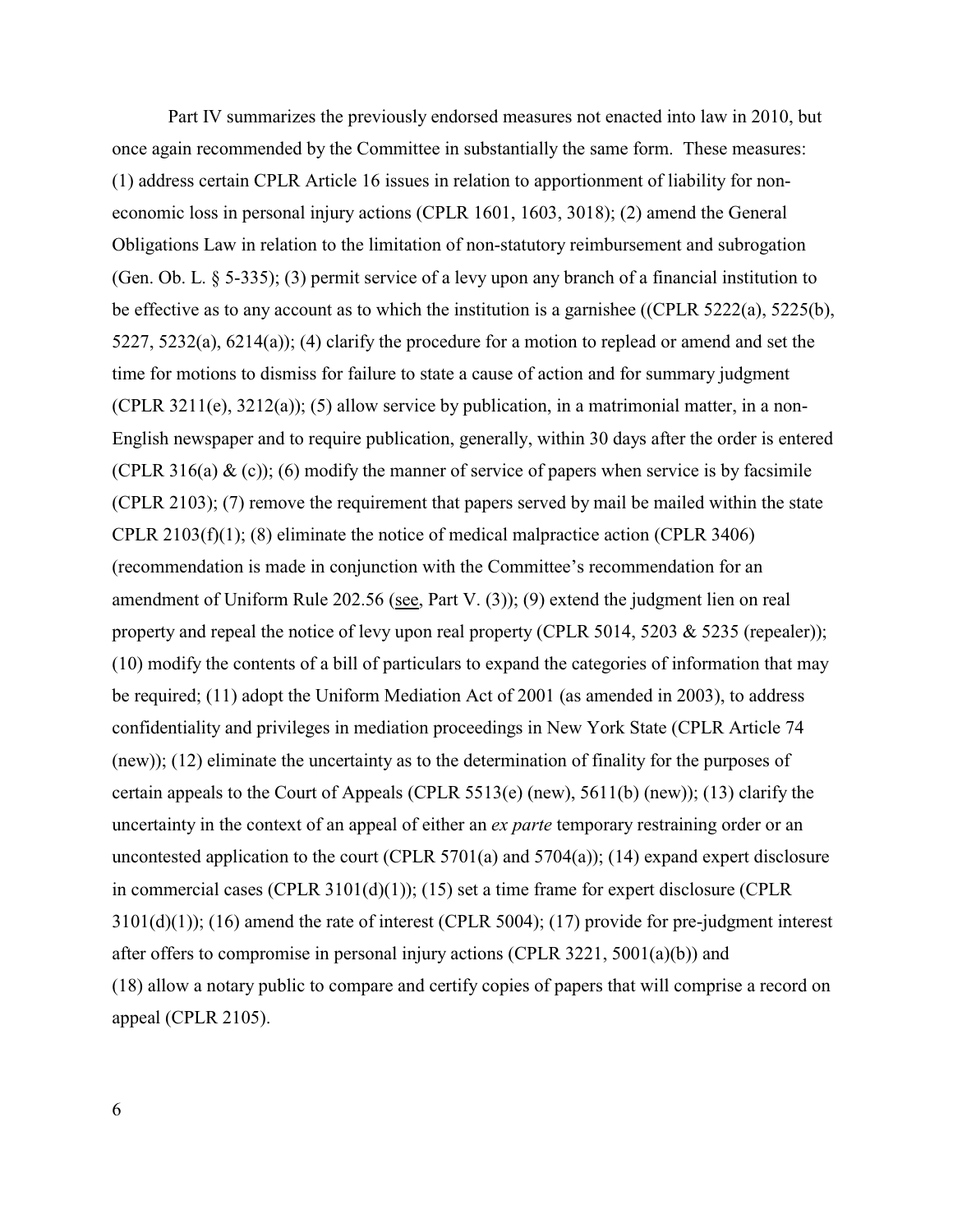Six legislative proposals recommended by the Committee were enacted during 2011. These new laws: (1) allow the award of attorneys fees to persons whose actions benefit the class (CPLR 909)(L. 2011, c.566); (2) amend the rule governing the use of subpoenas *duces tecum* for medical records (CPLR 2302(b).  $3122(a)$ )(L. 2011, c. 307); (3) address the time of service when a court order extending the time for filing is granted pursuant to CPLR 304 (CPLR 306-b)(L. 2011, c. 473); (4) increase the time in which a defect in form must be raised (CPLR 2102(f))(L. 2011, c. 473); (5) require the moving party to attach a copy of a proposed amended pleading (CPLR 3025(b)(L. 2011, c. 473) and (6) extend the time in which a voluntary discontinuance may be obtained without court order or stipulation (CPLR 3217(a)(1))(L. 2011, c. 473) .

Part V sets forth the Committee's regulatory proposals. The Committee seeks approval of five regulatory measures in 2010: (1) providing greater flexibility for the court to address confidentiality in the submission of court papers in the Commercial Division of the Supreme Court (22 NYCRR 202.70(g) Rule 9 (new)(see Appendix for Recommended Form of Stipulation and Order)); (3) an amendment of 22 NYCRR 202.48(b) giving the court discretion to accept an untimely submission for good cause shown or in the interest of justice; (4) a proposal requiring parties to give the court notice of discontinuance, settlement, mootness of a motion or death or bankruptcy (22 NYCRR 202.28(a), (b) (new)); (5) a recommendation encouraging the court to grant requests to appear at conference via telephonic or other electronic means (22 NYCRR 202.10 (new)); (6) a proposal eliminating the notice of medical, dental and podiatric malpractice action and tailoring the special rules for medical, dental and podiatric malpractice action and (7) a proposal for a new 22 NYCRR 202.5-c allowing proof of service by mail under CPLR 2103(b)(2) by affirmation that the attorney caused the paper to be mailed.

Part VI of the report sets forth a set of statewide guidelines to assist the bench and bar practice for the State Courts regarding electronic discovery conducted pursuant to Article 31 of the CPLR.

Part VII of the report lists and summarizes previously endorsed legislative and regulatory proposals that the Committee still feels are important, but have a lesser likelihood of legislative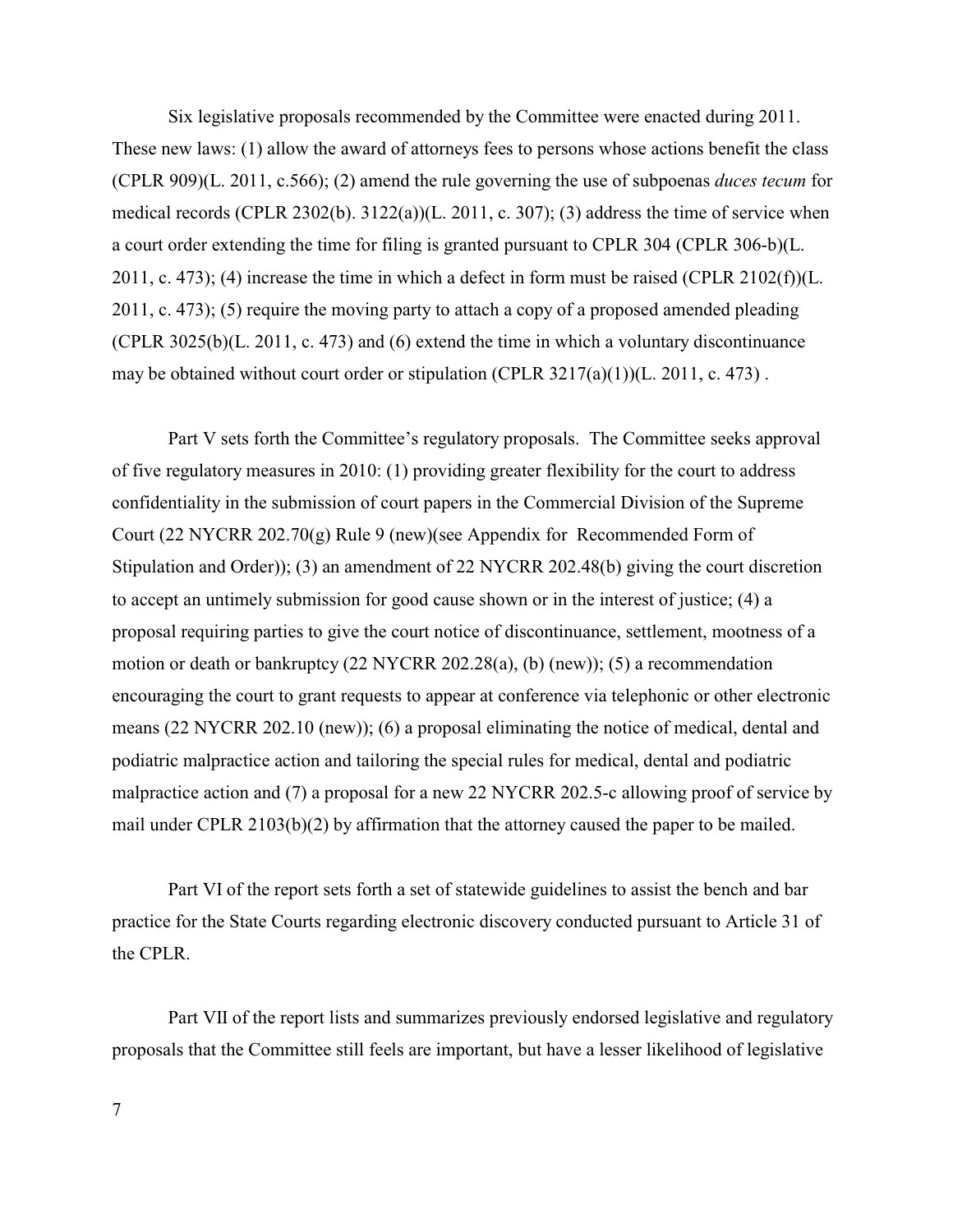success and are of lower priority than those recommended for enactment. They may be resurrected if the opportune time arises.

Part VIII of the Report briefly discusses important pending and future projects under Committee consideration.

Part IX of the Report lists the current Subcommittees that are operational within the Committee.

Part X of the Report in an Appendix containing recommended forms.

On the basis of long experience in drafting and reviewing legislation, the Committee would like to emphasize three general principles to the Legislature with respect to the enactment of civil procedural bills:

(1) The Committee recommends that bills be drafted, insofar as practicable, to avoid the renumbering and relettering of sections and subdivisions that are the subject of numerous judicial citations. Extensive, unnecessary renumbering and relettering of often-cited provisions are confusing to the bar and diminish the accessibility of judicial citations of those provisions.

(2) The Committee recommends that, aside from corrective or remedial bills, which become effective immediately, the effective date of bills should be deferred a sufficient time after enactment to publicize them. For example, this Committee sets the effective date of most of its legislative proposals as "the first day of January next succeeding the date on which it shall have become a law." Further, because mere designation of an effective date is often insufficient to resolve ambiguities as to when actions or claims come within its ambit (see e.g., Majewski v. Broadalbin-Perth Central School District, 91 NY2d 577 [1998], affg 231 AD2d 102 [3d Dept 1997]; Morales v. Gross, 230 AD2d 7 [2d Dept 1997] [interpreting Omnibus Workers' Compensation Reform Act of 1996]), bills that alter substantive rights or shorten statutes of limitations should specify by stating, for example, that they apply to injuries occurring, actions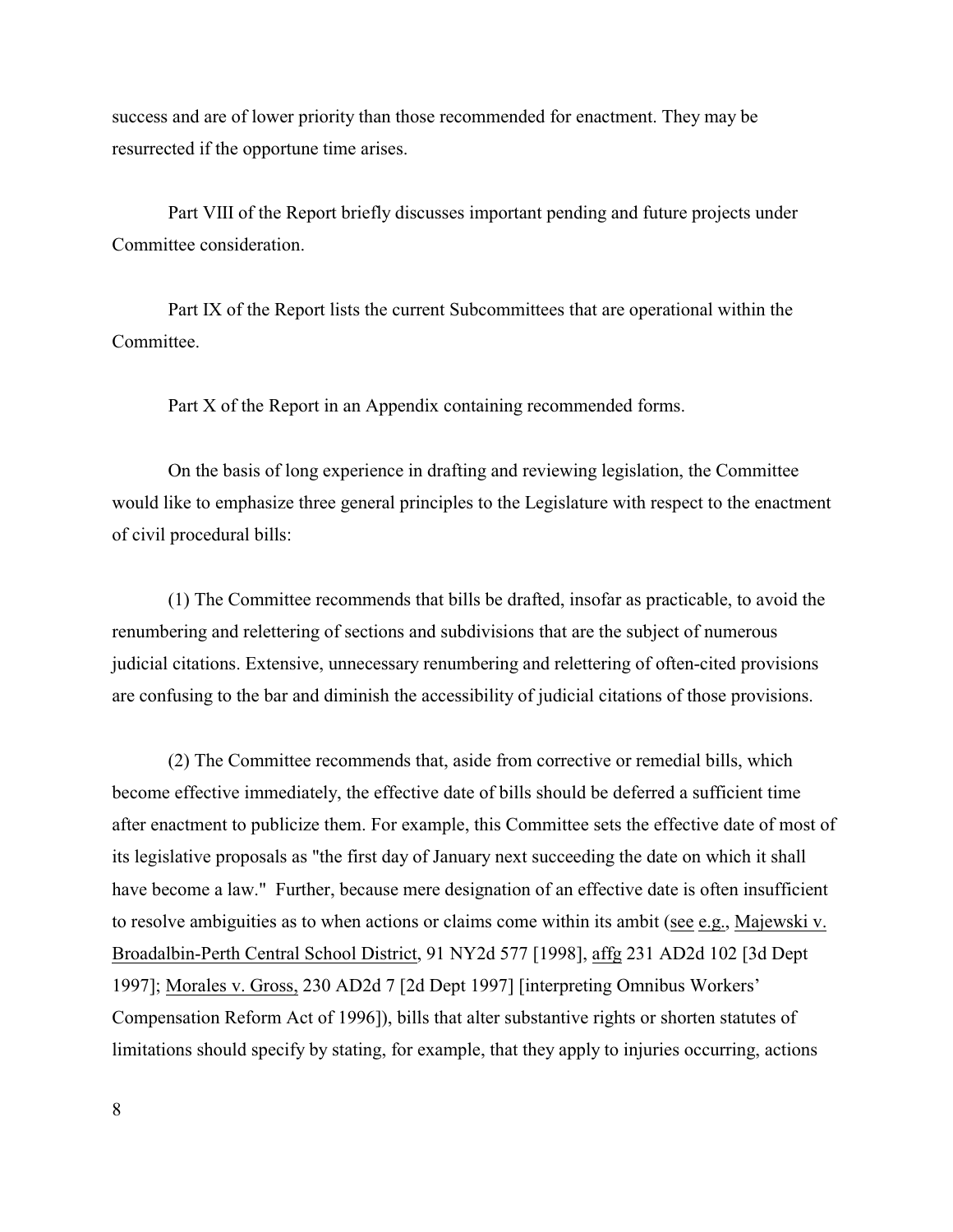commenced or trials commenced after a certain date.

(3) The Committee recommends that each time a revision of an existing provision or the addition of a new provision is proposed, attention should be given to ensuring that the bill is in gender-neutral terms.

The Committee continues to solicit the comments and suggestions of bench, bar, academic community and public, and invites the sending of all observations, suggestions and inquiries to:

> George F. Carpinello, Esq., Chair Advisory Committee on Civil Practice c/o Office of Court Administration Counsel's Office 25 Beaver Street New York, NY 10004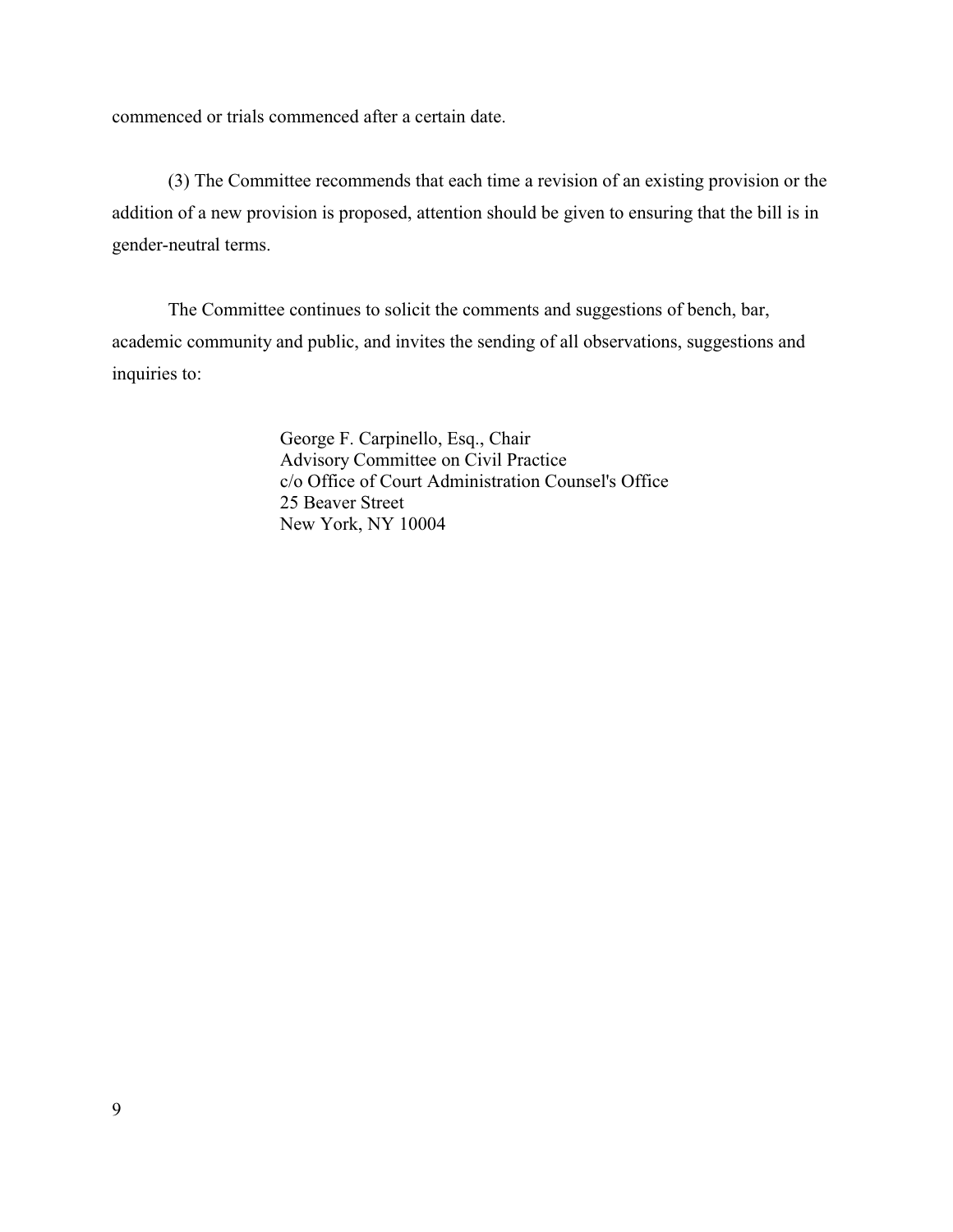#### **II. New Measures**

## 1. Extending to 30 Days the Rule on Notice of Intention to Arbitrate (CPLR 7503(c))

The Committee recommends an amendment to subdivision (c) of CPLR 7503, which presently provides for the service of a demand for arbitration or notice of intention to arbitrate, and the time in which to object to arbitrability. The notice requirement includes specificity regarding the agreement to arbitrate and a statement that unless the party served with a demand applies to stay the arbitration within twenty days after service, they shall thereafter be precluded from challenging the agreement to arbitrate or from asserting in court the bar of the statute of limitations.

The service of a demand for arbitration may be done in the manner of a summons, but also by registered or certified mail, return receipt requested. The requirement under 7503(c) that the application must be made "within twenty days after service" has been interpreted to mean receipt by the respondent in the arbitration. (Knickerbocker Insurance Co. v. Gilbert, 28 NY2d 57, 66 [1971]; Prudential Securities Inc. v. Warsh, 214 AD2d [2d Dept 1995]). Nevertheless, particularly in cases where there may be a genuine dispute regarding the existence or scope of the agreement to arbitrate, or where documentary evidence of same must be obtained, the twenty day time period can be unreasonably short, and raise difficulties for a party with a legitimate objection to arbitration.

The public policy in favor of arbitration is strong, and the twenty day period advances the objective of a swift and sure resolution of the arbitrability question. However, the Committee believes that on balance, extending the period of time from twenty to thirty days will ameliorate some legitimate difficulties of a party with a valid objection to arbitration, and at the same time not unreasonably affect the policy in favor of swift resolution of arbitration disputes.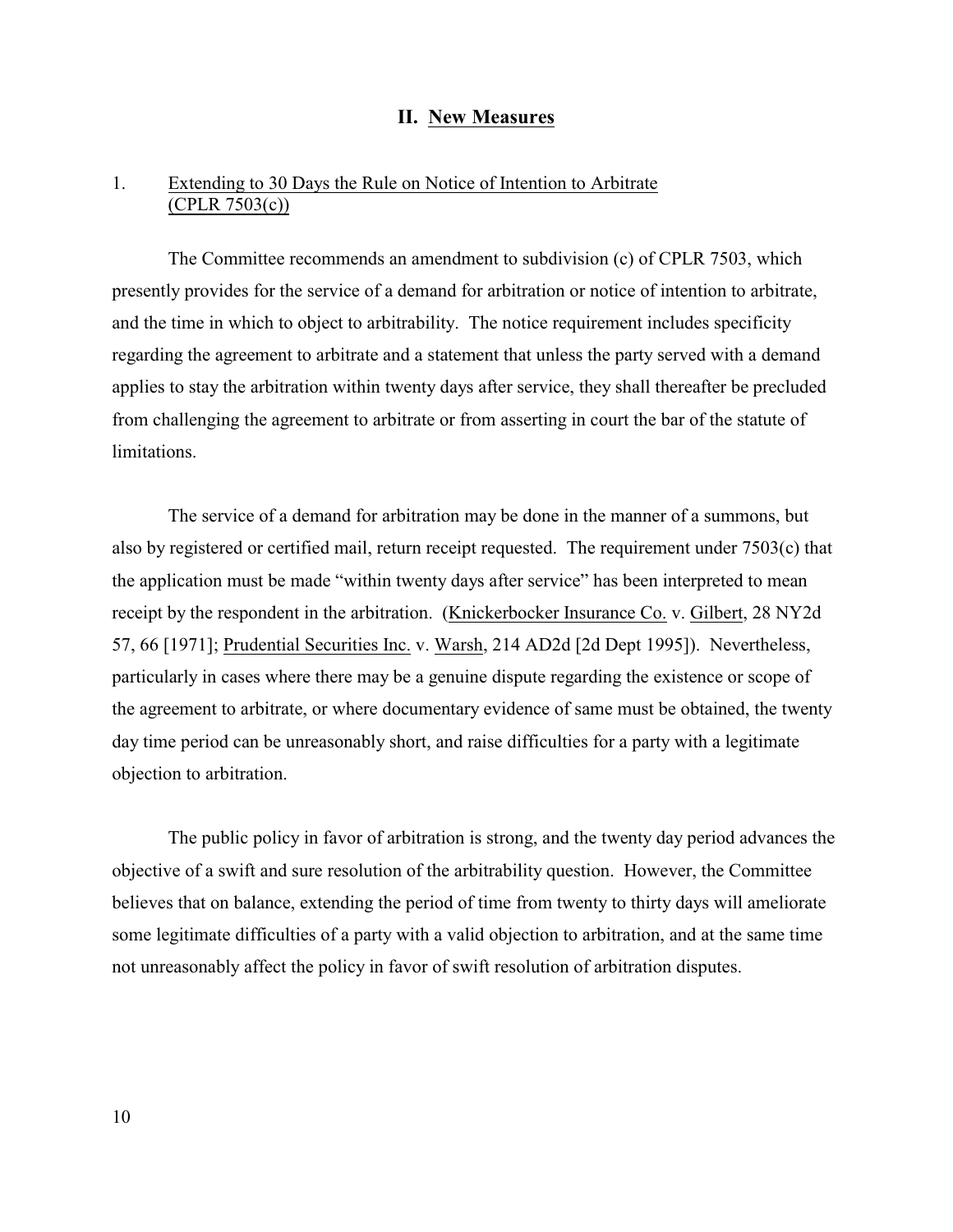AN ACT to amend the civil practice law and rules, in relation to the notice of intention to arbitrate

The People of the State of New York, represented in Senate and Assembly, do enact as follows:

§1. Subdivision (c) of section 7503 of the civil practice law and rules, is amended to read as follows:

(c) Notice of intention to arbitrate. A party may serve upon another party a demand for arbitration or a notice of intention to arbitrate, specifying the agreement pursuant to which arbitration is sought and the name and address of the party serving the notice, or of an officer or agent thereof if such party is an association or corporation, and stating that unless the party served applies to stay the arbitration within [twenty] thirty days after such service he shall thereafter be precluded from objecting that a valid agreement was not made or has not been complied with and from asserting in court the bar of a limitation of time. Such notice or demand shall be served in the same manner as a summons or by registered or certified mail, return receipt requested. An application to stay arbitration must be made by the party served within [twenty] thirty days after service upon him of the notice or demand, or [he] the party shall be so precluded. Notice of such application shall be served in the same manner as a summons or by registered or certified mail, return receipt requested. Service of the application may be made upon the adverse party, or upon his attorney if the attorney's name appears on the demand for arbitration or the notice of intention to arbitrate. Service of the application by mail shall be timely if such application is posted within the prescribed period. Any provision in an arbitration agreement or arbitration rules which waives the right to apply for a stay of arbitration is hereby declared null and void.

§2. This act shall take effect on the first of January next succeeding the date on which it shall become law and shall apply to all actions pending on such effective date or commenced on or after such effective date.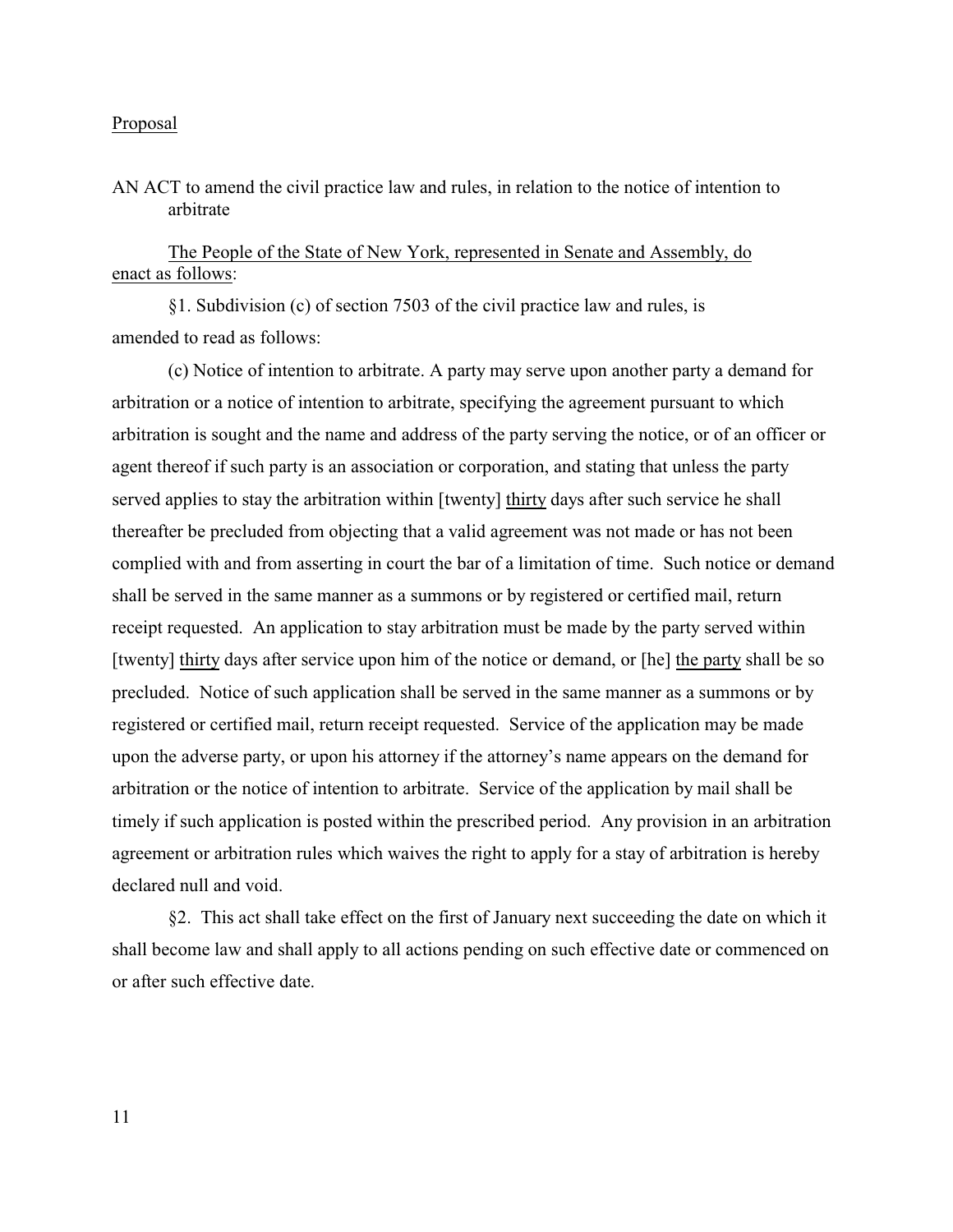## 2. Allowing the Non-party Witness to Make Objections at a Deposition (CPLR 3113(c))

The purpose of this measure is to legislatively overrule the decision of the Appellate Division, Fourth Department, in Thompson v. Mather, 70 AD3d 1436 (4th Dept 2010).

In Thompson, a medical malpractice action, arrangements were made for the videotaped depositions - for use at trial [22 NYCRR 202.15] - of plaintiff's treating physicians. During the course of those depositions, the attorney for a witness objected to the form and relevance of certain questions. The Appellate Division ultimately ruled that "counsel for a nonparty witness does not have a right to object during or otherwise to participate in a pretrial deposition." The Court principally relied upon the language of CPLR 3113(c), which provides that the examination of witnesses at a deposition "shall proceed as permitted in the trial of actions in open court." And, reasoned the Court, since a non-party's attorney has no right to interpose objections to questions asked of the witness at trial, no such right exists at deposition.

While the Thompson Court may have correctly interpreted the literal language of the statute, it has, in the Committee's view, reached the wrong result. In reducing counsel for a deposition witness to a "potted plant" [Sciara v. Surgical Associates of Western New York, P.C., Misc 3d  $\ldots$ , 927 N Y S 2d 770 (Sup. Ct. Erie Co.2011)], the Thompson decision leaves a non-party witness essentially unprotected during a deposition. A lay witness may not, for example, know when to decline to answer a question because it invades a privilege, or is plainly improper and would, if answered, cause significant prejudice to any person. Moreover, a likely result of application of the Thompson ruling is that a party will be encouraged to depose a potential adverse party before joining that person as a party to the action, in order to be able to avoid the objections that a party's lawyer would be able to make at a post-joinder deposition. The Committee believes that this strategy ought not be promoted.

In the Sciara decision cited above, Supreme Court interpreted Thompson's restrictions as being limited to objections to form or relevance. That interpretation, if upheld, would ameliorate the deleterious effects of Thompson. But this Committee believes that a witness's attorney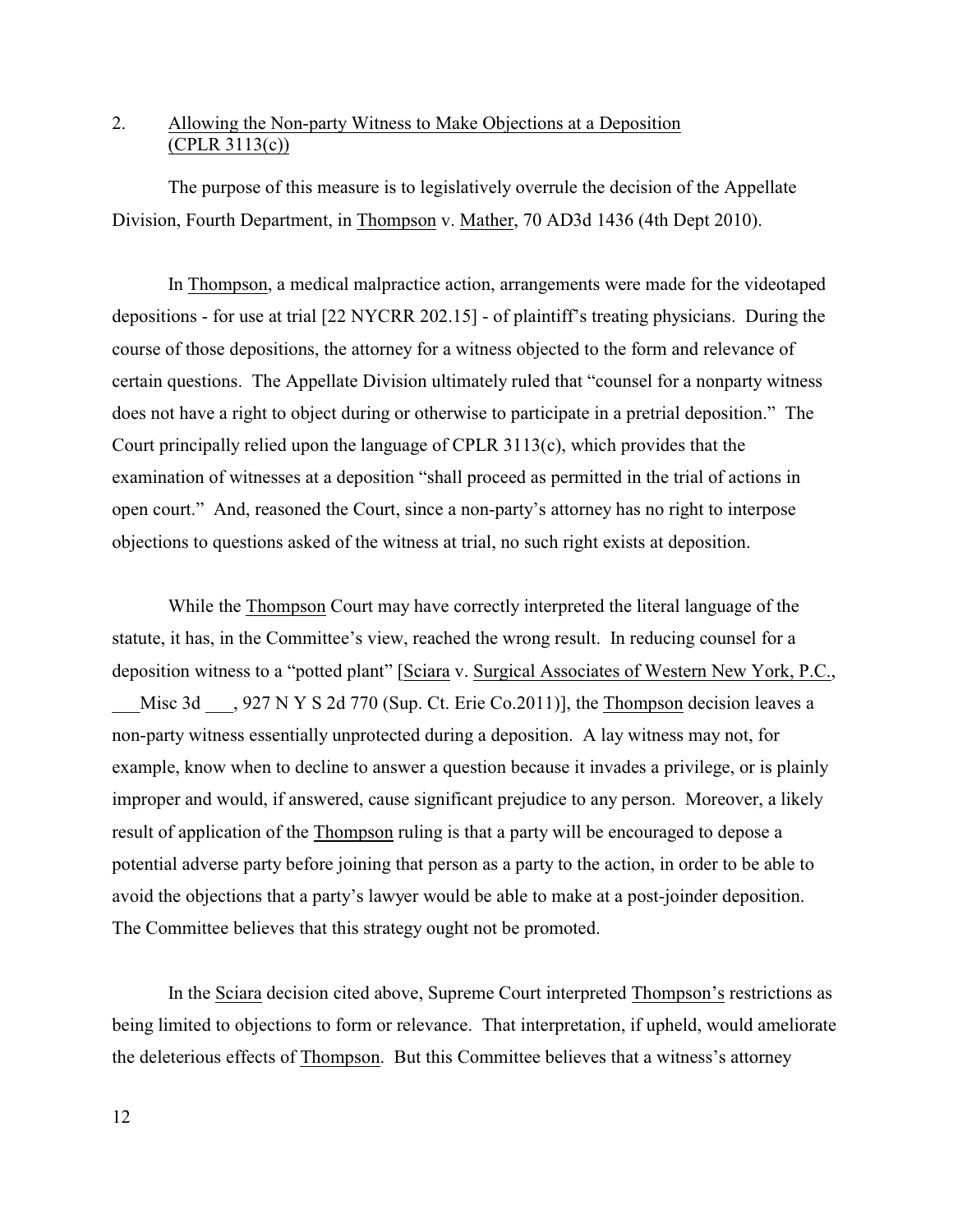should be able to protect all of the witness's interests, and have the same right to object at a deposition as does an attorney for a party.

Accordingly, we have recommended an amendment to CPLR 3113(c) to specifically provide that a non-party's counsel "may participate in the deposition and make objections in the same manner as counsel for a party."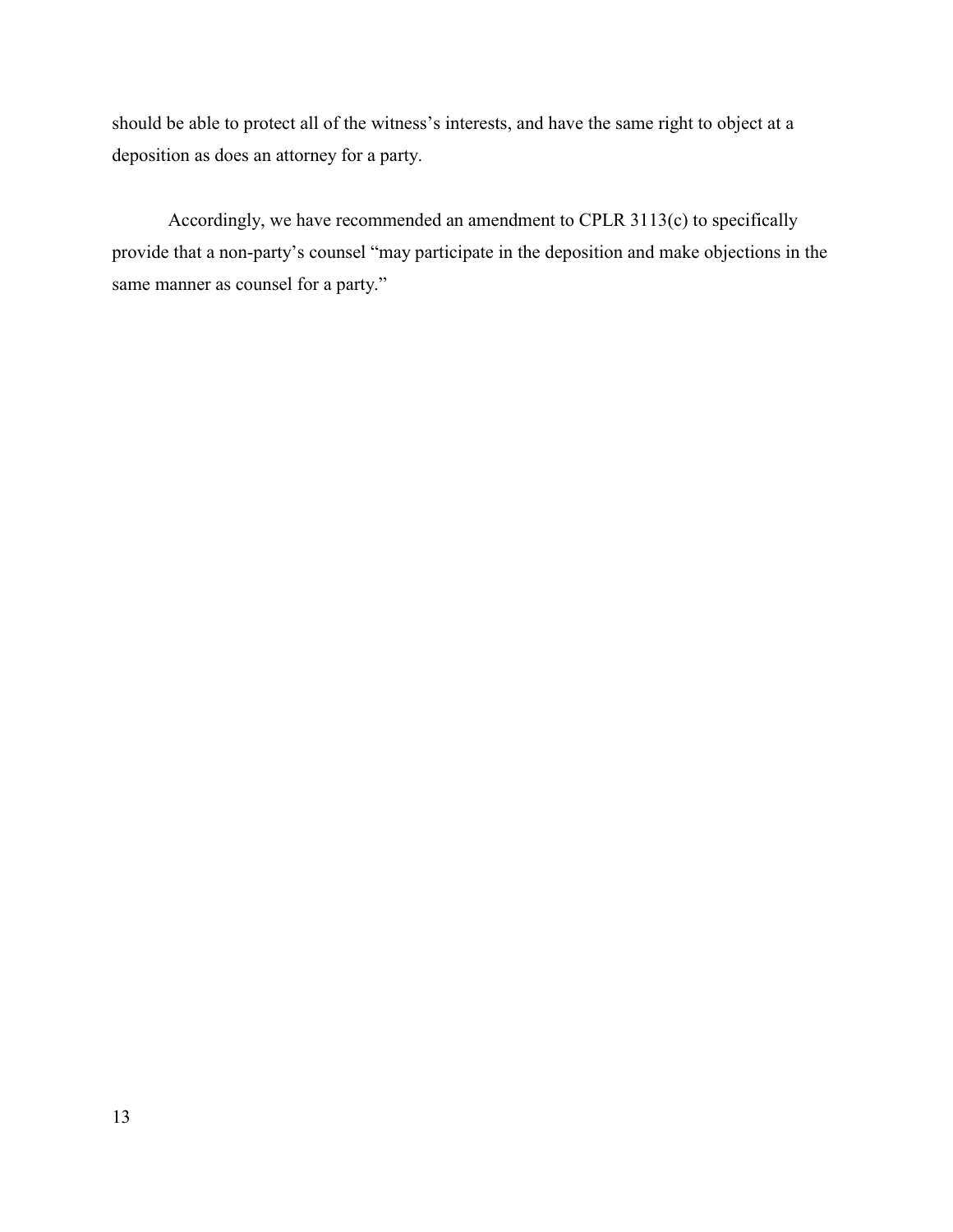AN ACT to amend the civil practice law and rules, in relation to conduct of the examination before trial

The People of the State of New York, represented in Senate and Assembly, do enact as follows:

§1. Subdivision (c) of section 3113 of the civil practice law and rules, is amended to read as follows:

(c) Examination and cross-examination. Examination and cross-examination of deponents shall proceed as permitted in the trial of actions in open court, except that a non-party deponent's counsel may participate in the deposition and make objections in the same manner as counsel for a party. When the deposition of a party is taken at the instance of an adverse party, the deponent may be cross examined by his own attorney. Cross-examination need not be limited to the subject matter of the examination in chief.

§2. This act shall take effect immediately and shall apply to all actions pending on such effective date or commenced on or after such effective date.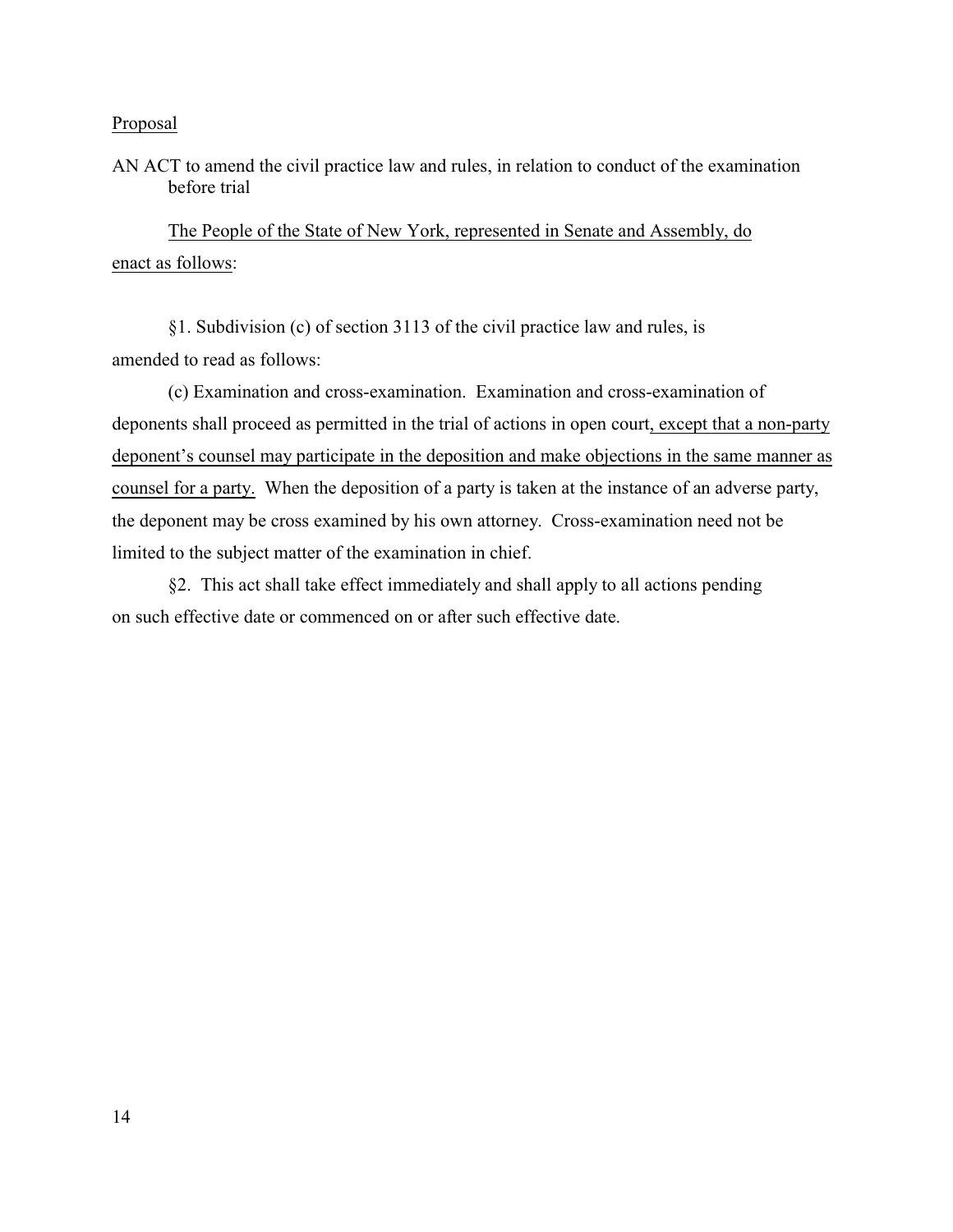## 3. Eliminating the Distinction Between a Party and a Non-Party When Seeking Disclosure from a Non-Party  $(CPLR 3101(a); 3101(d)(1)(iii))$

The purpose of this bill is to clarify the scope of disclosure available with respect to nonparties to an action, and to resolve a split among the various Departments of the Appellate Division.

Prior to 1984, non-party disclosure was only available by court order, upon a motion by the party seeking such disclosure. And the burden on the moving party was to demonstrate "special circumstances" warranting disclosure by a non-party. In 1984, CPLR 3101(a) was amended. First, the amendment permitted the party seeking disclosure to serve a subpoena upon the non-party, without the need to first obtain permission of the court. Second, the amendment rejected the "special circumstances" test. Instead, the current statute simply requires that the subpoena, and the notice served on all other parties, state "the circumstances or reasons such disclosure is sought or required" [CPLR 3101(a)(4)].

Despite the 1984 amendment, the Appellate Division, Second Department, continued to apply the "special circumstances" test whenever a non-party sought to challenge a disclosure subpoena [see, Dioguardi v. St. John's Riverside Hospital, 144 AD2d 333 (2d Dept. 1988); Matter of Cavallo, 66 AD3d 675 (2d Dept. 2009)]. The First and Fourth Departments, however, disagreed, holding that the purpose of the amendment was to eliminate that test, and treat nonparties equally with parties with respect to disclosure [see, Matter of New York County DES Litigation, 171 AD2d 119 (1st Dept. 1991)(the test is "usefulness and reason," and the barrier is "truly a nominal one"); Cavaretta v. George, 270 AD2d 862 (4th Dept. 2000)].

Recently, the Second Department has revisited the issue, and, while conceding that the "special circumstances" test no longer appears in the statute, held that "a motion to quash is, thus, properly granted where the party issuing the subpoena has failed to show that the disclosure sought cannot be obtained from sources other than the nonparty" [Kooper v. Kooper, 74 AD3d 6 (2d Dept. 2010)]. The Third Department has agreed with that conclusion, noting that, by contrast, "the Appellate Division, Fourth Department has evidently adopted" the "material and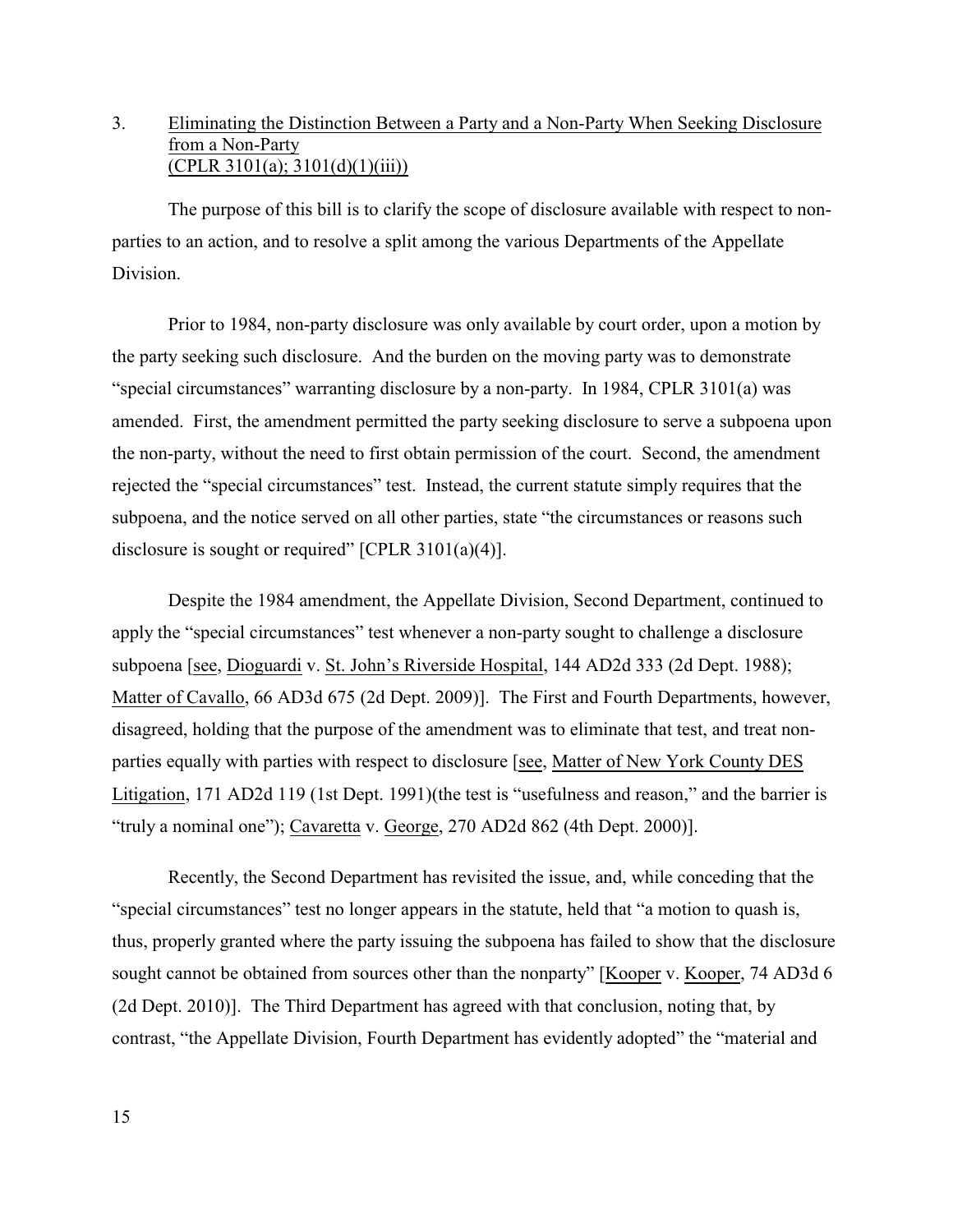necessary" standard for non-party disclosure [Matter of Troy Sand & Gravel Company, Inc. v. Town of Nassau, 80 AD3d 199 (3d Dept. 2010)].

The First Department has recently reiterated its view that the statute mandates "full disclosure of all matter material and necessary in the prosecution or defense of an action," and that "the person seeking to quash a subpoena bears 'the burden of establishing that the requested documents and records are utterly irrelevant'" [Ledonne v. Orsid Realty Corp., 83 AD3d 598 (1st Dept. 2011)].

In this Committee's view, the First and Fourth Departments are correct, and the statute should be amended in order to make clear that no statutory barrier prevents disclosure of all matter "material and necessary" to an action, whether possessed by a party or a non-party. The Committee believes that the fact that information held by a non-party may also be within the knowledge of a party should not, in and of itself, be a basis for precluding discovery of that nonparty. A party's right to discovery of all the material and necessary facts, and its right to seek confirmation, or to test the veracity of, a party's version of the facts should be liberally construed.

Of course, in any individual instance, the court retains the discretionary authority to "make a protective order denying, limiting, conditioning or regulating the use of any disclosure device" to "prevent unreasonable annoyance, expense, embarrassment, disadvantage or other prejudice to any person or the courts" [CPLR 3103(a)]. Moreover, the non-party will not have to bear the expense of any production. CPLR 3122(d) provides, in relevant part, that "the reasonable production expenses of a non-party witness shall be defrayed by the party seeking discovery."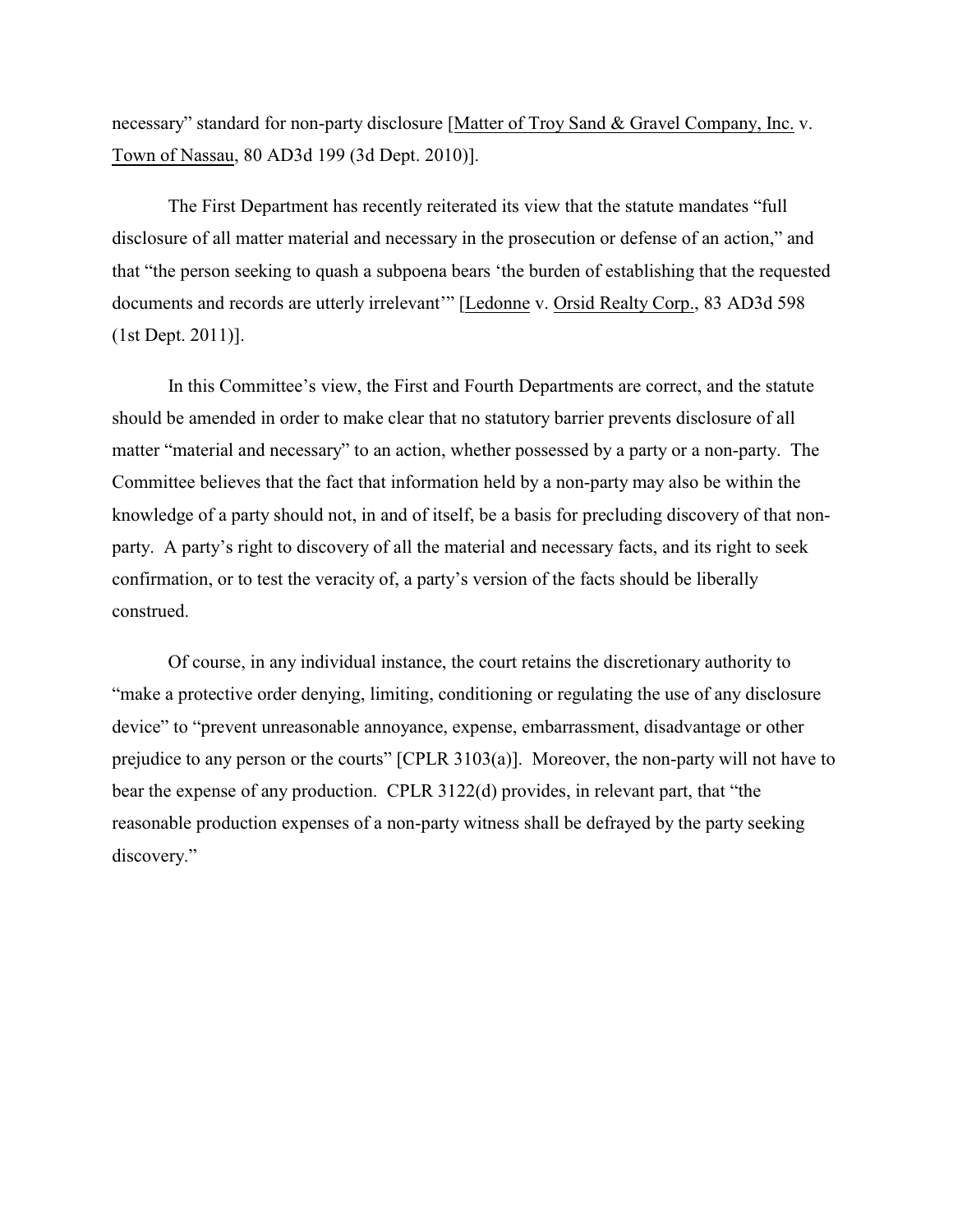AN ACT to amend the civil practice law and rules, in relation to the scope of disclosure by a non-party

The People of the State of New York, represented in Senate and Assembly, do enact as follows:

Section 1. Subdivision (a) of section 3101 of the civil practice law and rules, as amended by chapter 98 of the laws of 1993, is amended to read as follows:

(a) Generally. There shall be full disclosure of all matter material and necessary in the prosecution or defense of an action, regardless of the burden of proof, by **[**:

(1) a party, or the officer, director, member, agent or employee of a party;

(2) a person who possessed a cause of action or defense asserted in the action;

 (3) a person about to depart from the state, or without the state, or residing at a greater distance from the place of trial than one hundred miles, or so sick or infirm as to afford reasonable grounds of belief that he or she will not be able to attend the trial, or a person authorized to practice medicine, dentistry, or podiatry who has provided medical, dental or podiatric care or diagnosis to the party demanding disclosure, or who has been retained by such party as an expert witness; and

 (4) any other person, upon notice stating the circumstances or reasons such disclosure is sought or required**]** any person. A subpoena served upon a non-party shall state the nature of the action.

§2. Subparagraph (iii) of paragraph (1) of subdivision (d) of section 3101 of the civil practice law and rules, as amended by chapter 184 of the laws of 1988, is amended to read as follows:

(iii) Further disclosure concerning the expected testimony of any expert may be obtained only by court order upon a showing of special circumstances and subject to restrictions as to scope and provision concerning fees and expenses as the court may deem appropriate, However, a party, without court order, may take the testimony of a person authorized to practice medicine, dentistry or podiatry who [is the party's treating or retained expert, as described in paragraph three of subdivision (a) of this section,] has provided medical, dental or podiatric care or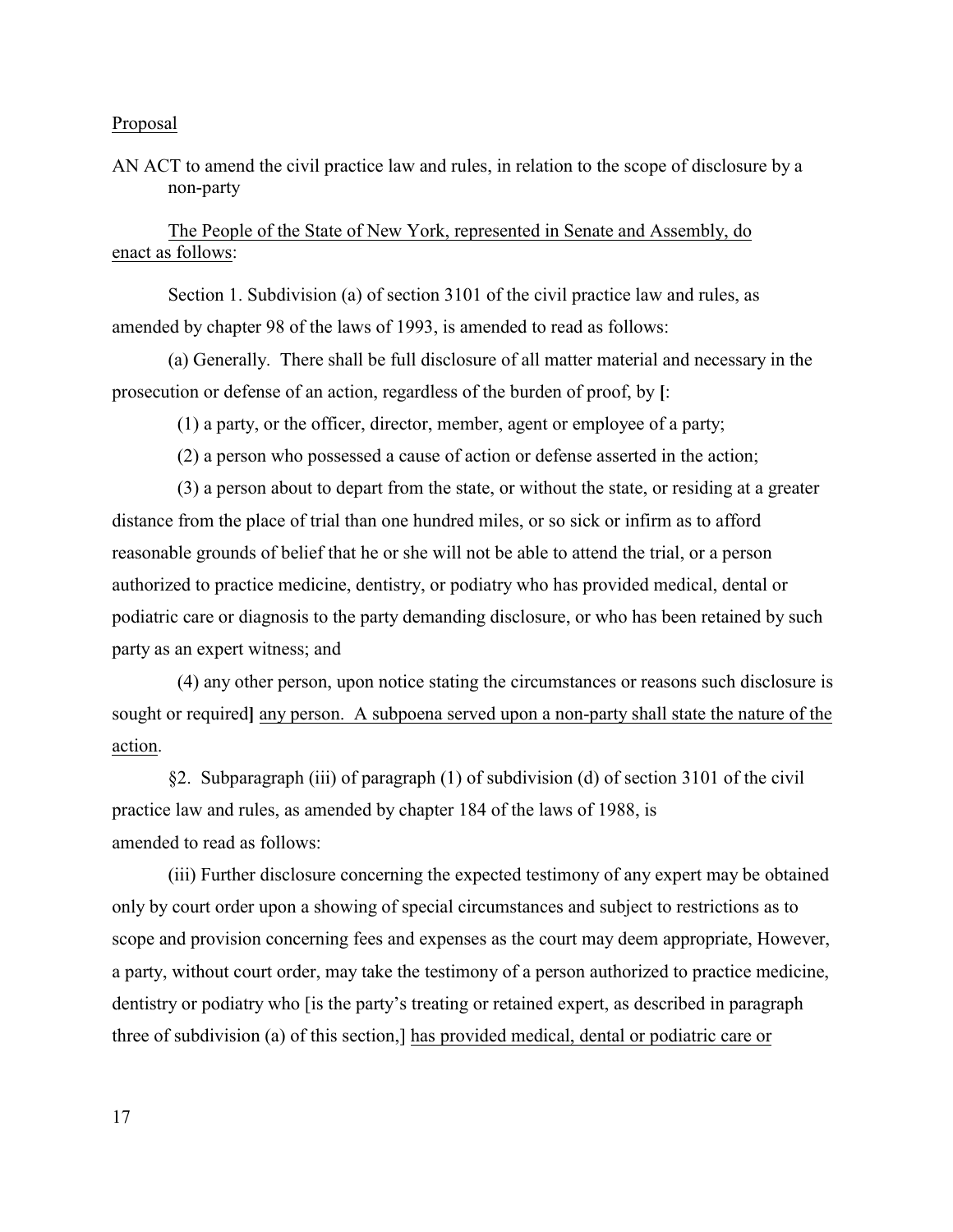diagnosis to that party or who has been retained by that party as an expert witness in which event any other party shall be entitled to the full disclosure authorized by this article with respect to that expert without court order.

§3. This act shall take effect immediately and shall apply to all actions pending on such effective date or commenced on or after such effective date.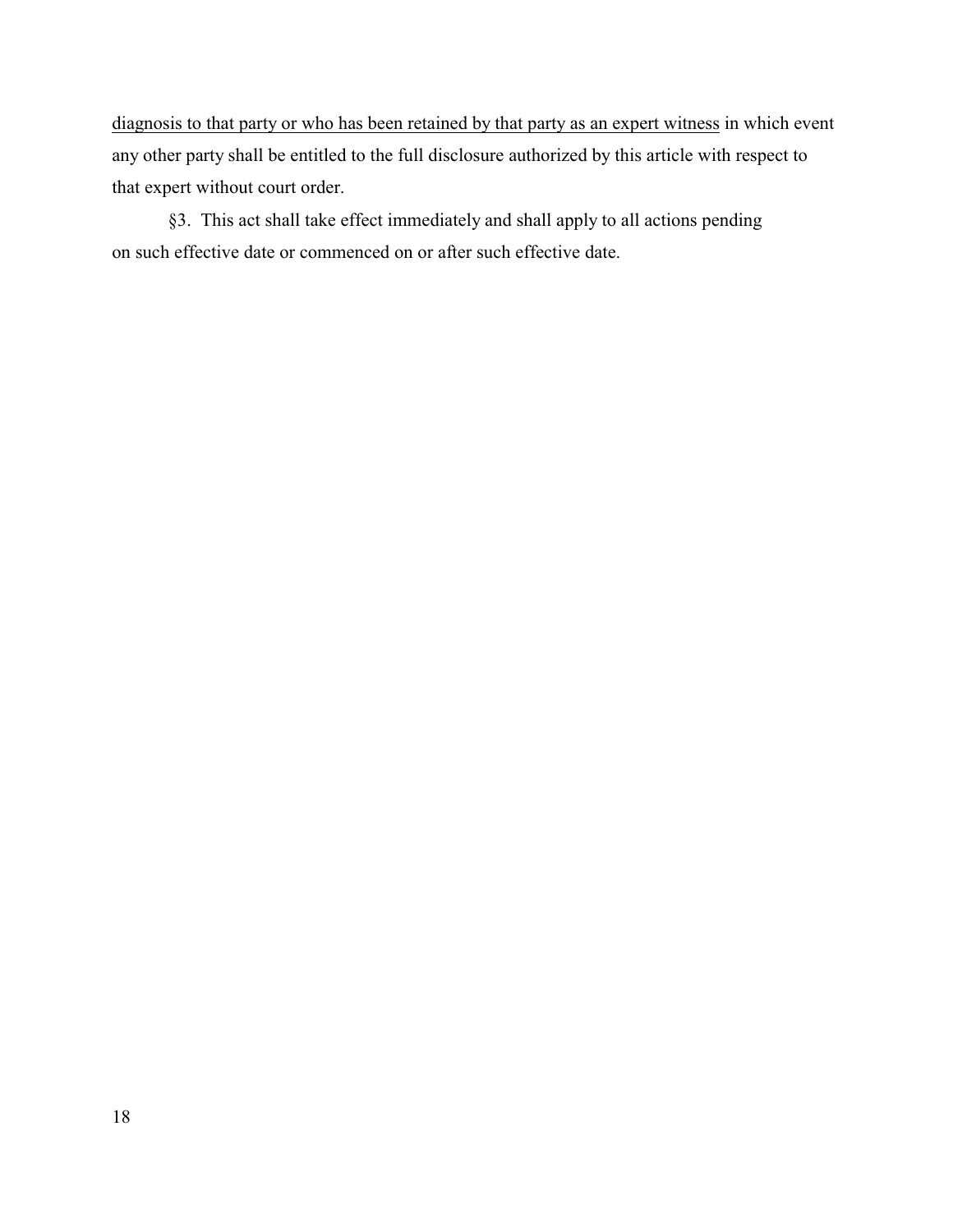## 4. Permitting Review of a Non-final Judgment or Order in Certain Circumstances (CPLR 5501(e)(new))

This proposal would add a new subdivision (e) to CPLR  $\S$  5501 in relation to the scope of review of non-final judgment and orders. It would also permit appellate review of a non-final judgment or order that does not "necessarily affect" a final judgment.

Pursuant to the decision of the Court of Appeals in Matter of Aho, 39 N.Y.2d 241, 248 (1976), the right to appeal from an intermediate order or judgment terminates with the entry of a final judgment. In certain instances, this can eliminate a party's right to appellate review where the non-final order or judgment in question does not "necessarily affect" the final judgment, so as to be brought up for review by an appeal from the final judgment pursuant to CPLR § 5501(a)(1). For example, an order imposing sanctions on an attorney or litigant would not necessarily affect a final judgment so as to be subject to review in the context of an appeal from the final judgment. Likewise, an order dismissing a cross-claim or third-party claim for indemnification would not necessarily affect a final judgment entered in favor of the plaintiff. Therefore, even if an appeal from such an order had been fully briefed and argued, but not decided at the time of entry of a final judgment, appellate review would be foreclosed.

The occasionally Draconian impact of Matter of Aho was addressed by the Appellate Division, First Department in Siegmund Strauss, Inc. v. East 149<sup>th</sup> Realty Corp., 81 A.D.3d 260  $(1<sup>st</sup>$  Dept. 2010), which took the unusual step of suggesting an amendment to CPLR § 5501(c). Siegmund Strauss arose out of a failed business merger between the plaintiff and two other businesses owned by the individual defendants. The plaintiff brought an action for a declaratory judgment declaring that it was the rightful tenant of the premises where the businesses operated. The defendants, who had been locked out of the premises and terminated from their employment with plaintiff at that point, asserted counterclaims for fraud, conversion and tortious interference with contractual relations. After the landlord terminated its lease with one of the defendants' businesses on the ground that it had an illegal sublet, and entered into a new lease with Strauss, the defendants served an amended answer, counterclaim, cross claim and third-party complaint, but did not assert a claim for breach of contract. Subsequently, the Supreme Court granted Strauss's motion to dismiss the counterclaims and third-party complaint.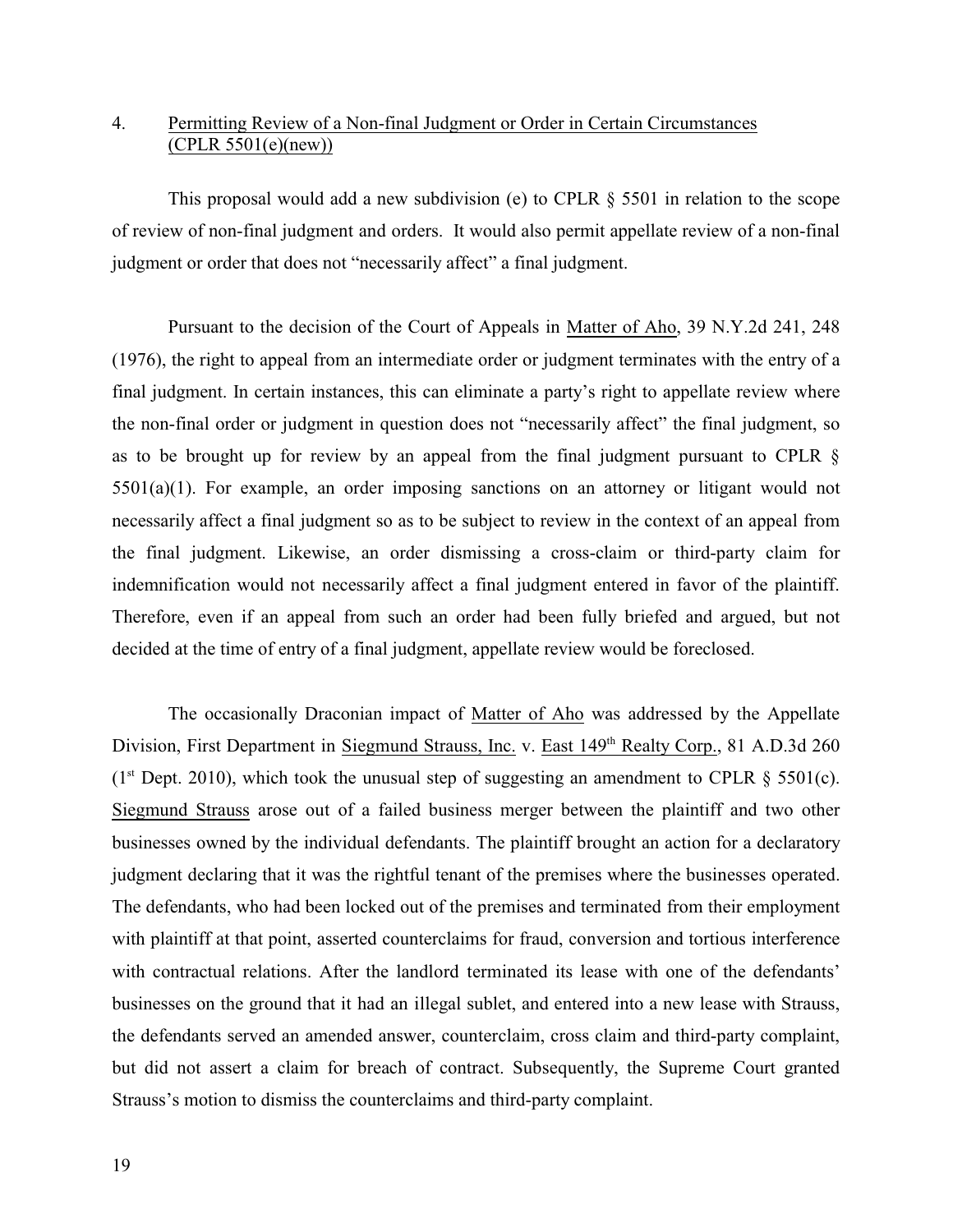After Strauss filed its note of issue, the defendants moved for leave to amend their answer, counterclaims and third-party complaint to assert, among other things, claims for breach of contract against Strauss and its principals. After the court denied the motion, the defendants filed a notice of appeal, but did not perfect the appeal, opting instead to appeal from the final judgment. Following a bench trial, the court issued an order declaring that Strauss was entitled to possession of the premises pursuant to its lease with the landlord, and that the defendants had no interest in the lease of the property. The defendants appealed from the judgment, asserting that it brought up for review the prior orders dismissing their claims and denying their motion to amend their answer.

The Appellate Division, First Department, in an opinion by Justice McGuire, reluctantly concluded that although the defendants had apparently not received appropriate compensation for their businesses as a result of the failed merger, they had no means of appellate review. The orders did not necessarily affect the final judgment, because even if the defendants' claims were reinstated and they were allowed to pursue a claim for breach of contract, the judgment which declared that Strauss was entitled to possession of the leased premises would still stand.

Nor did the fact that the defendants had also moved for an enlargement of time to perfect the appeal from the orders and consolidate it with the appeal from the judgment permit review of the orders, since the right to appeal from the orders terminated with the entry of the final judgment under Matter of Aho.

It was the apparent unfairness of this result that prompted the Appellate Division to suggest an amendment to circumvent Matter of Aho:

> [t]he rule of Matter of Aho *. . .* presents a fatal problem for litigants who take an interlocutory appeal from an order that does not necessarily affect the final judgment only to have final judgment entered before the interlocutory appeal is decided. However erroneous the order may be, they irrevocably lose their right to appellate review once final judgment is entered, regardless of whether they would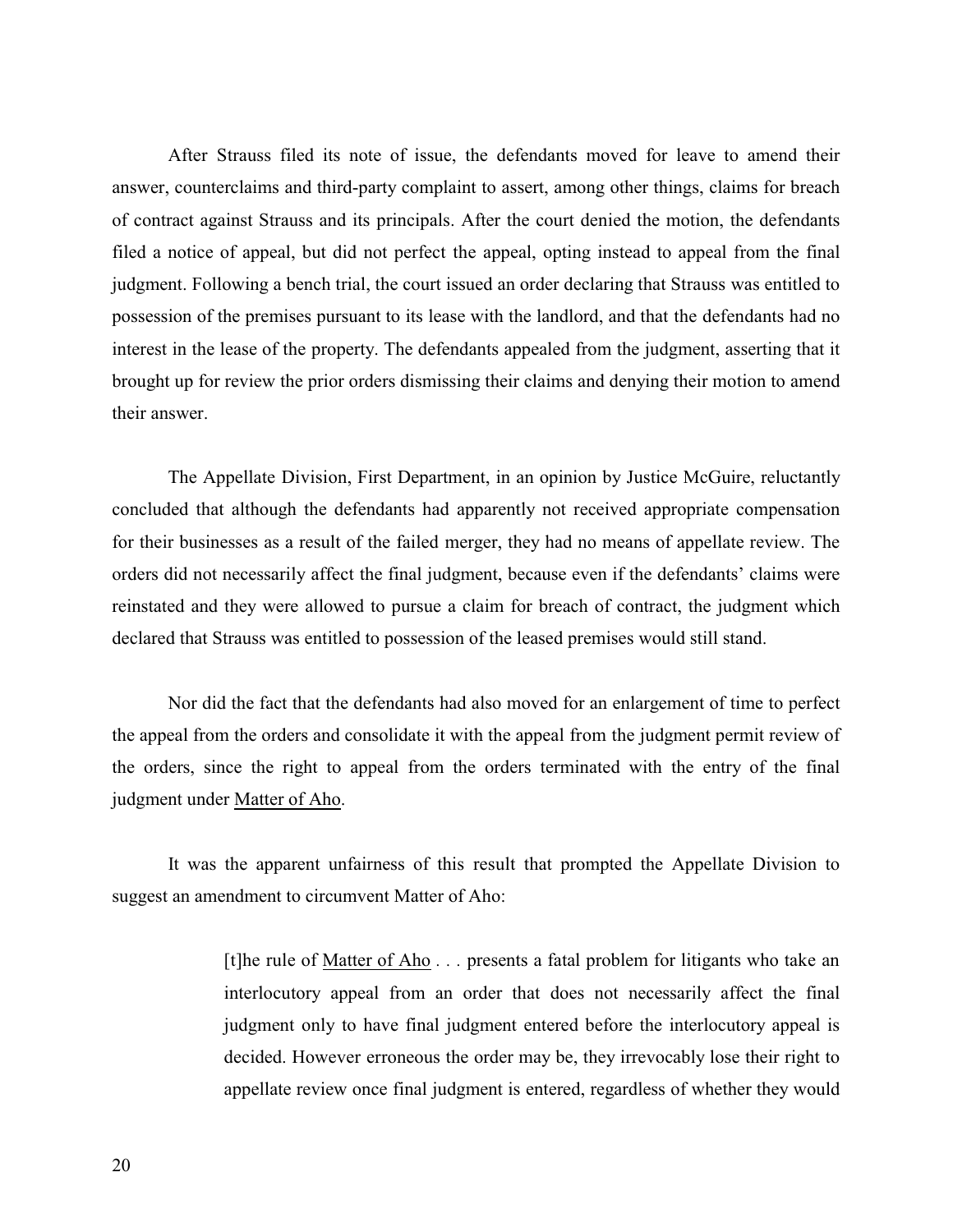obtain substantial relief if the order were reversed and even if they diligently pursued their interlocutory appeal. Moreover, given that final judgment might have been entered when the appellate court was on the verge of issuing a decision resolving the interlocutory appeal, judicial economy considerations can be undercut by the rule of Matter of Aho. For these reasons, the Legislature might wish to consider another amendment to CPLR 5501(c) giving appellate courts discretion to review the order notwithstanding entry of final judgment. Without such an amendment, litigants in this position can protect their interlocutory appeal only by moving in the trial court for an order staying entry of the judgment. Siegmund Strauss, Inc., 81 A.D.3d at 267.

Although the Appellate Division in Siegmund Strauss suggested an amendment to CPLR  $\S$  5501(c), the Committee is believes that a new subdivision (e) is appropriate to address this issue. Subdivision (c) pertains only to appeals to the Appellate Division, not the Appellate Term. Subdivision (e) would encompass appeals from non-final judgments and orders in both the Appellate Division and the Appellate Term.

This proposal would also delete the words "which necessarily affects the final judgment" from the first line of subdivision  $(a)(1)$ . The case law is very inconsistent as to what "necessarily" affects the final judgment." For example, an order denying a change of venue was held to "necessarily affect" the final judgment and, thus, be reviewable (Matter of Aho, 39 N.Y.2d 241, 248 [1976]), while an order deciding a motion for a preliminary injunction has been held to be nonreviewable. Cinerama, Inc. v. Equitable Life Assurance Soc., 38 A.D.2d 698, 699 (1<sup>st</sup> Dept.) 1972). The lack of clarity in the case law results in appeals being taken and dismissed, with a consequent waste of time and money for litigants and their counsel and unnecessary work for the appellate courts that must deal with such appeals. The proposed change will make any non-final judgment or order reviewable on an appeal from a final judgment.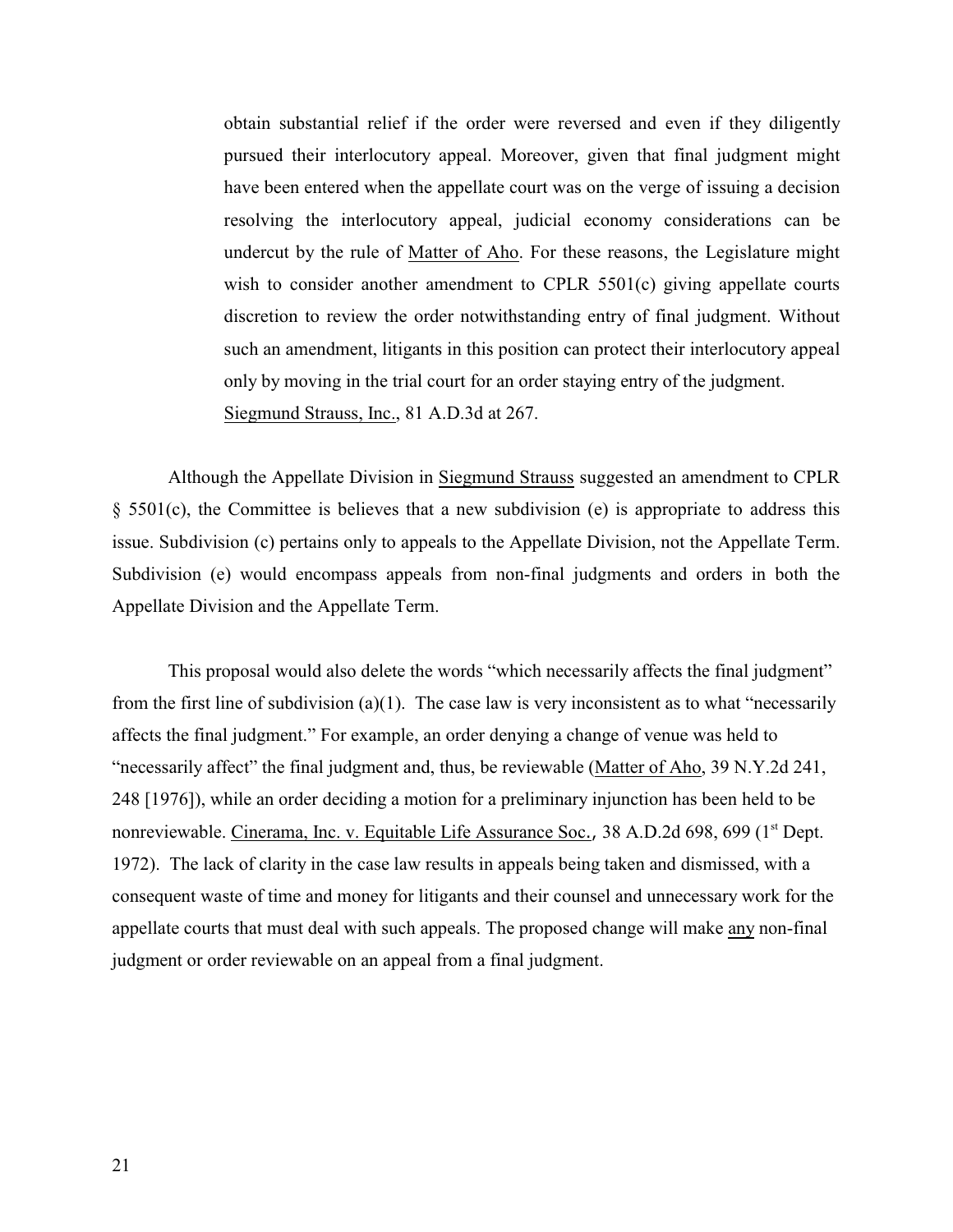AN ACT to amend the civil practice law and rules, in relation to the scope of review of non-final judgments and orders

The People of the State of New York, represented in Senate and Assembly, do enact as follows:

Section 1. Section 5501 of the civil practice law and rules is amended to read as follows:

§ 5501. Scope of Review.

(a) Generally, from final judgment. An appeal from a final judgment brings up for review:

1. any non-final judgment or order [which necessarily affects the final judgment,] including any which was adverse to the respondent on the appeal from the final judgment and which, if reversed, would entitle the respondent to prevail in whole or in part on that appeal, provided that such non-final judgment or order has not previously been reviewed by the court to which the appeal is taken;

2. any order denying a new trial or hearing which has not previously been reviewed by the court to which the appeal is taken;

3. any ruling to which the appellant objected or had no opportunity to object or which was a refusal or failure to act as requested by the appellant, and any charge to the jury, or failure or refusal to charge as requested by the appellant, to which he objected;

4. any remark made by the judge to which the appellant objected; and

5. a verdict after a trial by jury as of right, when the final judgment was entered in a different amount pursuant to the respondent's stipulation on a motion to set aside the verdict as excessive or inadequate; the appellate court may increase such judgment to a sum not exceeding the verdict or reduce it to a sum not less than the verdict.

(b) Court of appeals. The court of appeals shall review questions of law only, except that it shall also review questions of fact where the appellate division, on reversing or modifying a final or interlocutory judgment, has expressly or impliedly found new facts and a final judgment pursuant thereto is entered. On an appeal pursuant to subdivision (d) of section fifty-six hundred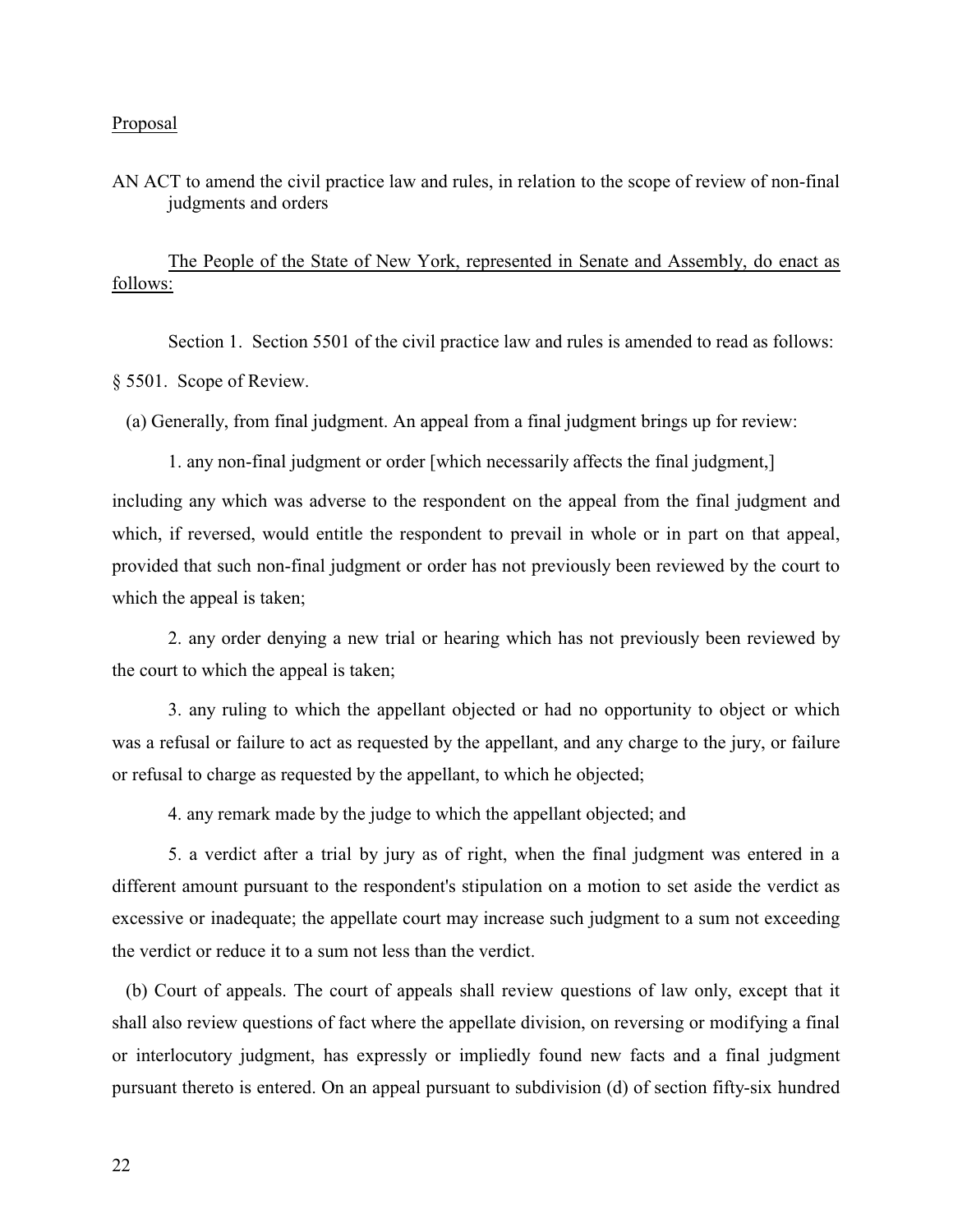one, or subparagraph (ii) of paragraph one of subdivision (a) of section fifty-six hundred two, or subparagraph (ii) of paragraph two of subdivision (b) of section fifty-six hundred two, only the non-final determination of the appellate division shall be reviewed.

(c) Appellate division. The appellate division shall review questions of law and questions of fact on an appeal from a judgment or order of a court of original instance and on an appeal from an order of the supreme court, a county court or an appellate term determining an appeal. The notice of appeal from an order directing summary judgment, or directing judgment on a motion addressed to the pleadings, shall be deemed to specify a judgment upon said order entered after service of the notice of appeal and before entry of the order of the appellate court upon such appeal, without however affecting the taxation of costs upon the appeal. In reviewing a money judgment in an action in which an itemized verdict is required by rule forty-one hundred eleven of this chapter in which it is contended that the award is excessive or inadequate and that a new trial should have been granted unless a stipulation is entered to a different award, the appellate division shall determine that an award is excessive or inadequate if it deviates materially from what would be reasonable compensation.

(d) Appellate term. The appellate term shall review questions of law and questions of fact.

(e) Non-final judgments and orders. The entry of a final judgment shall not affect the appealability of a party's pending appeal of any non-final judgment or order.

§ 2. This act shall take effect on the first of January next succeeding the date on which it shall have become law and apply to all actions commenced on or after such effective date.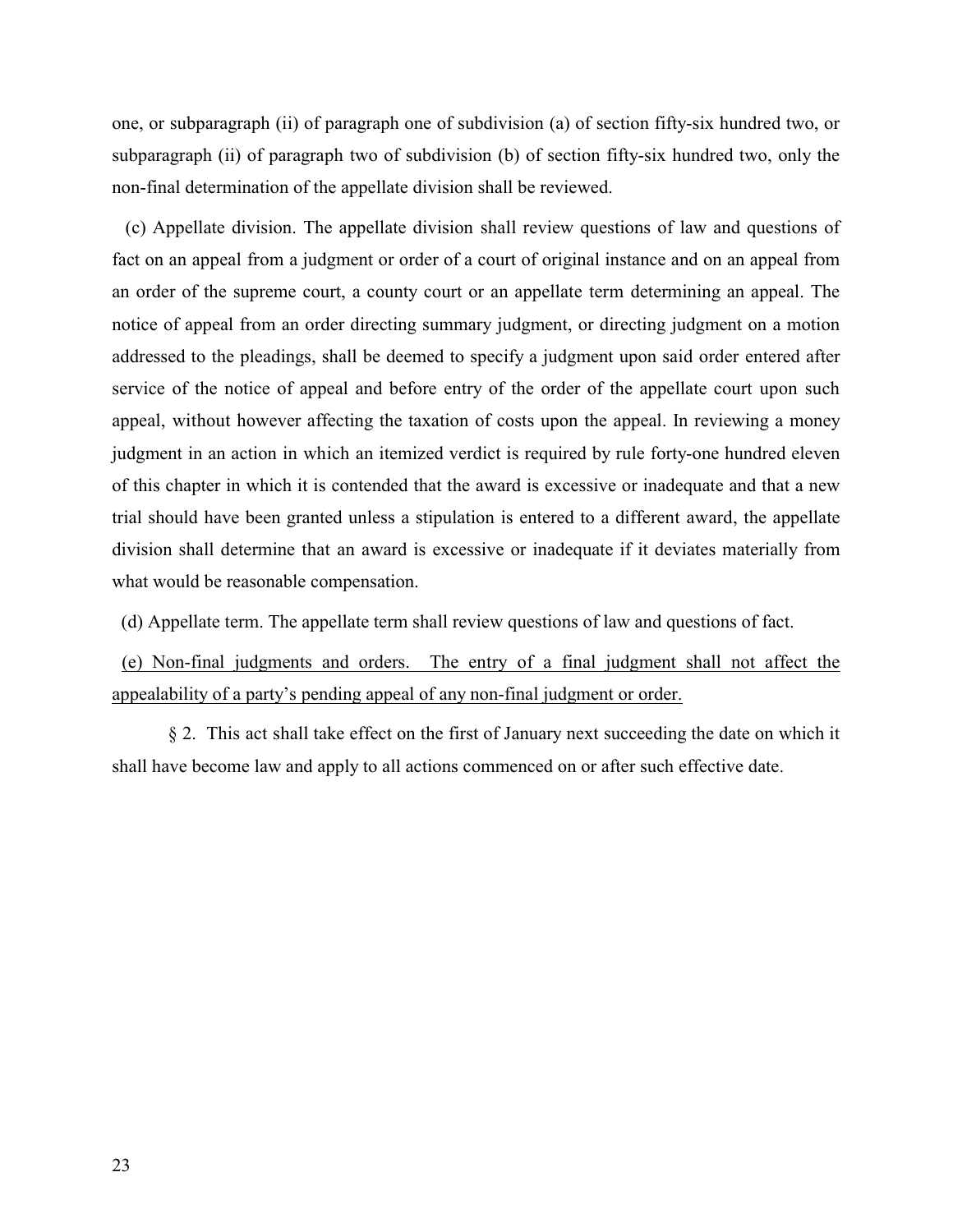## 5. Extending Discretion to the Court to Retain Alternate Jurors After Final Submission (CPLR 4106)

The Committee recommends the revision of CPLR Section 4106 to permit the Court in its discretion to retain one or more alternate jurors after final submission of the case to ensure availability if needed during deliberation. The proposed amendment of 4106 also addresses the manner in which the retained alternate jurors may be utilized.

Current CPLR Section 4106 provides that after final submission of the case, "the Court shall discharge the alternate jurors". As a consequence, in the event that a juror becomes disabled during deliberations, the Court must declare a mistrial unless all parties consent to proceed with a five person jury, which consent is rarely obtained. In cases of several weeks duration, classically commercial, medical malpractice or products liability cases, a mistrial results in a tremendous waste of time and money for the litigants, the attorneys, and the Court, and frustration for the remaining jurors who have served throughout a prolonged trial in an effort to render a verdict. There is a continuing disparity among many courts statewide as to the practice regarding alternate jurors.

The Committee also recommends amendment of 4106 to address the manner in which the retained alternate jurors may be utilized by providing that a retained alternate juror, even though not substituted for a disabled regular juror, may, "but only upon the express consent of all parties", attend and participate in jury deliberations. In the absence of the express consent of all parties, a retained alternate juror, unless substituted for a disabled regular juror, by default will be retained as directed by the Court, but will not be permitted in the jury room.

The proposed Amendment also makes gender-neutral changes. The Committee appreciates the recommendations of Honorable Philip G. Minardo, Administrative Judge, Richmond County, regarding the amendment of Section 4106. Judge Minardo made his recommendations on behalf of and with the support of the New York State

Association of Supreme Court Justices and the New York City Association of Supreme Court Justices.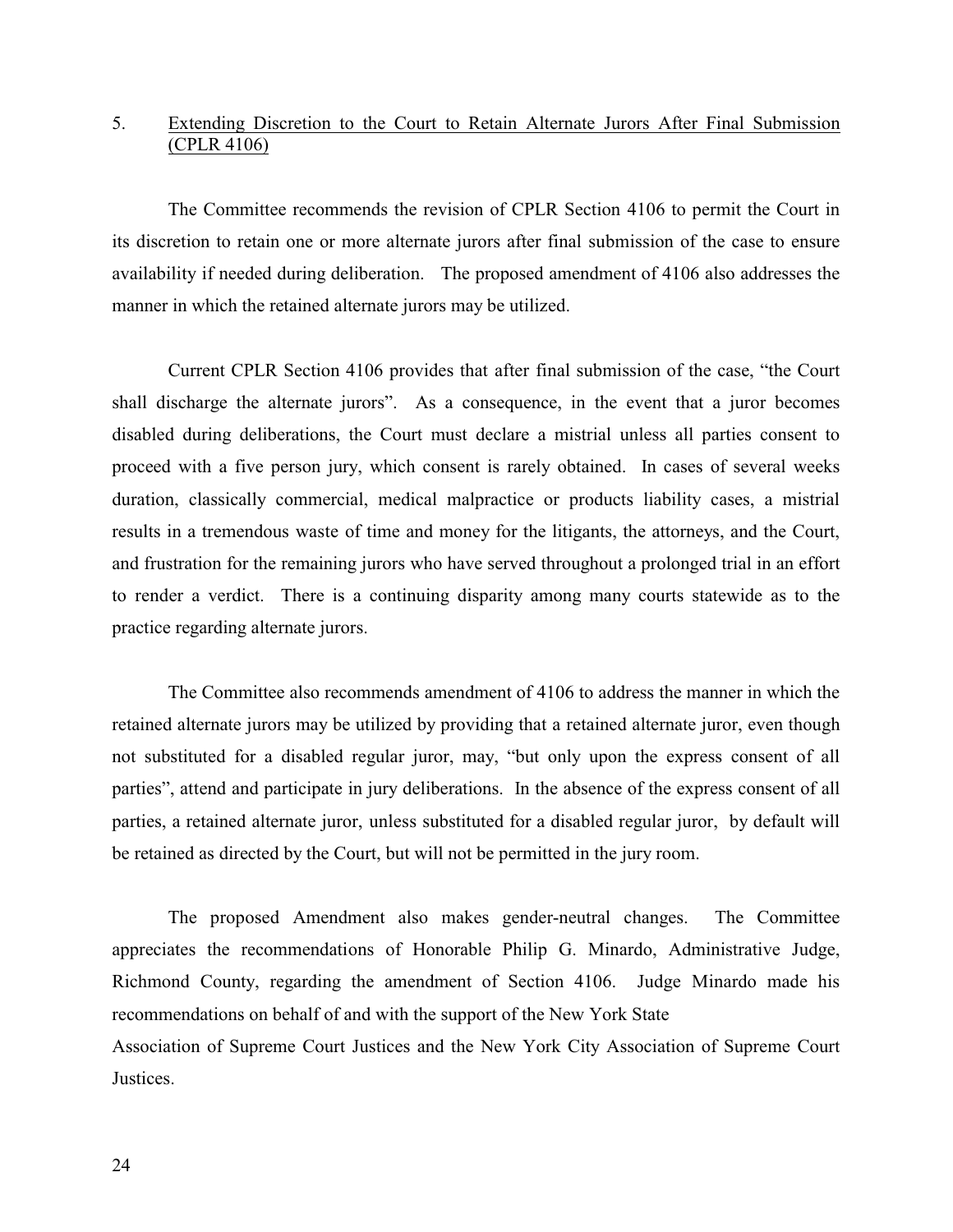AN ACT to amend the civil practice law and rules, in relation to the discretionary retention of alternate jurors after final submission of the case

The People of the State of New York, represented in Senate and Assembly, do enact as follows:

Section 1. Section 4106 of the civil practice law and rules, as amended by chapter 336 of the laws of 1972, is amended to read as follows:

4106. Alternate jurors. [Unless the court, in its discretion, orders otherwise, one] One or [two] more additional jurors, to be known as "alternate jurors", may be drawn upon request of a party and consent of the court. Such alternate jurors shall be drawn at the same time, from the same source, in the same manner, and have the same qualifications as [the] regular jurors, and be subject to the same examinations and challenges. They shall be seated with, take the oath with, and be treated in the same manner as the regular jurors [, except that after]. After final submission of the case, the court [shall discharge the] may, in its discretion, retain such alternate jurors [.If] to ensure availability if needed. At any time, before or after the final submission of the case, if a regular juror dies, or becomes ill, or [for any other reason] unable to perform [his duty] the duties of a juror, the court may order [him to be] that juror discharged and draw the name of an alternate, or retained alternate, if any, who shall replace the discharged juror [in the jury box] and be treated as if [he] that juror had been selected as one of the regular jurors. Retained alternate jurors, even though not substituted for disabled regular jurors, may nonetheless attend, and participate in, jury deliberations, but only upon the express consent of all parties.

§ 2. This act shall take effect on the first day of January next succeeding the date on which it shall become law and shall apply to all actions commenced on or after that date and to all pending actions in which a jury has not yet been selected.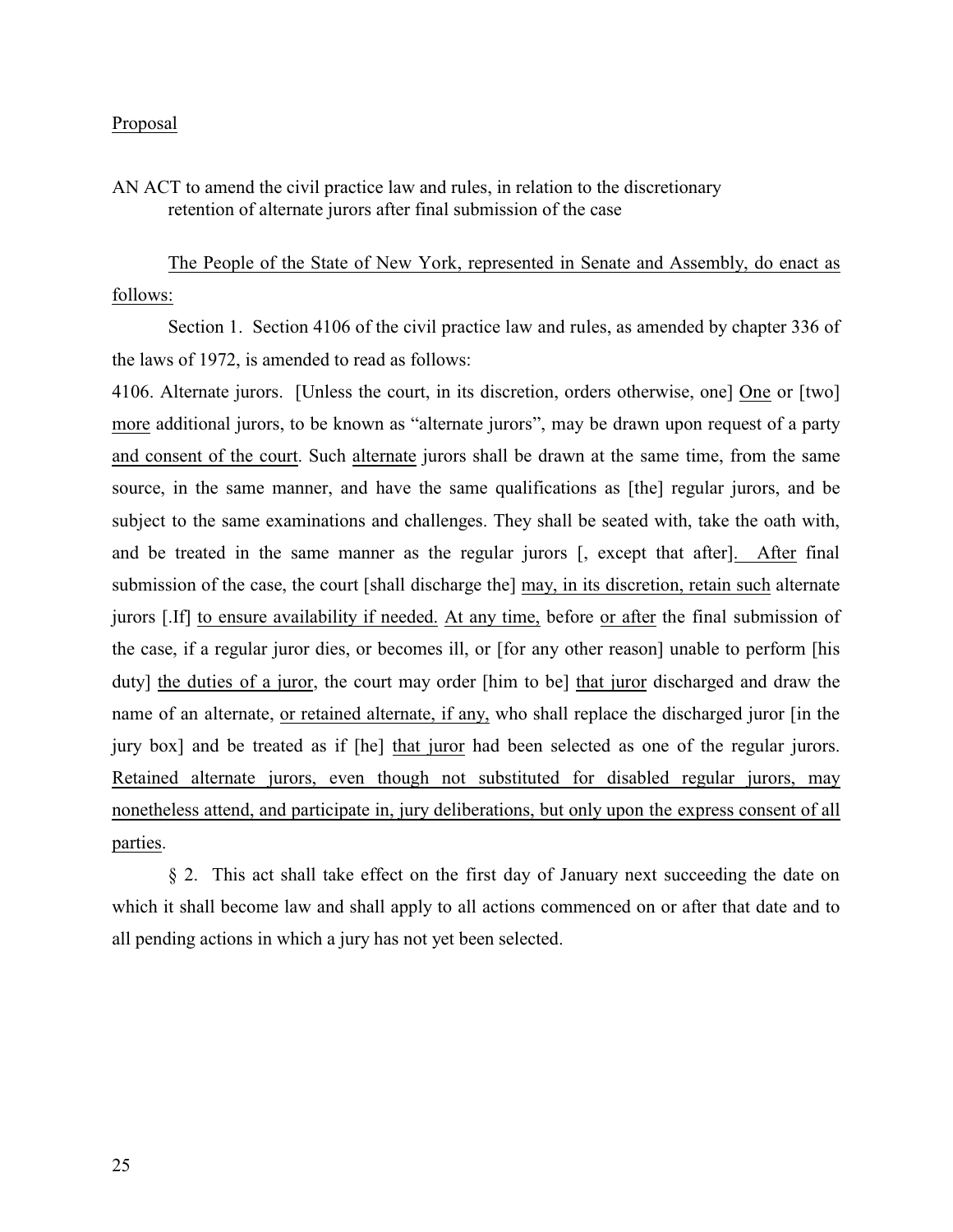## **III. Modified Measures**

## 1. Allowing the Court to Require Confidentiality of Personal Information in Papers Filed in Civil Proceedings (CPLR 2103-b (new); 3016(i)(new))

The Committee recommends a new CPLR rule 2103-b to address the confidentiality of personal information in the filing of papers in civil proceedings. The Committee believes that frequently there are cases with filed papers involving myriad sensitive personal information including, but not limited to, social security numbers and other numerical identifiers which, if revealed, increase the risk of identity theft, fraudulent use or disclosure in violation of state or federal law. The Committee urges the adoption of this proposal to further the protection of that information. As the court system enters the electronic age, courthouse papers are increasingly accessed by internet services and personal information is of increasing interest to identity thieves. Further, the Committee believes that by necessity practitioners are aware of the risks associated with revealing sensitive personal information and have access to all state and federal laws concerning identity theft issues.

Generally, personal information is increasingly subject to protection by law (See Public Officers Law § 96-a (g) (eff. Jan. 1, 2010; added L. 2008, c. 279) and General Business Law § 399-dd (6) (eff. Jan. 3, 2009; added L. 2008, c. 279)). However, in New York, court papers are presumptively public once filed with the county clerk or the clerk of court. Court records are presumptively open. *See, e.g.*, Nixon v. Warner Communications, 435 U. S. 539 (1978); Danco Laboratories, Ltd. v. Chemical Workers of Dedeon Richter, Ltd., 274 A.D.2d 1, 711 N.Y.S. 2d 419 (1st Dept. 2000). The Federal Courts have implemented Rule 5.2 of the Federal Rules of Civil Procedure ( 28 USCA 5.2) to address protection of privacy in federal cases.

Currently, however, there are no statutes addressing generally the protection of confidentiality of sensitive personal information in civil court papers. There are certain specific statutes which do address particular information and certain information may be presumptively sealed by statute. (*Compare, e.g.*, Mental Health Information - N. Y. Mental Hygiene Law § 33.14 (Sealing of records pertaining to treatment for mental illness) with HIV Information - N.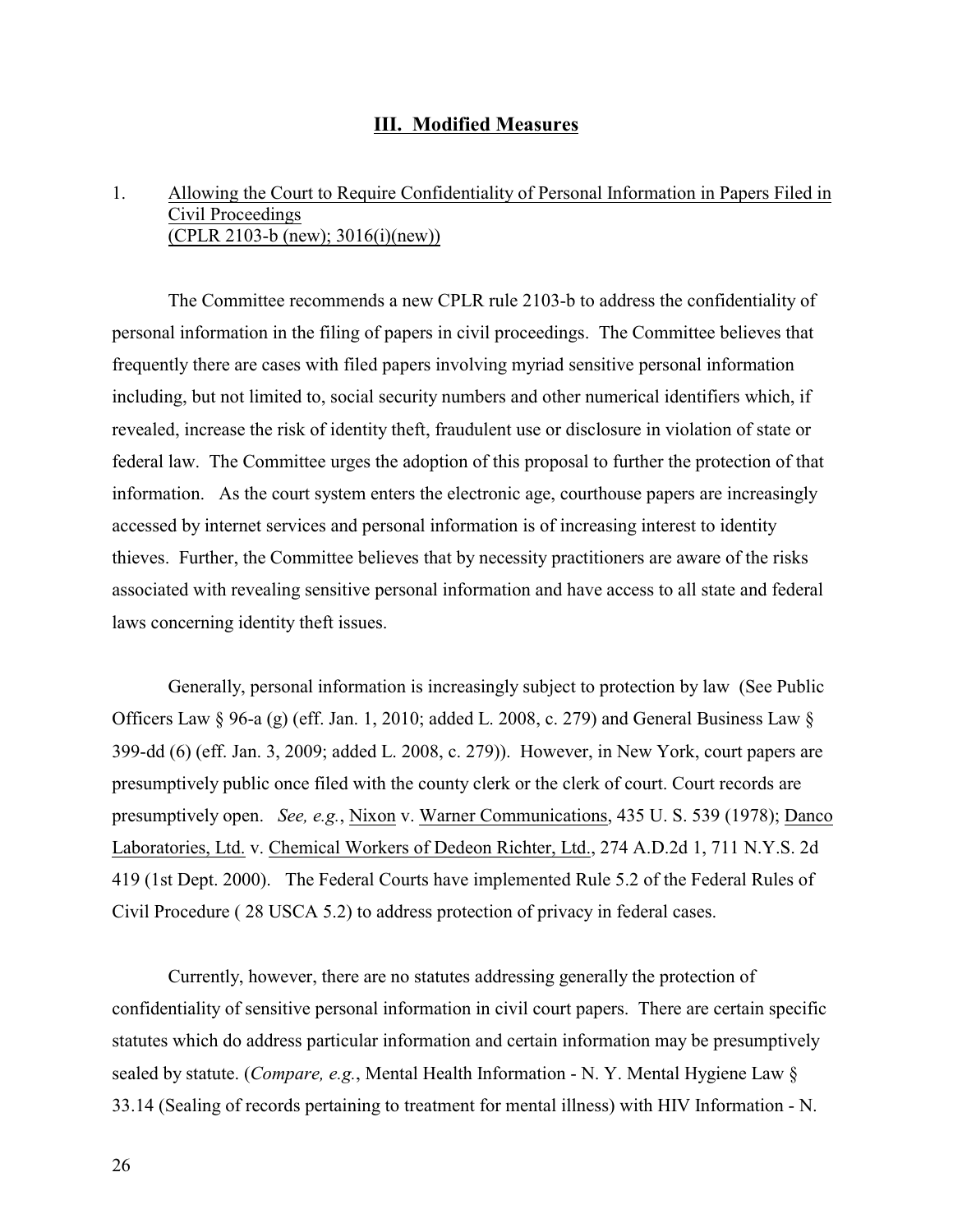Y. Public Health Law § 2785 (Court authorization for disclosure of confidential HIV related information)).

This proposal defines "confidential personal information" broadly and clearly provides that the rule applies "[e]xcept as otherwise provided by law or order" and expressly excepts matrimonial actions from the purview of the rule. This proposal places the responsibility of compliance squarely on the parties in a matter and adopts a mandatory requirement that "the parties shall omit or redact" confidential personal information. The measure omits "address" information from the rule under the rationale that address information is required in many papers and judgments in civil actions. The proposal does not allow the inclusion of "limited or partial" confidential information and the Committee rejects this approach as too subjective, unnecessarily opening the door to ancillary litigation and possible disclosure of such information.

The proposal makes clear that the court has, *sua sponte* or in response to a motion, discretion to order redaction or sealing under the Rule 216.1 (22 NYCRR § 216.1) standard. Also, the proposal adopts a "good cause shown" standard by which the court might vary the provisions of the rule. In addition, the proposal expressly provides that the court has discretion to order redaction and replacement of information in papers filed previous to enactment and if the court deems it necessary, under the standard of Rule 216.1, to order the offending paper sealed. Further, the proposal allows the court to "look back" in the case and order redaction of papers already filed in a pending action upon motion or *sua sponte.*

The measure requires the plaintiff in an action arising out of a consumer credit transaction to include the last four digits of the defendant's account number, if any. If the defendant appears and denies responsibility for that account, the court may review plaintiff's amended paper in-camera or, if filed under the standard of Rule 216.1, under seal. The Committee recommends a new subdivision (i) to CPLR 3016 (i), making clear the obligation to plead the last four digits of the defendant's account number in the complaint asserting a claim arising out of a consumer credit transaction.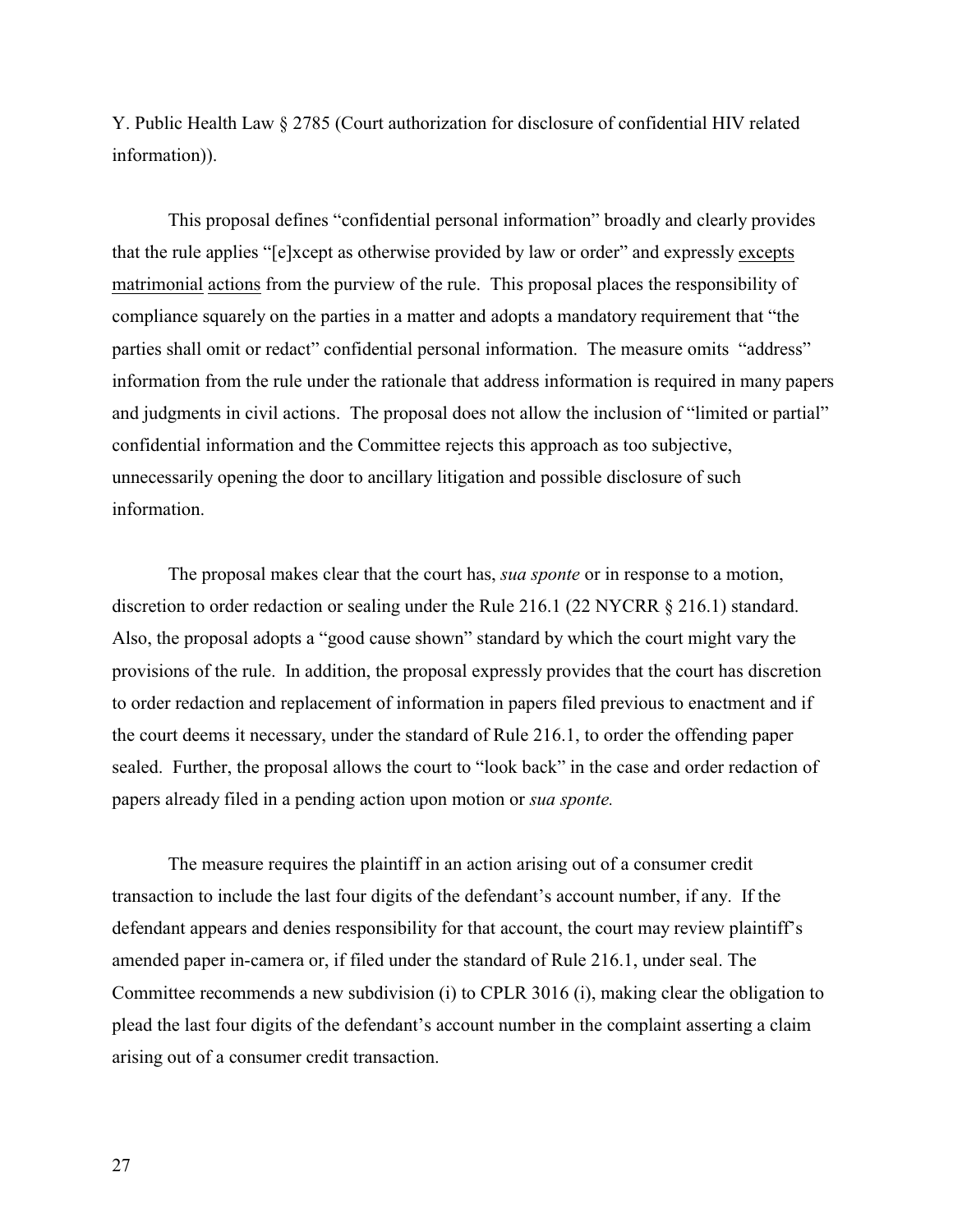The Committee believes that F.R. Civ. P. Rule 5.2, while helpful as a privacy measure for federal cases, is quite limited in scope, protecting only four specified items of information, and fails to provide the bench with sufficient discretion to order redaction. The Committee recommends that New York lead the way in state practice by enacting in the CPLR a broader rule designed to correct the current practice whereby far too revealing personal information is included or attached to papers for filing in the state courts.

The Committee recognizes the important report by the Subcommittee on Electronic Court Records, Council on Judicial Administration, New York City Bar Association, entitled "*Report Recommending a New York State Court Rule Requiring That Sensitive Personal Information be Omitted or Redacted From Documents Filed with Civil Courts*"(February 2, 2010) and the work of the Civil Court Committee, New York City Bar Association.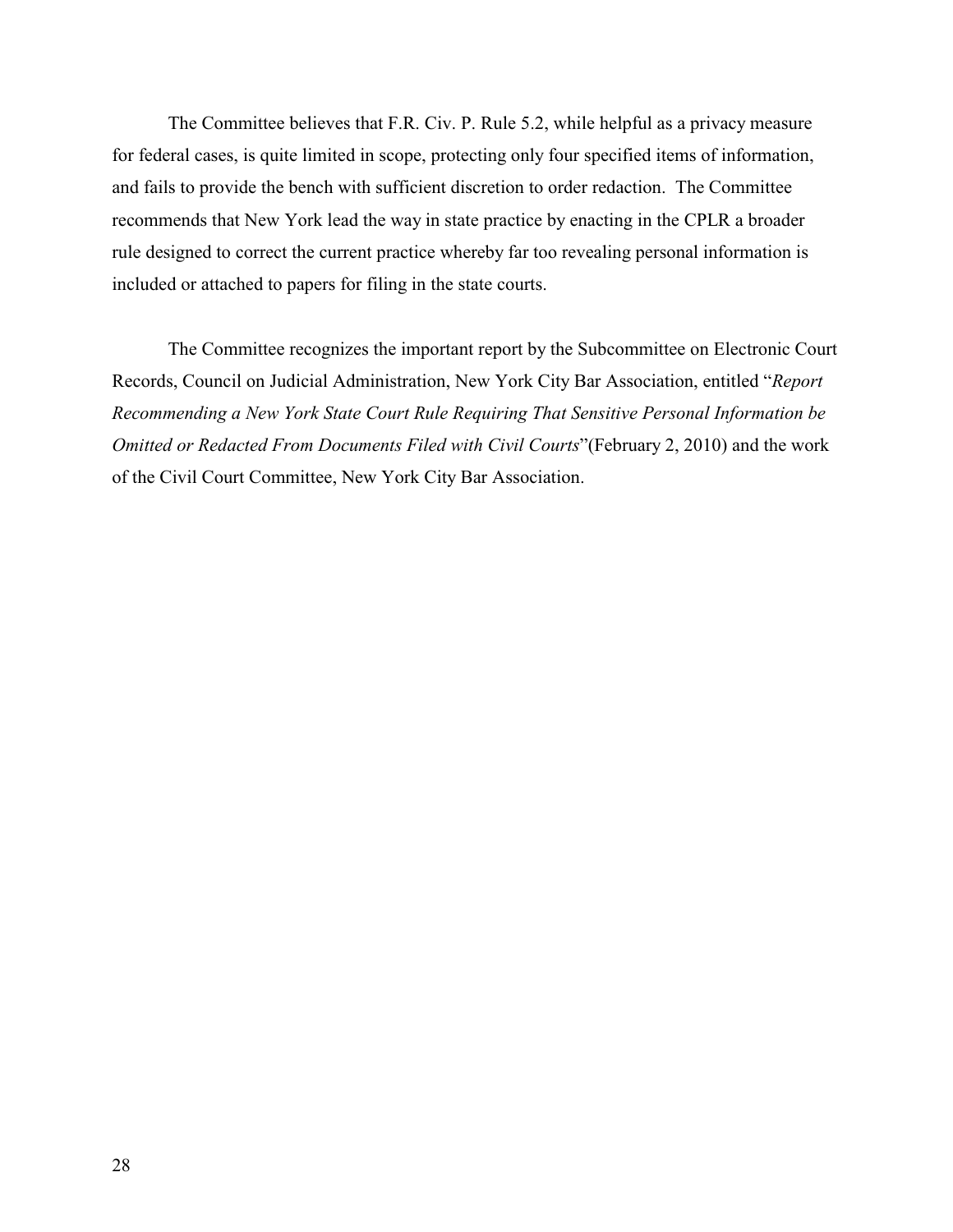AN ACT to amend the civil practice law and rules, in relation to confidentiality in papers filed in civil proceedings

The People of the State of New York, represented in Senate and Assembly, do enact as follows:

Section 1. The civil practice law and rules is amended by adding a new rule 2103-b to read as follows:

Rule 2103-b. Confidentiality in civil proceedings. 1. Except in a matrimonial action or as otherwise provided by law or court order and whether or not a sealing order is or has been sought, the parties shall omit or redact confidential personal information in papers submitted to the court for filing. For purposes of this rule, confidential personal information means information which if publicly filed would increase the risk of identity theft, fraudulent use or disclosures in violation of state or federal law. Confidential personal information includes but is not limited to a social security number, a date of birth, a driver's license number, a non-driver photo identification card number, an employee identification number, a mother's maiden name, an insurance or financial account number, a credit card number, a computer password or computer access information, electronic signature data or unique biometric data or patient medical information.

2. The court sua sponte or on motion by any person may order a party to remove confidential personal information from papers or to resubmit a paper with such information redacted; order the clerk to seal the papers or a portion thereof containing confidential personal information in accordance with rules promulgated by the chief administrator of the courts; for

29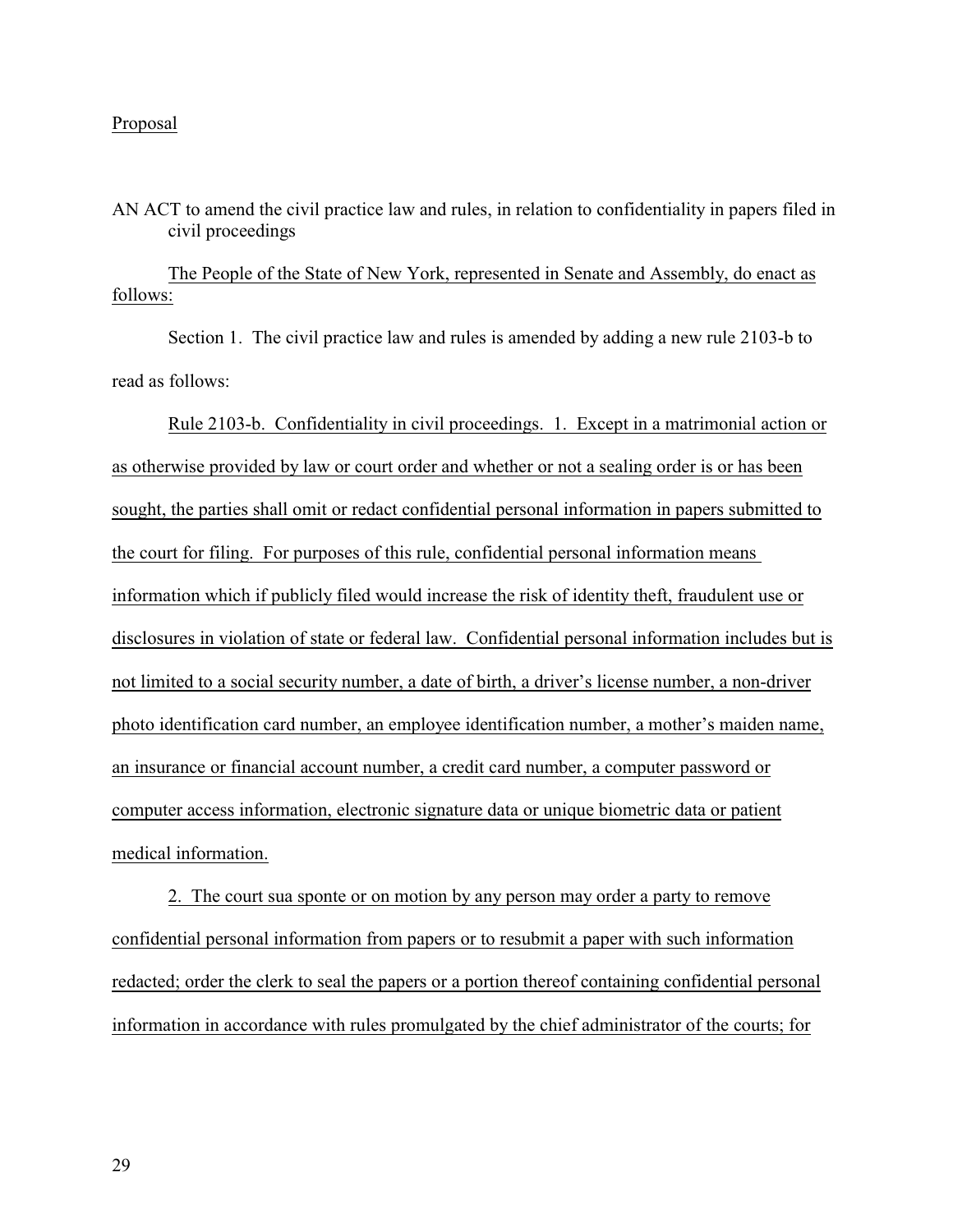good cause permit the inclusion of confidential personal information in papers; or determine that particular information in a particular action is not confidential.

3. In an action arising out of a consumer credit transaction, as defined in subdivision (f) of section one hundred five of this chapter, the complaint shall include the last four digits of the relevant account number(s), if any. In the event the defendant appears and denies responsibility for the identified account, the plaintiff may without leave of court amend his or her pleading to add full account or confidential personal information by (a) submitting such amended paper to the court on written notice to defendant for in camera review or (b) in accordance with rules promulgated by the chief administrator of the courts file such full account or other confidential personal information under seal.

§ 2. Section 3016 of the civil practice law and rules is amended by adding a new subdivision (i) to read as follows:

(i) Consumer credit transaction. In an action arising out of a consumer credit transaction as defined in subdivision (f) of section one hundred five of this chapter, the complaint shall include the last four digits of the relevant account number(s), if any.

§ 3. This act shall take effect immediately.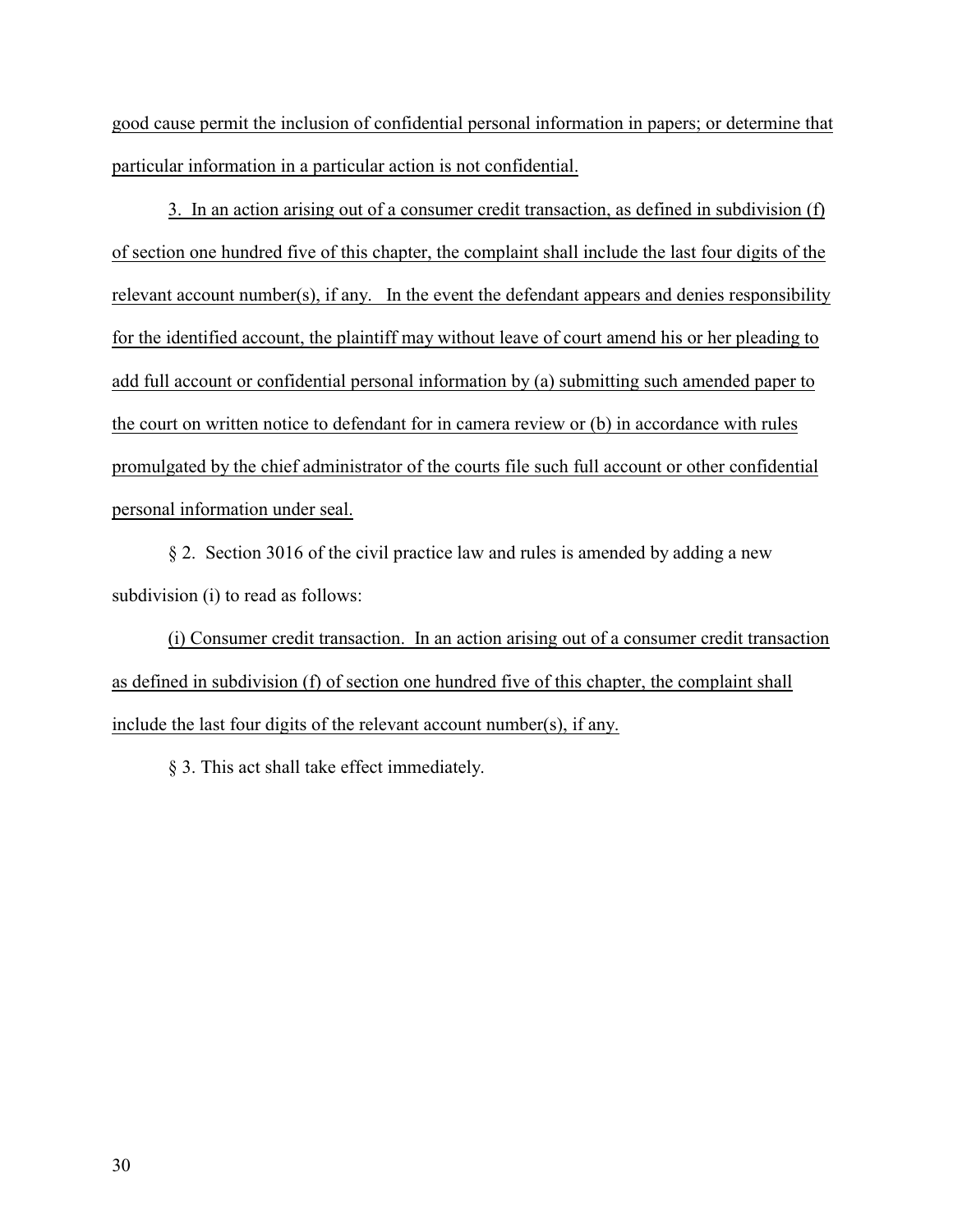## 2. Allowing the Use of an Affirmation by Any Person in a Civil Action (CPLR 2106)

The Committee recommends the amendment of CPLR 2106 to permit the use of an affirmation in place of an affidavit for all purposes in a civil action, a procedure modeled upon the federal declaration procedure (*see* 28 USCA 1746; unsworn declarations under penalty of perjury). Currently, under New York law, an affidavit must be sworn to before a person authorized to take acknowledgments of deeds by the real property law (CPLR 2309(a)). However, specified professional persons (attorney, physician, osteopath or dentist) may substitute an affirmation for an affidavit in judicial proceedings in which they are not a party. This measure would broaden the statute to permit the use of an affirmation in place of an affidavit for all purposes in a civil action with no restriction to non-parties.

The current law has created two significant problems in New York practice. First, the requirement for notarization places a major burden on unrepresented litigants who have difficulty locating a notary. Second, the requirement has made it extremely burdensome to obtain equivalent notarization in foreign countries, which is a common occurrence in major commercial litigation.

Within the state, it is increasingly difficult to find a notary outside of central business districts, and when found, usually in banks, they often refuse to notarize for anyone not known to a branch officer. The significant needs of pro se litigants for notary services has resulted in heavy demand upon the county and court clerks' offices, particularly in the City of New York, resulting in an untenable burden upon an unrepresented party. For the poor, especially, this often results in unnecessary cost and delay. Frequently, notary services may be necessary outside business hours. In the era of electronic filing, there should be no impediment caused by lack of a notary. In addition, the Committee is advised that some persons have religious objections to swearing, but no such objections to affirming. This change would offer an alternative to swearing to the truth of a paper submission that is presently available to live witnesses giving testimony, CPLR 2309 (a), (b).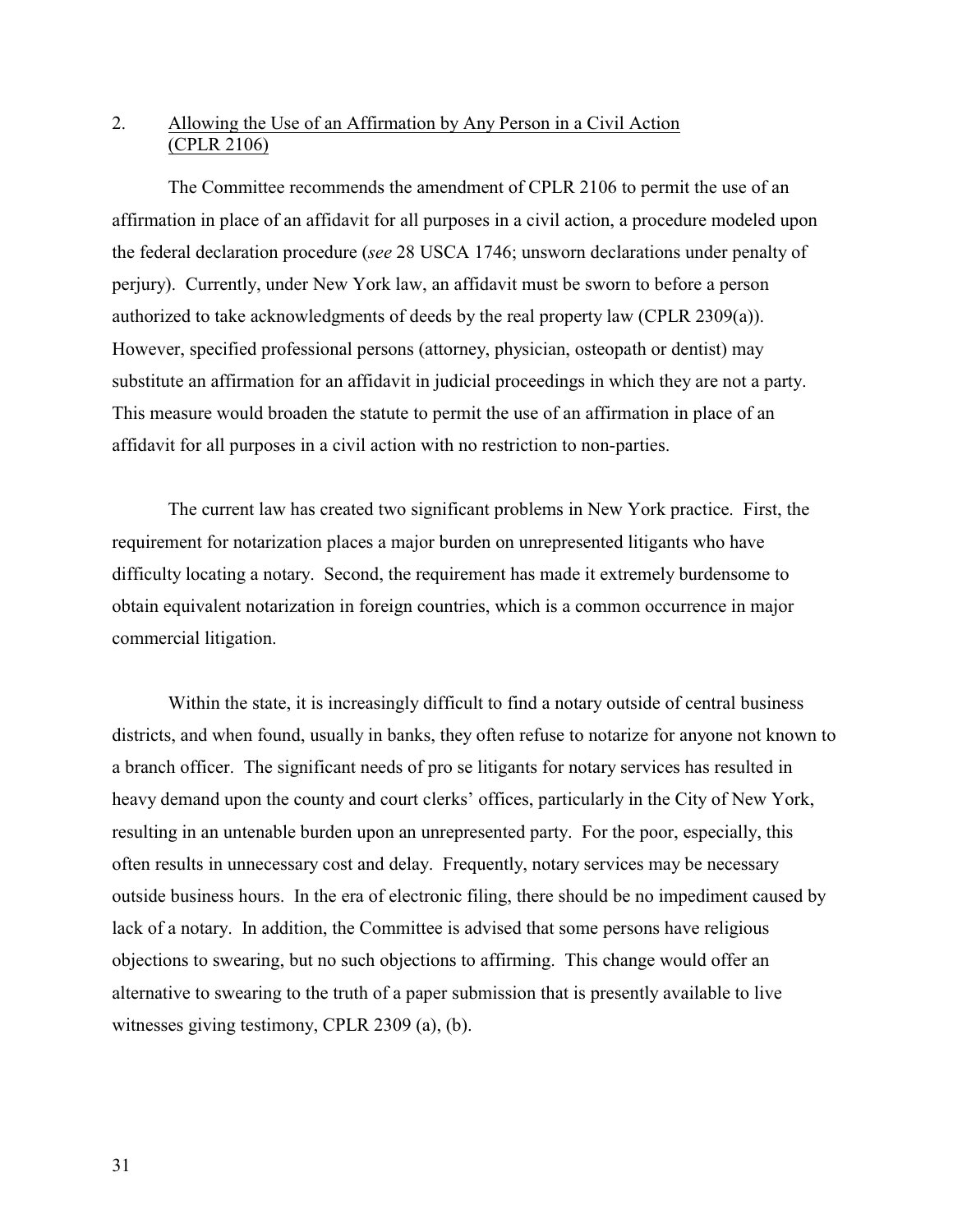It is even more burdensome to execute an affidavit abroad. Questions often arise as to who would be the appropriate official that would be equivalent to a New York notary and whether the affidavit obtained in a foreign country may be unusable in New York litigation. See Green v. Fairway Operating Corp., 72 A.D. 3d 613, 898 N.Y.S. 2d 848 (1st Dept. 2010); Matter of Eggers, 122 Misc.2d 793, 471 N.Y.S.2d 570 (Surr. Ct., Nassau Co. 1984). Commercial litigants with international cases in the Commercial Division of State Supreme Court increasingly must go to extraordinary lengths to obtain affidavits notarized overseas. This in turn detracts from the desirability of New York as a forum for international commercial disputes, important for maintaining New York as an international commercial center. These concerns have led to the proposed adoption of the Uniform Unsworn Foreign Declarations Act as promulgated by the Uniform Law Commission which would allow declarations to be executed abroad without the need for a notary's attestation. The Committee believes, however, that a statute allowing affirmations in all litigation circumstances by all persons is more appropriate for inclusion in the CPLR.

Current case law suggests that, to be considered the equivalent of an oath, an affirmation should "be administered in a form calculated to awaken the conscience and impress the mind." CPLR 2309(b); see People v. Coles, 141 Misc.2d 965, 535 N.Y.S.2d 897 (N.Y. Sup. Ct., Kings Co. 1988) (waiver of immunity held to be under "oath" if defendant testified to grand jury that signature on it was his); People v. Lennox, 94 Misc.2d 730, 405 N.Y.S.2d 581 (N.Y. Sup. Ct., Westchester Co. 1978) (signature above words to the effect that document signed under penalties for perjury would satisfy requirement for sworn traffic information). Because the affirmation authorized by the amendment would be used by a much larger group than the limited classes of professionals now permitted, and such may not be familiar with the particulars of the law of perjury, the amendment requires that the signer affirm the facts stated in this form:

> I affirm this \_\_\_\_day of \_\_\_\_, \_\_\_\_, under the penalties of perjury, which may include a fine or imprisonment, that the forgoing is true, and I understand that this document may be filed in an action or proceeding in a court of law. (Signature)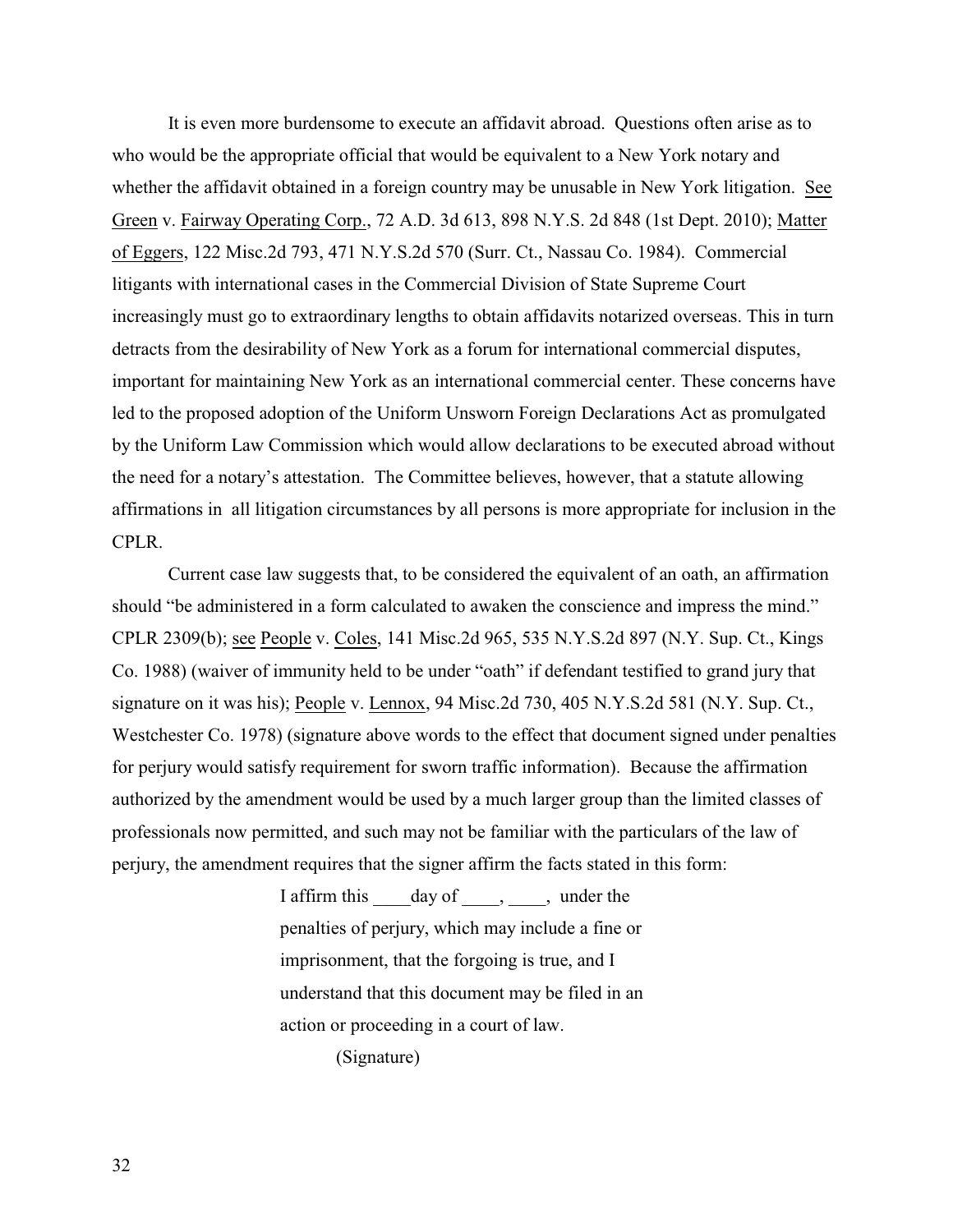The proposed amendment will result in greatly expanded use of the CPLR 2106 affirmation, likely to supplant the use of making affidavits in almost all circumstances. Accordingly, the Committee considered whether there is any difference in the charges or punishment between perjury by affidavit or affirmation. The Committee concluded that, whether made in an affidavit or in the form of an affirmation as proposed in amended CPLR 2106, a false statement made with the intention of misleading the court will constitute perjury in the second degree, a Class E felony punishable by up to four years imprisonment. Penal Law §§ 70.00(2)(b), 210.00 (1) and (5), 210.10.

The Committee considered the widespread concern about misleading or inaccurate affidavits and affirmations by attorneys submitted in foreclosure proceedings, as reflected in Rule 202.12-A(f) of the Uniform Rules of the New York State Trial Courts permitting the Chief Administrative Judge to require counsel to file "affidavits or affirmations confirming the scope of inquiry and the accuracy of papers filed in residential mortgage foreclosure actions." However, the Committee concluded that, because this proposed amendment makes no change to the use of affirmations by attorneys, it will have no impact on the filing of affidavits and affirmations by attorneys in foreclosure actions.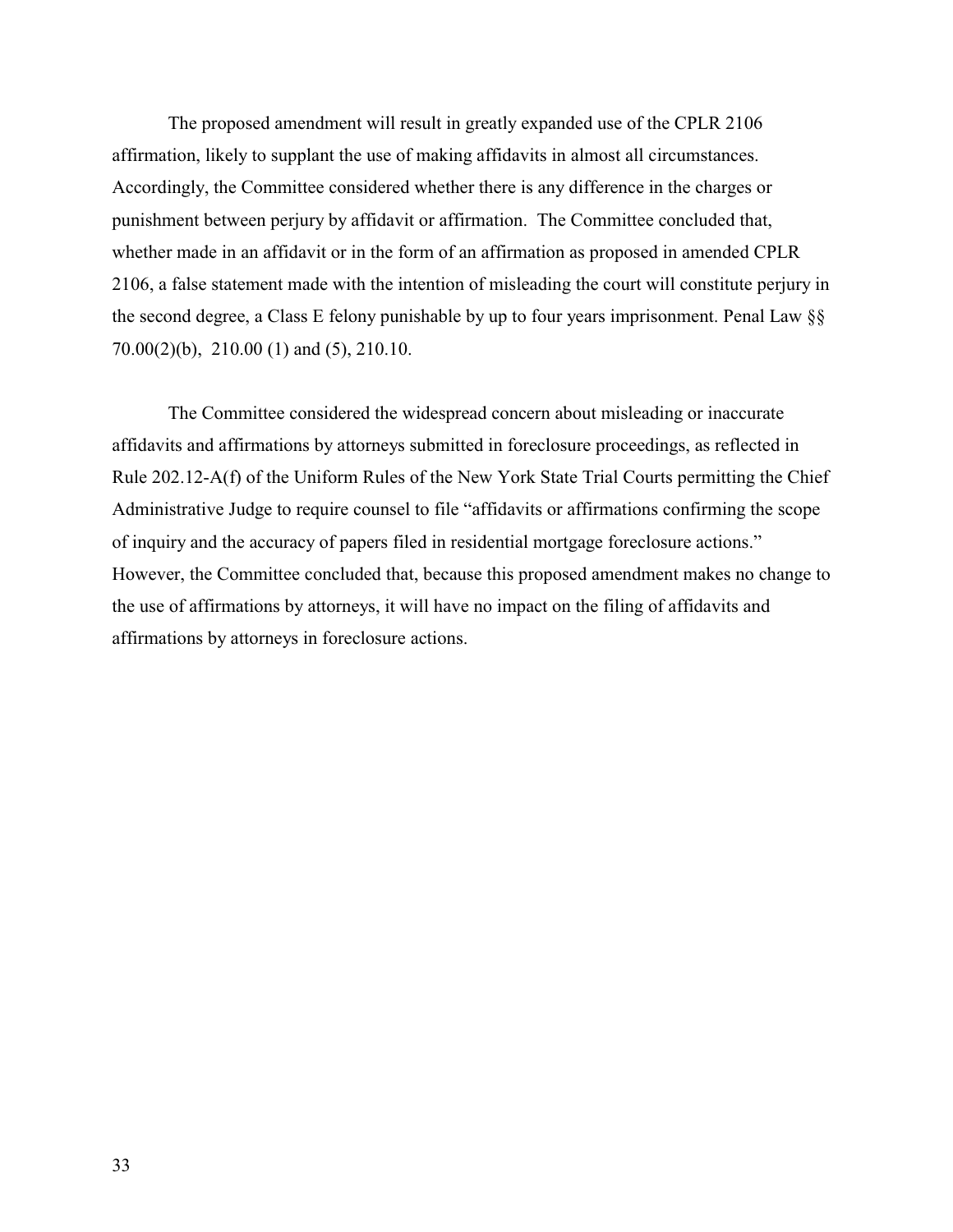AN ACT to amend the civil practice law and rules, in relation to an affirmation by any person in a civil action

The People of the State of New York, represented in Senate and Assembly, do enact as

## follows:

Section 1. Rule 2106 of the civil practice law and rules, as amended by judicial conference proposal number 3 for the year 1973, is amended to read as follows:

Rule 2106. Affirmation of truth of statement **[**by attorney, physician, osteopath or dentist**]**. The statement of **[**an attorney admitted to practice in the courts of the state, or of a physician, osteopath or dentist, authorized by law to practice in the state, who is not a party to an action**]** any person, when subscribed and affirmed by that person to be true under the penalties of perjury, may be **[**served or filed**]** used in **[**the**]** an action in lieu of and with the same force and effect as an affidavit. Such affirmation shall be in substantially the following form:

> I affirm this day of , under the penalties of perjury, which may include a fine or imprisonment, that the forgoing is true, and I understand that this document may be filed in an action or proceeding in a court of law. (Signature)

§ 2. This act shall take effect on the first day of January next succeeding the date on which it shall have become a law.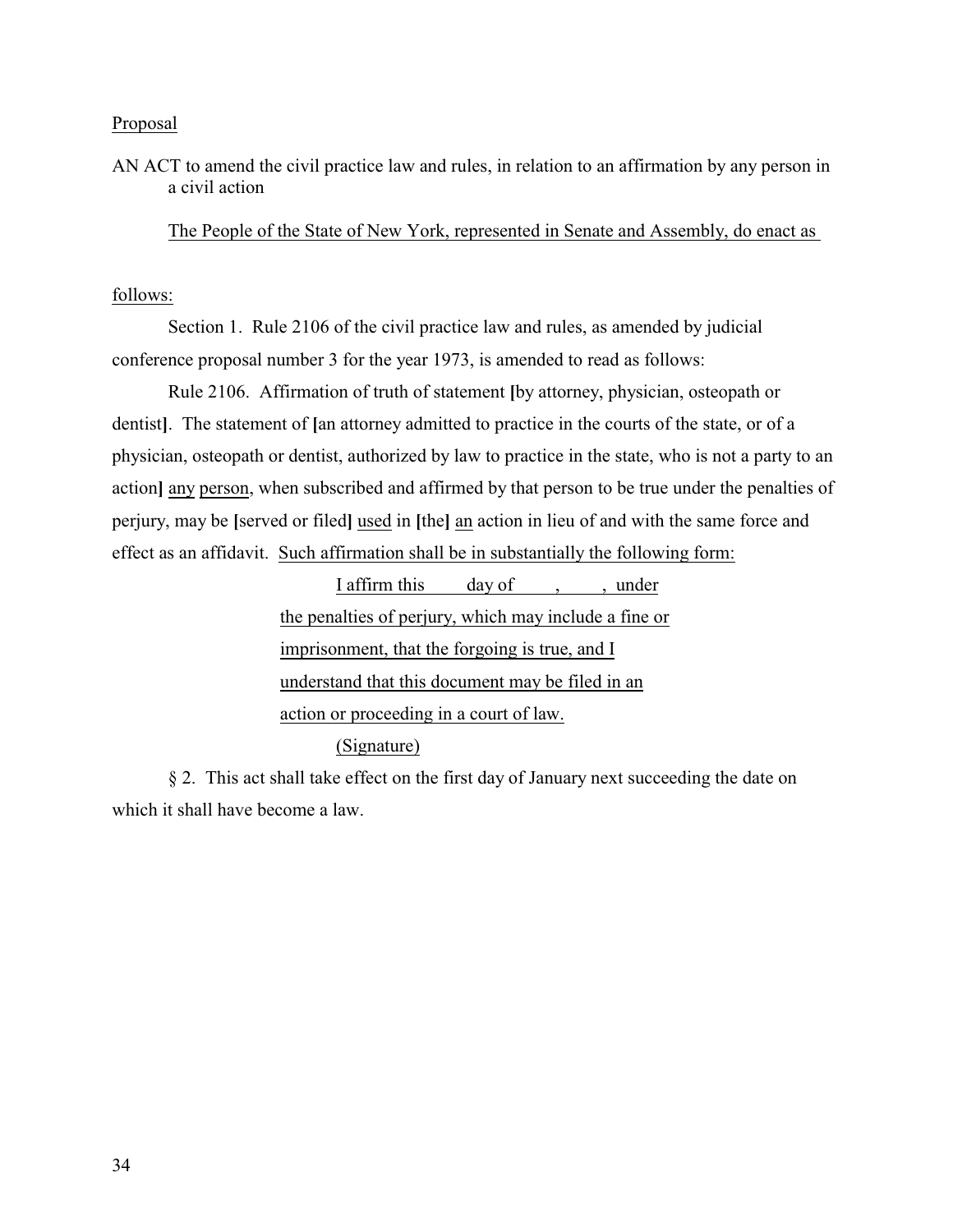## **IV. Previously Endorsed Measures**

## 1. Addressing CPLR Article 16 Issues in Relation to Apportionment of Liability for Non-economic Loss in Personal Injury Actions (CPLR 1601, 1603, 3018)

The Committee recommends amendments of CPLR §§ 1601, 1603 and 3018(b) that would (1) correct an anomaly that arises from the current wording of CPLR § 1601, and (2) resolve a continuing disagreement between the Departments of the Appellate Division concerning whether a plaintiff is entitled to discover what claims, if any, the defendant intends to make at trial concerning the culpability of non-parties.

#### **CPLR Article 16**

Both of the proposed changes concern the workings of CPLR Article 16. Article 16, which was enacted in 1986 and applies solely to personal injury actions, provides that, except in those instances detailed in CPLR § 1602, a defendant who is assigned "fifty percent or less of the total liability" can limit his or her liability to that percentage share of the plaintiff's noneconomic loss. Thus, a defendant assigned 30% of the fault is responsible for only 30% of plaintiff's pain and suffering damages, but is still jointly and severally responsible for the plaintiff's economic loss.

Prior to the article's enactment, a joint tortfeasor was responsible to the plaintiff for the entire judgment, regardless of its share of the fault. Rangolan v. County of Nassau, 96 N.Y.2d 42, 46, 725 N.Y.S.2d 611, 614-615 (2001). Although the tortfeasor might then seek contribution or indemnification from any others who contributed to causing the plaintiff's injury, such right could well be academic in the event that the others were bankrupt, judgment-proof, or were otherwise not subject to liability.

The statute was intended to modify the common law so as to assure that a defendant assigned a minor share of the fault would bear that same share of the liability for the plaintiff's non-economic loss. Rangolan, *supra*.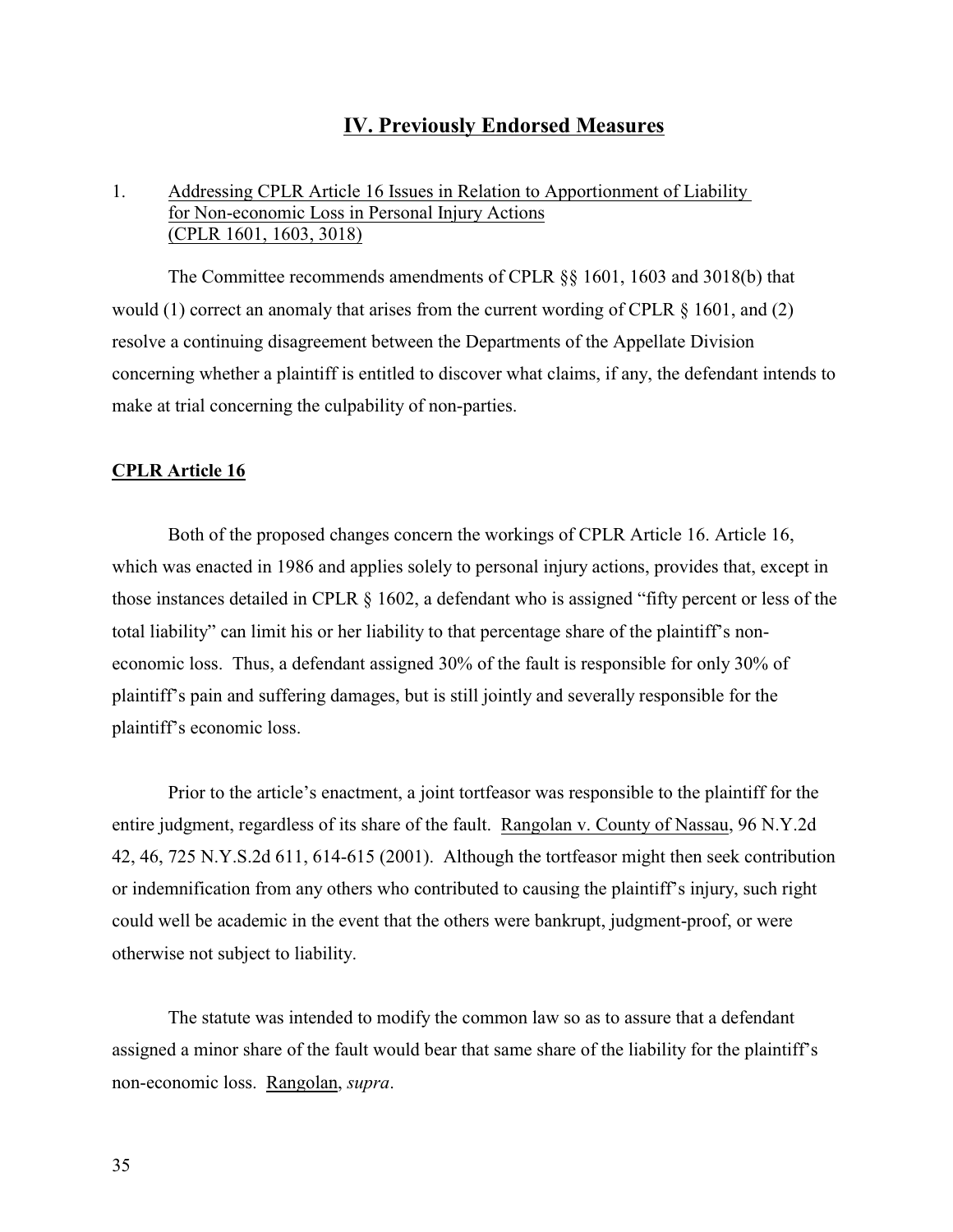### **Correction Of The Anomaly Concerning The Plaintiff's Own Culpability**

The proposed amendment of CPLR  $\S$  1601 would correct an anomaly that may occur when the plaintiff is found partially at fault for the subject injuries. As Justice Mark C. Dillon recently noted in the Albany Law Review (73 Alb.L.Rev. 79 [2009]), there is an instance in which a defendant assigned 50% or less of the total culpability can nonetheless derive no benefit under CPLR § 1601.

As presently worded, the benefits of CPLR § 1601 go to a defendant who is assigned "fifty percent or less of the total liability assigned to all persons liable." While that may seem a long-winded way of saying "fifty percent or less of the total culpability," it is not. The difference arises when one of the culpable persons is the plaintiff.

Since the plaintiff is not "liable" for his or her own injury and is therefore not a "person liable," the plaintiff's culpability will not "count" for purposes of the statutory computation. This leads to the bizarre result that the defendant's rights could be *reduced* by virtue of the plaintiff's negligence.

If, for example, plaintiff is assigned 60% of the fault while defendants Smith and Jones are respectively assigned 30% and 10% of the fault, Smith's share of the "total culpability" is 30% but his or her share of the "total liability assigned to all persons liable" is 75%. Smith is thus wholly denied any benefits of Article 16 simply because the 60% share of the fault was assigned to the plaintiff rather than to another defendant or a non-party. The problem noted by Justice Dillon is not merely theoretical. Those decisions that have addressed the issue have held that the "fifty percent or less" tortfeasor obtains no benefit under the statute in the circumstance in which it is the plaintiff's culpability that keeps the defendant below the 51% mark. Risko v. Alliance Builders Corp., 40 A.D.3d 345, 835 N.Y.S.2d 551 (1st Dep't 2007); Robinson v. June, 167 Misc.2d 483, 637 N.Y.S.2d 1018 (Sup. Ct. Tompkins Co. 1996).

The Committee believes that the Legislature could not have intended the consequences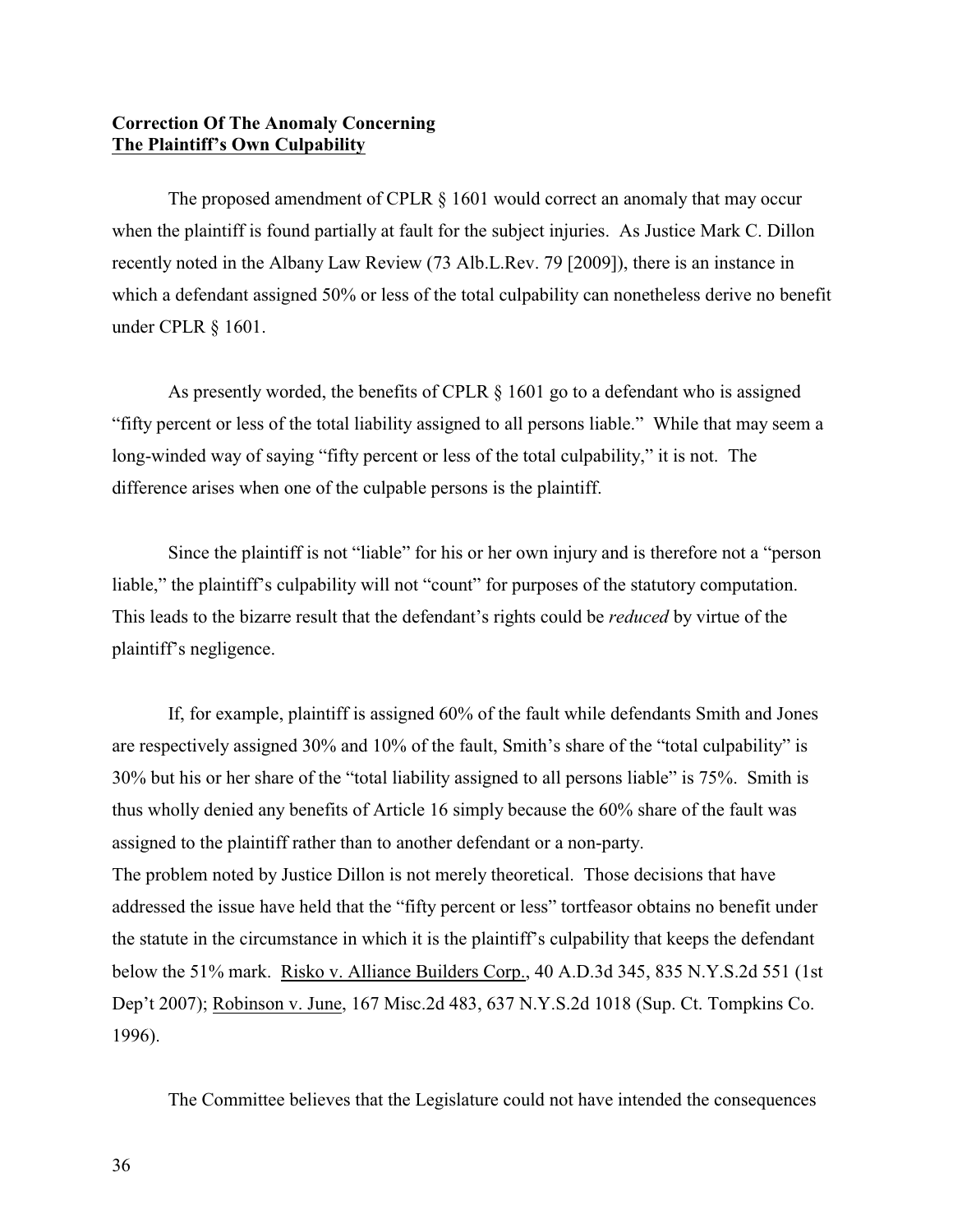noted above, and, in any event, that apportionment in terms of "culpability" rather than "liability" would better effectuate the policies that the Legislature sought to promote. The Committee recommends that the statute be amended accordingly.

### **Amendment Of CPLR § 1603 To Resolve The** *Marsala***/***Ryan* **Discovery Issue**

The proposed amendments of CPLR §§ 1603 and 3018(b) would not alter the defendant's current rights to limit liability under CPLR Article 16, but would resolve whether the plaintiff is entitled to notice and discovery concerning the claims that the defendant intends to advance at trial. The issue has been the subject of conflicting rulings by the Second and Fourth Departments of the Appellate Division.

In Ryan v. Beavers, 170 A.D.2d 1045, 566 N.Y.S.2d 112 (1991), the Appellate Division for the Fourth Department noted that, under the terms of CPLR § 1603, a defendant seeking to limit its liability under Article 16 bears the burden of proving that some other or others were also at fault in causing the subject injuries. For that reason, the Court ruled that the plaintiff was entitled to demand a bill of particulars specifying which persons were alleged to have negligently caused plaintiff's injury, and in what respects they were alleged to have acted negligently.

In Marsala v. Weinraub, 208 A.D.2d 689, 617 N.Y.S.2d 809 (1994), the majority of a divided Second Department panel reached the opposite conclusion. Noting that CPLR Article 16 did not characterize the claim to limit liability as an "affirmative defense," the majority ruled that it logically followed that the plaintiff was not entitled to demand any particulars regarding the claims that the defendant intended to assert at trial regarding Article 16 limitation of liability.

Since the ruling in Marsala more than a decade ago, the lower courts in the Second Department have, not surprisingly, continued to adhere to the binding ruling in Marsala. The contrary ruling in Ryan remains good law in the Fourth Department. Neither the First Department nor the Third Department has addressed the issue. Nor is it likely that the Court of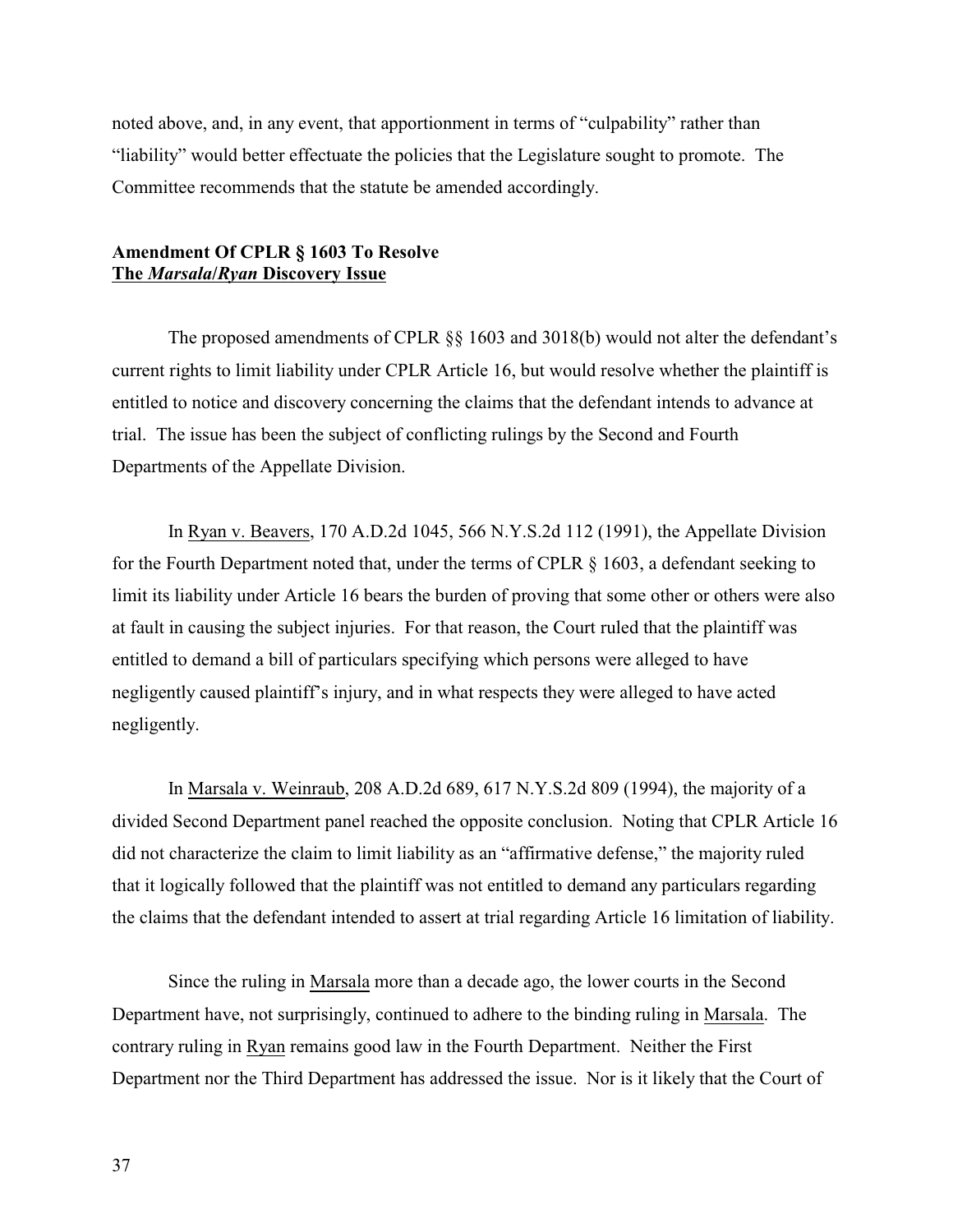Appeals will ever pass on the matter inasmuch as discovery disputes rarely reach that Court. Meanwhile, courts in the First and Third Departments must struggle with conflicting precedents. Maria E. v. 599 West Associates, 188 Misc.2d 119, 726 N.Y.S.2d 237 (Sup. Ct. Bronx Co. 2001).

As a result of the ruling in Marsala, a plaintiff in the Second Department may not discover until the trial itself which non-parties are claimed to be responsible for the subject injuries or in what respect they are claimed to have negligently caused the injuries. When that information becomes evident during the trial itself, it may not be possible to depose witnesses or otherwise seek to conduct discovery regarding the merits of the allegations. Further, while it is possible that the issue concerning the non-party's alleged negligence was directly or indirectly referenced in a deposition, document, or expert disclosure notice, such will not necessarily have occurred and it is even possible that the non-party's very existence and role in causing the injury was known only to the defendant.

The Committee believes that the rule espoused in Marsala can result in the kind of "trial by ambush" that has long been deemed unacceptable in modern jurisprudence. Aside from the obvious problem with fairness, such practice can lead to situations in which a defense that would have failed if the operative facts were known instead succeeds.

The amendment would alter CPLR 3018(b) so as to list the Article 16 defense along with other affirmative defenses. This would have the practical effect of statutorily endorsing Ryan and rejecting Marsala.

Notably, the proposed amendments relate solely to limitation of liability arising under CPLR Article 16. As such, the amendments do not affect in any way the defendant's ability to defeat the claim entirely on the ground that it is not liable at all. The amendments are intended to confirm that the defendant has the burden of proof in establishing an Article 16 defense.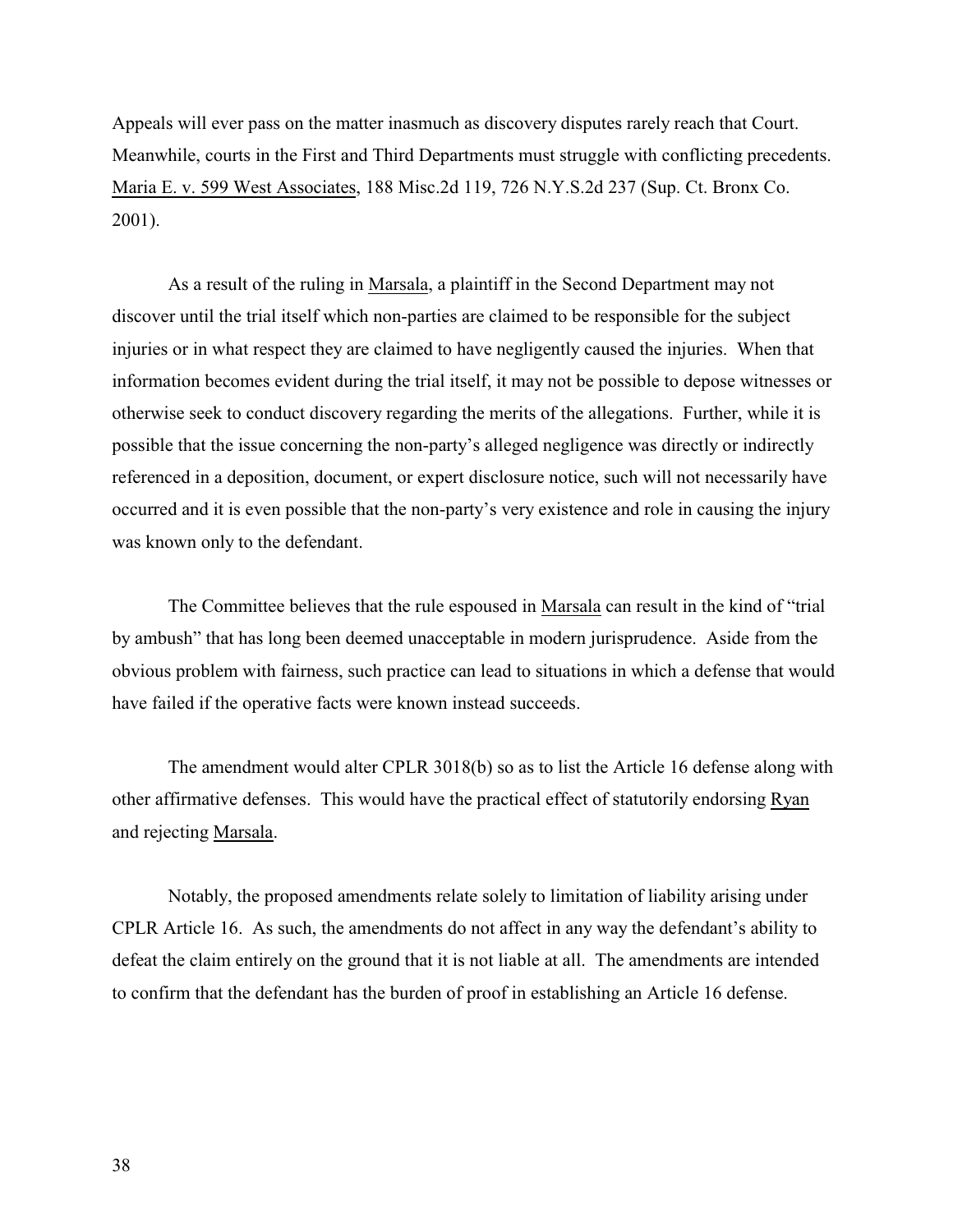AN ACT to amend the civil practice law and rules, in relation to apportionment of liability for non-economic loss in personal injury actions

The People of the State of New York, represented in Senate and Assembly, do enact as follows:

Section 1. Subdivision 1 of section 1601 of the civil practice law and rules, as amended by chapter 635 of the laws of 1996, is amended to read as follows:

1. Notwithstanding any other provision of law, when a verdict or decision in an action or claim for personal injury is determined in favor of a claimant in an action involving two or more tortfeasors jointly liable or in a claim against the state and the liability of a defendant is found to be fifty percent or less of the total [liability assigned to all persons liable] culpability of all persons deemed culpable, the liability of such defendant to the claimant for non-economic loss shall not exceed that defendant's equitable share determined in accordance with the relative culpability of each person causing or contributing to the total [liability] culpability for noneconomic loss; provided, however that the culpable conduct of any person not a party to the action shall not be considered in determining any equitable share herein if the claimant proves that with due diligence he or she was unable to obtain jurisdiction over such person in said action (or in a claim against the state, in a court of this state); and further provided that the culpable conduct of any person shall not be considered in determining any equitable share herein to the extent that action against such person is barred because the claimant has not sustained a "grave injury" as defined in section eleven of the workers' compensation law.

§ 2. Section 1603 of the civil practice law and rules, as amended by chapter 635 of the Laws of 1996, is amended to read as follows:

§ 1603. Burdens of proof. In any action or claim for damages for personal injury a party asserting that the limitations on liability set forth in this article do not apply shall allege and prove by a preponderance of the evidence that one or more of the exemptions set forth in subdivision one of section sixteen hundred one or section sixteen hundred two applies. A party seeking limited liability pursuant to this article shall have the burden of alleging and proving by a preponderance of the evidence that its equitable share of the total [liability] culpability is fifty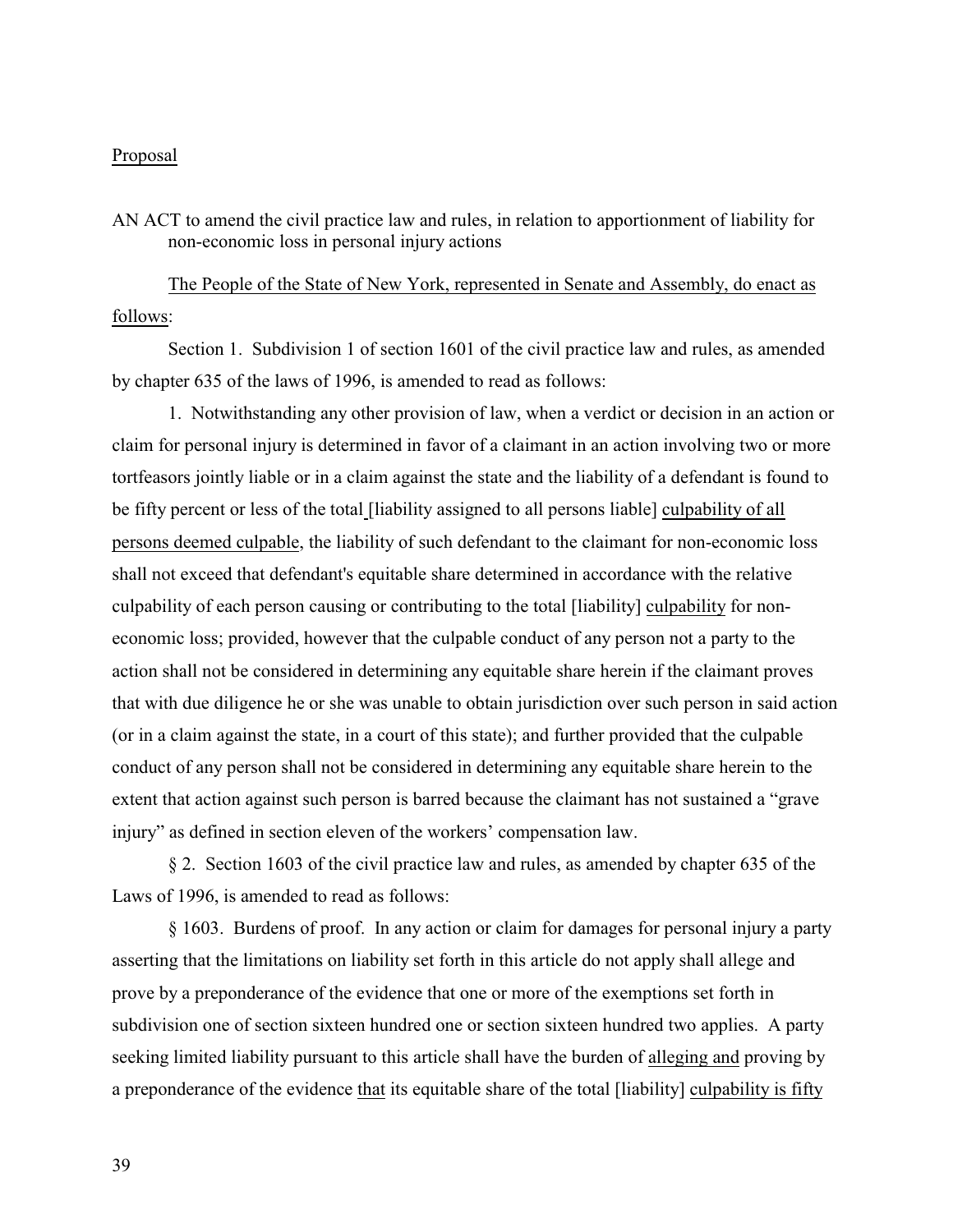#### percent or less of the total culpability.

§ 3. Subdivision (b) of section 3018 of the civil practice law and rules, as amended by chapter 504 of the laws of 1980, is amended to read as follows:

(b) Affirmative defenses. A party shall plead all matters which if not pleaded would be likely to take the adverse party by surprise or would raise issues of fact not appearing on the face of a prior pleading such as arbitration and award, collateral estoppel, culpable conduct claimed in diminution of damages as set forth in article fourteen-A, limitation of liability pursuant to article sixteen, discharge in bankruptcy, facts showing illegality either by statute or common law, fraud, infancy or other disability of the party defending, payment, release, res judicata, statute of frauds, or statute of limitation. The application of this subdivision shall not be confined to the instances enumerated.

§ 4. This act shall take effect on the first day of January next succeeding the date on which it shall become law and shall apply to all actions commenced on or after that date and to all pending actions in which trial has not yet commenced.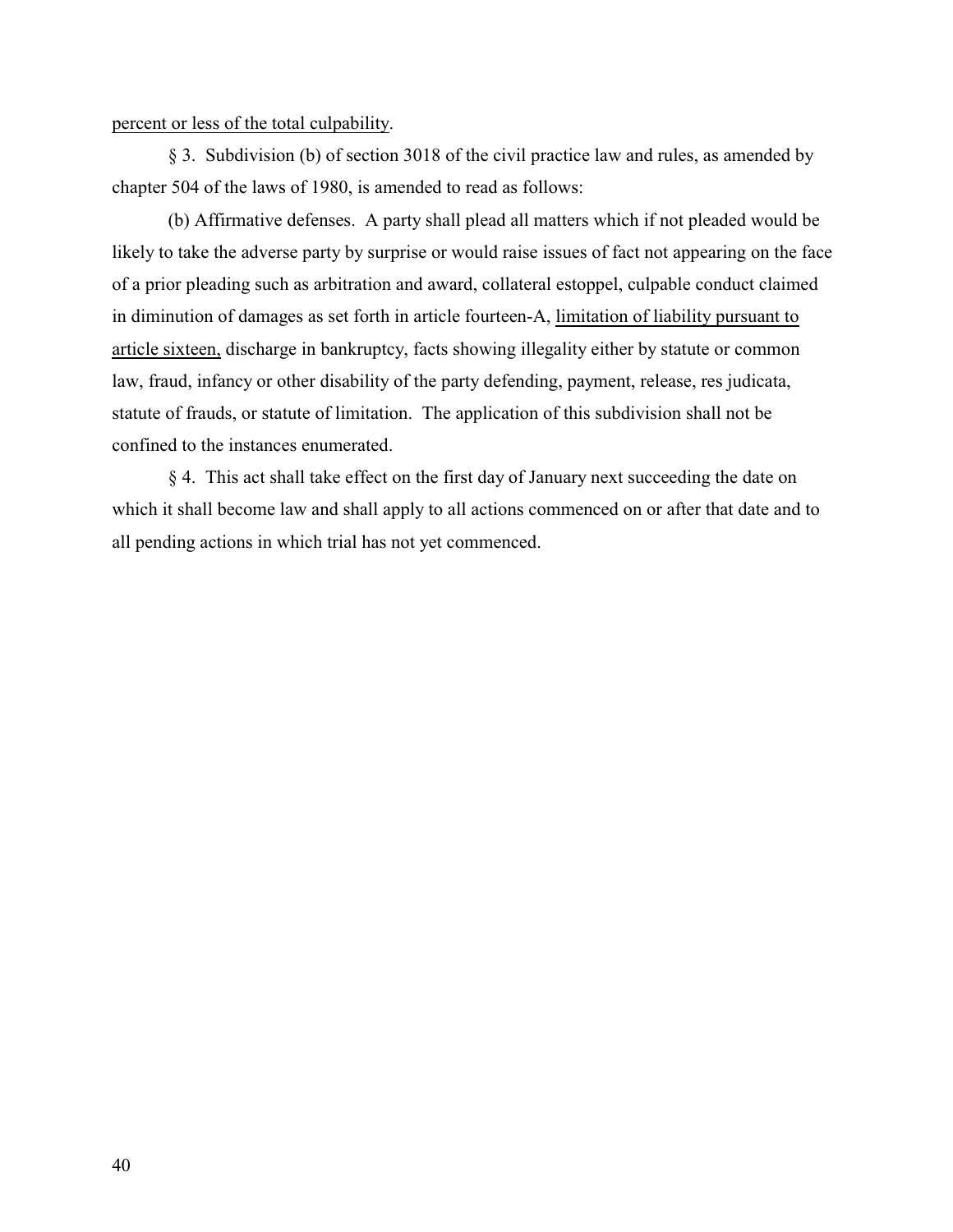# 2. Amending the General Obligations Law in Relation to the Limitation of Non-statutory Reimbursement and Subrogation (Gen. Ob. L. § 5-335)

This measure would amend General Obligations Law §5-335, which was enacted in 2009 (L. 2009, c. 494, pt. F, § 8, eff. Nov. 12, 2009) to further facilitate resolution of personal injury lawsuits.

Section 5-335 was enacted in response to the Court of Appeals' decision in Fasso v. Doerr, 12 NY3d 80 (2009). The Fasso Court held that the parties to a personal injury lawsuit could not enter into a settlement without the consent of a health insurer that had intervened in the action, thereby upholding the right of the health benefit provider to pursue a subrogation claim. Consistent with CPLR §4545, which bars plaintiffs in personal injury actions from recovering expenses that have been paid for by collateral sources, the recently enacted GOL §5-335 creates a conclusive presumption that a personal injury settlement does not include compensation for health care costs and other expenses paid by a benefit provider. It further states that unless there is a statutory right of reimbursement, no party entering into a settlement shall be subject to a subrogation or reimbursement claim by a benefit provider with respect to the losses or expenses paid by the provider.

However, the recent decision in Rink v. State of New York, 27 Misc.3d 1159 (Ct. Claims 2009), demonstrates that further clarification is necessary so that the goals underlying GOL §5- 335 can be accomplished. The Rink court granted a health insurer's motion to intervene in a pending medical malpractice action, holding that GOL §5-335 addresses only situations in which the insured and tortfeasor have settled an action and not those in which litigation is still pending. The Committee believes that such intervention is impliedly precluded by current law except where intervention is sought to enforce a statutory right of reimbursement or subrogation. The measure would make that explicit. It would also provide that unless there is a statutory right of reimbursement, a benefit provider may not intervene in a personal injury or wrongful death action, in order to assert a subrogation claim or claim for reimbursement with respect to those losses or expenses.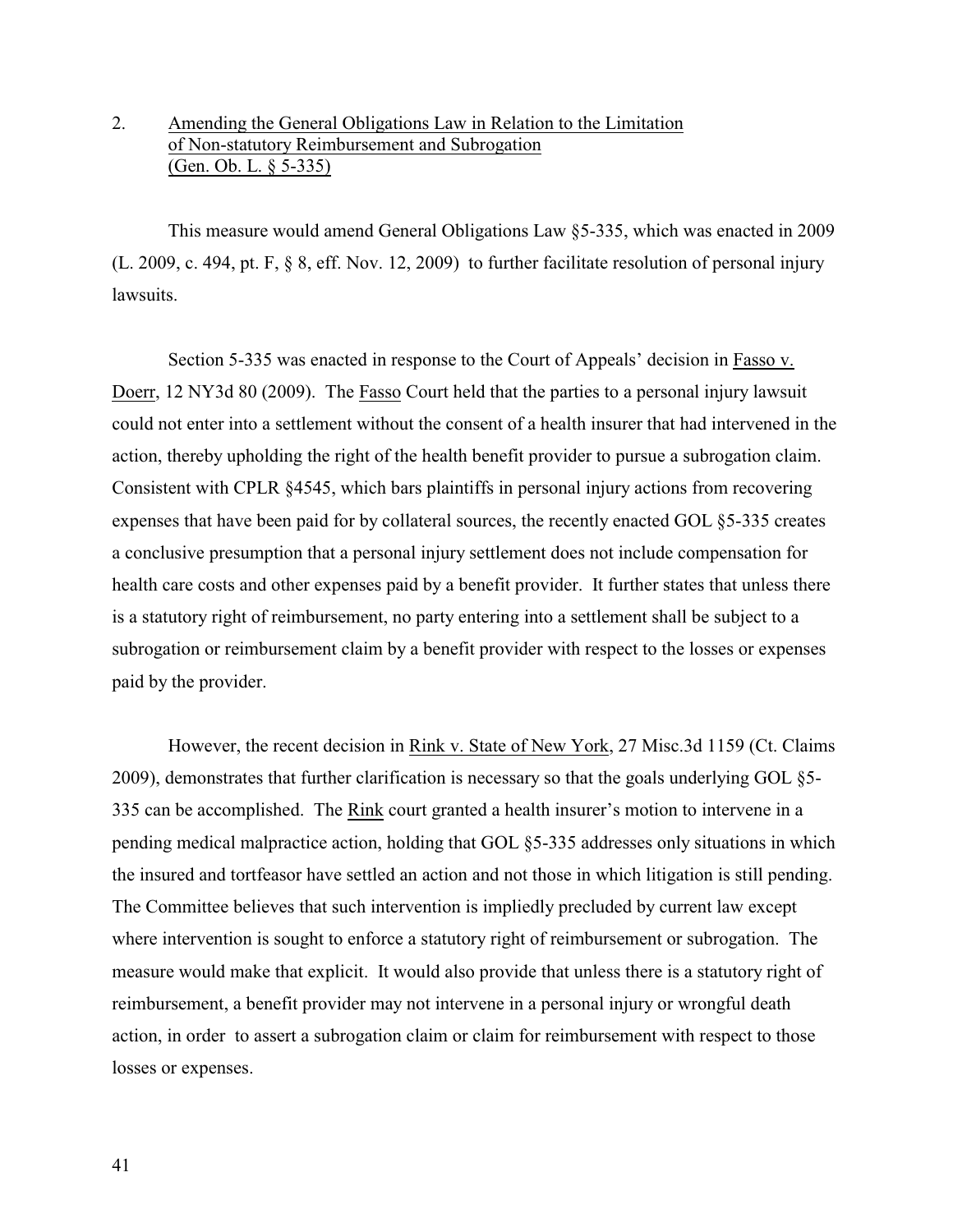The proposed amendment adopts the predominant view in the Appellate Divisions, under which intervention by health insurers is precluded (see Fasso, 12 NY3d at 89). Moreover, the proposal is fully consistent with the purposes underlying the collateral source provisions of CPLR §4545 as well as other 1980s legislation enacted in response to the liability crisis in that it would provide savings to parties to personal injury litigation and liability insurers, simplify and reduce the cost of litigation, and facilitate settlement.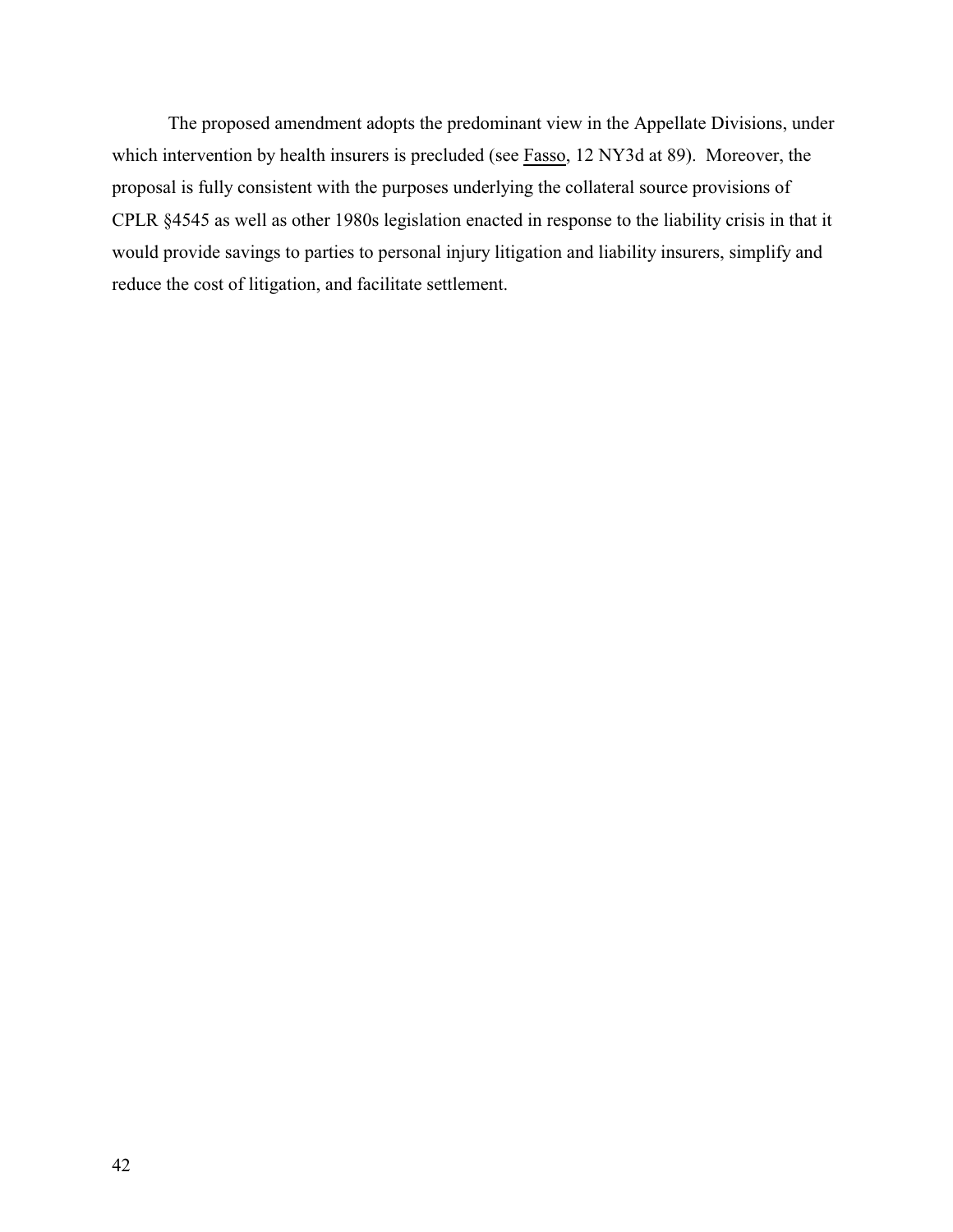AN ACT to amend the general obligations law, in relation to the limitation of nonstatutory reimbursement and subrogation

The People of the State of New York, represented in Senate and Assembly, do enact as follows:

Section 1. Section 5-335 of the general obligations law, as added by chapter 494 of the laws of 2009, is amended to read as follows:

§5-335. Limitation of non-statutory reimbursement and subrogation claims in personal injury and wrongful death actions. (a) When a plaintiff settles with, or obtains judgment against, one or more defendants in an action for personal injuries, medical, dental, or podiatric malpractice, or wrongful death, it shall be conclusively presumed that the settlement or judgment does not include any compensation for the cost of health care services, loss of earnings or other economic loss to the extent those losses or expenses have been or are obligated to be paid or reimbursed by a benefit provider, except for those payments as to which there is a statutory right of reimbursement. By entering into any such settlement or by seeking or obtaining such judgment, a plaintiff shall not be deemed to have taken an action in derogation of any nonstatutory right of any benefit provider that paid or is obligated to pay those losses or expenses; nor shall a plaintiff's entry into such settlement or recovery of such judgment constitute a violation of any contract between the plaintiff and such benefit provider.

Except where there is a statutory right of reimbursement, no party entering into such a settlement or obtaining such a judgment shall be subject to a subrogation claim or claim for reimbursement by a benefit provider and a benefit provider shall have no lien or right of subrogation or reimbursement against any such [settling] party, with respect to those losses or expenses that have been or are obligated to be paid or reimbursed by said benefit provider. Except where there is a statutory right of reimbursement, a benefit provider shall not be permitted to intervene in an action for personal injury, medical, dental, or podiatric malpractice, or wrongful death, for the purpose of asserting a subrogation claim or claim for reimbursement with respect to such losses or expenses.

(b) This section shall not apply to a subrogation claim for recovery of additional firstparty benefits provided pursuant to article fifty-one of the insurance law. The term "additional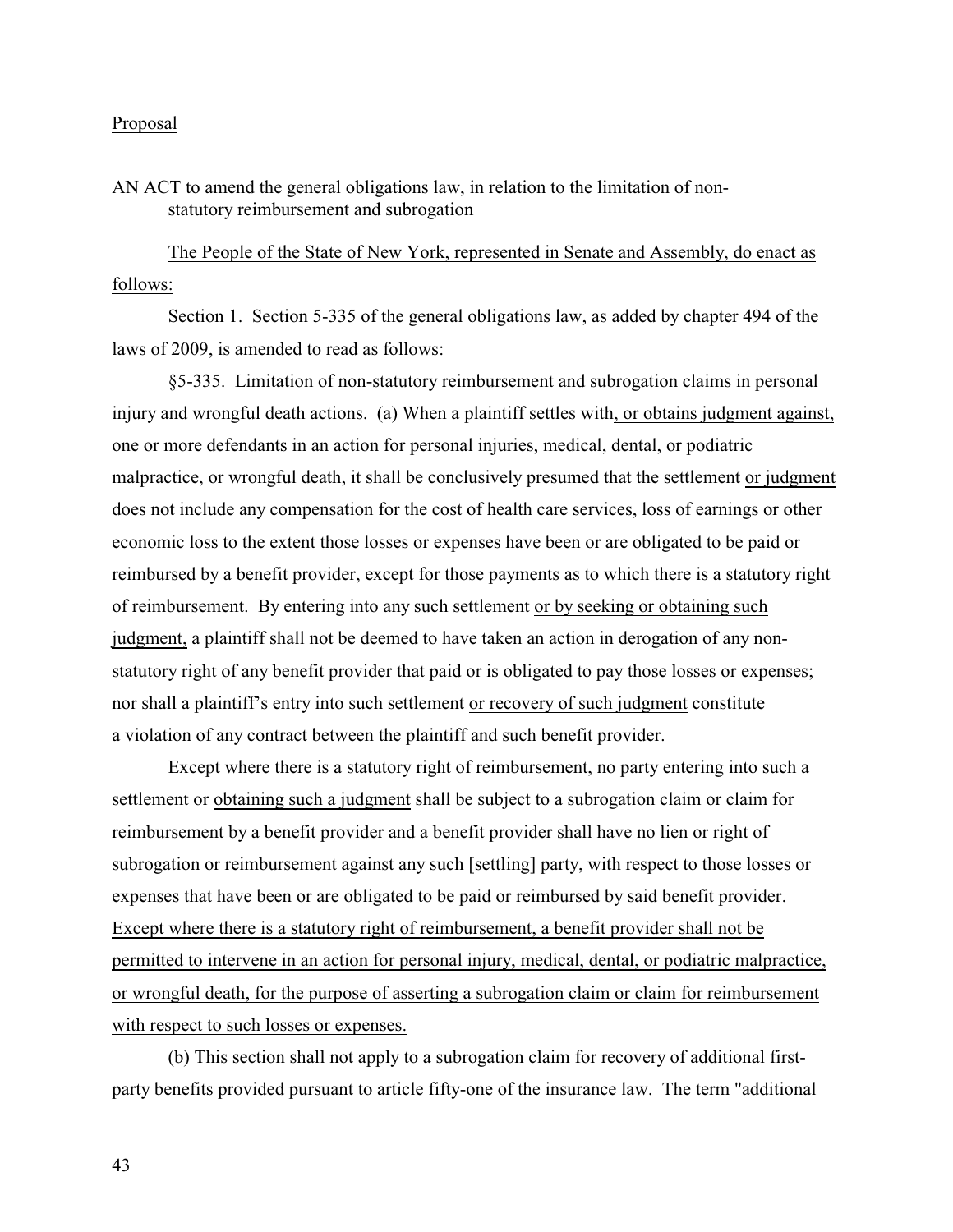first-party benefits", as used in this subdivision, shall have the same meaning given it in section 65-1.3 of title 11 of the codes, rules and regulations of the state of New York as of the effective date of this statute.

§2. This act shall take effect immediately and apply to all actions commenced on or after the date on which it shall have become law and all actions pending on the date on which it shall have become law.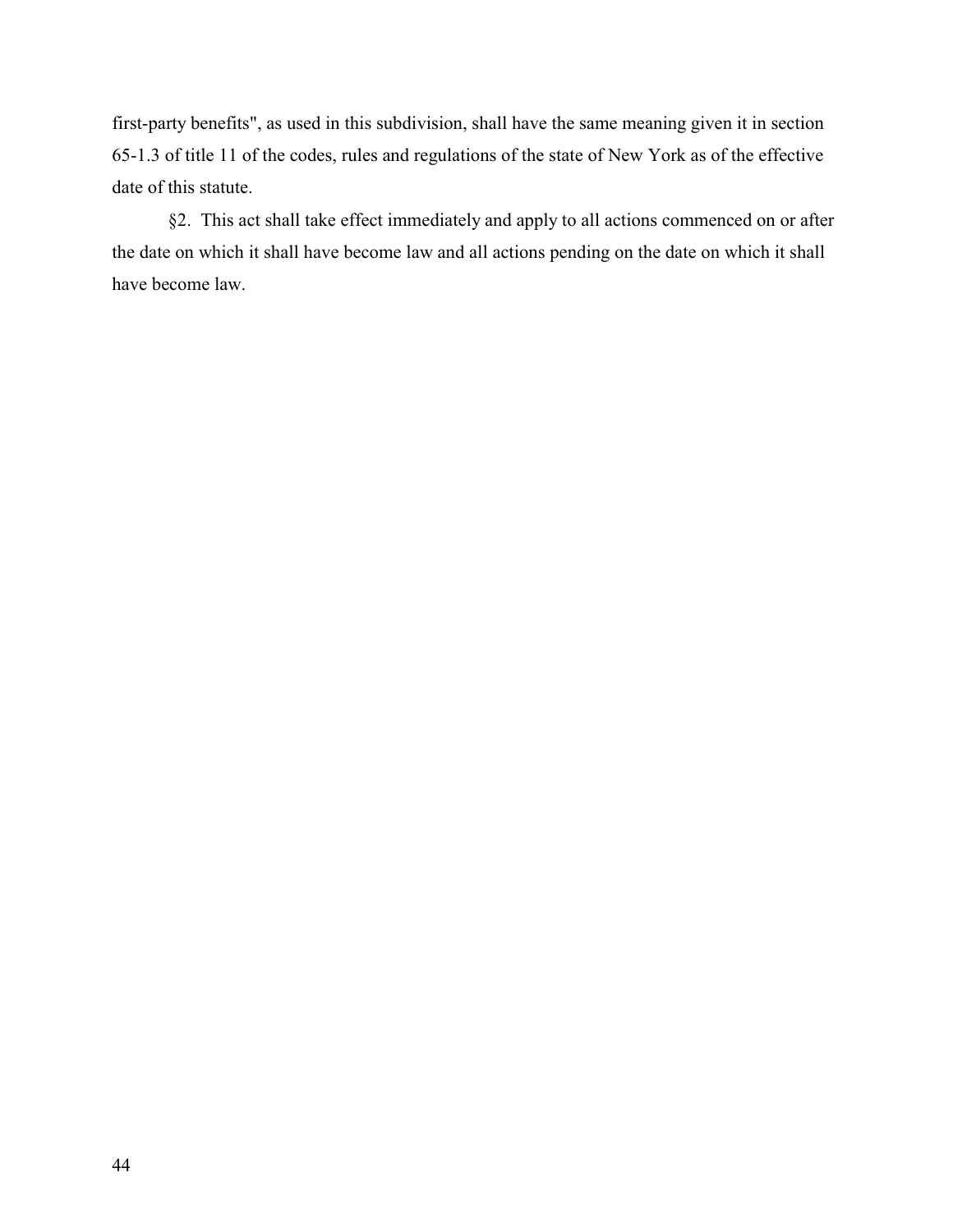### 3. Permitting Service of a Levy upon any Branch of a Financial Institution to be Effective as to any Account as to Which the Institution is a Garnishee (CPLR §§ 5222(a), 5225(b), 5227, 5232(a) and 6214(a)

The Committee recommends that the "separate entity rule," which limits the effect oflevies, restraining notices and orders of attachment served upon financial institutions as garnishees to accounts maintained at the branch served, be legislatively repealed so that service of such levies and orders upon any office of the institution will be effective as to any account held by the institution as garnishee, regardless of any nominal identification of the account with a particular office. While the separate entity rule made sense when considerable time might be required for one branch office to alert others and the main office of service of a levy, when in the current era all offices of every financial institution are in instant communication with each other by computer networks this rule has outlived any usefulness and should be eliminated. The separate entity rule of long standing is that "[I]n order to reach a particular bank account the judgment creditor must serve the office of the bank where the account is maintained…." Therm-X-Chemical & Oil Corp. v. EXTEBANK, 84 A.D. 2d 787, 444 N.Y.S. 2d 26 (2d Dept. 1981) (Restraining notice served on main office of bank ineffective as to branch which did not receive actual notice); McCloskey v. Chase Manhattan Bank, 11 N.Y. 2d 936 (1962) (Warrant of attachment and sheriff's levy in New York ineffective to reach balance of accounts in New York bank's branch in Germany). The original purpose of the rule was to avoid undue interference with ordinary banking transactions and the possibility of a bank suffering multiple liabilities because of the inability for one branch served with a restraining notice or other order to instantaneously notify all other branches.

In recent decades, some decisions have relaxed the rule. In 1980, in an action to enforce a foreign judgment, the Southern District found that service of a restraining notice on the main office of Manufacturer's Hanover Bank was effective to restrain funds in accounts of a branch office, at least in the case of a bank like Manufacturer's Hanover which was largely computerized and had centralized many functions, including imposition of a hold on a 0depositor's account. DIGITREX, INC., v. Johnson, 491 F. Supp. 66, 69 (U.S.D.C., S.D.N.Y. 1980). In Therm-X-Chemical & Oil Corp., *supra,* the Second Department implicitly endorsed this relaxing of the separate entity rule, but only in the circumstances found by the DIGITREX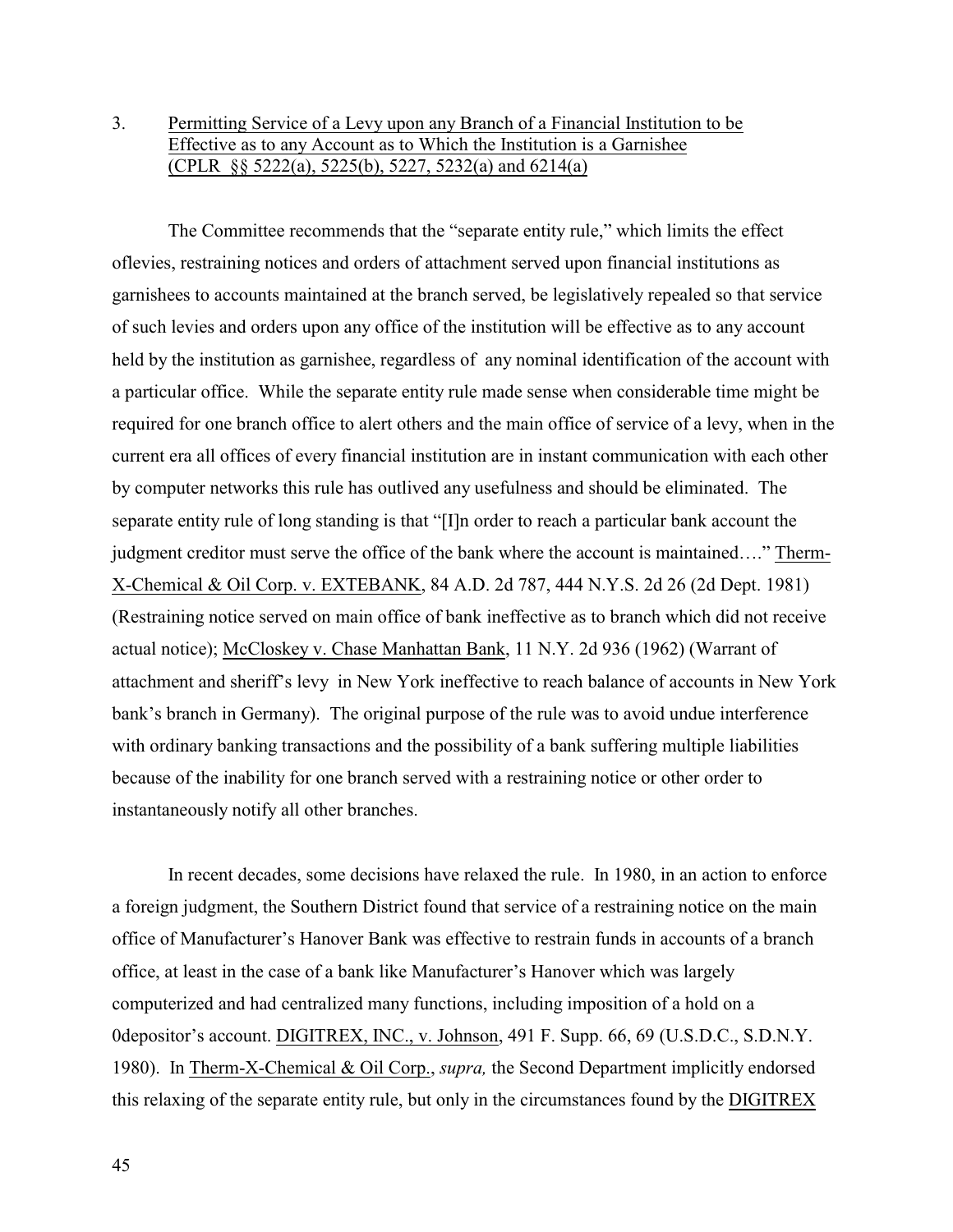court.

It remains the case that the DIGITREX exception is applicable only if (1) the restraining notice is served on the bank's main office, (2) the main office and branch with funds on deposit are in the same jurisdiction and (3) the branches are connected to the main office by high speed computers and are under the centralized control of the main office, all of which elements must be established by the party seeking to exploit the exception. Limonium Maritime, S.A. v. Mizshima Marinera, S.A., 961 F. Supp. 600, 607 (U.S.D.C., S.D.N.Y. 1997) (Denying order of attachment under Federal Supplemental Rule B; citing Therm X. Chemical & Oil Corp., *supra*); National Union Fire Insurance Co. v. Advanced Employment Concepts, Inc., 269 A.D.2d 101, 703 N.Y.S. 2d 3 ( $1<sup>st</sup>$  Dept. 2000). (Holdings of DIGITREX and Limonium Maritime endorsed in decision rejecting attachment of bank account in Florida because beyond the New York court's jurisdiction).

A recent example of the continuing vitality of the separate entity rule occurred in John Wiley & Sons v. Kirtsaeng, 2009 WL 3003242 (SDNY  $9/15/2009$ ). In that case plaintiff was seeking an order holding Bank of America ("BOA") in contempt for failing to obey a temporary order of attachment on funds of defendant in an account at a BOA branch in California. The order was served on a branch of BOA in Manhattan and the funds were subsequently paid to the defendant by the California Branch. The Southern District denied the plaintiff's motion because service on BOA did not comply with New York's separate entity rule and the funds as to which attachment was sought were not located in the district of the court issuing the process. The separate entity rule has been applied with equal vigor to enforcement of judgments (Therm-X-Chemical & Oil Corp*, supra*) and attachments (John Wiley*, supra*).

The Committee believes that the now ubiquitous use of computer networks that give all branch offices of a financial institution instantaneous access to central data banks makes the limitation of the separate entity rule obsolete, and its continued existence unnecessarily complicates and limits enforcement of judgments and attachments without any mitigating benefit to concepts of fairness or the functioning of the civil justice system. Accordingly it recommends that the operative language in the CPLR concerning restraining notices (CPLR 5222(a)), turnover orders for property of the debtor (CPLR 5225(b)) or debts owed to the debtor (CPLR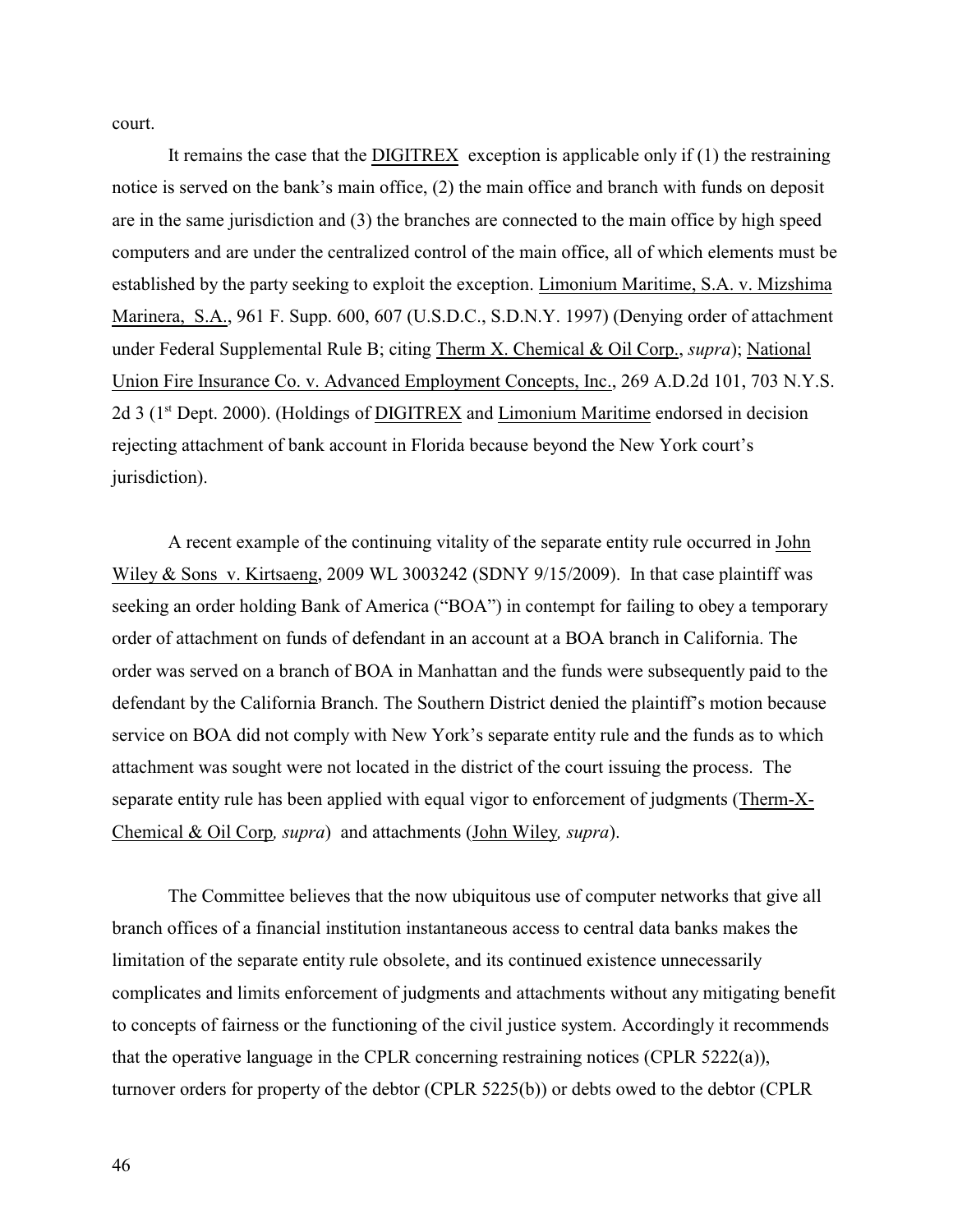5227), levy upon personal property (CPLR 5232) and orders of attachment (CPLR 6214) be amended by providing that service upon a financial institution may be made by "serving the institution's main office or any branch office of the financial institution."

The proposed amendments do not directly address another issue raised by service on an office of a garnishee other than that in which the account is nominally maintained, whether or not such service would be effective with respect to property held outside of the state. Two recent opinions of the Court of Appeals have considered the levy and attachment of out-of-state assets.

In Koehler v. Bank of Bermuda, 12 N.Y. 3d 533, 883 N.Y.S. 2d 763 (June 4, 2009), the issue was whether a judgment creditor could compel a bank to turn over stock certificates held in Bermuda by a bank not a party to the action by means of a proceeding commenced pursuant to CPLR 5225(b) in New York where the court had personal jurisdiction over the Bermuda bank. The District Court denied the petition upon the ground that a New York court cannot order turnover of property not within the state. The Second Circuit certified the issue to the New York Court of Appeals, which found that the turn over order should have been granted, because the court had personal jurisdiction over the garnishee, the Bermuda bank.

In Hotel 71 Metz Lender LLC v. Falor, 14 N.Y.3d 30, 926 N.E.2d 303 (2010), the Court of Appeals addressed the same question with respect to attachments. The Court held that because the court below had personal jurisdiction (through his physical presence in New York) over the non-resident garnishee of the property being attached, interests in 23 out-of-state business entities controlled by the garnishee, the attachment was valid notwithstanding the location of the property being attached outside the state.

These decisions address levy and attachment of out of state assets after service has been made and jurisdiction obtained. The amendment proposed by the Committee addresses only how service is made upon a financial institution. The constitutional limits on the execution or garnishment of assets should be determined by case development.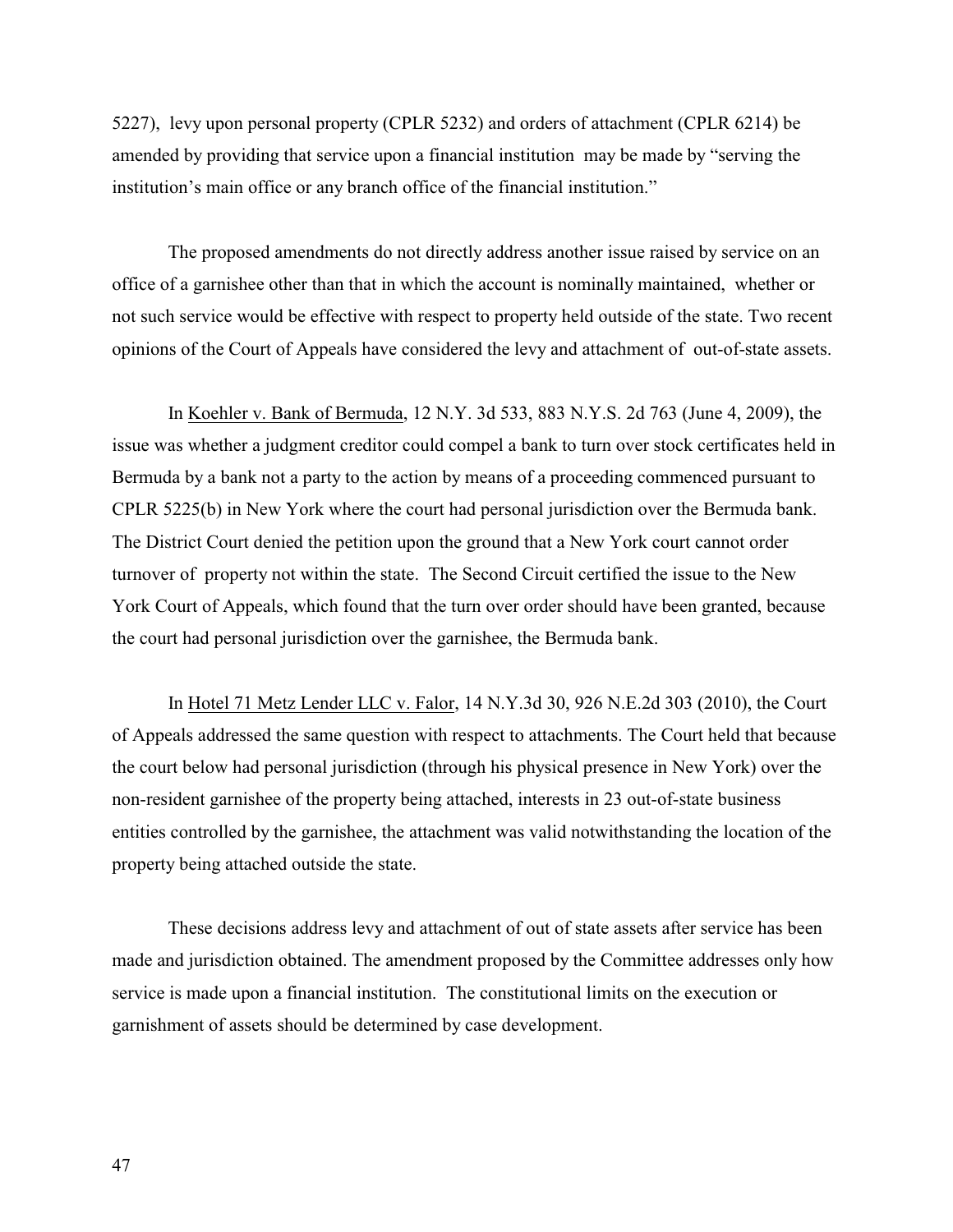AN ACT to amend the civil practice law and rules, in relation to making service upon a financial institution of orders of attachment and notices and orders in aid of enforcement of judgments effective upon any account as to which the institution is a garnishee

The People of the State of New York, represented in Senate and Assembly, do enact as follows:

Section 1. Subdivision (a) of section 5222 of the civil practice law and rules, as amended by chapter 409 of the laws of 2000, is amended to read as follows:

(a) Issuance; on whom served; form; service. A restraining notice may be issued by the clerk of the court or the attorney for the judgment creditor as officer of the court, or by the support collection unit designated by the appropriate social services district. It may be served upon any person, except the employer of a judgment debtor or obligor where the property sought to be restrained consists of wages or salary due or to become due to the judgment debtor or obligor. It shall be served personally in the same manner as a summons or by registered or certified mail, return receipt requested or if issued by the support collection unit, by regular mail, or by electronic means as set forth in subdivision (g) of this section. It shall specify all of the parties to the action, the date that the judgment or order was entered, the court in which it was entered, the amount of the judgment or order and the amount then due thereon, the names of all parties in whose favor and against whom the judgment or order was entered, it shall set forth subdivision (b) and shall state that disobedience is punishable as a contempt of court, and it shall contain an original signature or copy of the original signature of the clerk of the court or attorney or the name of the support collection unit which issued it. Service of a restraining notice upon a department or agency of the state or upon an institution under its direction shall be made by serving a copy upon the head of the department, or the person designated by him or her and upon the state department of audit and control at its office in Albany; a restraining notice served upon a state board, commission, body or agency which is not within any department of the state shall be made by serving the restraining notice upon the state department of audit and control at its office in Albany. Service at the office of a department of the state in Albany may be made by the sheriff of any county by registered or certified mail, return receipt requested, or if issued by the support collection unit, by regular mail. Service of a restraining notice upon a financial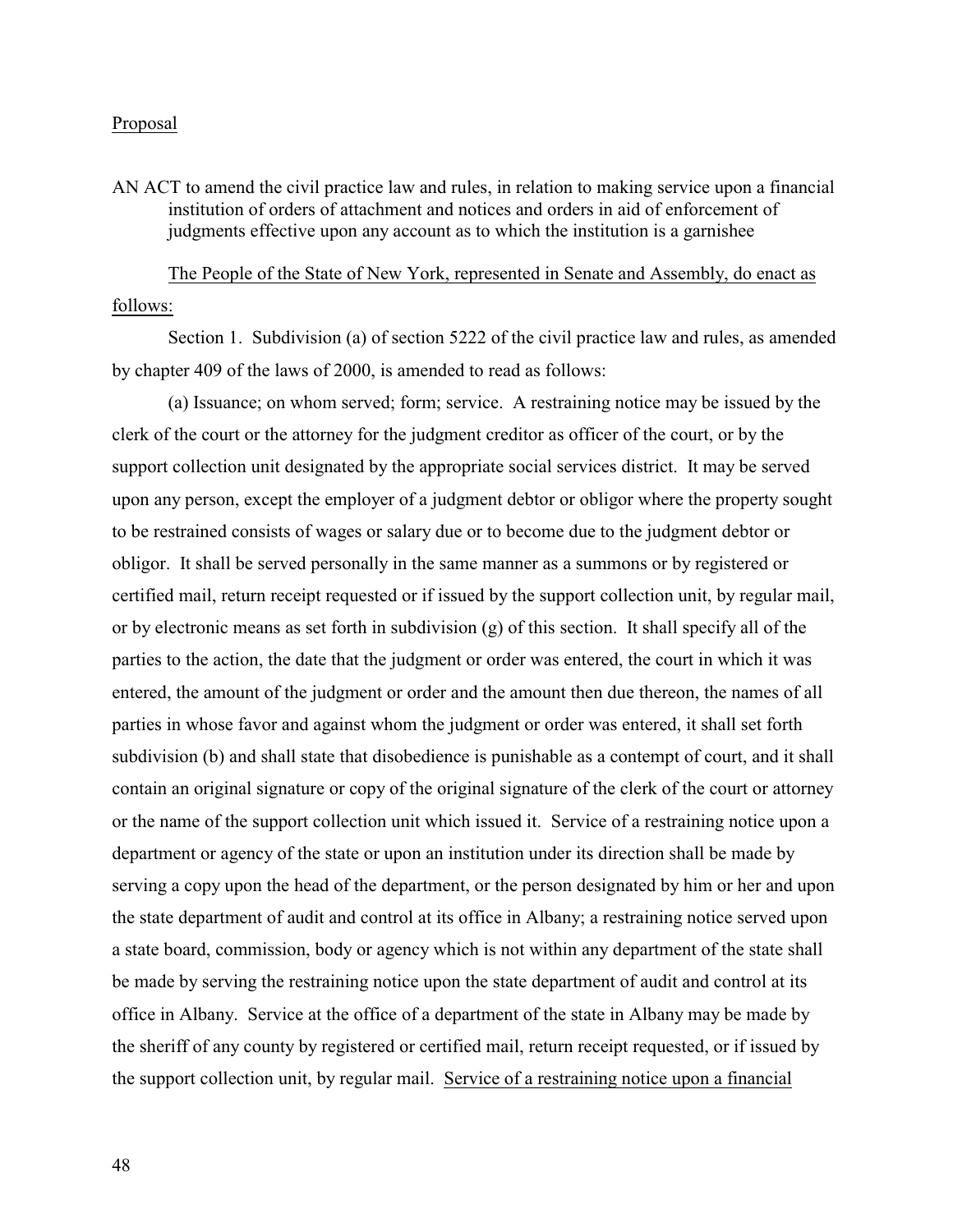institution shall be made by serving the institution's main office, the branch office at which defendant's account was maintained, or any branch office of the financial institution.

§ 2. Subdivision (b) of section 5225 of the civil practice law and rules, as amended by chapter 388 of the laws of 1964, is amended to read as follows:

(b) Property not in the possession of judgment debtor. Upon a special proceeding commenced by the judgment creditor, against a person in possession or custody of money or other personal property in which the judgment debtor has an interest, or against a person who is a transferee of money or other personal property from the judgment debtor, where it is shown that the judgment debtor is entitled to the possession of such property or that the judgment creditor's rights to the property are superior to those of the transferee, the court shall require such person to pay the money, or so much of it as is sufficient to satisfy the judgment, to the judgment creditor and, if the amount to be so paid is insufficient to satisfy the judgment, to deliver any other personal property, or so much of it as is of sufficient value to satisfy the judgment, to a designated sheriff. Costs of the proceeding shall not be awarded against a person who did not dispute the judgment debtor's interest or right to possession. Notice of the proceeding shall also be served upon the judgment debtor in the same manner as a summons or by registered or certified mail, return receipt requested. The court may permit the judgment debtor to intervene in the proceeding. The court may permit any adverse claimant to intervene in the proceeding and may determine his rights in accordance with section 5239. Service of an order to show cause and petition or notice of petition and petition commencing a special proceeding pursuant to this subdivision upon a financial institution shall be made by serving the institution's main office, the branch office at which defendant's account was maintained, or any branch office of the financial institution.

§ 3. Section 5227 of the civil practice law and rules, as amended by chapter 532 of the laws of 1963, is amended to read as follows:

§ 5227. Payment of debts owed to judgment debtor. Upon a special proceeding commenced by the judgment creditor, against any person who it is shown is or will become indebted to the judgment debtor, the court may require such person to pay to the judgment creditor the debt upon maturity, or so much of it as is sufficient to satisfy the judgment, and to execute and deliver any document necessary to effect payment; or it may direct that a judgment be entered against such person in favor of the judgment creditor. Costs of the proceeding shall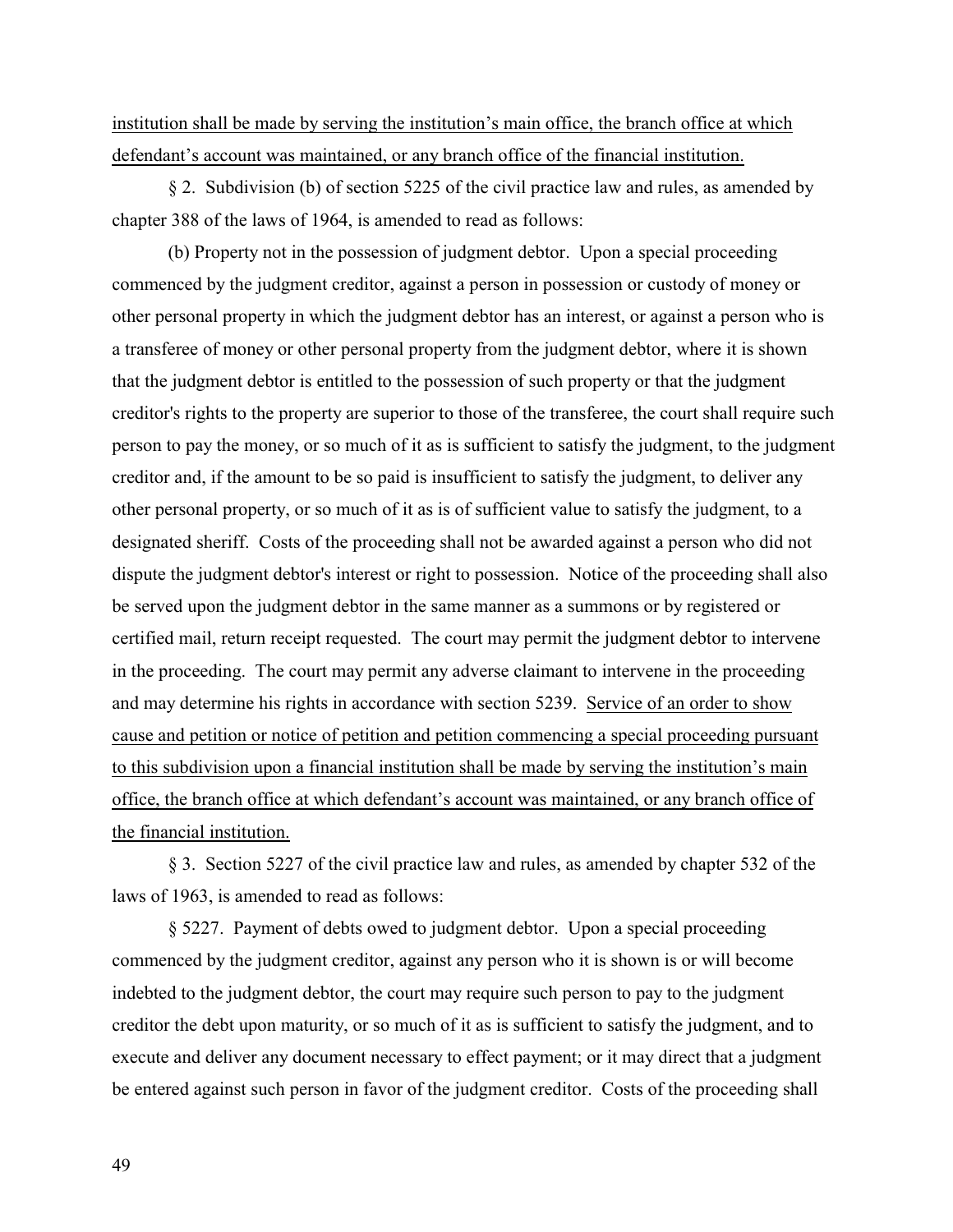not be awarded against a person who did not dispute the indebtedness. Notice of the proceeding shall also be served upon the judgment debtor in the same manner as a summons or by registered or certified mail, return receipt requested. The court may permit the judgment debtor to intervene in the proceeding. The court may permit any adverse claimant to intervene in the proceeding and may determine his or her rights in accordance with section 5239. Service of an order to show cause and petition or notice of petition and petition commencing a special proceeding pursuant to this section upon a financial institution shall be made by serving the institution's main office, the branch office at which defendant's account was maintained, or any branch office of the financial institution.

§ 4. Subdivision (a) of section 5232 of the civil practice law and rules is amended to read as follows:

(a) Levy by service of execution. The sheriff or support collection unit designated by the appropriate social services district shall levy upon any interest of the judgment debtor or obligor in personal property not capable of delivery, or upon any debt owed to the judgment debtor or obligor, by serving a copy of the execution upon the garnishee, in the same manner as a summons, except that such service shall not be made by delivery to a person authorized to receive service of summons solely by a designation filed pursuant to a provision of law other than rule 318. Service upon a financial institution shall be made by serving the institution's main office, the branch office at which defendant's account was maintained, or any branch office of the financial institution. In the event the garnishee is the state of New York, such levy shall be made in the same manner as an income execution pursuant to section 5231 of this article. A levy by service of the execution is effective only if, at the time of service, the person served owes a debt to the judgment debtor or obligor or he or she is in the possession or custody of property not capable of delivery in which he or she knows or has reason to believe the judgment debtor or obligor has an interest, or if the judgment creditor or support collection unit has stated in a notice which shall be served with the execution that a specified debt is owed by the person served to the judgment debtor or obligor or that the judgment debtor or obligor has an interest in specified property not capable of delivery in the possession or custody of the person served. All property not capable of delivery in which the judgment debtor or obligor is known or believed to have an interest then in or thereafter coming into the possession or custody of such a person, including any specified in the notice, and all debts of such a person, including any specified in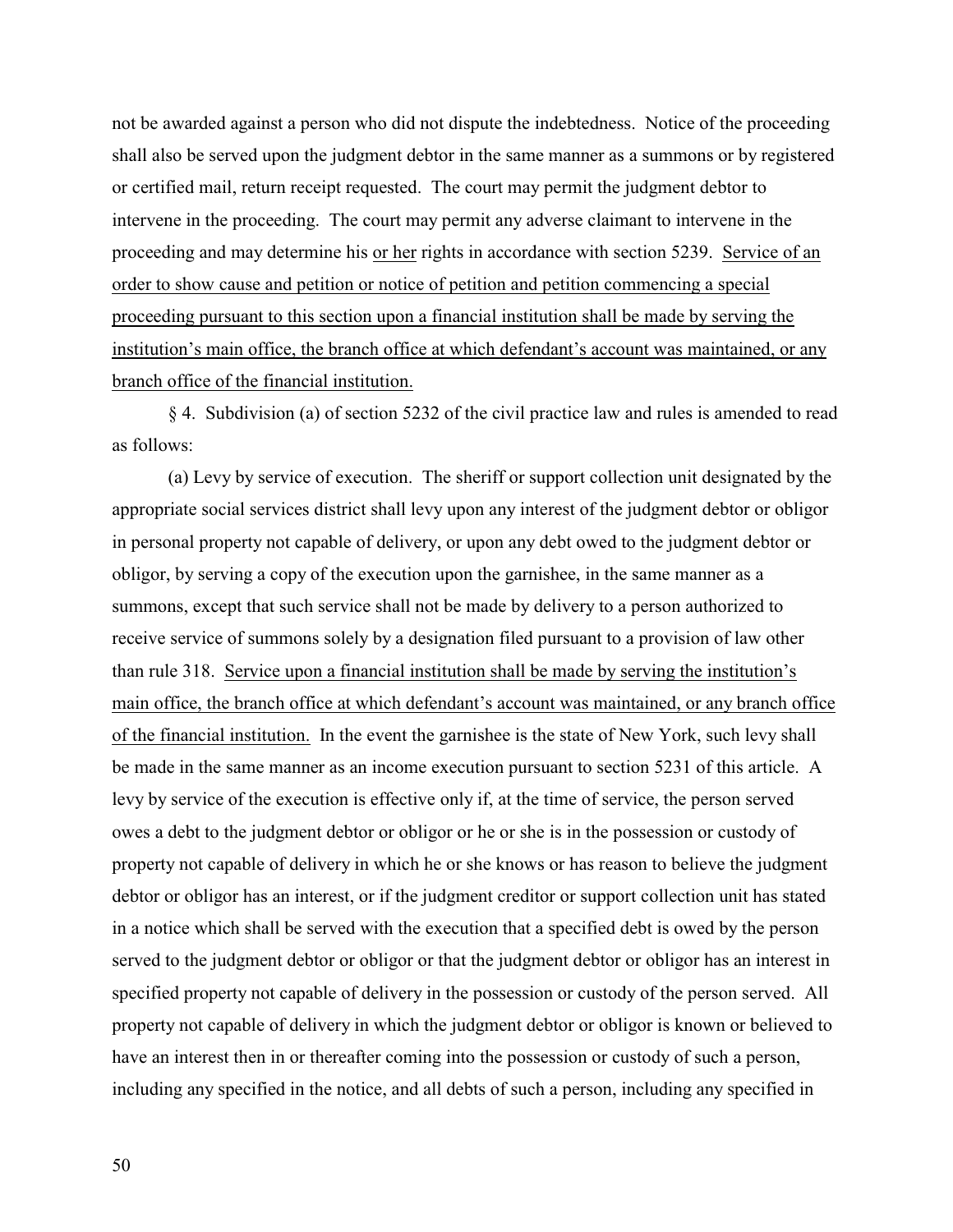the notice, then due or thereafter coming due to the judgment debtor or obligor, shall be subject to the levy. The person served with the execution shall forthwith transfer all such property, and pay all such debts upon maturity, to the sheriff or to the support collection unit and execute any document necessary to effect the transfer or payment. After such transfer or payment, property coming into the possession or custody of the garnishee, or debt incurred by him, or her shall not be subject to the levy. Until such transfer or payment is made, or until the expiration of ninety days after the service of the execution upon him or her, or of such further time as is provided by any order of the court served upon him or her, whichever event first occurs, the garnishee is forbidden to make or suffer any sale, assignment or transfer of, or any interference with, any such property, or pay over or otherwise dispose of any such debt, to any person other than the sheriff or the support collection unit, except upon direction of the sheriff or the support collection unit or pursuant to an order of the court. At the expiration of ninety days after a levy is made by service of the execution, or of such further time as the court, upon motion of the judgment creditor or support collection unit has provided, the levy shall be void except as to property or debts which have been transferred or paid to the sheriff or to the support collection unit or as to which a proceeding under sections 5225 or 5227 has been brought. A judgment creditor who, or support collection unit which, has specified personal property or debt to be levied upon in a notice served with an execution shall be liable to the owner of the property or the person to whom the debt is owed, if other than the judgment debtor or obligor, for any damages sustained by reason of the levy.

§ 5. Subdivision (a) of section 6214 of the civil practice law and rules is amended to read as follows:

(a) Method of levy. The sheriff shall levy upon any interest of the defendant in personal property, or upon any debt owed to the defendant, by serving a copy of the order of attachment upon the garnishee, or upon the defendant if property to be levied upon is in the defendant's possession or custody, in the same manner as a summons except that such service shall not be made by delivery of a copy to a person authorized to receive service of summons solely by a designation filed pursuant to a provision of law other than rule 318. Service upon a financial institution shall be made by serving the institution's main office, the branch office at which defendant's account was maintained, or any branch office of the financial institution.

§ 6. This act shall take effect on the first day of January next succeeding the date on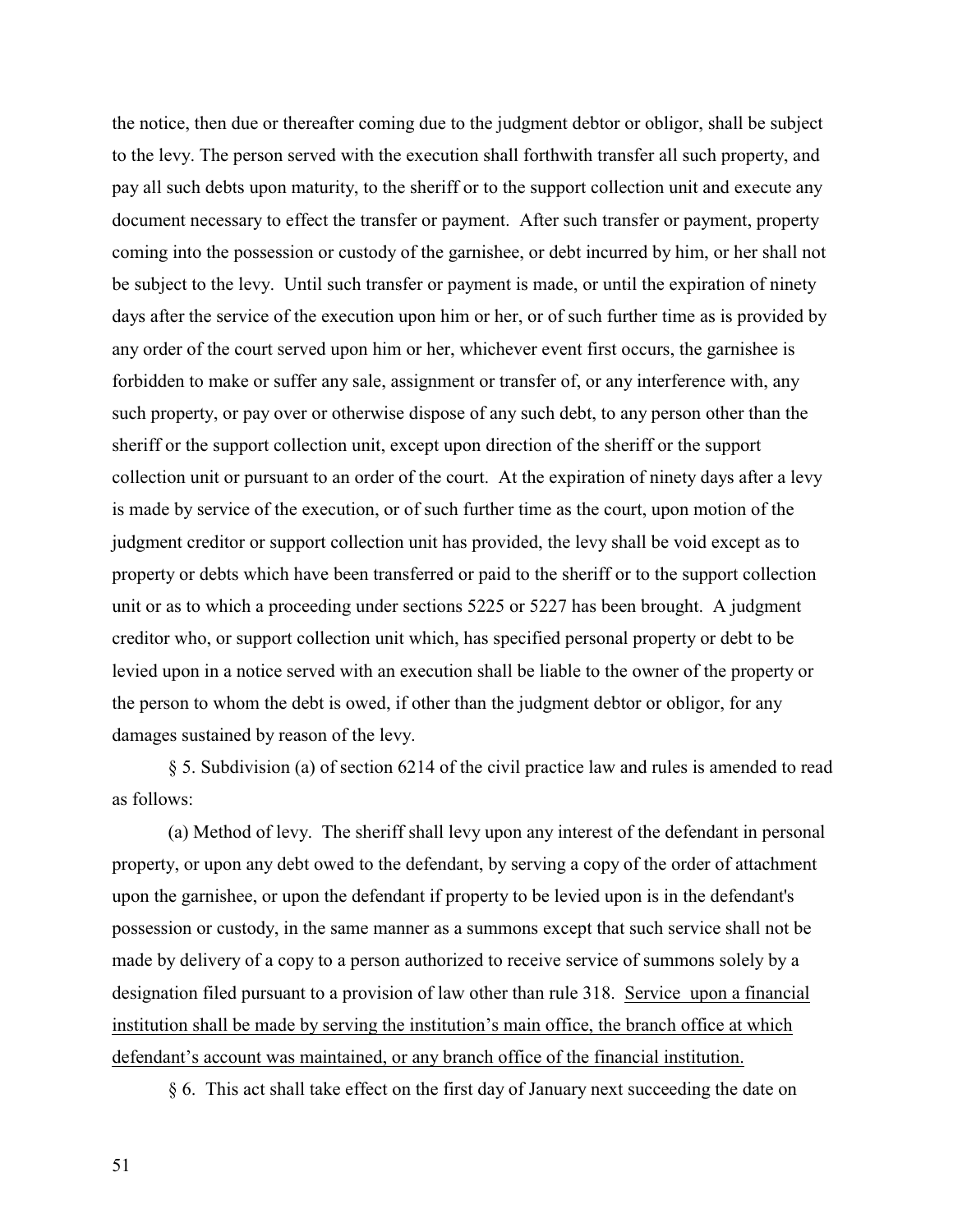which it shall become law.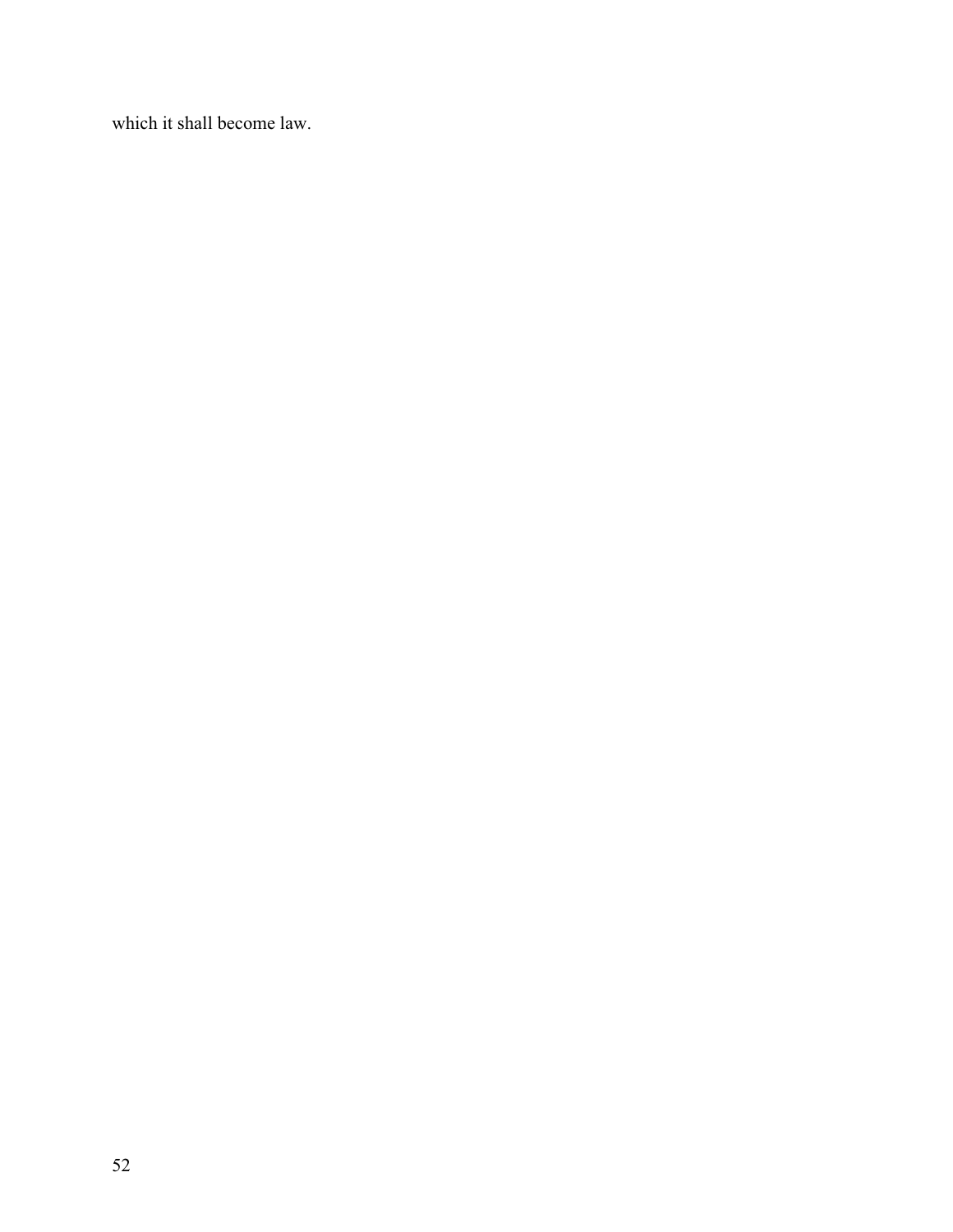# 4. Clarifying a Motion to Replead or Amend and Setting the Time for Motions to Dismiss for Failure to State a Cause of Action and for Summary Judgment (CPLR 3211(e), 3212(a)

A motion to dismiss, authorized by CPLR rule 3211, and a motion for summary judgment, authorized by rule 3212, are two of the most important mechanisms in civil practice for resolving those cases where a trial is not necessary or for narrowing the issues that need to be tried. They are intended to serve the important purpose of avoiding unnecessary trials, thereby benefitting both the litigants and the courts. By chapter 492 of the Laws of 1996, the Legislature amended CPLR 3212(a) to provide that a motion for summary judgment shall be made within the time set by the court or, if no such time is set, "no later than one hundred twenty days after the filing of the note of issue, except with leave of court on good cause shown." The purpose of this amendment was to prevent the late filing of motions for summary judgment, often made on the eve of trial and resulting in a delay of the scheduled trial. By chapter 616 of the Laws of 2005, the Legislature enacted an amendment to 3211(e) to eliminate highly technical provisions that could serve as a trap for a party responding to certain motions to dismiss, causing that party to lose his or her right to replead if the motion was granted.

In recent years, several court decisions, as well as the practices of some judges and courts, have demonstrated that further statutory reform, addressing problems unforeseen at the time the amendments were made, is needed to insure that motion practice does not produce unnecessary trial delays. Motion practice has been subject to abuse; some motions are being initiated for the sole purpose of seeking delay, often just prior to trial. This measure would supply the needed reform.

First, as a threshold matter, this measure addresses a motion to replead or amend under CPLR 3211(e) to respond to the recent opinion of the Second Department in Janssen v. Incorporated Village of Rockville Ctr., 59 A.D.3d 15, in which the Court considered some of the questions left open by the 2005 amendment. The Court concluded its opinion by saying, "We urge the Legislature to act without delay in addressing the matters and concerns raised herein." This measure would amend rule 3211(e) to make clear that a motion to replead or amend is not barred by the granting of a motion to dismiss for failure to state a cause of action unless the court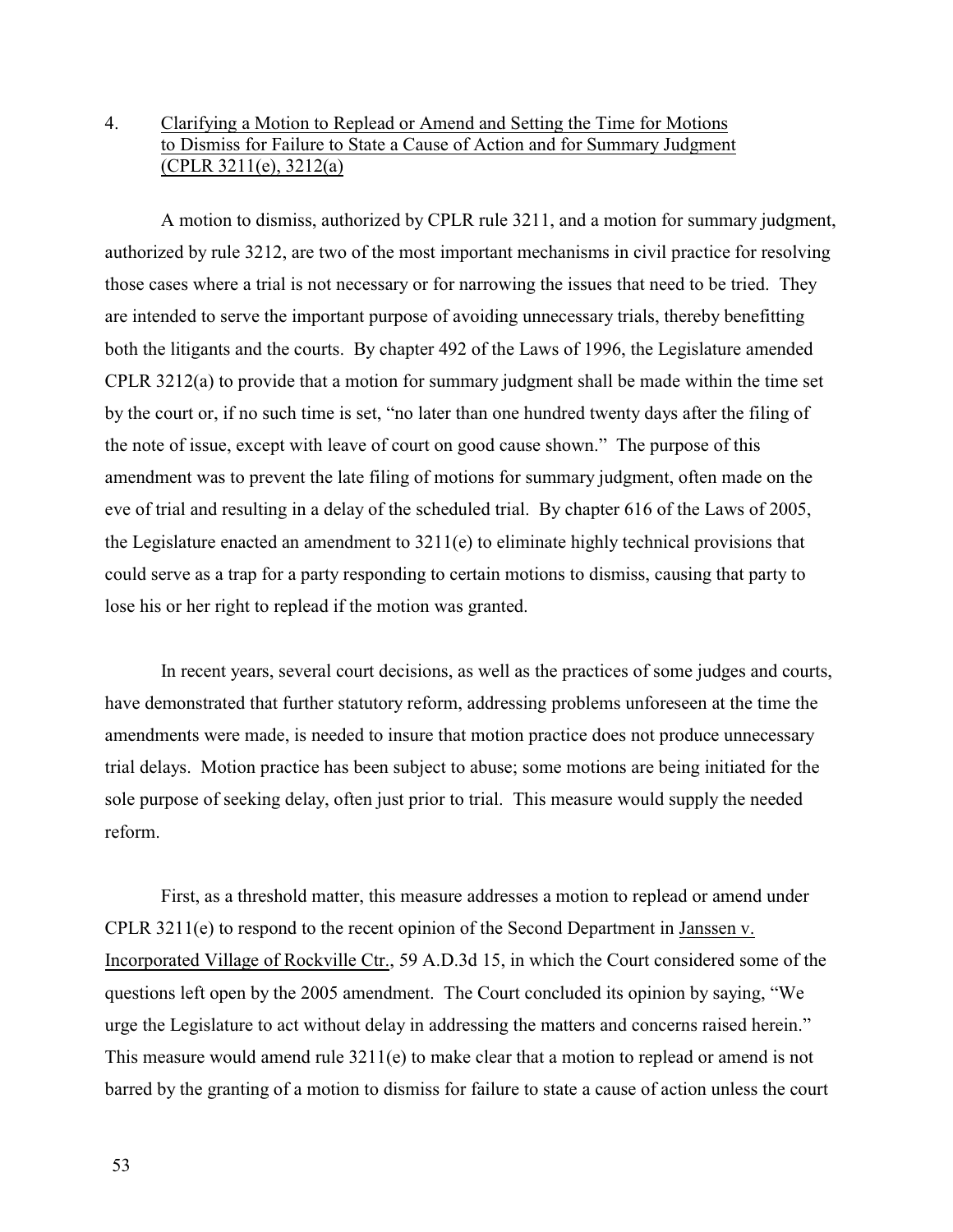orders otherwise. This language fills the void noted by the Second Department in that the 2005 amendment left no specific statutory authorization for a motion to replead or amend.

This measure intentionally does not include a specific time limit for making a motion to replead or amend made after dismissal, as we agree with the Court that such a motion "should be freely granted absent prejudice or surprise to the opposing party, unless the proposed amendment is devoid of merit or palpably insufficient." The measure thus offers a reasonableness standard applicable to the facts and circumstances presented on a case-by-case basis in the court's discretion. Where the entire complaint is dismissed, there is an end date and the motion there is to vacate the judgment or refile, if the statute of limitations has not run under all available rules.

The remaining proposed amendments relate to timing under rules 3211(e) and 3212. Our Committee advises that practice problems have arisen because no time limitation was imposed on motions to dismiss for failure to state a cause of action authorized by rule  $3211(a)(7)$ . In Santana v. City of New York, 6 Misc. 3d 642 (Civ. Ct., N.Y. Co. 2004), the court allowed such a motion after the time permitted for a motion for summary judgment. Currently, rule 3211(e) allows such a motion to dismiss to be made at any time, thereby authorizing motions delaying trials. In this measure, we offer this amendment to rule 3211(e) to impose a time limitation identical to that provided in rule 3212(a). This will preclude a party from making a motion to dismiss for failure to state a cause of action beyond the time a motion for summary judgment can be made. Since a party should be aware of the basis for such a motion at the pleading stage, there would be no prejudice from the timing requirement. The benefit would be eliminating such motions on the "eve of trial."

In Brill v. City of New York, 2 N.Y.3d 648 (2004)) the Court of Appeals considered whether the necessary consequence of the 1996 amendment is that a trial must be held even if there are no disputed issues of fact where a meritorious summary judgment motion is submitted, but after the time permitted. The Court noted the quandary:

> "If this practice is tolerated and condoned, the ameliorative statute is, for all intents and purposes, obliterated. If, on the other hand,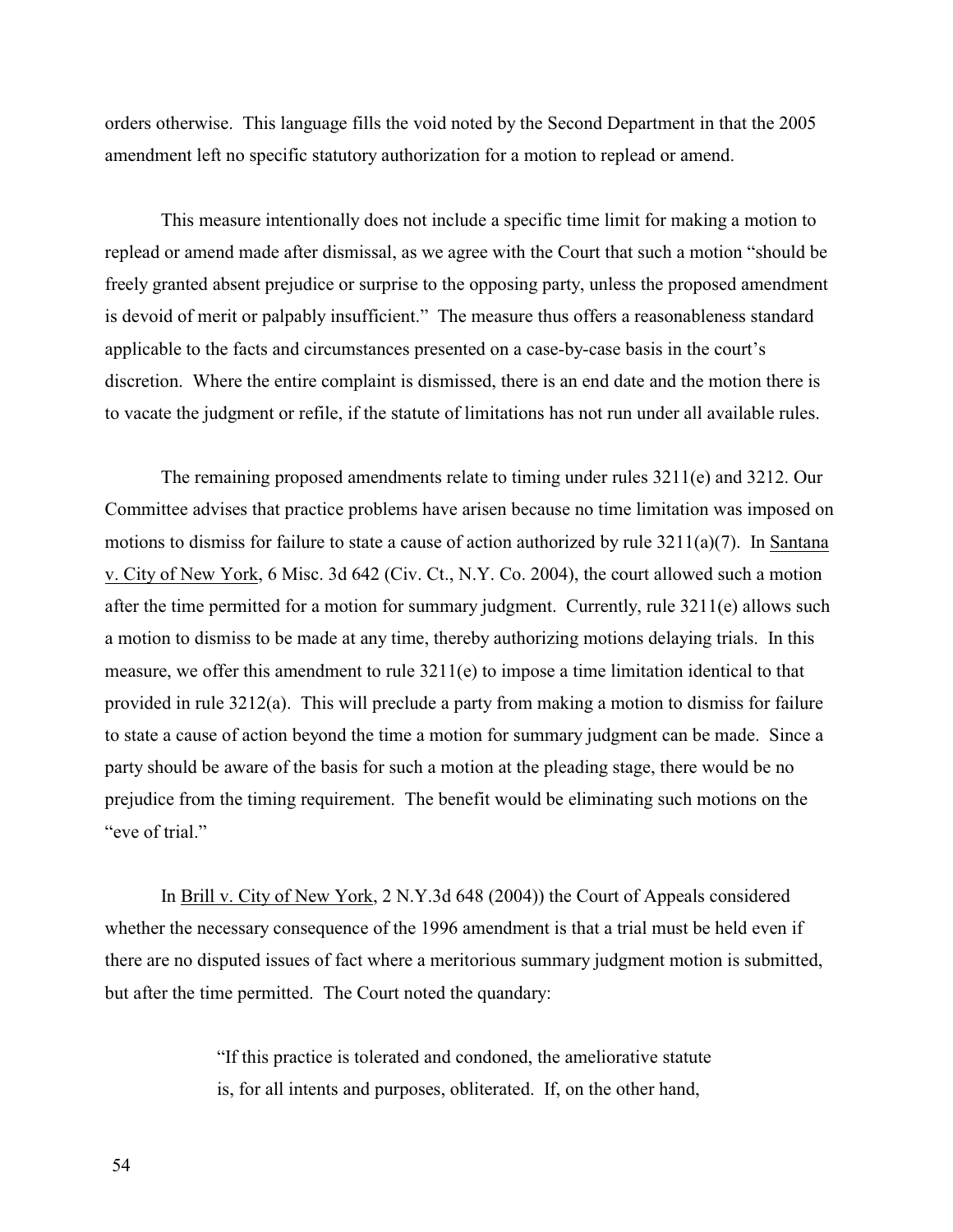the statute is applied as written and intended, an anomaly may result, in that a meritorious summary judgment motion may be denied, burdening the litigants and trial calendar with a case that in fact leaves nothing to try."

The Brill majority opted to require a trial, while the dissent would have chosen to permit the motion to be heard. As the Court recognized, neither result is satisfactory. Guided by our Committee, we have, therefore, attempted to develop a procedure that would continue to discourage late summary judgment motions, but not necessarily require a trial where there are no disputed factual issues.

We have modeled our proposal after CPLR 306-b, where the court can excuse the late service of a summons and complaint. The critical new language authorizes a court, in its discretion, to consider a late summary judgment motion for "good cause shown" or "in the interests of justice." (see Mead v. Singleman, 24 A.D.3d 1142 ( 3d Dept., 2005), for a good description of the differences between the two standards.) This permits the trial court to grant a motion – even a late motion – in order to avoid the time, burden and expense of a trial where none is needed. At the same time, it will significantly discourage late motions because a party cannot be assured that a court will even consider such a motion. Since the authority given to the trial court is completely discretionary, a party will have no right to have the motion heard if it is made late. We believe that this measure continues the policy that strongly supports an end to dilatory practice while providing an alternative other than the two that the Court of Appeals found unsatisfactory in Brill.

Importantly, this measure clarifies that the 120-day deadline can be varied by "an order made in the action," providing judges with discretion to vary the statutory deadline in particular cases where it is appropriate. This would reverse a recent trend toward the setting of alternative deadlines by local rule or practice, thus avoiding substantial practice confusion and modification of the time period set by the Legislature. This amendment would also make clear that any deadline, whether set by previous court order made in the action or the statutory deadline, could be modified where all parties and the court agree. This language allows the court and the parties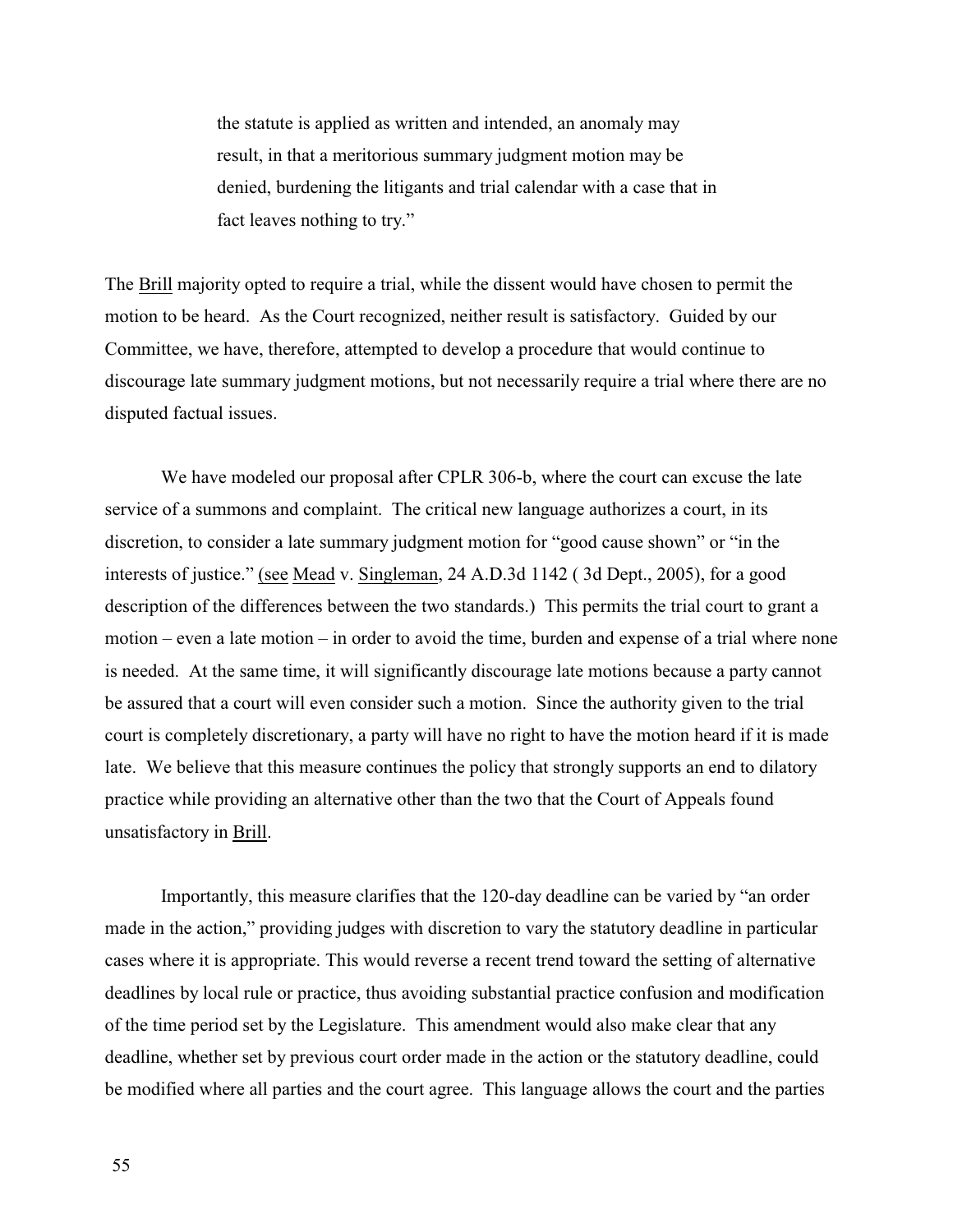flexibility to effectively use summary judgment motions to their benefit without giving rise to abuses or questions as to whether deadlines, however set, can be varied.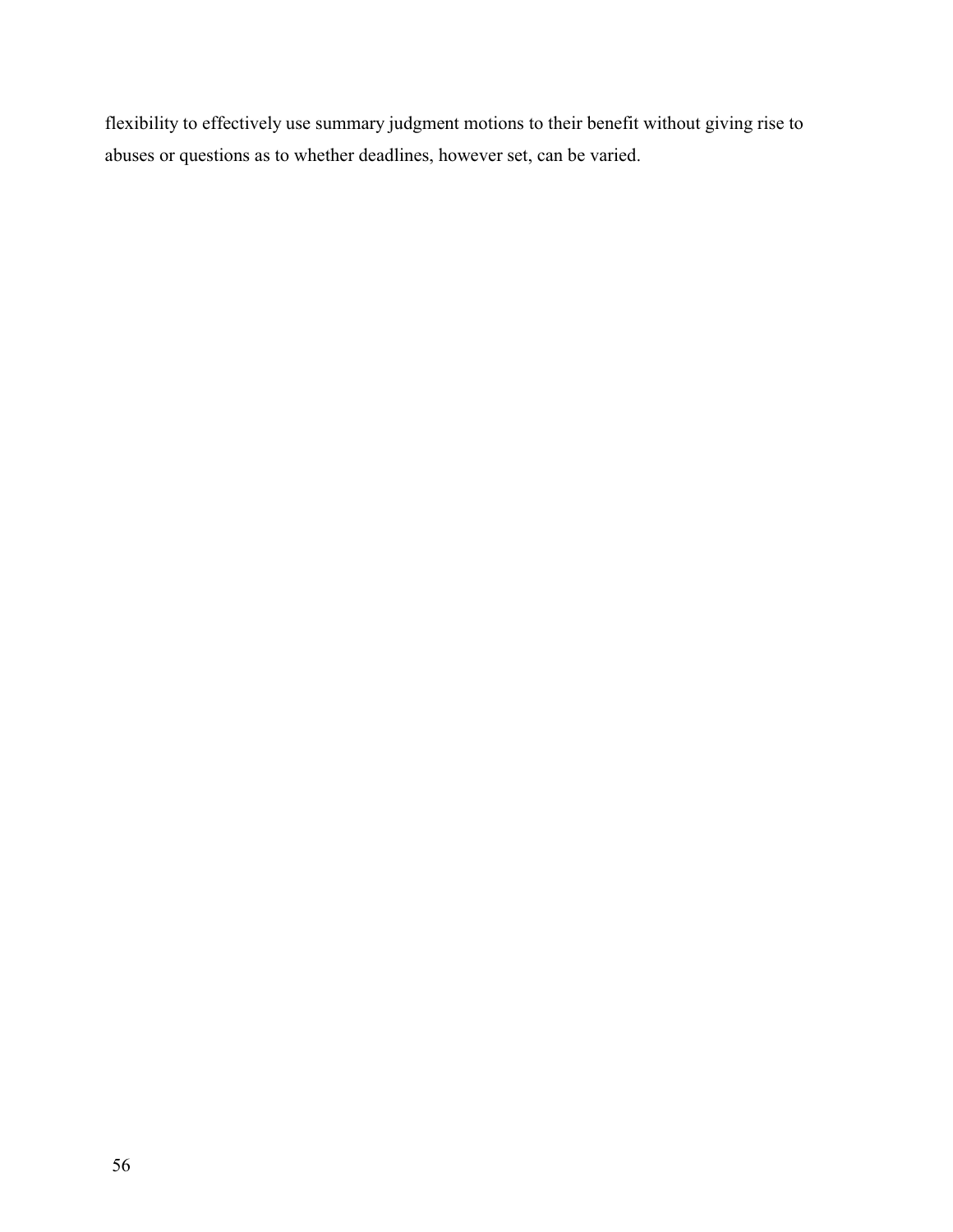AN ACT to amend the civil practice law and rules, in relation to the time for the making of motion to dismiss for failure to state a cause of action and motion for summary judgment

 The People of the State of New York, represented in Senate and Assembly, do enact as follows:

 Section 1. Subdivision (e) of rule 3211 of the civil practice law and rules, as amended by chapter 616 of the laws of 2005, is amended to read as follows:

 (e) Number, time and waiver of objections; motion to [plead over] replead or amend. At any time before service of the responsive pleading is required, a party may move on one or more of the grounds set forth in subdivision (a), and no more than one such motion shall be permitted. Any objection or defense based upon a ground set forth in paragraphs one, three, four, five and six of subdivision (a) is waived unless raised either by such motion or in the responsive pleading. A motion based upon a ground specified in paragraph two[, seven] or ten of subdivision (a) may be made at any subsequent time or in a later pleading, if one is permitted[; an]. A ground specified in paragraph seven of subdivision (a) may be asserted in a later pleading, or by motion if permitted, or by a date set by the court by an order made in the action, or, if no such date is set, no later than one hundred twenty days after the filing of the note of issue; provided, however, that the deadline for making such motion may be extended by the court, upon good cause shown, in the interest of justice or with the consent of all of the parties. Unless the court orders otherwise, the granting of a motion under paragraph seven of subdivision (a) shall not bar a motion to replead or amend. An objection that the summons and complaint, summons with notice, or notice of petition and petition was not properly served is waived if, having raised such an objection in a pleading, the objecting party does not move for judgment on that ground within sixty days after serving the pleading, unless the court extends the time upon the ground of undue hardship. The foregoing sentence shall not apply in any proceeding under subdivision one or two of section seven hundred eleven of the real property actions and proceedings law. The papers in opposition to a motion based on improper service shall contain a copy of the proof of service, whether or not previously filed. An objection based upon a ground specified in paragraph eight or nine of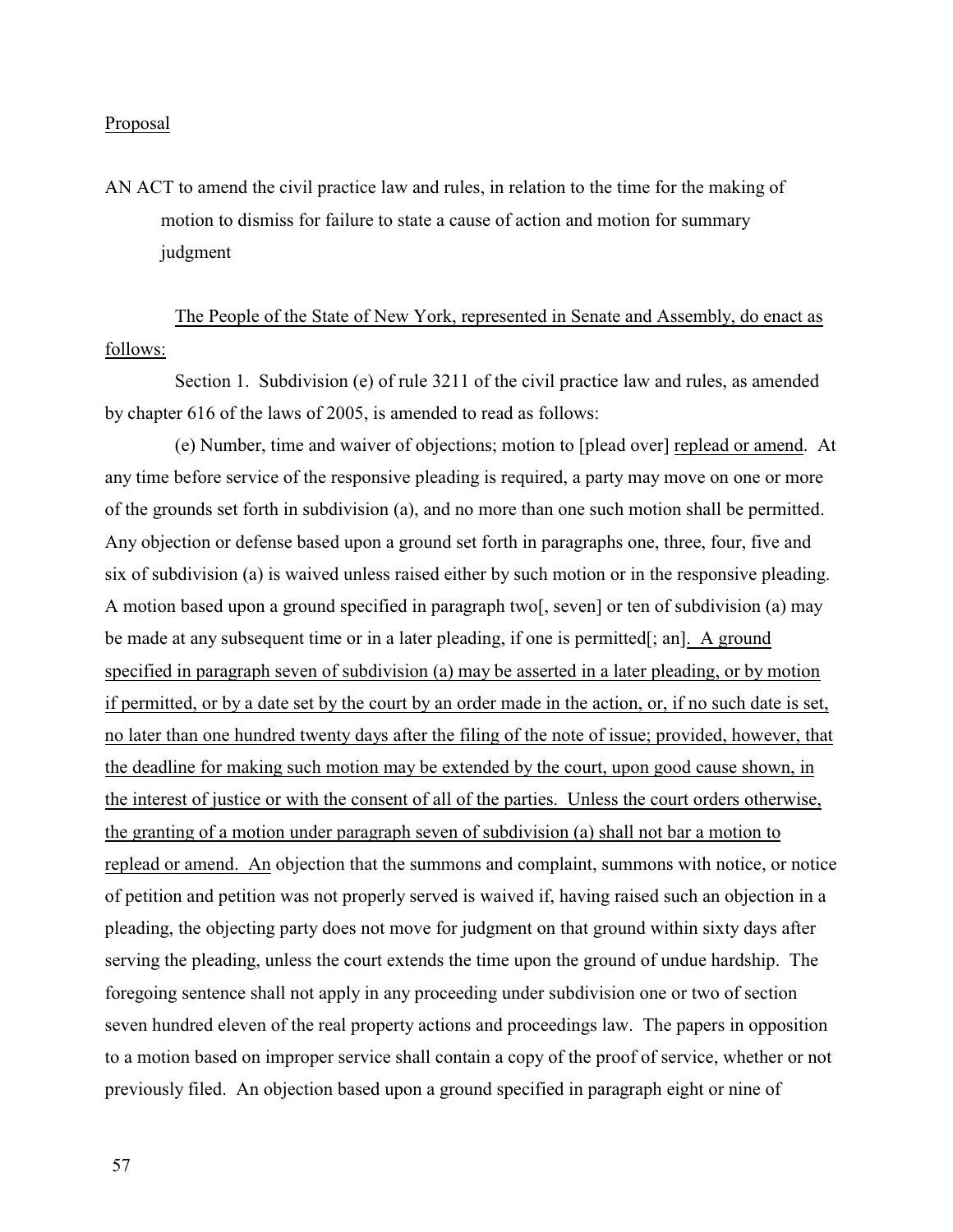subdivision (a) is waived if a party moves on any of the grounds set forth in subdivision (a) without raising such objection or if, having made no objection under subdivision (a), he or she does not raise such objection in the responsive pleading.

 §2. Subdivision (a) of rule 3212 of the civil practice law and rules, as amended by chapter 492 of the laws of 1996, is amended to read as follows:

 (a) Time; kind of action. Any party may move for summary judgment in any action, after issue has been joined; provided however, that the court may set a date by an order made in the action after which no such motion may be made, such date being no earlier than thirty days after the filing of the note of issue. If no such date is set by the court by an order made in the action, such motion shall be made no later than one hundred twenty days after the filing of the note of issue[, except with leave of court on]. The deadline for making such motion set by order of the court or pursuant to this subdivision may be extended by the court upon good cause shown, in the interest of justice or with the consent of all of the parties.

 §3. This act shall take effect immediately and apply to all actions pending on or after such effective date.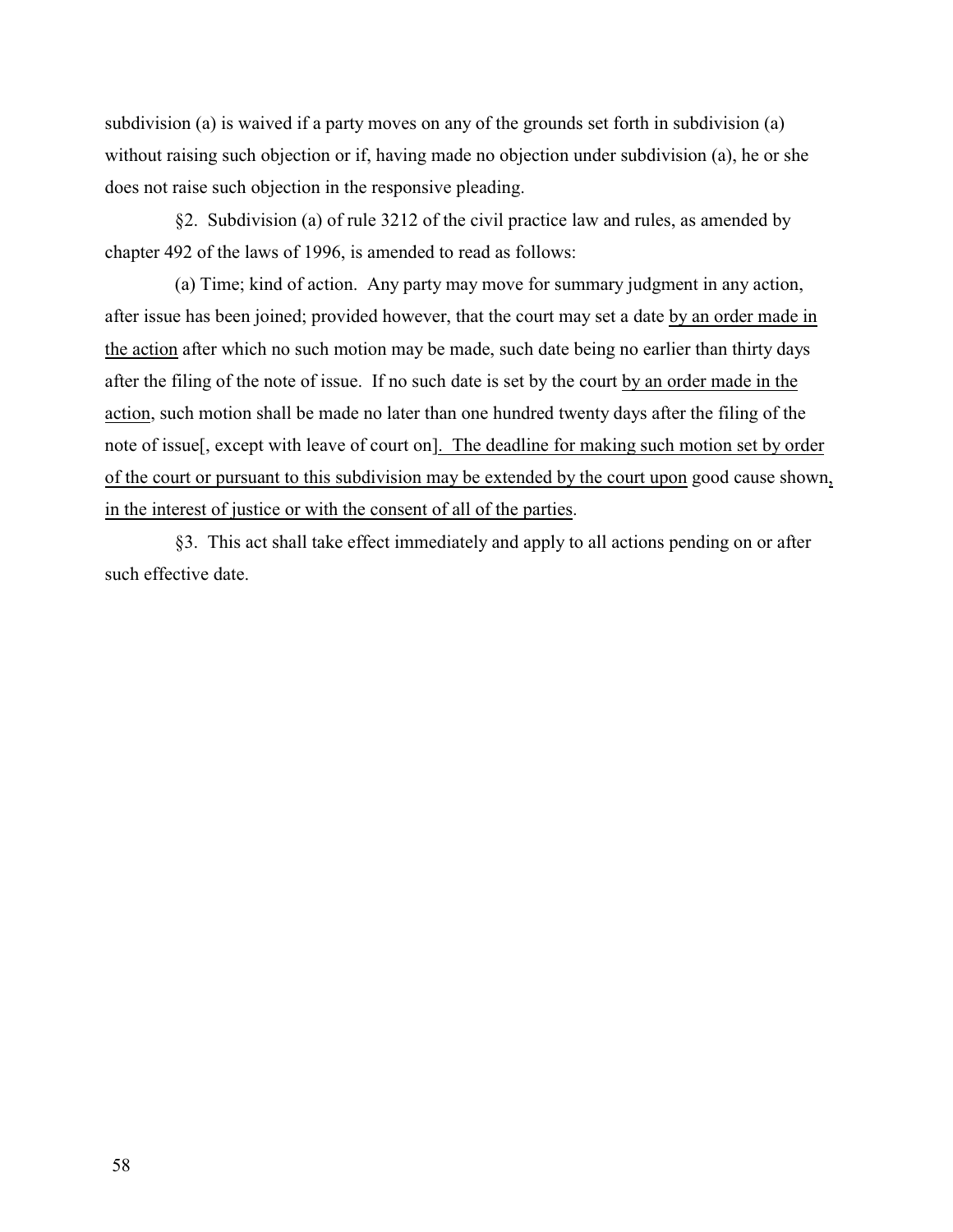# 5. Allowing Service by Publication in a Matrimonial Matter in a non-English Newspaper, and Requiring Publication, Generally, within 30 days after the Order is Entered (CPLR 316(a) & (c))

This proposal seeks to amend the publication statute in CPLR 316(a), which requires service of a summons by publication in the form of publication most likely to give notice to the defendant. It has come to the attention of the Committee that publication in a matrimonial action in one newspaper in the English language, which is now the rule in New York, does not provide notice to a defendant in many matrimonial cases in the State, particularly in those counties where there is a large volume of uncontested divorces or in cases where more consideration should be given to language issues. The existing publication law with respect to matrimonial cases limits the court unnecessarily when ordering service by publication. Rather than add an amendment adding a second notice in a non-English paper, which would increase in costs for the plaintiff, the Committee recommends elimination of the restriction for publication in one newspaper in the English language. This amendment would allow the court to determine that publication in a non-English newspaper is most likely to give notice to the person to be served and order publication accordingly.

The Committee also considered the 30 day rule under CPLR 316(c) and concluded that there is a problem in all cases, not just matrimonial matters, with ensuring first publication within the 30 days from the date the order is granted. The Committee recommends an amendment amending the law to require first publication in all matters within 30 days after the order requiring publication is entered. Current law requires first publication of the summons within 30 days after the order is granted. The Committee believes this modest amendment will remedy the existing problem.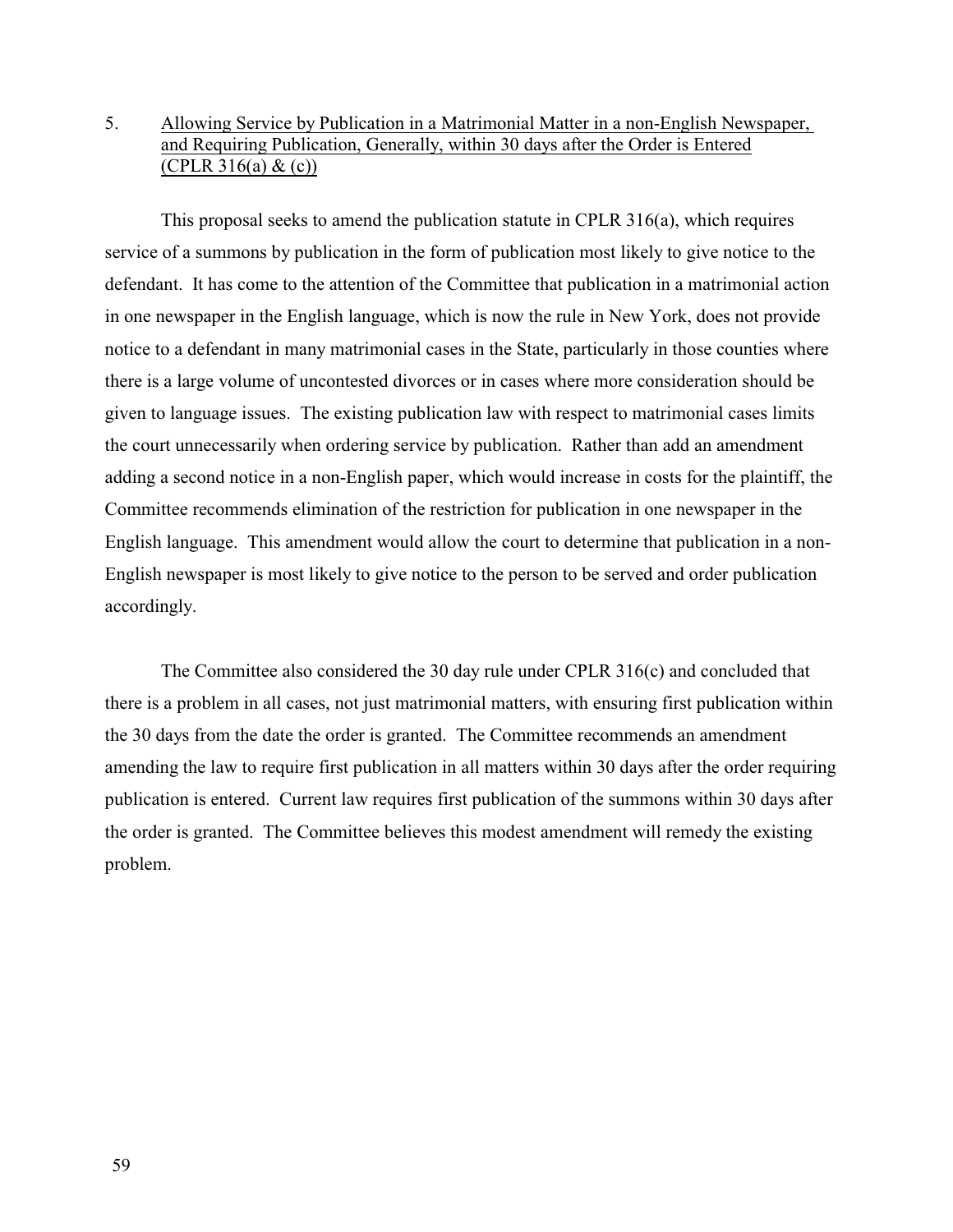AN ACT to amend the civil practice law and rules, in relation to service by publication

The People of the State of New York, represented in Senate and Assembly, do enact as follows:

Section 1. Subdivisions (a) and (c) of rule 316 of the civil practice law and rules, subdivision (a) as amended by chapter 528 of the laws of 1978 and subdivision (c) as amended by chapter 191 of the laws of 1979, are amended as follows:

(a) Contents of order; form of publication; filing. An order for service of a summons by publication shall direct that the summons be published together with the notice to the defendant, a brief statement of the nature of the action and the relief sought, and, except in an action for medical malpractice, the sum of money for which judgment may be taken in case of default and, if the action is brought to recover a judgment affecting the title to, or the possession, use or enjoyment of, real property, a brief description of the property, in two newspapers, at least one in the English language, designated in the order as most likely to give notice to the person to be served, for a specified time, at least once in each of four successive weeks, except that in the matrimonial action publication in one newspaper [in the English language,] designated in the order as most likely to give notice to the person to be served, at least once in each of three successive weeks shall be sufficient. The summons, complaint, or summons and notice in an action for divorce or separation order and papers on which the order was based shall be filed on or before the first day of publication.

(c) Time of publication; when service complete. The first publication of the summons shall be made within thirty days after the order is [granted] entered. Service by publication is complete on the twenty-eighth day after the day of first publication, except that in a matrimonial action it is complete on the twenty-first day after the day of first publication.

§ 2. This act shall take effect on the first of January next succeeding the date on which it shall have become law.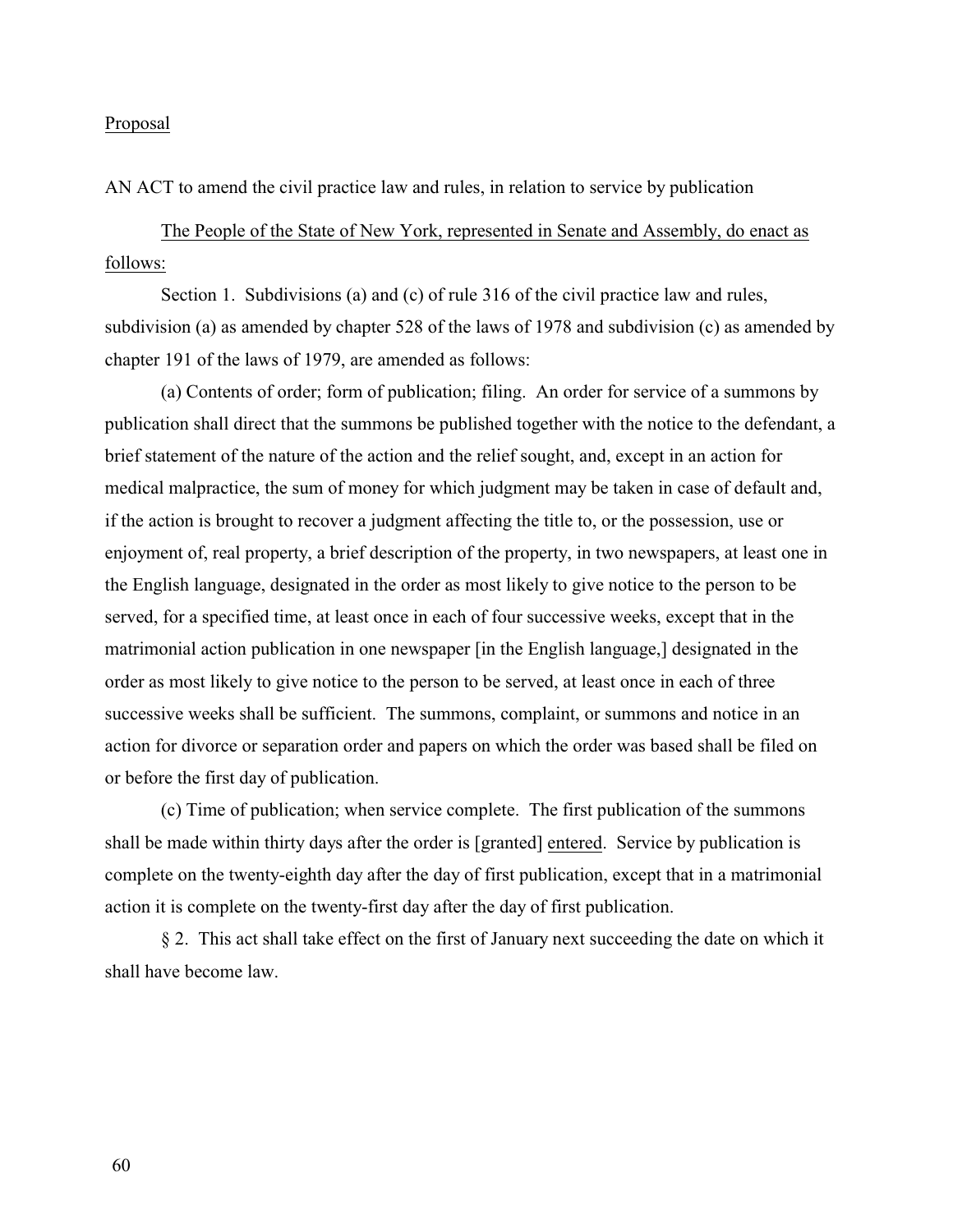# 6. Modifying the Manner of Service of Papers When Service is by Facsimile  $\overline{(CPLR 2103(5))}$

The Committee recommends a modification of CPLR 2103(b)(5) to allow an "opt in" for fax service whereby a party must affirmatively stipulate to accept service by fax. Currently, merely designating the fax number on an attorney's letterhead is sufficient under the CPLR to signify the attorney's consent to receive service by fax. The Committee believes that this measure will improve upon the existing practice, whereby the statutory language authorizes and has resulted in myriad abuses where a party unfairly seeks tactical advantage over another unsuspecting party in civil proceedings.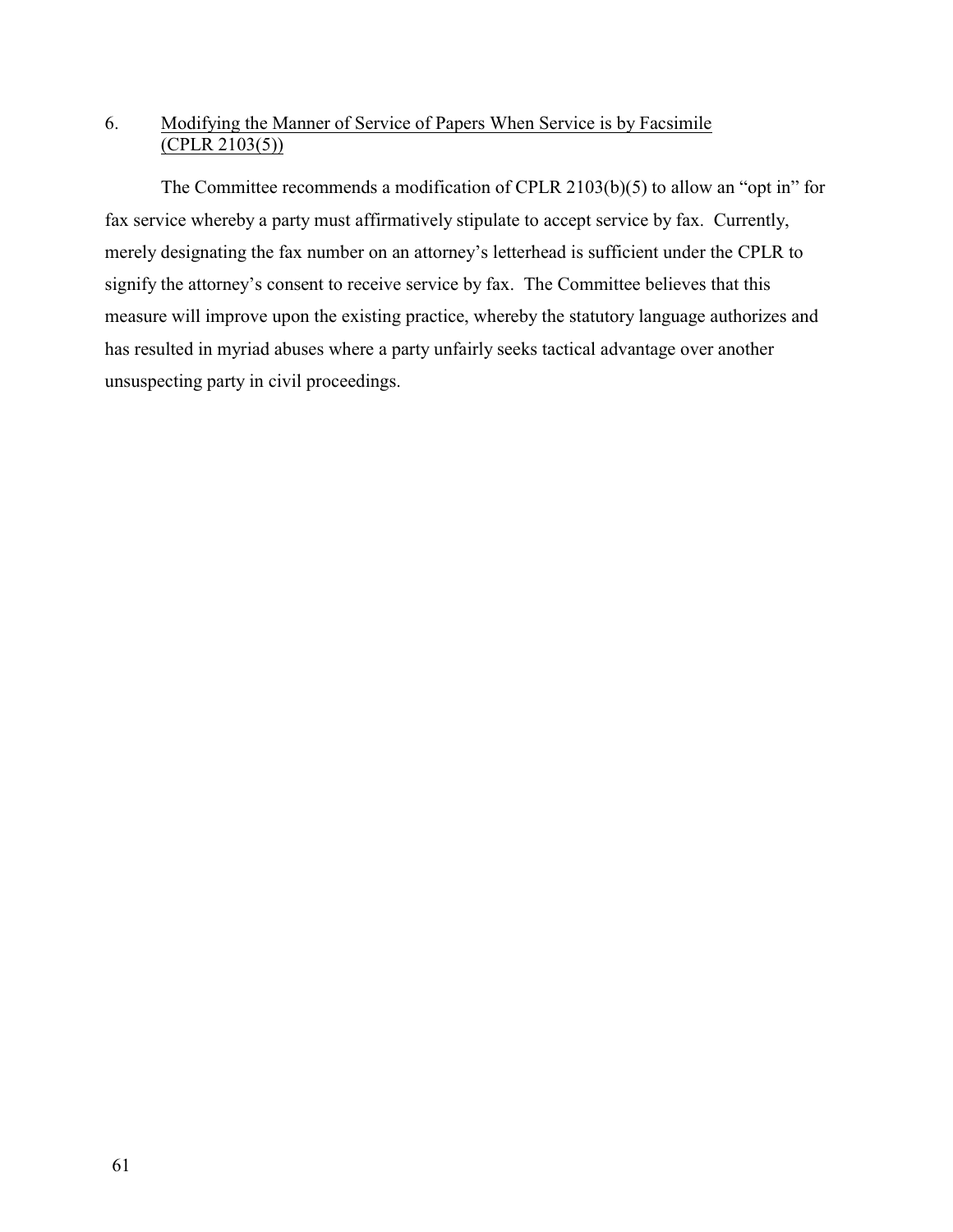### AN ACT to amend the civil practice law and rules, in relation to the service of papers when service is by facsimile

The People of the State of New York, represented in Senate and Assembly, do enact as follows:

Section 1. Paragraph 5 of subdivision (b) of rule 2103 of the civil practice law and rules, as amended by chapter 244 of the laws of 1990, is amended as to read as follows:

5. by transmitting the paper to the attorney by facsimile transmission, provided that a facsimile telephone number is designated by the attorney for that purpose by a stipulation in the action in which the facsimile service is to occur. Service by facsimile transmission shall be complete upon the receipt by the sender of a signal from the equipment of the attorney served indicating that the transmission was received, and the mailing of a copy of the paper to that attorney. [The designation of a facsimile telephone number in the address block subscribed on a paper served or filed in the course of an action or proceeding shall constitute consent to service by facsimile transmission in accordance with this subdivision.] An attorney may change [or rescind] a facsimile telephone number by serving a notice on the other parties; or

§ 2. This act shall take effect on the first of January next succeeding the date on which it shall have become law.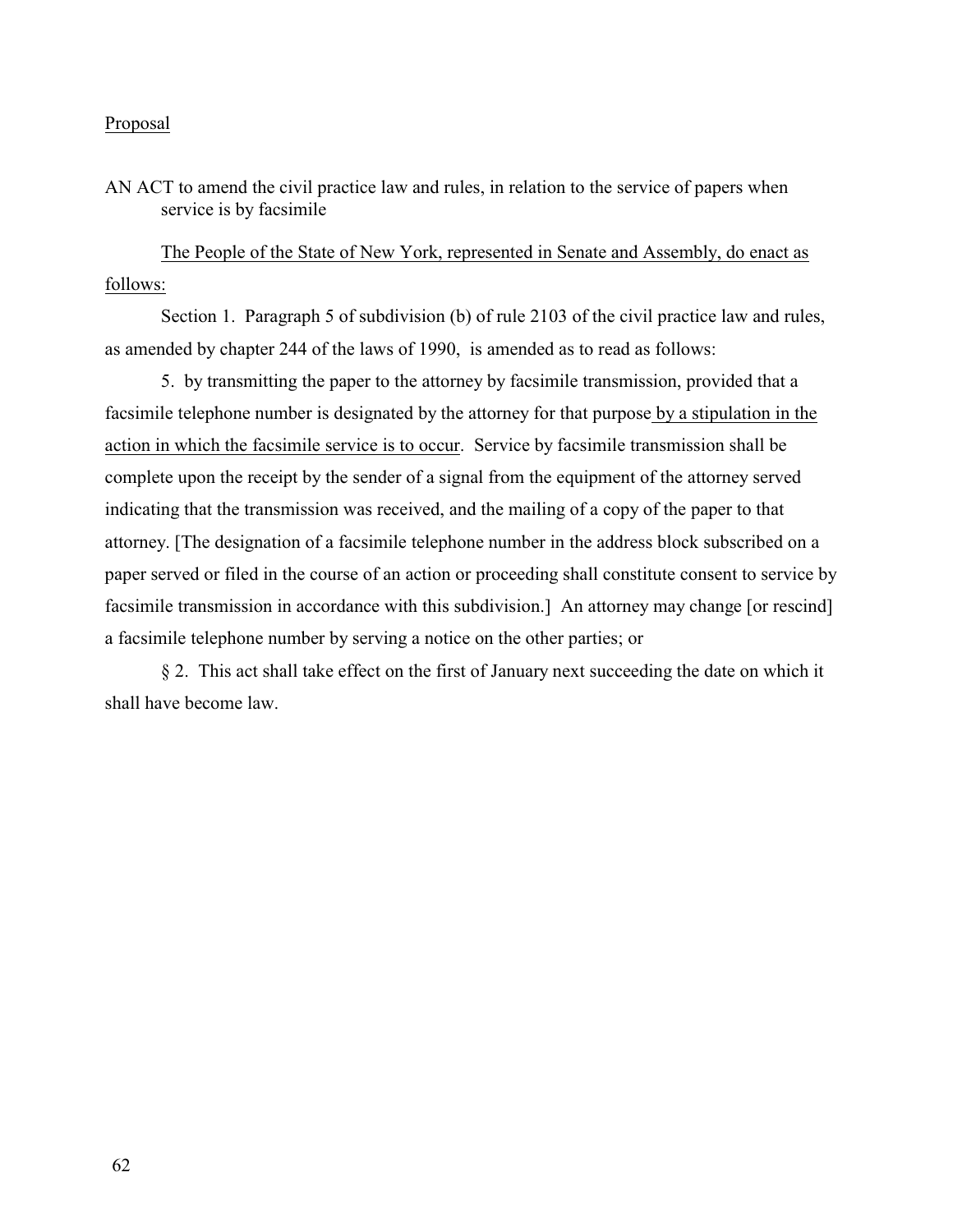# 7. Removing the Requirement that Papers Served by Mail be Mailed within the State  $(CPLR 2103(f)(1))$

This measure would repeal the language in CPLR 2103(f)(1) that requires papers served by mail be mailed within the State of New York. Subdivision (f) of rule 2103 defines "mailing" for purposes of service of papers in a pending action upon the party's attorney. This proposal also extends by one day to six days the prescribed period of time for response to a paper when service under this section by mail is made by depositing papers with the Postal Service from outside the state.

The Committee takes particular note of a recent decision by the Appellate Division, First Department, holding insufficient service by mail made *outside* the State but in every other aspect made correctly with the United States Postal Service (M. Entertainment, Inc. v. Leydier (2009 NY Slip Op 04169)(May 28, 2009)(*reversed on other grounds*, 2009 NY Slip Op 07671 (October 27, 2009)). Notably, the dissent points out that the relevant notice of appeal was served by mail by depositing it with the Postal Service in New Jersey, instead of New York.

The Committee notes that CPLR 2103(b)(6), the rule regarding service upon an attorney via dispatch by overnight delivery service (CPLR 2103(b)), does not require such dispatch to be made within the State, only that the service regularly accept items for overnight delivery within the State, as follows:

 (b) Upon an attorney. Except where otherwise prescribed by law or by order of court, papers to be served upon a party in a pending action shall be served upon the party's attorney. Where the same attorney appears for two or more parties, only one copy need be served upon the attorney. Such service upon an attorney shall be made:

\* \* \*

 6. by dispatching the paper to the attorney by overnight delivery service at the address designated by the attorney for that purpose or, if none is designated, at the attorney's last known address. Service by overnight delivery service shall be complete upon deposit of the paper enclosed in a properly addressed wrapper into the custody of the overnight delivery service for overnight delivery, prior to the latest time designated by the overnight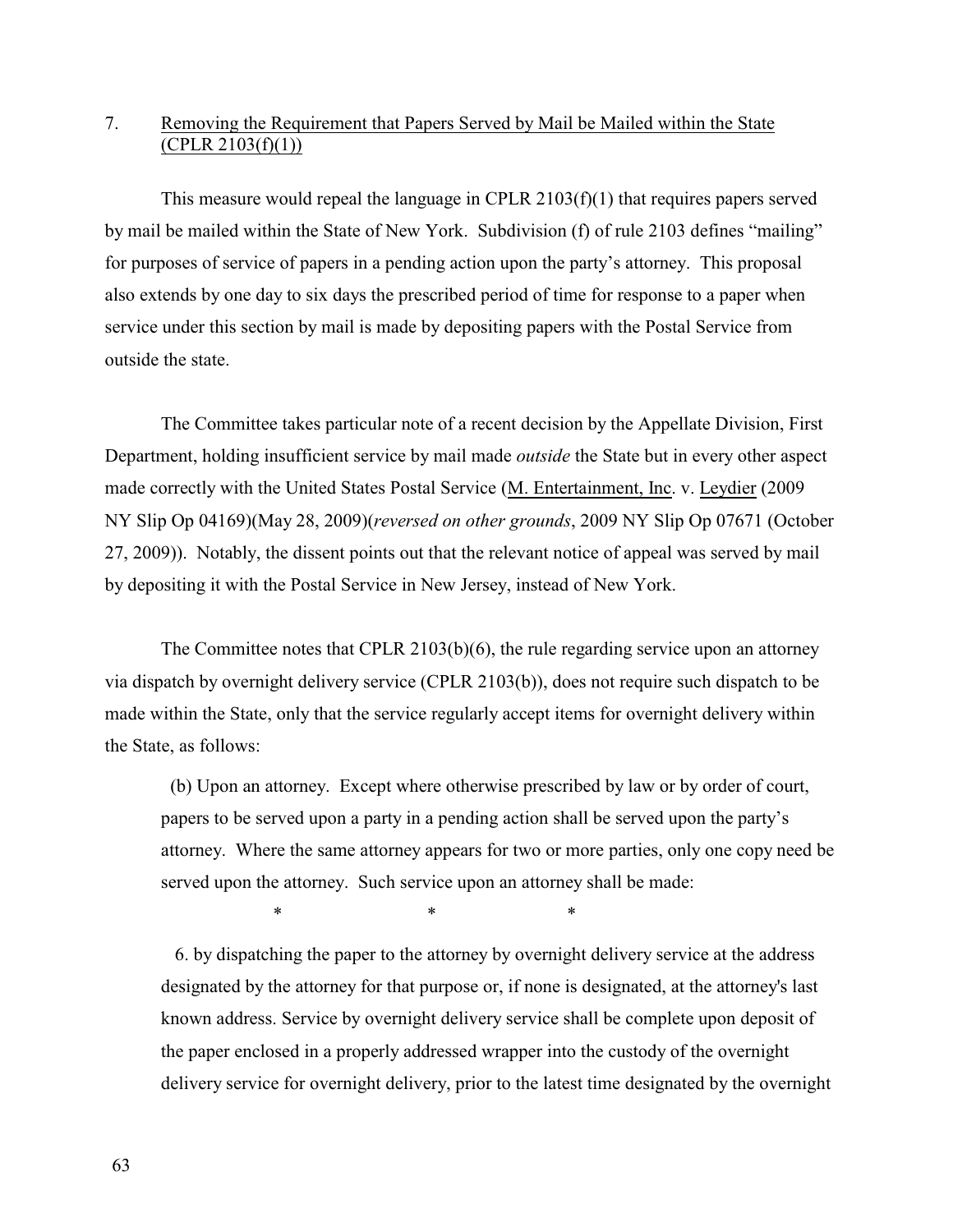delivery service for overnight delivery. Where a period of time prescribed by law is measured from the service of a paper and service is by overnight delivery, one business day shall be added to the prescribed period. "**Overnight delivery service" means any delivery service which regularly accepts items for overnight delivery to any address in the state;** or..."(emphasis added).

The Committee believes the rule for mailing should correspond with that for a delivery service. The Committee also believes that allowing service by mail from outside the State will remove an artificial barrier to service and encourage litigation to be brought in New York. Finally, the act of removing this requirement recognizes the current realities of multi-state practice and the increased mobility of litigants and litigation.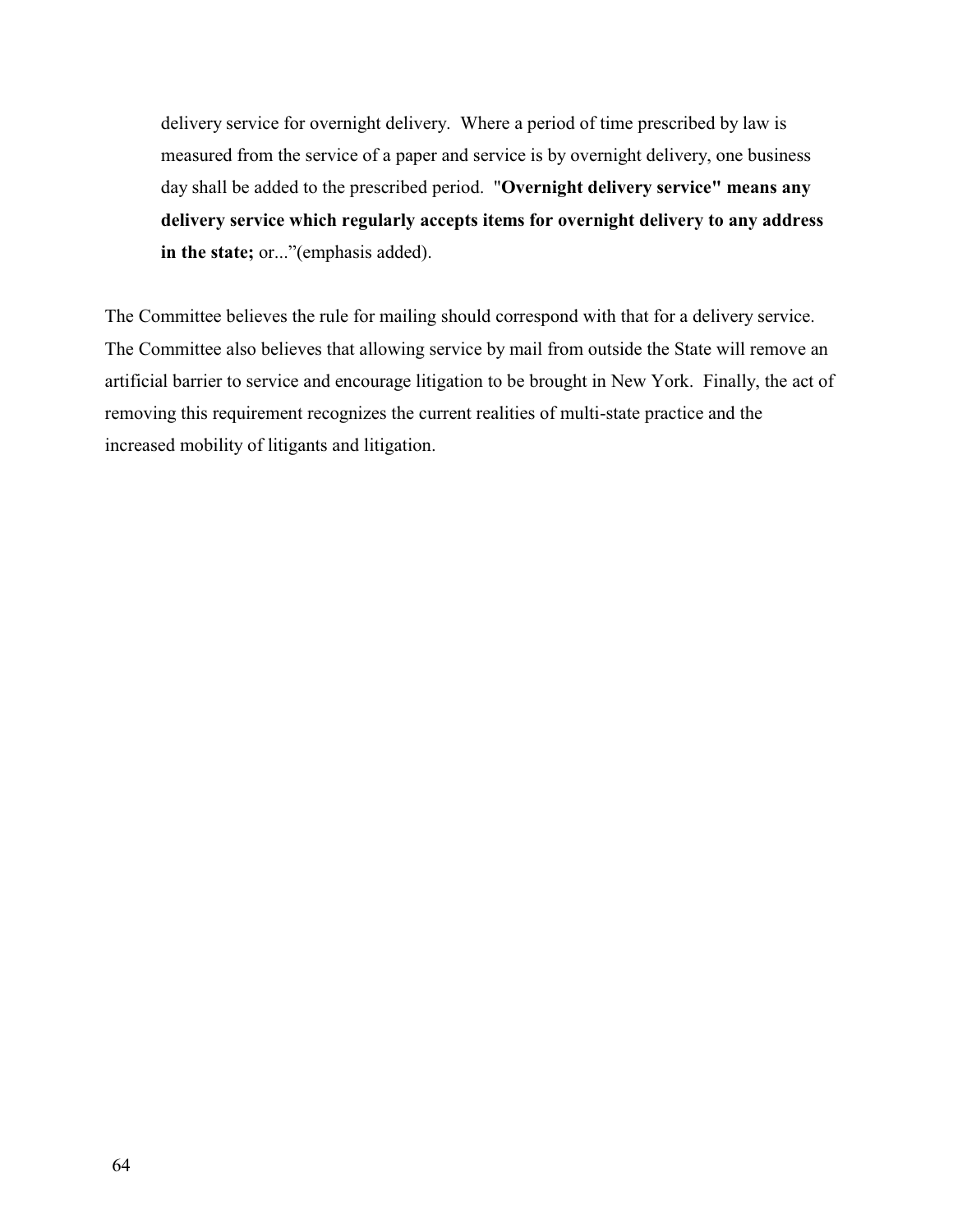AN ACT to amend the civil practice law and rules, in relation to the definition of mailing for the purposes of the rule on service of papers

The People of the State of New York, represented in Senate and Assembly, do enact as follows:

Section 1. Paragraph (2) of subdivision (b) of rule 2103 of the civil practice law and rules is amended to read as follows:

2. by mailing the paper to the attorney at the address designated by that attorney for that purpose or, if none is designated, at that attorney's last known address; service by mail shall be complete upon mailing; where a period of time prescribed by law is measured from the service of a paper and service is by mail, five days shall be added to the prescribed period [; or] if the mailing is made within the state and six days if made from outside the state; or

§ 2. Paragraph (1) of subdivision (f) of rule 2203 of such act is amended as follows:

(f) Definitions. For the purposes of this rule:

1. "Mailing" means the deposit of a paper enclosed in a first class postpaid wrapper, addressed to the address designated by a person for that purpose or, if none is designated, at that person's last known address, in a post office or official depository under the exclusive care and custody of the United States Postal Service [within the state];

§ 3. This act shall take effect on the first of January next succeeding the date on which it shall have become law.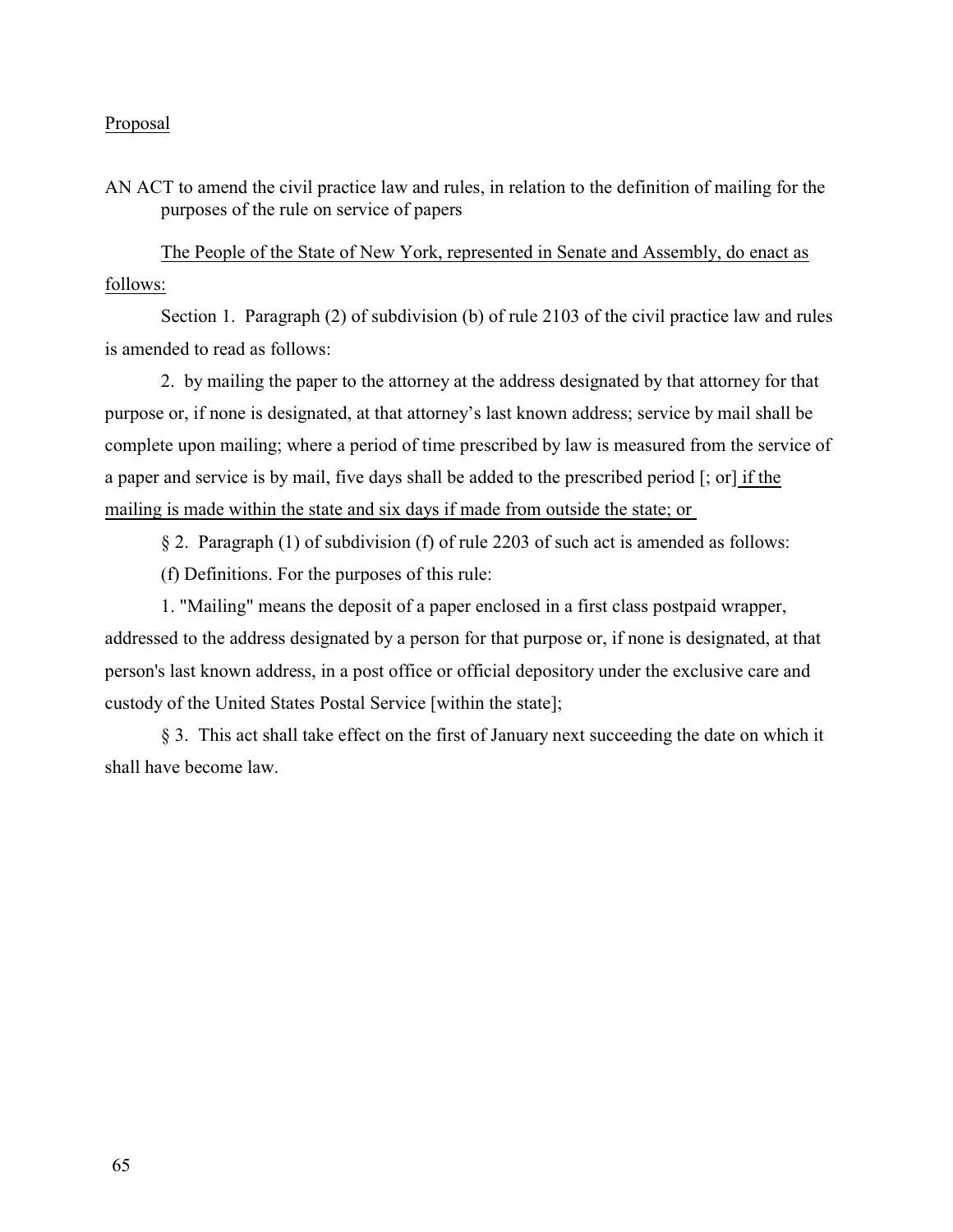# 8. Eliminating the Notice of Medical Malpractice Action (CPLR 3406)

The Committee recommends eliminating the "notice of medical malpractice action", now required by CPLR 3406 and Uniform Rule 202.56 (22 NYCRR §202.56), but retaining the current requirement that, in medical malpractice and similar actions, the Request for Judicial Intervention be filed within 60 days of joinder of issue. It proposes amending both the statute and the rule to achieve this objective.

CPLR 3406 was enacted in 1985 (L. 1985, c. 294) as part of a series of reforms applicable to tort and medical malpractice actions. As subsequently amended, it requires the filing of a "notice of dental, medical or podiatric malpractice action" in those types of actions and authorizes the Chief Administrator to adopt special calendar rules for such actions. Following this mandate, the Chief Administrator has adopted Uniform Rule 202.56, which contains detailed provisions setting forth the requirements of the notice and attachments to the notice, as well as a requirement that in such cases a Request for Judicial Intervention be filed within sixty days of joinder of issue. The rule also sets forth detailed requirements for a preliminary conference to be held shortly after the filing, and provides for penalties for failure to comply.

The notice of medical malpractice action is an anachronism, serving no discernible purpose today. Its elimination will end an unnecessary burden upon attorneys without in any way affecting this type of litigation. However, requiring the early filing of a Request for Judicial Intervention assures that courts will begin to oversee and supervise these cases at an early stage. The Committee believes that this is useful, and, in fact, would like to see this early supervision extended to other cases at such time as the courts have the resources to increase their workload.

To achieve these objectives, the Committee proposes to amend CPLR 3406 to eliminate all of the provisions of that section except those that authorize that Chief Administrator to adopt special calendar rules for dental, medical or podiatric malpractice actions, to prescribe the time for filing a Request for Judicial Intervention and to provide for a preliminary conference as soon as practical following such filing. The Committee also proposes to amend the statute to grant the same authority for such other actions as the Chief Administrator may deem appropriate, thereby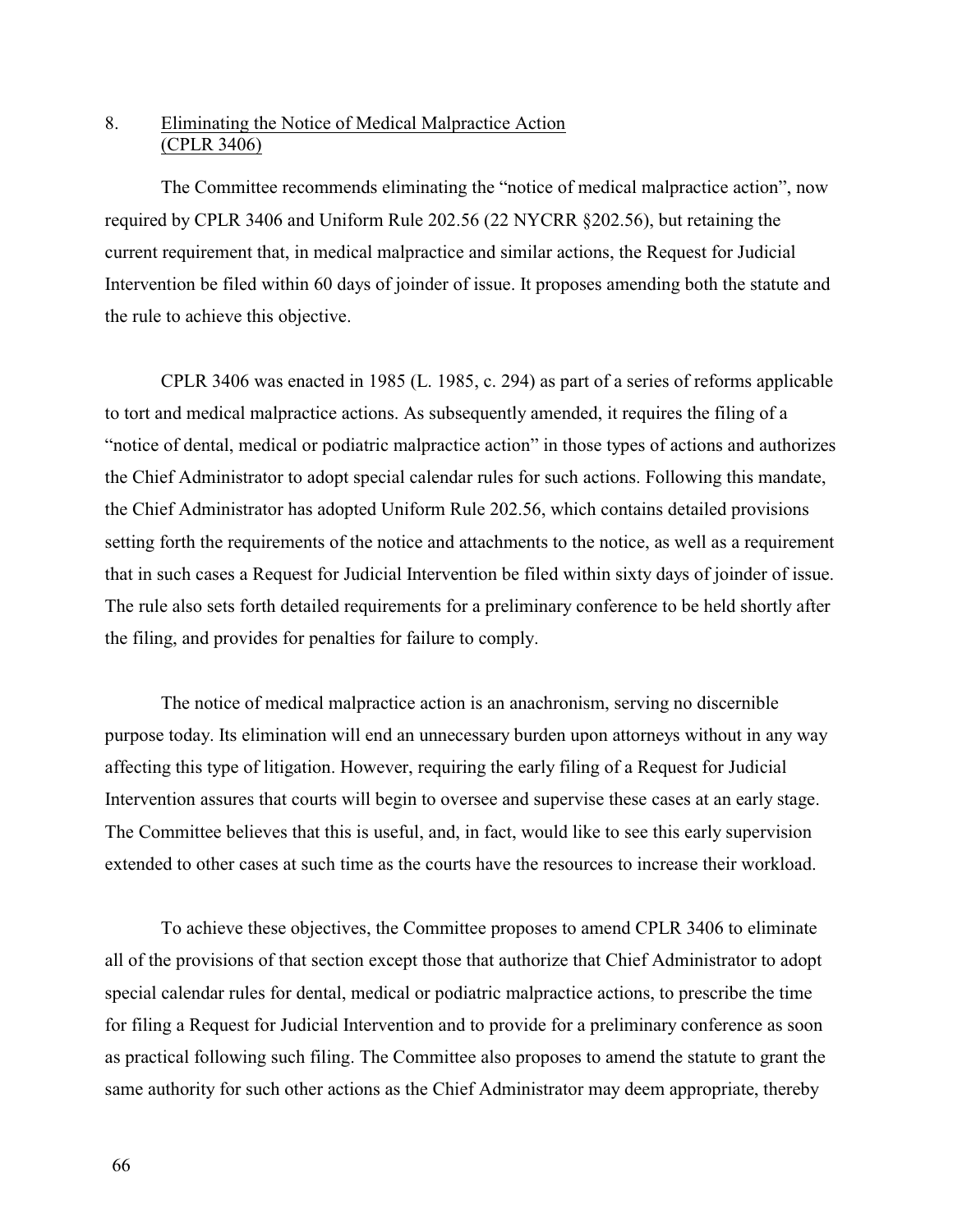giving her the discretion to expand the requirements beyond the cases now covered.

Should its proposal to amend CPLR 3406 be enacted, the Committee proposes that Uniform Rule 202.56 be amended to eliminate all of the requirements for a notice of medical malpractice action and all of the rules governing the preliminary conference, leaving those rules to the more general rules contained in Rule 202.6. The amended rule would be substantially narrowed so as to provide only that, in dental, medical or podiatric malpractice actions, the Request for Judicial Intervention must be filed, as it is now, within sixty days of joinder of issue, and that this filing results in assignment to a judge. Current provisions dealing with the need for motions on missing the deadline and sanctions for late filing would be eliminated, as the Committee believes that this causes unnecessary side issues to be brought into the litigation.

In sum, the Committee proposes that the essentials of current calendar practice in dental, medical and podiatric malpractice actions be retained while those requirements that are burdensome and unnecessary be eliminated.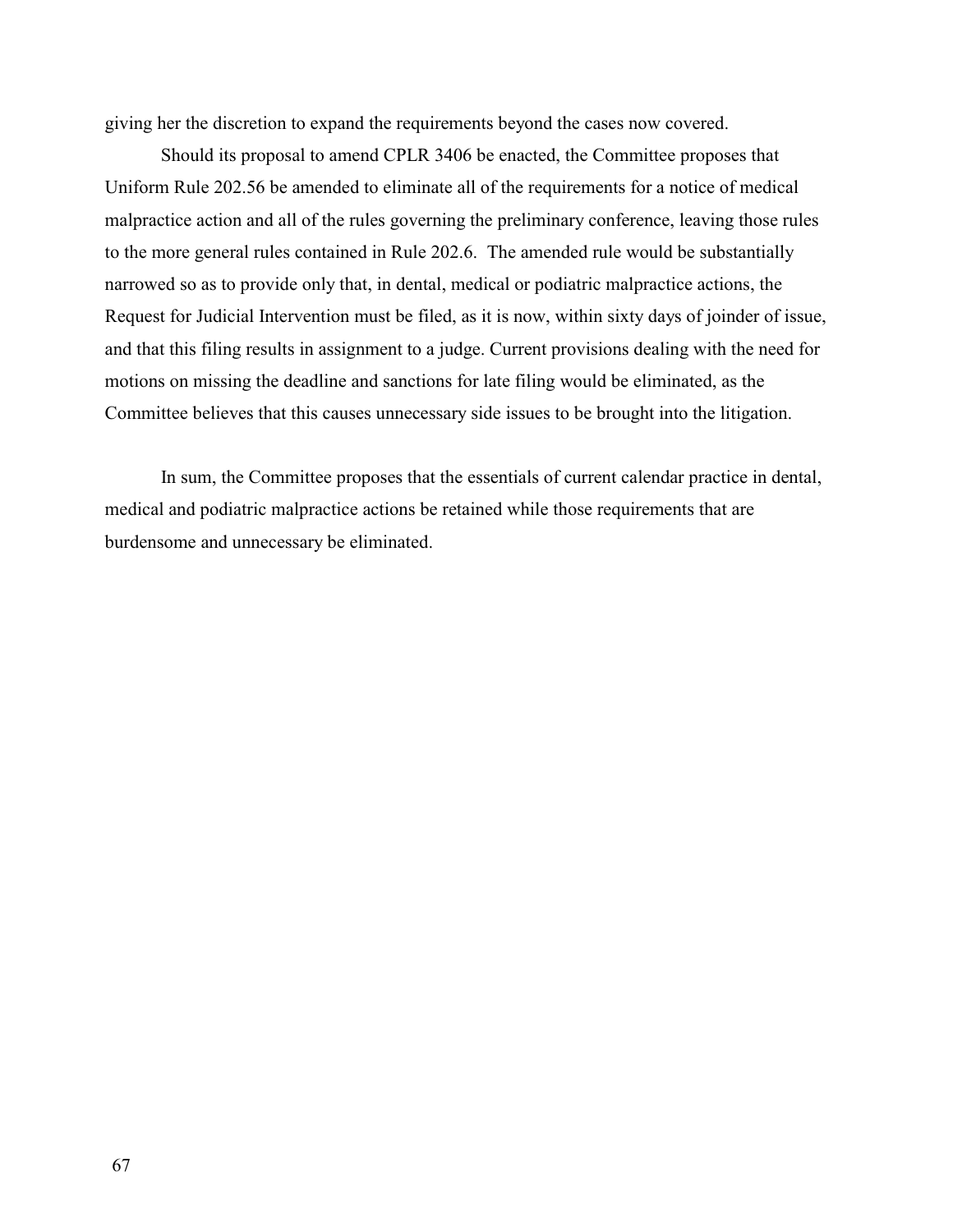AN ACT to amend the civil practice law and rules, in relation to the notice of medical, dental or podiatric malpractice action

The People of the State of New York, represented in Senate and Assembly, do enact as follows:

Section 1. Rule 3406 of the civil practice law and rules, as amended by chapter 165 of the laws of 1991, is amended as follows:

Rule 3406. [Mandatory filing and pre-calendar] Pre-calendar conference in dental, podiatric and medical malpractice actions. [(a) Mandatory filing. Not more than sixty days after issue is joined, the plaintiff in an action to recover damages for dental, medical or podiatric malpractice shall file with the clerk of the court in which the action is commenced a notice of dental, medical or podiatric malpractice action, on a form to be specified by the chief administrator of the courts. Together with such notice, the plaintiff shall file: (I) proof of service of such notice upon all other parties to the action; (ii) proof that, if demanded, authorizations to obtain medical, dental, podiatric and hospital records have been served upon the defendants in the action; and (iii) such other papers as may be required to be filed by rule of the chief administrator of the courts. The time for filing a notice of dental, medical or podiatric malpractice action may be extended by the court only upon a motion made pursuant to section two thousand four of this chapter.

 (b) Pre-calendar conference.] The chief administrator of the courts, in accordance with such standards and administrative policies as may be promulgated pursuant to section twentyeight of article six of the constitution, shall adopt special calendar control rules for actions to recover damages for dental, podiatric or medical malpractice, and for such other actions as the chief administrator may deem appropriate. Such rules shall [require a pre-calendar conference in such an action, the purpose of which shall include, but not be limited to, encouraging settlement, simplifying or limiting issues and establishing a timetable for disclosure, establishing a timetable for offers and depositions pursuant to subparagraph (ii) of paragraph one of subdivision (d) of section thirty-one hundred one of this chapter, future conferences, and trial. The timetable for disclosure shall provide for the completion of disclosure not later than twelve months after the notice of dental, podiatric or medical malpractice is filed and shall require that all parties be ready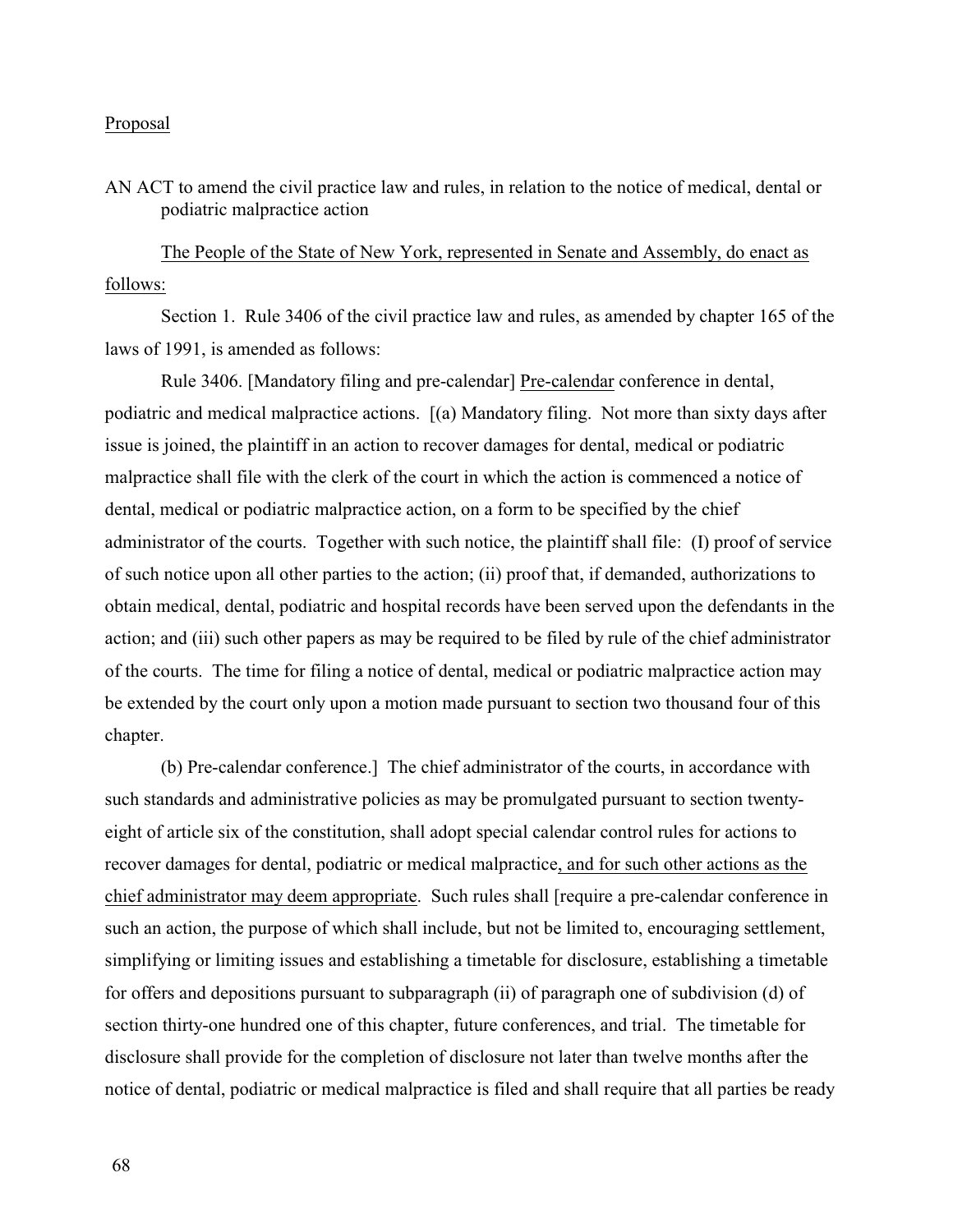for the trial of the case not later than eighteen months after such notice is filed. The initial precalendar conference shall be held after issue is joined in a case but before a note of issue is filed. To the extent feasible, the justice convening the pre-calendar conference shall hear and decide all subsequent pre-trial motions in the case and shall be assigned the trial of the case. The chief administrator of the courts also shall provide for the imposition of costs or other sanctions, including imposition of reasonable attorney's fees, dismissal of an action, claim, cross-claim, counterclaim or defense, or rendering a judgment by default for failure of a party or a party's attorney to comply with these special calendar control rules or any order of a court made thereunder. The chief administrator of the courts, in the exercise of discretion, may provide for exemption from the requirement of a pre-calendar conference in any judicial district or a county where there exists no demonstrated need for such conferences] prescribe a time for filing a request for judicial intervention and require a preliminary conference as soon as practical following such filing.

§ 2. This act shall take effect on the first of January next succeeding the date on which it shall have become law.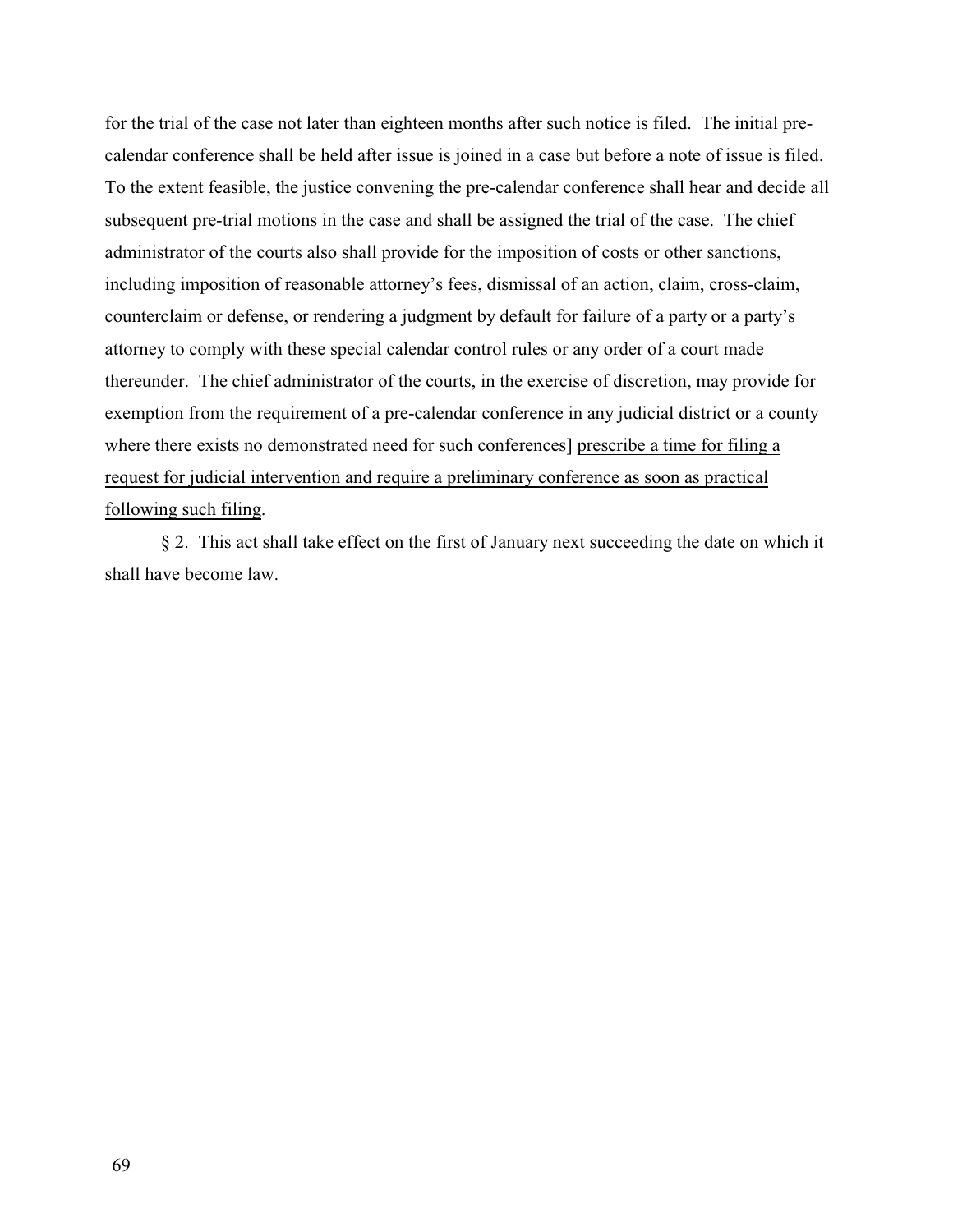# 9. Extending the Judgment Lien on Real Property in an Action Upon a Money Judgment and Repealing the Notice of Levy upon Real Property (CPLR §§ 5014, 5203, 5235(repealer))

The Committee recommends an extension of the judgment lien on real property in an action upon a money judgment from 10 years to 20 years. The Committee believes that the existing statutory 20-year enforceable life of a money judgment award and the mere 10-year viability of the lien on real property resulting from the money judgment are completely at odds and can result in a serious hardship on an original creditor with a valid judgment in a lien-gap scenario. The Committee believes that the 10-year life of a lien, while created as a matter of public policy to facilitate property conveyances, is not justified when considered in the context of the difference between the two statutes.

The Committee has followed with great interest the decisions in the case of Gletzer v. Harris, 12 N.Y.3d 468, 909 N.E.2d 1224, 882 N.Y.S.2d 386 (2009) aff'g, 51 A.D.3d 196, 854 N.Y.2d 10 (1st Dept. 2008). In that case the Court of Appeals held that a renewal lien becomes effective when granted by Supreme Court, where additional lenders relying on the public record acquired rights in the property during the lien gap that occurred during the pendency of the original creditor's action, which was brought to renew the judgment under CPLR §5014 during the tenth year to extend the lien for an additional 10 years but not decided until after the expiration of the lien. This measure is intended to resolve the lien-gap problem and addresses the situation where the lien has expired but the judgment has not.

The Committee recognizes that these amendments necessitate the repeal of CPLR §5235, since that statute was designed to eliminate the problems of execution on a judgment that arise during the second 10 years while the still valid judgment may not be a lien on real property (see, CPLR §5236(a) (preventing the sale of the realty on execution where the lien is expired). However, the remedy under §5235 allowing the sheriff to file the notice of levy must remain available for 10 years from the effective date of this measure in those situations where either the judgment has been docketed but the lien obtained on the judgment has expired prior to the effective date of this measure or where the judgment creditor issues the execution close to the expiration of the 20-year lien period to prevent the lien from expiring while the sale of the real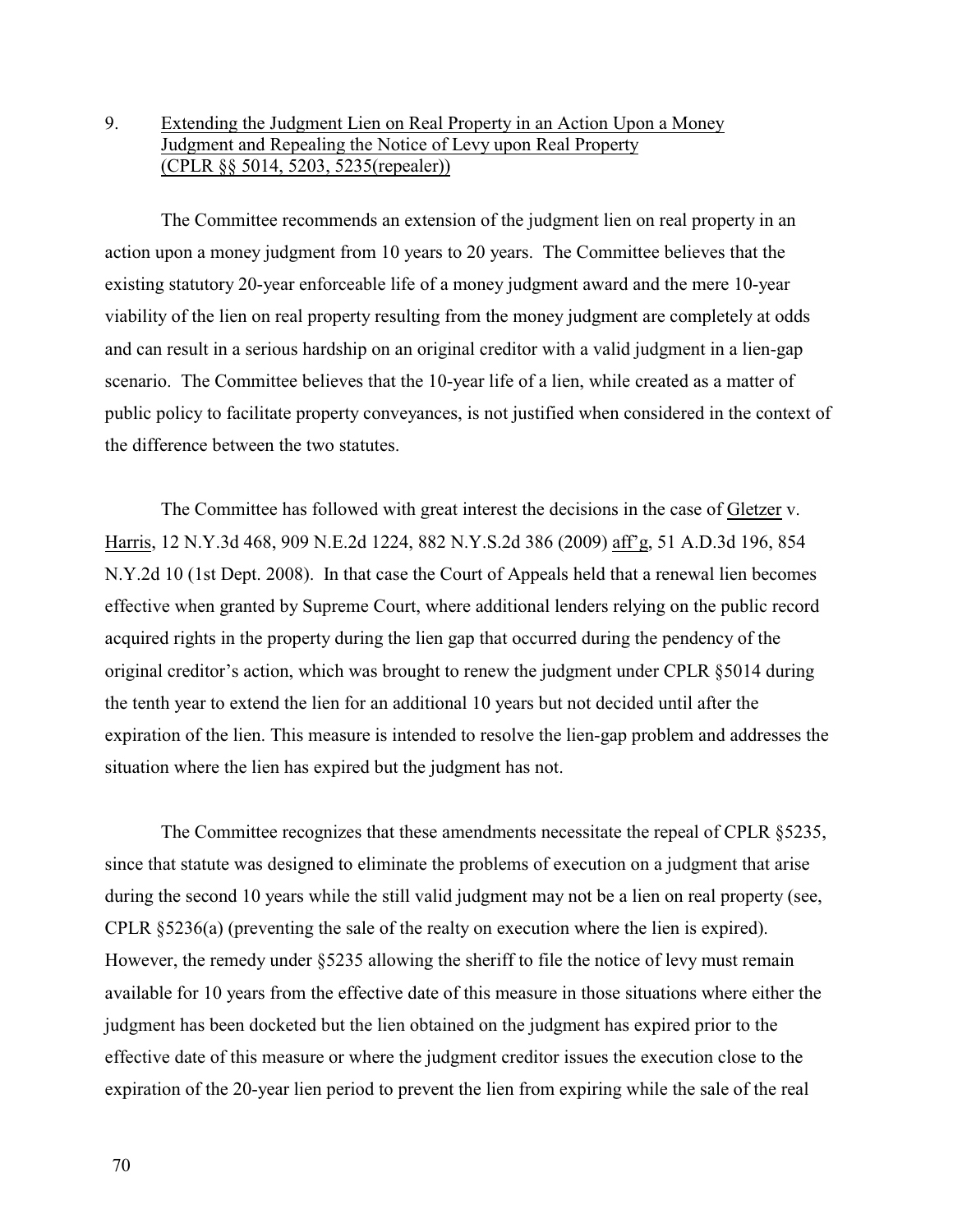property takes place. Thus, the Committee has included language in the effective date section of the legislation which will ensure that §5235 remains available in those instances to provide the appropriate notice on the public record.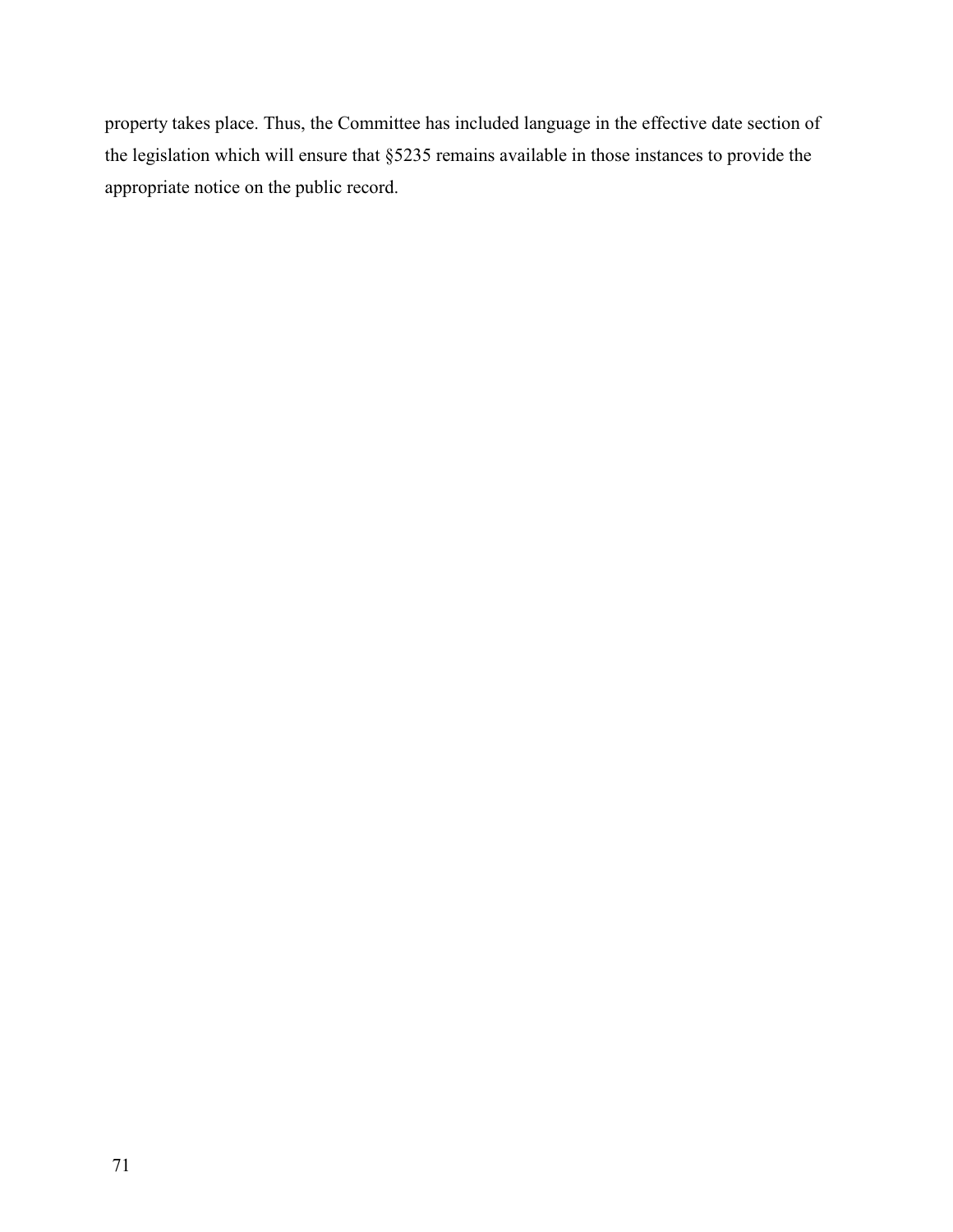AN ACT to amend the civil practice law and rules, in relation to the judgment lien on real property in an action upon a money judgment

The People of the State of New York, represented in Senate and Assembly, do enact as follows:

Section one. Section 5014 of the civil practice law and rules, the opening unlettered paragraph as amended by chapter 115 of the laws of 1965, subdivision 2 as amended by chapter 485 of the laws of 1964 and the last unlettered paragraph as added by chapter 123 of the laws of 1986, are hereby repealed and the section renumbered as follows:

§ 5014. Action upon judgment. Except as permitted by section 15-102 of the general obligations law, an action upon a money judgment entered in a court of the state may only be maintained between the original parties to the judgment where:

1. [ten years have elapsed since the first docketing of the judgment; or

2.] the judgment was entered against the defendant by default for want of appearance and the summons was served other than by personal delivery to [him] the defendant or to his or her agent for service designated under rule 318, either within or without the state; or

[3.] 2. The court in which the action is sought to be brought so orders on motion with such notice to such other persons as the court may direct.

[An action may be commenced under subdivision one of this section during the year prior to the expiration of ten years since the first docketing of the judgment. The judgment in such action shall be designated a renewal judgment and shall be so docketed by the clerk. The lien of a renewal judgment shall take effect upon the expiration of ten years from the first docketing of the original judgment.]

§ 2. Section 5203 of the civil practice law and rules, subdivision (a) as amended by chapter 968 of the laws of 1972 and subdivision (b) as amended by chapter 388 of the laws of 1964, is amended to read as follows:

§ 5203. Priorities and liens upon real property. (a) Priority and lien on docketing judgment. No transfer of an interest of the judgment debtor in real property, against which property a money judgment may be enforced, is effective against the judgment creditor either from the time of the docketing of the judgment with the clerk of the county in which the property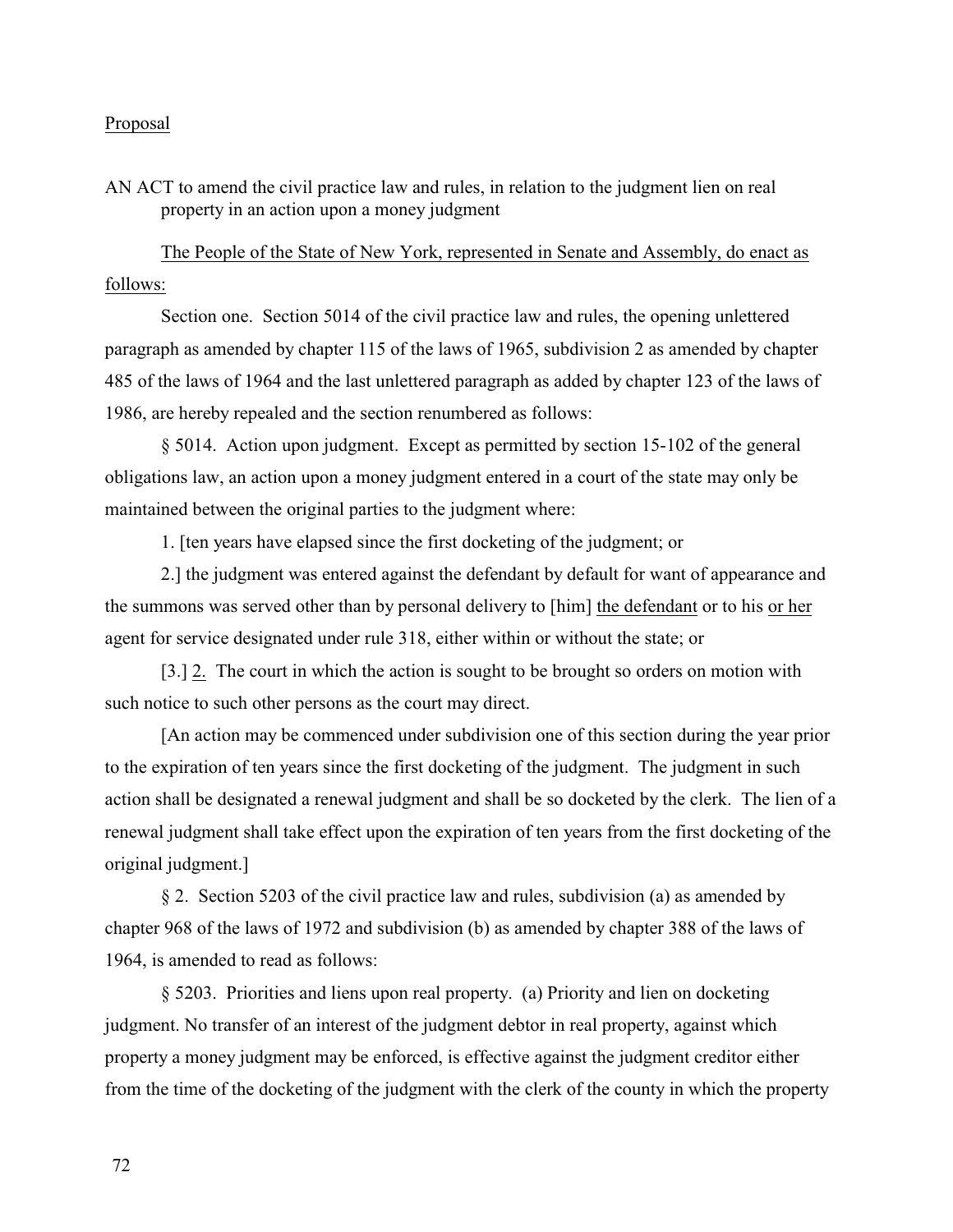is located until [ten] twenty years after filing of the judgment-roll, or from the time of the filing with such clerk of a notice of levy pursuant to an execution until the execution is returned, except:

1. a transfer or the payment of the proceeds of a judicial sale, which shall include an execution sale, in satisfaction either of a judgment previously so docketed or of a judgment where a notice of levy pursuant to an execution thereon was previously so filed; or

2. a transfer in satisfaction of a mortgage given to secure the payment of the purchase price of the judgment debtor's interest in the property; or

3. a transfer to a purchaser for value at a judicial sale, which shall include an execution sale; or

4. when the judgment was entered after the death of the judgment debtor; or

5. when the judgment debtor is the state, an officer, department, board or commission of the state, or a municipal corporation; or

6. when the judgment debtor is the personal representative of a decedent and the judgment was awarded in an action against [him] such judgment debtor in his or her representative capacity.

(b) Extension of lien. Upon motion of the judgment creditor, upon notice to the judgment debtor, served personally or by registered or certified mail, return receipt requested, to the last known address of the judgment debtor, the court may order that the lien of a money judgment upon real property be effective after the expiration of [ten] twenty years from the filing of the judgment roll, for a period no longer than the time during which the judgment creditor was stayed from enforcing the judgment, or the time necessary to complete advertisement and sale of real property in accordance with section 5236, pursuant to an execution delivered to a sheriff prior to the expiration of [ten] twenty years from the filing of the judgment roll. The order shall be effective from the time it is filed with the clerk of the county in which the property is located and an appropriate entry is made upon the docket of the judgment.

§ 3. Section 5235 of the civil practice law and rules is repealed.

§ 4. This act shall take effect on the first of January next succeeding the date on which it shall have become law; except that section three of this act shall take effect ten years after such date provided that any execution issued pursuant to section 5235 before such date shall remain in effect.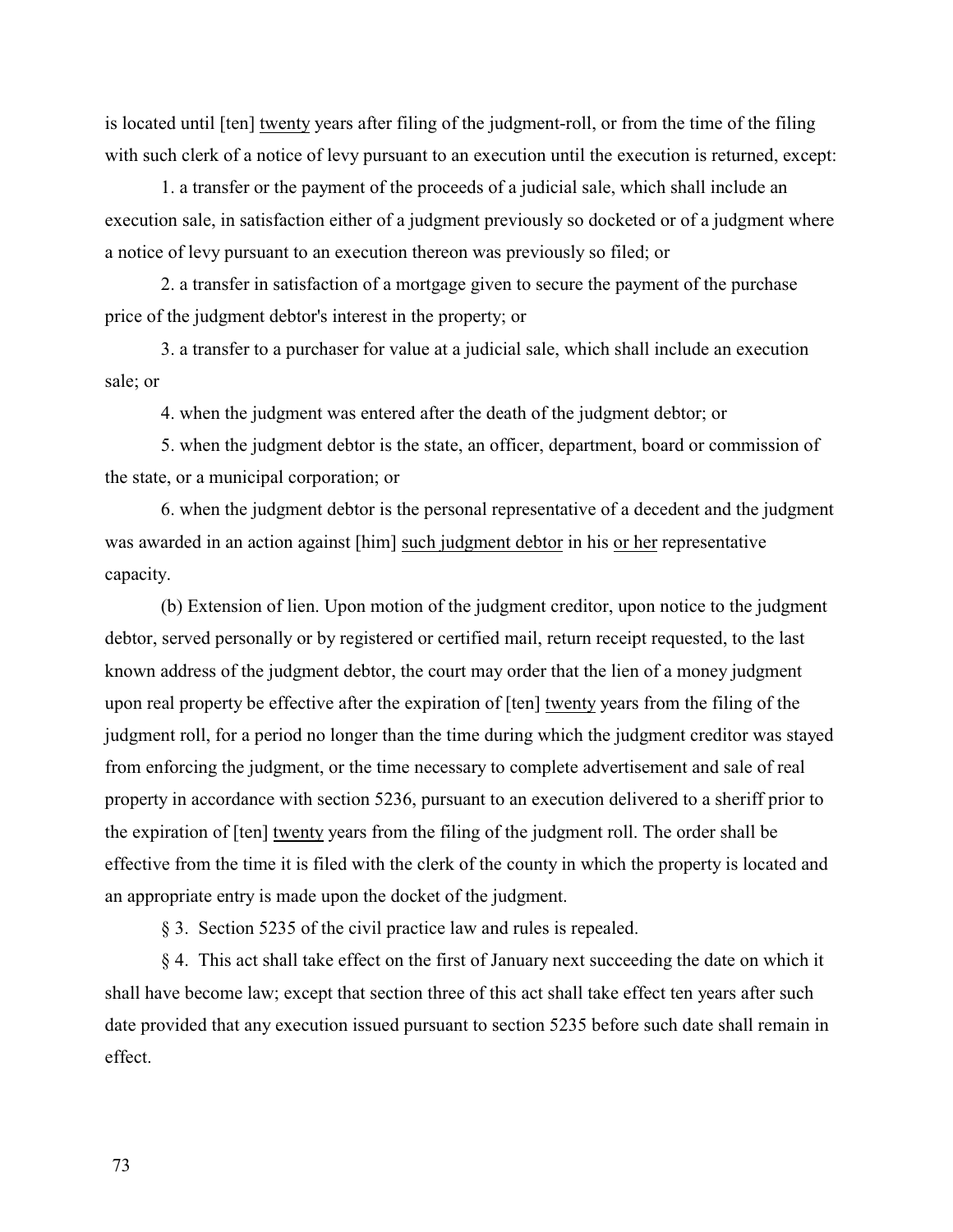## 10. Modifying the Contents of a Bill of Particulars to Expand the Categories of Information That May be Required (CPLR 1603, 3018(b), 3043)

In the interests of balance and fairness in civil practice, our Committee recommends in this measure that the categories of information required in a bill of particulars be expanded. The measure amends CPLR 3043(a) to further and improve the statute's intended purposes: *viz.*, amplifying the pleadings, limiting the proof and scope of inquiry at trial, and preventing surprise — all while avoiding undue burdens upon any party. The measure would not alter or limit the court's discretion to deny any one or more of the particulars of CPLR 3043 or to grant other, further or different particulars in a proper case. It will serve judicial economy by curtailing motion practice regarding the nature and scope of claims and will expedite discovery by requiring parties to more clearly set forth theories of liability.

 Rule 3043, governing bills of particulars in personal injury actions, has remained largely unchanged since its enactment effective September 1, 1964. Under the CPLR, interrogatories generally are not permitted in personal injury actions (CPLR 3130(1)). Unless a party waives the right to depose the adversary, a bill of particulars provides the only means for obtaining written responses from the opposing party. Ten years after its enactment the rule was amended by adding the provisions relating to an action brought pursuant to section 673(1) of the Insurance Law for personal injuries arising out of negligence in the use or operation of a motor vehicle in the State (L. 1974, c. 575). In 1979, the Legislature added CPLR 3042(b), which allows for service of a supplemental bill of particulars, without leave of the court and at least 30 days prior to trial, subject to specific limitations (L. 1979, c. 590).

 At the request of our Committee, we now urge modification of these statutes to clarify the specificity required.

 First, CPLR 3043(a)(2) would be amended to require litigants to identify the location of the occurrence with sufficient specificity that parties may evaluate the claims against them. We recommend deletion of the term "approximate" as being too vague, allowing overly broad description of the location of an accident, in favor of a specific identification of the location.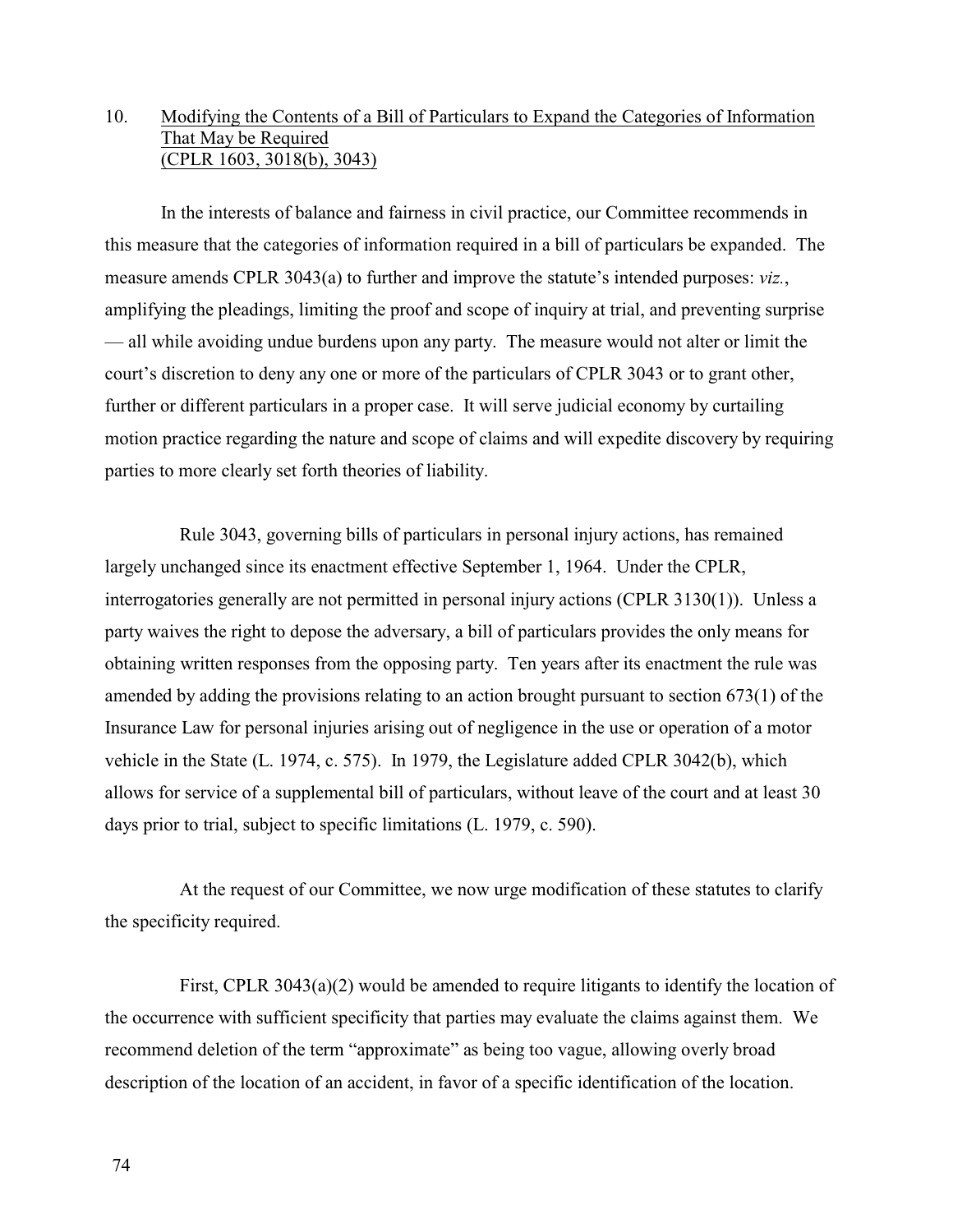Second, CPLR 3042(a)(3) would be amended to delete the term "general" and insert the requirement that a "detailed" statement of the acts or omissions constituting the negligence claimed be stated by the parties to create more meaningful discovery and avoid surprise at the time of trial.

 Third, CPLR 3042(a)(5) would be amended to require parties to state the identity of the recipient of actual notice when actual notice is claimed, and to specify the manner by which the notice was given. The wide array of modes of communication now available (*e.g.*, in-person conversations, telephone or cell phone conversations, letter, email, text messages) makes equally important the identification of the means by which notice is alleged to have been given. This provision will amplify pleadings and greatly facilitate investigation of the claim of notice.

 In addition, we also recommend adoption of the following five additional particulars which may be required:

 1) A new CPLR 3043(a)(10) would require: "Any section 1602 provisions claimed to be applicable." This language would eliminate the frequent problem where a party may claim a CPLR 1602 exception to the Article 16 limitations of liability, but does not identify the specific subdivision. Defendants cannot effectively evaluate the claim and claimants are allowed the surprise at trial. Since the claimant knows the specific subdivision, this amendment would remedy the problem with no inconvenience to any party.

 2) A new CPLR 3043(a)(11) would add: "The name, address and file number of any collateral source of payments of special damages." This addition is related in content and spirit to subdivision (a)(9), which provides that a party may be required to particularize the " $[t]$ otal amounts claimed as special damages for physicians' services and medical supplies; loss of earnings, with name and address of the employer; hospital expenses; nurses' services." While discovery is not permitted by means of a bill of particulars and the specifics of collateral source payments have not generally been allowed pursuant to a demand for a bill of particulars, requiring the mere identification of collateral source payors with respect to special damages does not unduly burden the party providing particulars.

 3) A new CPLR 3043(a)(12) as follows: "Any law, statute, rule, regulation, ordinance, or industrial or professional standard claimed to have been violated." This amendment would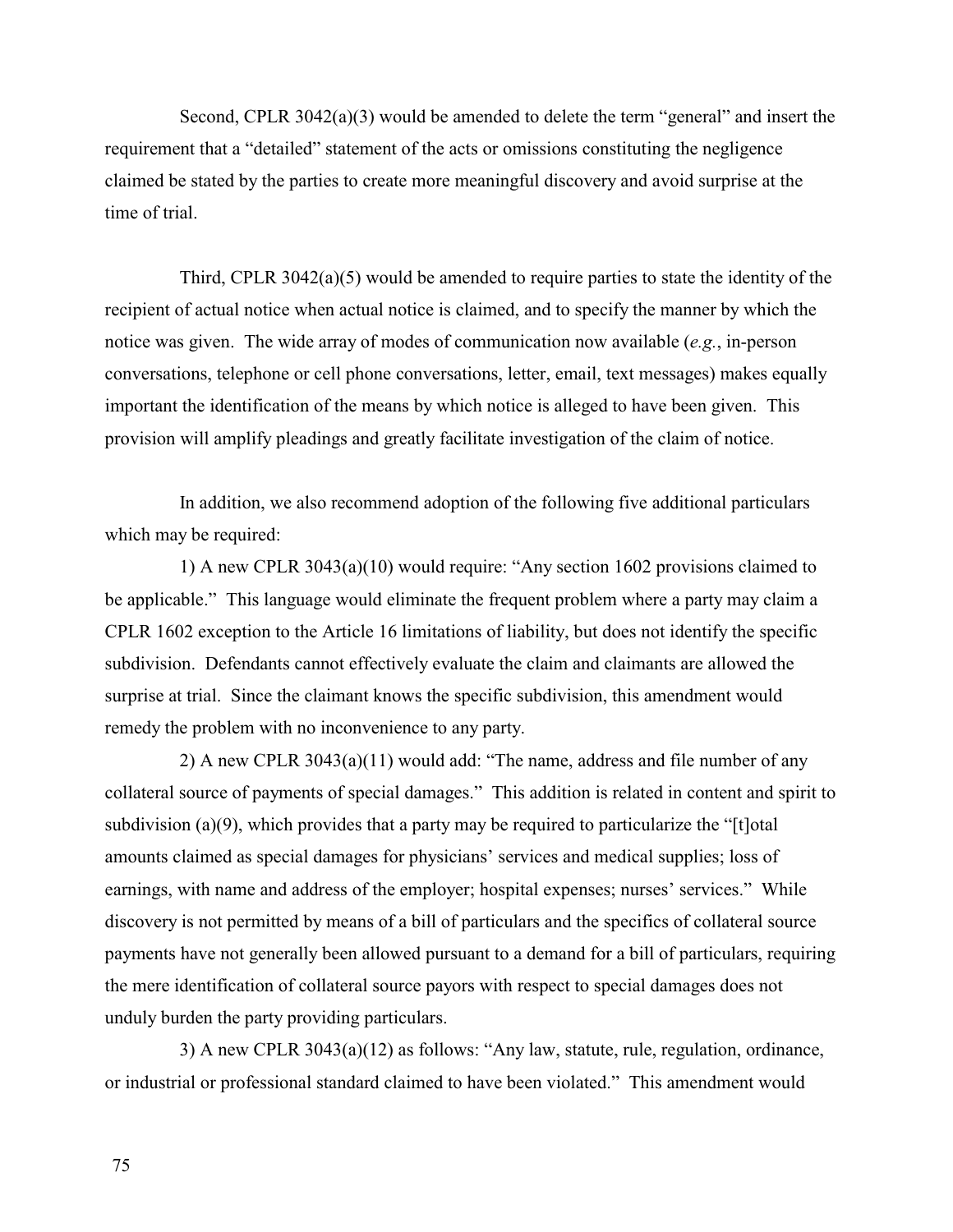give parties notice of the claims against them and prevent improper surprise at trial. Further, it would codify existing law holding that, in tort actions where a statutory violation is being asserted, it is incumbent upon the suing party to identify the particular statute, law, ordinance, rule or regulation claimed to have been violated (see Liga v Long Island Rail Road, 129 AD2d 566, 514 NYS2d 61 [2d Dept 1987]; Johnson v National Railroad Passenger Corp., 83 AD2d 916, 442 NYS2d 526 [1<sup>st</sup> Dept 1981]).

 4) A new CPLR 3043(a)(13) would require: "If a defective condition is claimed, a description of the alleged condition and the date and time the alleged condition arose." Currently section 3043 does not expressly authorize a party to obtain a description, where constructive notice is claimed, of the alleged condition and the date and time the alleged condition arose, despite the fact that subdivisions (a)(4) and (a)(5) require particulars on whether the plaintiff claims actual or constructive notice and further details regarding actual notice, respectively.

 5) CPLR 3043(a)(14) would require a party to: "Identify the principal address of the plaintiff." Given that the plaintiff is a party to the action and identified in the pleadings, and given the insignificant burden of providing the information, this amendment is recommended to ensure that there is no confusion as to the actual identity of the plaintiff.

 These new requirements will serve the statute's intended purpose of amplifying the pleadings, limiting the proof and scope of inquiry at trial, and preventing surprise, without imposing any undue burden on the parties.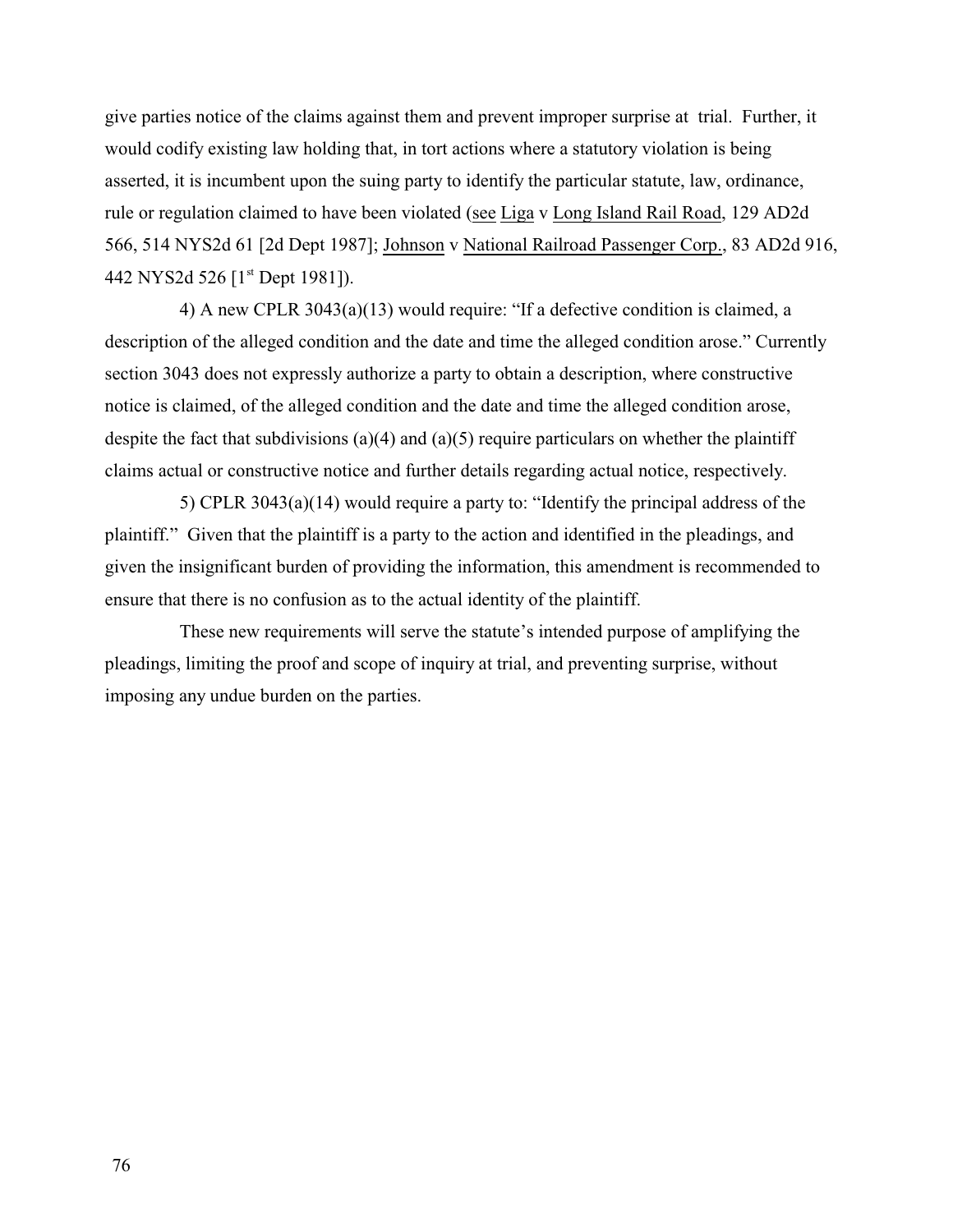AN ACT to amend the civil practice law and rules, in relation to modifying the contents of a bill of particulars to expand the categories of information that may be required

The People of the State of New York, represented in Senate and Assembly, do enact as follows:

 Section 1. Subdivision (a) of rule 3043 of the civil practice law and rules, as amended by chapter 805 of the laws of 1984, is amended to read as follows:

 (a) Specified particulars. In actions to recover for personal injuries the following particulars may be required:

(1) The date and approximate time of day of the occurrence;

(2) [Its approximate] The location of the occurrence;

 (3) [General] A detailed statement of the acts or omissions constituting the negligence claimed;

 (4) Where notice of a condition is a prerequisite, whether actual or constructive notice is claimed;

 (5) If actual notice is claimed, a statement of when [and] it was given, to whom it was given, and the means by which it was given;

 (6) Statement of the injuries and description of those claimed to be permanent, and in an action designated in subsection (a) of section five thousand one hundred four of the insurance law, for personal injuries arising out of negligence in the use or operation of a motor vehicle in this state, in what respect plaintiff has sustained a serious injury, as defined in subsection (d) of section five thousand one hundred two of the insurance law, or economic loss greater than basic economic loss, as defined in subsection (a) of section five thousand one hundred two of the insurance law;

(7) Length of time confined to bed and to house;

(8) Length of time incapacitated from employment; [and]

 (9) Total amounts claimed as special damages for physicians' services and medical supplies; loss of earnings, with name and address of the employer; hospital expenses; nurses' services;

(10) Any section 1602 provisions claimed to be applicable;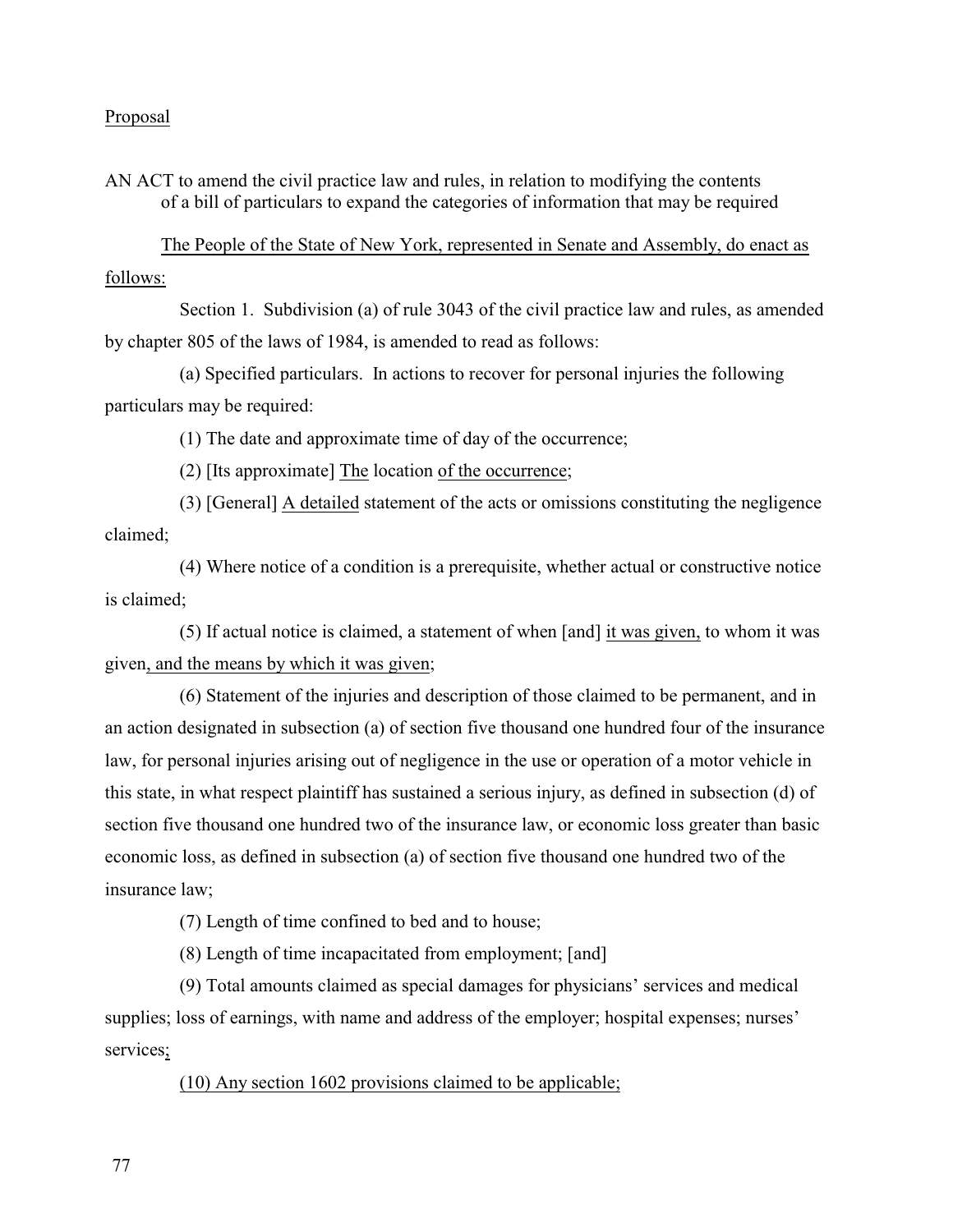(11) The name, address and file number of any collateral source of payments of special damages;

 (12) Any law, statute, rule, regulation, ordinance, or industrial or professional standard claimed to have been violated;

 (13) If a defective condition is claimed, a description of the alleged condition and the date and time the alleged defective condition arose; and

(14) The principal address of the plaintiff.

 §2. This act shall take effect on the first of January next succeeding the date on which it shall have become law, and apply to a bill of particulars where the demand for the bill of particulars was served on or after such effective date and shall apply to an affirmative defense where the action was commenced on or after such effective date.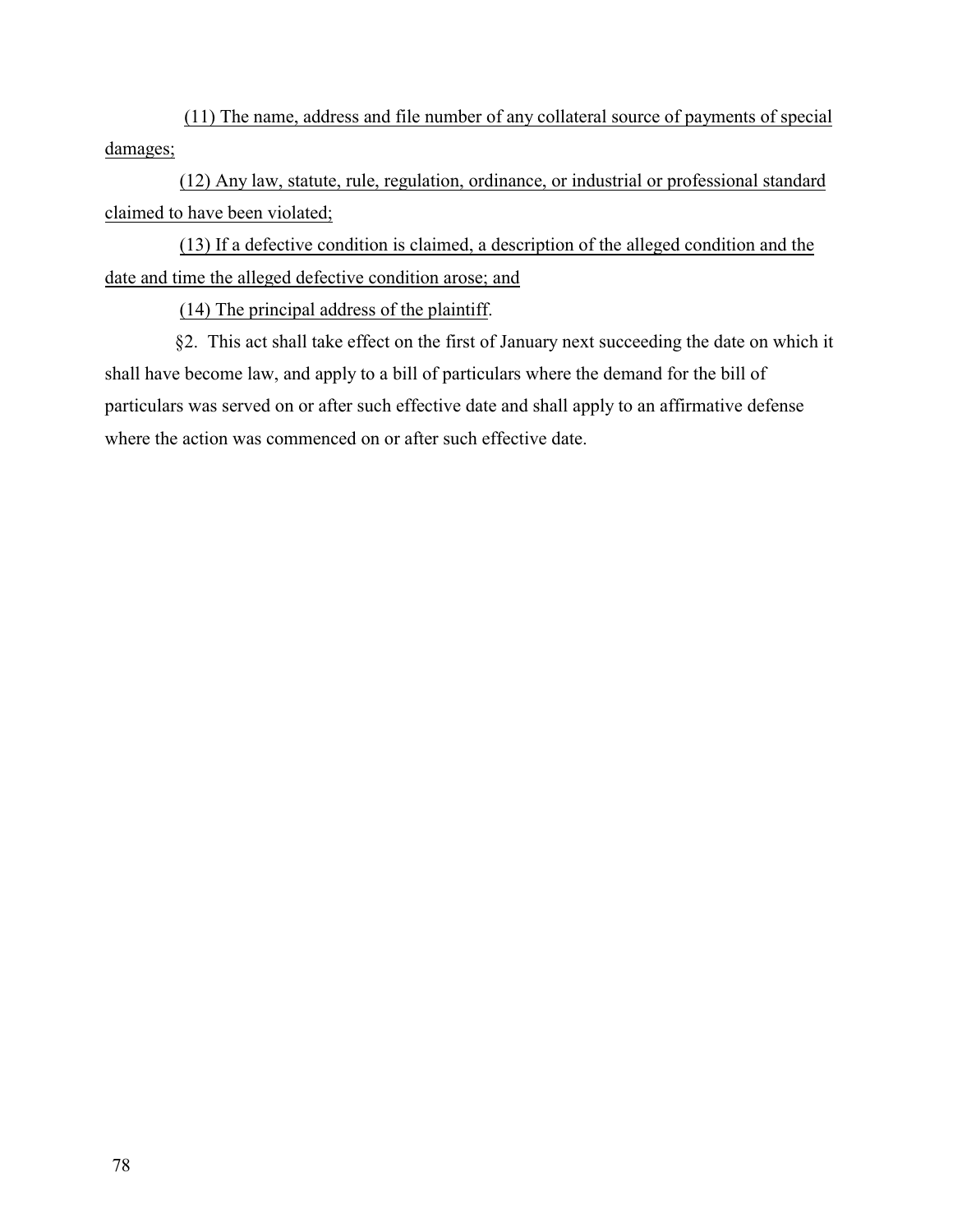# 11. Adopting the Uniform Mediation Act of 2001 (as amended in 2003),to Address Confidentiality and Privileges in Mediation Proceedings in New York State (CPLR Article 74 (new))

The Committee recommends amending the CPLR to adopt the Uniform Mediation Act ("UMA") as promulgated by the National Conference of Commissioners of Uniform State Laws in collaboration with the American Bar Association's Section on Dispute Resolution in 2001 and amended in 2003. The UMA provides rules on the issues of confidentiality and privileges in mediation. It establishes an evidentiary privilege for mediators and participants in mediation that applies in later legal proceedings. The UMA also provides a confidentiality obligation for mediators. Currently, there are over 2,500 separate statutes nationwide that affect mediation in some manner, resulting in troublesome complexity in the law for mediating parties, particularly in a multi-state or commercial context.

The Committee is in full agreement with the prime concern of the UMA: keeping mediation communications confidential. New York has no statewide rule applicable to the confidentiality of submissions and statements made during mediation proceedings. See, NYP Holdings, Inc., v. McClier Corp., 2007 WL 519272 (Sup. Ct., N. Y. Co.,Jan. 10, 2007) (citing ADR Program, Comm Div, Sup. Ct., N. Y. Co., Rule 5); contrast, Hauzinger v. Hauzinger, 43 A. D. 3d 1289, 842 N. Y. S. 2d 646 (4th Dept. 2007), (aff'd., 10 N.Y.3d 923, 892 N.E.2d 849, 862 N.Y.S.2d 456 (2008).

Mediation is a process by which a third party facilitates communication and negotiation between parties to a dispute to assist them in reaching a voluntary agreement resolving that dispute. The central rule of the UMA is that a mediation communication is confidential, and, if privileged, is not subject to discovery or admission into evidence in a formal proceeding. In proceedings following a mediation, a party may refuse to disclose, and prevent any other person from disclosing, a mediation communication. Mediators and non-party participants may refuse to disclose their own statements made during mediation, and may prevent others from disclosing them, as well. Waiver of these privileges must be in a record or made orally during a proceeding to be effective.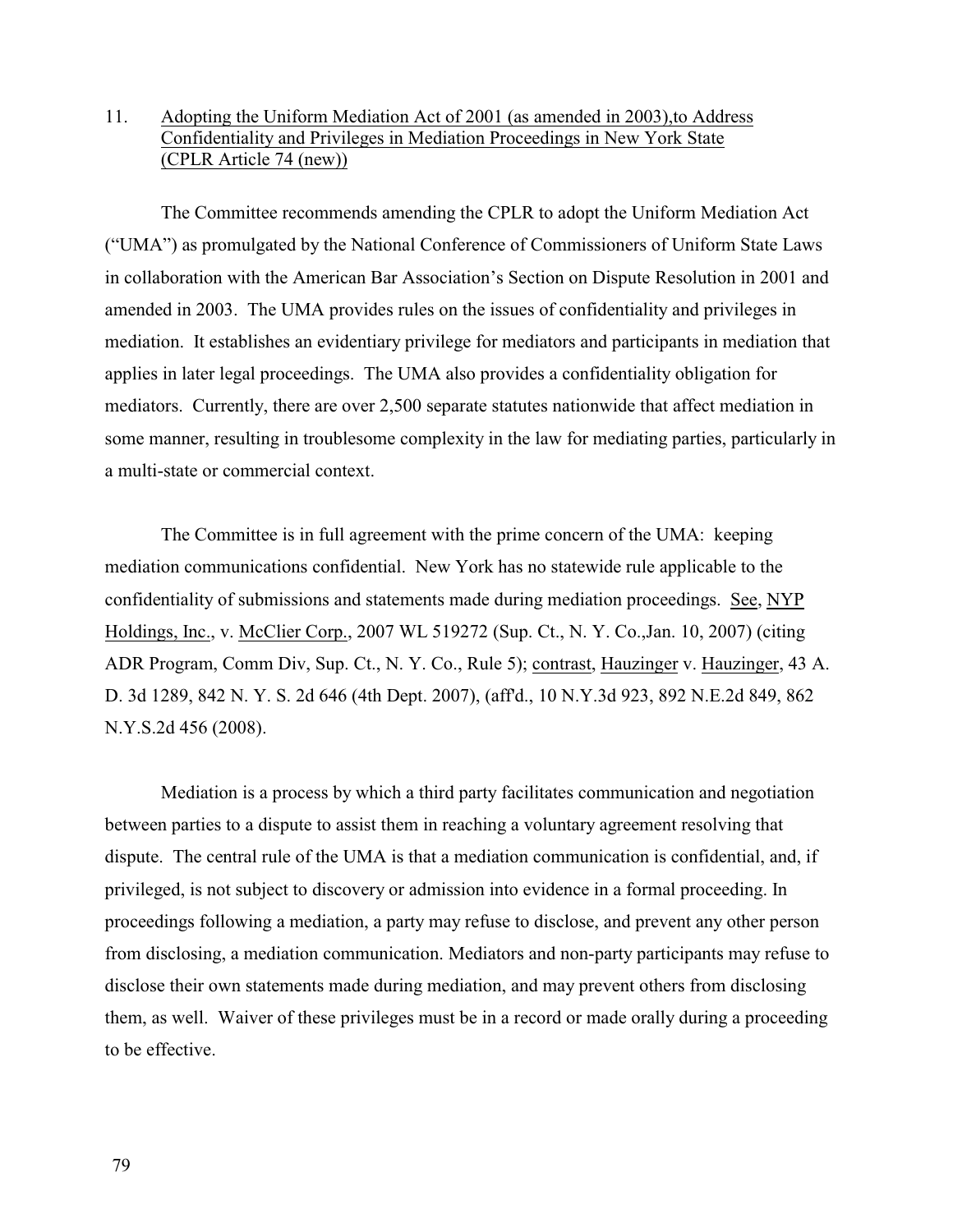The privilege extends only to mediation communications, and not the underlying facts of the dispute. Evidence that is otherwise admissible or subject to discovery does not become inadmissible or protected from discovery by reason of its use in a mediation. A party that discloses a mediation communication and thereby prejudices another person in a proceeding is precluded from asserting the privilege to the extent necessary for the prejudiced person to respond. A person who intentionally uses a mediation to plan or attempt to commit a crime, or to conceal an ongoing crime, cannot assert the privilege. Also, there is no assertable privilege against disclosure of a communication made during a mediation session that is open to the public, that contains a threat to inflict bodily injury, that is sought or offered to prove or disprove abuse, neglect, abandonment, or exploitation in a proceeding where a child or adult protective agency is a party, that would prove or disprove a claim of professional misconduct filed against a mediator, or against a party, party representative, or non-party participant based on conduct during a mediation. If a court, administrative agency, or arbitration panel finds that the need for the information outweighs the interest in confidentiality in a felony proceeding, or a proceeding to prove a claim or defense to reform or avoid liability on a contract arising out of the mediation, there is no privilege.

The UMA allows parties to opt out of the confidentiality and privilege rules, thus ensuring party autonomy. The UM generally prohibits a mediator, other than a judicial officer, from submitting a report, assessment, evaluation, finding or other communication to a court agency, or other authority that may make a ruling on the dispute that is the subject of the mediation. The mediator may report the bare facts that a mediation is ongoing or has concluded, who participated, and mediation communications evidencing abuse, neglect, or abandonment, or, other non-privileged mediation matters.

The UMA does not prescribe qualifications or other professional standards for mediators. It requires a mediator to disclose conflicts of interest before accepting a mediation or as soon as practicable after discovery of the conflict. His or her qualifications as a mediator must be disclosed to any requesting party to the dispute.

The Committee recognizes the efforts of the New York State Bar Association in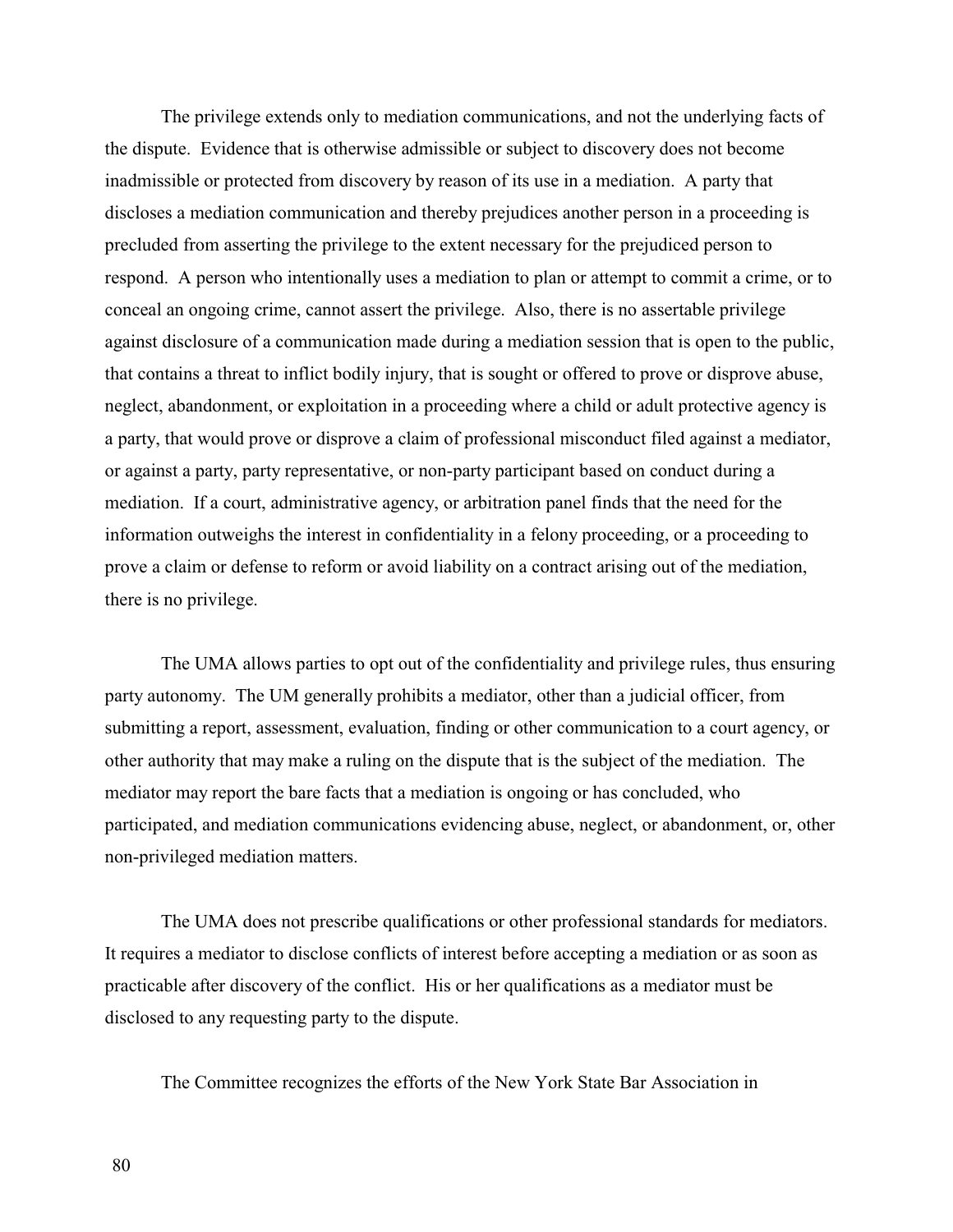promoting adoption of the Uniform Mediation Act. It is pleased to join with it in its efforts to further the goal of fostering prompt, economical, and amicable resolution of disputes, and provide a certainty in the law of mediation confidentiality in New York.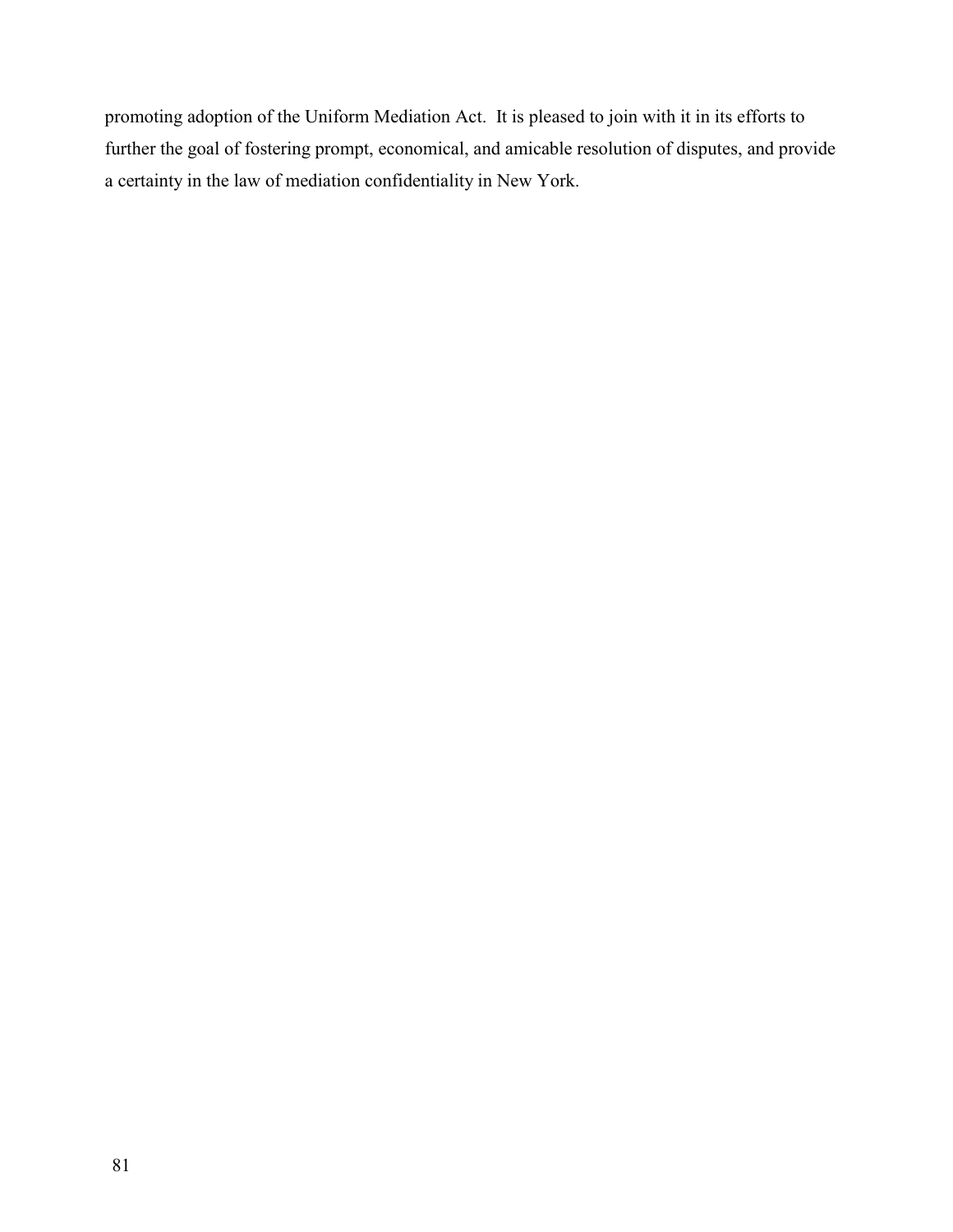AN ACT to amend the civil practice law and rules, in relation to establishing the uniform mediation act

The People of the State of New York, represented in Senate and Assembly, do enact as follows:

Section 1. Short title. This act shall be known and may be cited as the "Uniform Mediation Act."

§ 2. The civil practice law and rules is amended by adding a new article 74 to read as follows:

## ARTICLE 74

#### UNIFORM MEDIATION ACT

Section 7401. Definitions.

7402. Scope.

7403. Privilege against disclosure; admissibility; discovery.

7404. Waiver and preclusion of privilege.

7405. Exceptions to privilege.

7406. Prohibited mediator reports.

7407. Confidentiality.

7408. Mediator's disclosure of conflicts of interest; background.

7409. Participation in mediation.

7410. Relation to electronic signatures in global and national commerce.

7411. Uniformity of application and construction.

§ 7401. Definitions. As used in this article the following terms shall have the following meanings:

(a) "Mediation" means a process in which a mediator facilitates communication and negotiation between parties to assist them in reaching a voluntary agreement regarding their dispute.

(b) "Mediation communication" means a statement, whether oral or in a record or verbal or nonverbal, that occurs during a mediation or is made for purposes of considering, conducting, participating in, initiating, continuing, or reconvening a mediation or retaining a mediator.

(c) "Mediator" means an individual who conducts a mediation.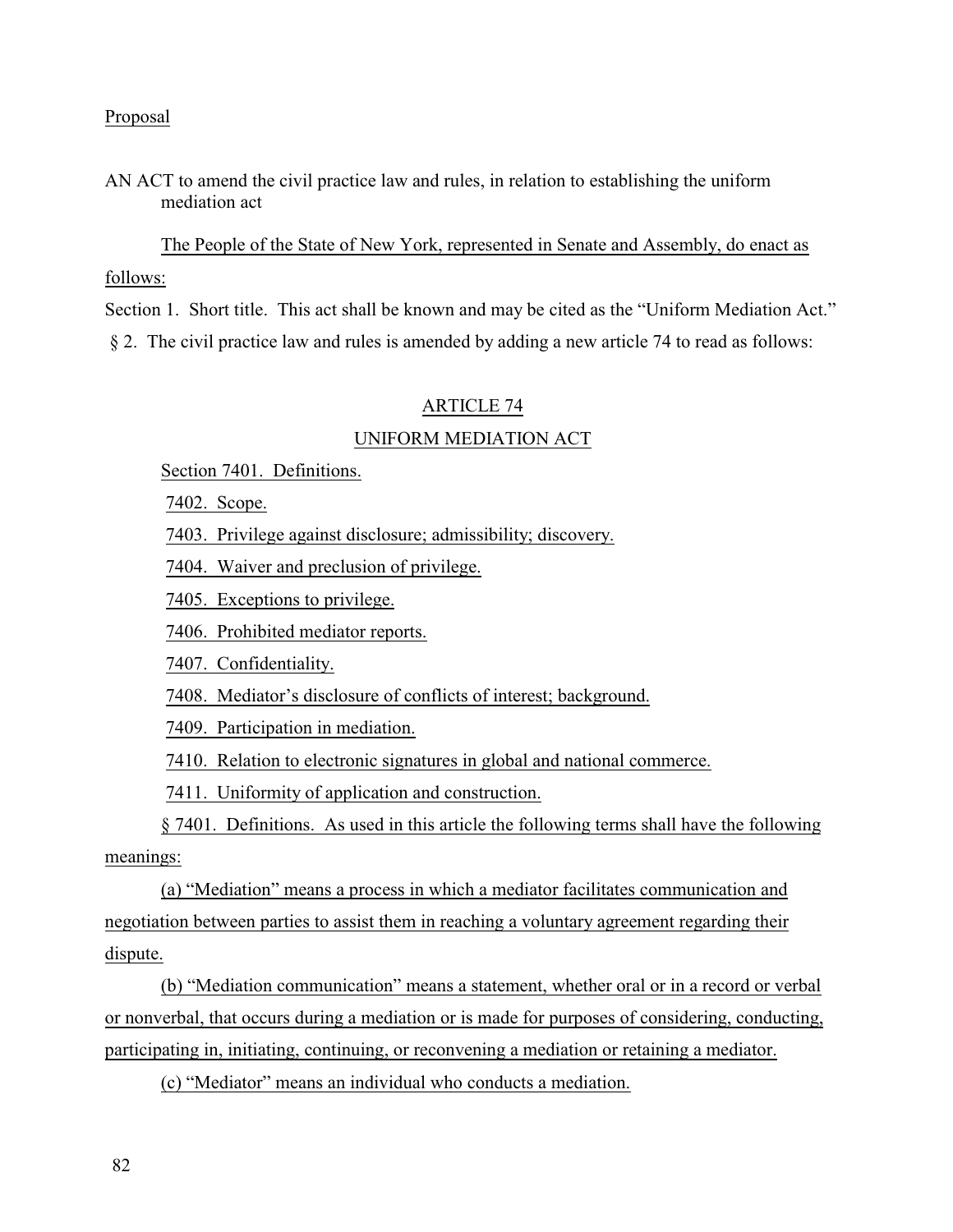(d) "Mediation Party" means a person who participates in a mediation and whose agreement is necessary to resolve the dispute.

(e) "Nonparty participant" means a person, other than a party or mediator, that participates in a mediation.

(f) "Person" means an individual, corporation, business trust, estate, trust, partnership, limited liability company, association, joint venture, government, governmental subdivision, agency or instrumentality, public corporation, or any other legal or commercial entity.

(g) "Proceeding" means:

(1) a judicial, administrative, arbitral, or other adjudicative process, including related prehearing and post-hearing motions, conferences and discovery; or

(2) a legislative hearing or similar process.

(h) "Record" means information that is inscribed on a tangible medium or that is stored in an electronic or other medium and is retrievable in perceivable form.

(i) "Sign" means:

(1) to execute or adopt a tangible symbol with the present intent to authenticate a record;

or

(2) to attach or logically associate an electronic symbol, sound or process to or with a record with the present intent to authenticate a record.

§ 7402. Scope. (a) Except as otherwise provided in subdivision (b) or (c) of this section, this article applies to a mediation in which:

(1) the mediation parties are required to mediate by statute or court or administrative agency rule or referred to mediation by a court, administrative agency, or arbitrator;

(2) the mediation parties and the mediator agree to mediate in a record that demonstrates an expectation that mediation communications will be privileged against disclosure; or

(3) the mediation parties use as a mediator an individual who holds himself or herself out as a mediator, or the mediation is provided by a person who holds himself or herself out as providing mediation.

(b) This article does not apply to a mediation:

(1) relating to the establishment, negotiation, administration, or termination of a collective bargaining relationship;

(2) relating to a dispute that is pending under or is part of the processes established by a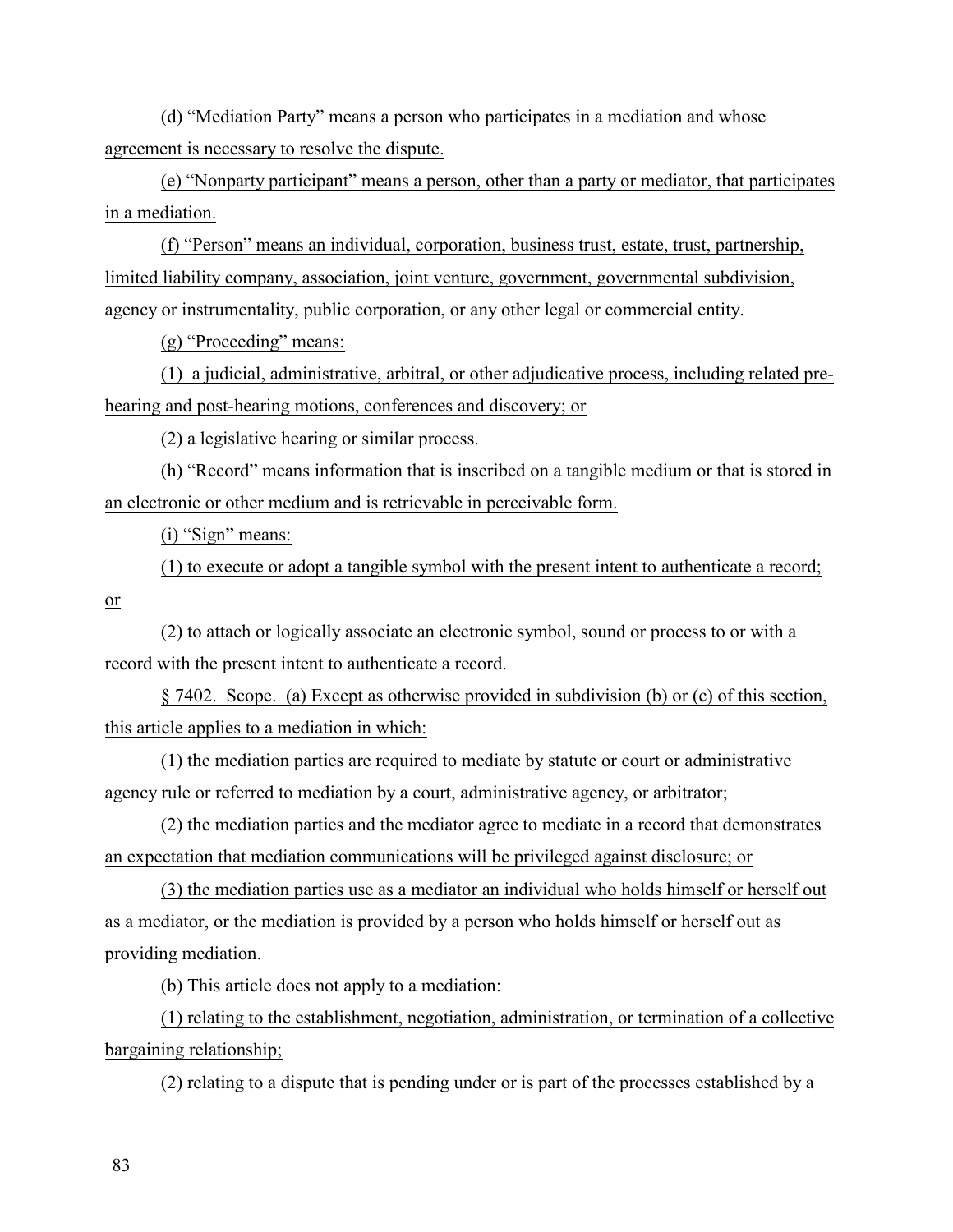collective bargaining agreement, except that this article shall apply to a mediation arising out of a dispute that has been filed with an administrative agency or court;

(3) conducted by a judge who might make a ruling on the case; or

(4) conducted under the auspices of:

(i) a primary or secondary school if all the parties are students; or

(ii) a correctional institution for youths if all the parties are residents of that institution.

(c) If the parties agree in advance in a signed record, or a record of a proceeding so reflects, that all or part of a mediation is not privileged, the privileges under sections 7403, 7404, and 7405 do not apply to the mediation or part agreed upon. However, section 7403 applies to a mediation communication made by a person who has not received actual notice of the agreement before the communication is made.

§ 7403. Privilege against disclosure; admissibility; discovery. (a) Except as otherwise provided in section 7405, a mediation communication is privileged as provided in subdivision (b) and is not subject to discovery or admissible in evidence in a proceeding unless waived or precluded as provided in section 7404.

(b) In a proceeding, the following privileges apply:

(1) A mediation party may refuse to disclose, and may prevent any other person from disclosing, a mediation communication.

(2) A mediator may refuse to disclose a mediation communication, and may prevent any other person from disclosing a mediation communication of the mediator.

(3) A nonparty participant may refuse to disclose, and may prevent any other person from disclosing, a mediation communication of the nonparty participant.

(c) Evidence or information that is otherwise admissible or subject to discovery does not become inadmissible or protected from discovery solely by reason of its disclosure or use in a mediation.

§ 7404. Waiver and preclusion of privilege. (a) A privilege under section 7403 may be waived in a record or orally during a proceeding if it is expressly waived by all parties to the mediation; and:

(1) in the case of the privilege of a mediator, it is expressly waived by the mediator; and

(2) in the case of the privilege of a nonparty participant, it is expressly waived by the nonparty participant.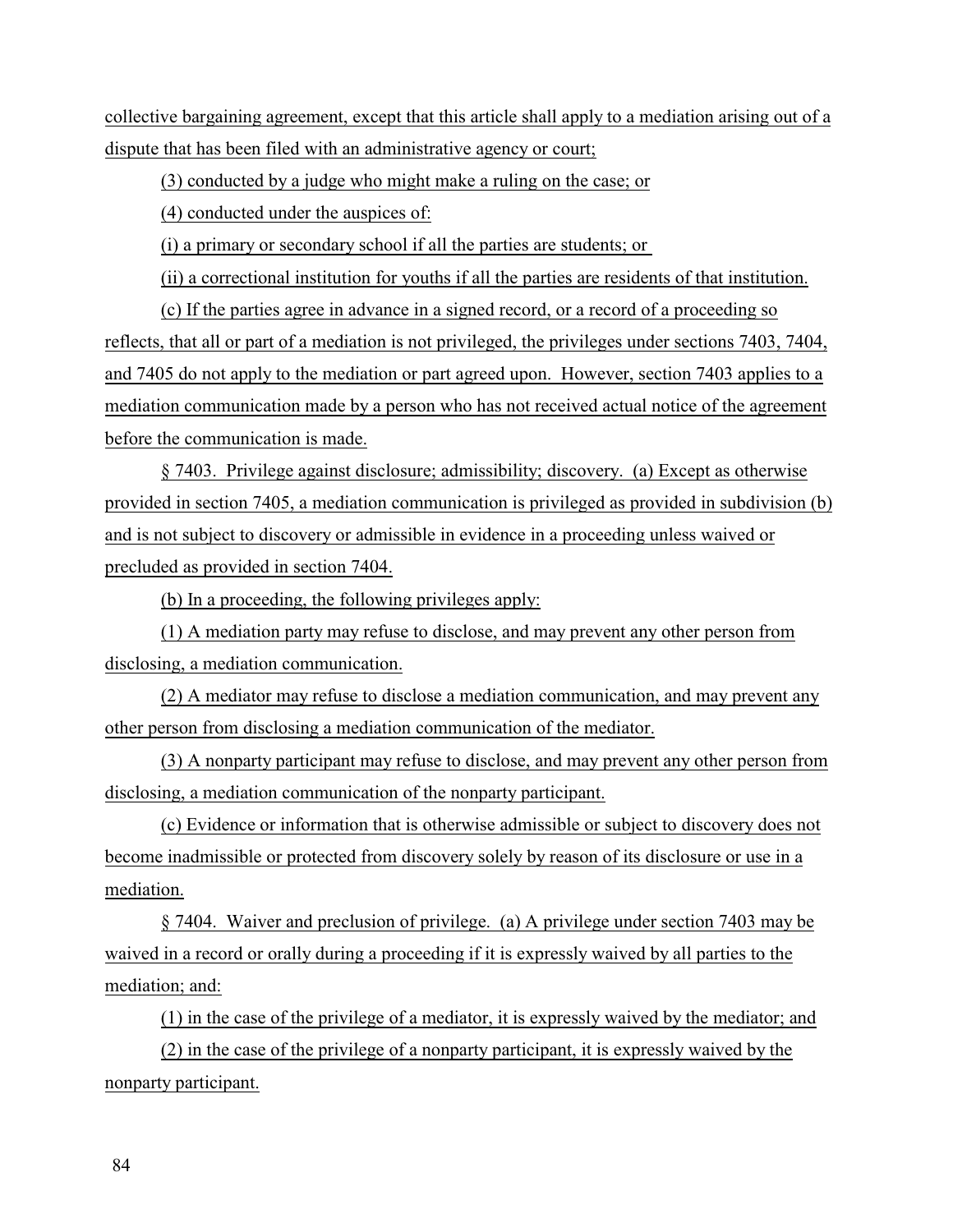(b) A person who discloses or makes a representation about a mediation communication which prejudices another person in a proceeding is precluded from asserting a privilege under section 7403, but only to the extent necessary for the person prejudiced to respond to the representation or disclosure.

(c) A person that intentionally uses a mediation to plan, to attempt to commit, or to commit a crime, or to conceal an ongoing crime or ongoing criminal activity, is precluded from asserting a privilege under section 7403.

§ 7405. Exceptions to privilege. (a) There is no privilege under section 7403 for a mediation communication that is:

(1) in an agreement evidenced by a record signed by all parties to the agreement;

(2) available to the public under article six or seven of the public officers law, or made during a session of a mediation which is open, or is required by law to be open, to the public;

(3) a threat or statement of a plan to inflict bodily injury or commit a crime of violence;

(4) intentionally used to plan a crime, attempt to commit a crime, or to conceal an ongoing crime or ongoing criminal activity;

(5) later sought or offered to prove or disprove a claim or complaint of professional misconduct or malpractice filed against a mediator;

(6) except as otherwise provided in subdivision (c) of this section, later sought or offered to prove or disprove a claim or complaint of professional misconduct or malpractice filed against a mediation party, nonparty participant, or representative of a party based on conduct occurring during a mediation; or

(7) later sought or offered in a proceeding in which a child or adult protective services agency is a party to prove or disprove abuse, neglect, abandonment, or exploitation, unless the child or adult protective services agency participated in the mediation.

(b) There is no privilege under section 7403 if a court, administrative agency, or arbitrator finds, after a hearing held in camera, that the party seeking discovery or the proponent of the evidence has shown that the evidence is not otherwise available, that there is a need for the evidence that substantially outweighs the interest in protecting confidentiality and that the mediation communication is sought or offered in:

(1) a court proceeding involving a felony; or

(2) except as otherwise provided in subdivision (c) of this section, a proceeding (i) to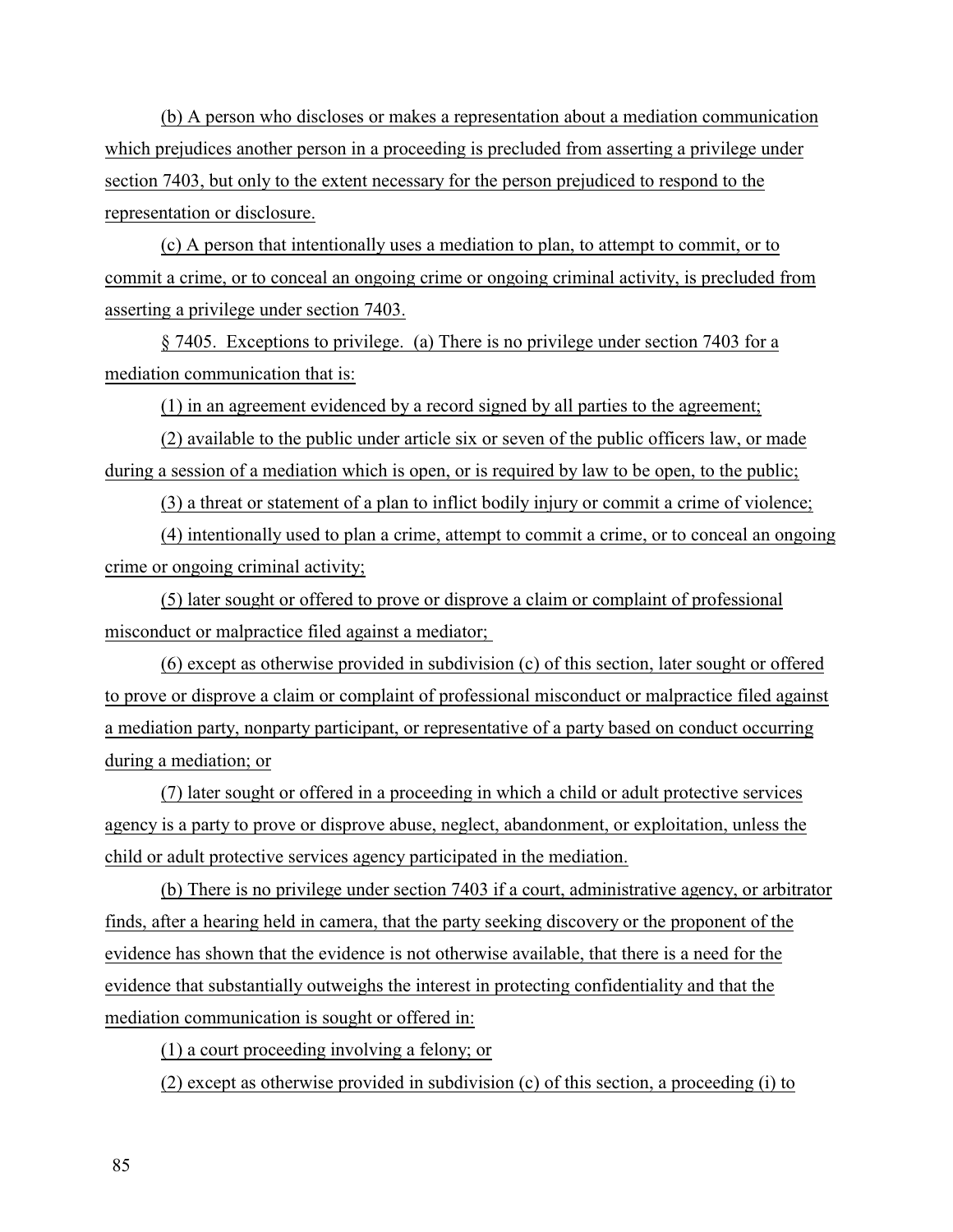prove a claim to rescind or reform, or (ii) to establish a defense to avoid liability on, a contract arising out of the mediation.

(c) A mediator may not be compelled to provide evidence of a mediation communication referred to in paragraph six of subdivision (a) or paragraph two of subdivision (b) of this section.

(d) If a mediation communication is not privileged under subdivision (a) or (b) of this section, only that portion of the communication necessary for the application of the exception from nondisclosure may be admitted. Admission of evidence under subdivision (a) or (b) does not render the evidence, or any other mediation communication, discoverable or admissible for any other purpose.

§ 7406. Prohibited mediator reports. (a) Except as required in subdivision (b) of this section, a mediator may not make a report, assessment, evaluation, recommendation, finding, or other communication regarding a mediation to a court, administrative agency, or other authority that may make a ruling on the dispute that is the subject of the mediation.

(b) A mediator may disclose:

(1) whether the mediation occurred or has terminated, or whether a settlement was reached, and attendance;

(2) a mediation communication as permitted under section 7405; or

(3) a mediation communication evidencing abuse, neglect, abandonment, or exploitation of an individual to a public agency responsible for protecting individuals against such mistreatment.

(c) A communication made in violation of subdivision (a) of this section may not be considered by a court, administrative agency, or arbitrator.

§ 7407. Confidentiality. Unless subject to article six or seven of the public officers law, mediation communications are confidential to the greatest extent agreed to by the parties or provided by this article or other law or rule of this state.

§ 7408. Mediator's disclosure of conflicts of interest; background. (a) Before accepting a mediation, an individual who is requested to serve as a mediator shall:

(1) make an inquiry that is reasonable under the circumstances to determine whether there are any known facts that a reasonable individual would consider likely to affect the impartiality of the mediator, including a financial or personal interest in the outcome of the mediation and an existing or past relationship with a mediation party or foreseeable participant in the mediation;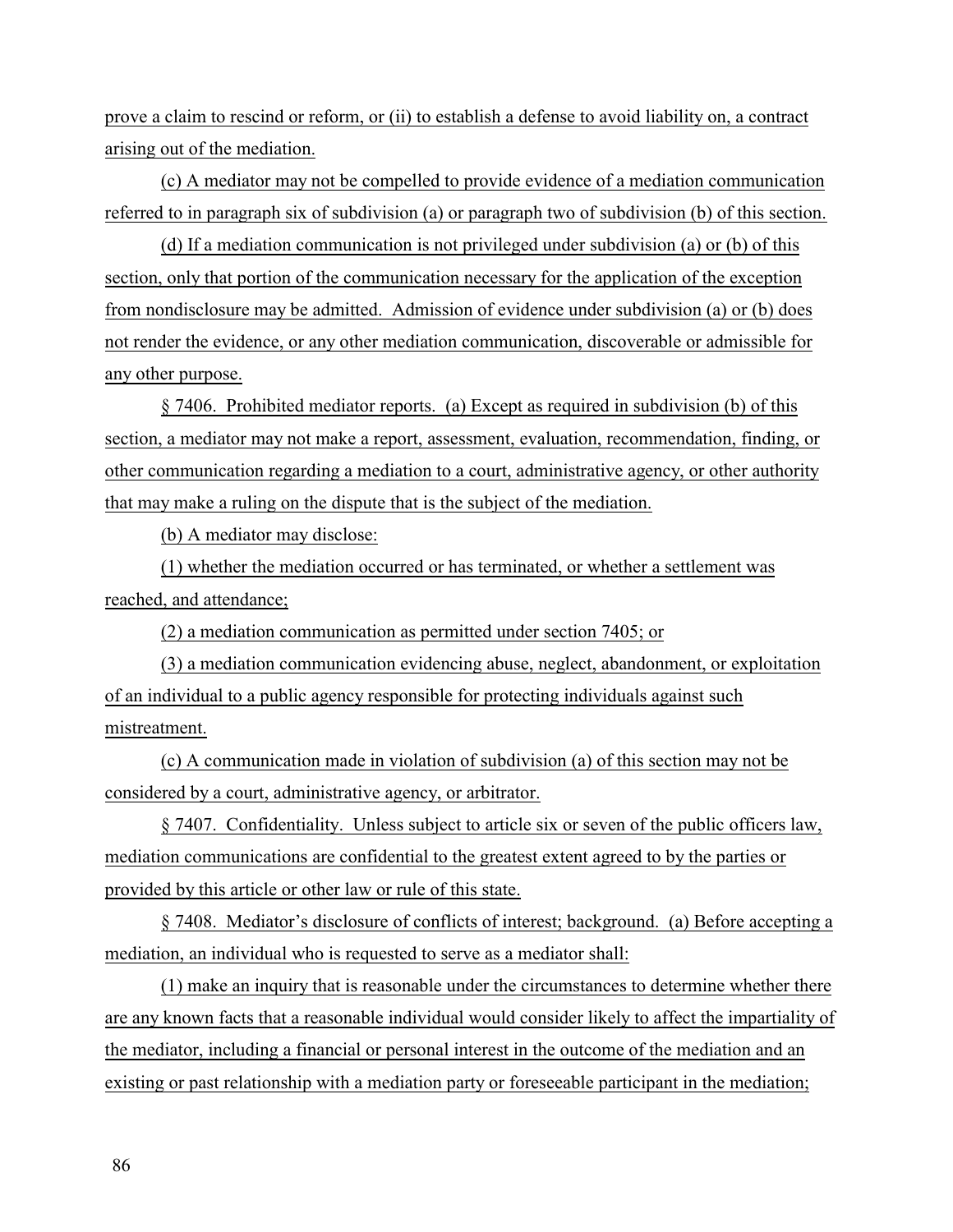(2) disclose any such known fact to the mediation parties as soon as is practical before accepting a mediation.

(b) If a mediator learns any fact described in paragraph one of subdivision (a) of this section after accepting a mediation, the mediator shall disclose it as soon as is practicable.

(c) At the request of the mediation party, an individual who is requested to serve as a mediator shall disclose the mediator's qualifications to mediate a dispute.

(d) A person who violates subdivision (a) or (b) of this section is precluded by the violation from asserting a privilege as to his or her own statements under section 7403.

(e) Subdivisions (a), (b), and (c) of this section do not apply to an individual acting as a judge.

(f) No provision of this article requires that a mediator have a special qualification by background or profession.

§ 7409. Participation in mediation. An attorney may represent a party, or another individual designated by a party may accompany the party to, and participate in, a mediation. A waiver of representation or participation given before the mediation may be rescinded.

§ 7410. Relation to electronic signatures in global and national commerce. This article modifies, limits, or supersedes the federal Electronic Signatures in Global and National Commerce Act, 15 U. S. C. § 7001 et seq., but this article does not modify, limit or supersede § 101(c) of such Act or authorize electronic delivery of any of the notices described in § 103(b) of such Act.

 § 7411. Uniformity of application and construction. In applying and construing this article, consideration must be given to the need to promote uniformity of the law with respect to its subject matter among states that enact it.

 § 3. Severability clause. If any provision of this act or its application to any person or circumstance is held invalid, the invalidity does not affect other provisions or applications of this act which can be given effect without the invalid provision or application, and to this end the provisions of this act are severable.

 § 4. This act shall take effect on the first of January next succeeding the date on which it shall become law and shall apply to all agreements to mediate and mediations pursuant to a referral entered into on or after such effective date.

and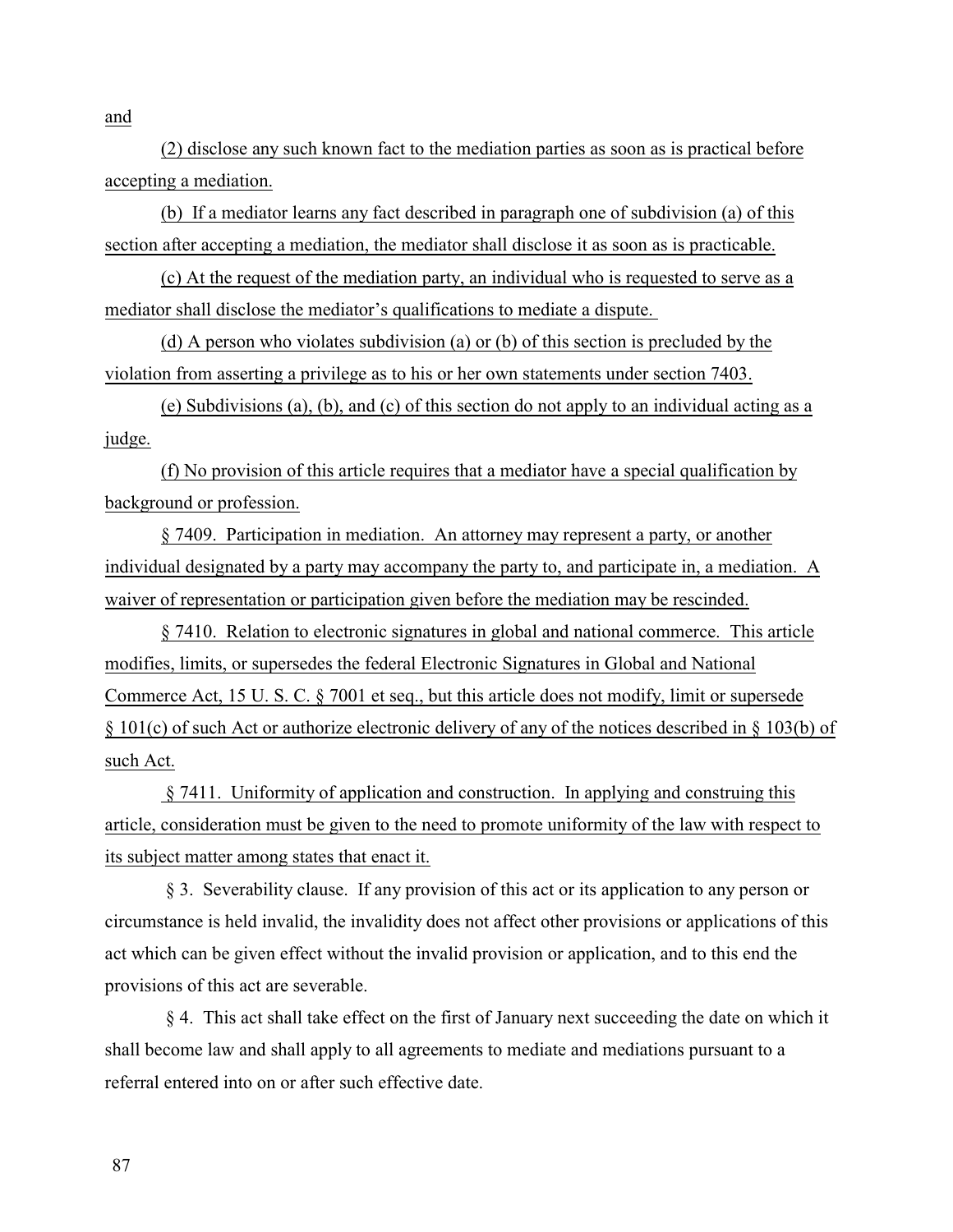# 12. Eliminating the Uncertainty as to the Determination of Finality for the Purposes of Certain Appeals to the Court of Appeals (CPLR 5513(e)(new), 5611(b) (new))

The Committee recommends the amendment of CPLR sections 5611 and 5513 to eliminate uncertainty as to the timing and manner of taking appeals to the Court of Appeals or moving for permission to appeal to the Court of Appeals in those cases where the Appellate Division orders a new trial unless a party stipulates to a remittance or addition to the jury verdict. Under current decisional law, the time within which to take such an appeal or move for permission to appeal varies depending upon semantic, non-substantive distinctions in the language used by the Appellate Division.

The Court of Appeals held in Whitfield v. City of New York, 90 N.Y.2d 777 (1997), that if an order conditionally reduces the damages and does not expressly call for amendment of the current judgment in the plaintiff's favor, then the appeal must be taken from the stipulation and the time for the defendant to appeal or seek leave to appeal runs from the plaintiff's service of the stipulation with notice of entry. If, however, the Appellate Division expressly directs the plaintiff to effect amendment of the judgment after accepting the reduction of damages, then the appeal must be taken from the amended judgment and the time for the taking of the appeal or seeking leave to appeal is measured from service of the amended judgment with notice of entry. If the Appellate Division goes a step further and says that the judgment will be deemed affirmed as modified after the amendment is effected, then appeal must be taken from the Appellate Division order and the time for taking of the appeal or seeking leave to appeal runs from the later of a) service with notice of entry of the Appellate Division order, or b) service with notice of entry of the amended judgment.

The Committee believes that the time to take an appeal should, in all circumstances, be definite. Under the proposed amendment, in any case in which the Appellate Division directs a new trial unless a party stipulates to accept a modification of the damages or the judgment, there would be only one appealable paper and only one deadline for taking of the appeal or seeking leave to appeal; this supposing that the party given the choice to do so accepts the modification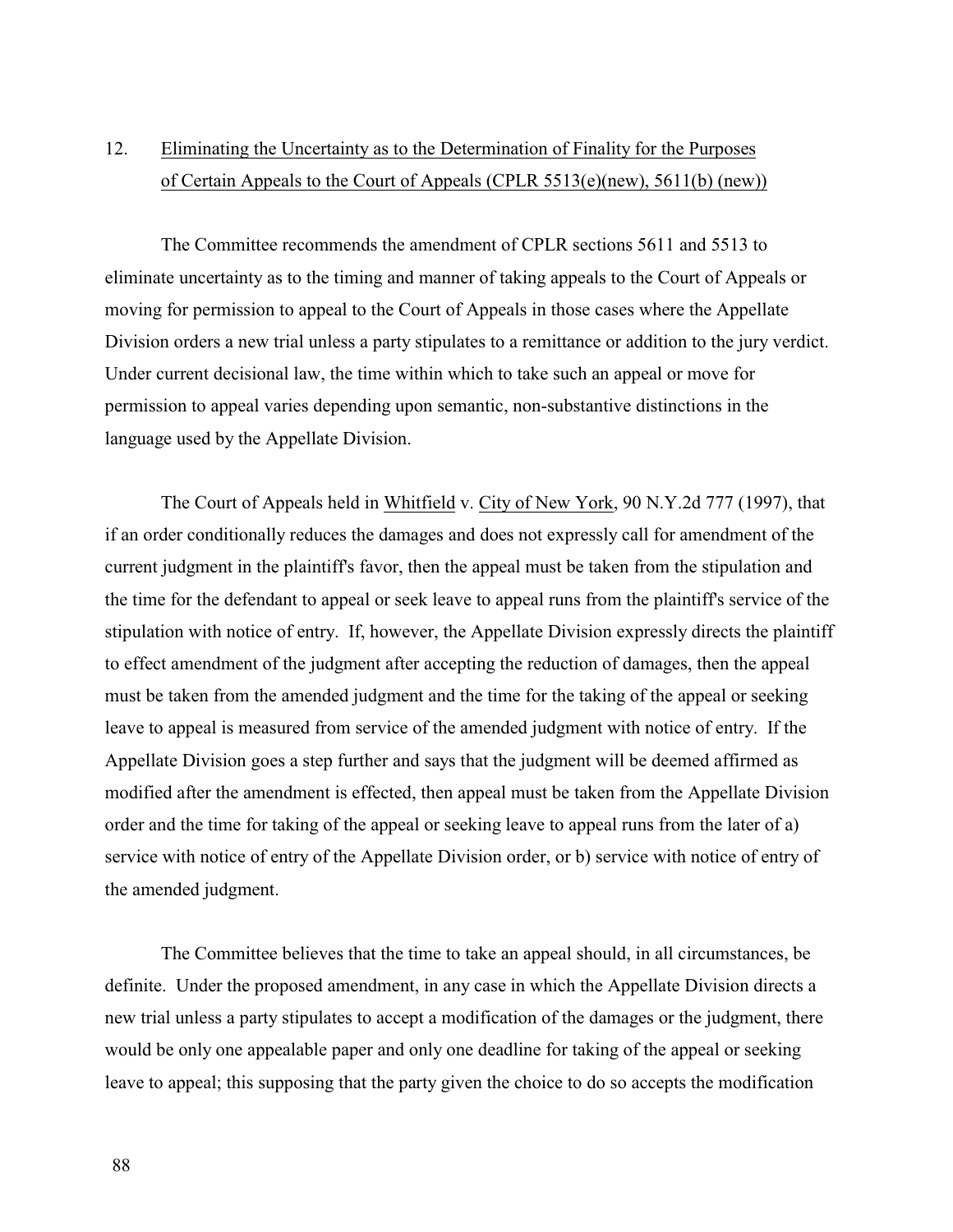rather than undergoing a new trial. The deadline for the taking of the appeal or seeking leave to appeal would in all instances run from the later of 1) service of the Appellate Division order with written notice of its entry, or 2) service of the stipulation with written notice of its entry.

There are two reasons why that date rather than some later date (*e.g.*, service of the amended judgment with notice of entry) is deemed preferable as the starting point for the time to appeal or seek leave to appeal. First, there are sometimes delays in amending the judgment and it is generally preferable that Court of Appeals review occur sooner rather than later, especially since the cases in issue will almost always be cases that have been litigated for many years. Second, while such disputes do not often arise, the parties sometimes have disputes specifically concerning the manner in which the judgment is amended (*e.g.*, a dispute as to the applicable interest rate). In such an instance, it would be unfortunate if the basic appeal concerning the contested liability and damages issues had to be tabled while the lower courts first passed on ministerial post-judgment issues. Selection of the stipulation as the triggering event (as is currently the case in one of the three Whitfield scenarios) would avoid such ministerial delays.

The proposed amendment would also make the Appellate Division order the appealable paper in all cases involving Appellate Division orders that are final but for conditional modifications. Here, the main point is that the appealable paper be the same in all such cases. The choice as to what that paper should be is less important. The reason for selection of the Appellate Division order as the appealable paper rather than the stipulation is merely that this better comports with the reality of the appeal. It is, after all, the Appellate Division order with which the would-be appellant takes issue.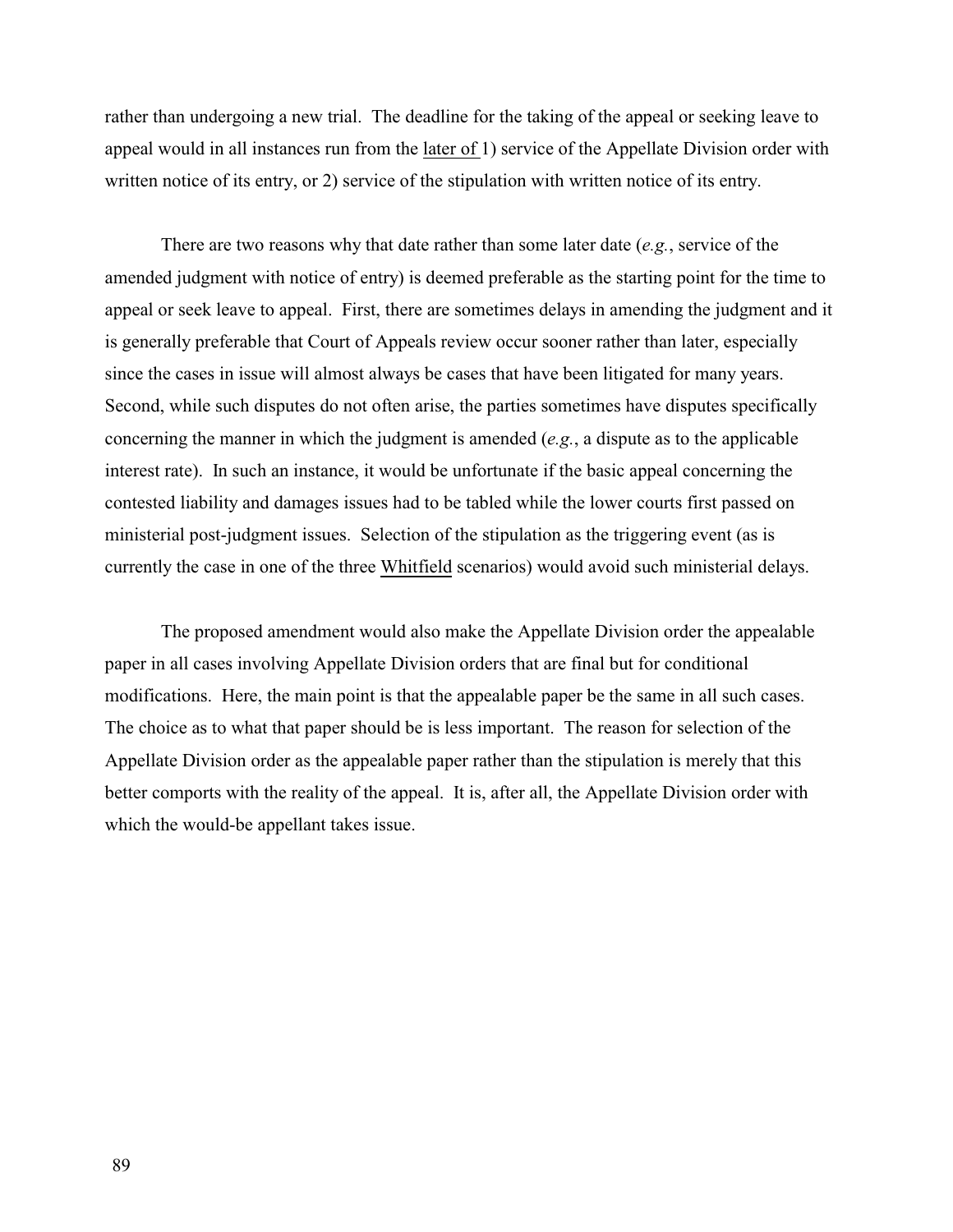AN ACT to amend the civil practice law and rules, in relation to determination of finality for the purposes of certain appeals to the court of appeals

The People of the State of New York, represented in Senate and Assembly, do enact as follows:

Section 1. Section 5513 of the civil practice law and rules is amended by adding a new subdivision (e) to read as follows:

(e) Computation of time for appeal to the court of appeals where an order of the appellate division directs a new trial unless a party stipulates to modification. Where an order of the appellate division directs a new trial unless a party stipulates to a modification of an order or judgment, and the party so stipulates, the time within which an appeal must be taken or a motion for permission to appeal made shall be computed from the later of the service of the order appealed from with notice of entry or the service of the stipulation of modification with notice of entry.

§ 2. Section 5611 of the civil practice law and rules is amended to read as follows:

§ 5611. When appellate division order deemed final. (a) If the appellate division disposes of all the issues in the action its order shall be considered a final one, and a subsequent appeal may be taken only from that order and not from any judgment or order entered pursuant to it. If the aggrieved party is granted leave to replead or to perform some other act which would defeat the finality of the order, it shall not take effect as a final order until the expiration of the time limited for such act without his or her having performed it.

(b) An order of the appellate division that finally determines an action except for directing a new trial unless a party stipulates to a modification of an order or judgment shall be final upon filing of a stipulation accepting such modification. The appellate division order shall constitute the paper from which the appeal is to be taken.

§ 3. This act shall take effect on the first of January next succeeding the date on which it shall become law and shall apply to appeals from appellate division orders rendered on or after such effective date.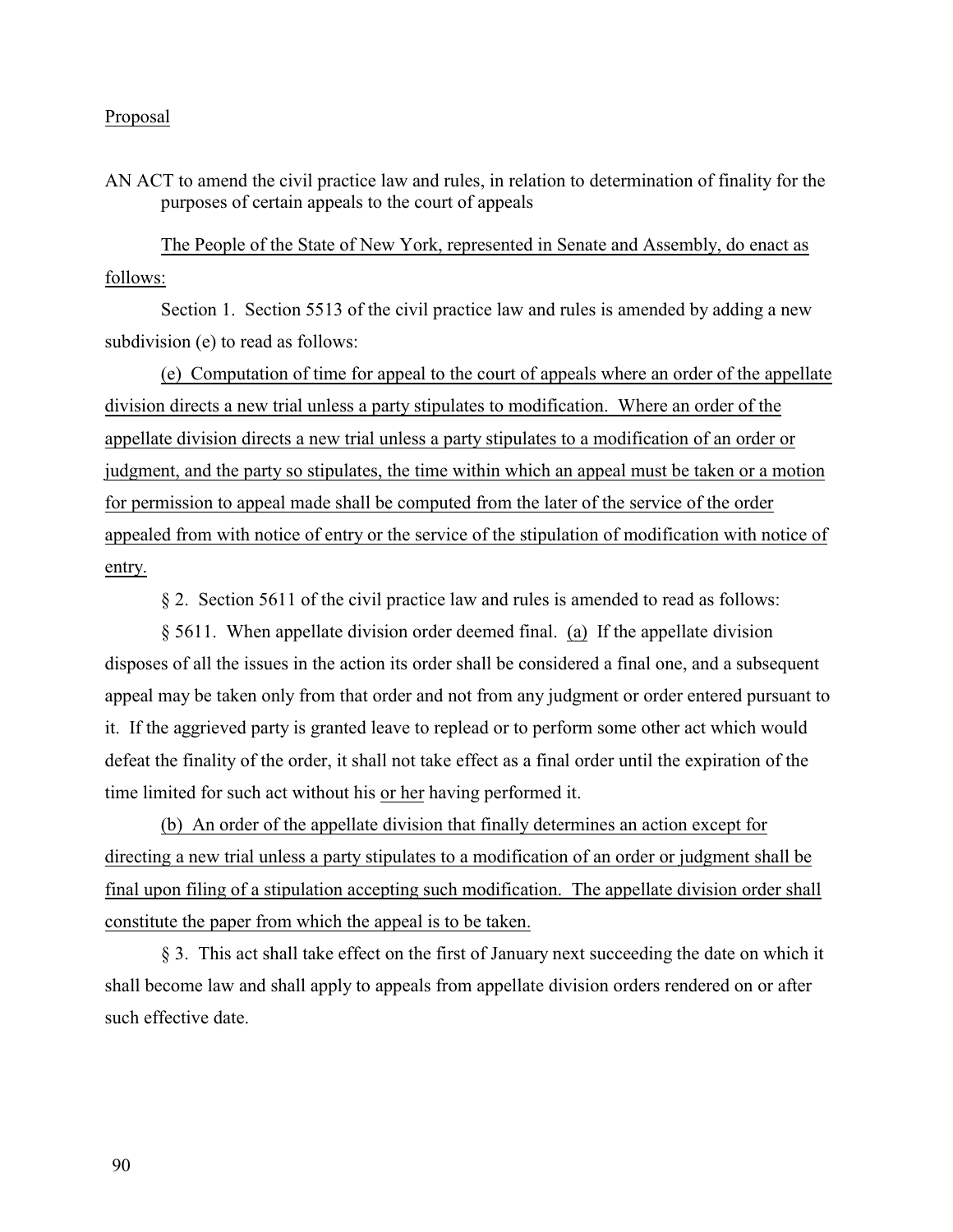# 13. Clarifying the Uncertainty in the Context of an Appeal of Either an *Ex Parte* Temporary Restraining Order or an Uncontested Application to the Court (CPLR 5701(a) and 5704(a))

The Committee recommends two changes respecting appellate procedure relating to the interplay between CPLR §§ 5701 and 5704. CPLR § 5701 generally provides for appeals to the Appellate Division from orders of the Supreme and County Courts. However, there are two species of applications that have presented problems: those in which by the nature of the application there is no adverse party and applications relating to provisional remedies in which there is an urgent need for appellate review.

Section 1 of the proposal seeks to add a new paragraph 4 to CPLR  $\S$  5701(a) to provide for the availability of an appeal in circumstances in which, due to the nature of the application, there is no adverse party. The problem arises as a result of existing sections 5701(a) (2) and (3), which require that the appealable order shall have been "made upon notice." There are certain applications, such as an application for a legal name change, which do not by their nature provide for an adverse party upon whom notice would be served. While such applications are not routinely denied in whole or in part, the Committee believes that the Appellate Division should not be constrained on jurisdictional grounds from reviewing such an appeal.

The second proposed amendment also relates to ex parte applications. CPLR § 5704 provides for review by the Appellate Division or the Appellate Term of certain ex parte orders. At present, the granting of any provisional remedy, such as a temporary restraining order (TRO), without notice is immediately reviewable in the Appellate Division under CPLR § 5704.

However, it has come to the attention of the Committee that the present wording of subdivisions (a) and (b) of section 5704 has been construed to limit the authority of an individual justice from granting a provisional remedy that was denied in the court below. The Committee believes that the denial of a provisional remedy often gives rise to emergency conditions, necessitating immediate relief from a justice of the Appellate Division. The Committee, therefore, recommends an amendment of section 5704 to add language allowing a single Appellate Division or Appellate Term justice to grant an order or provisional remedy applied for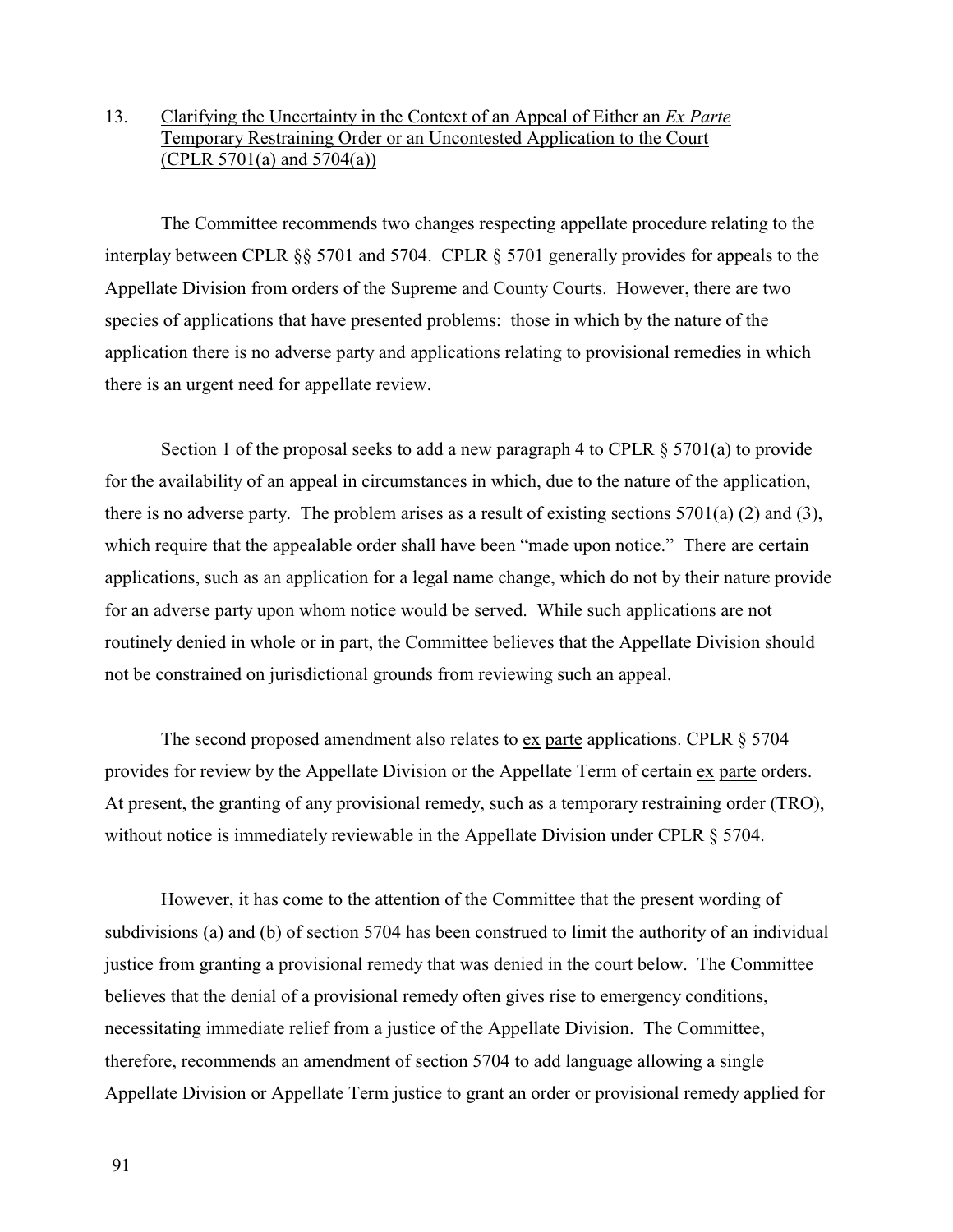without notice to the adverse party and refused by the court below.

Under prevailing case law, a TRO that is granted after informal notice to the opposing party is still considered to be an ex parte order for purposes of CPLR § 5704. With the adoption of 22 NYCRR § 202.7(f), which this Committee recommended, it is likely that more temporary restraining orders will be granted after informal notice. This proposal does not in any way affect the current rule that such TRO(s) are considered to be *ex parte* for purposes of section 5704, unless they are made after service of a formal notice of motion or an order to show cause.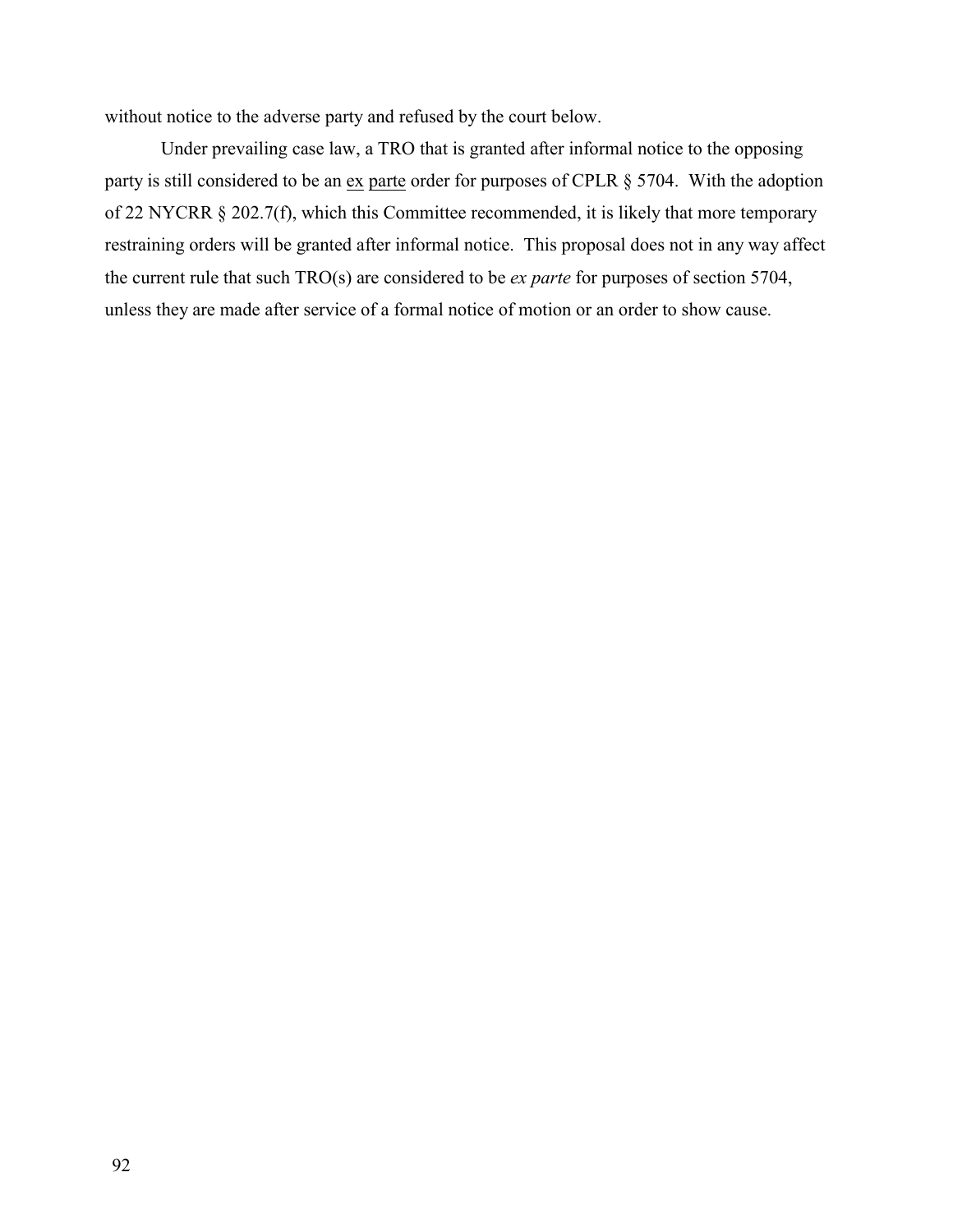AN ACT to amend the civil practice law and rules, in relation to appellate review of an ex parte order or applications for provisional remedies

The People of the State of New York, represented in Senate and Assembly, do enact as follows:

Section 1. Paragraph 3 of subdivision (a) of section 5701 of the civil practice law and rules is amended and a new paragraph 4 is added to such subdivision to read as follows:

3. from an order, where the motion it decided was based upon notice, refusing to vacate or modify a prior order, if the prior order would have been appealable as of right under paragraph two had it decided a motion made upon notice; or

4. from an order denying in whole or in part an application for which, by its nature, there is not an adverse party.

§2. Section 5704 of the civil practice law and rules, as amended by chapter 435 of the laws of 1972, is amended to read as follows:

§ 5704. Review of ex parte orders or ex parte applications for provisional remedies. (a) By appellate division. The appellate division or a justice thereof may vacate or modify any order granted without notice to the adverse party by any court or a judge thereof from which an appeal would lie to such appellate division; and the appellate division or a justice thereof may grant any order or provisional remedy applied for without notice to the adverse party and refused by any court or a judge thereof from which an appeal would lie to such appellate division.

(b) By appellate term. The appellate term in the first or second judicial department or a justice thereof may vacate or modify any order granted without notice to the adverse party by any court or a judge thereof from which an appeal would lie to such appellate term; and such appellate term or a justice thereof may grant any order or provisional remedy applied for without notice to the adverse party and refused by any court or a judge thereof from which an appeal would lie to such appellate term.

§3. This act shall take effect on the first of January next succeeding the date on which it shall have become a law.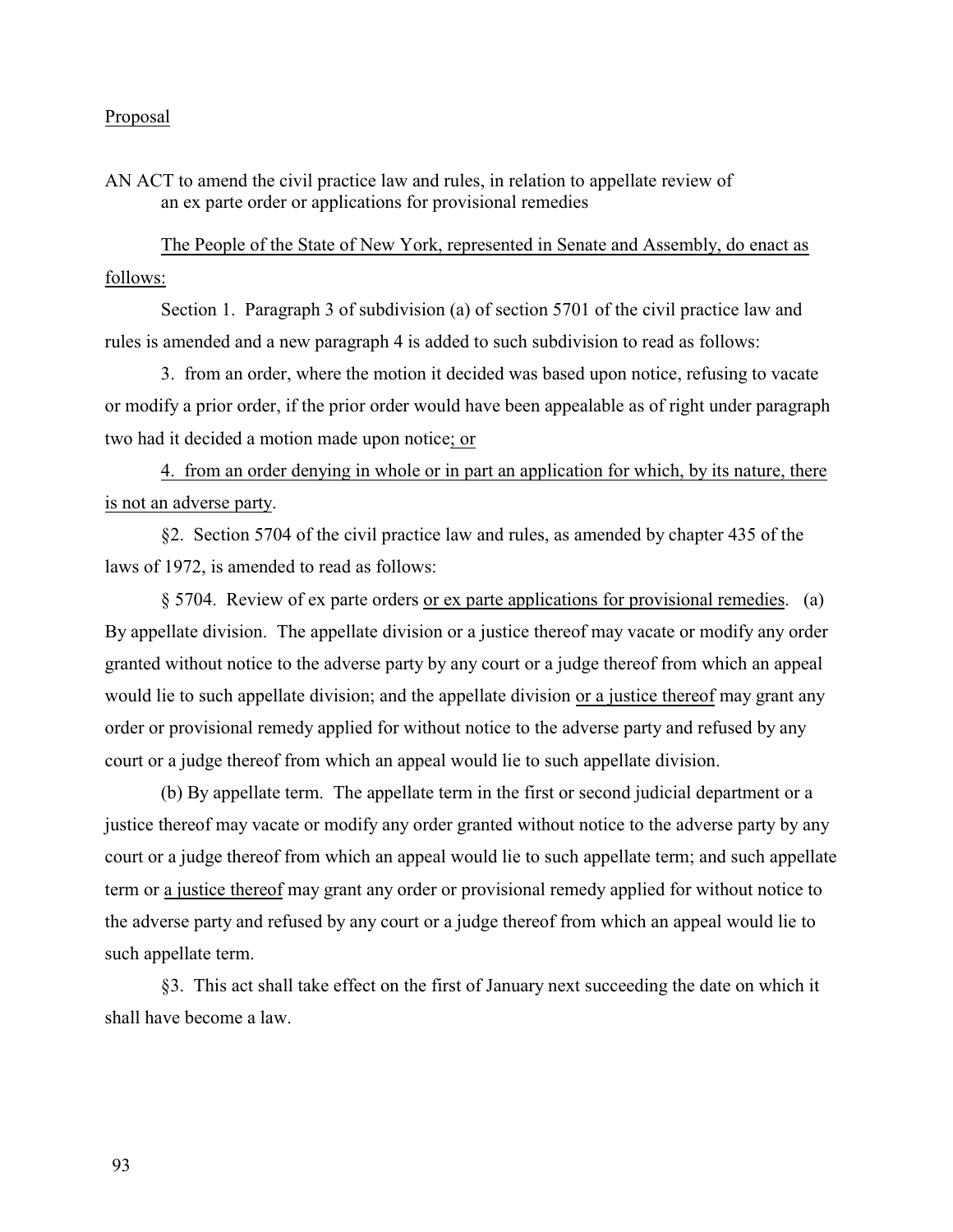## 14. Expanding Expert Disclosure in Commercial Cases  $(CPLR 3101(d)(1))$

One of the main objectives of the Supreme Court's commercial division is to provide "[a] world class forum for the resolution of commercial disputes." Chief Judge Kaye, Commercial Litigation in New York State Courts § 1.7, at p.16 (Haig 4B West's NY Prac Series). In furtherance of that objective, a priority of several groups charged with studying the commercial division is to relax certain restrictions on expert disclosure imposed by the CPLR (see id. at pp. 3- 4) to address the special needs of substantial commercial cases. The Committee believes that limited amendments to the expert disclosure statute, CPLR 3101, would promote more efficient and thorough preparation by attorneys in commercial actions and speedier resolution of those actions, thereby encouraging commercial litigants to use our court system. Thus, the Committee supports an amendment to CPLR  $3101(d)(1)(I)$  that would allow for greater expert disclosure in commercial actions.

CPLR  $3101(d)(1)(I)$  provides for the furnishing, upon request of a party, of a statement regarding an expert whom the adversary intends to call at trial. That provision authorizes further disclosure concerning the expected testimony of an expert only by court order "upon a showing of special circumstances." The courts have interpreted "special circumstances" narrowly, generally confining it to instances in which the critical physical evidence in a case has been destroyed after its inspection by an expert for one side but before its inspection by the expert for the other, and certain other, similarly limited situations. E.g., Adams Lighting Corp. v First Central Ins. Co., 230 AD2d 757 (2d Dept. 1996); The Hartford v Black & Decker, 221 AD2d 986 (4th Dept. 1995); Rosario v General Motors Corp., 148 AD2d 108 (1st Dept. 1989); Connors, Practice Commentaries, McKinney's Cons Laws of NY, Book 7B, C:3101:29A.

The Committee believes that, on balance, the current rules governing expert disclosure work reasonably well in cases other than commercial cases. The issue of expert disclosure, generally, raises diverse opinions in the bar.Therefore, the Committee recommends that CPLR  $3101(d)(1)(I)$  should be modified to permit additional expert disclosure in substantial commercial cases only. The issues addressed by experts in commercial cases are often complex, touching on nuanced economic, financial and corporate principles, such as how stock or other securities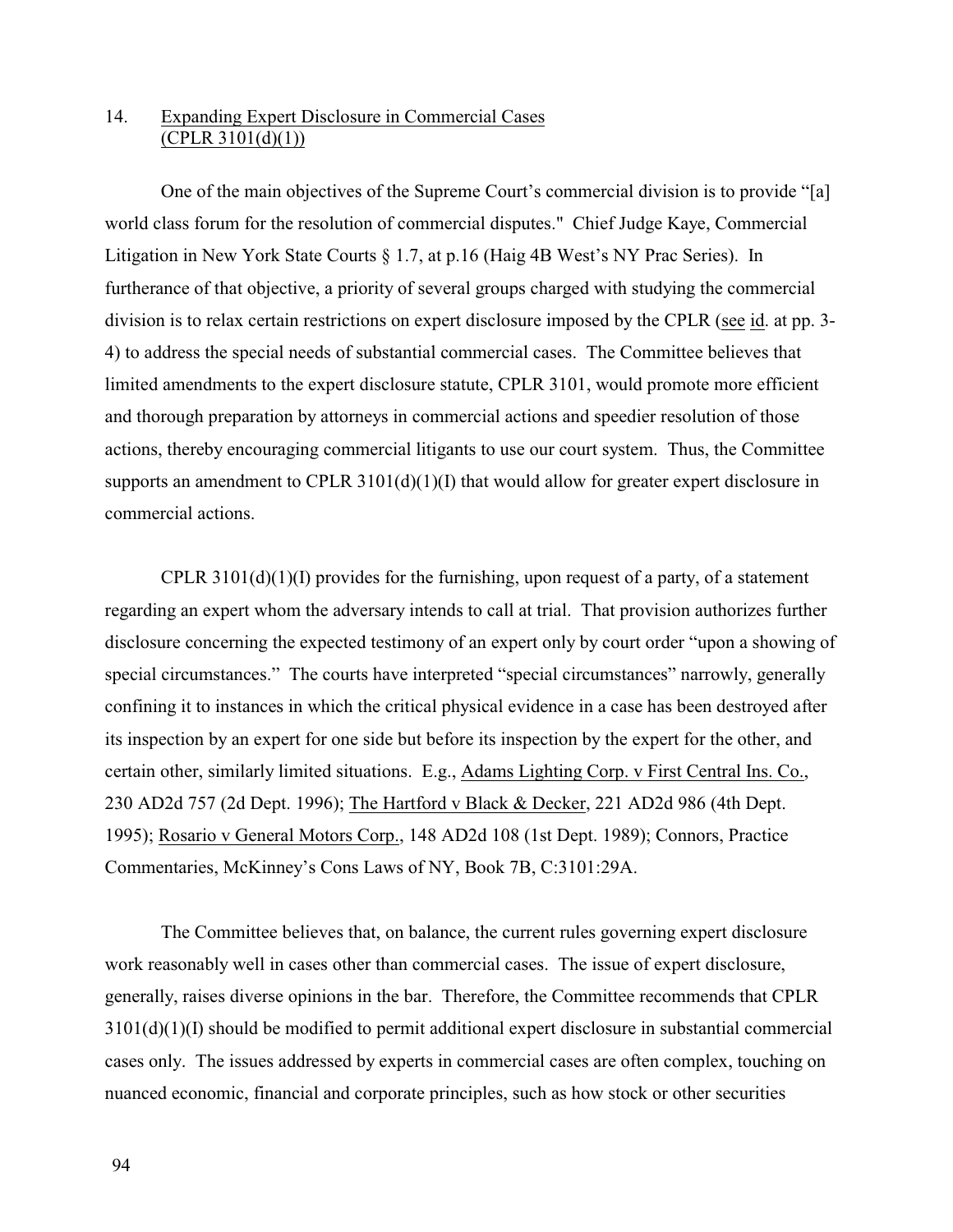should be valued; how a business should be valued; or whether the financial analysis of a board of directors was sound under the circumstances. In addition to presenting difficult legal and factual issues, commercial cases often involve substantial sums of money or impact corporate governance. Generous expert disclosure is available in virtually all other forums, including all other state courts and the federal courts, *see* Federal Rules Civil Procedure 26. A modern forum for the resolution of commercial disputes is essential for New York to maintain its prominence as an international financial center; unless meaningful expert disclosure is routinely available in commercial actions, New York's efforts to maintain its financial dominance may be seriously compromised. Accordingly, we believe that additional expert disclosure in commercial cases should be permitted to provide the world class forum for the resolution of commercial disputes the State needs.

Under the Committee's proposal, subdivision  $(d)(1)(iii)$  would be divided into two subparts. The first subpart,  $(A)$ , would retain the existing provisions of  $(d)(1)(iii)$ , which would apply to most cases, including smaller commercial cases. These commercial cases are usually less complex than those involving larger sums, and more extensive disclosure of experts would be disproportionately costly. However, in commercial cases in which \$250,000 or more is found by the court to be in controversy, the amendment, in the form of a new subpart (B), would expressly authorize the court to allow further disclosure of experts expected to testify at trial. Under this proposal, the applicant would be obliged to show that the need for that disclosure outweighs the concomitant expense and delay to any party. The applicant would be required to demonstrate that traditional expert discovery as provided for by subdivision (d)(1)(I) would not suffice. However, the applicant would not have to demonstrate "special circumstances" as currently construed by the case law, which would remain the standard for all cases other than this group of substantial commercial cases. Because the proposal would require the court to weigh the risk that the proposed disclosure might be unduly expensive or cause unreasonable delay, the court should normally inquire, if further disclosure is found necessary, whether a particular form of disclosure would be more appropriate, including less expensive and time-consuming, than another.

"Commercial action" is defined so as to include the most common forms of such disputes, and a measure of flexibility is provided for. The definition expressly excludes personal injury,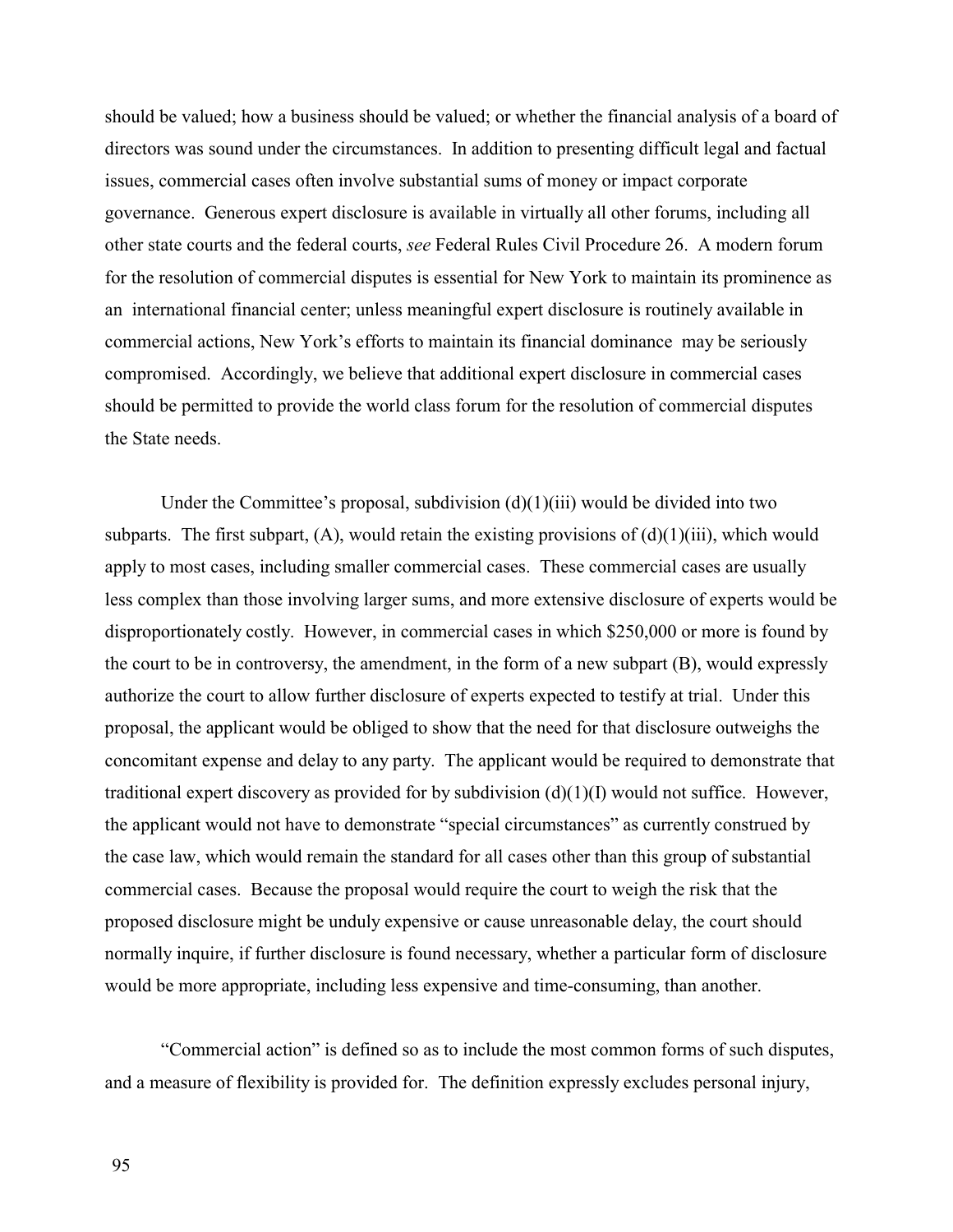wrongful death, matrimonial and certain other matters. The Committee wishes to emphasize that the proposed amendment would not alter expert disclosure practice outside commercial cases. To be sure, the proposed amendment expressly states that it is inapplicable to "personal injury, wrongful death, matrimonial, or foreclosure actions."

Under the proposal, if the court determined that a deposition was in order, it could set reasonable boundaries on the breadth of the matters to be inquired into and the length of the deposition. The proposal provides that unless it is unreasonable, the court shall require that the inquiring party pay a reasonable fee to the expert in the case of deposition disclosure, since this seems the fairest approach in most instances.

The proposal provides that the further disclosure of experts authorized by the court shall take place at such time as the court deems appropriate. In contrast with the practice in most personal injury matters, experts in commercial cases are often retained at an early point. In large commercial cases, many of which are litigated in the Commercial Division around the state, the court is expected to, and does, engage in extensive supervision of disclosure proceedings and establish a comprehensive disclosure schedule, which would include an appropriate deadline for further expert disclosure, if ordered.

The Committee's proposal for the establishment of a time frame for expert disclosure, set forth below, would have a broader application than those that would be governed by this new subdivision  $(d)(1)(iii)(B)$ .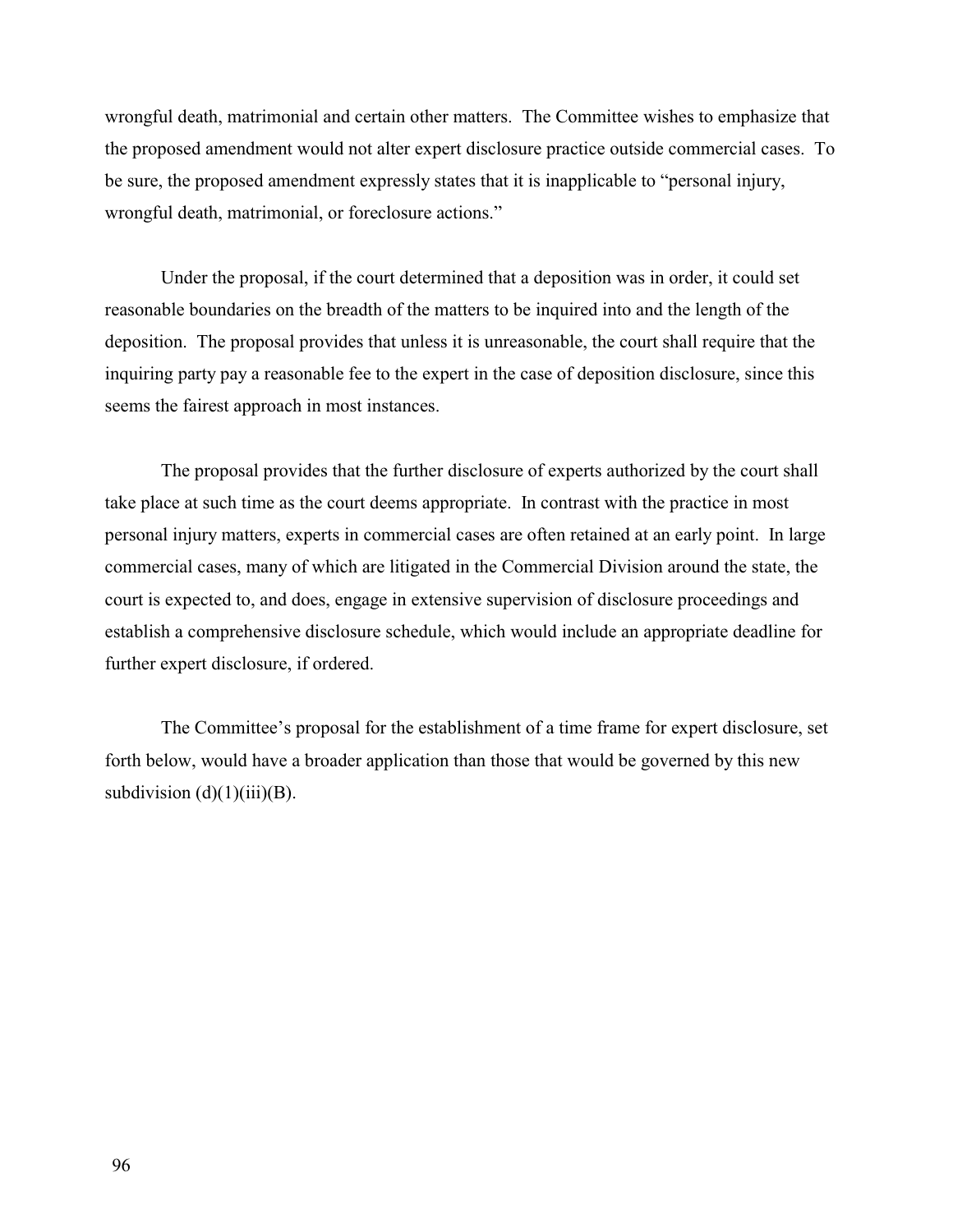AN ACT to amend the civil practice law and rules, in relation to broadening expert disclosure in commercial cases

The People of the State of New York, represented in Senate and Assembly, do enact as follows:

Section 1. Subparagraph (iii) of paragraph 1 of subdivision (d) of section 3101 of the civil practice law and rules, as renumbered by chapter 184 of the laws of 1988, is amended to read as follows:

(iii) (A) Further disclosure concerning the expected testimony of any expert may be obtained only by court order upon a showing of special circumstances and subject to such restrictions as to scope and provisions concerning fees and expenses as the court may deem appropriate. However, a party, without court order, may take the testimony of a person authorized to practice medicine, dentistry or podiatry who is the party's treating or retained expert, as described in paragraph three of subdivision (a) of this section, in which event any other party shall be entitled to the full disclosure authorized by this article with respect to that expert without court order.

(B) Notwithstanding any other provision of this section, in any commercial action in which the amount in controversy appears to the court to be \$250,000 or more, the court, without requiring a showing of special circumstances but upon a showing by any party that the need outweighs the resulting expense and delay to any party, may authorize such further disclosure of an expert, including a deposition, subject to such restrictions as to scope and provisions concerning fees and expenses as the court may deem appropriate. For purposes of this subparagraph, a "commercial action" is an action alleging breach of contract, breach of fiduciary duty, or misrepresentation or other tort, arising out of, or relating to, business transactions or the affairs of business organizations; or involving other business claims determined by the court to be commercial, but shall not include personal injury, wrongful death, matrimonial, or foreclosure actions, or landlord-tenant matters not involving business leases.

§2. This act shall take effect immediately.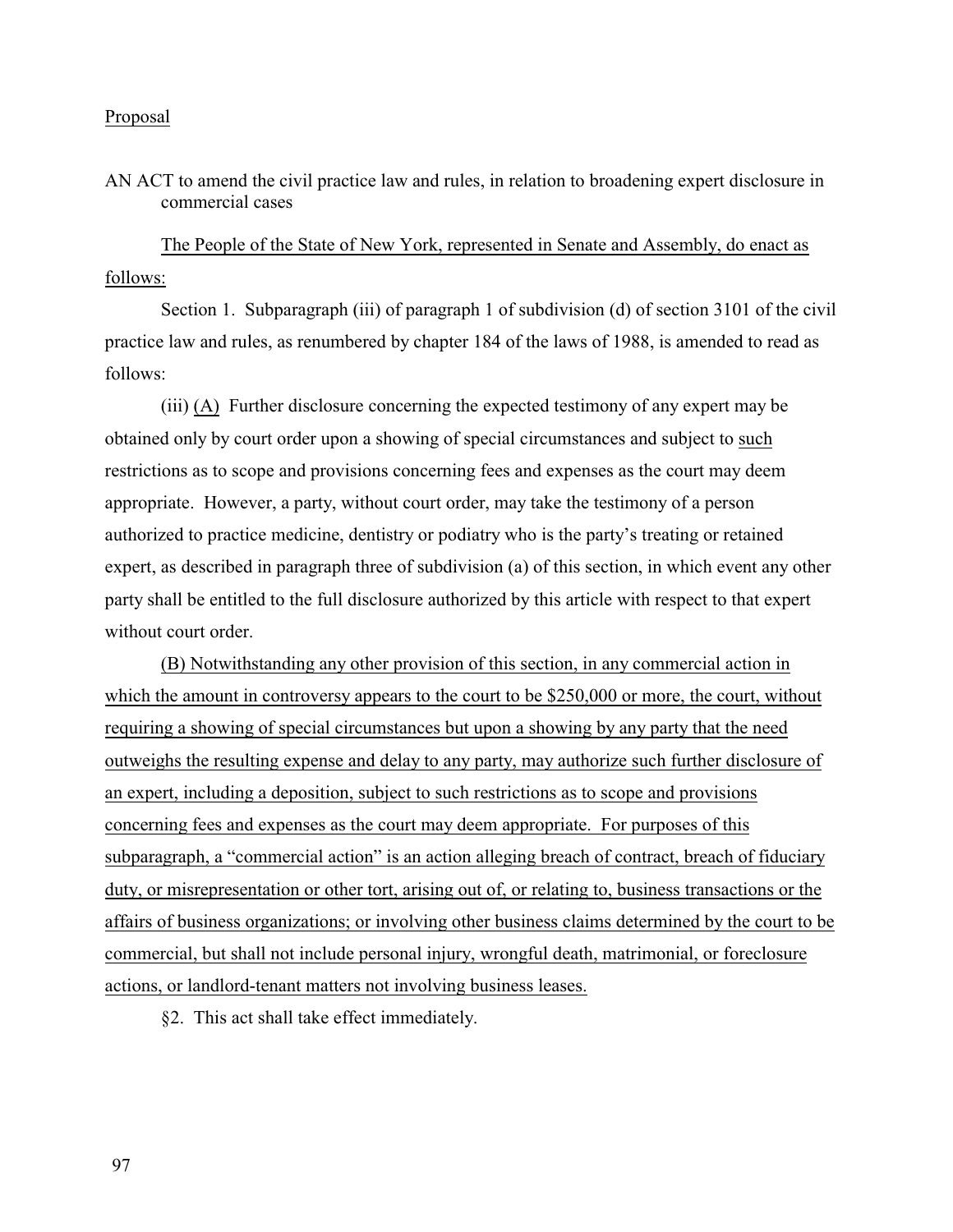## 15. Setting a Time frame for Expert Witness Disclosure  $(CPLR 3101(d)(1))$

The measure recommends that CPLR  $3101(d)(1)$  be amended to provide a minimal deadline for expert disclosure (i.e., sixty days before trial), a time frame which could be modified by the court to give earlier or later expert disclosure depending on the needs of the case.

Currently, section 3101(d)(1) of the CPLR requires that only the following information be exchanged upon request: identification of trial expert witnesses; the subject matter on which they expect to testify; the substance of the facts and opinions on which they are expected to testify; their qualifications; and a summary of the grounds for their opinion. Further disclosure of an expert can be obtained by court order upon a showing of special circumstances, which permits a court to require additional discovery, such as a written report or deposition of experts, if necessary. However, no time frame within which to provide expert discovery is mandated.

This is in contrast to the federal system, where the Federal Rules of Civil Procedure require that *all disclosure* be made "at the times and in the sequence directed by the court," which is actively involved in requiring that timely expert disclosure take place. In the absence of directives from the court, Rule 26(a)(2)(c) generally requires that *all disclosures* be made at least 90 days before the trial date or the date the case is set to be ready for trial. Rebuttal or contradictory disclosure must be made within 30 days after disclosure by the other party. Many states have adopted some part of the Federal Rules' liberal expert disclosure requirements, including a specific deadline for expert disclosure prior to trial.

The need for this amendment is further highlighted by the recent decision in Construction by Singletree, Inc. v. Lowe, 55 A.D.3d 861, 866 N.Y.S.2d 702, 2008 N.Y. Slip Op. 08287. The Second Department ruled that it was proper for the trial court to decline to consider the affidavits of experts provided in opposition to a motion for summary judgment, where those experts were not identified in pretrial disclosure and the affidavits were served after the note of issue and certificate of readiness were filed. The dissent argued that the application of CPLR 3101(d)(1) to use of experts in opposition to a summary judgment motion is against the express language of the statute and not within its clear legislative intent.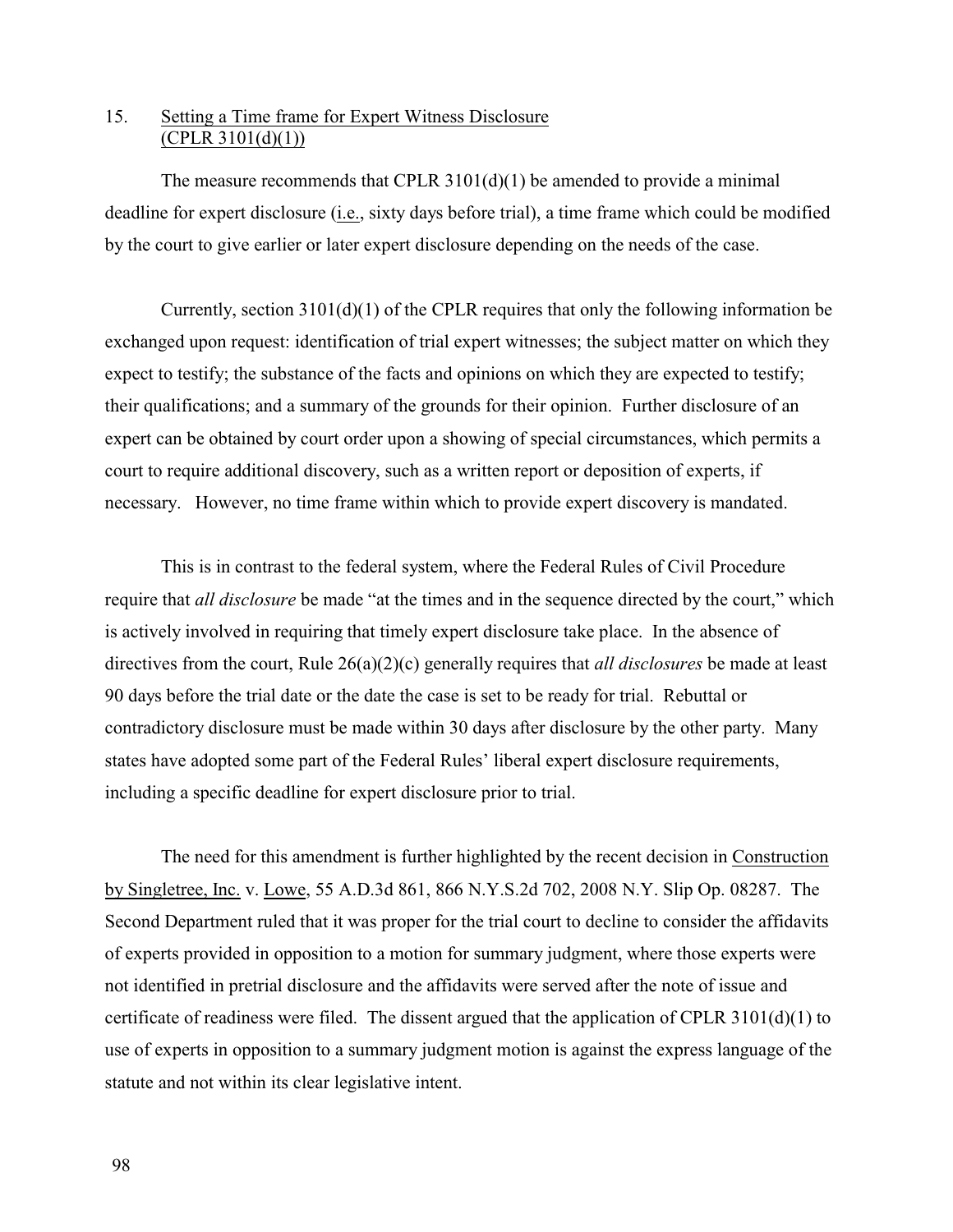The Committee feels that specific time frames for expert disclosure would 1) avoid "trial by ambush"; 2) permit more efficient preparation for trial and management of cases; 3) provide consistency between the law and practice in this area (court discovery orders often mandate disclosure of expert testimony either 30 or 60 days before trial, not pre-note of issue); and 4) discourage application of section 3101(d)(1) to motions for summary judgment.

Subparagraph (iv) of CPLR 3101(d)(1) has therefore been added to provide that "Unless otherwise provided by a rule of the chief administrative judge or by order of the court," the expert disclosure shall be made no later than 60 days before trial by the party who bears the burden of proof. Within 30 days of service of the expert response, any opposing party shall serve its expert response. Within 15 days after service of such response, any party may serve an amended or supplemental response limited to issues raised in the answering response. The term "expert" does not include a treating physician or health care provider whose records or reports have been timely provided.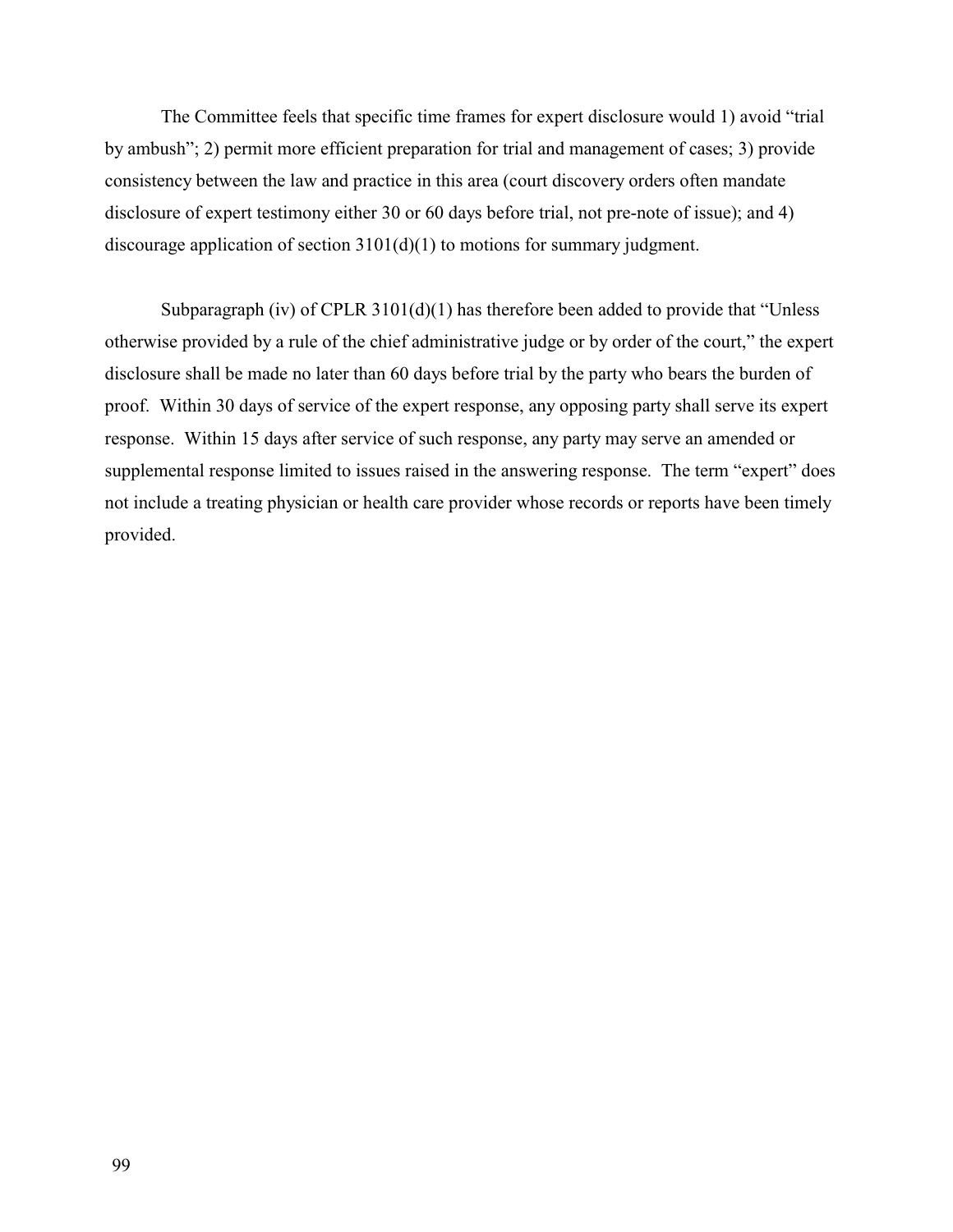AN ACT to amend the civil practice law and rules, in relation to the time of disclosure of expert witness information

The People of the State of New York, represented in Senate and Assembly, do enact as follows:

Section 1. Paragraph 1 of subdivision (d) of section 3101 of the civil practice law and rules is amended by adding two new subparagraphs (iv) and (v) to read as follows:

(iv) Unless otherwise provided by a rule of the chief administrator of the courts or by order of the court, disclosure of expert information shall be made as follows: the party who has the burden of proof on a claim, cause of action, damage or defense shall serve its response to an expert demand served pursuant to this subdivision at least sixty days before the date on which the trial is scheduled to commence; within thirty days after service of such response, any opposing party shall serve its answering response pursuant to this subdivision; within fifteen days after service of such response, any party may serve an amended or supplemental response limited to issues raised in the answering response. Unless the court orders otherwise, a party who fails to comply with this subparagraph shall be precluded from offering the testimony and opinions of the expert for whom a timely response has not been given.

(v) The term "expert" shall include any person who will testify with respect to his or her qualifications and give opinions relating to the issues in the case that could not be given by a layperson. However, the term "expert" shall not include a treating physician or other treating health care provider whose records and reports have been timely provided.

§2. This act shall take effect immediately, and shall apply to all rules or orders requiring the service of expert responses issued prior to, on or after such effective date.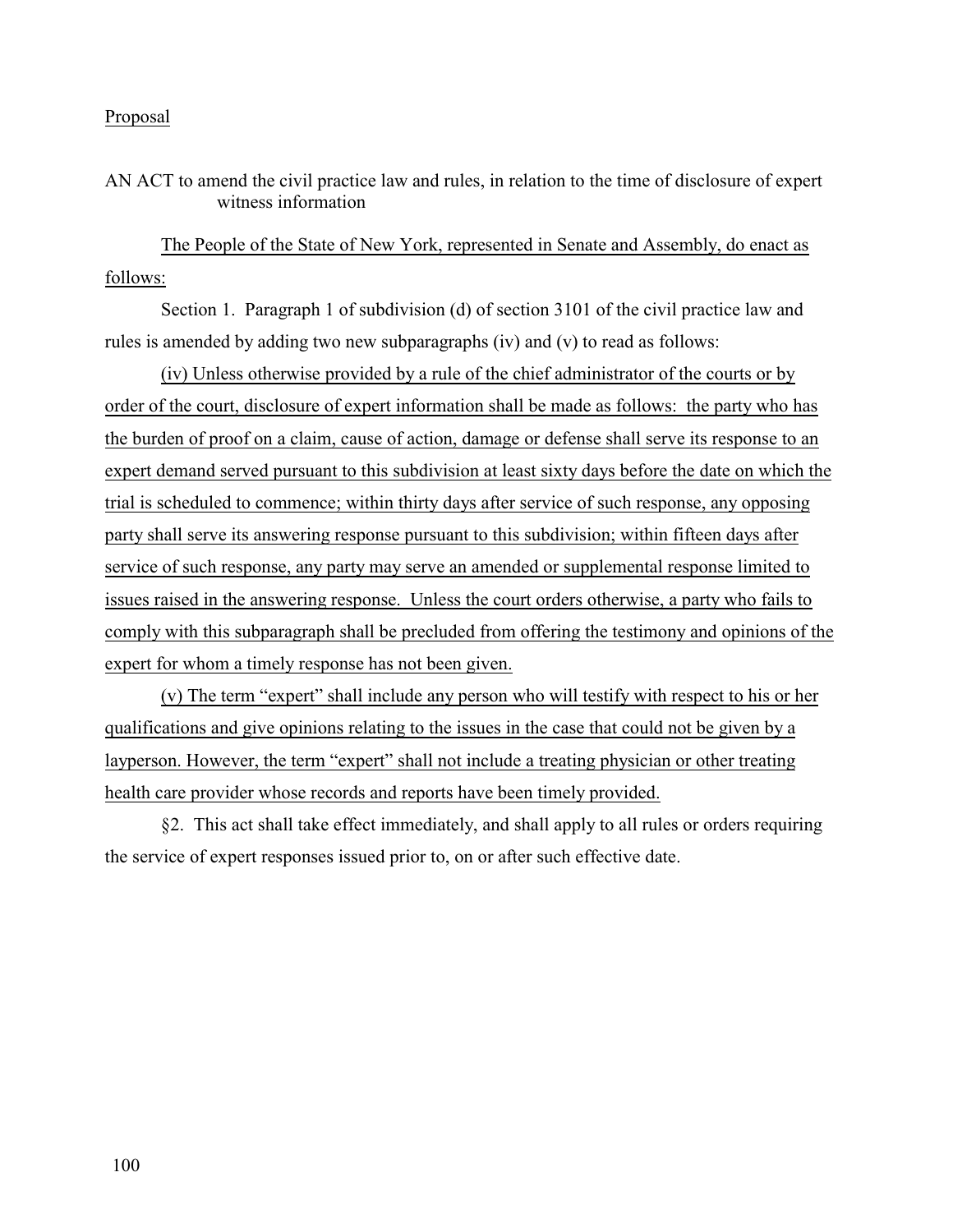#### 16. Amending the Rate of Interest (CPLR 5004)

The Committee recommends that CPLR 5004 be amended to replace the current interest rate -- which is set at a fixed 9% per annum -- with a variable rate that would be the rate of return on one-year Treasury bills plus 3%. The Committee also recommends that section 5004 be amended to override all other interest provisions in New York law so as to make the interest rate for all actions uniform.

The amendment would not alter the circumstances in which interest is paid or not paid. It would merely alter the rate of interest in those instances in which the parties have not agreed on a different rate. However, in contrast to the current statute, which defers to other statutes that set different rates for different entities, the amended statute would govern all municipal and nonmunicipal entities. Indeed, the desire for uniformity is one reason for the proposed change.

#### **Reasons For The Amendment**

There are three principal reasons for the proposed amendment. First, the Committee believes that an unchanging, fixed rate is both illogical and unfair. A fixed rate does not reflect the changing economic reality of the cost of money. Many states have jettisoned fixed rates in favor of variable interest rates. Such is also the norm in the Federal courts, where 28 U.S.C. §1961 ties the interest rate to the one-year Treasury bill rate. The Committee believes that a variable rate is inherently fairer to both plaintiffs and defendants.

Second, the Committee believes that it is inappropriate to have widely varying rates for different payors. Currently, some municipal defendants, including the City of New York, and the State have rates that "shall not exceed" 9%. Some, like the Water Authority of Southeastern Nassau County, have rates that "shall not exceed six per centum per annum." Some municipal defendants, like the Metropolitan Transportation Authority and the New York City Transit Authority, have rates capped at 4% or 3% per annum.

Third, a uniform, easily calculated rate will avoid unnecessary and wasteful litigation. As matters now stand, where the applicable statute provides for a municipal rate that "shall not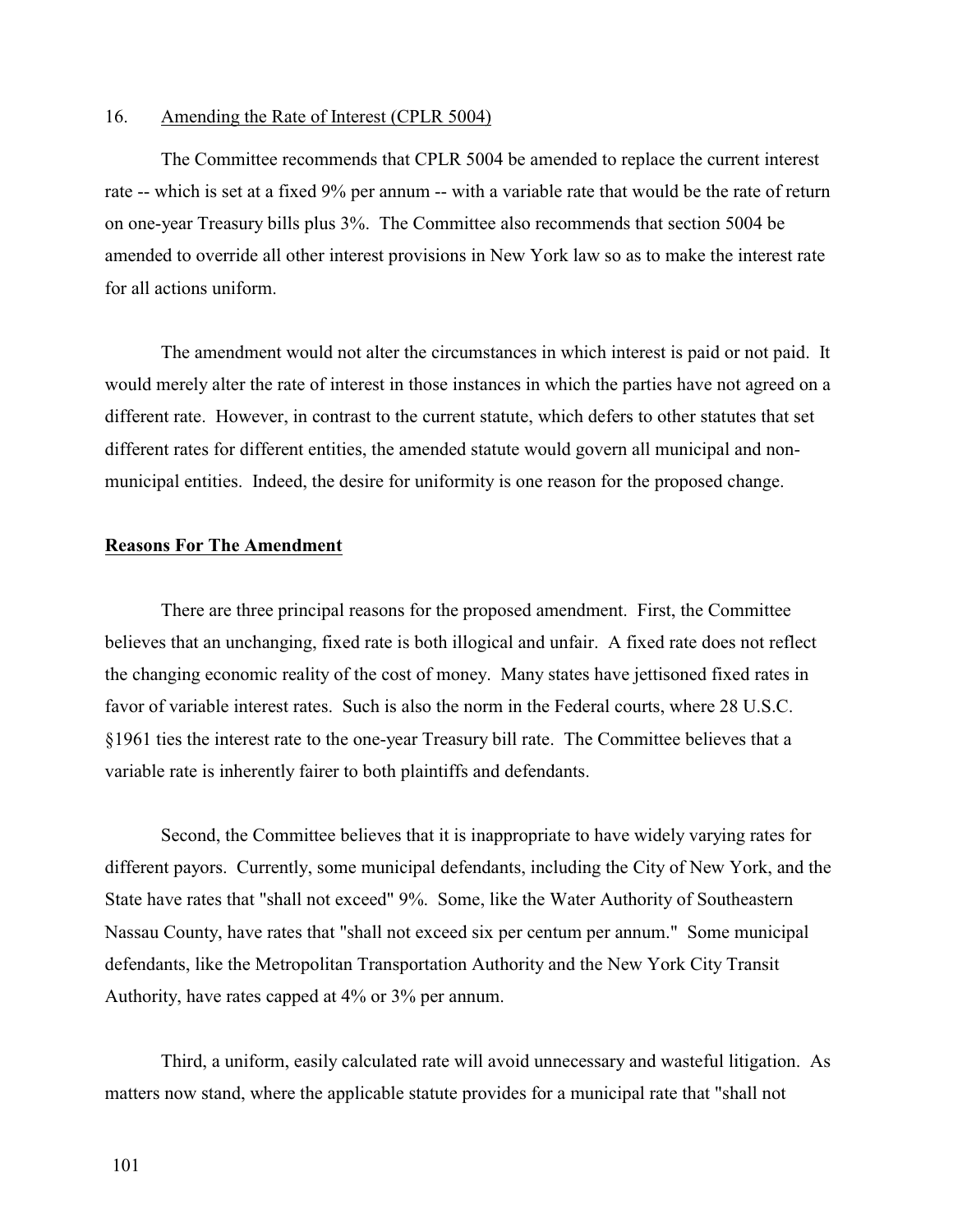exceed 9%," the parties are forced to litigate what is appropriate on a case-by-case basis. See Denio v. State, 7 N.Y.3d 159 (2006).

#### **Reasons For The Specific Variable Rate That Is Proposed**

Some states that have variable interest rates use a rate tied to prime lending rates. Other states follow various Treasury bill rates. The "one-year United States Treasury bill rate" in the proposed statute is the same exact rate, word for word, as is currently used in federal courts under 28 U.S.C. § 1961. The difference is that the Committee proposes an addition of 3%.

The reason for the 3% addition is that the federal rate is very low as compared to 1) the real cost of money (including, most notably, the prime rate that a bank would charge a "blue chip" corporate borrower); 2) the interest rates (both fixed or variable) in all or virtually every other state; and 3) our current, statutorily fixed rate of 9%. The other states that already use the federal rate as a base include an addition that ranges from a low of 2% to a high of 6%.

The federal rate exceeded 5% at different points during 2006, but dropped below 1% in December, 2008. The rate has dropped below 2% at various times this decade. The Committee believes that this recent history underscores the need for the 3% additur. Yet, even with the 3% additur, enactment of this proposal would currently effect a significant decrease in the legal interest rate as compared to the current 9% fixed rate.

Under the proposed bill, the rate in any particular action would be 3% higher than the published one-year Treasury rate for the week preceding the entry of judgment in that action. That rate would remain in place throughout the course of the post-judgment proceedings and would also govern the assessment of pre-judgment interest in those actions in which pre-judgment interest is awarded. This one-rate-per-action feature strikes a balance between the competing goals of accuracy and simplicity.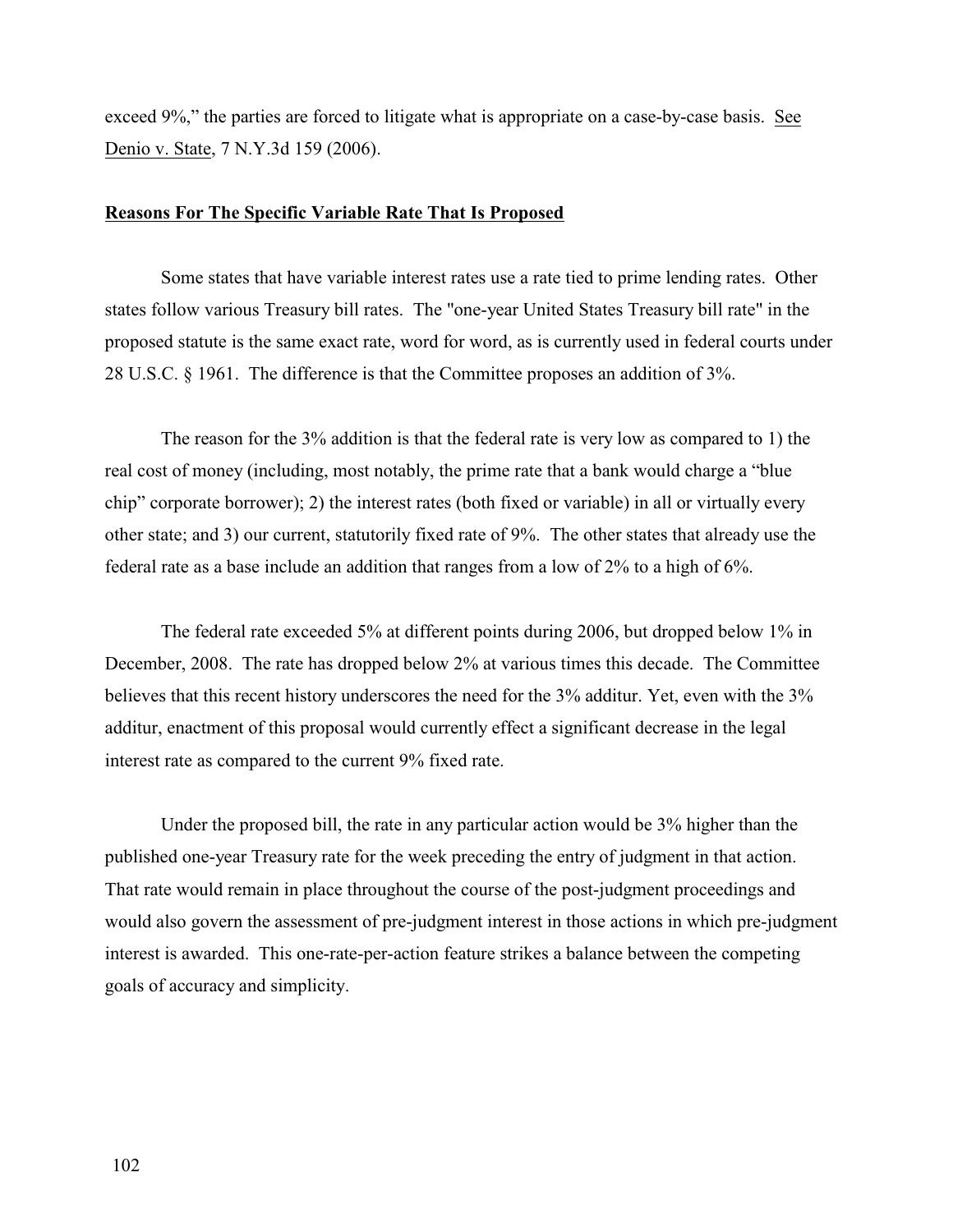#### **Pre-Verdict Interest**

Currently, CPLR 5001 dictates that pre-verdict interest "shall" be recovered upon awards in *certain* actions. CPLR 5002 states that interest "shall" be awarded from date of verdict until date of judgment upon any sum awarded. CPLR 5003 dictates that every judgment "shall" bear interest from date of entry. Yet, at least with respect to non-municipal defendants, there is one rate of interest regardless of whether interest is assessed pre-verdict or post-verdict: the legal rate of interest specified in CPLR 5004. The proposal would change the legal rate of interest, but it would not change the rule that the same rate applies to pre-judgment interest as to post-judgment interest.

In contract actions, the parties may agree among themselves as to the (non-usurious) interest rate that will govern in the event that damages must be paid, at least with regard to prejudgment interest and arguably with regard to post-judgment interest as well. This bill would not change the existing law with regard to contract rates of interest in any respect.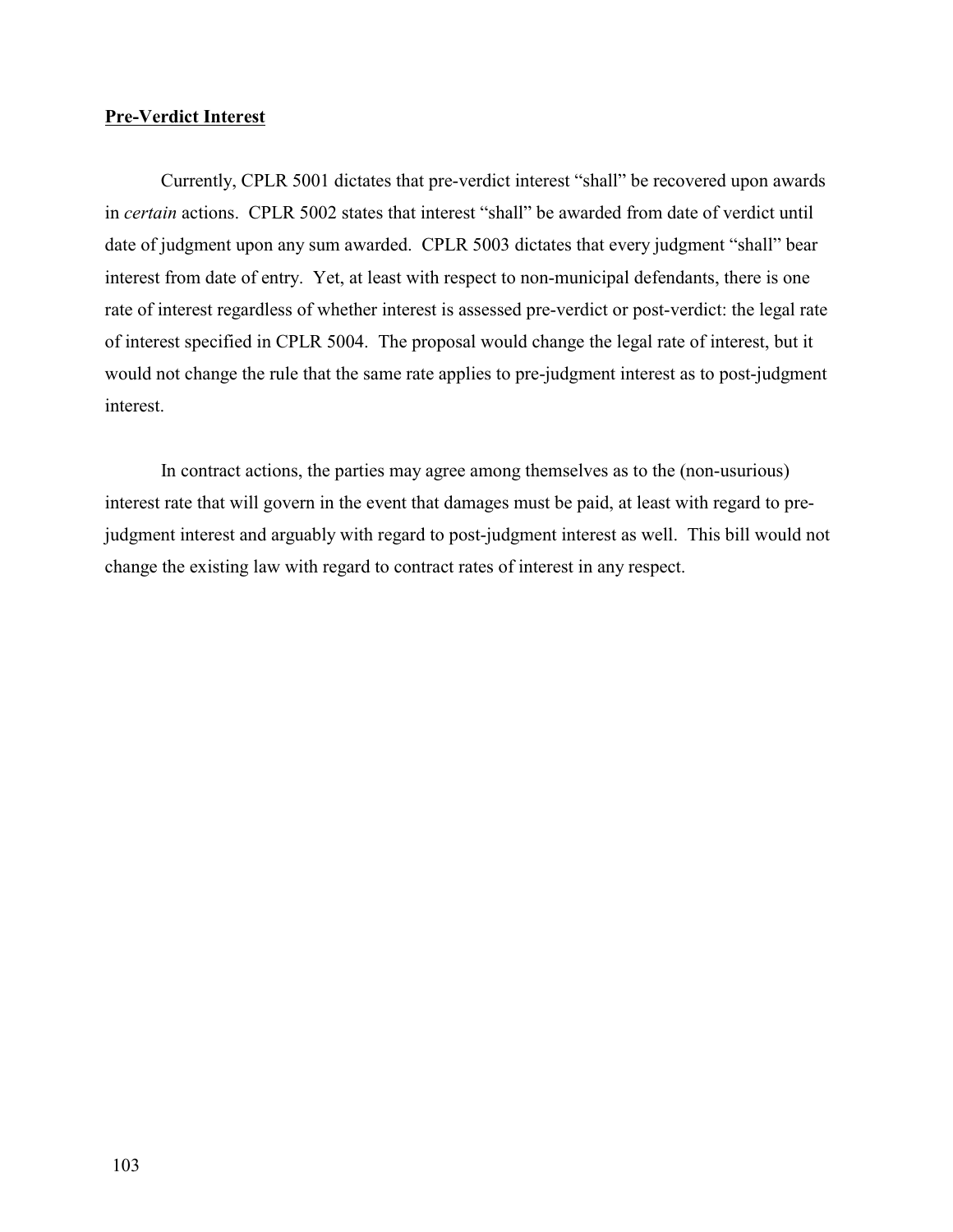AN ACT to amend the civil practice law and rules, in relation to the rate of interest

The People of the State of New York, represented in Senate and Assembly, do enact as follows:

Section 1. Section 5004 of the civil practice law and rules, as amended by chapter 258 of the laws of 1981, is amended to read as follows:

§5004. Rate of Interest. [Interest shall be at the rate of nine per centum per annum, except where otherwise provided by statute] Notwithstanding any statute or other law that may provide a different rate for any particular municipal or non-municipal entity, interest shall be at the one-year United States Treasury bill rate plus three per centum. For the purposes of this section, the "one-year United States Treasury bill rate" means the weekly average one-year constant maturity Treasury yield, as published by the Board of Governors of the Federal Reserve System, for the calendar week preceding the date of the judgment.

§2. This act shall take effect on the first of January next succeeding the date on which it shall become law and it shall apply to any action commenced on or after such effective date.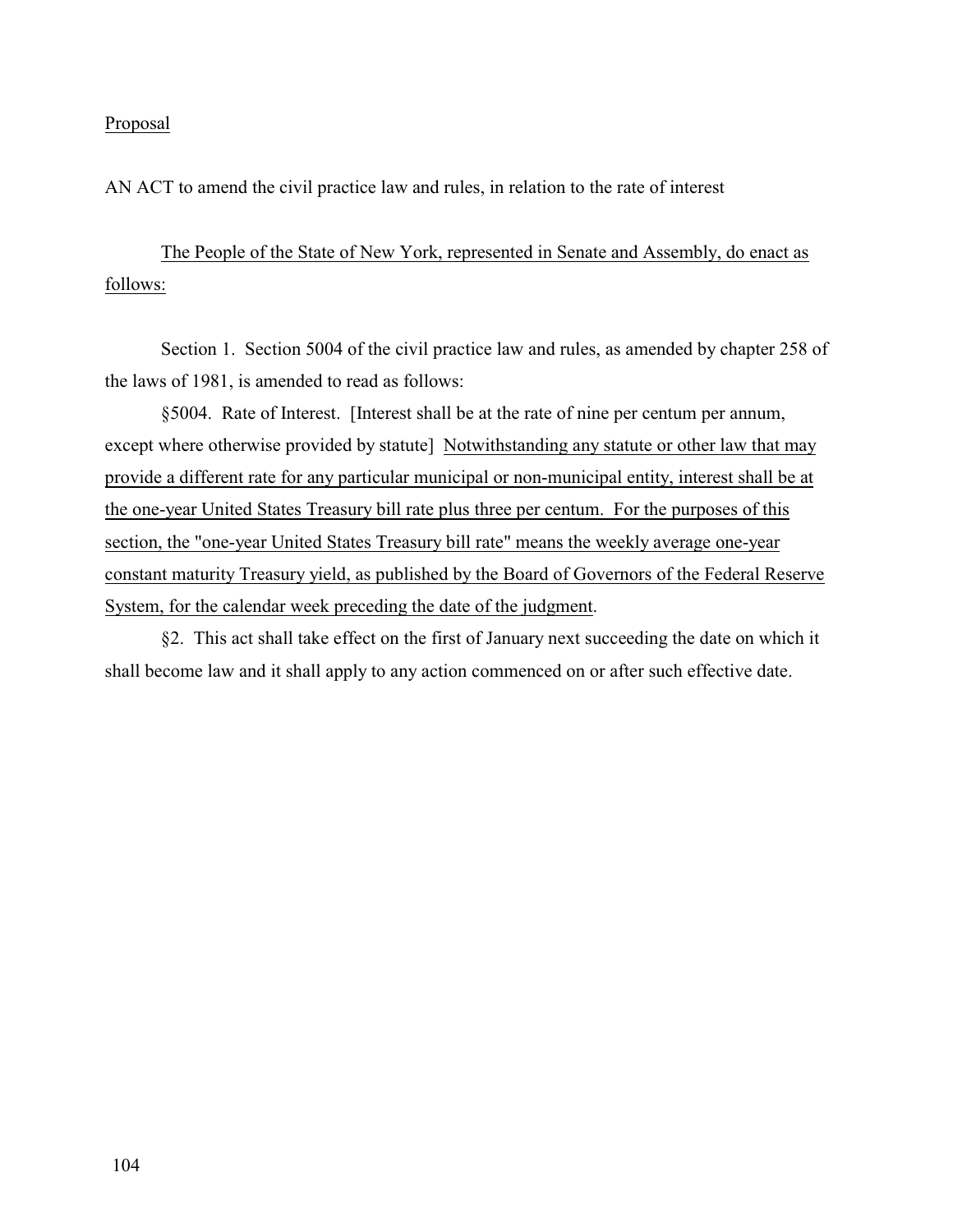## 17. Prejudgment Interest After Offers to Compromise and in Personal Injury Actions (CPLR 3221, 5001(a)(b))

The Committee recommends that CPLR 3221 be amended to provide that where an offer to compromise is proffered in any action by a party against whom a claim is asserted, but is not accepted by the claimant, if the claimant fails to obtain a more favorable judgment, the claimant's recovery of interest as well as costs shall be limited to the period preceding the offer. The amendment of CPLR 3221 is designed to encourage parties to settle claims at an early stage by potentially affecting the amount of interest as well as costs recoverable upon judgment.

The Committee also recommends that subdivisions (a) and (b) of CPLR 5001, relating to prejudgment interest, be amended to provide for the prejudgment accrual of interest in a personal injury action. CPLR 5001(a) designates the types of actions in which prejudgment interest now is accruable, and CPLR 5001(b) fixes the date from which interest accrues in those actions. This measure would add personal injury actions to those which are now included in subdivision (a). It also would specify in subdivision (b) that such interest shall commence to run one year from the date of the commencement of the action to the date of verdict, report or decision, exclusively on special and general damages incurred to the date of such verdict, report or decision. Both subdivisions (a) and (b) of CPLR 5001 would be restructured to achieve greater order and cohesiveness.

The amendment to CPLR 3221 gives an incentive to plaintiffs to settle or proceed expeditiously to trial; the amendment to CPLR 5001 gives the same incentive to defendants.

The proposal, based on considerations of equity and effective case disposition, reflects a growing national trend. At least 27 states, as opposed to five in 1965, now require an award of prejudgment interest in personal injury and wrongful death actions. New York's EPTL §5-4.3 already provides for such interest in a wrongful death action. The proposal, by selecting one year from the date the action is commenced as the point at which interest begins to accrue, is designed to strike a balance of equities between plaintiff and defendant while fostering disposition. Such balance discourages undue delay by a plaintiff who might be tempted to seek accumulation of interest from an earlier accrual date, and discourages excessive reticence in settling by a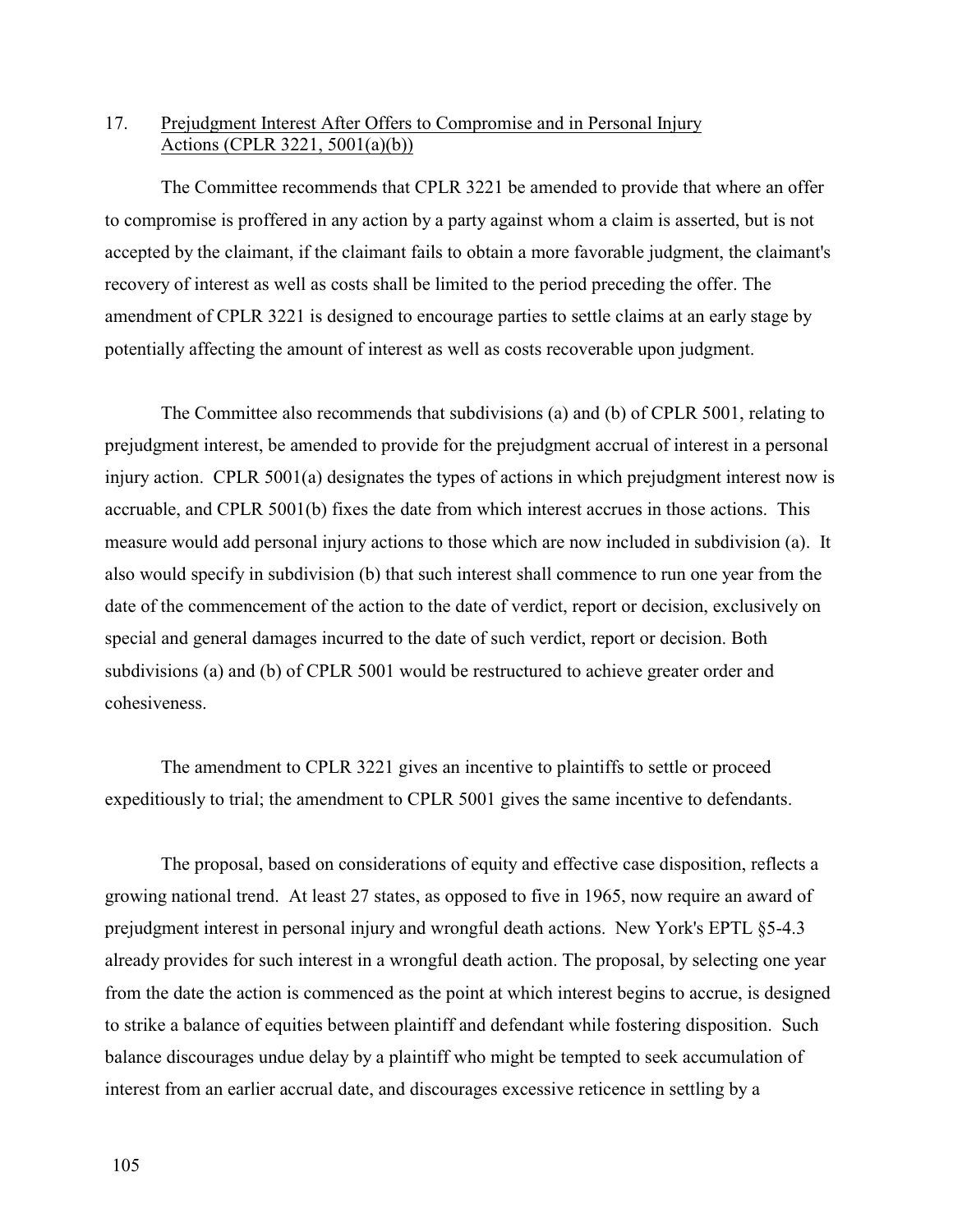defendant who might be prompted to delay settlement if the accrual date were later. Interest would be computed on awards only, since settlements are concluded with interest in mind, and the imposition of additional interest where settlements are achieved would be inequitable.

Several stylistic changes of a non-substantive nature also are recommended by the Committee in these provisions.

The proposal would allow for prejudgment interest for compensatory damages already incurred. Prejudgment interest would not accrue for punitive or future damages.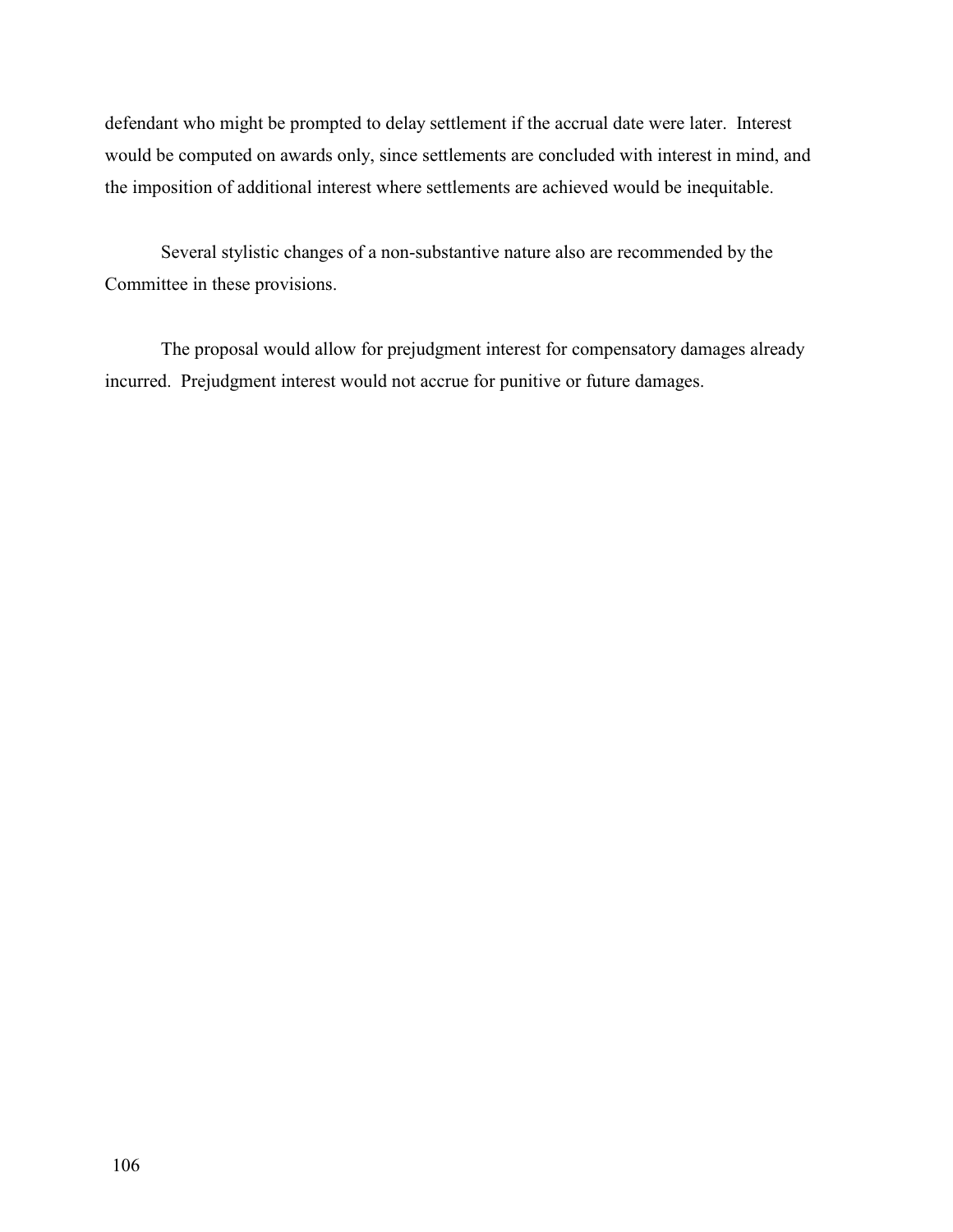AN ACT to amend the civil practice law and rules, in relation to offers to compromise and in relation to computation of interest in personal injury actions

The People of the State of New York, represented in Senate and Assembly, do enact as follows:

Section 1. Rule 3221 of the civil practice law and rules is amended to read as follows:

Rule 3221. Offer to compromise. Except in a matrimonial action, at any time not later than ten days before trial, any party against whom a claim is asserted, and against whom a separate judgment may be taken, may serve upon the claimant a written offer to allow judgment to be taken against [him] that party for a sum or property or to the effect therein specified, with costs then accrued. If within ten days thereafter the claimant serves a written notice [that he accepts] accepting the offer, either party may file the summons, complaint and offer, with proof of acceptance, and thereupon the clerk shall enter judgment accordingly. If the offer is not accepted and the claimant fails to obtain a more favorable judgment, [he] the claimant shall not recover costs or interest from the time of the offer, but shall pay costs from that time. An offer of judgment shall not be made known to the jury.

§2. Subdivisions (a) and (b) of section 5001 of the civil practice law and rules, as amended by chapter 55 of the laws of 1992, are amended to read as follows:

(a) Actions in which recoverable. 1. Interest to verdict, report or decision shall be recovered upon a sum awarded [because of a breach of performance of a] in an action based on personal injury, contract, or [because of] an act or omission depriving or otherwise interfering with title to, or possession or enjoyment of, property [, except that].

2. Interest may be awarded in the court's discretion in an action of an equitable nature[, interest and the] at a rate [and date from which it shall be] computed [shall be] in the court's discretion.

(b) Date from which computed; type of damage on which computed. Interest recoverable in the actions specified in subdivision (a) of this section shall be computed as follows:

1. in an action for personal injury, interest on the sum awarded shall be computed from a date one year after the date on which the action was commenced, but shall be based exclusively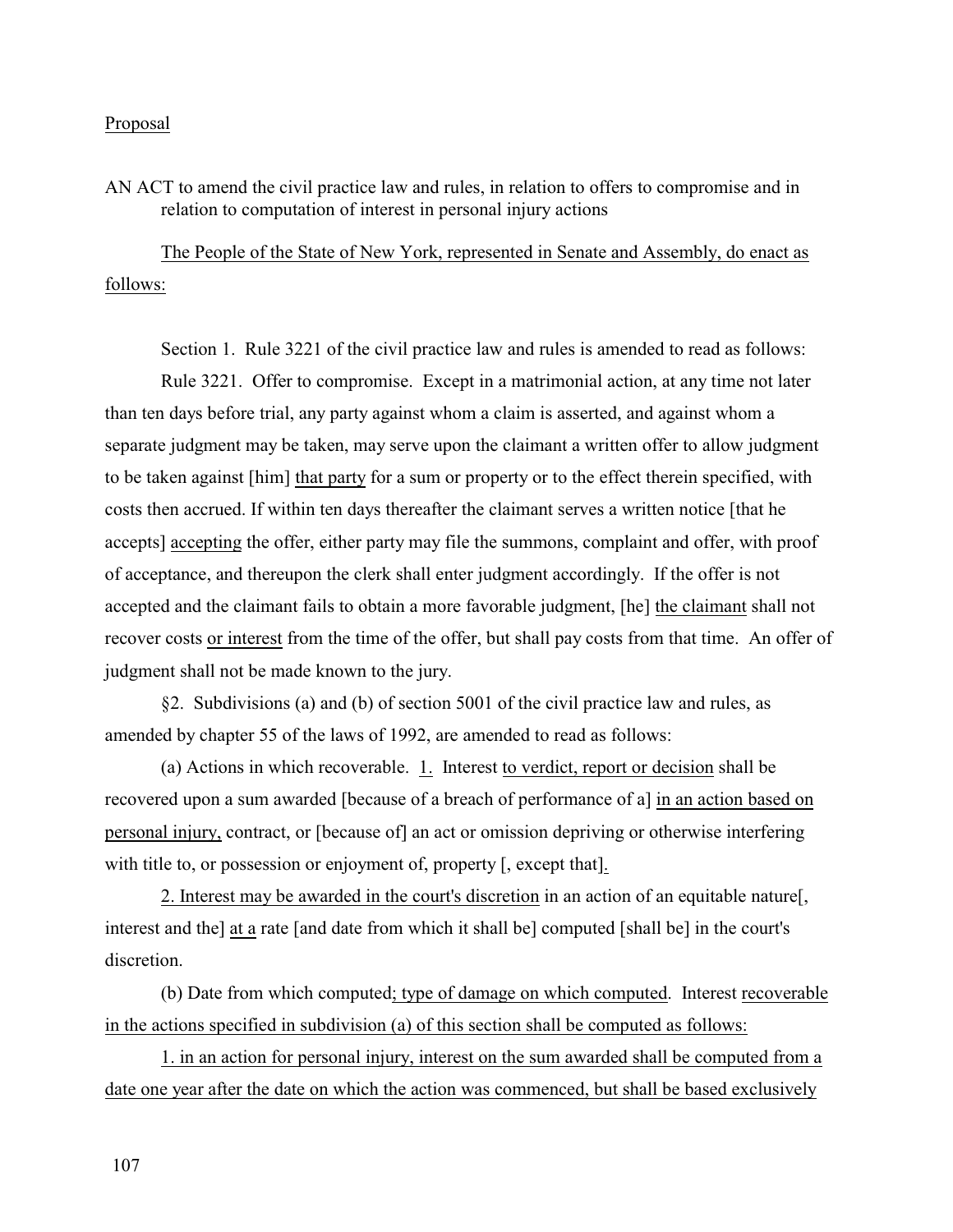on special and general damages incurred to the date of such verdict, report or decision;

2. in an action based upon contract, or an act or omission depriving or otherwise interfering with title to, or possession or enjoyment of, property, interest shall be computed from the earliest ascertainable date the cause of action existed, except that interest upon damages incurred thereafter shall be computed from the date incurred. Where such damages were incurred at various times, interest shall be computed upon each item from the date it was incurred or upon all of the damages from a single reasonable intermediate date; and

3. in an action of an equitable nature, interest shall be computed from a date fixed in the court's discretion.

 §3. This act shall take effect on the first of January next succeeding the date on which it shall have become a law, except that: (1) section one shall apply only to actions in which the offer to compromise was made on or after such effective date, and (2) section two shall apply only to actions commenced on or after such effective date.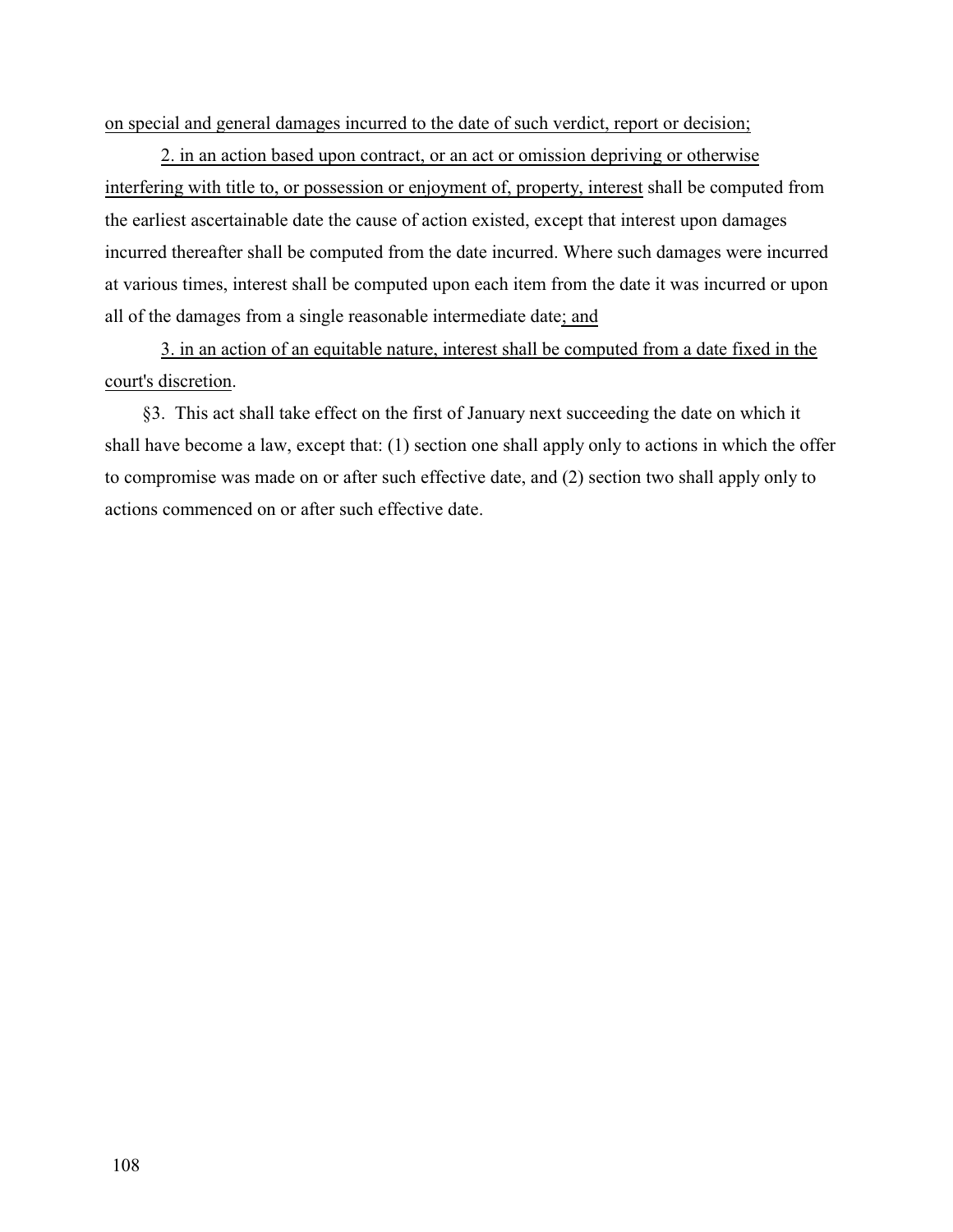## 18. Allowing a Notary Public to Compare and Certify Copies of Papers that Will Comprise a Record on Appeal (CPLR 2105)

The Committee proposes an amendment to CPLR 2105 to allow the certification of the copy of a record on appeal by a notary public. Currently, the law provides that "Where a certified copy of a paper is required by law, an attorney admitted to practice in the courts of the state may certify that it has been compared by him with the original and found to be a true and complete copy. Such a certificate, when subscribed by such attorney, has the same effect as if made by a clerk" (CPLR 2105). This proposal is not intended to replace the attorney who wishes to review and certify the record with a notary public, rather, it is intended to extend authorization to a notary public, who is often in fact the paralegal most familiar with the file, to compare and certify the papers in the record on appeal. The Committee proposes a new subdivision (b) to section 2105 to accomplish this amendment.

The powers of a notary public are specified in Executive Law § 135, which states, in pertinent part, that:

"Every notary public duly qualified is hereby authorized and empowered within and throughout the state to administer oaths and affirmations, to take affidavits and depositions, to receive and certify acknowledgments or proof of deeds, mortgages and powers of attorney and other instruments in writing"...

An amendment to CPLR 2105 would be sufficient to authorize notaries to compare and certify copies of papers (see 1 NYJur 2d Acknowl. § 71, at 296 ["A notary public has only such powers as he or she may lawfully derive from the statutes of the state"]; see Turtle v Turtle, 31 App Div 49 [1898]). For the sake of completeness and consistency, however, Executive Law § 135 should also be amended to authorize notaries to perform that function. Presently, Executive Law § 135 is the main -- if not sole -- source of power of a notary public. It would therefore be inappropriate to have a statute in the CPLR authorizing a notary to perform a function that Executive Law § 135 did not authorize. Thus, the Committee includes in its proposal an amendment to Executive Law § 135 to authorize a notary public to compare and certify copies of papers pursuant to CPLR 2105(b).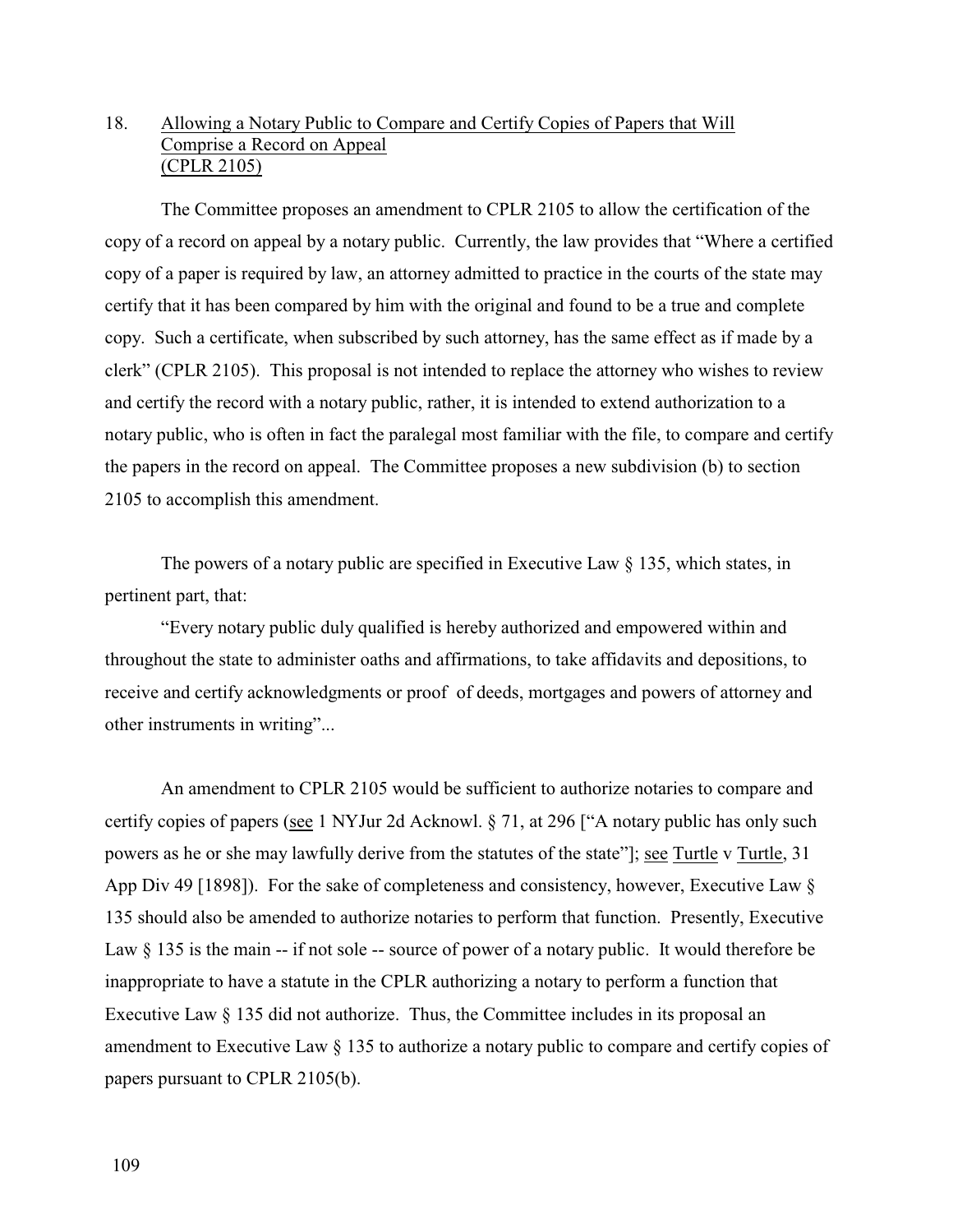This proposal does not address the issue of the fees of a notary public. The fees to which a notary public is entitled for performing his or her statutorily-authorized functions are set forth in Executive Law § 136. An amendment to this statute prescribing the fee to which a notary is entitled for comparing and certifying a copy of a paper may be appropriate, but is beyond the jurisdictional purview of the Committee.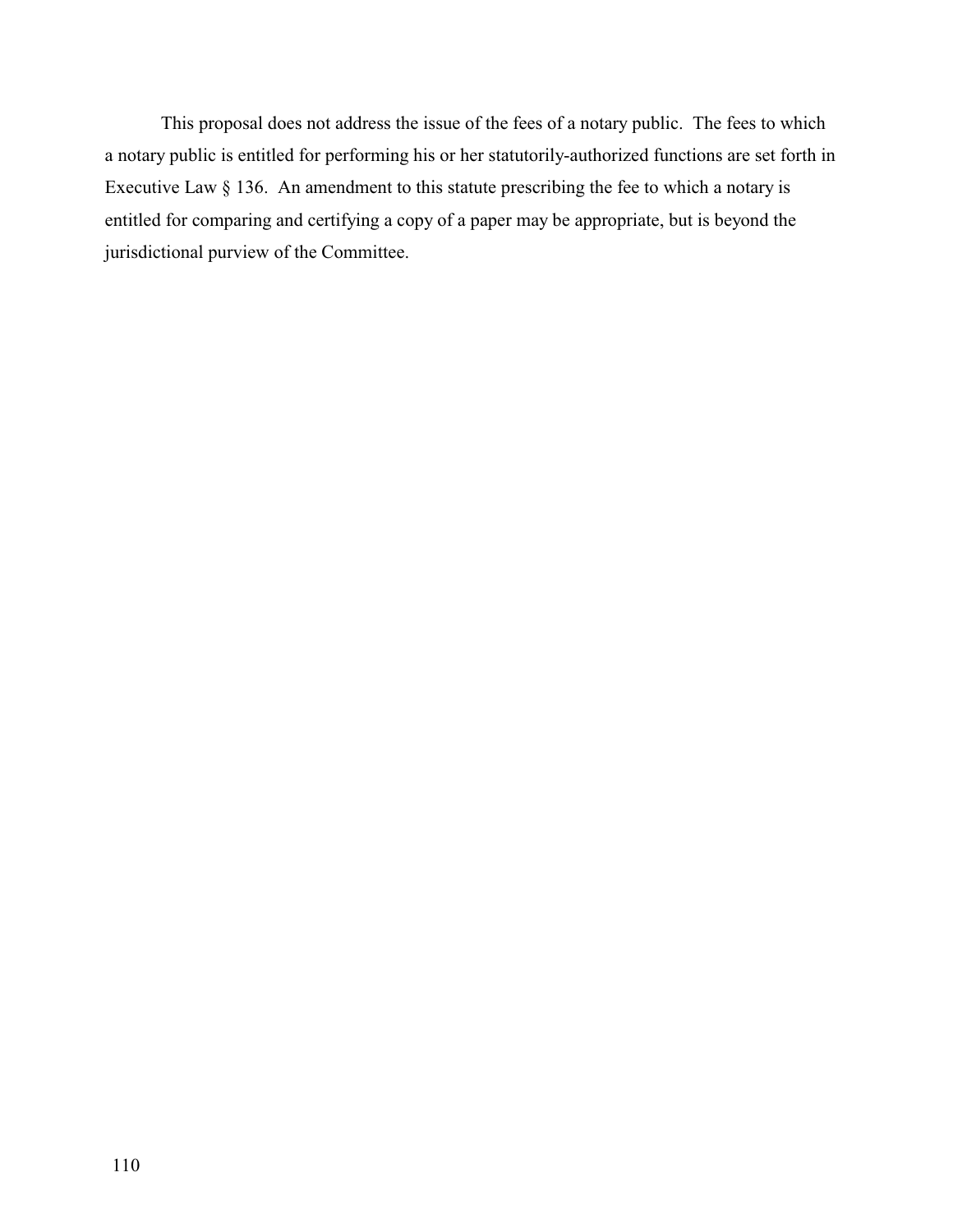#### AN ACT to amend the civil practice law and rules, in relation to authorizing a notary public to certify a record on appeal

The People of the State of New York, represented in Senate and Assembly, do enact as follows:

Section 1. Section 2105 of the civil practice law and rules, as amended by chapter 307 of the laws of 1970, is amended to read as follows:

§ 2105. Certification of Papers. (a) Certification by attorney. Where a certified copy of a paper is required by law, an attorney admitted to practice in the courts of the state may certify that it has been compared by [him] such attorney with the original and found to be a true and complete copy. Such a certificate, when subscribed by such attorney, has the same effect as if made by a clerk.

(b) Certification by notary public of copies in a record on appeal. A notary public licensed in the state may certify that the copies of the papers contained in a record on appeal have been compared by such notary with the original papers on file with the clerk of the court and found to be true and complete copies of such originals. Such a certificate, when subscribed by such notary public, has the same effect as if made by a clerk or an attorney.

§ 2. Section 135 of the executive law is amended to read as follows:

§ 135. Powers and duties; in general; of notaries public who are attorneys at law. Every notary public duly qualified is hereby authorized and empowered within and throughout the state to administer oaths and affirmations, to take affidavits and depositions, to receive and certify acknowledgments or proof of deeds, mortgages and powers of attorney and other instruments in writing; to compare and certify copies of papers pursuant to subdivision (b) of section two thousand one hundred five of the civil practice law and rules; to demand acceptance or payment of foreign and inland bills of exchange, promissory notes and obligations in writing, and to protest the same for non-acceptance or non-payment, as the case may require, and, for use in another jurisdiction, to exercise such other powers and duties as by the laws of nations and according to commercial usage, or by the laws of any other government or country may be exercised and performed by notaries public, provided that when exercising such powers he or she shall set forth the name of such other jurisdiction.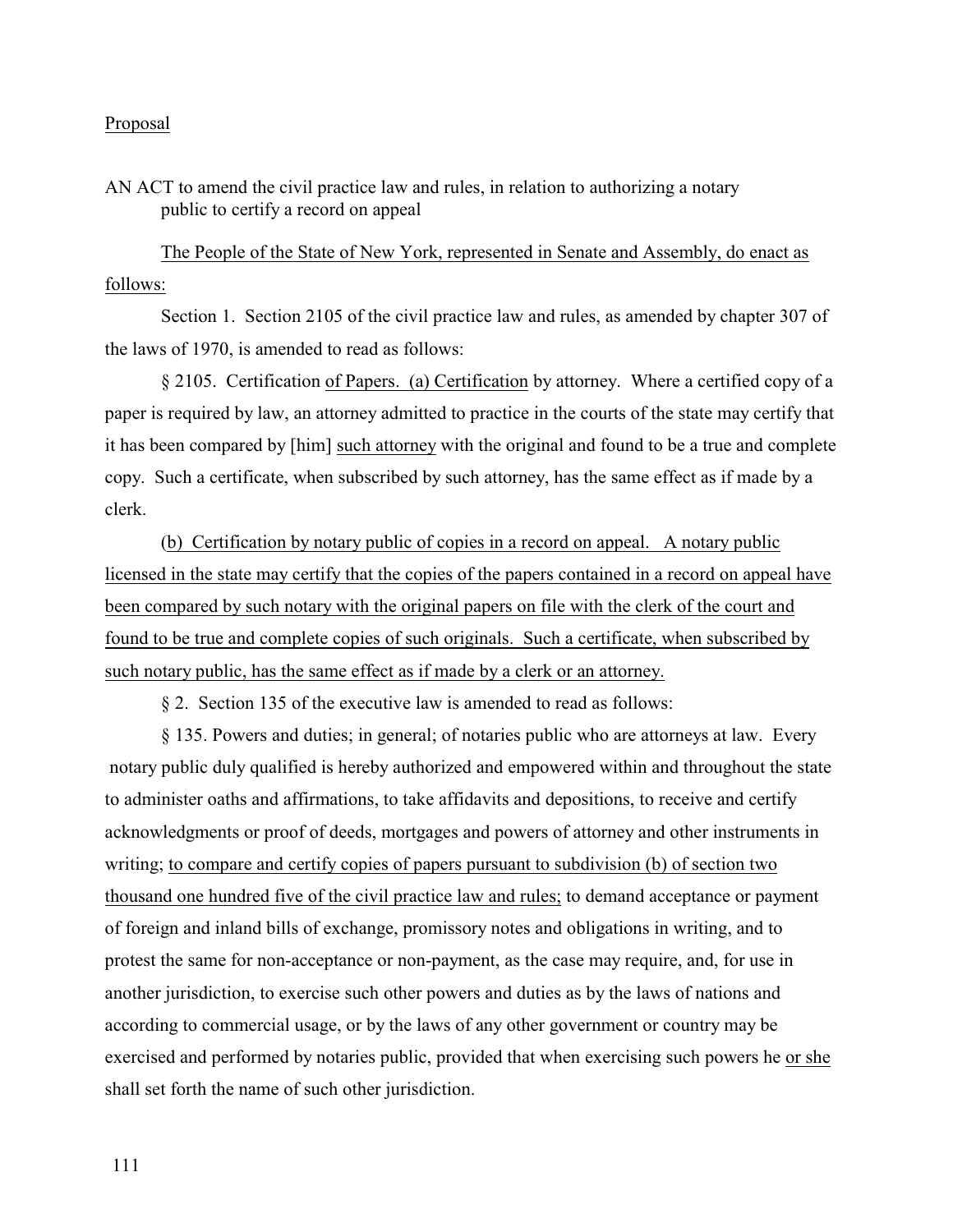A notary public who is an attorney at law regularly admitted to practice in this state may, in his or her discretion, administer an oath or affirmation to or take the affidavit or acknowledgment of his or her client in respect of any matter, claim, action or proceeding.

For any misconduct by a notary public in the performance of any of his or her powers such notary public shall be liable to the parties injured for all damages sustained by them. A notary public shall not, directly or indirectly, demand or receive for the protest for the nonpayment of any note, or for the non-acceptance or non-payment of any bill of exchange, check or draft and giving the requisite notices and certificates of such protest, including his or her notarial seal, if affixed thereto, any greater fee or reward than seventy-five cents for such protest, and ten cents for each notice, not exceeding five, on any bill or note. Every notary public having a seal shall, except as otherwise provided, and when requested, affix his or her seal to such protest free of expense.

§ 3. This act shall take effect on the first of January next succeeding the date on which it shall have become law.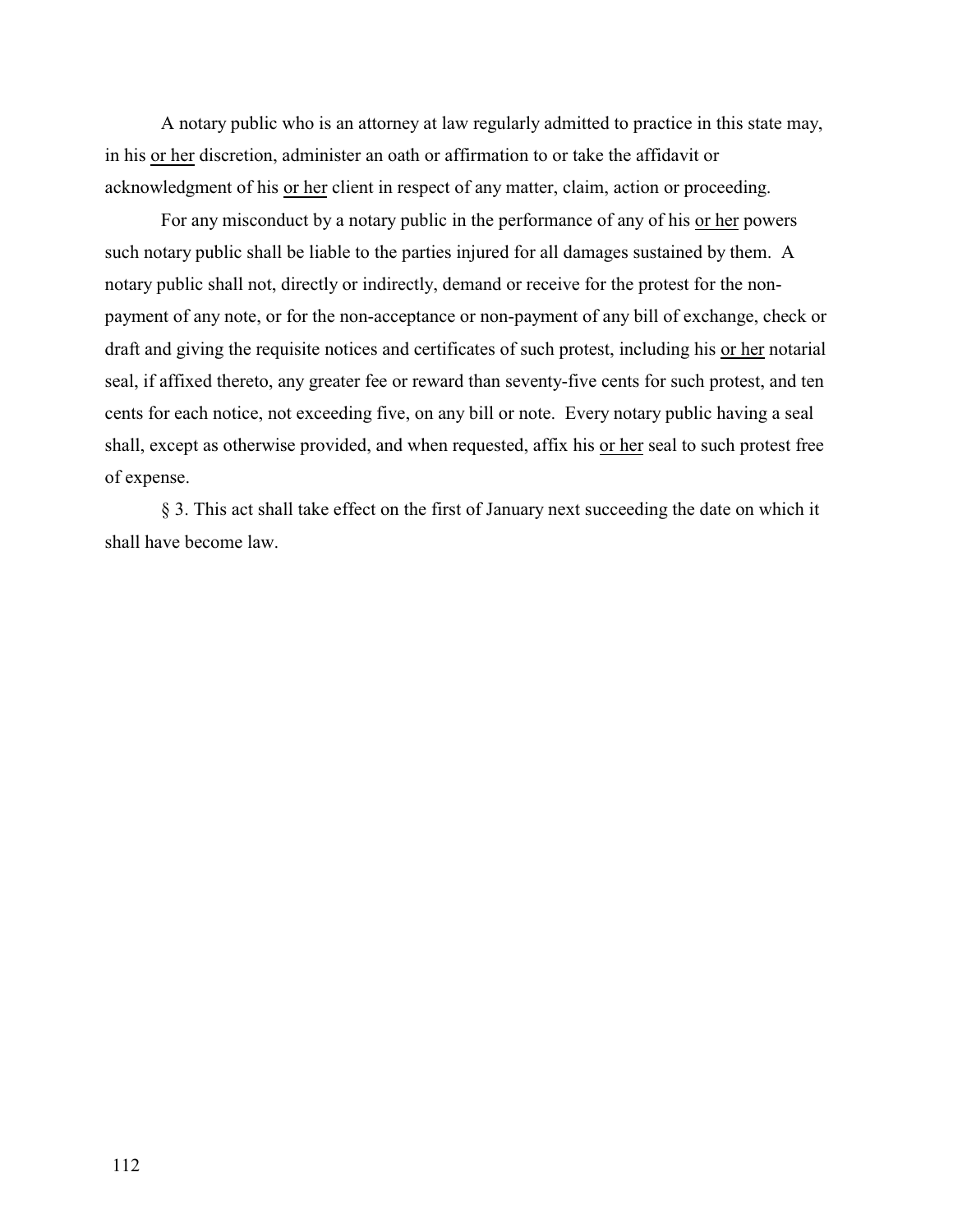## **V. Recommendations for Amendments to Certain Regulations**

The Chief Administrative Judge has the authority to regulate practice and procedure in the courts through delegation from the Legislature, (State Const., Art. VI, §30), and the Legislature has delegated this power to the Chief Administrative Judge. Judiciary Law, §211(1)(b) [Providing the Chief Judge with the power to adopt rules and orders regulating practice and procedure in the courts subject to the reserved power of the Legislature]; Judiciary Law, §212(2)(d) [Providing the Chief Administrator with the power to adopt rules regulating practice in the courts as authorized by statute]; CPLR Rule 3401 [providing the Chief Administrator with the power to adopt rules regulating the hearing of causes]. See also, Matter of A.G. Ship Maintenance Co. v. Lezak, 69 N.Y.2d 1 (1986) [Holding that the courts have been delegated, through section 211(1)(b), the power to authorize by rule the imposition of sanctions upon parties and attorneys appearing in the courts]. The Committee is proposing rules that are consistent with this delegation and are not in conflict with existing law.

Of course, no set of rules can address precisely every conceivable circumstance. The proposed rules as the Committee envisions them, however, are fair and reasonable and provide bright lines to guide counsel.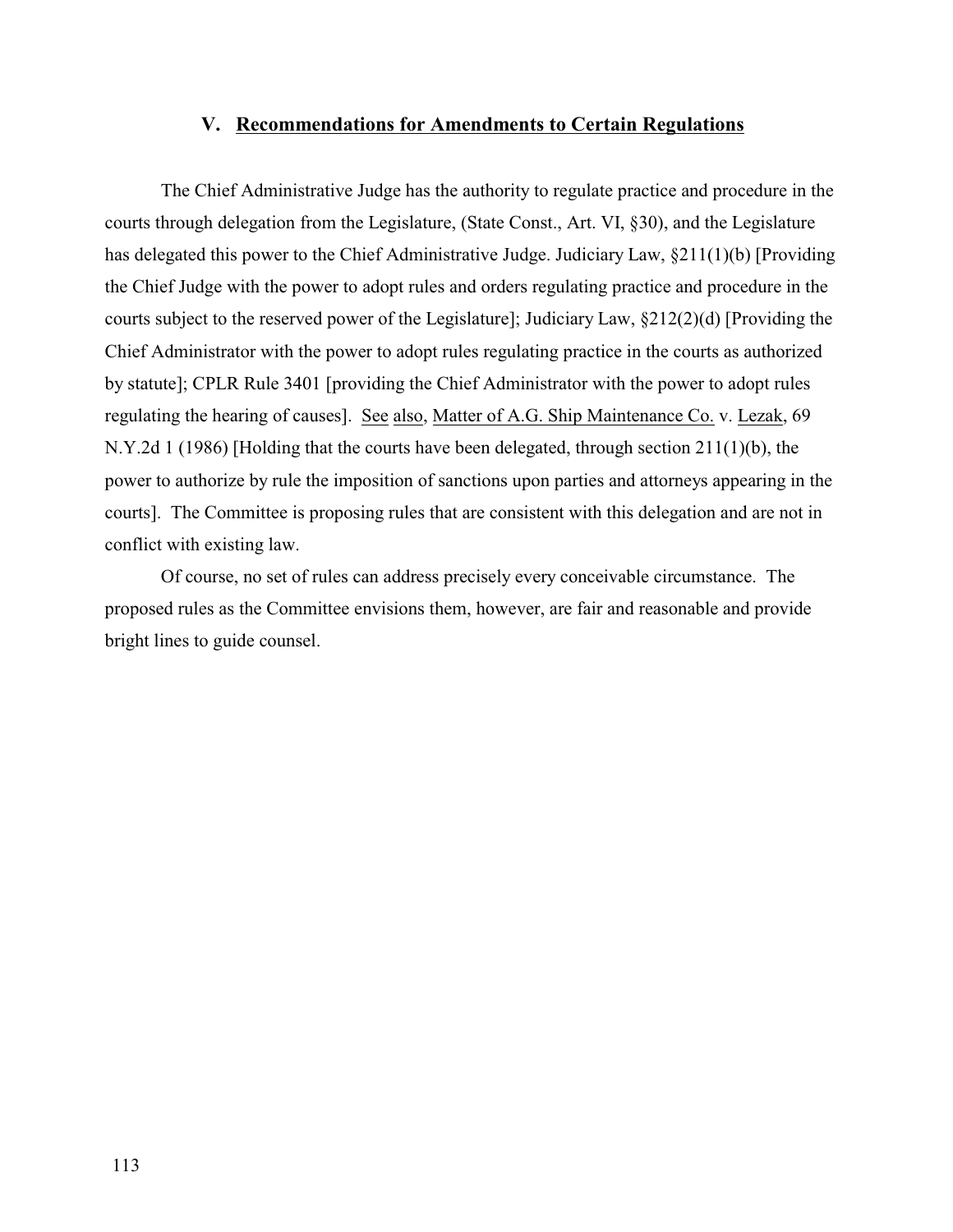## 1. Providing Greater Flexibility for the Court to Address Confidentiality in the Submission of Court Papers in the Commercial Division of the Supreme Court (22 NYCRR 202.70(g) Rule 9 (new)

The Committee recommends that the Uniform Rules for the Commercial Division of the Supreme Court be amended to give courts greater flexibility regarding submission or filing of confidential documents exchanged in discovery. The proposed rule change is not intended to disturb the current strong presumption in the law favoring open access for the public to court records that are not confidential. The Committee unanimously recognizes the importance of transparency in the third branch of government and the necessity of maintaining the public right to open court records. The Committee supports the preservation of the established standard in Rule 216.1 requiring a finding of good cause before court records are ordered sealed.

The Committee believes that an appropriate balance can be struck by a new rule that would allow confidential documents, so designated pursuant to a protective order, to be filed under seal in the commercial trial court. This measure would establish a procedure under a new section 202.70(g) Rule 9 whereby, at a preliminary conference a standard stipulation, approved by the court under the existing good cause standard, would allow the parties to file under seal pleadings containing documents exchanged in discovery and designated by the parties as confidential, such as those containing trade secrets or other information which if disclosed would cause substantial economic injury to a commercial enterprise. The court would be required to approve the stipulation. Whenever papers are filed under seal, this rule would require the parties to file a redacted copy in the public record. Both the papers filed under seal and the redacted copy must prominently display on the front page a reference to the order allowing the filing under seal and the date of that order.

The Committee also urges the adoption of the Stipulation and Order for the Production and Exchange of Confidential Information and Order for the Partial Sealing of a File or the Sealing of an Entire File (see Appendix A), as model recommended forms, rather than mandatory, for use in the Commercial Division under Rule 9.

The Committee acknowledges the analysis and reports on this issue by the New York State Bar Association Commercial and Federal Litigation Section ("Sealing Documents in Business Litigation: A Comparison of Various Rules and Methods Applied in Federal, New York State and Delaware Courts" (December 8, 2009)) and the New York City Bar Association Committee on State Courts of Superior Jurisdiction (Model Confidentiality Agreement,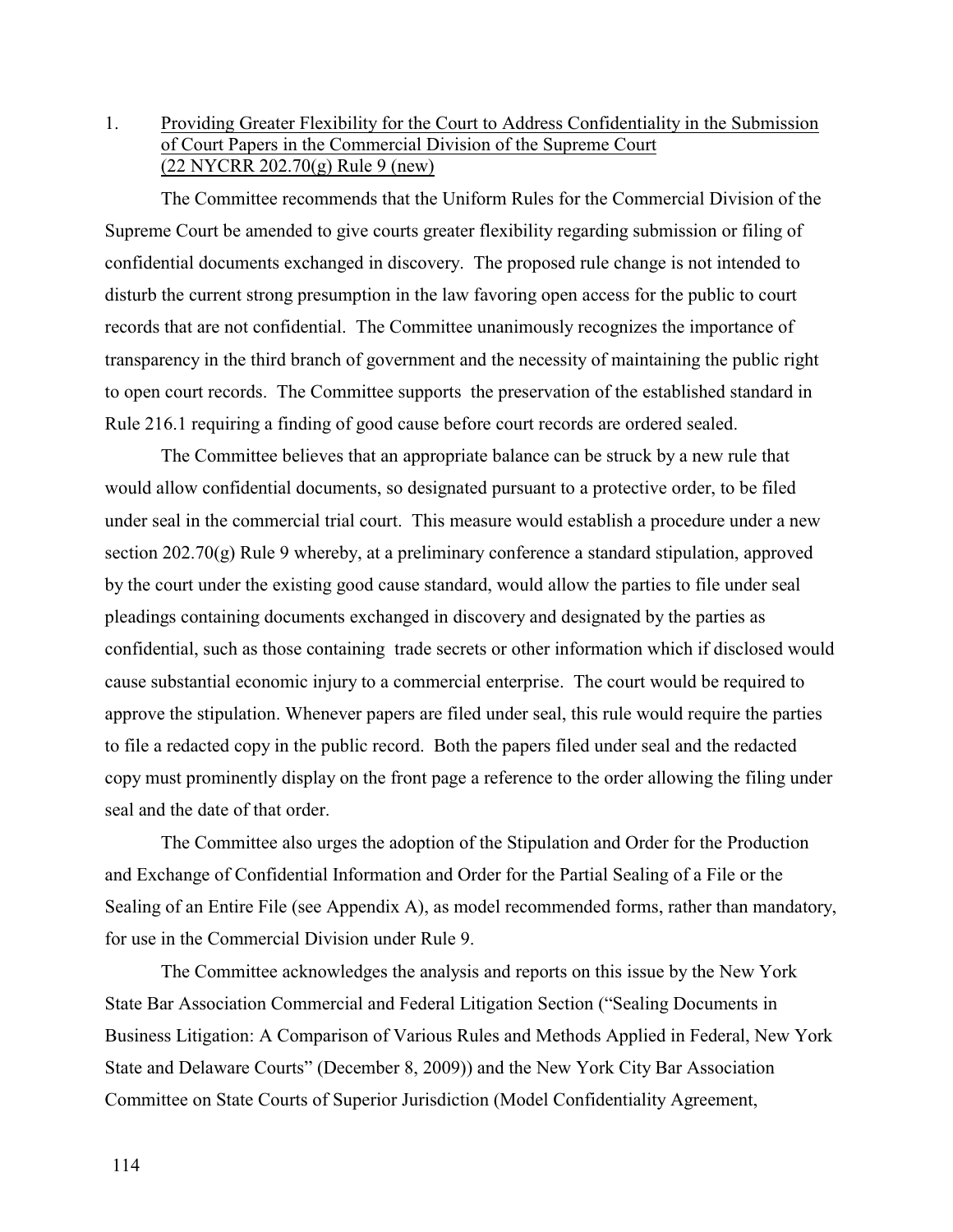"Stipulation and Order for the Production and Exchange of Confidential Information" available at [http://www.nycbar.org/Publications/reports\)](http://www.nycbar.org/Publications/reports))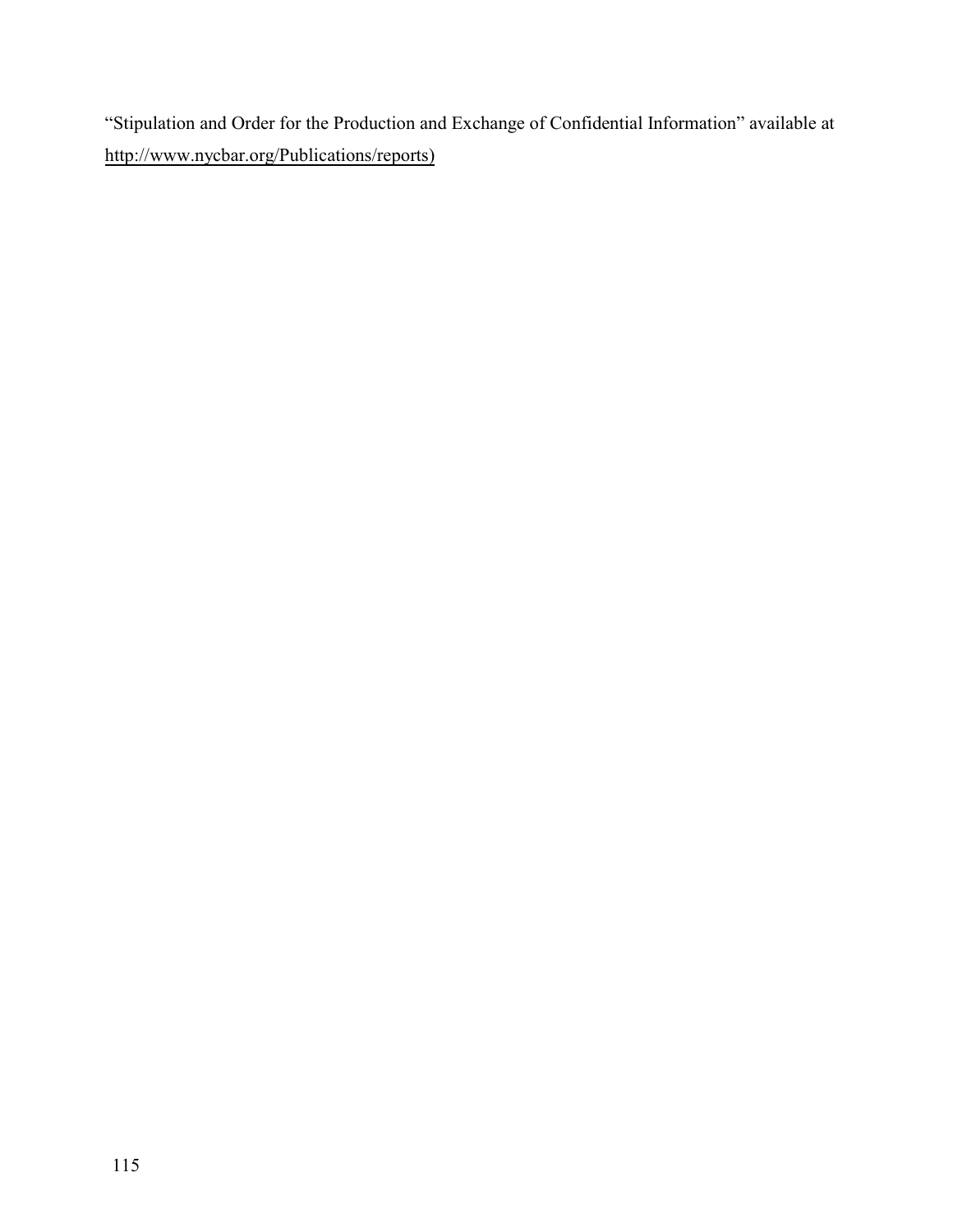§ 202.70(g). Rules of Practice for the Commercial Division Rule 9. Confidentiality Orders.

1. (a) Nothing in Rule 216.1 shall prevent the parties from entering into an appropriate stipulation approved by court order, whereby documents exchanged in discovery, such as those that contain trade secrets or information that if disclosed are likely to cause substantial economic injury to a commercial enterprise, may be designated by the parties as confidential. The stipulation and order shall provide for a procedure, determined by the court, for the handling of such designated documents in the public file. Nothing herein shall prevent any person or party from moving to unseal any documents filed under seal. This rule shall not be construed as altering in any way any of the provisions of Rule 216.1.

(b) A redacted copy of papers filed under seal shall be filed in the public record.

(c) The papers filed under seal and the redacted copy shall prominently display on the front page that the papers are being filed pursuant to an order allowing the filing under seal and the date of such order.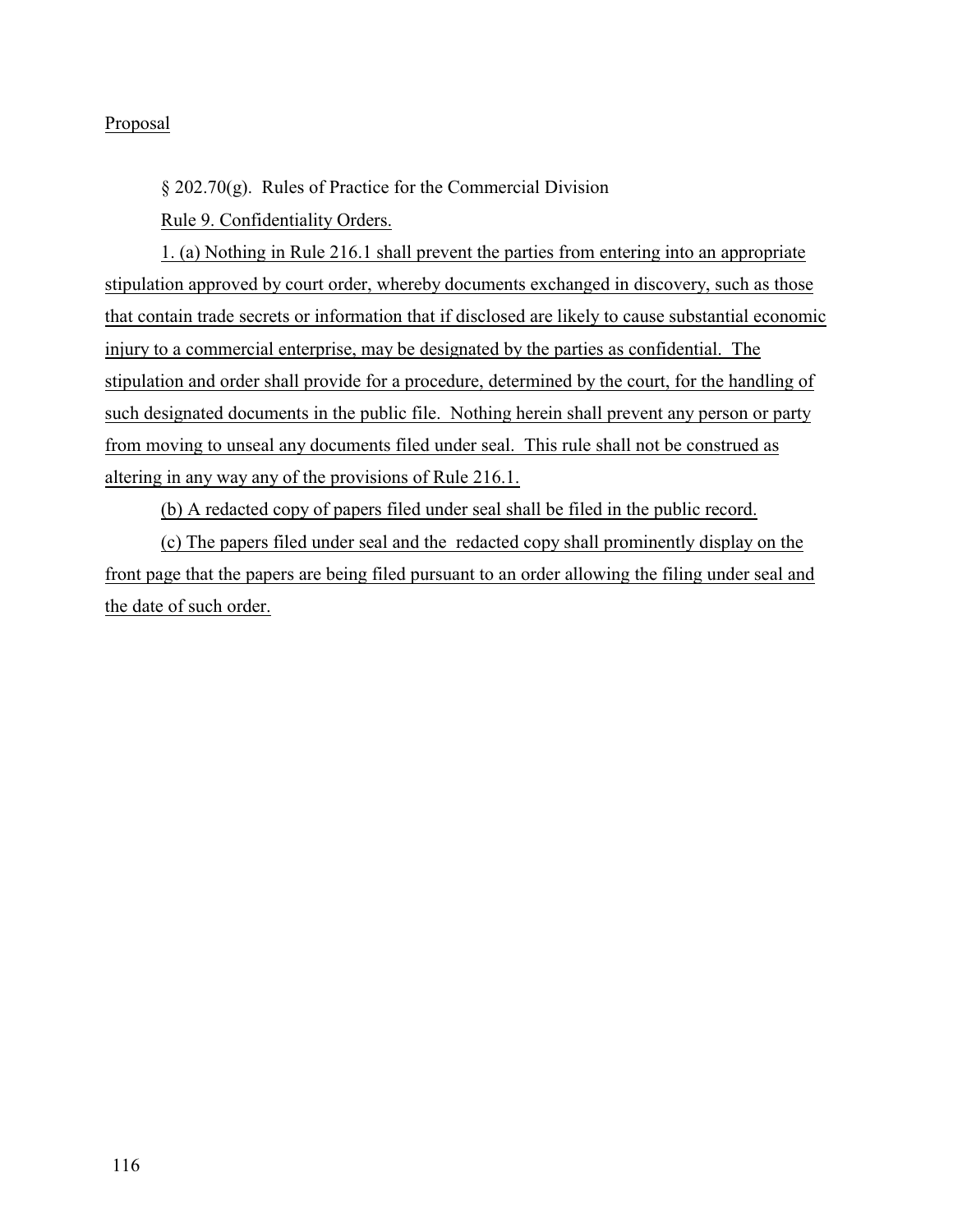## 2. Giving the Court Discretion to Accept an Untimely Submission for Good Cause Shown or in the Interests of Justice (22 NYCRR 202.48)

The Committee recommends that the Uniform Rules for the Supreme Court and the County Court (22 NYCRR 202.48) be amended to answer questions raised by recent case law examining the excuse of law office failure. In May, 2007, the Supreme Court, Appellate Division, First Department, held that the failure to submit judgment to the court for signature within 60 days did not meet the requirement of a showing of good cause. Farkas v. Farkas, 40 A.D.3d 207, 835 N.Y.S.2d 118 (1st Dept. 2007) (*aff'd in part, rev'd in part*, 11 N.Y.3d 300, 898 N.E.2d 563, 869N.Y.S.2d 380 (2008). In the Farkas divorce action, the court vacated the judgment and the claim underlying the judgment was dismissed as abandoned pursuant to 22 NYCRR 202.48(b). The court reasoned in part that the ex-wife failed to show "good cause" for delay even though the ex-husband could show no prejudice from the delay and even though the result of the court's decision resulted in loss of a substantial judgment in the ex-wife's favor.

Inclusion of the alternative "interest of justice" basis for an extension will give the court greater flexibility to consider all the circumstances surrounding the failure to timely submit the proposed judgment. As the Court of Appeals has stated, "The interest of justice standard requires a careful judicial analysis of the factual setting of the case and a balancing of the competing interests presented by the parties." Leader v. Moroney, Ponzini & Spencer, 97 N.Y.2d 95, 105 (2001). The court may consider "any factor relevant to the exercise of its discretion." Id. at 106. The Committee believes that an "interest of justice" standard would allow the courts to weigh the facts and interests and excuse inadvertently late submissions of judgment that cause no serious prejudice to the opposing party - even where the late submission is due to law office failure or other neglect.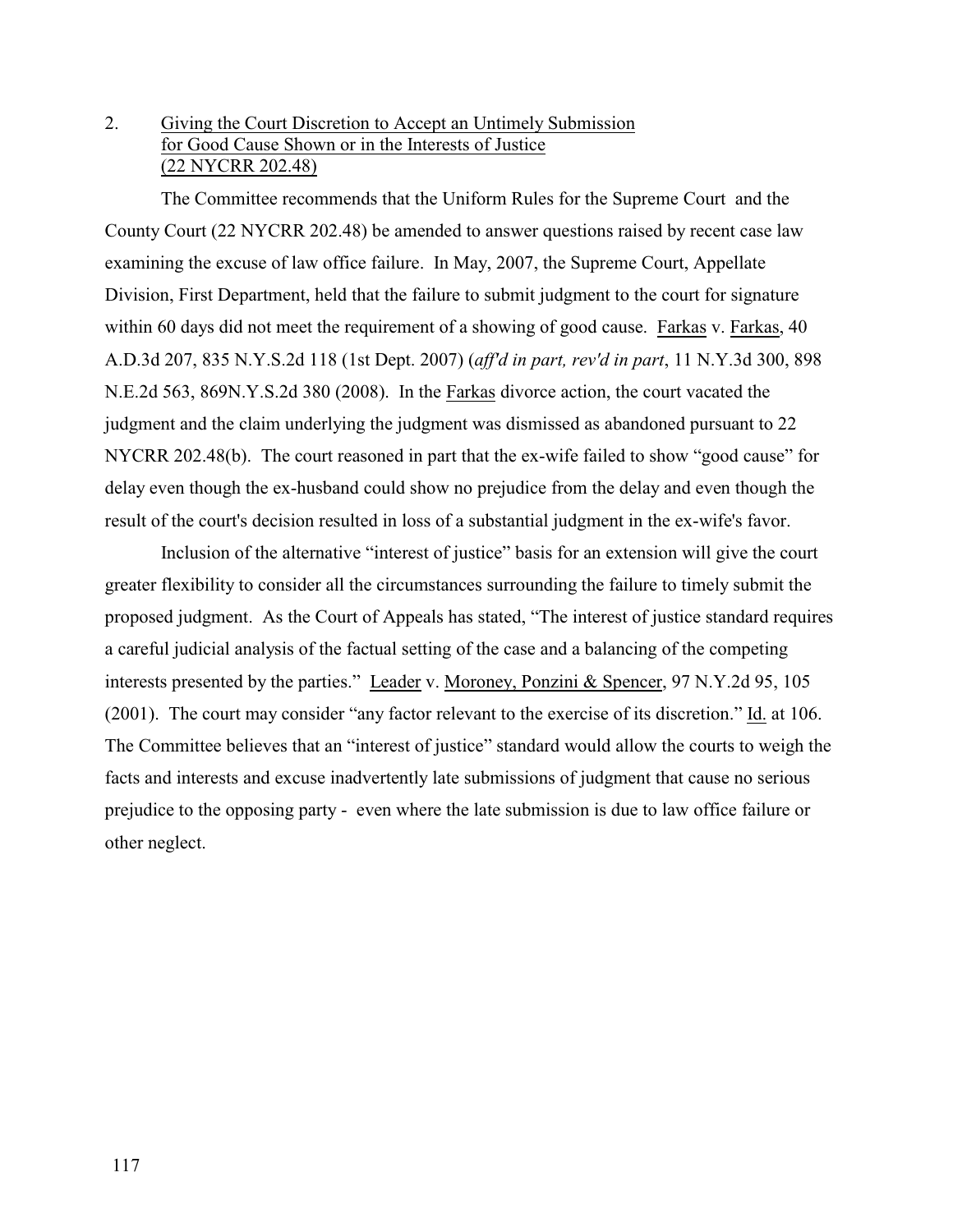§ 202.48. Submission of Orders, Judgments and Decrees for Signature. § 202.48(b) [Failure to submit the order of judgment timely shall be deemed an abandonment of the motion or action, unless] The court may accept an untimely submission of a proposed order, judgment or decree for good cause shown or in the interest of justice.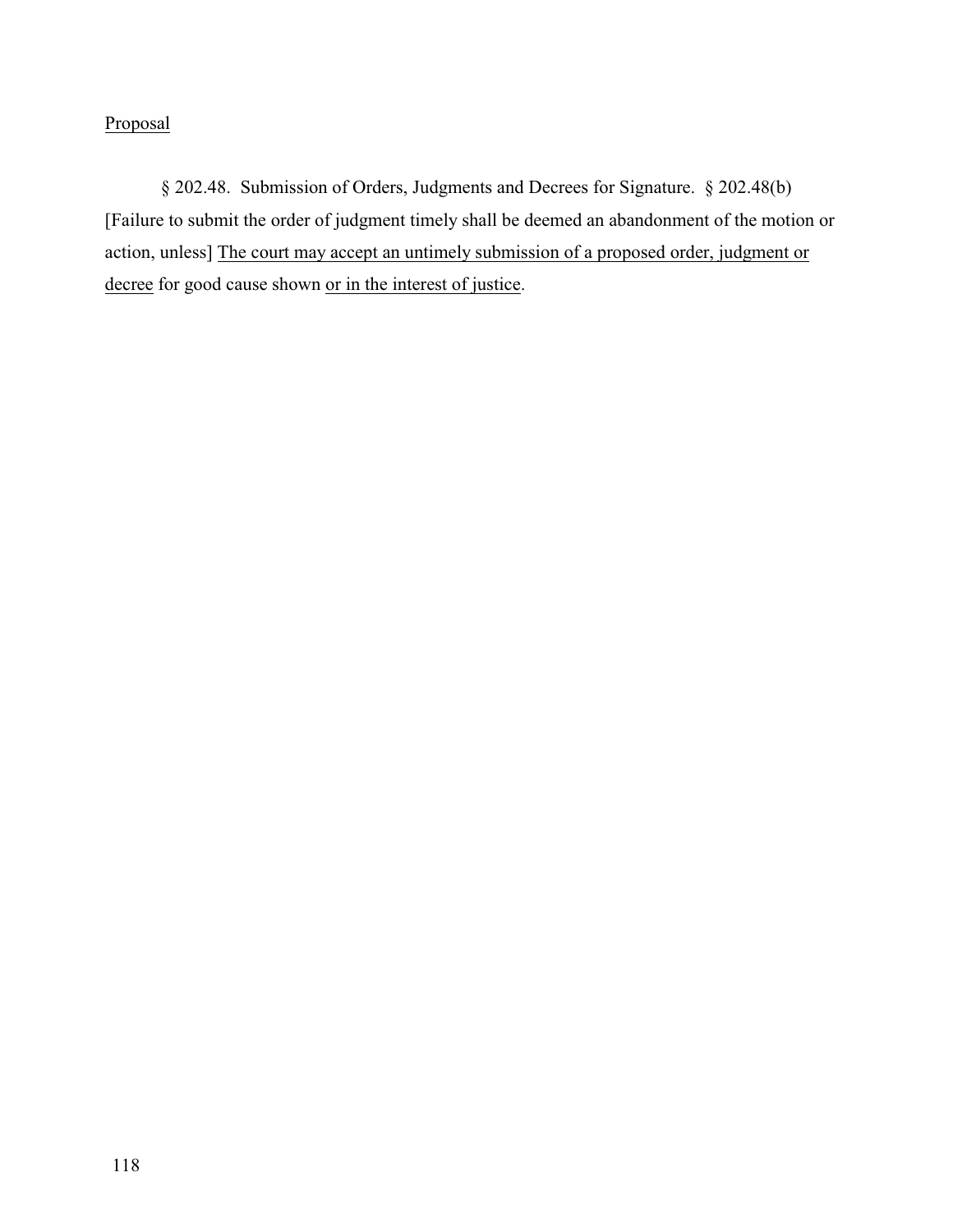## 3. Requiring Parties to Give the Court Notice of Discontinuance, Settlement, Mootness of a Motion or Death or Bankruptcy of a Party (22 NYCRR 202.28(a), (b)(new))

The Advisory Committee on Civil Practice recommends that the Uniform Rules for the Supreme Court and the County Court (22 NYCRR 202.00 *et seq*.) be amended to require the parties to a pending action to notify the assigned justice of the court when the action is wholly or partially settled by stipulation, or a motion has become wholly or partially moot, or a party has died or become a debtor in bankruptcy. It has been brought to the attention of the Committee that it is not uncommon that an assigned justice is not informed of the disposition by settlement between the parties, which frequently occurs while a difficult motion is *sub judice*. Time and effort becomes wasted while the judge and law clerk are busy in chambers, or amongst the pool clerks, preparing a decision or opinion on a moot issue or settled case.

Currently, there are similar rules in Section II of the General rules, Rule 2(a) of the Justices of the Supreme Court, Civil Branch, New York County and §670.2(g) of Part 670, Procedure in the Appellate Division, Second Department. Also, the Court of Appeals has ruled that parties must disclose the existence of a hi-low agreement and its terms to the court and any non-agreeing defendants (Matter of Eighth Jud. Dist. Asbestos Litig., 8 N.Y. 3d 717 (2007)). Currently, many practitioners voluntarily adopt a similar procedure in practice. However, the Committee believes that the matter is sufficiently serious that the parties' obligation under CPLR 2104 to notify chambers should be mandatory. The Committee also believes that adoption of the proposed rule will assist judges in getting out timely decisions and improving access to judicial resources.

Finally, the Committee believes it appropriate to include this requirement with the existing rule governing discontinuance of civil actions, and to make a distinction between the required filing with the county clerk and the additional notification of the judge.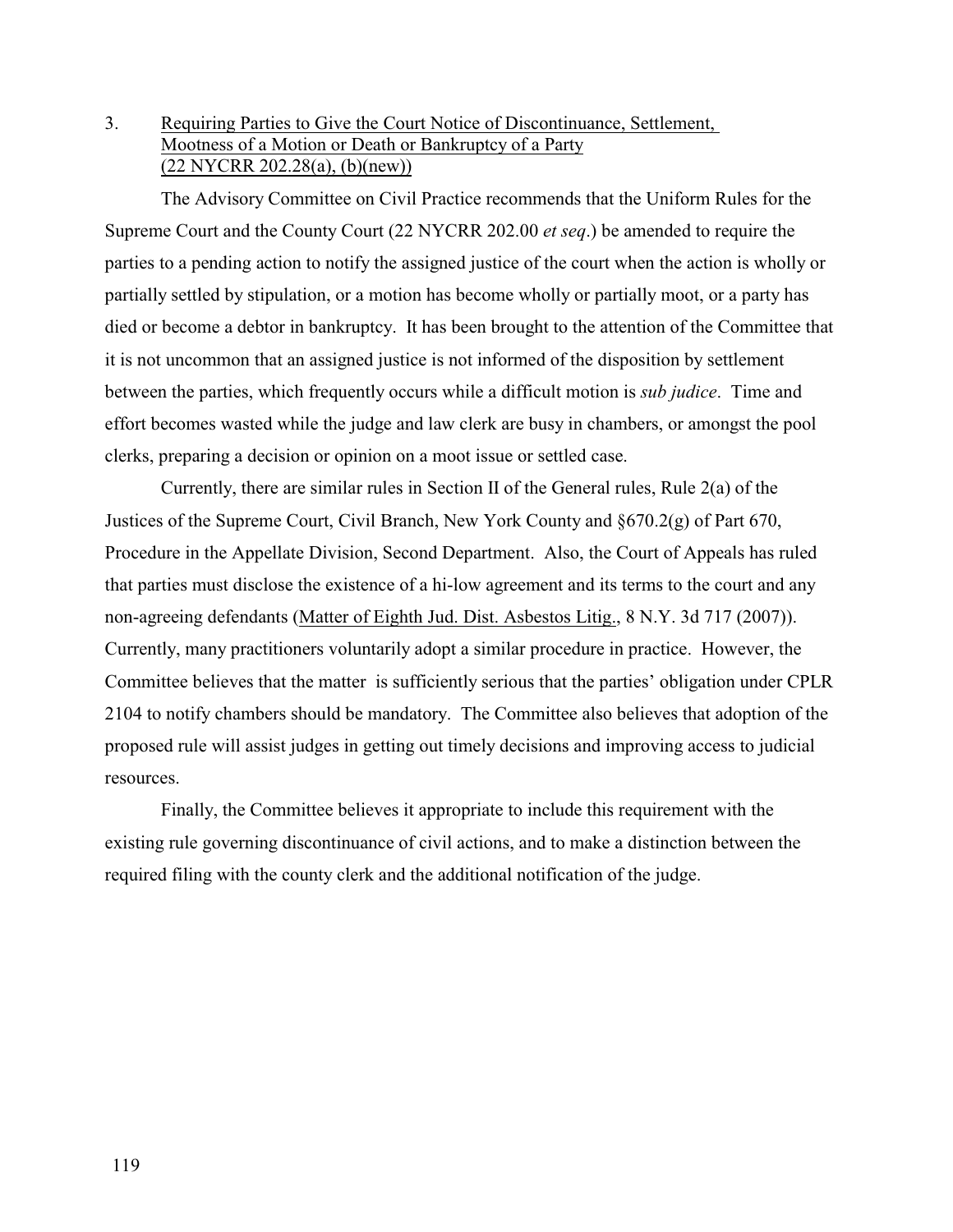§ 202.28. Discontinuance of Civil Actions and Notice to the Court. (a) In any discontinued action, the attorney for the defendant shall file a stipulation or statement of discontinuance with the county clerk within 20 days of such discontinuance. If the action has been noticed for judicial activity within 20 days of such discontinuance, the stipulation or statement shall be filed before the date scheduled for such activity.

(b) If an action is discontinued under paragraph (a), or wholly or partially settled by stipulation pursuant to CPLR 2104, or a motion has become wholly or partially moot, or a party has died or become a debtor in bankruptcy, the parties promptly shall notify the assigned judge in writing of such an event.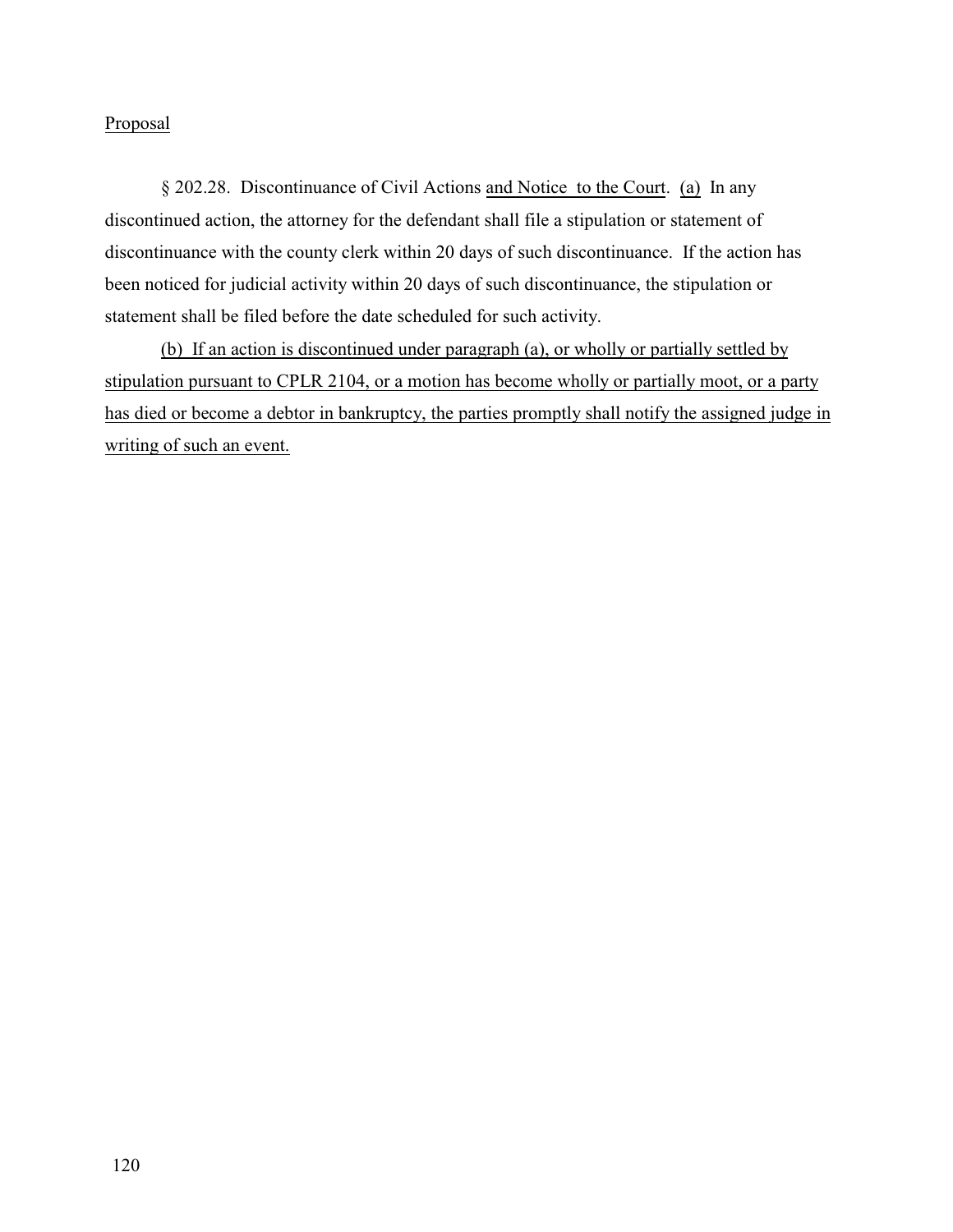## 4. Encouraging the Court to Grant Requests to Appear at Conference via Telephonic or Other Electronic Means (22 NYCRR 202.10 (new))

The Committee recommends that the Uniform Rules for the Supreme Court and the County Court (22 NYCRR 200 *et seq*.) be amended to add a new rule 202.10 encouraging the trial court to grant requests to appear at conference via telephonic or other electronic means. It has come to the attention of the Committee that many practitioners would prefer to appear at conferences via electronic means rather than travel to the court for many types of conferences. Often the time and expense of travel and the time spent at the court far outweigh the need for an in-person appearance. Further, the conference may be very abbreviated, preliminary conferences where little or no disagreement exists between the parties. The Committee acknowledges that the court or a party may, in fact, desire the opportunity for an in-person conference with the court or his or her adversary, so recommends that the court only grant such requests where it is both feasible and appropriate.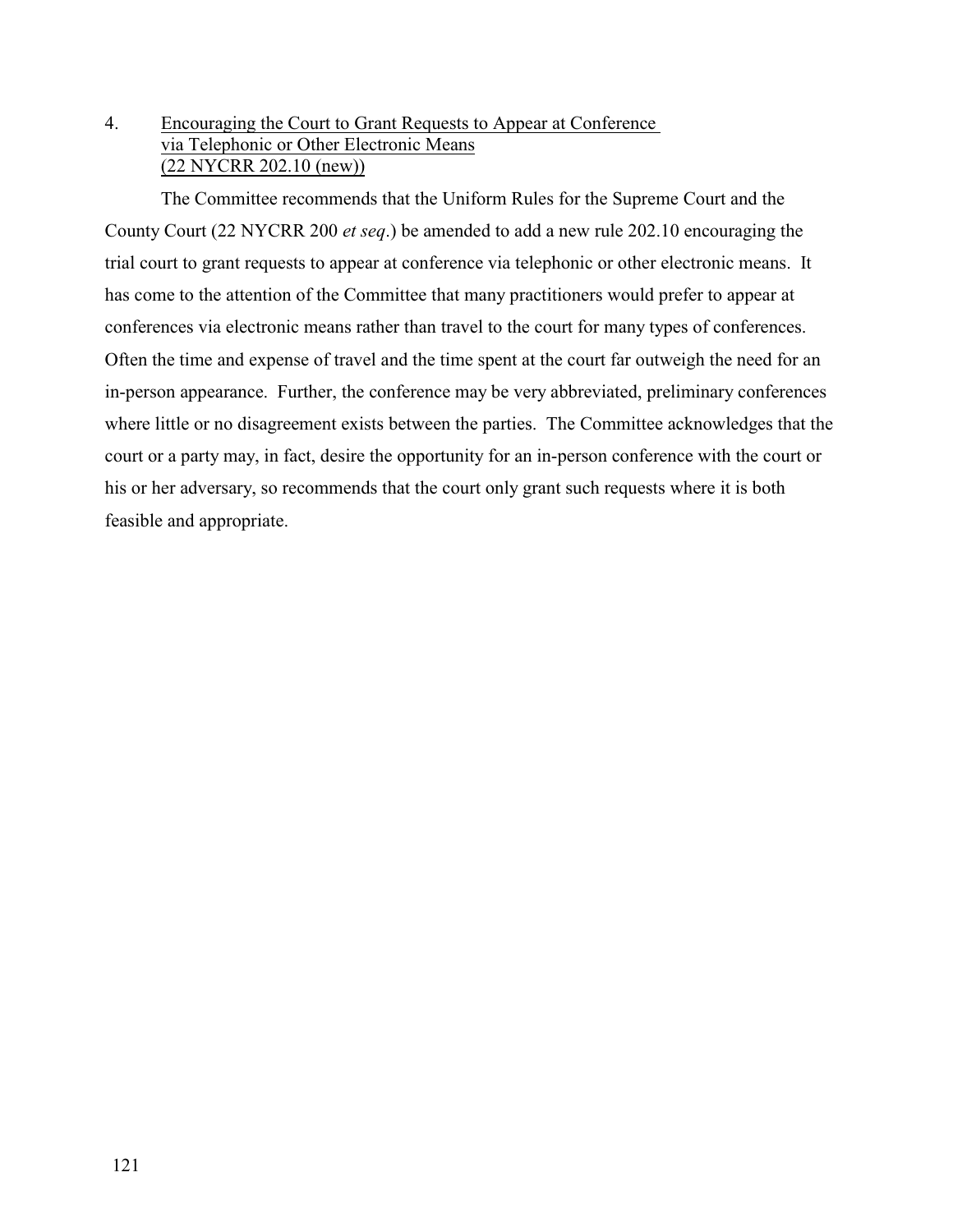§ 202.10. Appearance at Conferences. Any party may request to appear at a conference by telephonic or other electronic means. Where feasible and appropriate, the court is encouraged to grant such requests.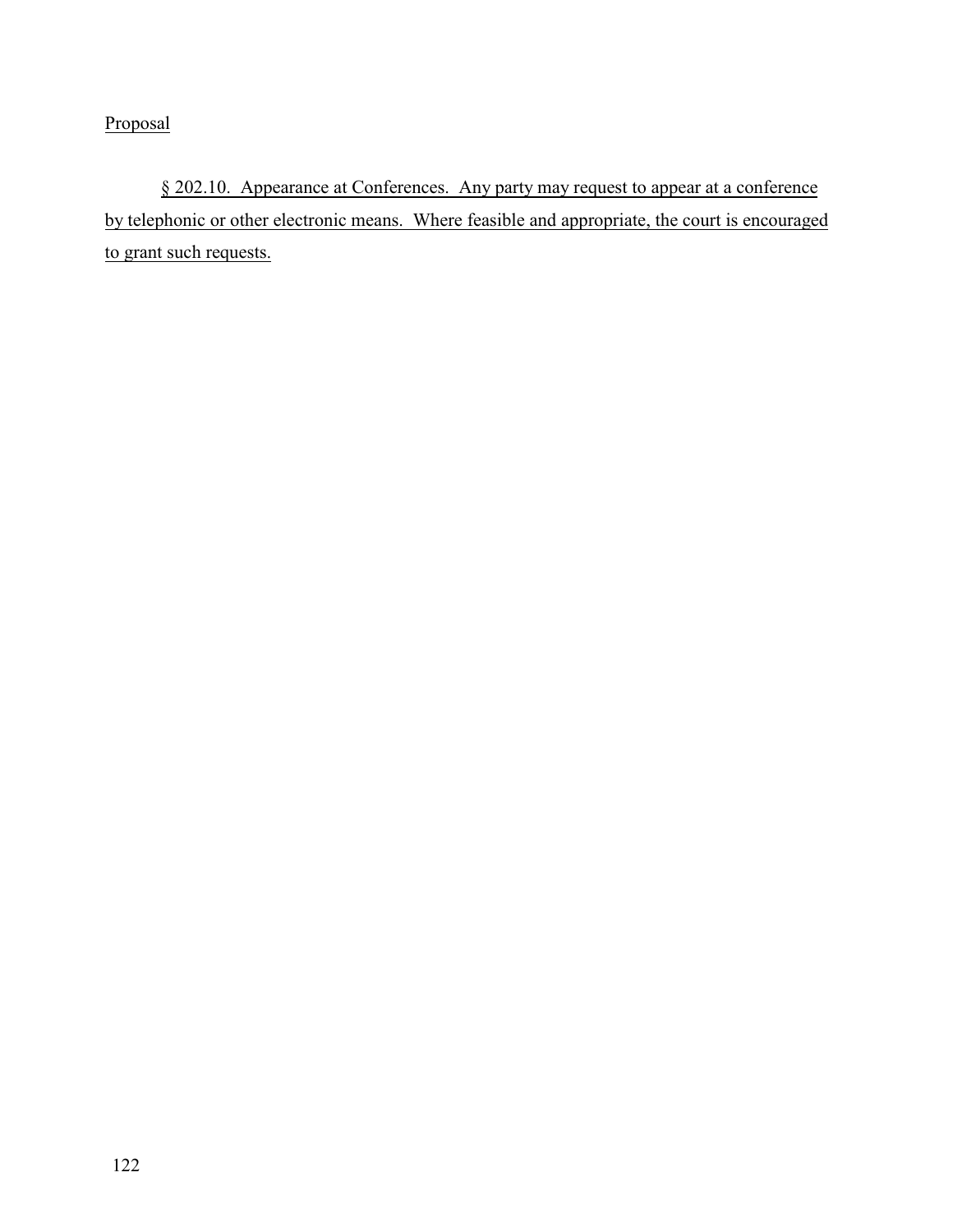## 5. Eliminating the Notice of Medical, Dental and Podiatric Malpractice Action and Requiring a Request for Judicial Intervention within Sixty Days as Special Rules for Medical, Dental and Podiatric Malpractice Action (22 NYCRR 202.56)

The Committee proposes that, *upon enactment* of its proposal to amend CPLR 3406 (see, instant Report I.(2), New Measures (p. 10), Uniform Rule 202.56 of the Uniform Rules for the Supreme Court and the County Court (22 NYCRR 200 *et seq*.) be amended to eliminate all of the requirements for a notice of medical malpractice action and all of the rules governing the preliminary conference, leaving those rules to the more general rules contained in 22 NYCRR 202.6. The amended rule would be substantially narrowed so as to provide only that in dental, medical or podiatric malpractice actions, the Request for Judicial Intervention must be filed, as it is now, within sixty days of joinder of issue, and that this filing results in assignment to a judge. The Committee proposes amending both the statute and the rule to achieve this objective.

 The notice of medical malpractice action is an anachronism, serving no discernable purpose today. Its elimination will end an unnecessary burden upon attorneys without in any way affecting this type of litigation. However, requiring the early filing of a Request for Judicial Intervention assures that courts will begin to oversee and supervise these cases at an early stage. The Committee believes that this is useful, and, in fact, would like to see this early supervision extended to other cases at such time as the courts have the resources to increase their workload.

The Committee also recommends the elimination of paragraph (b) of rule 202.56 because these current provisions dealing with the need for motions on missing the deadline and sanctions for late filing, cause unnecessary side issues to be brought into the litigation.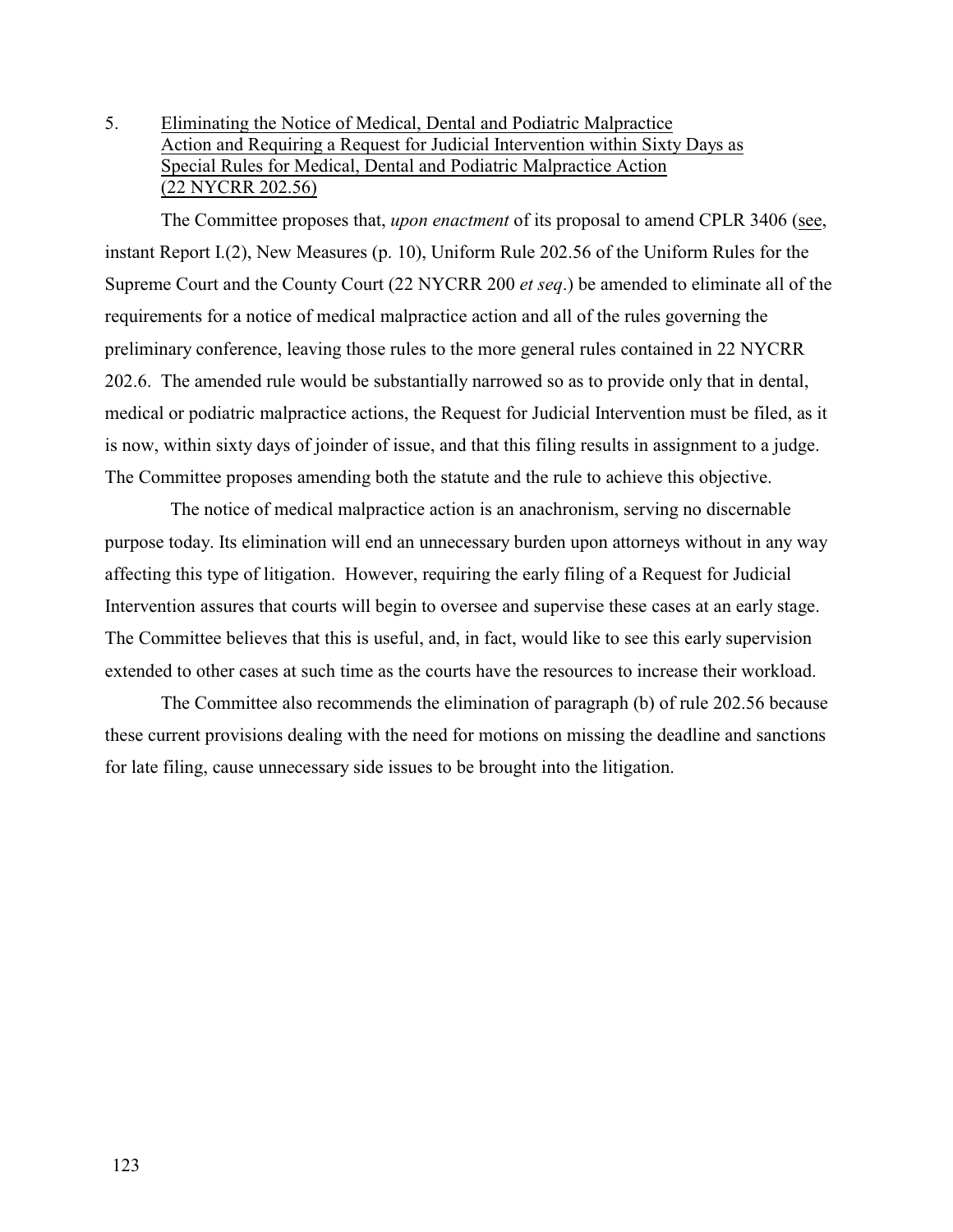§ 202.56. Medical, Dental and Podiatric Malpractice Actions; Special Rules. [(a) Notice of Medical, Dental or Podiatric Malpractice Actions.

 (1)] Within sixty days after joinder of issue by all defendants named in the complaint in an action for medical, dental or podiatric malpractice, or after the time for a defaulting party to appear, answer or move with respect to a pleading has expired, the plaintiff shall obtain an index number and file a request for judicial intervention, pursuant to section 202.6 of this Part, which shall cause the assignment of the action to a judge. [a notice of such medical, dental or podiatric malpractice action with the appropriate clerk of the county of venue, together with: (i) proof of service of the notice upon all other parties to the action; (ii) proof that, if demanded, authorizations to obtain medical, dental and hospital records have been served upon the defendants in the action; (iii) copies of the summons, notice of appearance and all pleadings, including the certificate of merit, if required by CPLR 3012-a; (iv) a copy of the bill of particulars, if one has been served; (v) a copy of any arbitration demand, election of arbitration or concession of liability served pursuant to CPLR 3045; (vi) if requested and available, all information required by CPLR  $3101(d)(1)(I)$ . The notice shall be served simultaneously upon all such parties. If the bill of particulars, papers served pursuant to CPLR 3045, and information required by CPLR  $3101(d)(1)(I)$  are not available, but later become available, they shall be filed with the court simultaneously when served on other parties. The notice shall be in substantially the following form:]

[NOTICE OF MEDICAL, DENTAL OR PODIATRIC MALPRACTICE ACTION ] ( *form and instructions deleted)*

[(b) Medical, Dental and Podiatric Malpractice Preliminary Conference.

(1) The judge, assigned to the medical dental or podiatric malpractice action, as soon as practicable after the filing of the notice of medical, dental or podiatric malpractice action, shall order and conduct a preliminary conference and shall take whatever action is warranted to expedite the final disposition of the case, including but not limited to:

*\* \* \**

(i) directing any party to utilize or comply forthwith with any pretrial disclosure procedure authorized by the Civil Practice Law and Rules;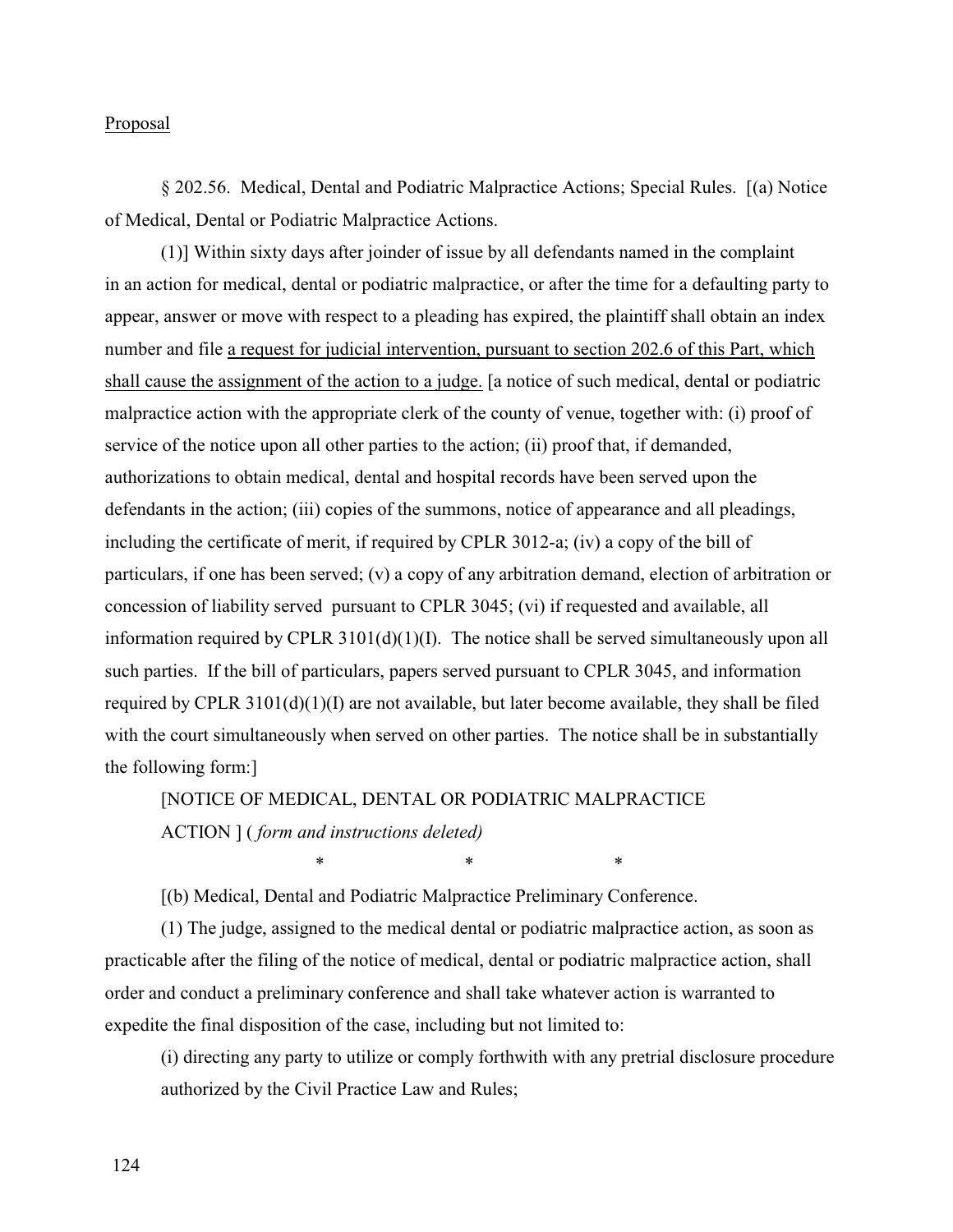(ii) fixing the date and time for such procedures provided that all such procedures must be completed within 12 months of the filing of the notice of medical, dental or podiatric malpractice action unless otherwise ordered by the court;

(iii) establishing a timetable for offers and depositions pursuant to CPLR  $3101(d)(I)$ ;

(iv) directing the filing of a note of issue and a certificate of readiness when the action otherwise is ready for trial, provided that the filing of the note of issue and certificate of readiness, to the extent feasible, be no later than 18 months after the notice of medical, dental or podiatric malpractice action is filed;

(v) fixing a date for trial;

(vi) signing any order required;

 (vii) discussing and encouraging settlement, including use of the arbitration procedures set forth in CPLR 3045;

(viii) limiting issues and recording stipulations of counsel; and

(ix) scheduling and conducting any additional conferences as may be appropriate.

(2) A party failing to comply with a directive of the court authorized by the provisions of this subdivision shall be subject to appropriate sanctions, including costs, imposition of appropriate attorney's fees, dismissal of an action, claim, cross-claim, counterclaim or defense, or rendering a judgment by default. A certificate of readiness and a note of issue may not be filed until a precalendar conference has been held pursuant to this subdivision.

 (3) Where parties are represented by counsel, only attorneys fully familiar with the action and authorized to make binding stipulations or commitments, or accompanied by a person empowered to act on behalf of the party represented, shall appear at the conference.]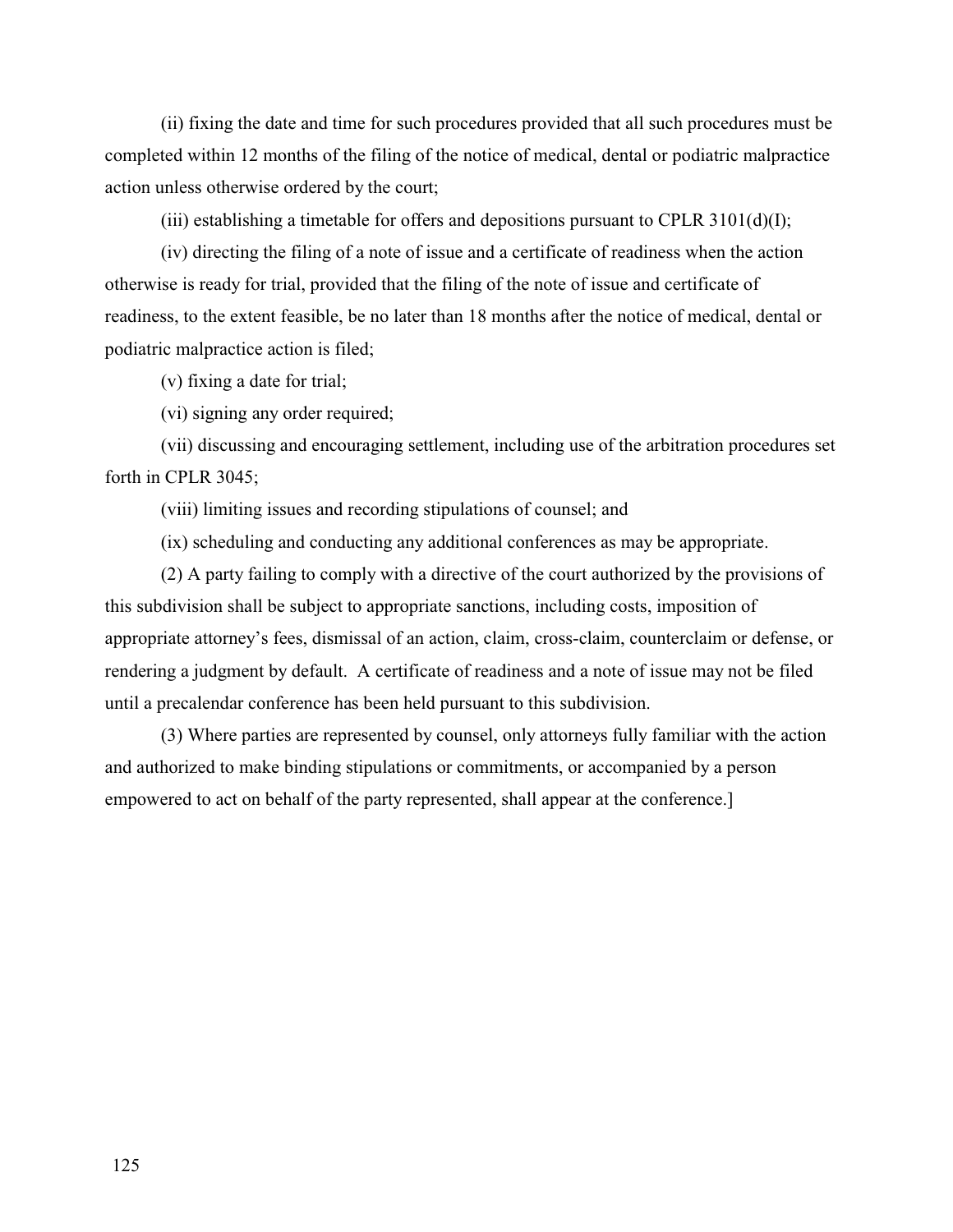## 6. Allowing Proof of Service by Mail under CPLR 2103(b)(2) by Affirmation that the Attorney Caused the Paper to be Mailed (22 NYCRR 202.5-c)(new))

The Committee recommends that the Uniform Rules for the Supreme Court and the County Court (22 NYCRR 200 *et seq*.) be amended to add a new rule 202.5-c to allow CPLR 2103(b)(2) proof of service by mail to a party's attorney to include an affirmation of an attorney, authorized under CPLR 2106, that the attorney caused the paper to be mailed under the regular office procedures generally used for mail service of papers. While inspired by an analysis of the decision in Peter-MacIntyre v. Lynch Intern., Inc., 52 A.D.3d 424, 862 N.Y.S.2d 351(1st Dept. 2008), the Committee also believes that this new rule is necessary to correct the widespread use of affidavits that are not technically correct in New York practice. Because current law is unclear as to what is needed to be able to demonstrate that a paper was mailed, affidavits used today can be imprecise as to the facts or may not be sufficient to meet legal requirements. This proposal will make clear exactly which facts need to be recited to comply with the statute. The new section 202.5-c does not preclude the execution of a separate affidavit of mailing by a person, other than the attorney, who may be responsible for placing the paper in the custody of the United States Postal Service. However, the new 202.5-c is limited in scope to the mail service of papers to a party's attorney to avoid any use of such an affirmation by a process server.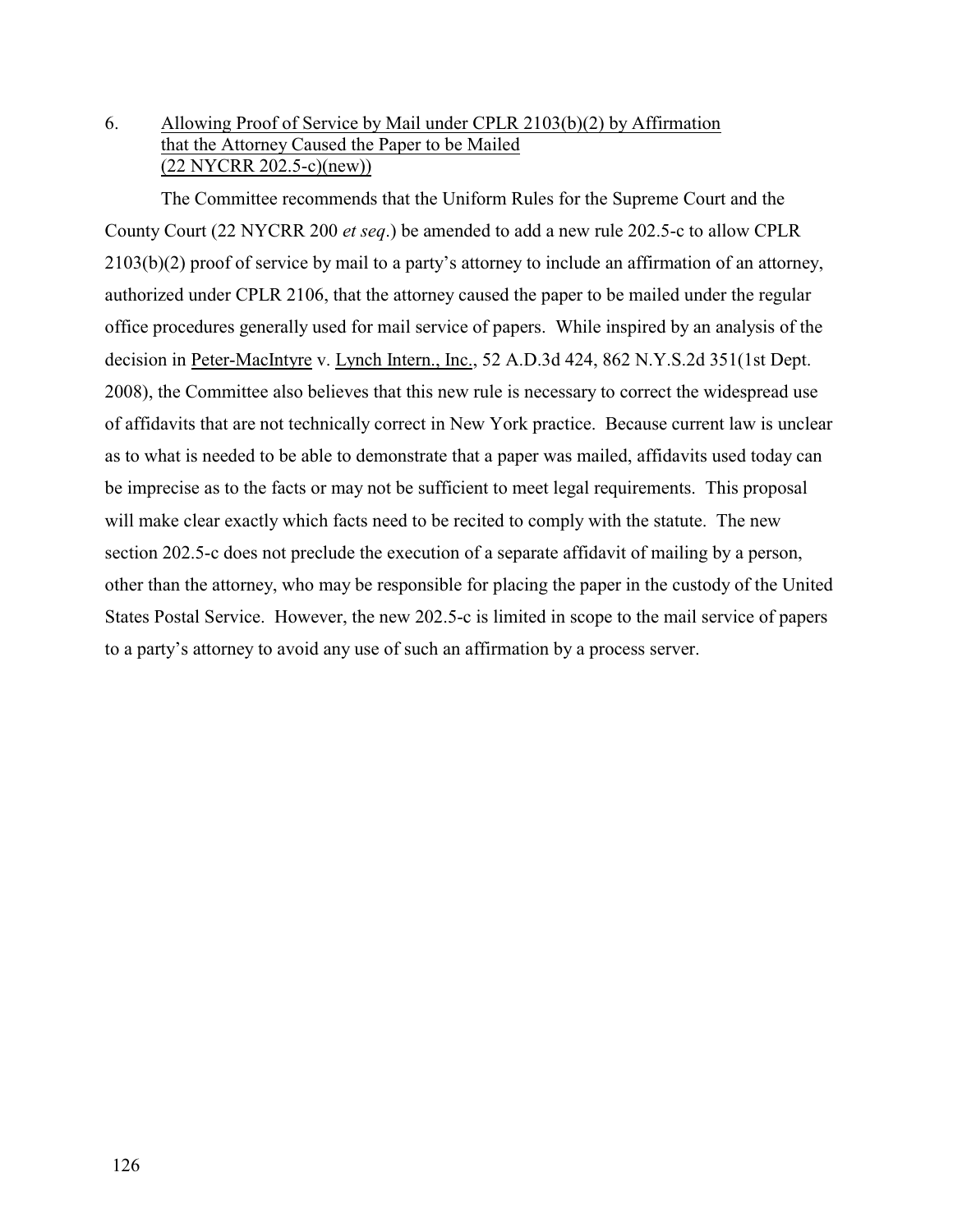§ 202.5-c. Proof of Service by Mail. Proof of service by mail under paragraph 2 of subdivision (b) of CPLR 2103 may be made by affirmation in accordance with CPLR 2106 that the attorney making such affirmation caused the paper to be mailed by the regular office procedures generally used for mail service of papers.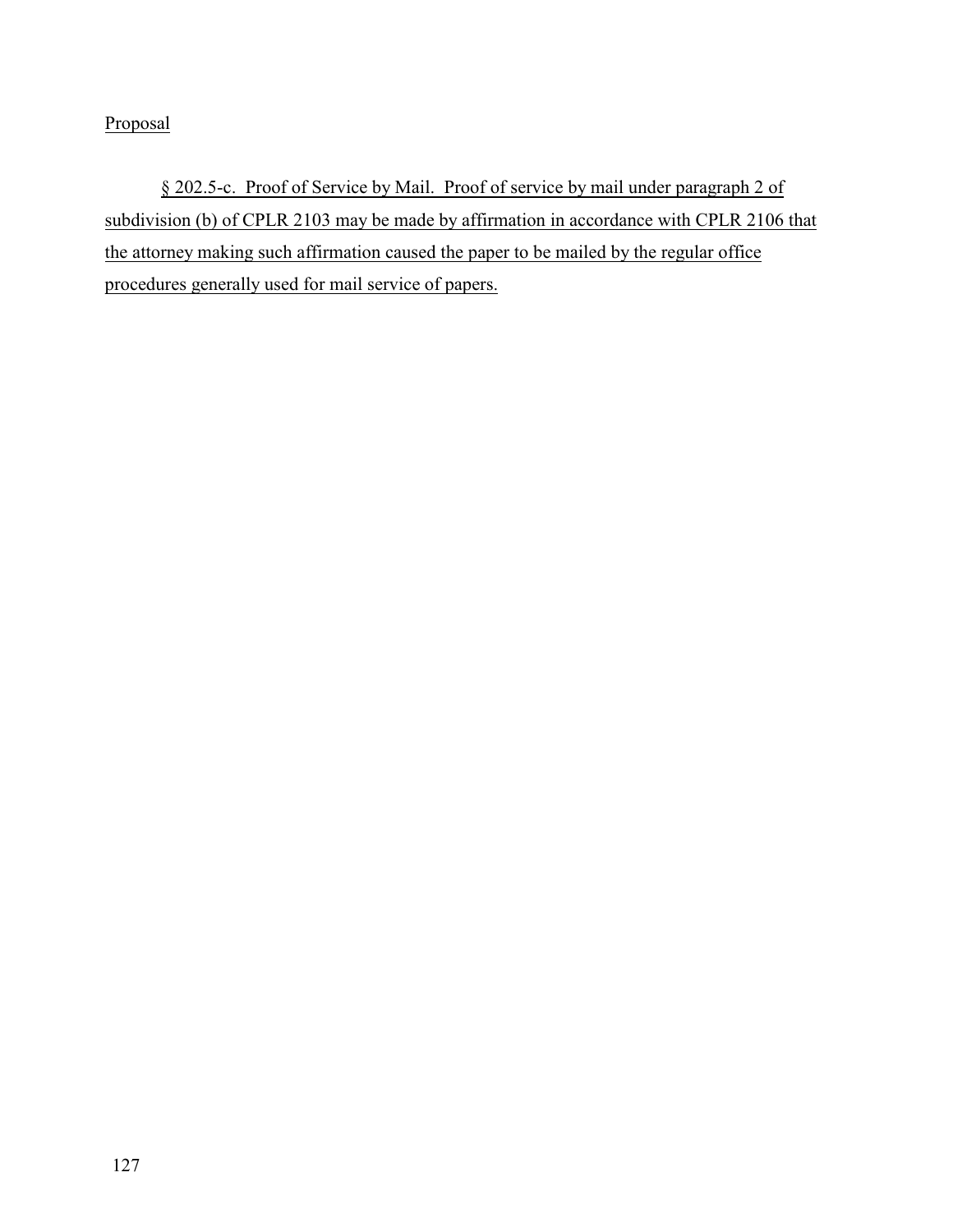## **VI. Recommendation for Guidelines on Electronic Discovery Conducted Pursuant to CPLR Article 31**

#### **NEW YORK STATE UNIFIED COURT SYSTEM GUIDELINES ON ELECTRONIC DISCOVERY CONDUCTED PURSUANT TO ARTICLE 31 OF THE CIVIL PRACTICE LAWS AND RULES**

#### **Part I. Introduction**

Enormous quantities of electronic data are routinely produced as discovery in civil actions

pursuant to CPLR Article 31. However, while it is clear that disclosable "matter" under CPLR 3101 includes electronic information, questions abound as to appropriate actions and responsibilities in the disclosure of such data.

There has been extensive discussion among the bench and bar respecting the need for rules of general applicability concerning electronic disclosure. Several proposals for specific rules have been advanced, but consensus is elusive. Moreover, such proposals exist in the context of rapidly developing technology and business practices, and necessarily depend heavily on reasonable action and the exercise of discretion. Thus, rules that would provide broad but clear guidance have been difficult to formulate.

Appropriate formal rules for electronic discovery are desirable, and this raises a question of the appropriate process as to their development. Rather than propose formal rules now, the Administrative Board of the Courts has published the following guidelines to assist in reaching a more firm consensus on the scope and text of appropriate formal rules than exists today. The guidelines are intended to assist the bench and bar in discerning how best to conduct electronic discovery practice without court intervention, but also to ensure that in the event court intervention is needed, the issues and positions of the parties are developed sufficiently for prompt resolution.

The guidelines are intended to supplement and guide the application of Article 31 and the Uniform Rules. Nothing in these guidelines is intended to alter existing law or to circumscribe the full exercise of discretion by the court.

#### **Part II. Guidelines for Electronic Discovery**

Guideline 1. Treat Electronic Information as Normal Matter, if it is Readily Accessible And it is Feasible to Do So. To the extent practicable, the duties, rights and obligations of parties concerning disclosure of readily accessible electronic information should be determined in the same manner as with other disclosure under CPLR Article 31.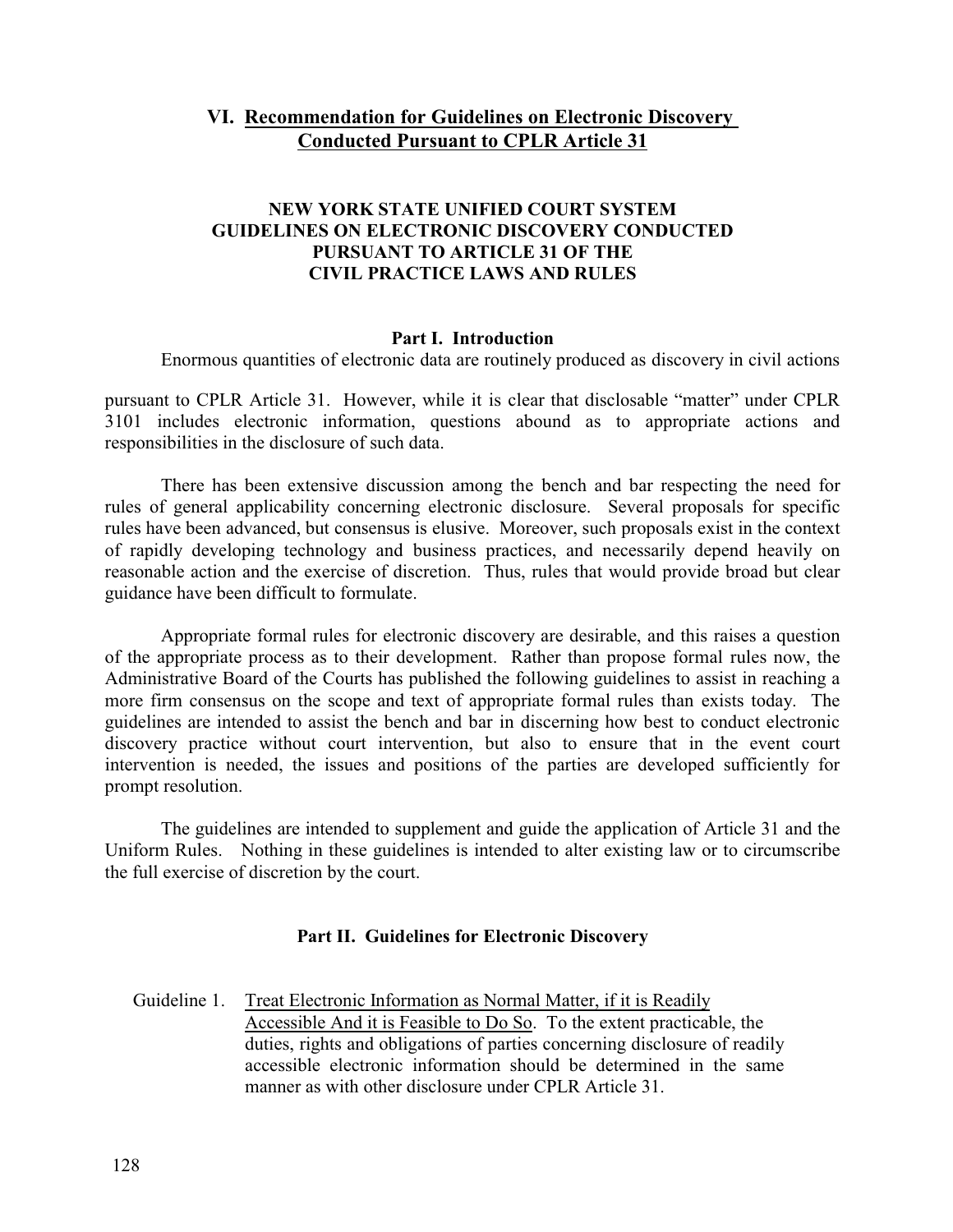- Guideline 2. General Duty to Cooperate. To the extent disclosure of electronic information presents novel issues or difficulties that are not encountered with other forms of matter subject to disclosure under CPLR Article 31, the parties should seek to resolve such issues at the earliest reasonable time and in a reasonable manner that minimizes costs and burdens. $<sup>1</sup>$ </sup>
- Guideline 3. Avoid Court Intervention, if Possible. Parties shall use their best

efforts to resolve disputes respecting disclosure of electronic information without court intervention. Prior to any request for judicial intervention, the parties shall seek to explore all reasonable options to resolve such disputes, and shall in any application to the court detail the efforts, proposals and responses of the parties regarding the dispute.

Guideline 4. Requests Designating Responsive Format are Permissible. Parties

may request electronic evidence in a particular form or format, which request, if reasonable, should be accommodated by the disclosing party.

Guideline 5. Objections On Grounds of Burden or Expense Should State

Feasible Alternatives, if Any. A party or witness may object to any request for disclosure of electronic information on any appropriate ground including undue burden or cost, but shall: (a) specify the nature of the objection;

(b) suggest any known measure to address the objection, and

(c) after notice to the other parties, produce electronic information in an

alternate form or format if reasonable and expeditious to do so.

Guideline 6. Procedures for Inadvertent Disclosures.

(a) A party or witness is entitled to the return or destruction of electronic information containing inadvertently disclosed confidential or privileged information, provided that:

- (i) the withholding of such information would have been consistent with CPLR Article 31;
- (ii) the disclosure was inadvertent and occurred despite reasonable measures to avoid such disclosure; and
- (iii) the disclosing party acts promptly under the

<sup>&</sup>lt;sup>1</sup> See 22 N.Y.C.R.R. § 202.12(c)(3).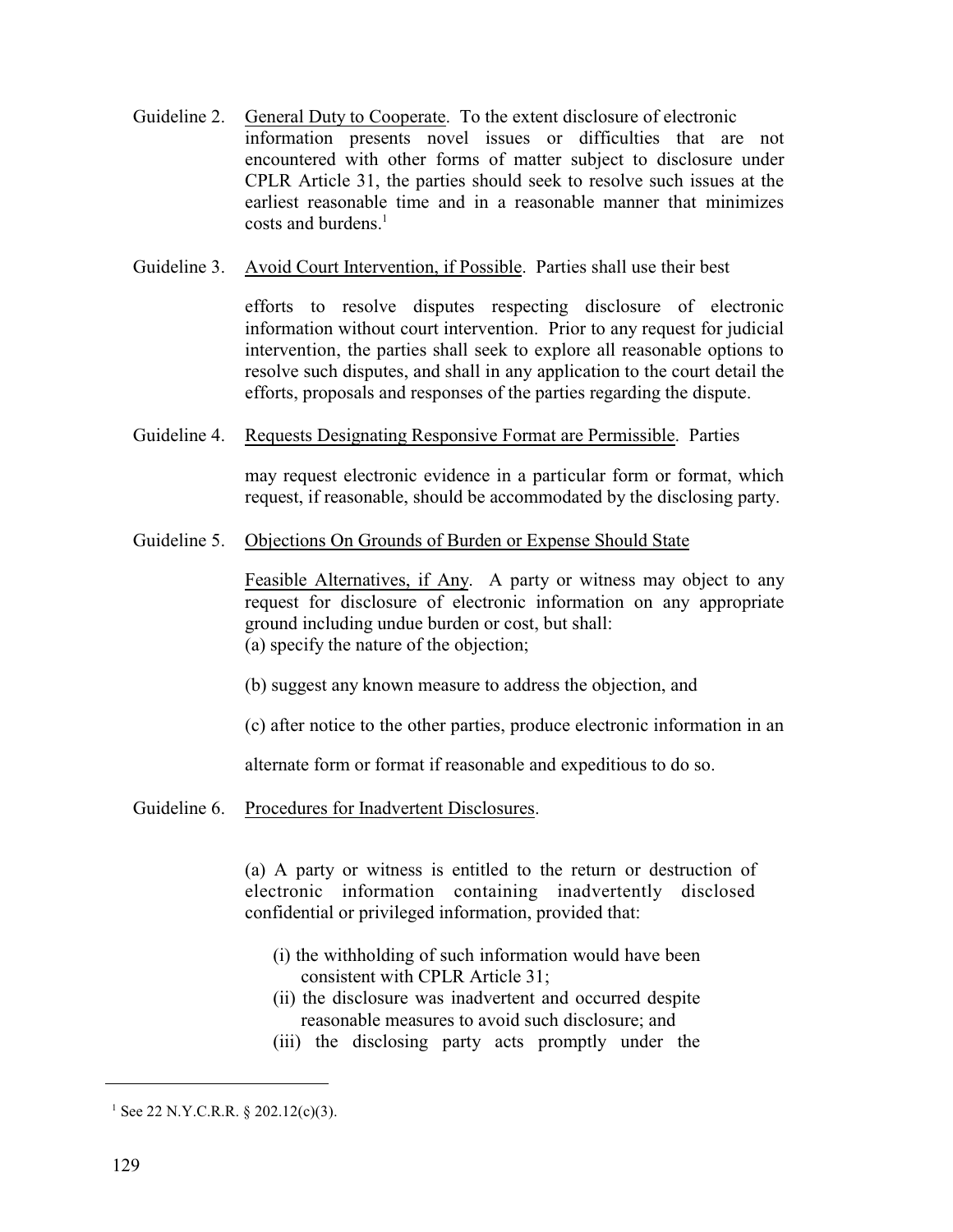circumstances to demand return or destruction of such information.

(b) A party in receipt of a demand under subparagraph (a) of this paragraph shall cease review or use of such information and either comply with or dispute such demand.

(c) If a recipient party disputes such demand, the disclosing party shall promptly seek judicial resolution of the dispute by motion or informal application to the court on notice.

(d) The court shall consider in the resolution of such dispute the reasonableness of the actions of the disclosing party; the interests asserted against disclosure and the interests of justice.

- Guideline 7. Metadata Procedures. Metadata are electronic information associated with electronic documents or files that disclose hidden data concerning such documents or files such as the existence or content of prior versions or the date, time or source of revisions to such documents or files. A party receiving electronic information may review metadata produced in electronic information except if such receiving party expects that such review may disclose privileged or confidential information that the disclosing party did not intend to disclose, and in such event the receiving party shall provide reasonable advance notice to the disclosing party of their intent to review such metadata.
- Guideline 8. Preservation of Evidence. A person must preserve evidence for purposes of litigation upon becoming aware that such evidence is likely to be material and necessary to future litigation. The obligation to preserve electronic data and documents requires reasonable and good faith efforts to retain information that may be material and necessary to pending or anticipated litigation. However, provided that their actions are reasonable, persons need not take every conceivable step to preserve all potentially material and necessary data, and the reasonableness of a person's actions involves the nature of the issues raised or likely to be raised in litigation; the amount that is or is likely to be in controversy; the nexus of the information to issues that may be involved in the litigation; the costs to preserve and potentially restore information; whether preservation would affect ongoing or future business activities; and whether there are other sources of such information. The consequences of spoliation are to be dealt with in accordance with case law, and sanctions in appropriate cases have included financial payments; preclusion of evidence; instructions on inferences against offending parties; or striking of pleadings.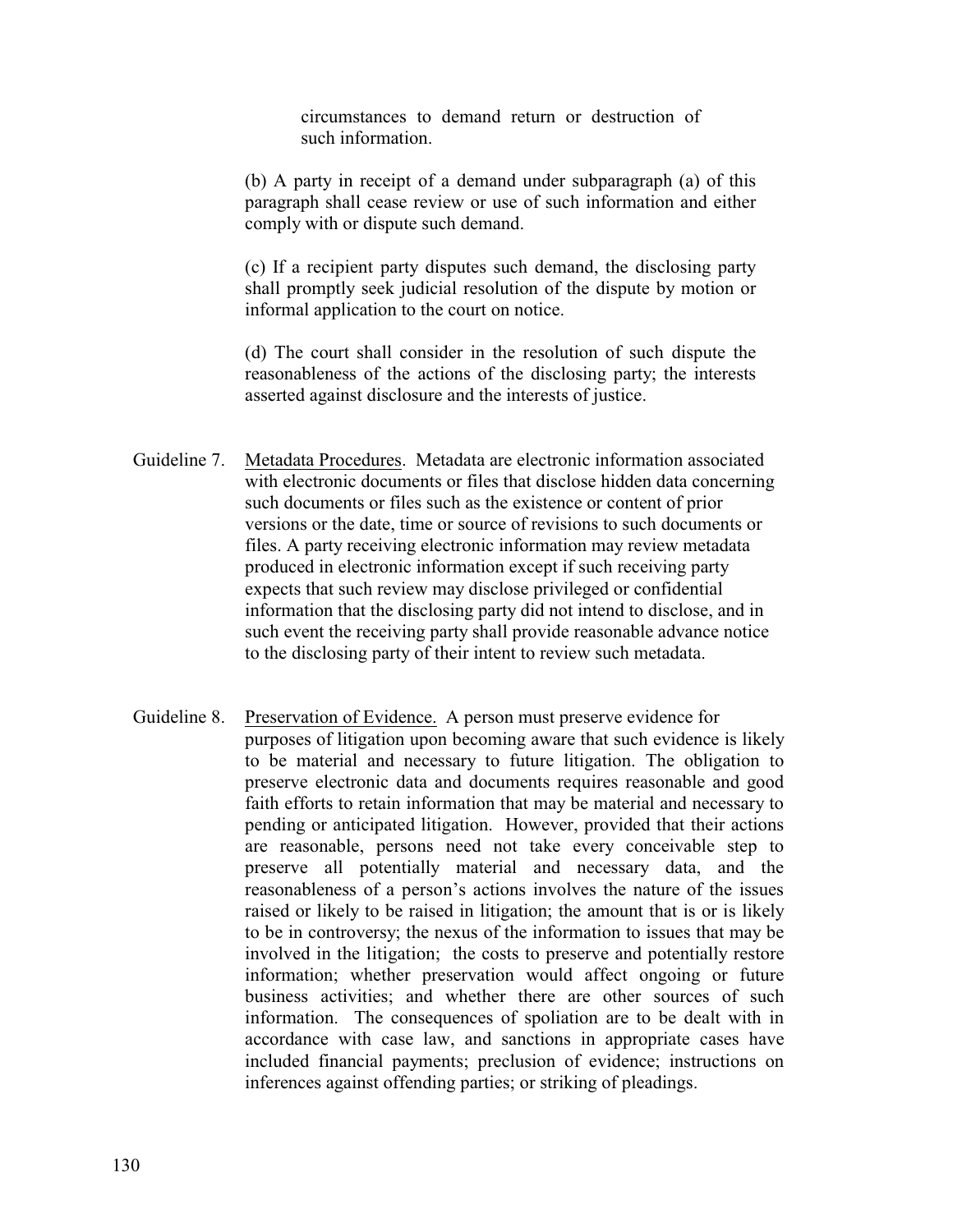#### Guideline 9. Cost Allocation

(a) The producing party shall produce requested electronic information at its own expense provided that:

- (i) the information is readily available in the usual course of the party's business or affairs; and
- (ii) the information is reproducible at minimal expense considering the nature and context of the controversy.

(b) In circumstances not subject to paragraph (a), the parties shall confer on all reasonable and practical means of producing the demanded electronic information and the costs of such production. Upon the demanding party's agreement on the means and costs of such production, the demanding party shall pay such costs and the parties shall cooperate in such production.

(c) In the absence of such agreement the court will determine the reasonable and practical means of producing the information and shall assess the costs on the demanding party, provided that for good cause shown or in the interest of justice, the court may modify the allocation rules of this policy.

Guideline 10. No Change to Ethical Standards. These policies shall not affect or relieve a party or counsel of ethical responsibilities, including those arising on the receipt of information known or reasonably believed to have been inadvertently sent to such party or counsel.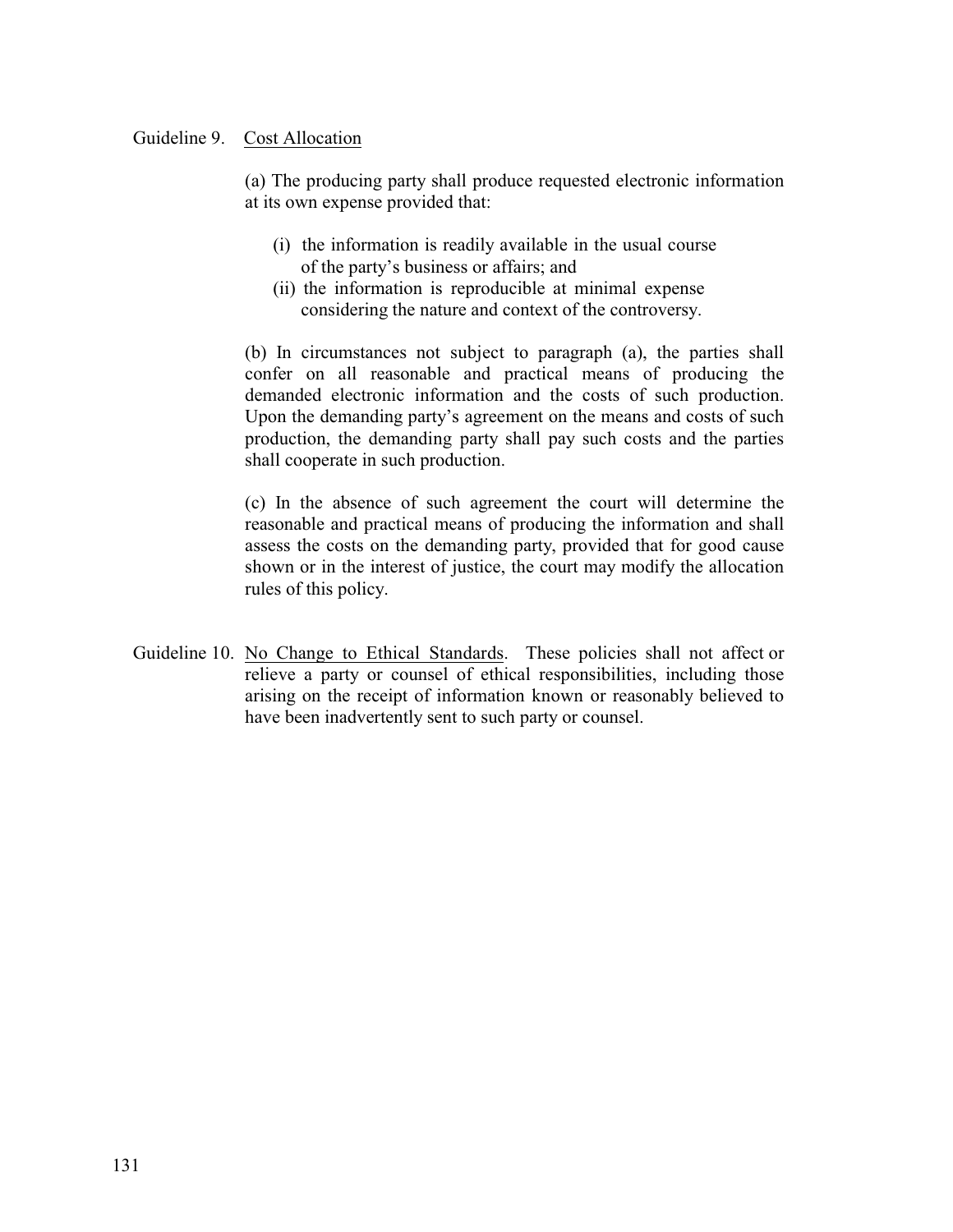## **TABLE OF REFERENCE**

**The following references are provided solely for the convenience of the bench and bar. The Administrative Board of the Courts does not endorse any view contained therein.**

E-Discovery Under FRCP 45-Guidance from Sedona and Recent Case Law, For the Defense, Judicial Edition, Mark S. Sidoti, Mara E. Zazzali-Hogan, Stephen J. Finley, Jr., April/May/June 2011

Inadvertent Disclosure and Rule 4.4(b)'s Erosion of Attorney Professionalism, NYSBA Journal, James M. Altman, Esq., Bryan Cave LLP, Nov./Dec. 2010

E-Discovery's Oft-Overlooked Price Driver, Preservation needs to be part of any cost-shifting dialogue, New York Law Journal, Michael B. de Leeuw and Eric A. Hirsch, November 15, 2010

Beam Up the E-Discovery, Scotty, New York Law Journal, Thomas F. Gleason, November 16, 2010

'Requester-Pays' Presumption Holds Hidden Costs and Pitfalls, New York Law Journal, Anthony J. Diana, Sarah J. Sterken and Norman R. Cerullo, October 4, 2010

The Price of Discovery in New York Courts, New York Law Journal, Michael C. Miller, Evan Glassman and Anthony Onorato, October 4, 2010

Courts Still Wary of Granting Hard Drive Review Requests New York Law Journal, Mark A. Berman, September 7, 2010

Harmonizing the Pre-Litigation Obligation to Preserve Electronically Stored Information in New York and Federal Courts, Advisory Group to the New York State-Federal Judicial Council, 2010

Court Rule Altered to Buttress E-Discovery; E-Filing Advances, New York Law Journal, Joel Stashenko, August 31, 2010

- Administrative Order of the Chief Administrative Judge of the Courts, Hon. Ann Pfau, Chief Administrative Judge, AO/468/10, July 27, 2010
- Administrative Order of the Chief Administrative Judge of the Courts, Hon. Ann Pfau, Chief Administrative Judge, AO/469/10, July 27, 2010

Federal Court Decisions Involving Electronic Discovery, The Sedona Conference, January 1, 2009 – May 31, 2010, Kenneth J. Withers, Editor, June 7, 2010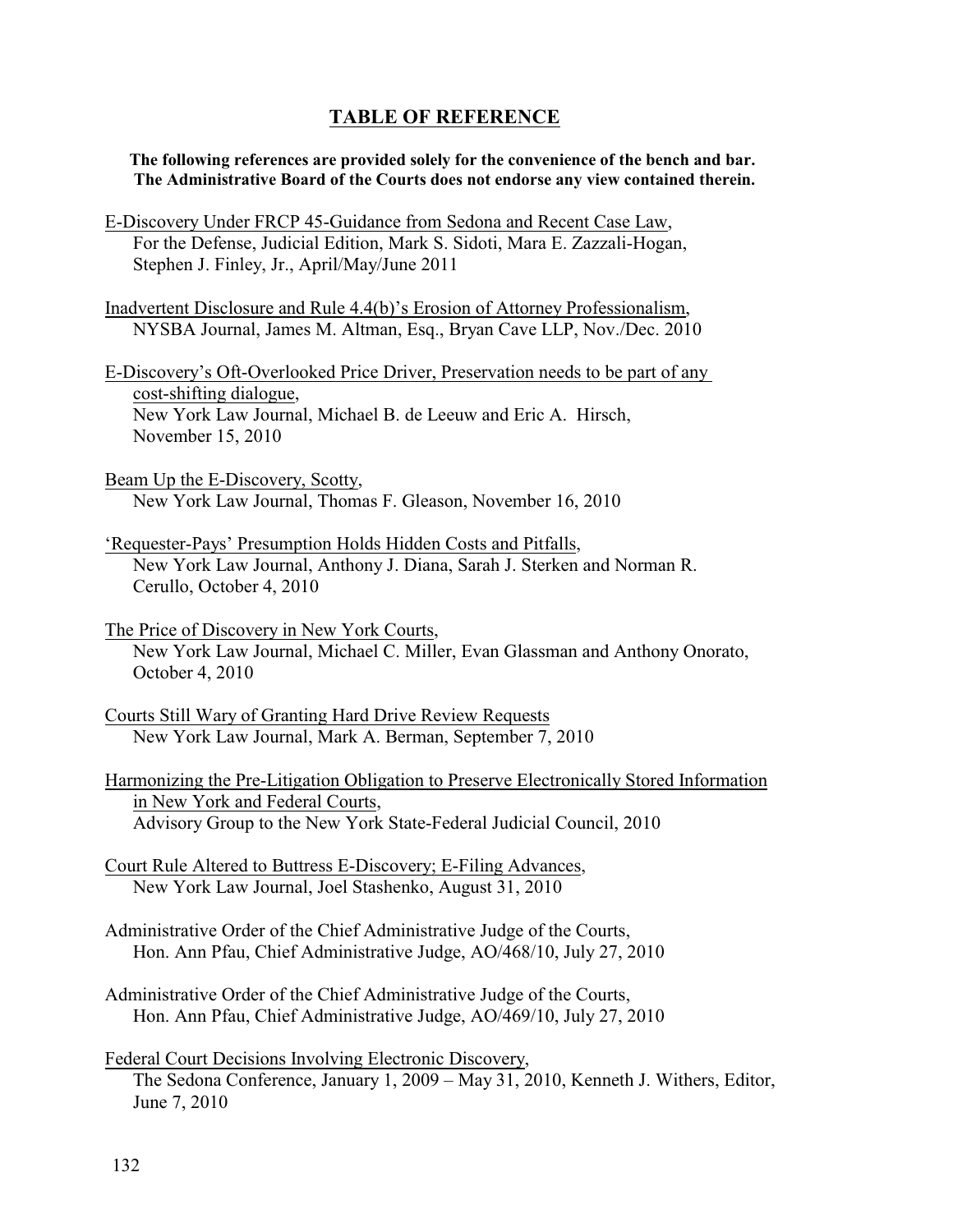Commentary on Proportionality, The Sedona Conference, 2010

- N.Y. Courts Embrace Use Of E-Communication Discovery, New York Law Journal, Mark A. Berman, March 2, 2010
- Arkfeld, Electronic Discovery and Evidence (Law Partner Publishing and Lexis,  $3<sup>rd</sup>$  ed. 2010)

Cohen and Lender, Electronic Discovery: Law and Practice (Aspen 2010)

Grenig, Gleisner, Larson and Carroll, E-Discovery & Digital Evidence (West 2010)

PLI, Electronic Discovery Guidance 2010: What Corporate and Outside Counsel Need to Know

Recent Decisions Stress Need to Preserve Electronic Data, State e-Discovery Issues, New York Law Journal, Mark A. Berman, September 22, 2009

Allocating E-Discovery Costs in N.Y. State Courts, Be careful what you ask for, New York Law Journal, Christopher M. Caparelli and Tracy Zanco, August 17, 2009

Explosion of Electronic Discovery in All Areas of Litigation Necessitates Changes in CPLR

Report of the Association of the Bar of the City of New York Joint Committee on Electronic Discovery, August 2009

- Use of Electronically Stored Information in Litigation, New York Law Journal Commercial Division Update, George Bundy Smith and Thomas J. Hall, June 30, 2009
- Counsel Must Take Active Role in Preserving, Retrieving ESI, New York Law Journal, Mark A. Berman, June 2, 2009
- Guidelines for Discovery of Electronically Stored Information, New York State Supreme Court, Commercial Division, Nassau County, eff. June 1, 2009
- Manual For State Trial Courts Regarding Electronic Discovery Cost Allocation, Joint E-Discovery Subcommittee of the Association of the Bar of the City of New York, Spring 2009
- Which Party Pays the Costs of Document Disclosure?, Pace Law Review, Patrick M. Connors, Spring 2009

State E-Discovery, Long-Arm Jurisdiction, E-Mail and Web Sites New York Law Journal, Mark A. Berman, March 31, 2009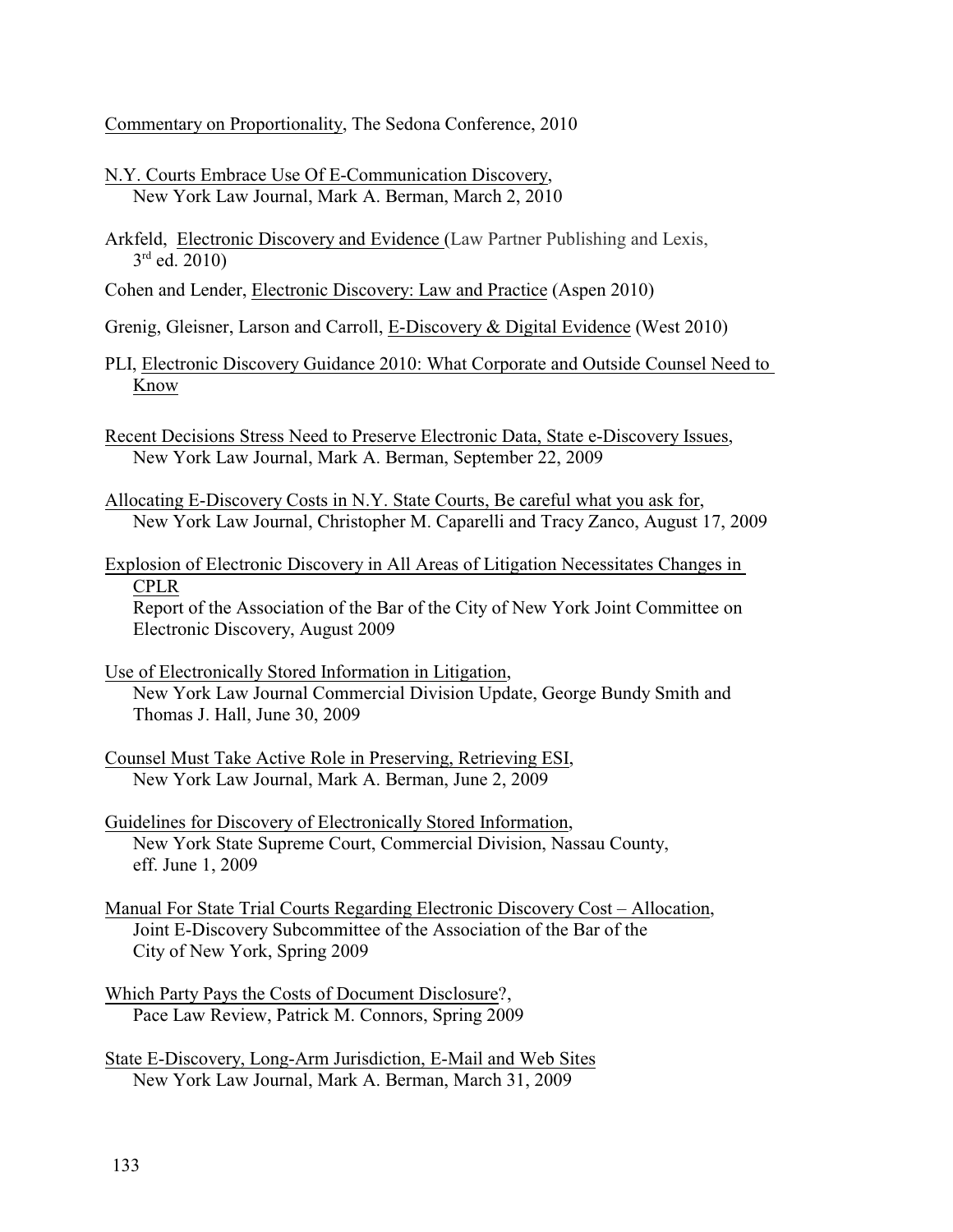- Nassau Commercial Courts Adopt New E-Discovery Requirements, New York Law Journal, Vesselin Mitev, February 19, 2009
- A Proposed 'American Rule" for Electronic Discovery, New York Law Journal, Thomas F. Gleason, July 21, 2008
- The Sedona Conference Cooperation Proclamation, July 2008
- Electronic Disclosure & Evidence Issues,
	- New York State Matrimonial Seminar, David Paul Horowitz, Ressler & Ressler and Law Office of David Paul Horowitz, March 10, 2008
- Report of the New York state Bar Association Commercial & Federal Litigation Section Recommending Certain Amendments to the CPLR Concerning Electronic Discovery, New York State Bar Association, Commercial & Federal Litigation Section, January 11, 2008
- Proposed Amendment to Uniform Rule 202.12, Electronic Discovery, The Association of the Bar of the City of New York, December 28, 2007
- The Sedona Principles Addressing Electronic Document Production, The Sedona Conference, Second Edition (2d ed. 2007)
- Uniform Rules Relating to the Discovery of Electronically Stored Information, National Conference of Commissioners on Uniform State Laws, October 10, 2007
- E-Discovery: Problems with Computer Hard-Drive 'Clones', New York Law Journal*,*Thomas F. Gleason and Patrick M. Connors, July 18, 2005
- Preliminary Draft of Proposed Style Revision of the Federal Rules of Civil Procedure, New York State Judicial Institute, White Plains, Hon. Shira A. Scheindlin, April 6, 2005
- Electronic Discovery: Technology, Strategy, Law, New York State Judicial Institute, Eric Friedberg, Partner and General Counsel, Stroz Friedberg, LLC, April, 6, 2005
- The Zubulake Case: The Judge's Perspective, New York State Judicial Institute, Hon. Shira A. Scheindlin, April 6, 2005
- The Volume Problem of E-Discovery, New York Law Journal*,* Thomas F. Gleason and Patrick M. Connors, November 16, 2004
- Article 31, New York Civil Practice Law and Rules, and Practice Commentaries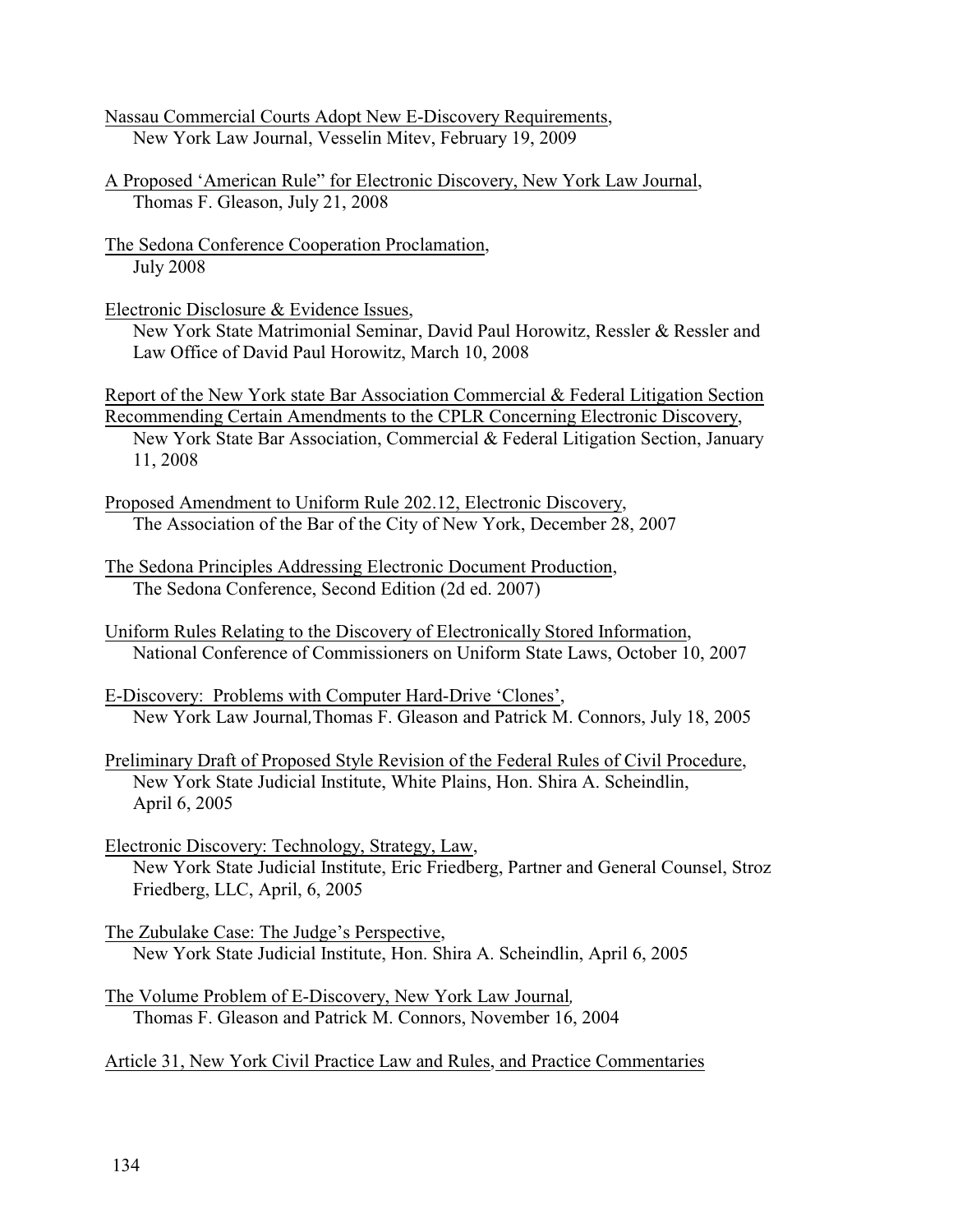# **VII. Table of Contents and Summaries of Other Previously Endorsed Recommendations**

| A. Legislative Proposals<br>Page                                                                                                                                                                                                        |
|-----------------------------------------------------------------------------------------------------------------------------------------------------------------------------------------------------------------------------------------|
| 1. Creation of a "Learned Treatise" Exception to the Hearsay Rule                                                                                                                                                                       |
| 2. Clarifying When a Claim Against a Public Authority Accrues                                                                                                                                                                           |
| 3. Settlement in Tort Actions                                                                                                                                                                                                           |
| 4. Stay of Enforcement on Appeal Available to Municipal Corporations and<br>Municipalities                                                                                                                                              |
| 5. Clarifying the Need for Expedited Relief When Submitting an Order to Show<br>Cause                                                                                                                                                   |
| 6. Enactment of a Comprehensive Court-Annexed Alternative Dispute<br>Resolution Program (Judiciary Law § 39-c; Public Officers Law § 12(1)(n);<br>(CPLR 4510-a)<br>(See also Temporarily Tabled Regulatory Recommendations Nos. 1-4)143 |
| 7. Neglect to Proceed                                                                                                                                                                                                                   |
| 8. Insuring the Continued Legality of the Settlement of Matrimonial Actions<br>by Oral Stipulation in Open Court                                                                                                                        |
| 9. Amendment of Election Law § 16-116 to Provide the Commencement of an<br>Election Law Proceeding Shall be by Service of Papers upon the Respondent,<br>Not by the Filing of Papers with the County Clerk                              |
|                                                                                                                                                                                                                                         |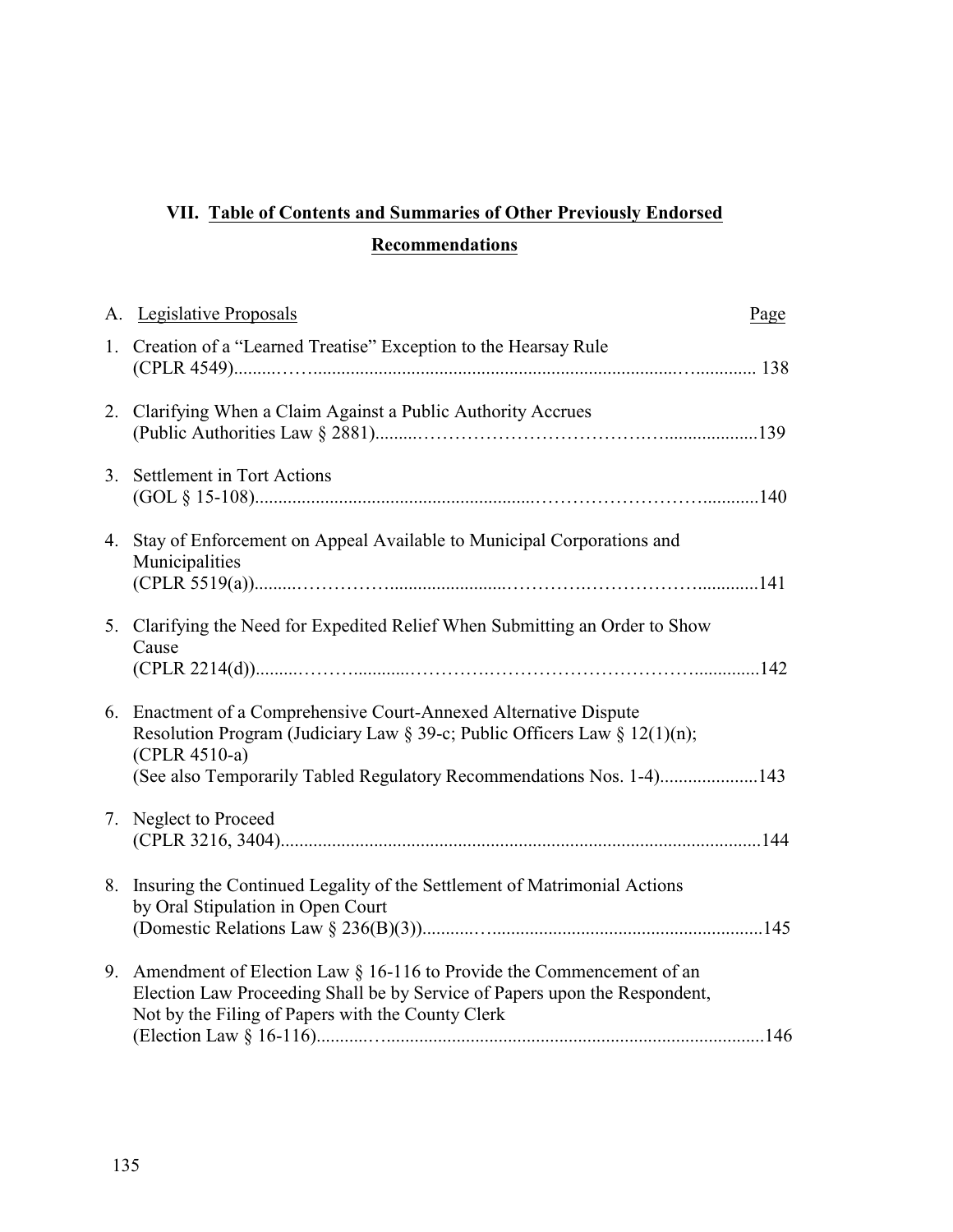| 10. Authorizing Extra-State Service of a Subpoena on a Party Wherever               |  |
|-------------------------------------------------------------------------------------|--|
| Located                                                                             |  |
|                                                                                     |  |
|                                                                                     |  |
| 11. Elimination of the Deadman's Statute                                            |  |
|                                                                                     |  |
|                                                                                     |  |
| 12. Permitting Plaintiff to Obtain an Indirect Tort Recovery Against a Third        |  |
| Party Defendant in Certain Cases When the Third Party Plaintiff is Insolvent        |  |
|                                                                                     |  |
|                                                                                     |  |
| 13. Clarifying Pleadings in Article 78 Proceedings                                  |  |
|                                                                                     |  |
|                                                                                     |  |
| 14. Preserving the Testimony of a Party's Own Medical Witnesses for Use at<br>Trial |  |
|                                                                                     |  |
| (CPLR 3101(d)(1)(iii), 3117(a)(4))                                                  |  |
| (See also Temporarily Tabled Regulatory Recommendation No. 6)151                    |  |
| 15. Insuring That All Persons Having an Interest in a Banking or Brokerage          |  |
| Account Receive Notice of a Restraining Order or Attachment Sent by a               |  |
| Banking Institution or Brokerage House                                              |  |
|                                                                                     |  |
|                                                                                     |  |
| 16. Clarifying the Timing of Disclosure of Films, Photographs, Video Tapes or       |  |
| <b>Audio Tapes</b>                                                                  |  |
|                                                                                     |  |
|                                                                                     |  |
| 17. Creation of a Statutory Parent-Child Privilege                                  |  |
|                                                                                     |  |
|                                                                                     |  |
| 18. Clarifying Options Available to a Plaintiff When, in a Case Involving           |  |
| Multiple Defendants, One Defaults and One or More Answers                           |  |
|                                                                                     |  |
|                                                                                     |  |
| 19. Revision of the Contempt Law                                                    |  |
|                                                                                     |  |
|                                                                                     |  |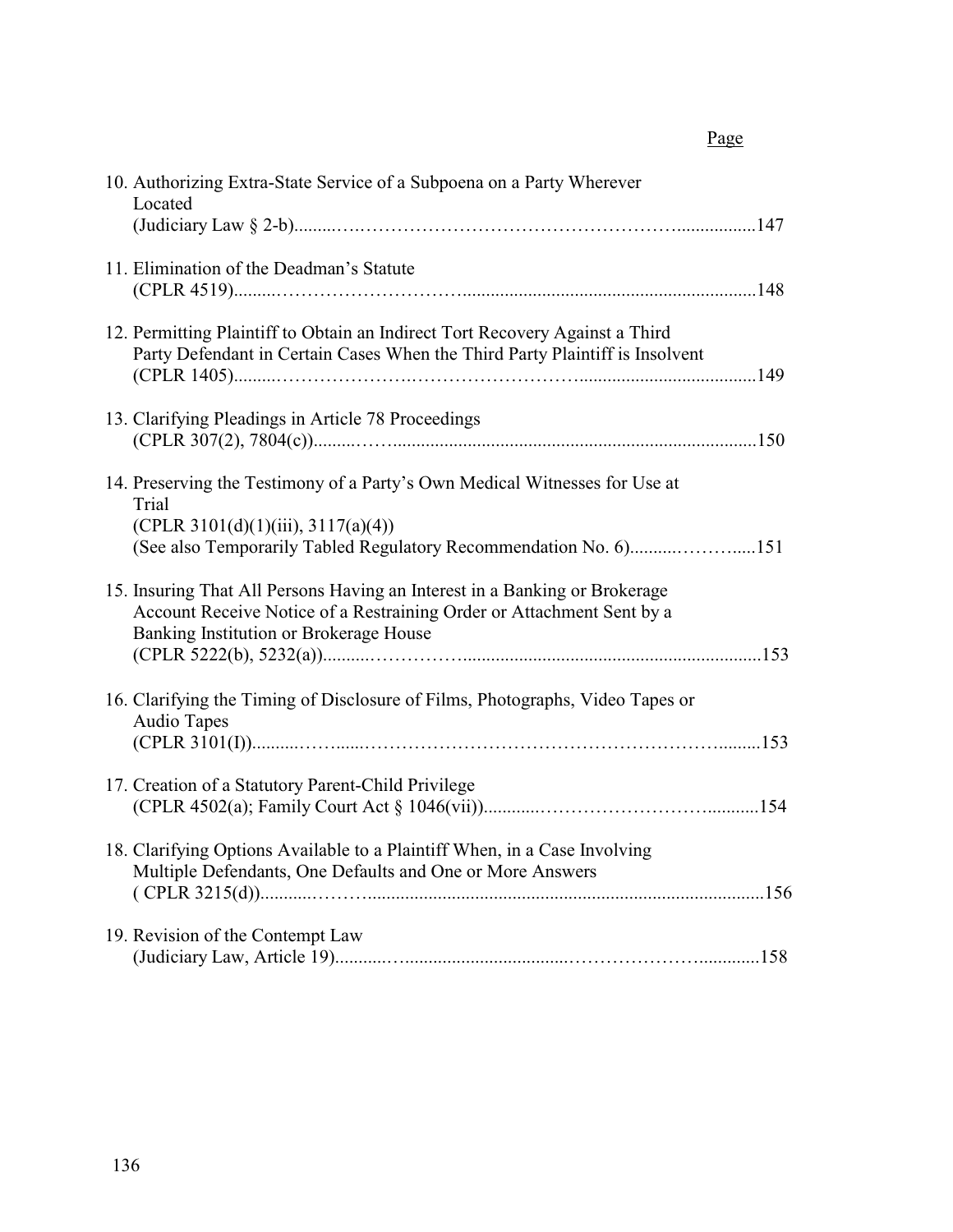| 20. Addressing Current Deficiencies in CPLR Article 65 Dealing With<br>Notices of Pendency                                                    |  |
|-----------------------------------------------------------------------------------------------------------------------------------------------|--|
| 21. Addressing the Deficiencies of the Structured Verdict Provisions of<br><b>CPLR</b> Article 50-A                                           |  |
| <b>B.</b> Temporarily Tabled Regulatory Proposals                                                                                             |  |
| 1. Alternative Dispute Resolution by Reference to Hear and Determine                                                                          |  |
| 2. Alternative Dispute Resolution by Court-Annexed Mediation and<br><b>Neutral Evaluation</b>                                                 |  |
| 3. Alternate Dispute Resolution by Court-Annexed Voluntary Arbitration                                                                        |  |
| 4. Mandatory Settlement Conference                                                                                                            |  |
| 5. Amending the Certificate of Readiness for Trial to Permit Post Note of Issue<br>Preservation of Medical Witness Testimony for Use at Trial |  |

#### Page **Page**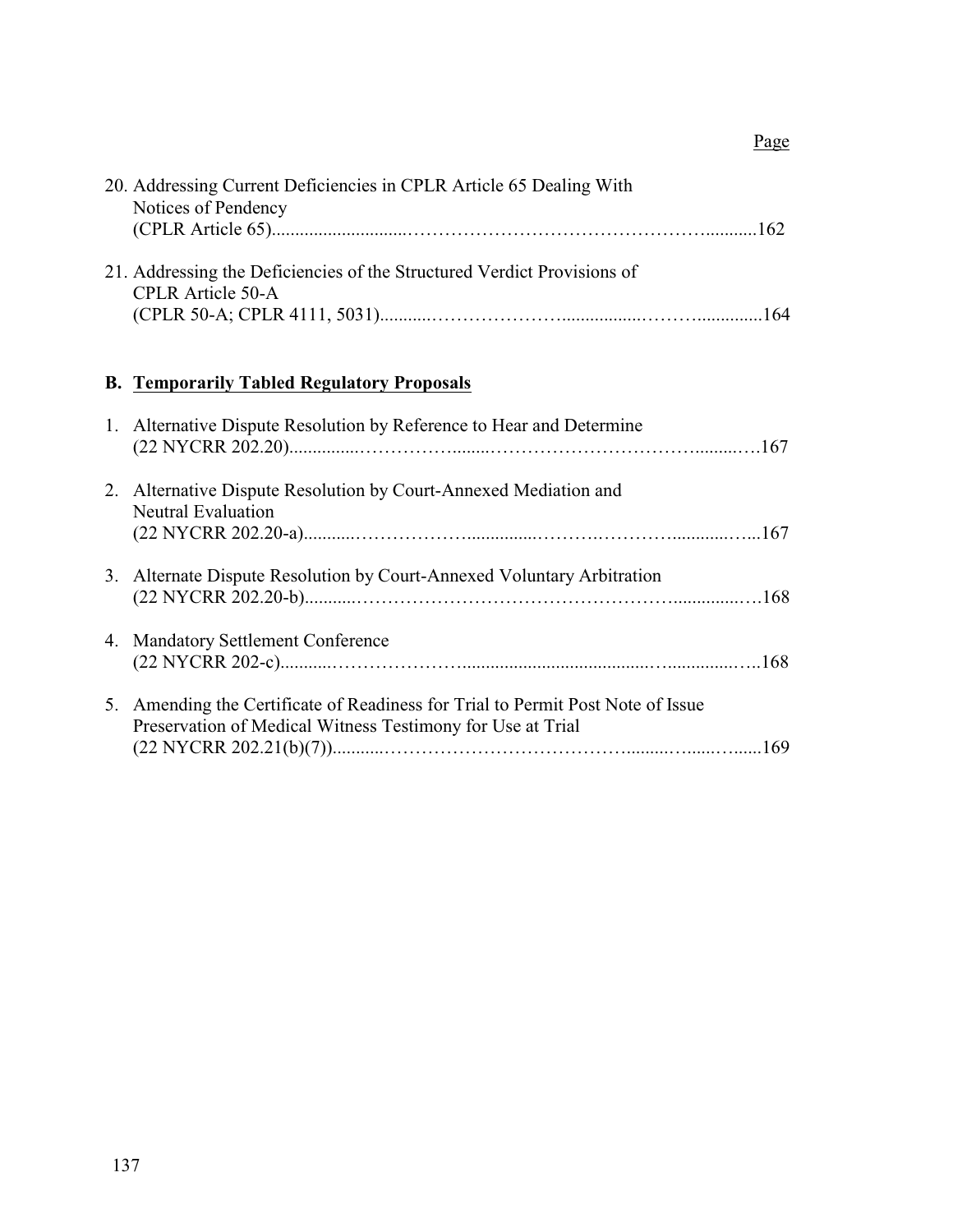#### **A. Legislative Proposals**

#### 1. Creation of a "Learned Treatise" Exception to the Hearsay Rule (CPLR 4549)

This proposal seeks to have New York State adopt a "learned treatise" rule, an evidentiary rule long followed in the Federal courts. While last recommended in its 2008 Report, the Committee takes special note of the Court of Appeals decision in Hinlicky v. Dreyfuss, 6 N.Y.3d 636 (2006), and continues to recommend this measure.

In Federal courts and in all states that follow the Federal Rules of Evidence, a party can buttress his or her expert's opinion testimony by showing that the opinion offered by the expert witness is in fact consistent with published, authoritative literature. The same rule, rule 803(18) of the Federal Rules of Evidence, also allows a party to show that the opinion of the adversary's expert is inconsistent with published, authoritative literature. Whether used to support or to impeach an expert's testimony, such "Learned Treatise" proof is admitted under the federal rule only if the party presenting the authoritative treatise demonstrates to the court's satisfaction that the treatise or other publication in issue is accepted as "reliable" within the profession or field in issue. Where appropriate, the trial court is permitted to take judicial notice of the reliability of the source. However, the rules in New York's courts differ appreciably. Under current New York law, a party can impeach the adversary's expert if that expert admits that the material in issue is "authoritative." Mark v. Colgate University, 53 A.D.2d 884, 886 (2nd Dep't 1976). Also, there are certain kinds of "treatises," such as ANSI (American National Safety Institute) standards, that constitute sui generis exceptions to the general rule, and that are admitted in evidence. Sawyer v. Dreis & Krump Mfg. Co., 67 N.Y.2d 328 (1986). Further, the Hinlicky decision makes clear that it is within the court's discretion to allow into evidence an algorithm (American Heart Association/American College of Cardiology clinical guidelines) offered as demonstrative, not substantive, evidence. There are also instances in which an expert's opinion is deemed so speculative or outlandish that the court will simply exclude the testimony and not allow it in evidence. Romano v. Stanley, 90 N.Y.2d 444 (1997).

Yet, with the above-noted exceptions, New York common law excludes "learned treatise" proof as hearsay.

The New York rules thus present an anomaly. The rules allow a party to present expert opinion that was developed solely for the purpose of the litigation by an expert who is being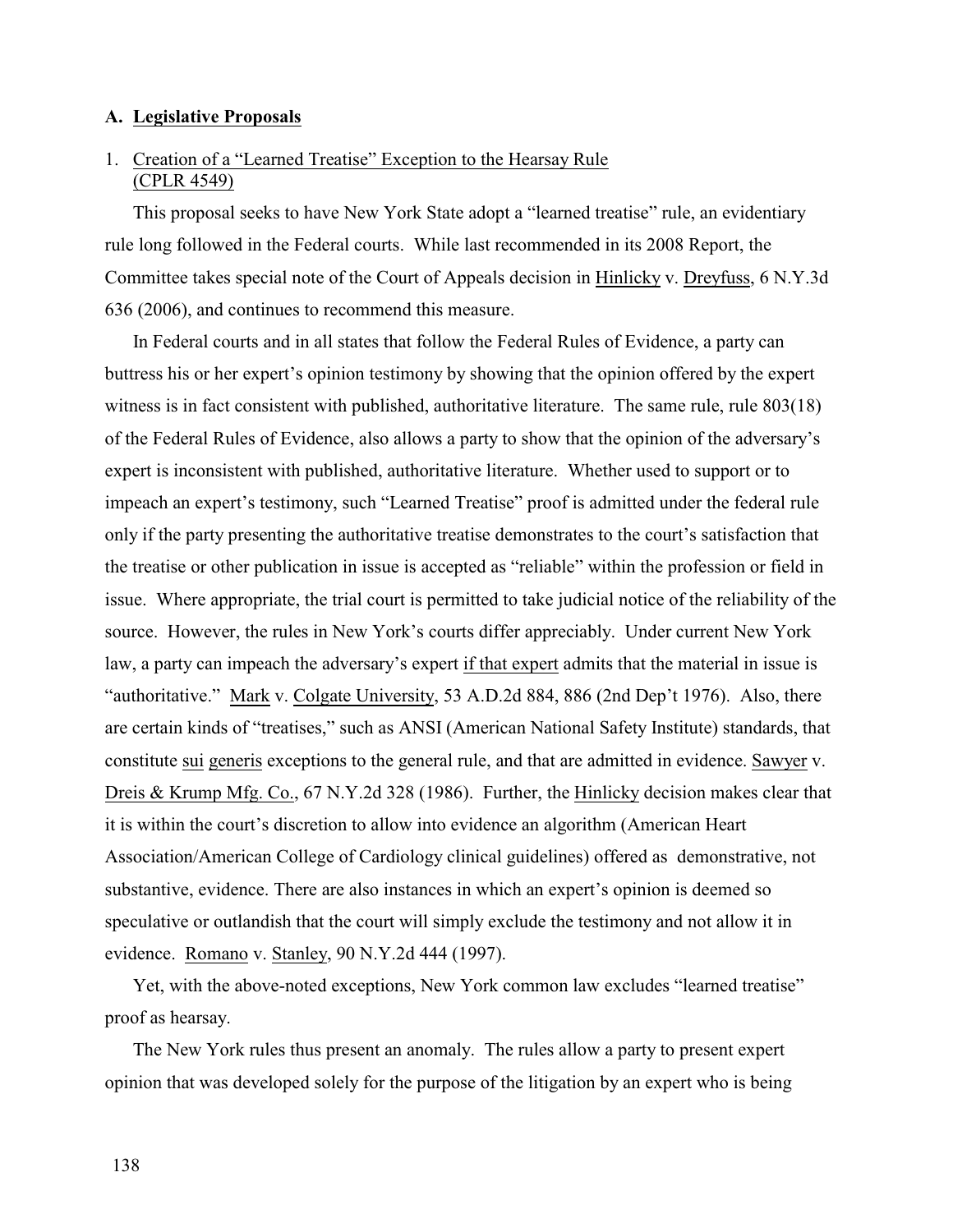compensated by a party, but the rules generally excluded "learned treatises" that pre-dated the case and were written by people with no axe to grind. The rules also frustrate the search for truth by excluding what may well be the most telling and powerful evidence in the case, i.e., that one side's expert is saying exactly what the authorities say, and that the opposing expert is contradicted by all of the authorities.

Finally, it should be noted that this provision is not intended to overturn the result in Spensieri v. Lasky, 94 N.Y.2d 231, 701 N.Y.S.2d 689 (1999). In Spensieri, which some attorneys have construed as possibly constituting a first step towards judicial adoption of a learned treatise rule, the Court ruled that the PDR (Physician's Desk Reference) was inadmissible, not because it was hearsay, but instead because it was not deemed sufficiently reliable or authoritative for the purposes for which it was offered. Because proposed section 4549 would make admission contingent on the court's acceptance of the "treatise" as a "reliable authority," treatises and similar materials would still be excluded where they were not deemed "reliable." Under the new provision, those materials would now be admitted, albeit in oral form only, where the materials are deemed reliable.

 The Committee's proposal closely tracks the current federal rule, with a few small exceptions, notably "in other form" is intended to emphasize that substance should control over form in this Internet age.

## 2. Clarifying When a Claim Against a Public Authority Accrues (Public Authorities Law § 2881)

This proposal was included in the 2008 Committee Report. Under section 1744(2) of the Public Authorities Law, a notice of claim must be served upon the authority within three (3) months after the accrual of the claim. Such notice of claim is a condition precedent to maintaining an action against the authority. Other provisions of the Public Authorities Law provide similar notice of claim requirements. In C.S.A. Contracting Corp. v. New York City School Construction Auth., 5 N.Y.3d 189 (2005), the Court of Appeals held that a contract claim accrued for purposes of § 1744(2) upon the completion of the work or the presentation of a detailed invoice of the work to the Authority. The Court further held that C.S.A.'s claim accrued before C.S.A. was aware of the fact that there was a dispute with regard to its invoice. C.S.A. argued that the claim should not be construed to have accrued until it was aware there was a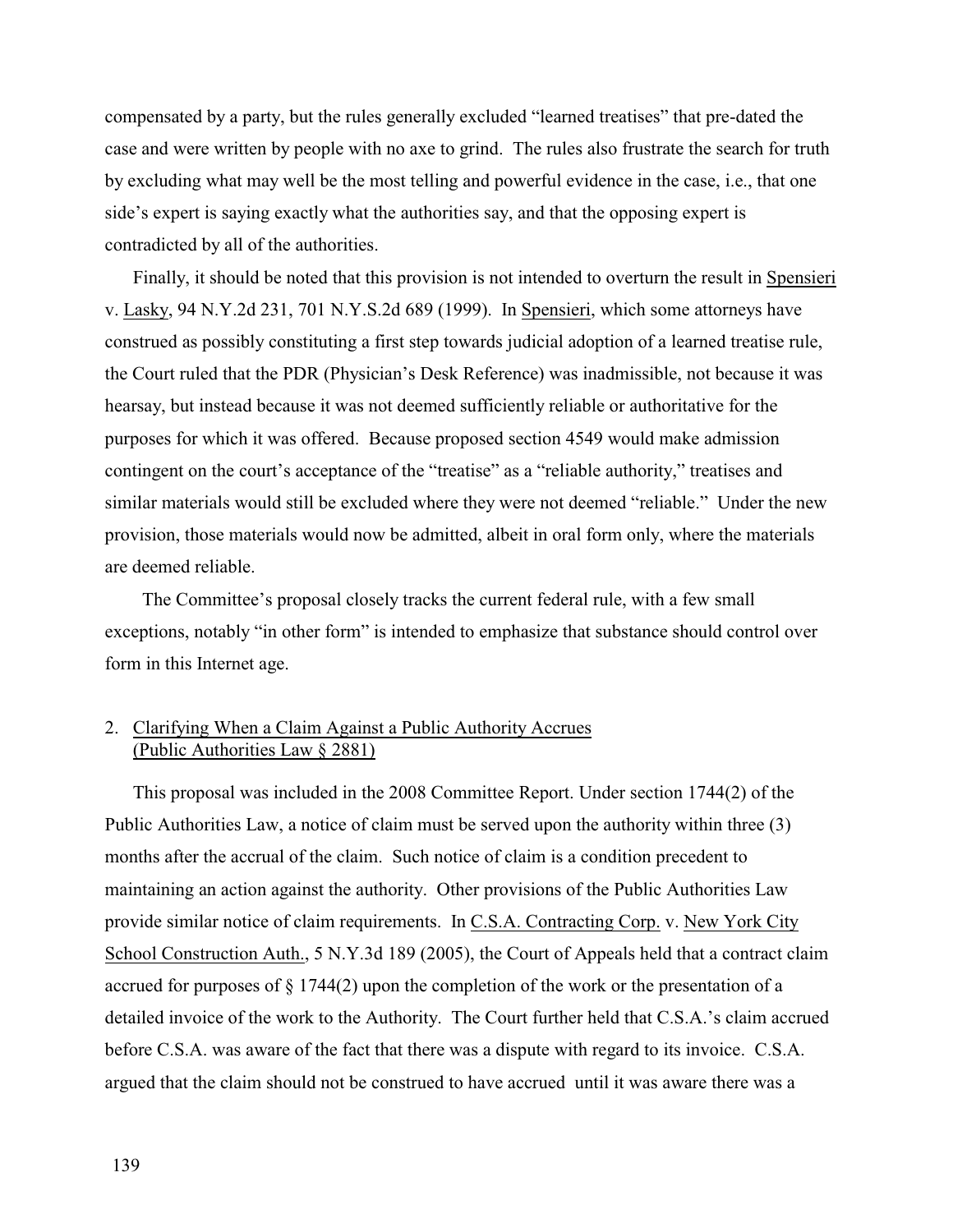dispute. The Court noted that the Public Authorities Law, unlike the Education Law (in § 3813(1)), does not have a provision which specifically provided that a claim would accrue on the date payment for the amount claimed is denied. The Court noted that the Legislature specifically added such a provision to the Education Law in Chapter 387 of the Laws of 1992, but did not make such an amendment to the Public Authorities Law. This proposal is designed to fill that gap and to extend this principle to the Public Authorities Law generally, so that contract claims against all public authorities would accrue only when the claims are denied.

#### 3. Settlement in Tort Actions (GOL §15-108)

This measure, a long-standing proposal of the Committee, seeks to amend section 15-108 of the General Obligations Law to permit it to achieve its original purpose in the encouragement of speedy and equitable settlements in multi-party tort actions. It was last proffered by the Committee in its 2004 report.

Section 15-108 of the General Obligations Law prescribes the consequences which ensue when a personal injury or wrongful death plaintiff releases from liability one or more, but fewer than all, of the alleged tortfeasors. Although the statue was enacted to encourage settlements, most commentators have concluded that it actually rewards non-settlers at the expense of settlers and that, by doing so, it generally discourages settlement.

The key feature of the statute, and the feature most criticized by its detractors, is that it rewards those defendants who do not settle and can penalize plaintiffs and defendants who do. It does this by allowing the non-settlor to reduce its liability to the plaintiff by the greatest of 1) the amount which plaintiff received in settlement, 2) the amount that plaintiff was stipulated to receive in settlement, and 3) the settling tortfeasor's "equitable share" of the damages. The first two alternatives are almost always equivalent, usually leaving the non-settlor with the choice of an "amount paid" reduction or an "equitable share" reduction.

This benefits the non-settlor in two ways. First, in those instances in which the settling tortfeasor's payment turns out to exceed what the trier of fact later determines to be the settlor's equitable share of the damages, the non-settler benefits by the difference between those two sums. The second benefit accorded to the non-settlor is that the risk of settlor's insolvency, formerly borne by the non-settlor, is now eliminated. The non-settlor is able to deduct the settlor's equitable share whether or not settlor actually could have paid such sums. By virtue of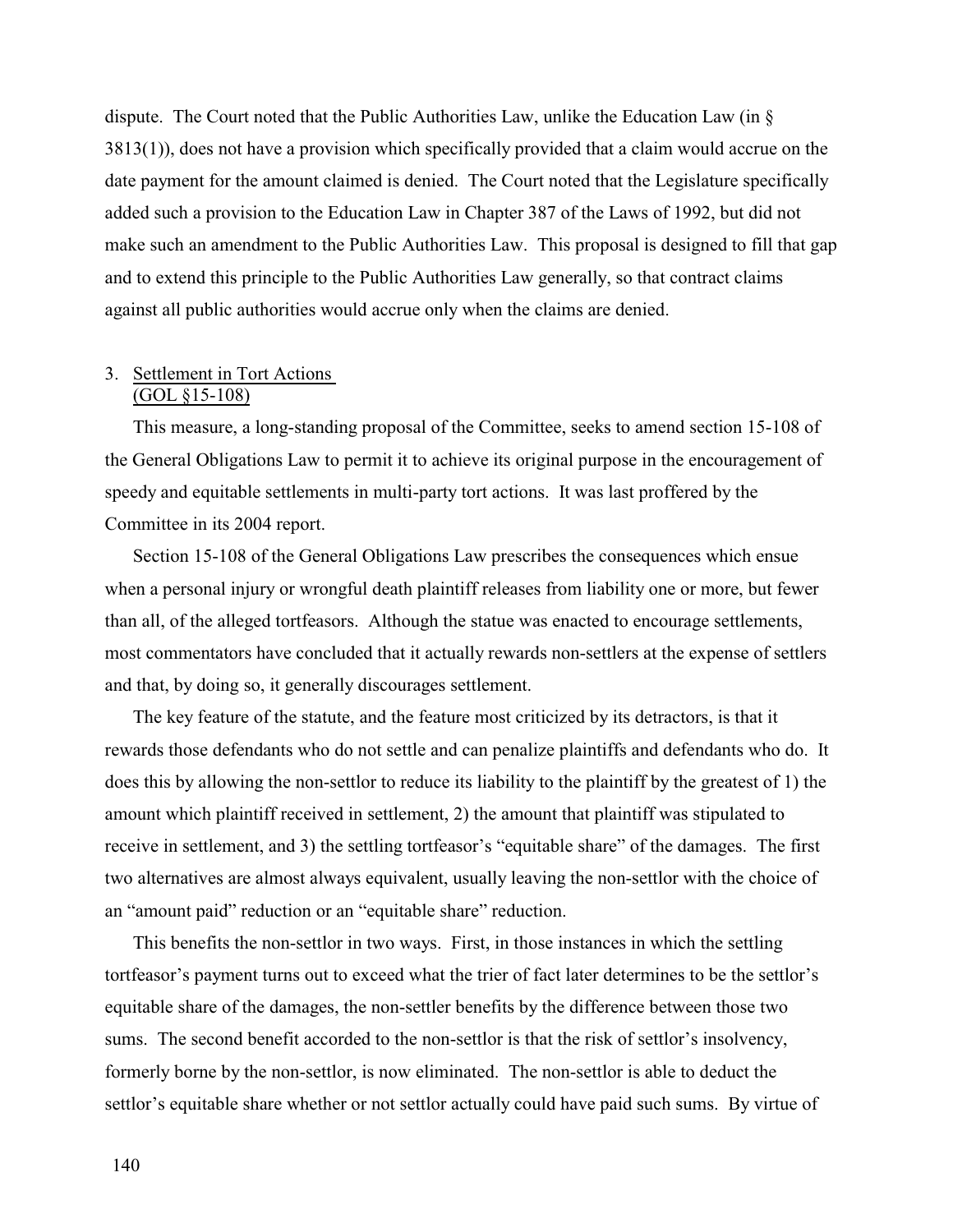these features, the non-settlor often obtains windfall reductions of liability, usually, but not invariably, at the plaintiff's expense.

A simpler proposal addressing one of the critical problems generated by GOL 15-108 was signed into law during the 2007 Legislative Session (see, L. 2007, c. 70). That statute will now exclude certain releases from its scope for which no monetary consideration has been paid.

This more comprehensive proposal would allow the non-settlor the same alternatives as currently exist, but require that the choice be made before, rather than after, the trial. The nonsettlor still would get to choose whether it will reduce its liability to plaintiff by the amount of the settlor's payment to plaintiff or by the amount of the settlor's equitable share of the damages. The difference is that because the non-settlor would have to make the choice before the verdict was rendered, there would be an added incentive to defendants to settle, rather than to wait and choose the "best of both worlds." So as to avoid disputes, selection would be effective only if made in writing or on the record in open court. If the non-settlor failed to timely make an election and thus "defaulted," he or she thereby would be presumed to have elected an "equitable share" credit.

The Committee's proposal would also resolve other problems and ambiguities in the current statute, such as which agreements would trigger its operation, and its relationship with CPLR Article 16, among others.

#### 4. Stay of Enforcement on Appeal Available to Municipal Corporations and Municipalities (CPLR 5519(a))

This proposal, last recommended by the Committee in its 2004 report, seeks to amend CPLR 5519(a) to provide that the automatic stay granted to municipal corporations and municipalities, when appealing from a judgment or order, be limited to stay only the enforcement of the order that was the subject of appeal.

This measure is designed to clarify the scope of the stay available upon appeal to municipal corporations and municipalities given the lack of consensus interpretation of CPLR  $5519(a)(1)$ among the four Departments of the Appellate Division. The Second, Third, and Fourth Departments have held that municipal appeal merely stays enforcement of the judgment or order appealed from (see, e.g., Pokoik v. Department of Health Services, County of Suffolk, 220 A.D. 13 (2d Dept. 1996); Walker v. Delaware & Hudson Railroad Co., Inc., 120 A.D.2d 919 (3rd Dept.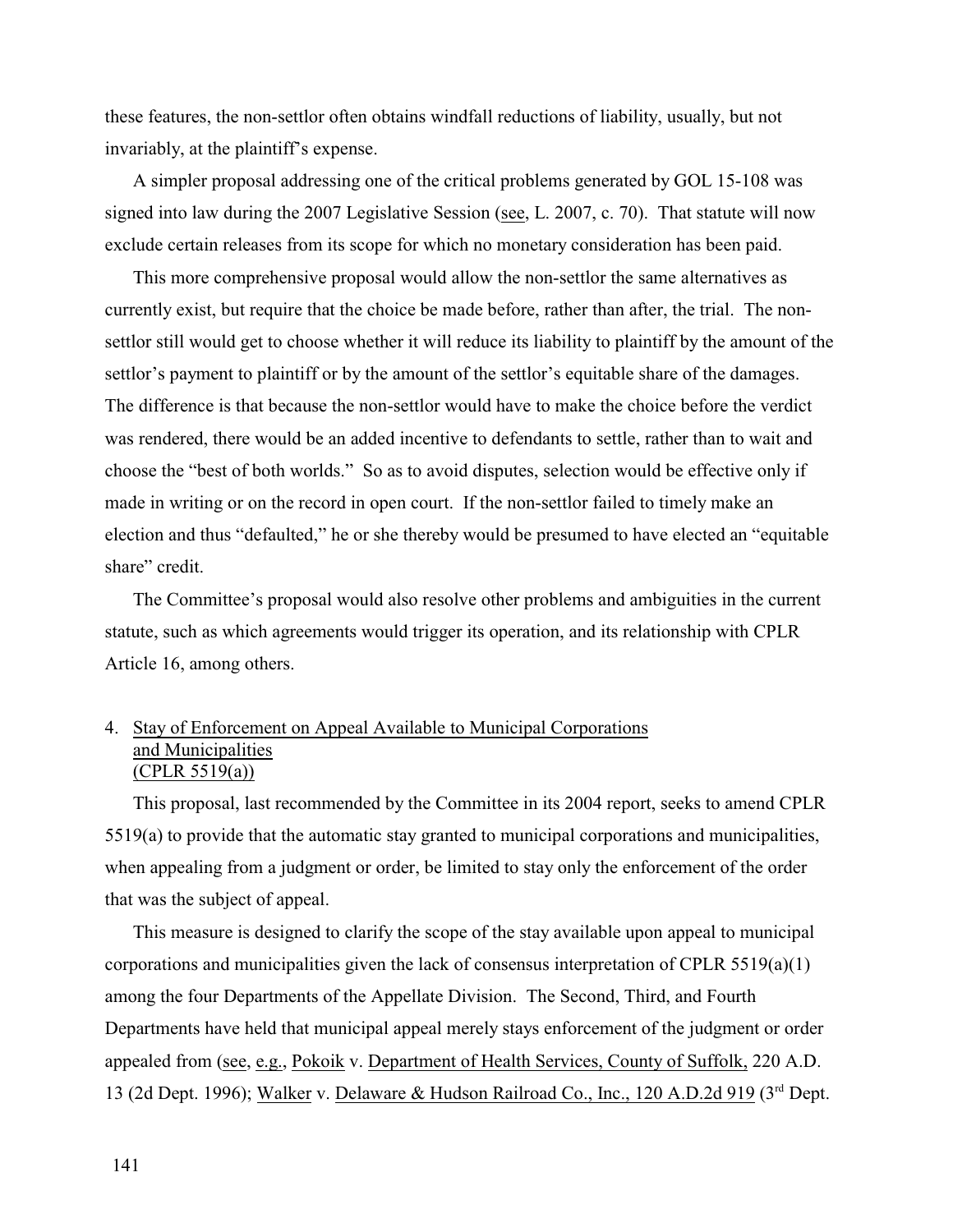1986); Spillman v. City of Rochester, 132 A.D.2d 1008  $(4<sup>th</sup>$  Dept. 1987), while the First Department has held that the taking of an appeal stays all lower court proceedings until the resolution of the appeal. (See, Eastern Paralyzed Veterans Association, Inc. v. Metropolitan Transportation Authority, 79 A.D.2d 516 (1<sup>st</sup> Dept. 1980)).

By incorporating into the CPLR the approach applied outside of the First Department, the Committee believes that the proposed amendment will promote more rapid resolution of disputes by permitting lower court proceedings not affected by the appeal order to continue until the interlocutory appeal is resolved. Furthermore, it will insure a uniform standard upon which municipal corporations, municipalities, and litigants against them may rely.

The Committee proposes a legislative resolution of this issue because of the unlikelihood of judicial resolution of the split of authority. Normally, a split of authority between or among the Appellate Divisions would be resolved ultimately by the Court of Appeals. The Committee believes there is little chance of this occurring in this instance since an order denying or granting a stay, being neither a final order nor involving any constitutional considerations, would invariably be outside of the jurisdiction of the Court of Appeals.

#### 5. Clarifying the Need for Expedited Relief When Submitting an Order to Show Cause (CPLR 2214(d))

This proposal seeks to amend CPLR 2214(d) to require a party seeking an order to show cause to clearly specify why he or she is proceeding via an order to show cause, and not another less urgent method. Practitioners have informed the Committee of their concern that some parties have applied for and been granted an order to show cause when expedited relief was not really needed. Even though the current statute states that "[a] court may grant an order to show cause in a proper case" (emphasis added), the Committee felt that it would be desirable to modify the statute to require a showing of why expedited relief is necessary. It recommends the insertion of a new sentence after the first sentence of CPLR 2214(d) stating: "[t]he party seeking the order to show cause shall state in the application why such expedited relief is necessary." This proposal was last recommended in its 2004 report.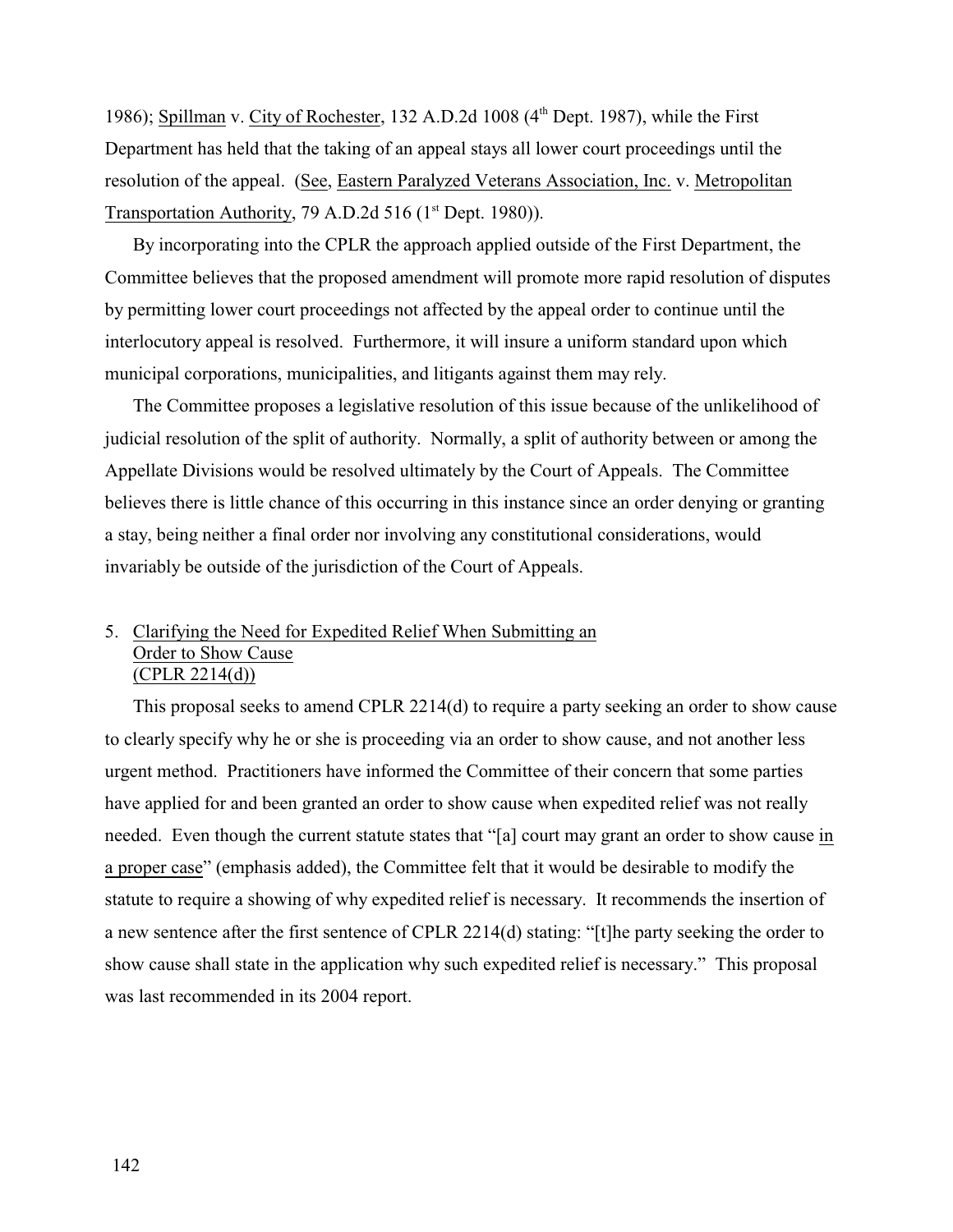6. Enactment of a Comprehensive Court-Annexed Alternative Dispute Resolution Program (Judiciary Law §39-c; Public Officers Law §17(1)(n); CPLR 4510-a) (See also Temporarily Tabled Regulatory Recommendations Nos. 1-4)

This proposal, last recommended by the Committee in its 2004 report, recommends several legislative changes to expand the use of alternative dispute resolution ("ADR") in New York State. These initiatives would provide immunity for those who serve as mediators and other neutrals in court-annexed ADR programs (Judiciary Law §39-c); ensure legal representation to such neutrals in the event that legal action were to be commenced against them arising out of their work as such (Public Officers Law  $\S17(1)(n)$ ); and provide for confidentiality in certain court-annexed ADR proceedings (CPLR 4510-a).

The proposal would add a new section 39-c to the Judiciary Law to provide that ADR neutrals would be protected by immunity from civil suit to the same extent as a Justice of the Supreme Court. The proposal would also amend section 17 of the Public Officers Law to ensure that neutrals serving in ADR programs would be represented by the Attorney General in lawsuits brought against them relating to their service and that they would be indemnified by the State where necessary. It is not anticipated that any significant number of such lawsuits would be commenced. However, the Committee is of the view that these safeguards are necessary to encourage qualified persons to serve as neutrals in court-annexed ADR programs and thus expand the benefit to the public from such programs.

The Committee also believes that there is clear need for other legislative action to foster the use of court-annexed ADR in this state. In particular, the Committee believes that legislation to ensure the confidentiality of court-annexed mediation and neutral evaluation is needed if ADR is to achieve the fullest possible benefit to litigants. In New York, in contrast with many other jurisdictions, there currently is no statutory provision for confidentiality in the broad range of court-annexed mediations and evaluations.

Lastly, the Committee recommends the issuance of four rules of the Chief Administrator to provide the operational underpinnings for a broad-based court-annexed ADR program. The Committee recommends additions to the Uniform Rules for the Supreme and County Courts which deal with the following: (1) ADR by appointment of a referee to hear and determine; (2) ADR by court-annexed mediation and neutral evaluation; (3) ADR by court-annexed voluntary arbitration; and (4) the institution of a mandatory settlement conference. A more complete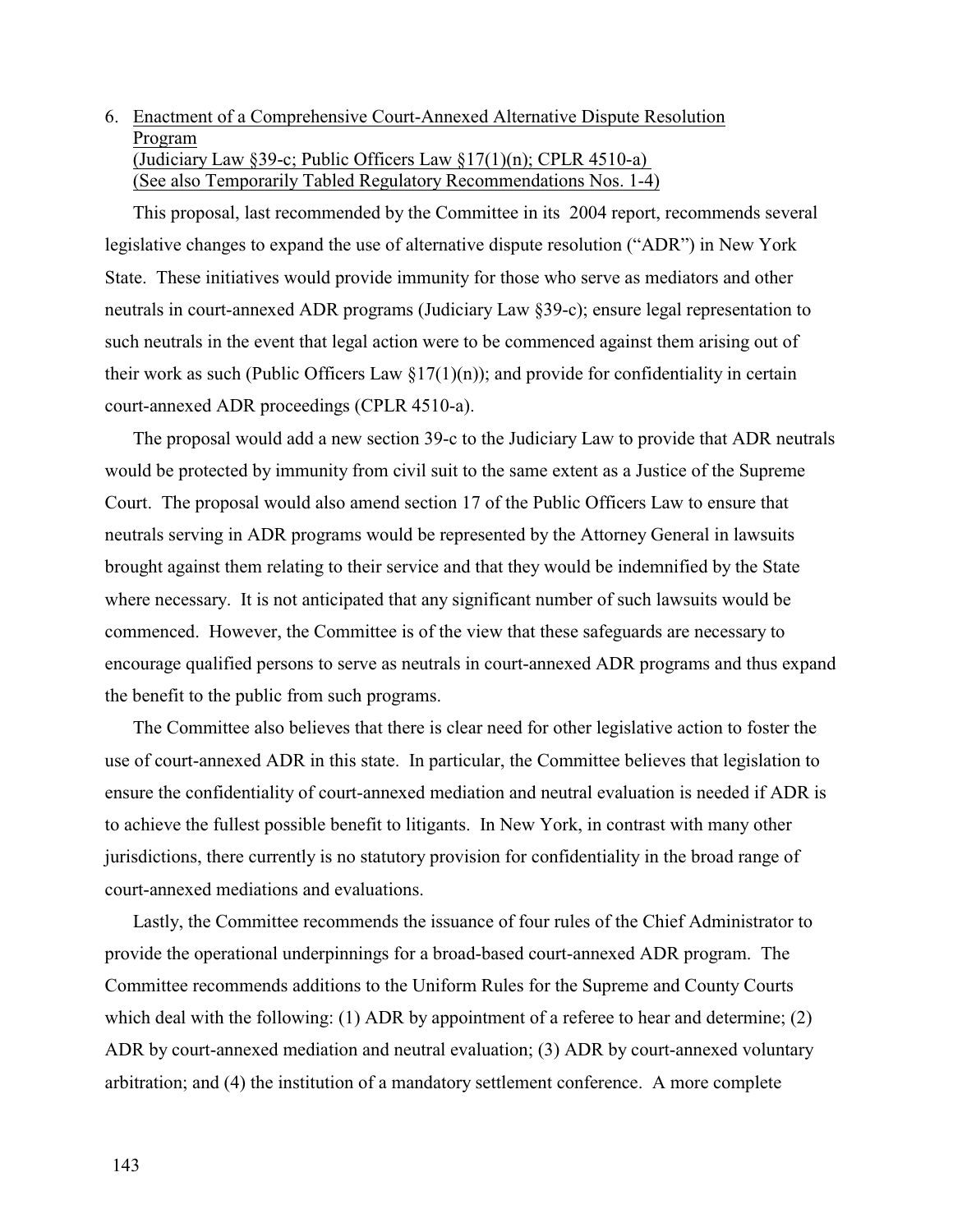description of these proposed rules can be found below in the Temporarily Tabled Regulatory Proposals section below.

#### 7. Neglect to Proceed (CPLR 3216, 3404)

This proposal would modernize rules 3216 and 3404 of the CPLR — provisions which permit the court to remove inactive or abandoned cases from its inventory. Promulgated at a time when case management was not considered the responsibility of the courts, these rules have become cumbersome and ineffective in assisting the courts to manage their large case inventories. This proposal was last recommended in the Committee's 2004 report.

Rule 3216 is addressed to cases which, after at least one year from joinder of issue (but generally prior to filing of a note of issue), remain inactive. It permits a court to dismiss such a case provided: (i) the offering party or the court first serves upon the inactive party a notice demanding that the latter serve and file a note of issue placing the case on the trial calendar within 90 days and (ii) the plaintiff then fails to comply with this demand. Rule 3404, by contrast, is addressed to cases that have reached the trial calendar but thereafter have been struck from that calendar and not been restored within one year. Moreover, unlike rule 3216, rule 3404 calls for automatic dismissal of the cases to which it applies — without need for action by the court or another party.

This measure would revise rules 3216 and 3404 to make them more flexible, practical, and effective. As revised, rule 3216 would provide that if a party unreasonably neglects to proceed in an action in which no note of issue has been filed, the court may take any of several steps to address the problem — striking the offending party's pleadings in whole or in part, dismissing the action in whole or in part, issuing a default judgment, or directing an inquest — rather than the sole step of dismissal available under the current statute. Second, revised rule 3216 would permit the 90-day demand to be served by regular mail, a change that should make it practical for courts to initiate the process rather than having to depend upon the parties to do so.

Third, proposed rule 3216 also would broaden the options available to the sender of the 90 day notice. The court or the demanding party may request the service and filing of either a note of issue or a written request for a conference. The availability of the latter option should preserve the parties' right to complete disclosure in the event the inactive party indicates an interest in proceeding with the case, while eliminating the potentially awkward situation faced by defendants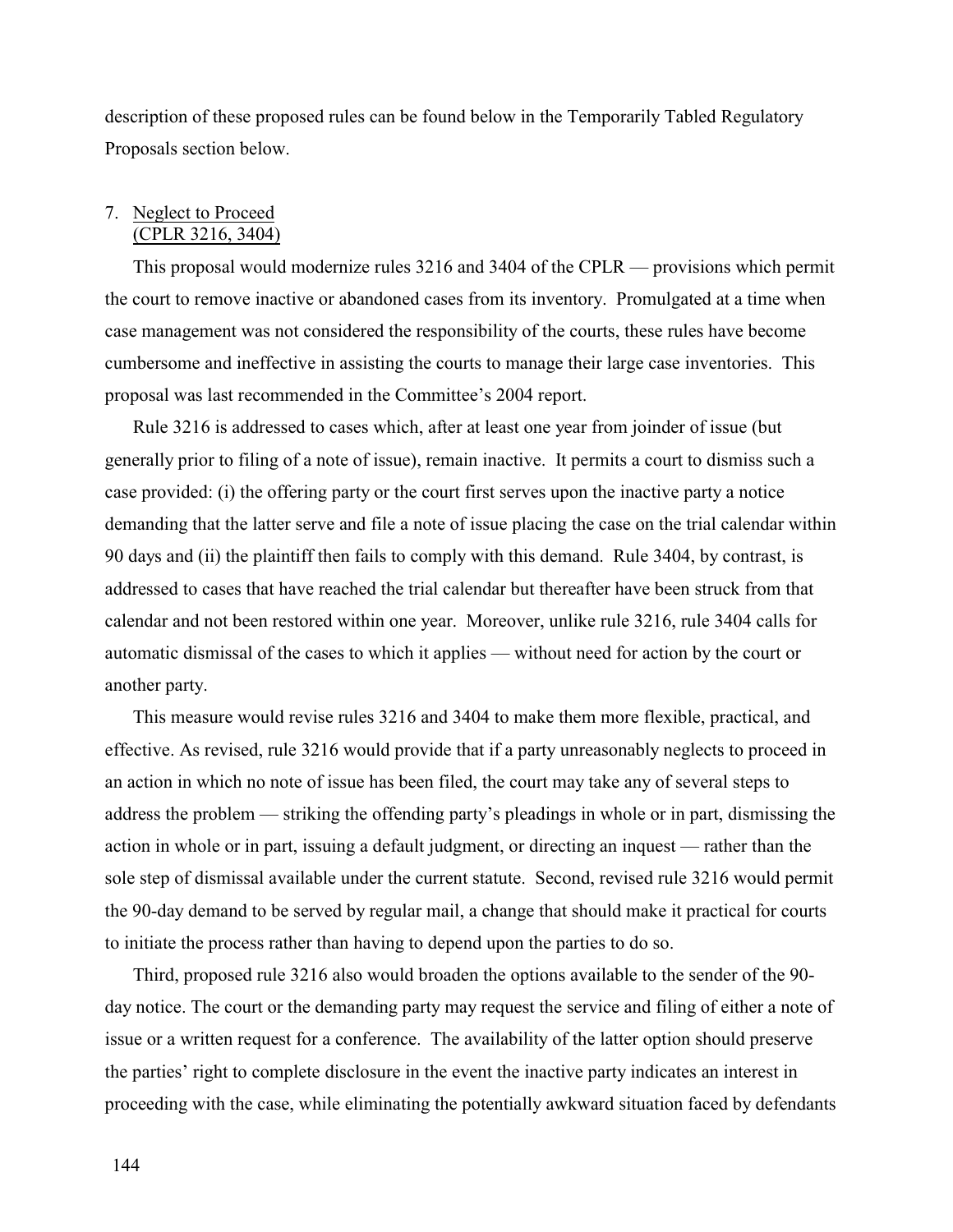under the current statute.

As revised, rule 3404 would provide for a greater variety of possible responses by the court to instances of neglect to proceed or of failure to answer a calendar call after the filing of a note of issue, thereby enhancing effective case management.

If the neglect or failure is unreasonable, the court may strike the pleadings in whole or in part, dismiss the action in whole or in part, render a judgment by default, or direct an inquest. If the neglect to prosecute is due to an unexpected and extraordinary need for additional disclosure (disclosure supposedly having been completed), the court may issue an order requiring completion of discovery within 90 days. The court also would enjoy several additional options. It could treat the case as inactive and mark it off the trial calendar, impose costs or sanctions, or issue such order as may be just. If the case is marked off the trial calendar, it must be restored in 90 days or else be deemed abandoned.

#### 8. Insuring the Continued Legality of the Settlement of Matrimonial Actions by Oral Stipulation in Open Court (Domestic Relations Law §236(B)(3))

This proposal, last recommended by the Committee in its 2004 report, seeks to amend Domestic Relations Law  $\S 236(B)(3)$  to insure the continued legality of the settlement of matrimonial matters in open court, and provide a uniform rule concerning the validity of oral stipulations settling matrimonial cases in open court throughout the state. Section  $236(B)(3)$  of the Domestic Relations Law now provides that any agreement permitting spouses to opt out of the strict statutory guidelines governing the equitable distribution of a couple's assets upon divorce, must be "in writing, subscribed by the parties, and acknowledged or proven in the matter required to entitle a deed to be recorded."

Various Appellate Divisions have adopted conflicting positions as to whether an oral agreement entered upon the record in open court is governed by section 236(B)(3). The Third and Fourth Departments have consistently held that an oral in-court stipulation is not a valid "opting out" agreement, and is therefore unenforceable. To permit some type of flexibility to encourage the resolution of a matrimonial case by settlement during the course of a hearing or trial, the Third and Fourth Departments have developed "ratification agreement" forms, which are used after an oral agreement is reached in open court. The parties then confirm the terms of the stipulation in writing in court, with the requisite formalities.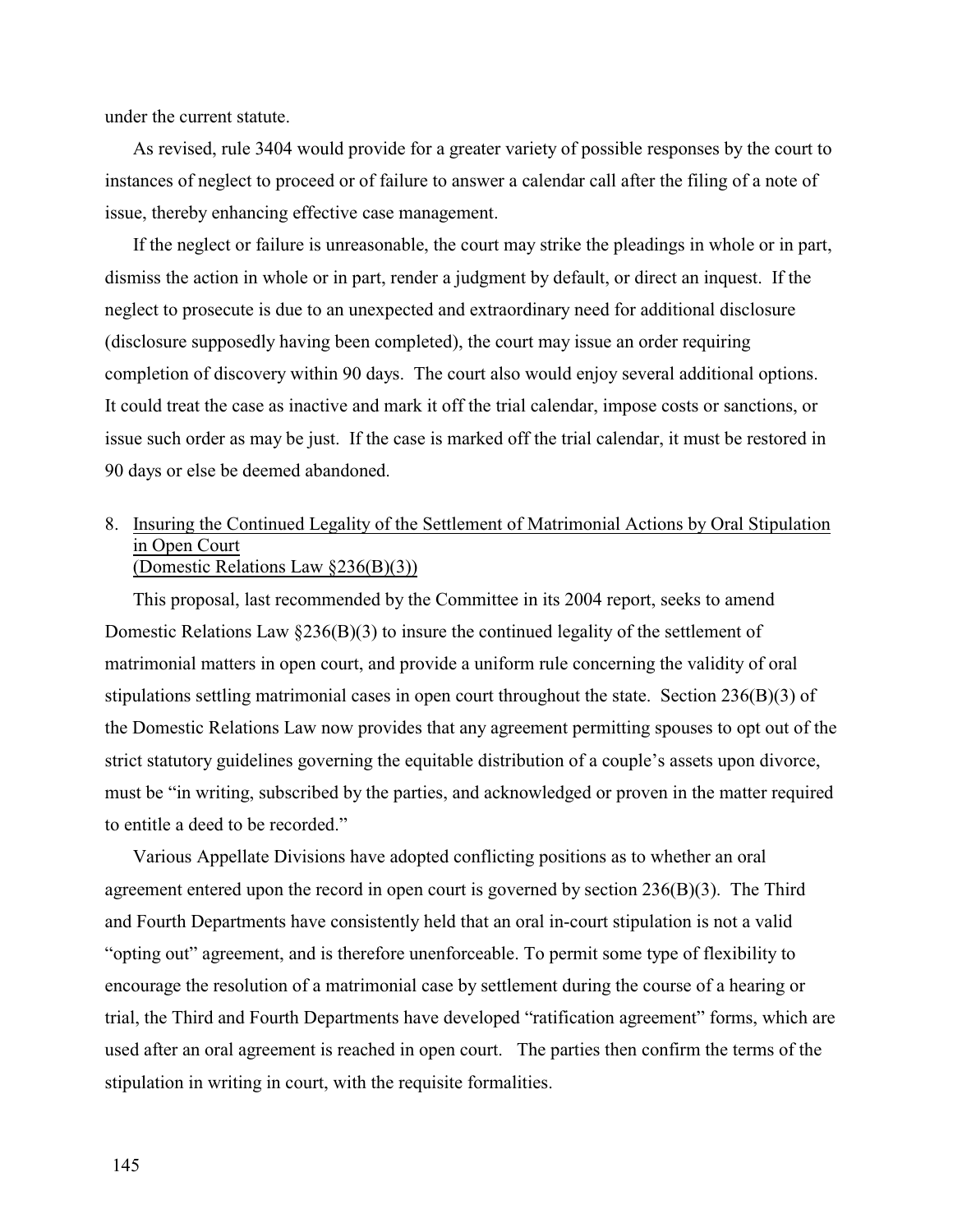The First and Second Departments have taken the opposite view: holding that stipulations made in open court are fully enforceable dispositions of matrimonial actions, without the need of written agreements executed with the requisite formalities prescribed by DRL  $\S 236(B)(3)$ . Thus, in the First and Second Departments, for the last decade, in-court stipulations have been fully enforceable without the necessity of a written agreement pursuant to DRL §236(B)(3).

Because oral stipulations in open court are valid and binding in all other types of litigation, the Committee believes that the First and Second Departments' practice is the preferable one. The Committee also believes that the conflict should be resolved statutorily. It therefore recommends §236(B)(3) of the DRL be revised by adding to the end of the first sentence of subdivision (B) the phrase "or if such an agreement is made orally in open court, and transcribed by a stenographer and approved by the court." This recommendation is endorsed by the Chief Administrative Judge's Committee on Matrimonial Practice.

9. Amendment of Election Law §16-116 to Provide the Commencement of an Election Law Proceeding Shall be by Service of Papers Upon the Respondent, Not by the Filing of Papers with the County Clerk (Election Law §16-116)

This proposal seeks to amend Election Law §16-116 to specify that a proceeding brought pursuant to Article 16 of the Election Law is commenced by service of the initial papers upon the respondents, thereby making it clear that CPLR 304, providing for the commencement of an action or proceeding by the filing of papers, is inapplicable to such actions. It was last recommended in the Committee's 2004 report.

When CPLR 304 was amended in 1992 to require that an action or proceeding be commenced by filing rather than by serving the initial papers, the question arose as to whether the filing requirement applied to proceedings brought under Article 16 of the Election Law. As these proceedings are, in some ways, unique, the courts have wrestled with this question, and have rendered decisions that are inconsistent and confusing. There is a need for clarification, as attorneys, judges and parties must have knowledge of the appropriate method of commencing such a proceeding.

Because Article 16 proceedings often raise issues that must be decided prior to the holding of an election, the usual CPLR timetables are modified by the Election Law and substantially shortened. For example, the statute of limitations for commencing a proceeding challenging the decision of a board of elections rejecting the petition of a potential candidate is effectively three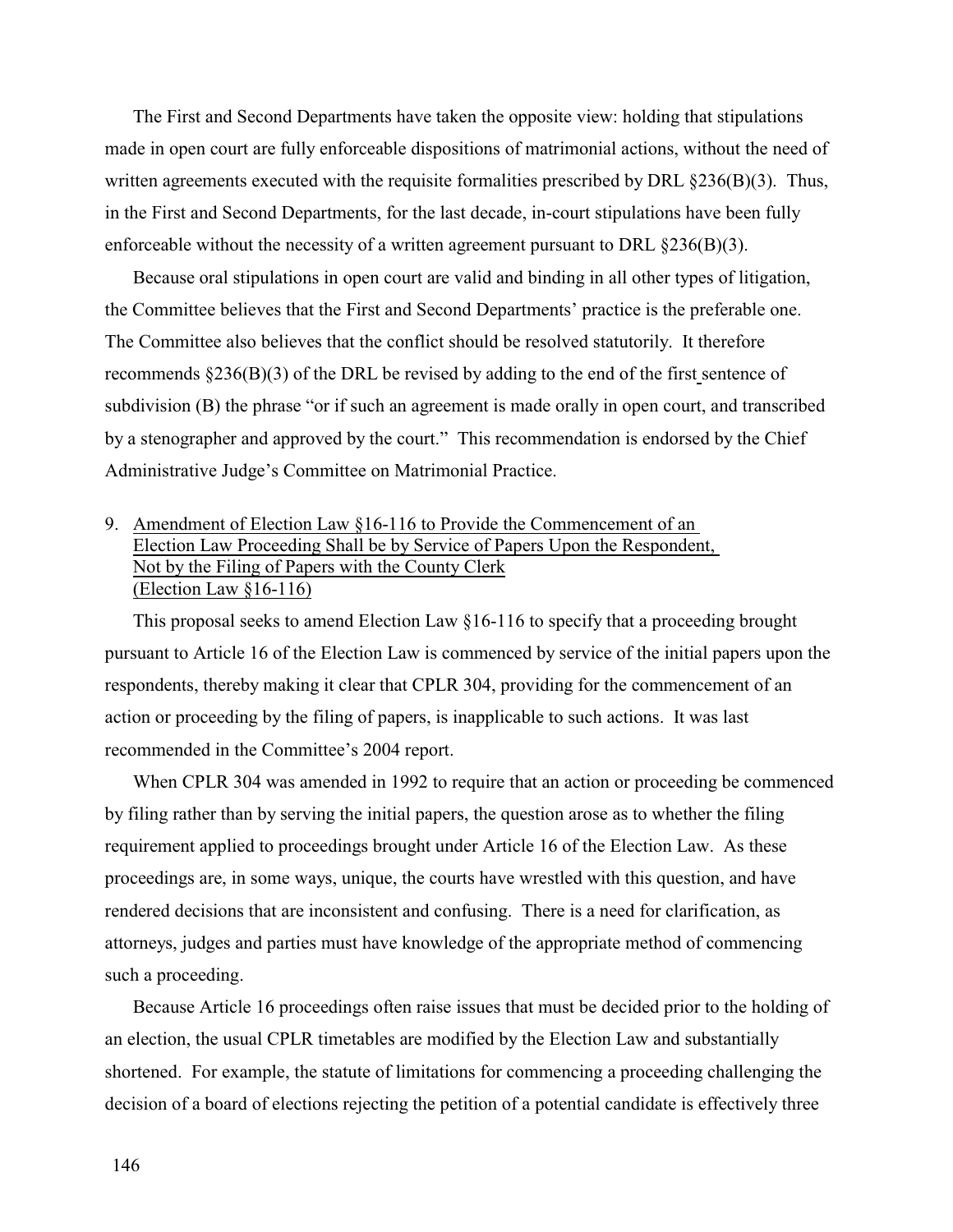days. In this environment, the requirement that papers be filed prior to being served creates difficulties. Given the very short time within which to serve, every hour can be significant.

The Committee therefore proposes that, rather than adding an exception to CPLR 304, thereby making the fundamental statute more complex, Election Law §16-116 be amended to provide that proceedings brought pursuant to Article 16 are not subject to the provision requiring commencement by filing. The amendment also provides that the papers be filed within two days of service on the first respondent served.

## 10. Authorizing Extra-State Service of a Subpoena on a Party Wherever Located (Judiciary Law §2-b)

This proposal would amend section 2-b of the Judiciary Law to permit extra-state service of a subpoena upon a party.

Section 2-b of the Judiciary Law limits the courts of New York State to issuing subpoenas upon persons found "in the state." This limitation has been held to apply to parties in an action. Thus, a New York court is powerless to compel a defendant to attend trial or even to force a judgment debtor to respond to an information subpoena or deposition notice, if the defendant is not found in the State. See, DuPont v. Bronston, 46 A.D.2d 369 (1<sup>st</sup> Dept. 1974); DeLeonardis v. Subway Sandwich Shops Inc., NYLJ March 30, 1998, p. 28. Col. 3 (Sup. Ct. N.Y. Cty. 1998); Israel Discount Bank Ltd. v. P. S. Sao Paulo S.A. v. Mendes Junior International Co., NYLJ Nov. 24, 1997, p.29, col.4 (Sup. Ct. N.Y. Cty.); see generally, Siegel, Practice Commentaries, McKinney's Consolidated Laws of New York, Book 7B, CPLR C.5224:2 at 243).

There is no question that, under well-recognized principles of due process, New York courts can require parties to an action (over whom the court otherwise has personal jurisdiction) to appear for trial or to produce anyone under its control, such as an employee, officer or director of a corporation. (see Standard Fruit & Steamship Company v. Waterfront Commission of New York Harbor, 43 N.Y.2d 11 (1977), or a member of a partnership, or even to answer questions by information subpoena. Thus, the Committee recommends the amendment of section 2-b of the Judiciary Law set forth above.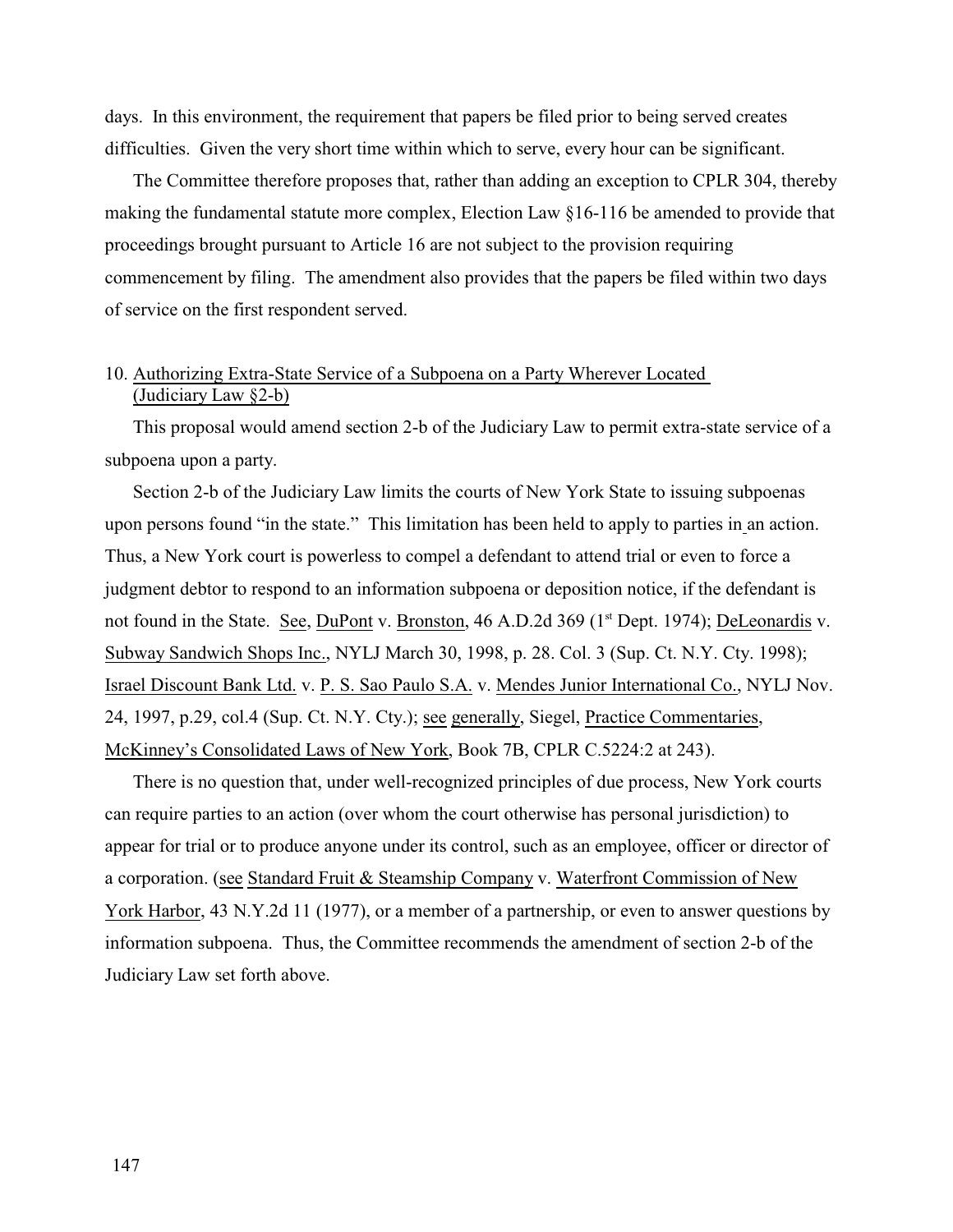## 11. Elimination of the Deadman's Statute (CPLR 4519)

This proposal, which was included in the Committee's 2004 report, seeks to repeal CPLR 4519, commonly known as the "Deadman's Statute."

The Deadman's Statute is the last vestige of an ancient common law rule that parties were not competent to testify in their own behalf because of the potential for perjury. That rule, now generally abrogated, foresaw an even greater risk of perjury when the other party to a transaction was dead or mentally incapacitated. CPLR 4519 is identical to former Civil Practice Act §347, which was, in turn, derived from New York's Field Code of 1848.

The Deadman's Statute prohibits persons who have a financial interest in a lawsuit involving a decedent's estate from testifying about personal transactions or conversations with the decedent. This prohibition is predicated upon the rationale that if the decedent (or incompetent) cannot provide his or her version of the transaction or conversation, living persons who have a financial interest in that transaction or conversation should not be permitted to do so. The converse is also true. Representatives of a decedent's estate defending, for example, the decedent's will, from a charge of undue influence or lack of testamentary capacity, are also prohibited from producing evidence or testimony at trial concerning transactions or communications with the decedent.

New York's Deadman's Statute has long been the subject of withering criticism. In 1940, Dean Wigmore, in his treatise on evidence, after noting that the defenders of the rule are usually content to invoke vague metaphors in place of reason, found it to be seriously flawed, and Fisch, in his treatise in New York Evidence stated:

> Besides affording only limited protection against unjust claims, the statue has led to endless litigation ever since its enactment . . . The statute has been violently condemned for many years, and bar associations, legal scholars, and research groups have urged its elimination or modification, pointing out that judicial powers for investigating truth, such as cross-examination, and scrutiny of the testimony of interested witnesses by the court and jury, afford adequate protection against unjust claims. . . Modification, if not complete elimination, of this obstacle to just administration of the law is long overdue. Id. §302, p.198.

The Committee feels that the time has finally come to repeal this relic of another age and impediment to the search for truth in civil litigation. The threat of criminal penalties for perjury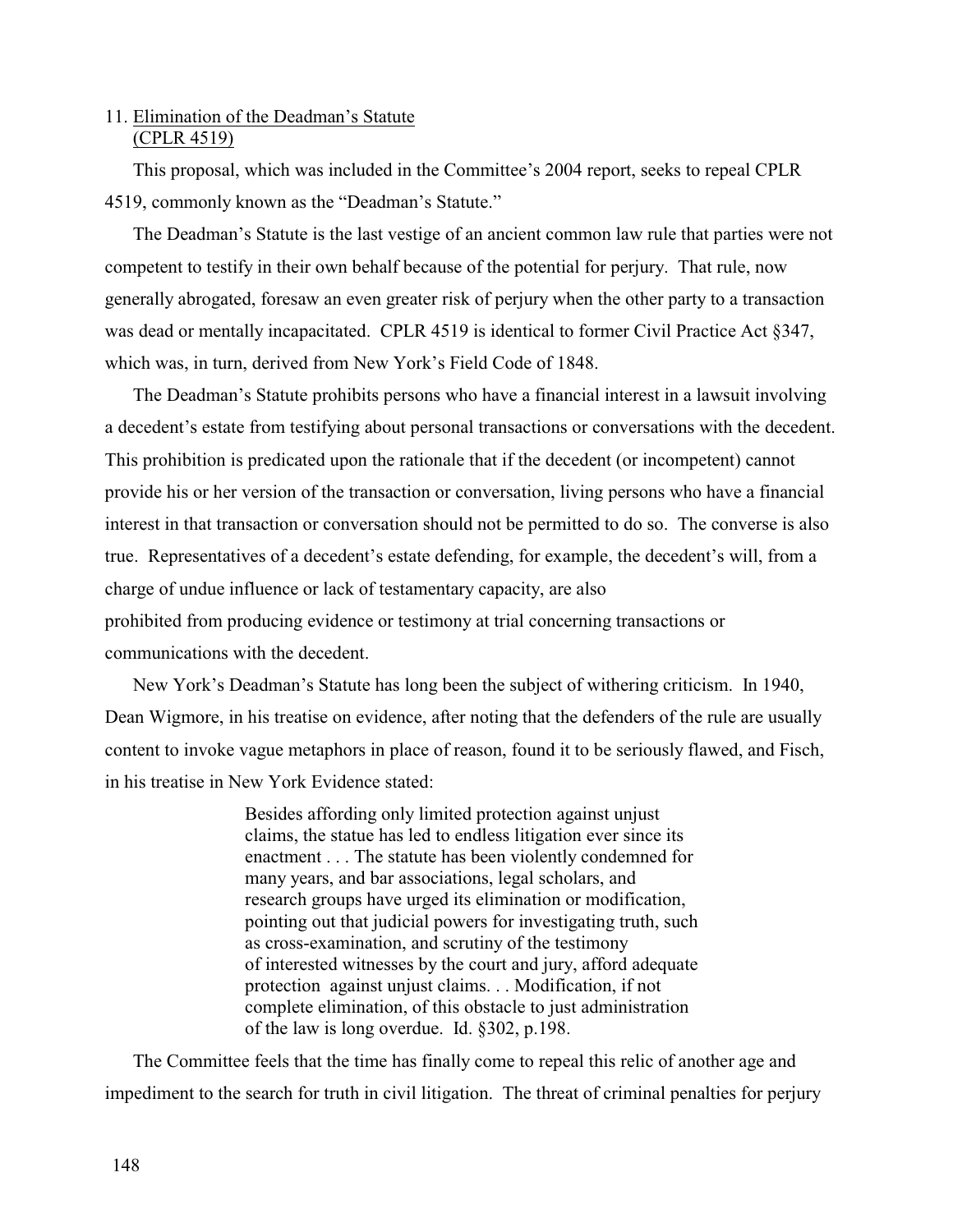and the pursuit of vigorous cross-examination provide adequate safeguards both for decedent's estate, and for those proclaiming interests adverse to it.

The repeal of the Dead Man's Statute would not mean that otherwise inadmissible hearsay evidence would be admissible. If the decedent's statements, like any other decedent's statements, constituted hearsay, they would be inadmissible. Further, the Committee recommends that the trial courts consider cautionary instructions to the effect that the jury, in weighing the evidence, should take into account the inability of the deceased (or incompetent) person to contradict the statement imputed to him and the fact that such a person is not there to be cross-examined.

# 12. Permitting Plaintiff to Obtain an Indirect Tort Recovery Against a Third Party Defendant in Certain Cases When the Third Party Plaintiff is Insolvent (CPLR 1405)

This proposal recommends enactment of a new CPLR 1405 to permit a plaintiff in tort cases to recover directly against a third-party defendant found liable to the third-party plaintiff, where the third-party plaintiff is insolvent. This proposal is made to address several divergent New York State Court of Appeals decisions, which have led to an uncertain state of the law. It was last included in the Committee's 2004 report.

 The first case, Klinger v. Dudley, 41 N.Y.2d 362 (1977), barred a recovery by a plaintiff against a third-party defendant found liable for a portion of the damages owed plaintiff by the original defendant, where the original defendant was insolvent. The court required the judgment, or at least the original defendant's proportionate share, to be paid in full before this could happen. Several years later, however, in a similar case, Feldman v. N.Y.C. Health and Hospitals Corp., 56 N.Y.2d 1011 (1982), the court permitted a circumventive loan to get around the problem where the third party defendant was not an employer. More recently, in Reich v. Manhattan Boiler & Equipment Corp., 91 N.Y.2d 772 (1998), it held such a loan device to be ineffective when the third party defendant was an employer, stating that such a loan agreement would conflict with the public policy considerations which mandate exclusivity of the workers' compensation remedy.

The Committee believes that a plaintiff's recovery of a judgment which ultimately comes from a third-party defendant should not depend on the fortuity of the solvency of the third-party plaintiff. This proposal would allow the plaintiff to recover on a judgment for contribution against the third-party defendant, whether or not the third-party plaintiff has satisfied the underlying judgment for which contributions or indemnification is sought. Thus, in the case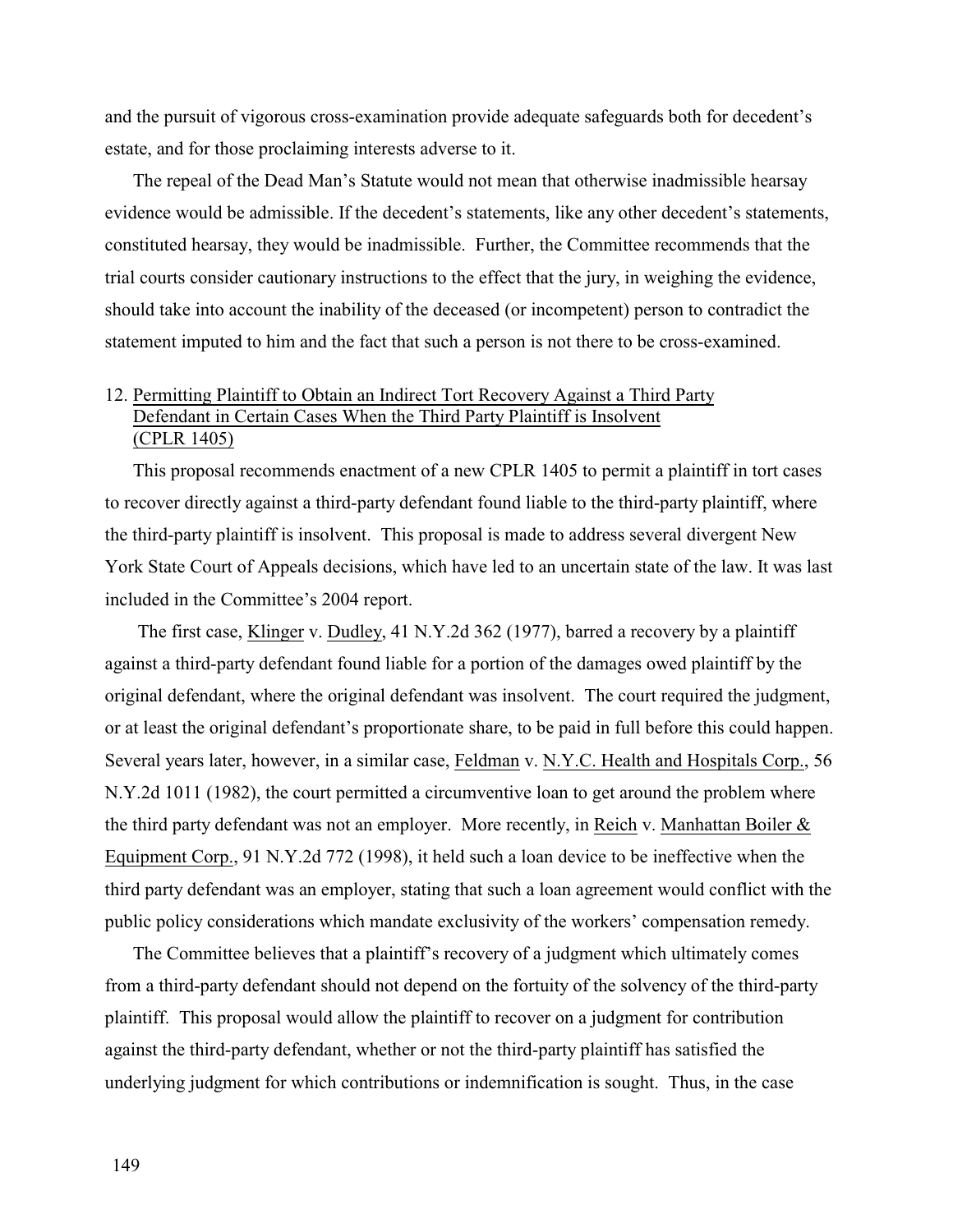where a third-party plaintiff, directly liable to the plaintiff, is insolvent and is unable to pay the judgment, the plaintiff will recover that portion of the judgment owed by the third-party defendant from that defendant directly.

This proposal would not alter in any way the substantive law of workers' compensation. The 1996 Omnibus Workers' Compensation Reform Act already limits claims for contribution and indemnification against an employer to only those cases involving "grave injuries." In cases where there are not grave injuries, the employer is not liable as a matter of substantive law, and therefore this provision would not affect such employers at all. In those cases involving grave injury, the Legislature has made a policy determination that the employer should be subject to potential third-party liability. This provision would ensure that the employer's share of liability would not be dependent upon the fortuity of the solvency of the third-party plaintiff. This provision would therefore more fully effectuate the legislative judgment that employers should be subject to third-party liability in those cases involving grave injury.

# 13. Clarifying Pleadings in Article 78 Proceedings (CPLR 307(2), 7804(c))

This proposal, recommended by the Office of the New York State Attorney General and the Office of Court Administration, seeks to amend Article 78 of the CPLR to address a current practice that often distorts proceedings brought pursuant to the Article. Some petitioners file a bare-bones petition — with no memorandum of law, no affidavits, and no supporting documents — leaving the respondent to guess as to the actual focus of the case. In some cases, after the respondent has made a motion to dismiss or has submitted a complete set of answering papers, the petitioner, in its reply, submits additional documents raising a new or different legal theory.

This practice, which results in additional briefs and affidavits, with further replies and responses, unnecessarily delays the resolution of legal proceedings and results in inefficiencies and unproductive expenditures of resources, time and effort. Proceedings which are intended to be expedited become unduly lengthy, resulting in increases in expenditures by state and local agencies and the court system.

The proposed amendments to CPLR 7804(c) would prevent surprise and delay by permitting a respondent to demand that the petitioner serve the papers on which it will rely before the respondent answers or moves.

Through this mechanism, the respondent will be able to answer the petitioner's substantive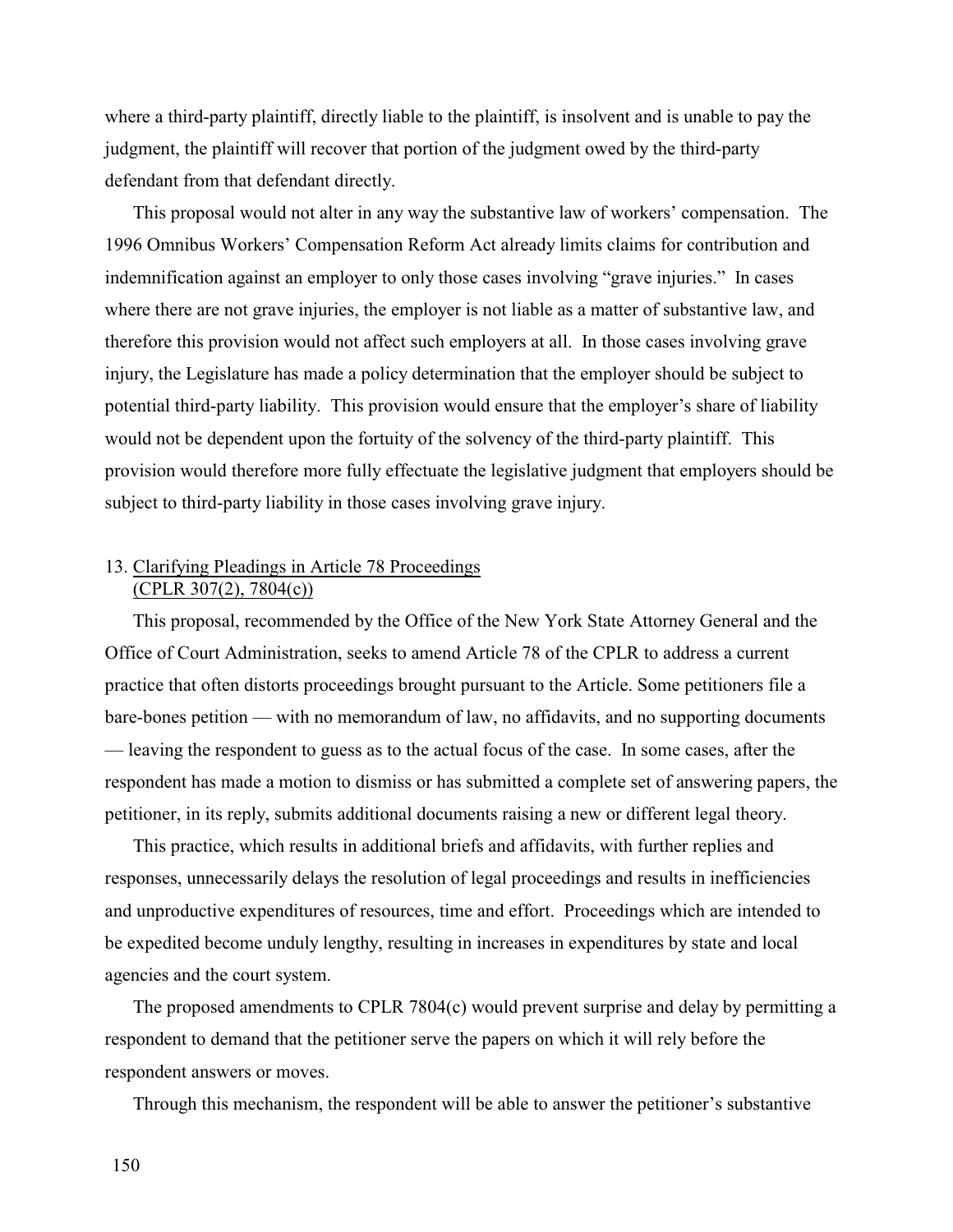claims. Requests for extra time or the opportunity to submit papers after the reply will be avoided. This procedure would enhance the likelihood that all papers are before the court on the return day, thereby permitting more rapid resolution.

The amendment to CPLR 307(2) is for clarification only. It alerts all petitioners bringing a proceeding against a state officer, sued officially, or a state agency, that service upon the Attorney General is required in all instances in order to commence the proceeding.

This proposal was last included in the Committee's 2004 report.

## 14. Preserving the Testimony of a Party's Own Medical Witnesses for Use at Trial  $(CPLR 3101(d)(1)(iii))$ ,  $(3117(a)(4))$  (See also Temporarily Tabled Regulatory Recommendation No. 6)

This proposal, last recommended by the Committee in its 2004 report, seeks to amend CPLR  $3101(d)(1)(iii)$  to clearly state that a party may, without court order, take the testimony by videotape or otherwise of its own treating physician, dentist, or podiatrist or retained medical expert for the purpose of preserving his or her testimony for use at trial.

The Committee was informed that the bar was experiencing increasing difficulty in obtaining the trial testimony of medical providers, both as treating physicians and medical experts, because the experts' schedules were extremely busy and unpredictable. Recognizing the difficulties that medical providers do have in controlling their schedules, the Committee recommends that CPLR  $3101(d)(1)$ , governing the scope of disclosure for expert testimony in preparation for trial, be expressly amended to permit the party offering the medical provider's testimony to take the deposition by videotape or audiotape of the witness in advance in order to preserve his or her testimony for trial in case the witness subsequently becomes unavailable.

The New York rules involving expert disclosure are quite restrictive, providing that "[u]pon request, each party shall identify each person whom the party expects to call as an expert witness at trial and shall disclose in reasonable detail the subject matter on which each expert is expected to testify, the substance of the facts and opinions on which each expert is expected to testify, the qualifications of each expert witness and a summary of the grounds for each expert's opinion." CPLR 3101(d)(1)(I). While the provision then provides slightly more elaborate rules for medical, dental, or podiatric malpractice actions, subparagraph (iii) of CPLR  $3101(d)(1)$  goes on to state that any further disclosure concerning the testimony of experts may be had only upon court order,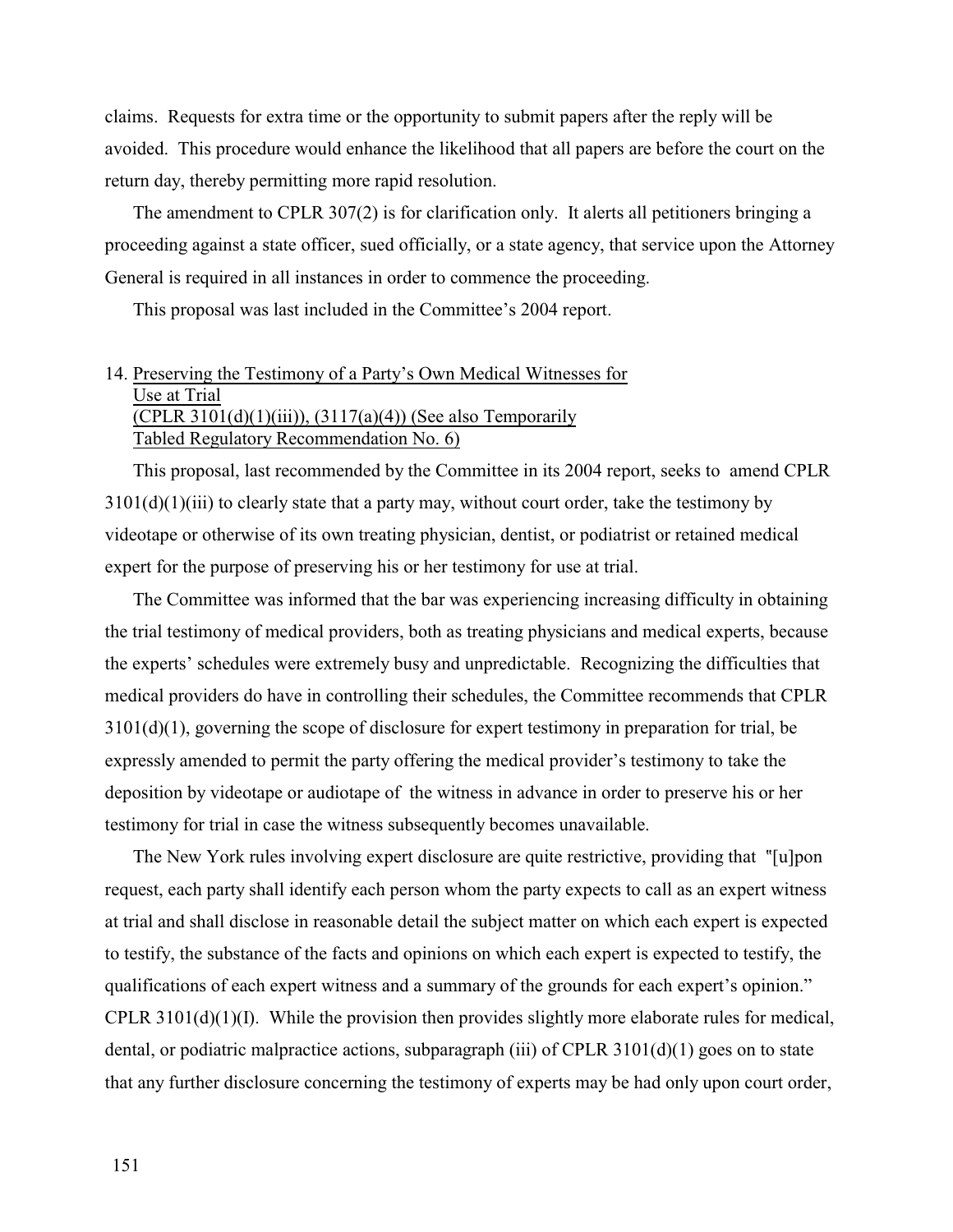with one important exception, which is relevant here. It permits a party to take the deposition without a court order of "a person authorized to practice medicine, dentistry, or podiatry who is the party's treating or retained expert, . . . in which event any other party shall be entitled to the full disclosure authorized by this article with respect to that expert without court order."

However, this paragraph might be read to provide permission to take a deposition of the medical witness only for purposes of discovery. Read in this way, courts might preclude the taking of such a medical deposition after the note of issue is filed. The Committee believes that the intent of CPLR  $3101(d)(1)(iii)$  is to allow the parties to preserve the testimony of medical witnesses whose schedules often result in unavailability and therefore delay in trial. This reading is consistent with CPLR 3117(a)(4), which allows for the use of a deposition of a person authorized to practice medicine for any purpose without a showing of unavailability. It is also consistent with CPLR 3101(a)(3), which provides that there shall be full disclosure of all matters material and necessary in any action by, among other persons, a "person authorized to practice medicine, dentistry, or podiatry . . . who provided . . . care or diagnosis to the party demanding disclosure, or who has been retained by such party as an expert witness."

The Committee therefore recommends that CPLR 3101(d)(1)(iii) be amended to expressly provide that the purpose of conducting such depositions is to preserve the testimony for trial. Since there is no reason why such depositions should not take place at any convenient time prior to trial, or even during trial if necessary, the Committee also recommends an amendment to section 202.21(7) of the Uniform Rules for the Supreme and County Courts, making it clear that such depositions need not be completed before filing of the note of issue. The text of this second proposal can be found in the Temporarily Tabled Regulatory Recommendations set forth below.

Finally, the Committee also proposes amending CPLR 3117(a)(4) to conform to CPLR  $3101(d)(1)(iii)$  by allowing the deposition of a person practicing "medicine, dentistry or podiatry" to be used for any purpose.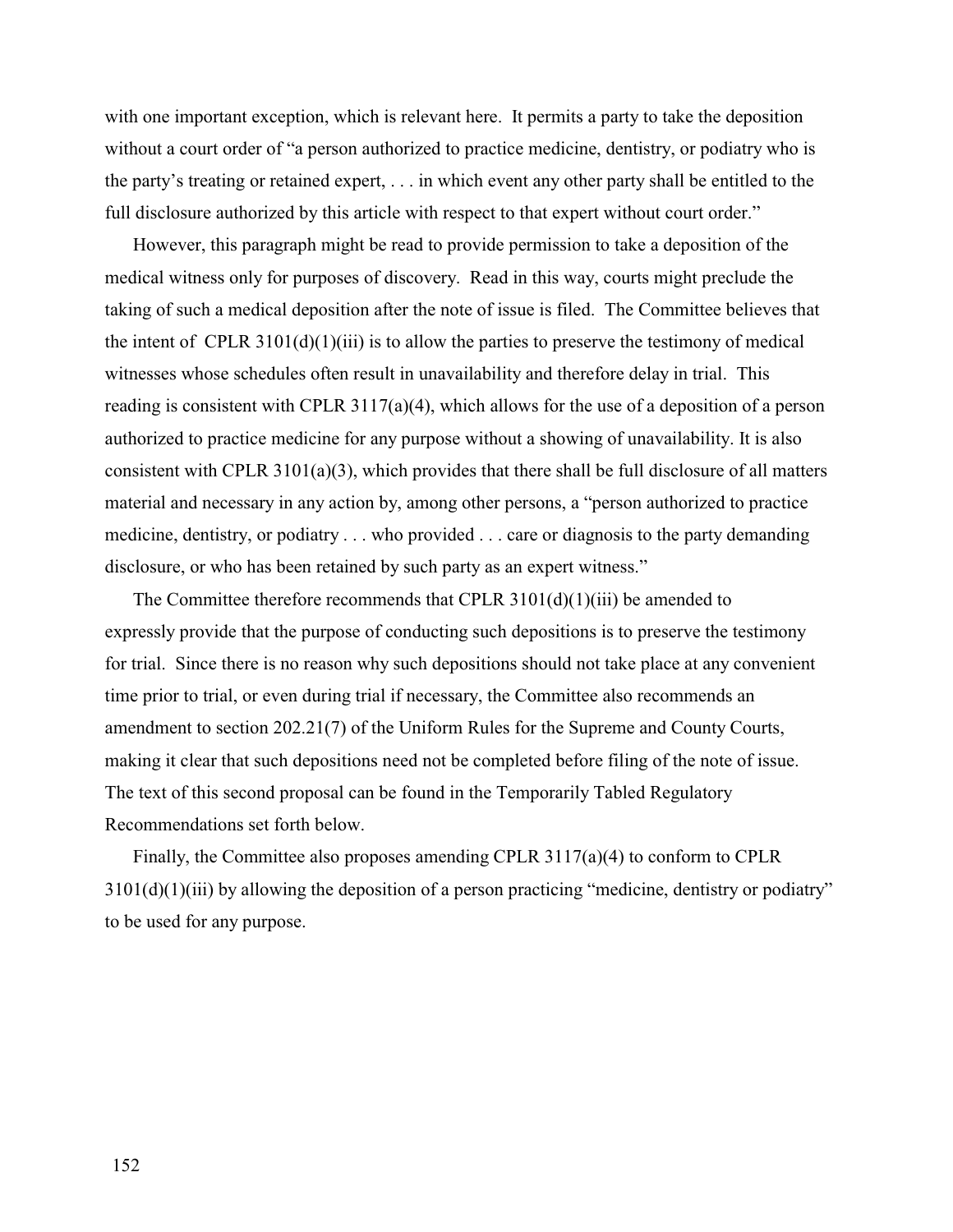#### 15. Insuring That All Persons Having an Interest in a Banking or Brokerage Account Receive Notice of a Restraining Order or Attachment Sent by a Banking Institution or Brokerage House (CPLR 5222(b), 5232(a))

This proposal recommends that CPLR 5222, dealing with restraining notices served in aid of enforcement of a money judgment, and CPLR 5232, addressing levies on personal property to enforce a money judgment, be amended to require notification to all persons having an interest in an account in a bank or brokerage house before the account can be garnished or levied upon.

It was brought to the Committee's attention that there are circumstances in which persons with an interest in a bank or brokerage account suffer restraint of their funds (or the turnover of the funds to a creditor) as a result of enforcement of a judgment against a co-owner of the account. While there are a number of enforcement procedures set forth in Article 52 of the CPLR that require the debtor to be given notice, there are no requirements for notice to be given by a bank or brokerage house to other persons having an interest in the account. As a result, those persons may be deprived of the opportunity to prove that some or all of the funds at issue are theirs rather than those of the judgment debtor. The Committee therefore recommends that new language be added to CPLR  $5222(b)$  and  $5232(a)$  to require such notification. This would effectuate a modest change in existing procedures to increase the probability that all persons, including a non-judgment debtor with an interest in a bank or brokerage account, will receive notice of a garnishment or attachment of the account, and will be able to take appropriate action to protect their rights.

This proposal was most recently recommended in the Committee's 2004 report.

## 16. Clarifying the Timing of Disclosure of Films, Photographs, Video Tapes or Audio Tapes (CPLR 3101(i))

This proposal seeks to amend CPLR 3101(i) relating to the timing of the disclosure of films, photographs, video tapes or audio tapes, often called "surveillance evidence." The proposed amendment would add a new phrase in subdivision (i) of section 3101, which would expressly limit the timing of the disclosure of surveillance evidence until after the party against whom the evidence is proffered has been deposed. Disclosure must be made within 30 days of the deposition or the creation of such material, whichever is later.

Prior to the enactment of CPLR 3101(i), in DiMichel v. South Buffalo Railway Company, 80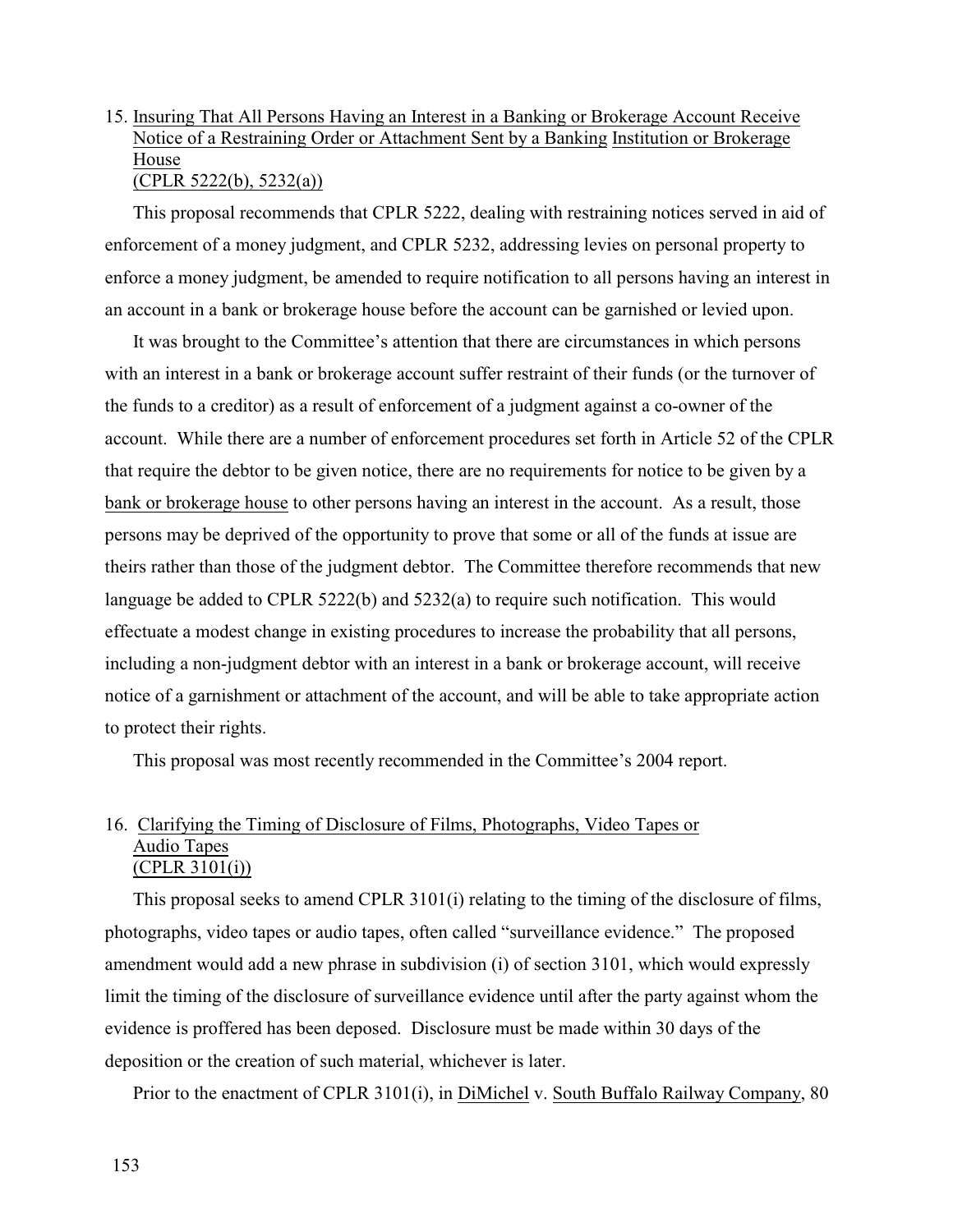N.Y.2d 184 (1992), the Court of Appeals held that disclosure of surveillance evidence was to be made after the deposition of the party who was the subject of surveillance, in order to safeguard the truth-finding process by avoiding tailor-made responses to deposition examination regarding surveillance evidence. However, the subsequent CPLR provision, which passed in 1993, was silent concerning the timing of disclosure of surveillance evidence.

This generated substantial litigation, and until 2003, the courts were divided in their interpretation of CPLR 3101(i). The Second, Third and Fourth Departments had ruled that surveillance materials must be disclosed upon demand, even if it is before the scheduled deposition of the party who was subject to surveillance. See, Falk v. Inzinna, 299 A.D.2d 120 (2d Dept. 2002); Rotundi v. Massachusetts Mutual Life Insurance Co., 263 A.D.2d 84 (3d Dept. 2000); and DiNardo v. Koronowski, 252 A.D. 2d  $69$  ( $4<sup>th</sup>$  Dept. 1998). However, the First Department had taken a different view, holding in Tran v. New Rochelle Hospital Medical Center, 291 A.D.2d 121 ( $1<sup>st</sup>$  Dept. 2002) that to prevent fraud, the disclosure of surveillance evidence should not be made until after the party subject to surveillance was deposed.

In the spring of 2003, the Court of Appeals issued its decision in the Tran appeal. 99 N.Y.2d 383 (2003). It overruled the First Department. Siding with the Second, Third, and Fourth Departments, the Court held that the amendment to CPLR 3101(i) requiring "full disclosure of any films, photographs, videotapes or audiotapes . . . " of a party to the action meant that such items should be turned over as soon as they were requested - - even if it was before the party surveilled could be deposed. The court acknowledged that such a policy might increase the potential for tailored testimony, but felt constrained to adhere to a "plain meaning" interpretation of the legislation enacted in 1993. However, the Committee believes that the view articulated by the First Department is the better policy since it is more likely to prevent fraudulent claims. Thus, the amendment proposed would expressly limit a court's discretion regarding the sequence of discovery. Such a step would minimize the potential of tailor-made testimony and support New York's preference for more in-depth discovery and honest and forthright explanations of the evidence, rather than gamesmanship.

#### 17. Creation of a Statutory Parent-Child Privilege (CPLR 4502-a)(Family Court Act §1046(vii))

This proposal, last recommended by the Committee in its 2005 report, seeks to establish a formal parent-child privilege. This then would become applicable to criminal cases through the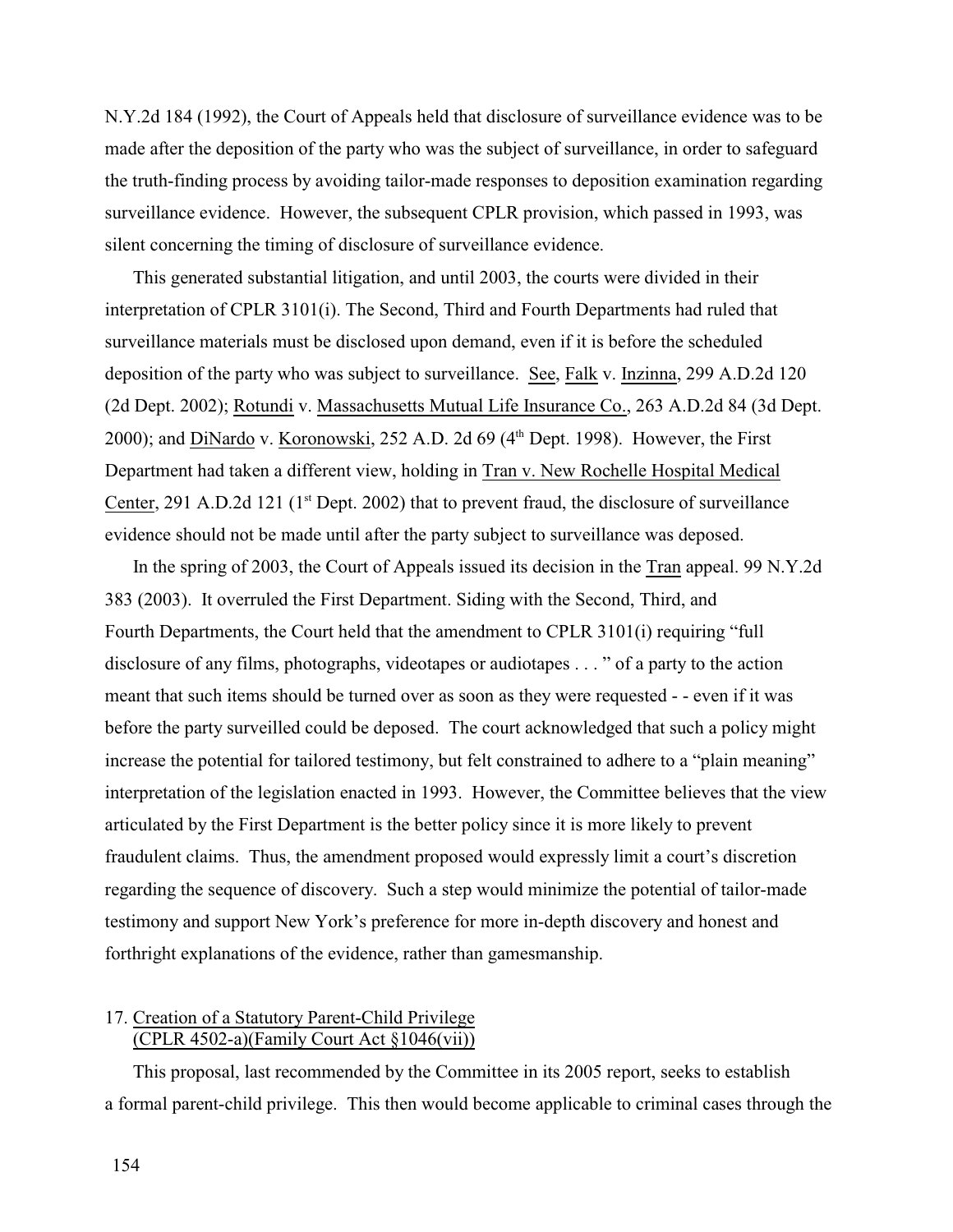provisions of section 60.10 of the Criminal Procedure Law, which state that unless otherwise provided, the rules of evidence applicable to civil cases are, where appropriate, also applicable to criminal proceedings. Similarly, it would become applicable to Family Court cases through section 165 of the Family Court Act which states: "where the method of procedure in any proceeding in which the Family Court has jurisdiction is not prescribed, the provisions of the civil practice law and rules still apply to the extent that they are appropriate to the proceedings involved." However, because of the special nature of some Family Court proceedings, this proposal would amend section 1046(a)(vii) of the Family Court Act to exempt child abuse and neglect cases from the ambit of the privilege.

Although there is currently no statutory privilege for confidential communications between parent and child, New York courts have recognized a common-law parent-child privilege, principally in criminal cases. In In re Matter of A and M (61 A.D.2d 426, 1978), for example, the Fourth Department upheld the application of the privilege in a case where the parents of a 16 year-old boy suspected of arson had been subpoenaed to testify as to alleged admissions made to them by the boy.

The Court in Matter of A and M recognized that "[t]he State has a legitimate interest in the process of fact-finding necessary to discovery, try, and punish criminal behavior [citations omitted]" (Id, at 433). "Nevertheless," the Court stated,

> if it is determined that the information sought ... [in this case] was divulged by the boy in the context of the familial setting for the purpose of obtaining support, advice or guidance, we believe that the interest of society in protecting and nurturing the parent-child relationship is of such overwhelming significance that the State's interest in fact-finding must give way. 61 A.D.2d at 433-434.

Other courts have followed Matter of A and M in recognizing a parent-child privilege under similar circumstances (i.e., where a minor child under arrest or investigation for a serious crime seeks the guidance and advice of a parent). See, People v. Edwards, 135 A.D.2d 556; People v. Harrell, 87 A.D.2d 21, 26, aff'd 59 N.Y.2d 620, People v. Tesh, 124 A.D.2d 843, lv. denied 69 N.Y.2d 750; But see, People v. Gloskey, 105 A.D.2d 871; and Matter of Mark G., 65 A.D.2d 917.

This measure would fill the current statutory void and provide much needed uniformity by establishing explicit parameters for the application of the parent-child privilege in civil, criminal,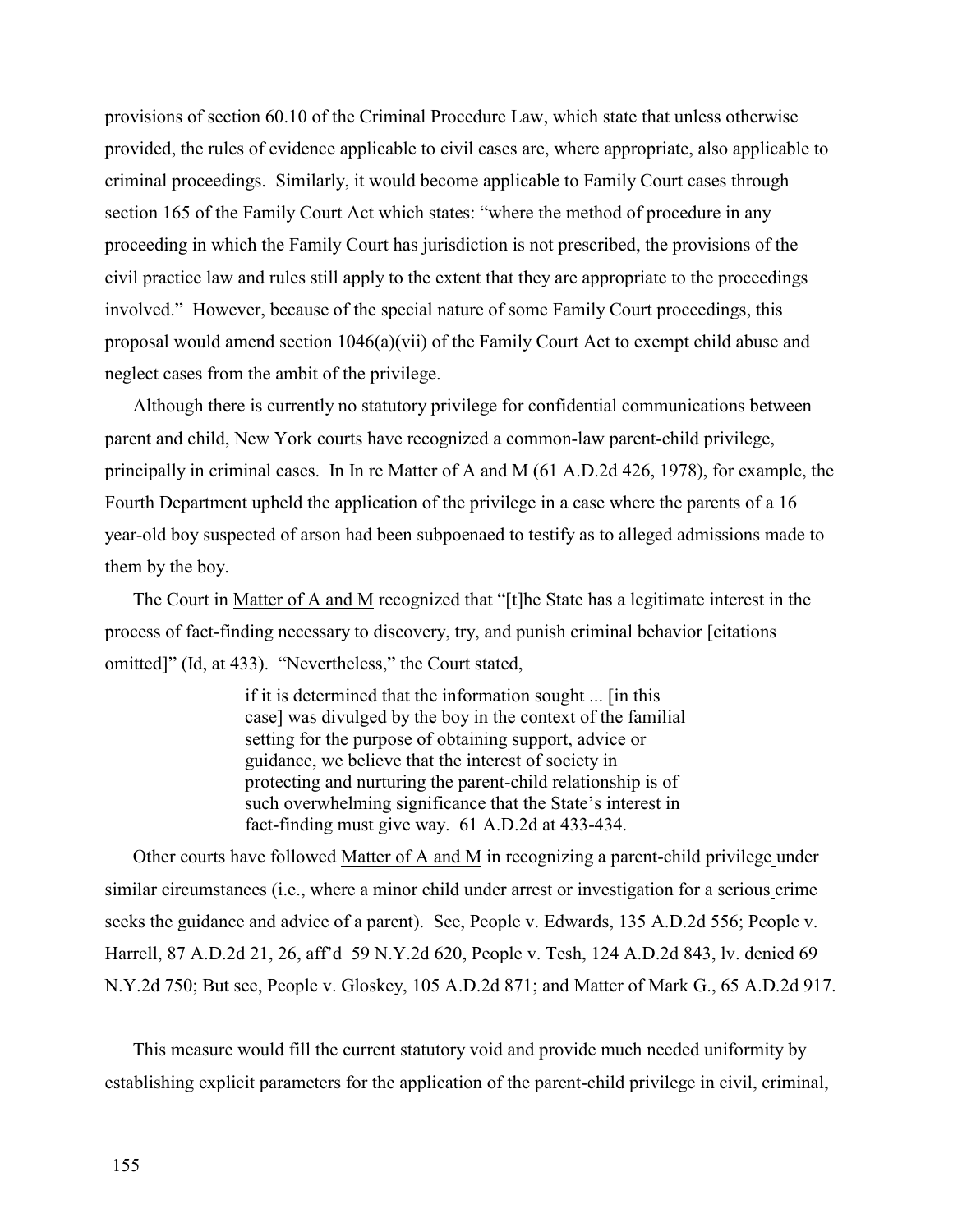and family court cases. Under the Committee's proposal, the general evidentiary rule would be stated in a newly added CPLR section 4502-a as follows: "[I]n an action or proceeding a child and his or her parent shall not be compelled to disclose a confidential communication between them." Under enumerated exceptions to the rule, the privilege would not apply to: (1) a confidential communication made in furtherance of the commission of any offense or with the intent to perpetrate a fraud; (2) a confidential communication that relates to an offense alleged to have been committed by any family or household member against any member of the same family or household; and (3) general business communications. It would only include those exchanges which would not have been made but for the parent-child relationship. The proposal also includes an exception for proceedings under section 1046 of the Family Court Act involving child abuse or neglect.

Under the proposal, a person is deemed a child regardless of age and the definition of a parent includes a natural or adoptive parent, a step-parent, a foster parent, a legal guardian, or "a person whose relationship with the child is the functional equivalent of any of the foregoing." Although the measure defines "communication" broadly to include any verbal or nonverbal expression (including written expressions) directed to another person and intended to convey a meaning to such other person, it provides that a communication may be considered "confidential" (and thus potentially covered by the privilege) only if it: (1) was not intended to be disclosed to third persons other than another parent or a sibling of the child; and (2) was expressly or impliedly induced by the parent-child relationship.

The measure does not provide, as in the case of the spousal privilege under CPLR 4502, that one of the participants in the confidential communication can prevent the disclosure by the other. Rather, the proposed language merely restricts compelled disclosure for qualified communications. Either party to the confidential communication may reveal it if they choose. Thus, in sensitive matters such as matrimonial cases, support proceedings, and proceedings under Article 81 of the Mental Hygiene Law for the appointment of a guardian, either parent or child could decide to testify, even if the other party chooses to invoke his or her privilege.

# 18. Clarifying Options Available to a Plaintiff When, in a Case Involving Multiple Defendants, One Defaults and One or More Answers (CPLR 3215(d))

This proposal to amend CPLR 3215, governing default judgments, is designed to clarify the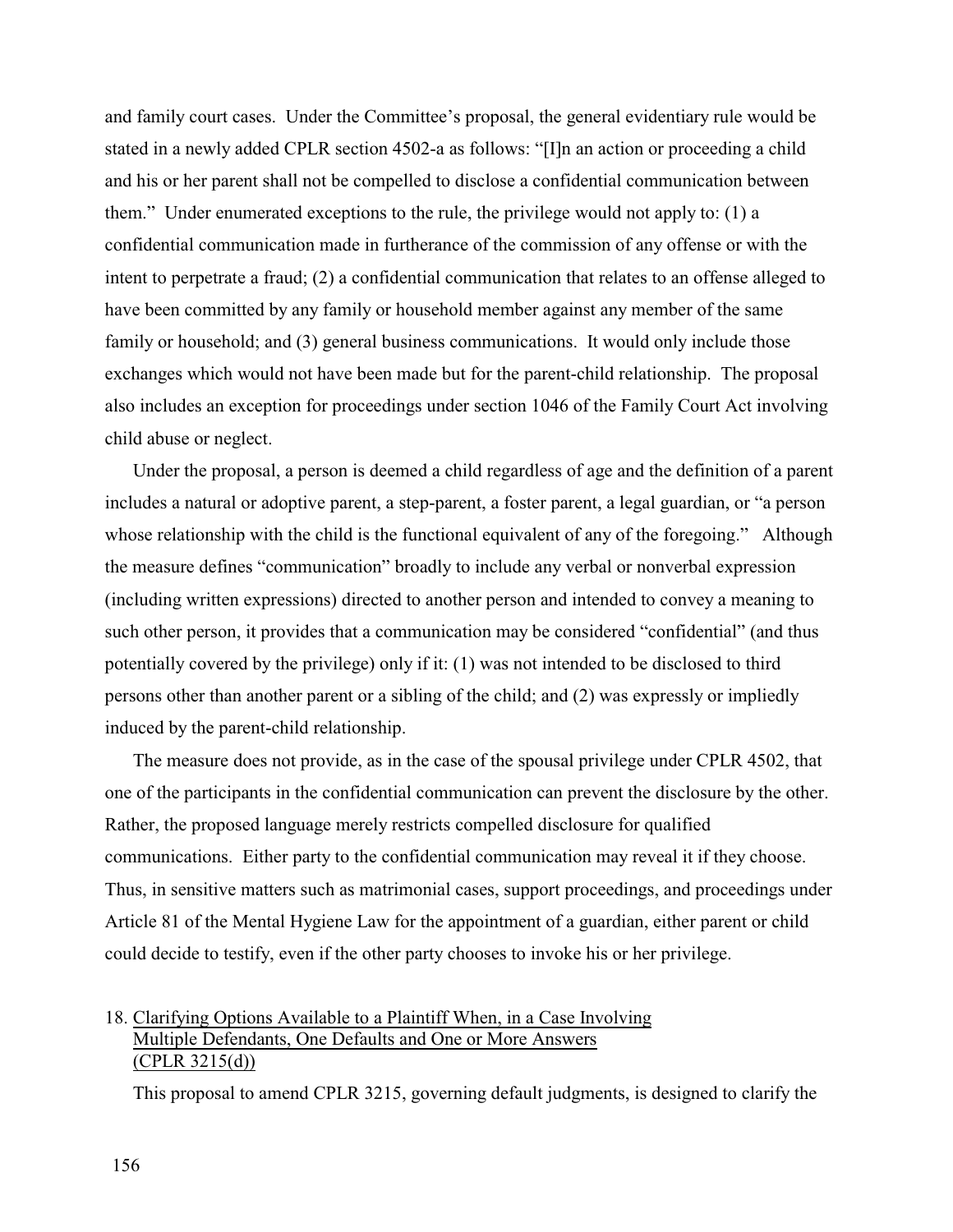options available to a plaintiff when, in a case involving multiple defendants, one party defaults and one or more answers.

It was brought to the Committee's attention that the provisions of section 3215(d), addressing default judgments in cases where there are multiple defendants, were ambiguous. That subdivision provides:

> (d) Multiple defendants. Whenever a defendant has answered and one or more other defendants have failed to appear, plead, or proceed to trial of an action reached and called for trial, notwithstanding the provisions of subdivision (c) of this section, upon application to the court within one year after the default of any such defendant, the court may enter an ex parte order directing that proceedings for the entry of a judgment or the making of an assessment, the taking of an account or proof, or the direction of a reference be conducted at the time of or following the trial or other disposition of the action against the defendant who has answered. Such order shall be served on the defaulting defendant in such manner as shall be directed by the court.

Subdivision (c) of section 3215 provides that the plaintiff must enter a default judgment within one year after the default, or the court will dismiss the complaint as abandoned. Subdivision (d), enacted in 1992, was designed to give the plaintiff some relief in cases involving multiple defendants, since more than a year may pass between the default of one of the defendants and the time that the remaining defendants actually go to trial. This subdivision enables a court to defer further proceedings against the defaulting defendants so long as a motion for such deferral is made within a year of default.

Thus, CPLR 3215(d) would seem to indicate that where at least one defendant has answered, and one or more have failed to appear, plead, or proceed to trial, the plaintiff must apply to the court within one year after the default, and the court may issue an order permitting the plaintiff to take one of several steps (entering judgment, making an assessment, taking of an account, directing a reference), but only following the conclusion of the trial or other disposition of the action against the defendant who has answered.

In fact, pursuant to case law and practice, a plaintiff eager to obtain an immediate default judgment has another option. The plaintiff may make a motion requesting the court, by ex parte order, to sever the action against the defaulting defendants and then proceed to secure a default judgment pursuant to one of the provisions of CPLR 3215. To be sure that a plaintiff understands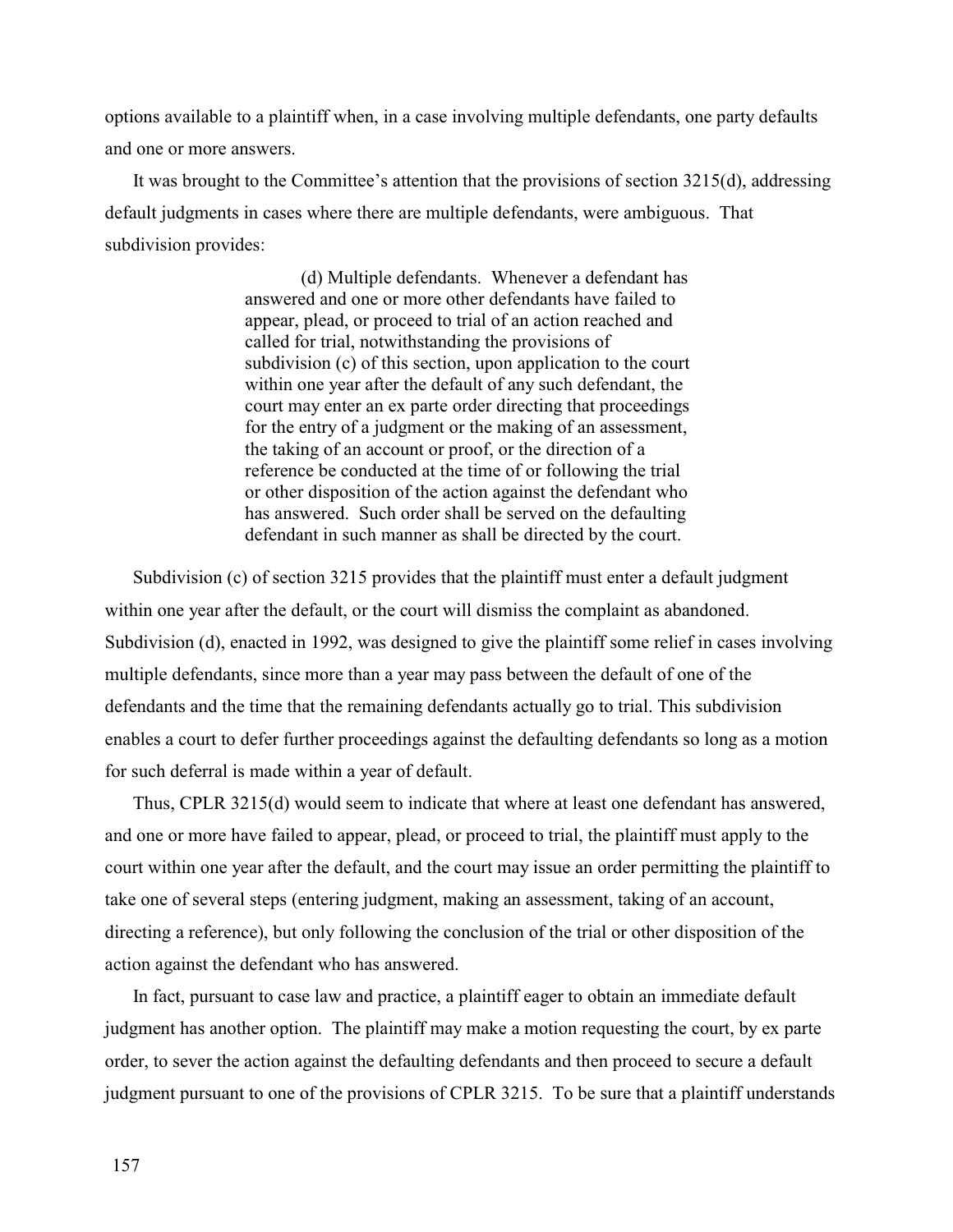that this option is available, the Committee proposes that CPLR 3215(d) be amended to expressly provide this option.

#### 19. Revision of the Contempt Law (Judiciary Law, Article 19)

This proposal seeks the amendment of Article 19 of the Judiciary Law to effect comprehensive reform of the law governing contempt. This measure was originally proposed in 2000, and last appeared in revised form in our 2005 Report to the Chief Administrative Judge, after endorsement by the Chief Administrative Judge's Advisory Committee on Criminal Law and Procedure, and Family Court Advisory and Rules Committee.

A full explanation of the parameters of the proposal can be found in the CPLR Committee's 2005 Report. The discussion set forth below merely provides a brief summary of the terms of the proposal. The measure repeals Article 19 of the Judiciary Law in its entirety, replacing the largely outdated and often confusing language of that Article with more modern terminology, and eliminating provisions that are duplicative or have outlived their usefulness. At the same time, the measure retains, albeit in a more comprehensible form, virtually all of the concepts traditionally associated with a court's exercise of the contempt power, including "summary" contempt (section 753(1)), the ability to impose fines and/or jail as sanctions for contemptuous conduct, and the ability to apply these sanctions either as a punishment for such conduct (section 751), or as a remedy where the conduct interferes with or otherwise prejudices the rights or remedies of a party to an action or proceeding (section 752).

In defining contempt under proposed section 750, the measure eliminates all references to "civil" and "criminal" contempt — concepts that have generated substantial litigation and confusion in the past — and replaces them with a more "generic" contempt definition that, despite its brevity, encompasses nearly all of the conduct constituting "civil" and "criminal" contempt under existing Judiciary Law sections 750 and 753.

To conform with the Penal Law, which utilizes the term "intentional" instead of "willful," the proposal has been amended to refer to "intentional" conduct in the section 750 definition of contempt, instead of "willful." It should be noted, however, that no change in the substantive requirement for "*mens rea*" is intended, simply a harmonization of the two sets of statutes.

Where a person is found to have engaged in conduct constituting contempt under proposed section 750, the court, under proposed sections 751 and 752, may "punish" or "remedy" the contempt, through the imposition of a fine or imprisonment, or both, in accordance with the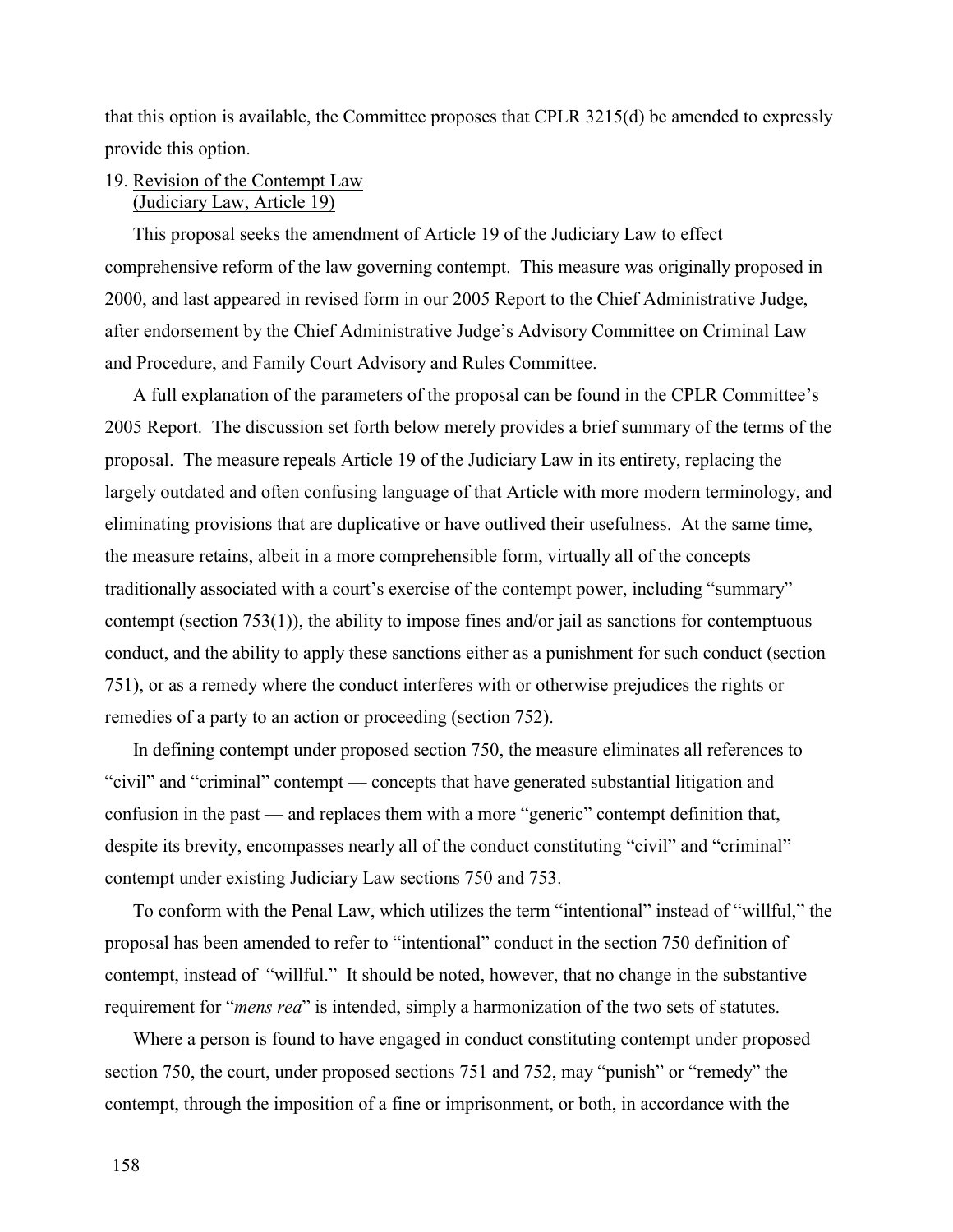applicable provisions of those sections.

Thus, for example, under proposed section 751 ("Punitive contempt; sanctions"), where the court makes a finding of contempt and seeks to *punish* the contemnor, it may do so by imposing a fine or a jail sanction of up to six months, or both. Where the contempt involves willful conduct that disrupts or threatens to disrupt court proceedings, or that "undermines or tends to undermine the dignity and authority of the court," the fine imposed under that section may not exceed \$5,000 "for each such contempt." In fixing the amount of the fine or period of imprisonment, the court, under proposed section 751(2), must consider "all the facts and circumstances directly related to the contempt," including the nature and extent of the contempt, the amount of gain or loss caused thereby, the financial resources of the contemnor and the effect of the contempt "upon the court, the public, litigants or others." The measure also directs that, where a punitive sanction of a fine or imprisonment is imposed, the underlying contempt finding must be based "upon proof beyond a reasonable doubt" (section 753(5)).

The court, however, also has the authority, under proposed section 752 ("Remedial contempt; sanctions"), to impose a *remedial* sanction for a contempt in order to "protect or enforce a right or remedy of a party to an action or proceeding or to enforce an order or judgment." As with the punitive contempt sanction, this remedial sanction would be in the form of a fine (including successive fines) or imprisonment, or both (section 752). The measure requires, however, that in imposing a remedial fine or term of imprisonment, the court must direct that the imprisonment, and the cumulation of any successive fines imposed, "continue only so long as is necessary to protect or enforce such right, remedy, order or judgment" (section 752). Where a remedial sanction for contempt is imposed, the underlying contempt finding must be supported by "clear and convincing" evidence (section 753(5)).

The measure provides that where a court makes a finding of contempt, the finding must be in writing and must "state the facts which constitute the offense" (section 754). Similarly, where a sanction is imposed on the finding, the order imposing it must also be in writing, and "shall plainly and specifically prescribe the punishment or remedy ordered therefor" (section 754). The measure also provides, however, that where a contempt is summarily punished pursuant to proposed section 753(1), the facts supporting the contempt finding, and the specific punishment imposed thereon, shall be placed on the record, to be followed "as soon thereafter as is practicable" by a written finding and order (proposed section 754).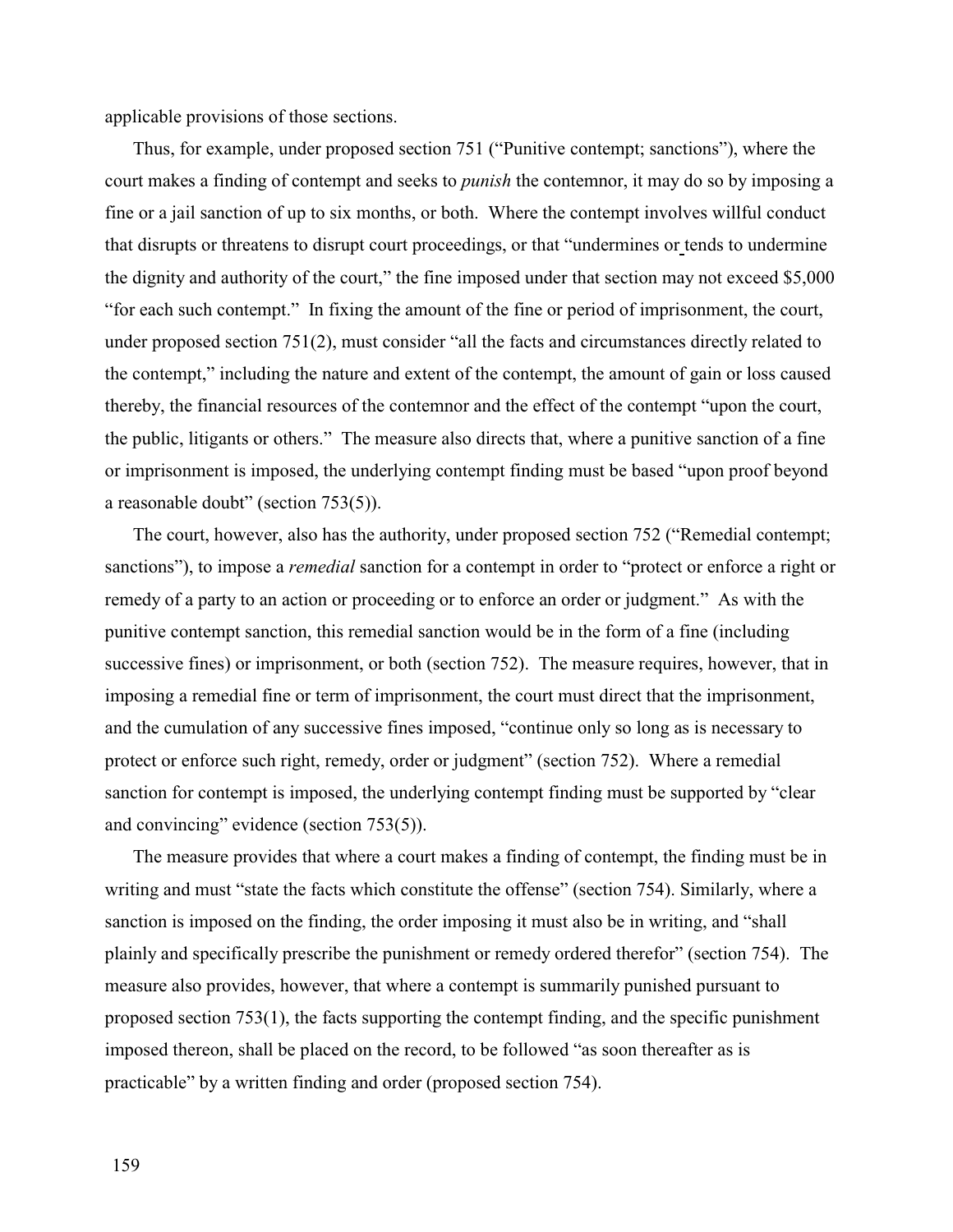The procedures governing contempt proceedings, including the summary adjudication and punishment of contempt, are set forth in proposed section 753 ("Procedure"). With regard to summary contempt, the measure provides, in substance, that where the contempt is

> committed in the immediate view and presence of the court [it] may be punished summarily where the conduct disrupts proceedings in progress, or undermines or threatens to undermine the dignity and authority of the court in a manner and to the extent that it reasonably appears that the court will be unable to continue to conduct its normal business in an appropriate way. Proposed section 753(1).

The measure also provides that, before a person may be summarily found in contempt and punished therefor, the court must give a person "a reasonable opportunity to make a statement on the record in his or her defense or in extenuation of his or her conduct" (section 753(1)).

Where the contempt is not summarily punished, the court, under proposed section 753(2), must provide the alleged contemnor with written notice of the contempt charge, an opportunity to be heard and to "prepare and produce evidence and witnesses in his or her defense," the right to assistance of counsel and the right to cross-examine witnesses. Where the contemptuous conduct involves "primarily personal disrespect or vituperative criticism of the judge," and the conduct is not summarily punished, the alleged contemnor is entitled to a "plenary hearing in front of another judge designated by the administrative judge of the court in which the conduct occurred" (section 753(3)). This judicial disqualification provision, which has no analogue in existing Judiciary Law Article 19, is modeled after the Rules of the Appellate Division (see, section 604.2(d) of the Rules of the First Department and section 701.5 of the Rules of the Second Department), and is intended to insure that due process is satisfied in cases where the contemptuous conduct involves a particularly egregious personal attack on the judge (see, generally, Mayberry v. Pennsylvania (400 U.S. 455 [1971])).

Proposed section 753 includes an additional provision not found in existing Article 19 that would allow for the appointment by an Administrative Judge (or the appellate court on an appeal of a contempt adjudication) of a "disinterested member of the bar" to prosecute a contempt charge or respond to a contempt appeal (section 753(4)). This provision is intended to address the situation in which, due to the nature of the alleged contempt or the circumstances of its commission, there is no advocate to pursue the contempt charge in the trial court, or to argue in favor of upholding the contempt finding on appeal. Where, for example, a contempt is committed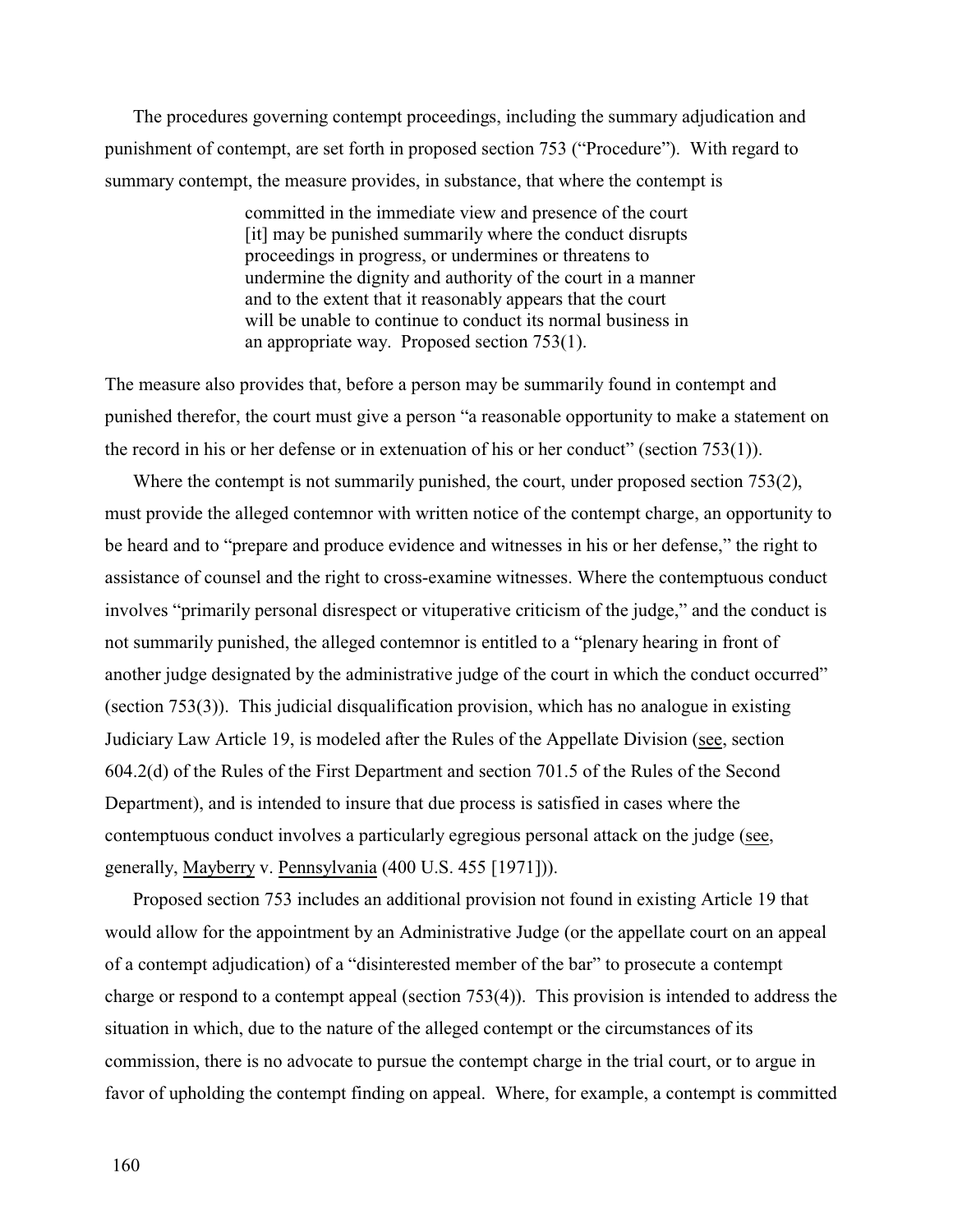by a non-party to a civil or criminal case (e.g., a reporter violates a Trial Judge's order prohibiting the taking of photographs in court), or involves misconduct by a party that does not affect the opposing party's rights or remedies, the court may be forced to either pursue the contempt charge itself, or forgo prosecution altogether. By allowing for the appointment in these situations of a disinterested attorney to pursue the contempt charge, and to argue in support of any resulting contempt ruling on appeal, this provision fills a critical gap in existing Article 19 and insures that the fundamental nature of the adversarial process remains intact.

The measure provides that where a person charged with contempt is financially unable to obtain counsel, and the court determines that it may, upon a finding of contempt, impose a sanction of imprisonment, it must, unless it punishes the contempt summarily under proposed section 753(1), assign counsel pursuant to Article 18-B of the County Law (section 753(6)). The requirement that the court, before assigning counsel, make a preliminary determination that it may impose jail as a sanction if a contempt is found, is intended to eliminate the need to assign counsel in every single contempt case involving an indigent contemnor (see, existing Judiciary Law section 770 [providing, in pertinent part, that where it appears that a contemnor is financially unable to obtain counsel, "the court *may in its discretion* assign counsel to represent him or her"], emphasis added). Notably, the measure requires that counsel be assigned *regardless* of whether the indigent contemnor is facing a "punitive" jail sanction under proposed section 751, or a "remedial" jail sanction under proposed section 752 (see, generally, People ex rel Lobenthal v. Koehler (129 AD2d 28, 29 [(1st Dept. 1987)] [holding that, under U.S. Supreme Court precedent, an indigent alleged contemnor facing possible jail as a sanction has the right to assigned counsel, regardless of whether the charged contempt is "civil" or "criminal" in nature]; see also, Hickland v. Hickland, 56 AD2d 978, 980 [3d Dept. 1977]).

Similarly, the measure requires that, where an adjudicated contemnor who is financially unable to obtain counsel appeals a contempt ruling that includes a sanction of imprisonment, the appellate court must assign counsel pursuant to Article 18-B (section 755(2)). Because existing Article 18-B of the County Law contains no express reference to the assignment of counsel to indigent persons charged with contempt under the Judiciary Law, the measure makes conforming changes to County Law section 722-a to include these Judiciary Law contempt proceedings (other than summary proceedings) and appeals within the scope of proceedings to which Article 18-B applies (see, section 5 of the measure).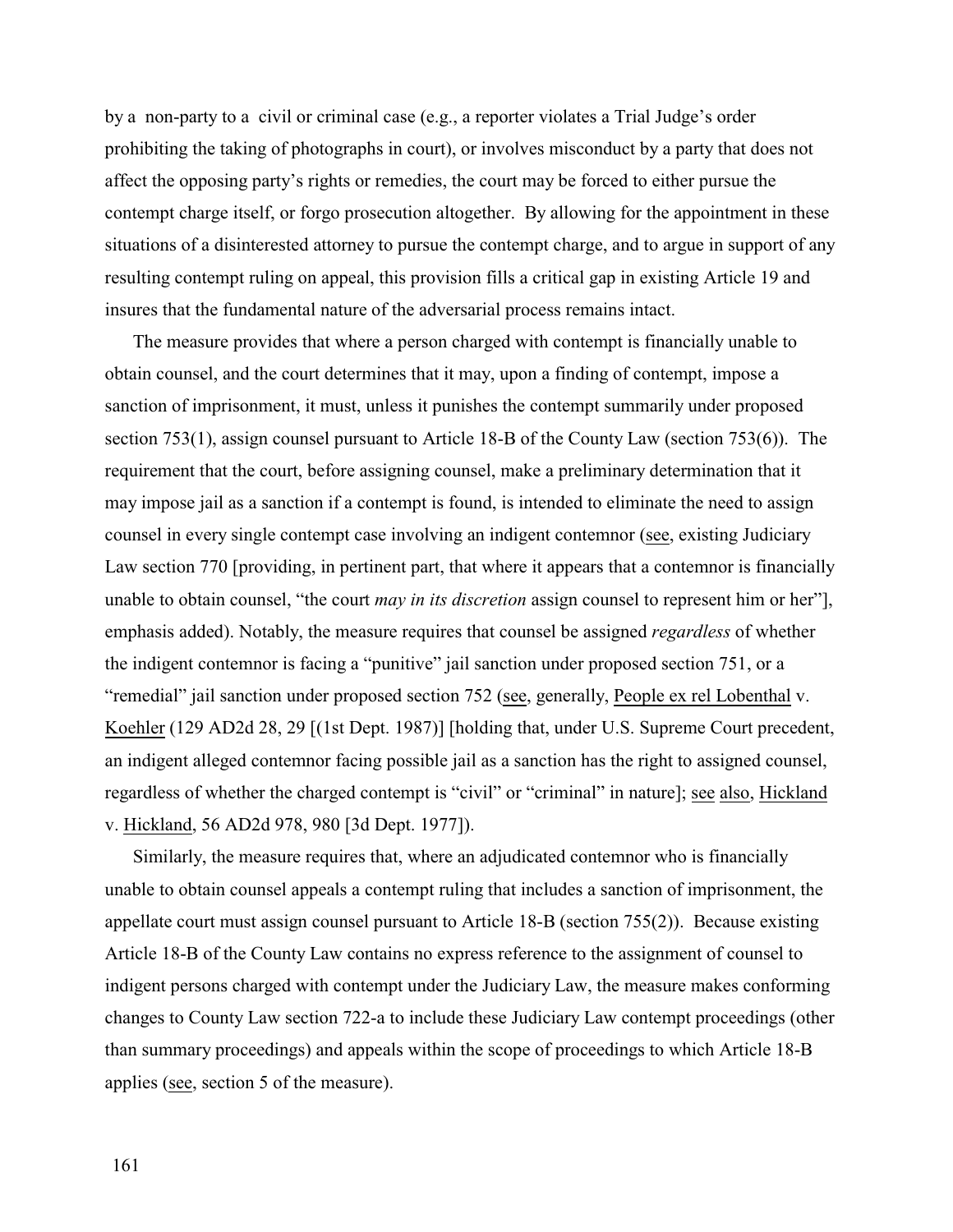# 20. Addressing Current Deficiencies in CPLR Article 65 Dealing With Notices of Pendency (CPLR Article 65)

This proposal, first offered in 2004, is designed to reform certain shortcomings in CPLR Article 65, which addresses notices of pendency.

Together with the New York State Bar Association, the Committee proposes a number of amendments to CPLR Article 65 to reform current shortcomings. Some of the provisions of Article 65 are out of place in the context of modern civil practice. In particular, Article 65 fails to provide a means by which to restore a notice of pendency that has been inadvertently vacated for some reason not on the merits. At the same time, it provides a means by which a litigant may obtain something tantamount to a preliminary injunction, but with no judicial review of the case on the merits of the relative equities of the parties as a predicate therefore.

CPLR Article 65 authorizes the filing of a written notice of the pendency of any action in which a judgment demanded would affect real property. Once filed, such a notice of pendency constitutes constructive notice of the action to any prospective transferee of the real property, and has the practical effect of making that property unmarketable. If an action relates to the protection or enforcement of an existing recorded interest in the real property — such as a mortgage in a foreclosure action — a notice of pendency does not impose a significant additional burden on the property owner, whose ability to transfer or encumber the property already is restricted by the pre-existing recorded interest. But a notice of pendency also can be filed where a plaintiff claims a new interest in property — for example, in an action to impose a constructive trust on the property — in which case the notice of pendency has the same effect on the property owner as a grant of a preliminary injunction or order of attachment would have. Unlike these other provisional remedies, however, the notice of pendency is obtained without any judicial review of the merits of plaintiff's claim to the property, and, in most cases, without plaintiff having to provide an undertaking with respect to, or compensation for, damages suffered by the property owner in the event that his or her claim to the property ultimately is determined to have been without merit.

Although it is relatively easy for a plaintiff to obtain and maintain the benefits of this potentially powerful restraining device, it also is easy for the plaintiff to lose these benefits. The courts have sought to provide compensatory protection for property owners by insisting that plaintiffs strictly comply with the statutory requirements for filing and maintaining notices of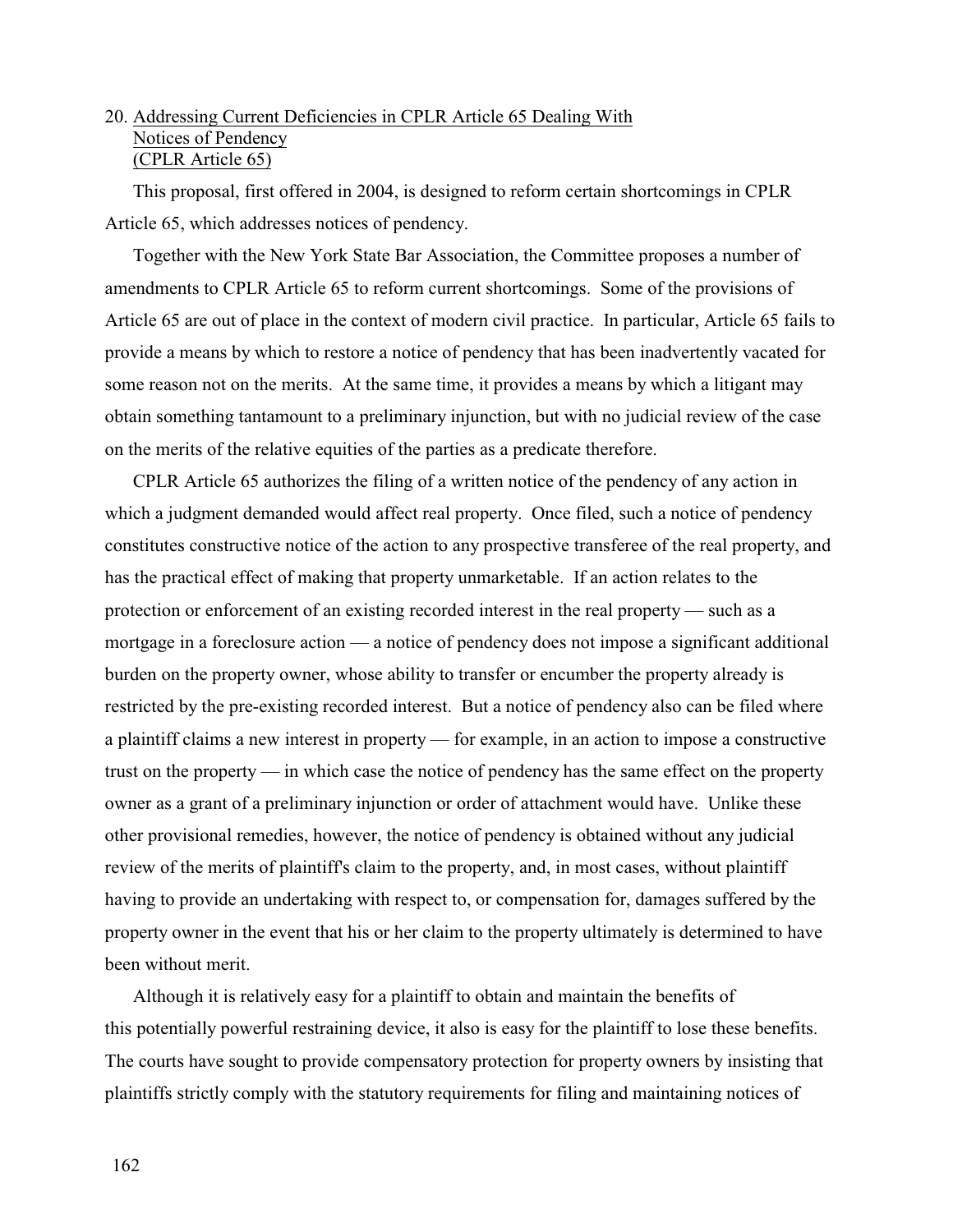pendency. As a general matter, there are no second chances for plaintiffs who fail to seek timely extension of a notice of pendency prior to expiration of its three-year term. This prohibition against filing a second notice of pendency recently was reaffirmed in Matter of Sakow*,* 97 N.Y. 2d 438 (2002), where the Court of Appeals rejected an attempt to file a second notice of pendency after an initial notice was vacated and no stay of the order vacating it was obtained pending the outcome of what ultimately was a successful appeal.

The amendments to CPLR Article 65 proposed in this measure would achieve that more rational balance, primarily by making two changes in existing law. First, they would eliminate the current prohibition against filing subsequent notices of pendency. This will serve to protect the interests of plaintiffs whose meritorious property claims might otherwise be defeated because of failure to comply with technical requirements for filing or maintaining their notice of pendency.

Second, to counterbalance the resulting ease with which plaintiffs would be able to maintain notices of pendency, this measure also would create a procedure for preliminary judicial review of a limited class of notices of pendency; viz, those that have the effect of subjecting real property to a new encumbrance not otherwise reflected on its title. As noted, this occurs where a plaintiff claims a new interest in the property (such as pursuant to a constructive trust) not reflected by a pre-existing recorded interest (such as a mortgage). In such circumstances, the notice of pendency operates like a preliminary injunction or order of attachment, but it is obtained without judicial scrutiny of the merits of the plaintiff's claimed interest in the property. Under this measure, persons potentially aggrieved by such a notice of pendency would have an opportunity to seek a preliminary hearing on the merits of the property claim to which the notice relates. The burden would be on the plaintiff to demonstrate that the claim has sufficient merit to justify the hardship that continuation of the notice of pendency will impose upon the property owner. Under this measure, the plaintiff whose claim passes such review will no longer be subject to the risk of losing the notice of pendency as a result of a procedural technicality.

The proposal adjusts current practice as to posting of bonds by expressly prohibiting any requirement of a bond from defendant as part of an order vacating the notice after a preliminary hearing (proposed CPLR 6514(f)), in that such an order will issue only after a finding that neither the merits nor the equities of plaintiff's situation can justify a notice of pendency under any circumstances. The proposal would amend CPLR 6515 to permit a defendant to seek an order vacating the notice upon posting a bond without regard to the merits of plaintiff's claim, enabling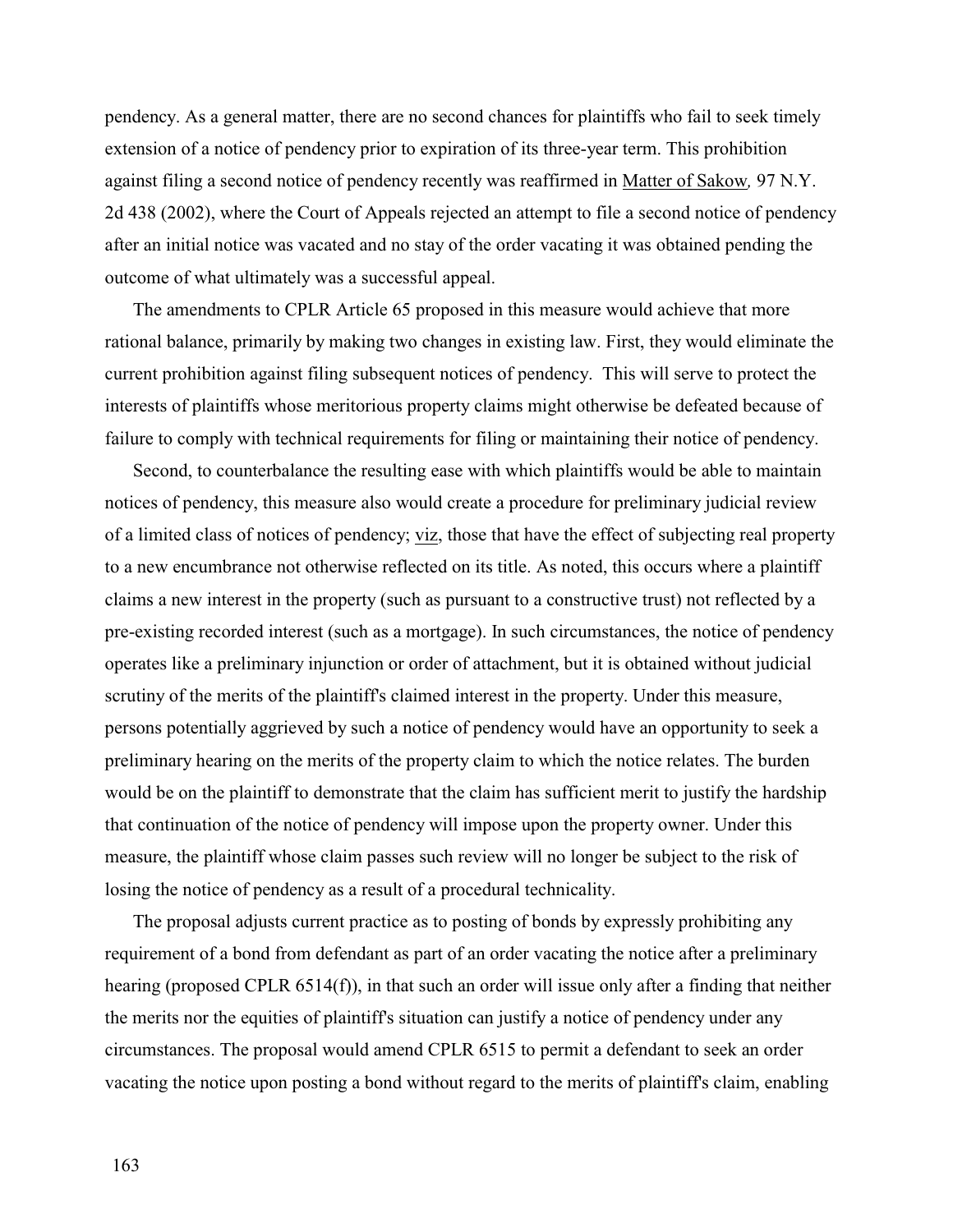the court to vacate a notice even if there is some merit to plaintiff's claim, but only if plaintiff's interests can be adequately protected with a bond.

The measure also adds a new section 6516 to the CPLR, to resolve confusing caselaw on the effect of a canceled notice of pendency by clarifying that, once canceled, a notice of pendency has no effect on any other interest, whether filed before or after cancellation of the notice.

#### 21. Addressing the Deficiencies of the Structured Verdict Provisions of CPLR Article 50-A (CPLR 50-A; CPLR 4111, 5031)

This proposal, last offered in 2005, is designed to address the deficiencies of the structured verdict provisions of CPLR Article 50-A.

In 1985 and 1986, when the Legislature enacted CPLR Articles 50-A and 50-B dealing with periodic payments of medical and dental malpractice awards (Article 50-A) and personal injury, injury to property and wrongful death judgments (Article 50-B), the statutes required that all future damages in excess of \$250,000 be paid over time rather than in a lump sum. The legislative history indicates that the provisions were intended to avoid payment of unwarranted "windfall" damages and to thereby reduce the liability costs of the defendants found liable, but without depriving victorious plaintiffs of fair compensation.

In years past, the Committee has recommended wholesale repeal of these periodic payment provisions. The Committee felt that, after some 15 years of experience with the provisions, it was clear that they greatly complicated the trial and post-trial proceedings without achieving the goals that the Legislature had hoped to achieve.

The Legislature instead responded in 2003 by replacing the complicated provisions of the "old" CPLR Article 50-A with new provisions that are, in several notable respects, even more complicated. See, L. 2003, c. 86. Among other changes, instead of returning with a total award for each of the elements of future damages, a "50-A" jury is now required to specify the annual amount of the loss or expense and its "growth rate," findings which the trial judge would then use to create a payment scheme. In addition, the new provisions require multiple awards for a single element of future damages in those instances in which the plaintiff's future needs are projected to change. Yet, while greatly altering the provisions of CPLR Article 50-A, the Legislature made no change at all to CPLR Article 50-B.

It appears that the Legislature rejected the alternative of outright repeal in favor of modifying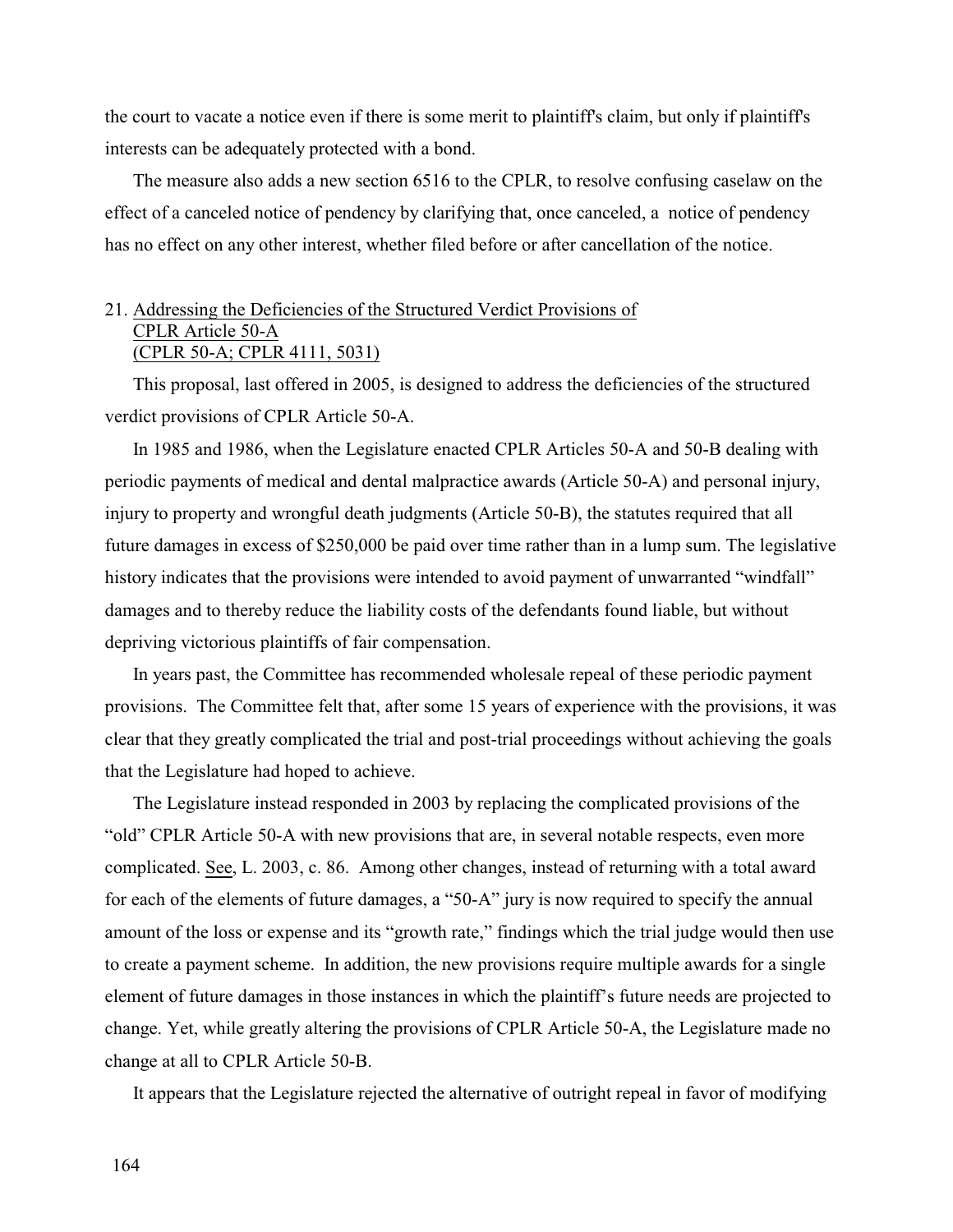Article 50-A, at least in part because it felt that malpractice defendants should be entitled to the savings that would arise when a malpractice plaintiff dies sooner than the jury had anticipated. In any event the Legislature was resistant to the alternative of repeal. The Committee accordingly reset its focus in light of this changed landscape, and submitted a new proposal early in the 2004 legislative session. The Committee's proposed amendment of the periodic payment schemes was predicated on the template set forth in newly enacted CPLR 5031. In essence, the Committee recommended that the same basic scheme that was devised for malpractice actions be extended to all personal injury and wrongful death actions, but that certain changes be made in the process. The most significant features of this second proposal were that: (1) the "new" CPLR Article 50- A, which only applied to medical malpractice actions, would be amended to apply to all actions for personal injury, wrongful death, and property damages, and the current CPLR Article 50-B would be repealed; (2) the old \$250,000 future damages threshold would be restored; (3) the statute would be amended to provide that the parties could settle a case on such terms as they wished; and (4) the new CPLR Article 50-A would be amended to provide that, when a lump sum payment is made in wrongful death actions for the plaintiff's future damages, the payment should be made in the present value.

After discussing this second proposal with legislative staff, it became clear that the amendments the Committee proposed would be difficult to achieve since legislative leadership were not eager to tackle a large scale revision of CPLR Article 50-A and a repeal of 50-B, absent strong pressure from interested parties who could show that the existing statutory provisions were not working.

Thus, in recognition of this reality, towards the end of the 2004 session the Committee pared down its proposed recommendations to simply address the current deficiencies in Article 50-A, and decided not to touch Article 50-B. It presented the same proposal in 2005.

The key features of the Committee's proposal are set forth below:

1. The "old" \$250,000 future damage threshold would be restored.

Under the "old" CPLR 50-A and current 50-B, the periodic payments provisions are applied only when the plaintiff's total future damages exceed \$250,000. This threshold was sound. It meant that in the comparatively smaller cases where it might not be cost-effective to call economists or actuaries or to wrestle with annuity contracts, the damages would be assessed and paid in a lump sum.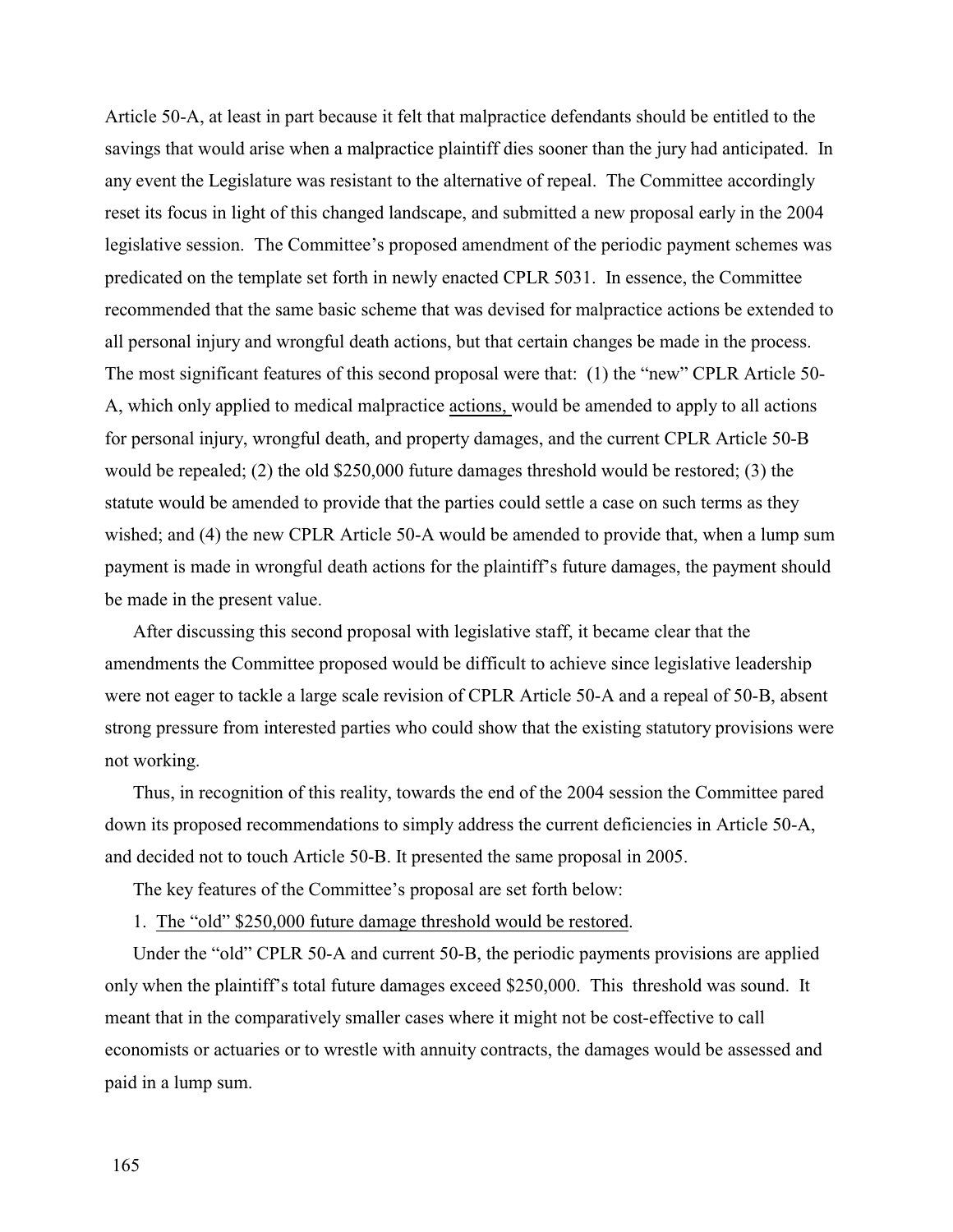The Legislature's initial view was that the complications of CPLR Articles 50-A and 50-B should not be visited upon smaller cases and that the line would be drawn at \$250,000. This meant that the parties in such an action would not have to think about present value tables or monthly payments, and the judgment could be entered that much quicker.

The CPLR Article 50-A eliminates the threshold. Yet, this may well have been inadvertent. It is common knowledge that, in the wake of Desiderio v. Ochs, 100 N.Y.2d 159 (2003) the Legislature's focus was, understandably, on the multi-million dollar recoveries that hospitals were then saying could bankrupt them unless something were done to reduce the awards for economic loss. The Legislature was looking at the upper end of the spectrum at the extremely large recoveries that were comparatively few in number, but that could of themselves constitute an enormous burden on even the largest hospital. There were no complaints about the manner of computing damages in those cases in which the verdict was not large enough to trigger Article 50-A.

The new CPLR 50-A deals with the Desiderio problem by eliminating the 4% additur that was previously used in structuring the plaintiff's economic damages. The ostensible trade-off was that the Desiderio-type plaintiff would now obtain even more money than before in lump sum.

The proposed bill would make no change as compared to the current 50-A with respect to the amount of percentage of the verdict that is paid in lump sum in those instances in which the total future damages exceeds \$250,000. However, CPLR 5031 would be amended to wholly exclude cases with lesser recoveries from the scope of the statute, as is still true of CPLR Article 50-B. A related amendment of CPLR 4111 would enable the plaintiff to obtain a simplified lump sum verdict if the plaintiff stipulates to a \$250,000 ceiling on all future damages.

2. The statute would be amended to expressly provide that the parties can settle the case on such terms as they wish.

CPLR 5041(f) and "old" CPLR 5031(f) expressly permit the parties to settle without going through the periodic payment provisions. New CPLR 5031 does not have a comparable provision. Although the Committee believes that this was an inadvertent omission on the Legislature's part, it is concerned that a court might regard the absence of that provision, particularly in light of the fact that the previous statute had such a provision, as precluding settlement. The wording of proposed CPLR 5031(I) is taken directly from current CPLR 5041(f).

The Committee also proposes a related amendment of CPLR 4111(d) that would allow the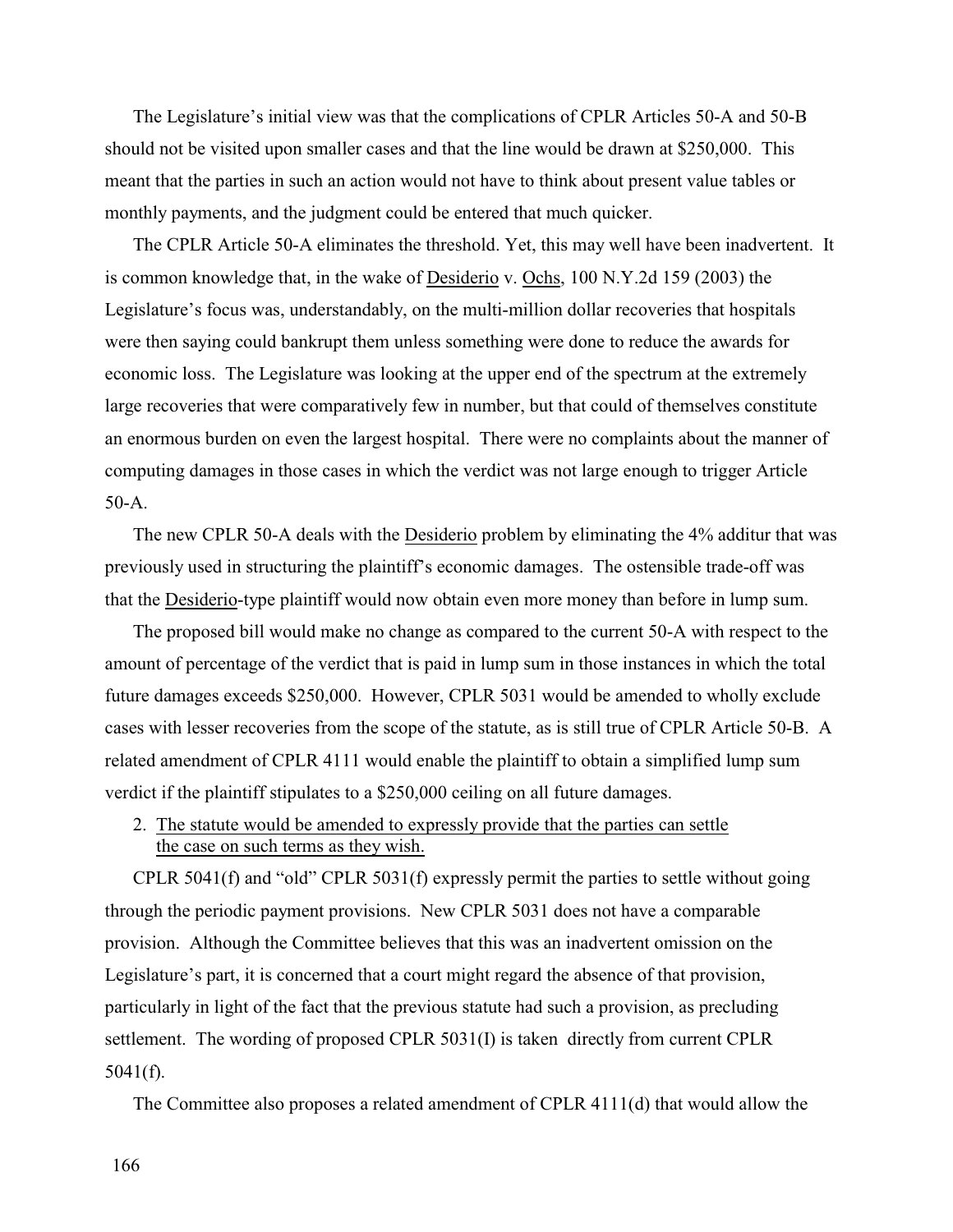parties to stipulate to the jury charge and interrogatories, contingent upon the trial court's approval of such course.

3. The new CPLR Article 50-A would be amended so as to expressly provide that, when lump sum payment is made in wrongful death actions for the plaintiff's future damages, the payment shall be made in present value.

The new CPLR 50-A excludes wrongful death actions from its scope. Payments in wrongful death actions are now to be made in lump sum, and will not be structured. But the statute does not say whether the payment is first reduced to present value. This is therefore likely to be a cause for litigation.

The Committee is not sure what the Legislature intended, but feels that there is no economic justification for a present payment of future value and that, where the future damages exceed the \$250,000 threshold, the lump sum award should be reduced to present value. The proposal reflects this.

#### **B. Temporarily Tabled Regulatory Proposals**

## 1. Alternative Dispute Resolution by Reference to Hear and Determine (22 NYCRR 202.20)

Under this proposed addition to the Uniform Rules for the Supreme and the County Courts, submission of actions to a referee to hear and determine would occur on consent of the parties and the compensation of the referees would be borne by the parties. Panels of referees would be designated for each judicial district by the District Administrative Judge and the stipulation of the parties to refer an action, with all procedural provisions agreed upon would be court-ordered. Parties would select the referee and the final judgment of the referee would be appealable directly to the appropriate appellate court. Although parties and the referee would determine their own procedures, the substantive law of New York would be preserved by the appellate process. The Committee believes that, once familiar with this program, attorneys will submit significant numbers of matters to this expedited system, especially large and complex ones, which can be protracted and extremely expensive to try.

## 2. Alternative Dispute Resolution by Court-Annexed Mediation and Neutral Evaluation (22 NYCRR 202.20-a)

Pursuant to this proposed rule, programs of mediation and neutral evaluation also would be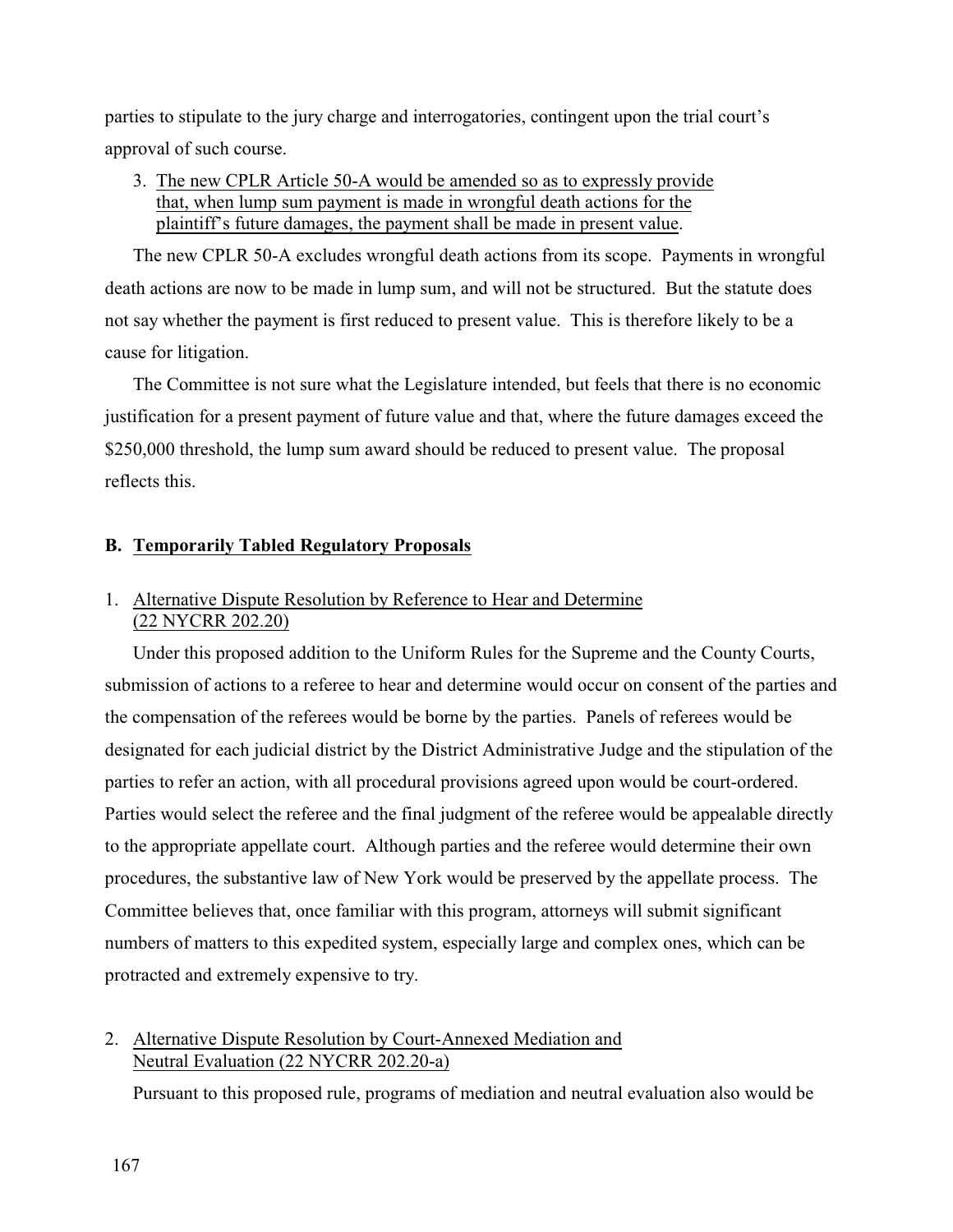established by the Administrative Judge for each judicial district and each Administrative Judge would adopt detailed local rules not inconsistent with the general rules or the CPLR. Neutrals would be attorneys with a minimum of five years experience or persons of comparable qualification. While participation in these programs would be largely by consent, the court could require parties to attend one session. This is modeled on current practice in New York County, and the value of one mandatory session is demonstrated by the national experience with such programs. The outcome of these processes in the end would not be binding unless the parties agree.

# 3. Alternate Dispute Resolution by Court-Annexed Voluntary Arbitration (22 NYCRR 202.20-b)

This proposed rule would permit the Administrative Judge of a judicial district to establish a court-annexed program of voluntary arbitration under Article 75 of the CPLR. The rule sets forth basic procedures to provide a framework with which parties can be comfortable and in which they can have confidence.

#### 4. Mandatory Settlement Conference (22 NYCRR 202-c)

This proposed rule was to establish a mandatory settlement conference, to address cases in which other ADR options are, for a variety of reasons, not pursued. In many cases, parties may not be able to or wish to proceed by referee to determine. In a given district, perhaps because of concerns about compensation, there may not be a sizeable, or perhaps even any, panel of mediators, neutral evaluators or voluntary arbitrators. Even if there is a panel, a judge may not order parties in a given case into mediation or neutral evaluation and they may not consent to go on their own.

The Uniform Rules provide for pretrial conferences in general (Rule 202.26) and in cases subject to Differentiated Case Management (Rule 202.19). Many judges, however, do not have the time to conduct extensive settlement conferences. Detailed settlement discussions are, of course, problematic if the assigned judge may be trying the case without a jury. Thus, the Committee's view was that it would be beneficial to provide for a mandatory settlement conference before some person, other than the judge — a court attorney, a JHO or a member of a panel of attorneys. The conference would take place no later than 60 days before trial. The aim would be to achieve settlement prior to jury selection.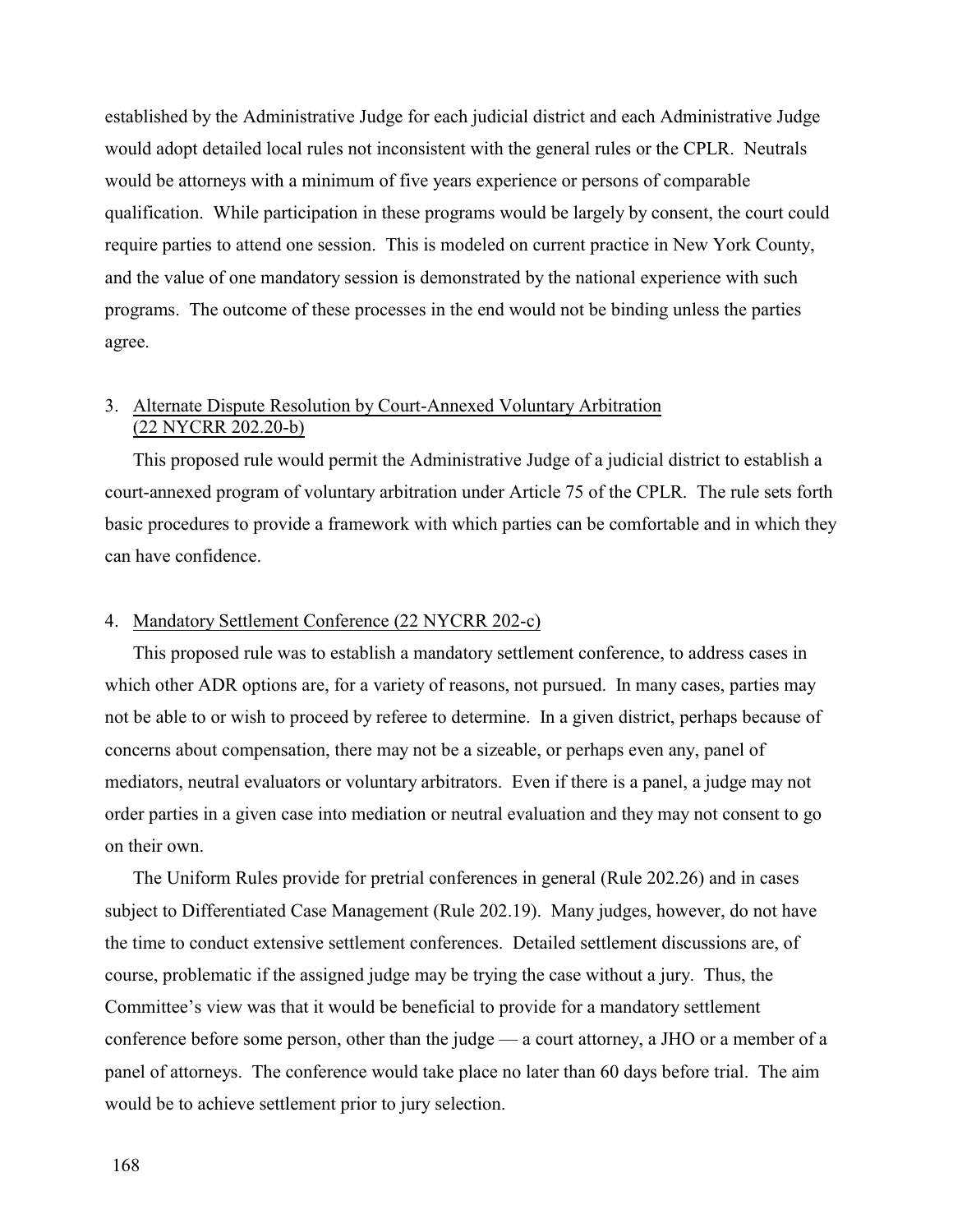# 5. Amending the Certificate of Readiness for Trial to Permit Post Note of Issue Preservation of Medical Witness Testimony for Use at Trial (22 NYCRR 202.21(b)(7))

Having recommended that CPLR  $3101(d)(1)(iii)$  be amended to clarify that the testimony of a treating physician, dentist, or podiatrist, or other retained expert can be preserved by a videotape or audiotape deposition for use at trial especially if the expert suddenly becomes unavailable (See Temporarily Tabled Legislative Proposal 20), the Committee felt that the form for the Certificate of Readiness for Trial contained in section 202.21 of the Uniform Rules for the Trial Courts should also be amended.

Thus, it recommends that subdivision (7) of the form be amended to state that "[d]iscovery proceedings now known to be necessary completed" should contain the qualifying phrase "except the taking of a deposition for the purpose of preserving testimony of medical witnesses pursuant to CPLR  $3101(d)(1)(iii)$ ."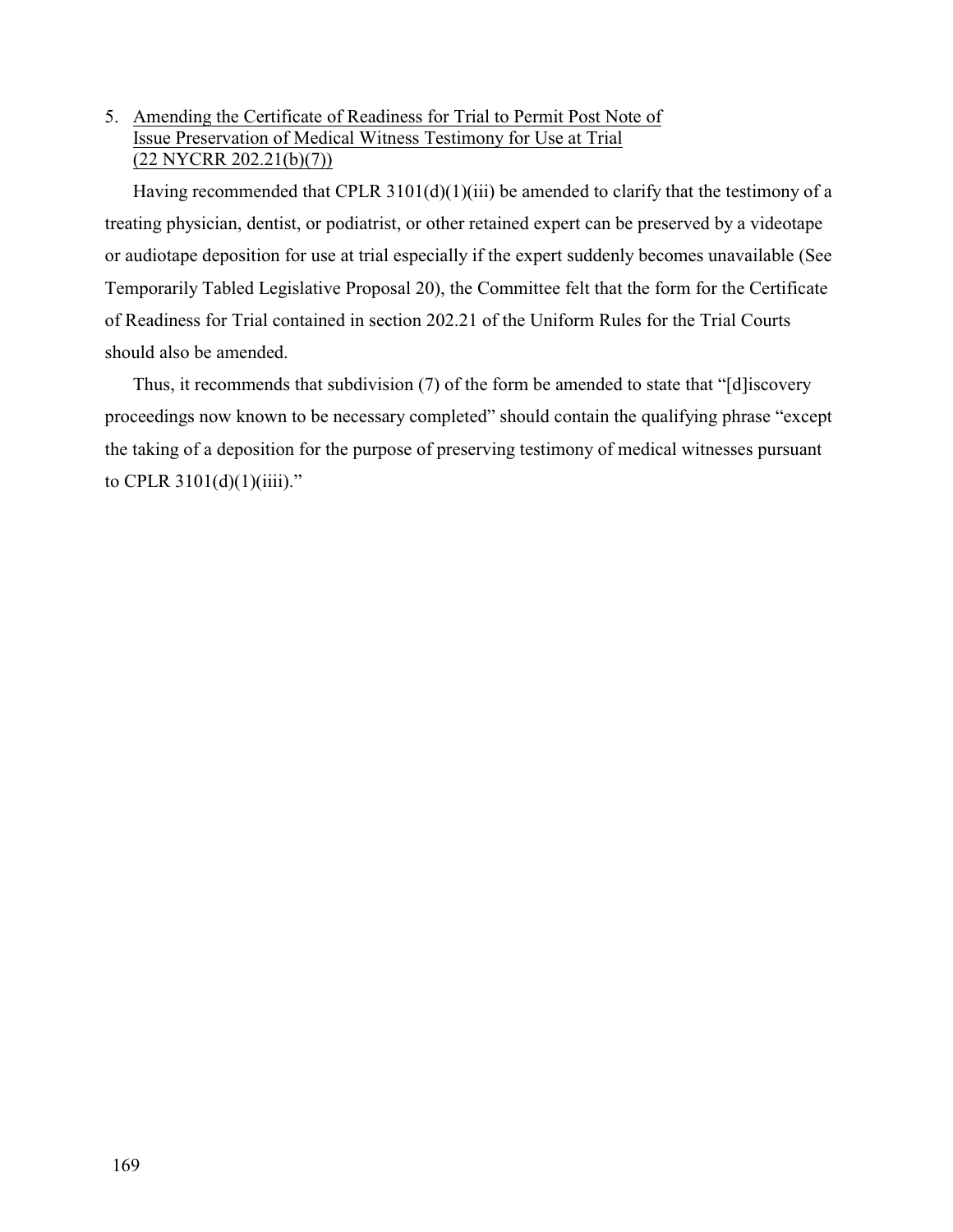#### **VIII. Pending and Future Matters**

Several interrelated matters now are under consideration by the Advisory Committee on Civil Practice, working largely through one or more subcommittees, with a view toward recommending legislation and rule changes. Among these matters are the following:

1. The Committee, in its entirety and through its standing Sub-Committee on Electronic Discovery, continues to examine proposals and issues pertaining to electronic discovery. In particular, the Committee is considering the Report to the Chief Judge and the Chief Administrative Judge on Electronic Discovery in the New York State Courts; a Report by the Association of the Bar of the City of New York, Joint Committee on Electronic Discovery, recommending changes to the CPLR to address e-Discovery "Explosion of Electronic Discovery" and the associated reference manual "Manual for State Trial Courts Regarding E-Discovery Cost Allocation"; proposals by the Commercial and Federal Litigation Section of the New York State Bar Association and a proposal by the National Conference of Commissioners on Uniform State Laws. The Subcommittee will continue to consider whether it is necessary to manage ESI discovery by statute in the CPLR and examine new developments in the common law along with existing rules, ethical requirements and statutes bearing on this issue.

2. The Committee continues to review John Wiley & Sons, Inc. v. Kirtsaeng, (2009 WL 3003242 (S.D.N.Y.)), and to examine a proposal to eliminate the separate entity rule or to amend the statute on service of a restraining notice only. The Committee is analyzing the mechanisms for service on a bank in New York; the effect and application and enforcement of an attachment once accomplished; the question of the location of the *res* and the Committee awaits the development of further decisions in this area.

3. The Committee, in its entirety and through its Subcommittee on the Collateral Source Rule, will monitor the development of case law under Chapter 494 of the Laws of 2009 and weigh the necessity of recommending in the future amendments to CPLR 4545 to clarifying that there is no right to subrogation for collateral source payments made in the context of a lawsuit governed by CPLR 4545.

4. The Committee, in its entirety and through its Subcommittee on Technology, continues to work closely with the Technology Division of the Office of Court Administration, court personnel, leaders of the bench and bar, and the federal judiciary to improve and expand recent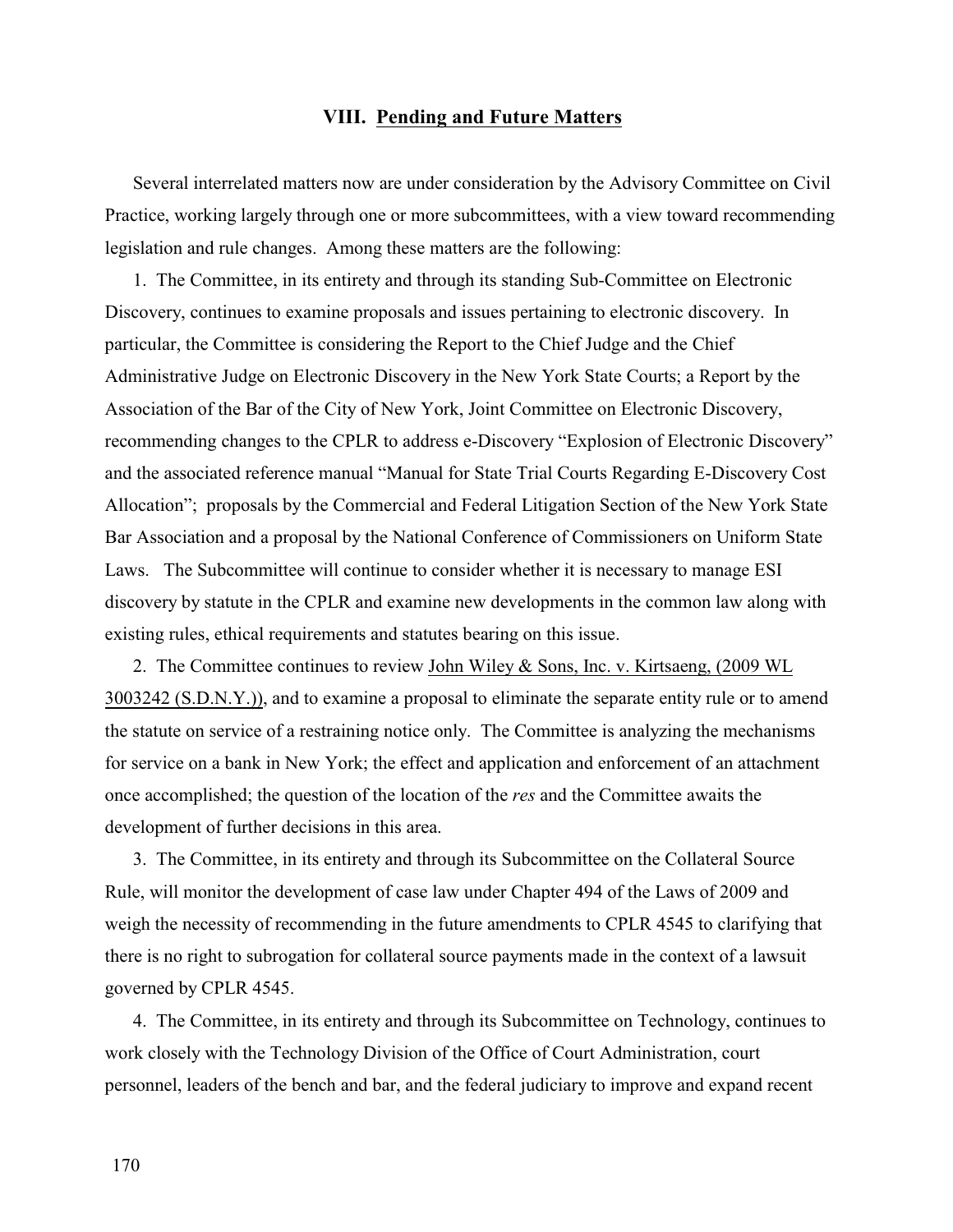legislation and regulations permitting the Chief Administrative Judge to conduct a program providing for the filing of court papers by fax or electronic means.

5. The Committee, through its Subcommittee on Costs and Disbursements, is considering a possible revision of Article 8l of the CPLR, governing costs.

6. The Committee, through its Subcommittee on Enforcement of Judgments and Orders, is reviewing the adequacy and operation of CPLR Article 52, relating to the enforcement of judgments.

7. The Committee, through its Subcommittee on Alternative Dispute Resolution, is continuing its analysis of CPLR Article 75, court-annexed alternative dispute resolution and the Revised Uniform Arbitration Act proposed by the National Conference of Commissioners on Uniform State Laws .

8. In cooperation with the Surrogate's Court Advisory Committee, the Committee continues to examine the e-situs of property with regard to traditional concepts of *in rem* jurisdiction and concomitant constitutional issues.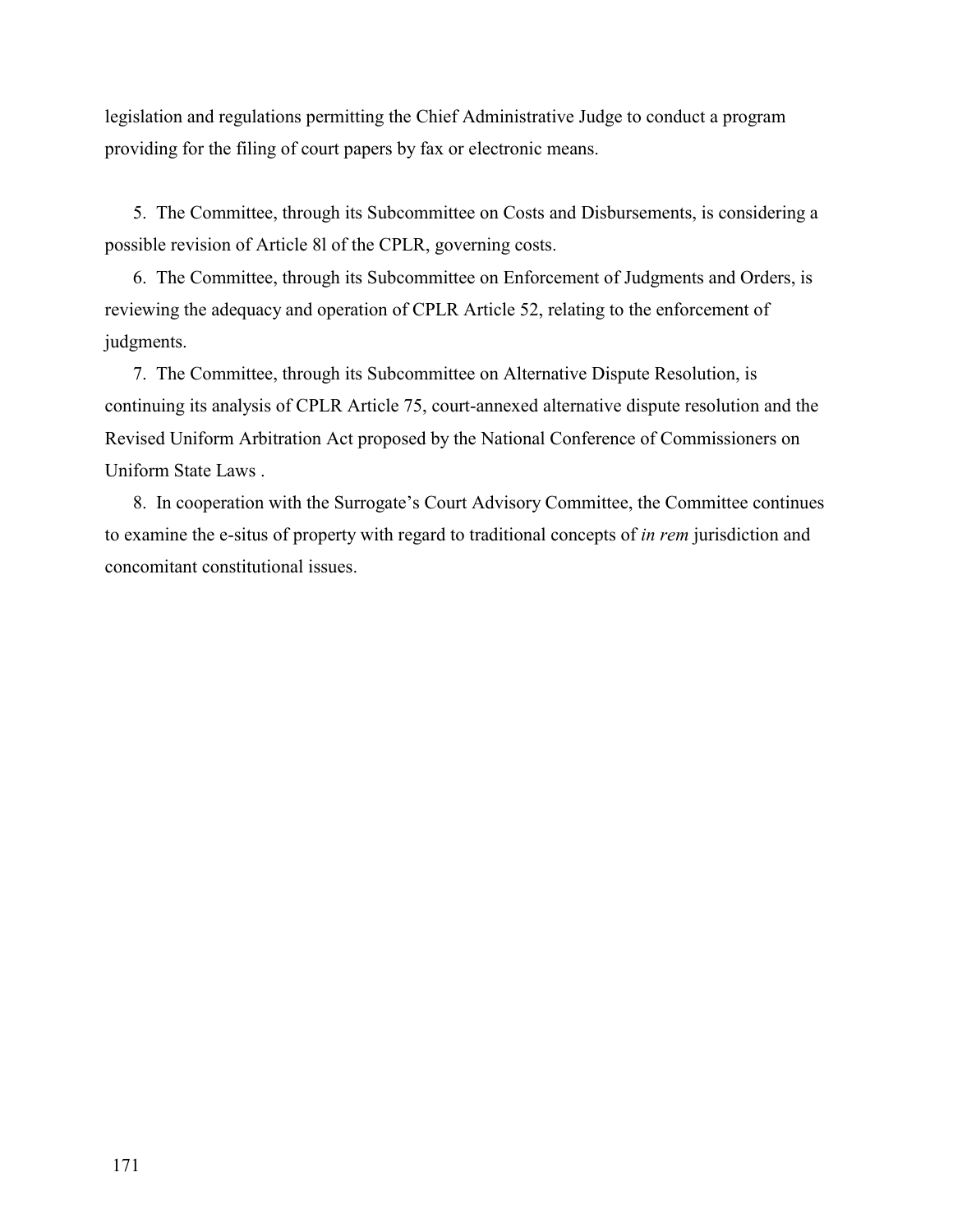# **IX. Subcommittees**

The following subcommittees of the Advisory Committee on Civil Practice are now operational:

- . Subcommittee on Alternative Dispute Resolution Chair, Richard B. Long, Esq.
- . Subcommittee on Appellate Jurisdiction Chair, Thomas F. Gleason, Esq.
- . Subcommittee on Civil Jury Trial Procedures Chair, Richard B. Long, Esq.
- . Subcommittee on the Collateral Source Rule

Chair, Richard Rifkin, Esq.

- . Subcommittee on the Commercial Division Chair, Mark C. Zauderer, Esq.
- . Subcommittee on Contribution and Apportionment of Damages Chair, (to be designated)
- . Subcommittee on Costs and Disbursements Chair, Thomas F. Gleason, Esq.
- . Subcommittee on the Court of Claims Chair, Richard Rifkin, Esq.
- . Subcommittee on Courts of Limited Jurisdiction Chair, Leon Brickman, Esq.
- . Subcommittee on Court Operational Services Manuals Chair, John F.Werner, Esq.
- . Subcommittee on Criminal Contempt Law Chair, George F. Carpinello, Esq.
- . Subcommittee on Disclosure Chair, Burton N. Lipshie, Esq.
- . Subcommittee on Electronic Discovery Chair, Thomas F. Gleason, Esq.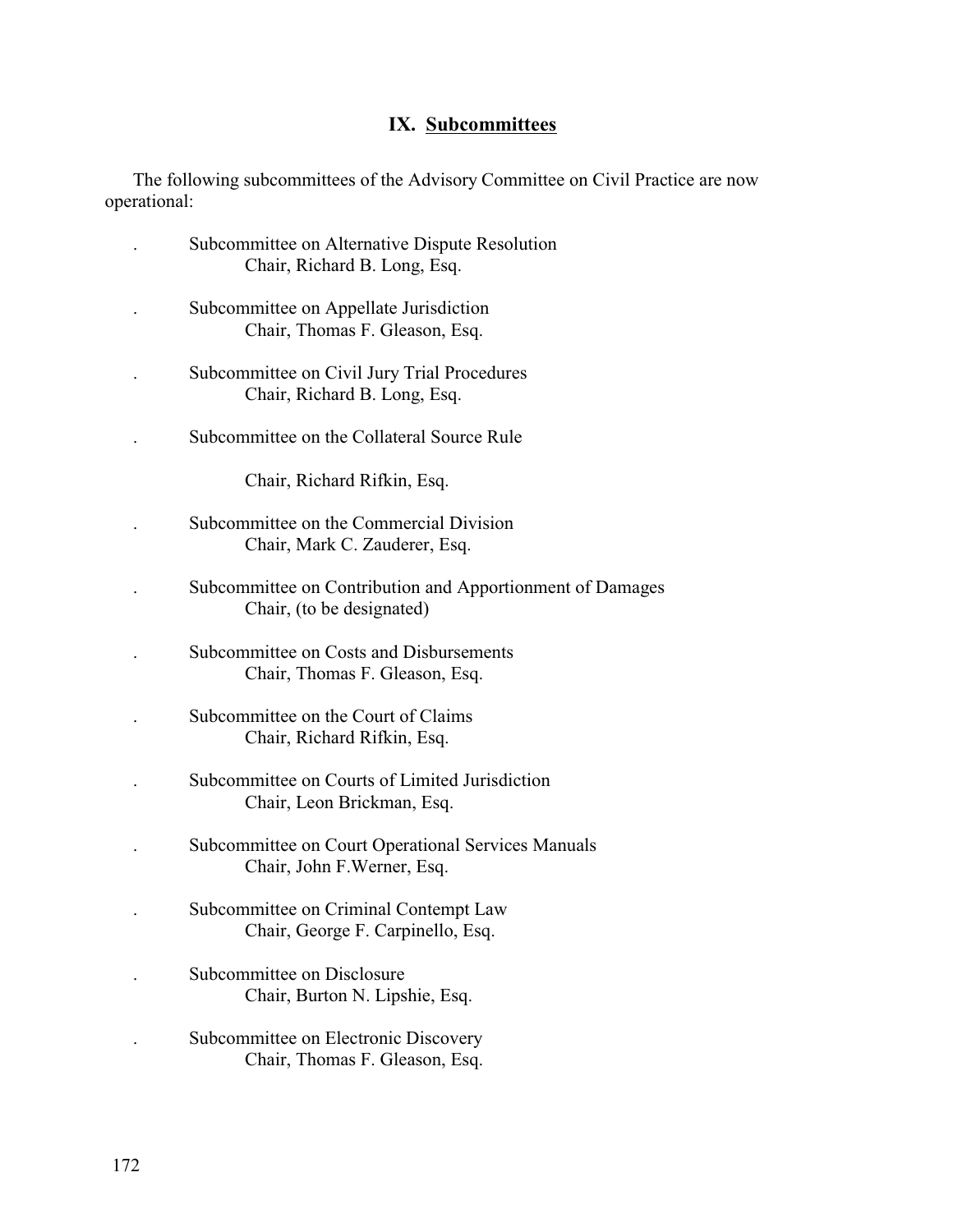- . Subcommittee on the Enforcement of Judgments and Orders Chair, Mark C. Zauderer, Esq.
- . Subcommittee on Evidence Chair (to be designated)
- . Subcommittee on Expansion of Offers to Compromise Provisions Chair, Jeffrey E. Glen, Esq.
- . Subcommittee on General Obligations Law Section 15-108 Chair, Brian Shoot, Esq.
- . Subcommittee on Impleader Procedures Chair, Robert C. Meade, Esq.
	- . Subcommitee on Interest Rates on Judgments Chair, Brian Shoot, Esq.
- . Subcommittee on Legislation Chair, George F. Carpinello, Esq.
- . Subcommittee on Liability Insurance and Tort Law Chair, George F. Carpinello, Esq.
	- . Subcommittee on Matrimonial Procedures Chair, Myrna Felder, Esq.
- . Subcommittee on Medical Malpractice Chair, Richard Rifkin, Esq.
- . Subcommittee on Mortgage Foreclosure Procedure Chair, James N. Blair, Esq.
- . Subcommittee on Motion Practice Chair, Richard Rifkin, Esq.
- . Subcommittee on Periodic Payment of Judgments and Itemized Verdicts Chair, Brian Shoot, Esq.
- . Subcommittee on Preliminary Conference Orders Chair (to be designated)
- . Subcommittee on Pretrial Procedure Chair, Lucille A. Fontana, Esq.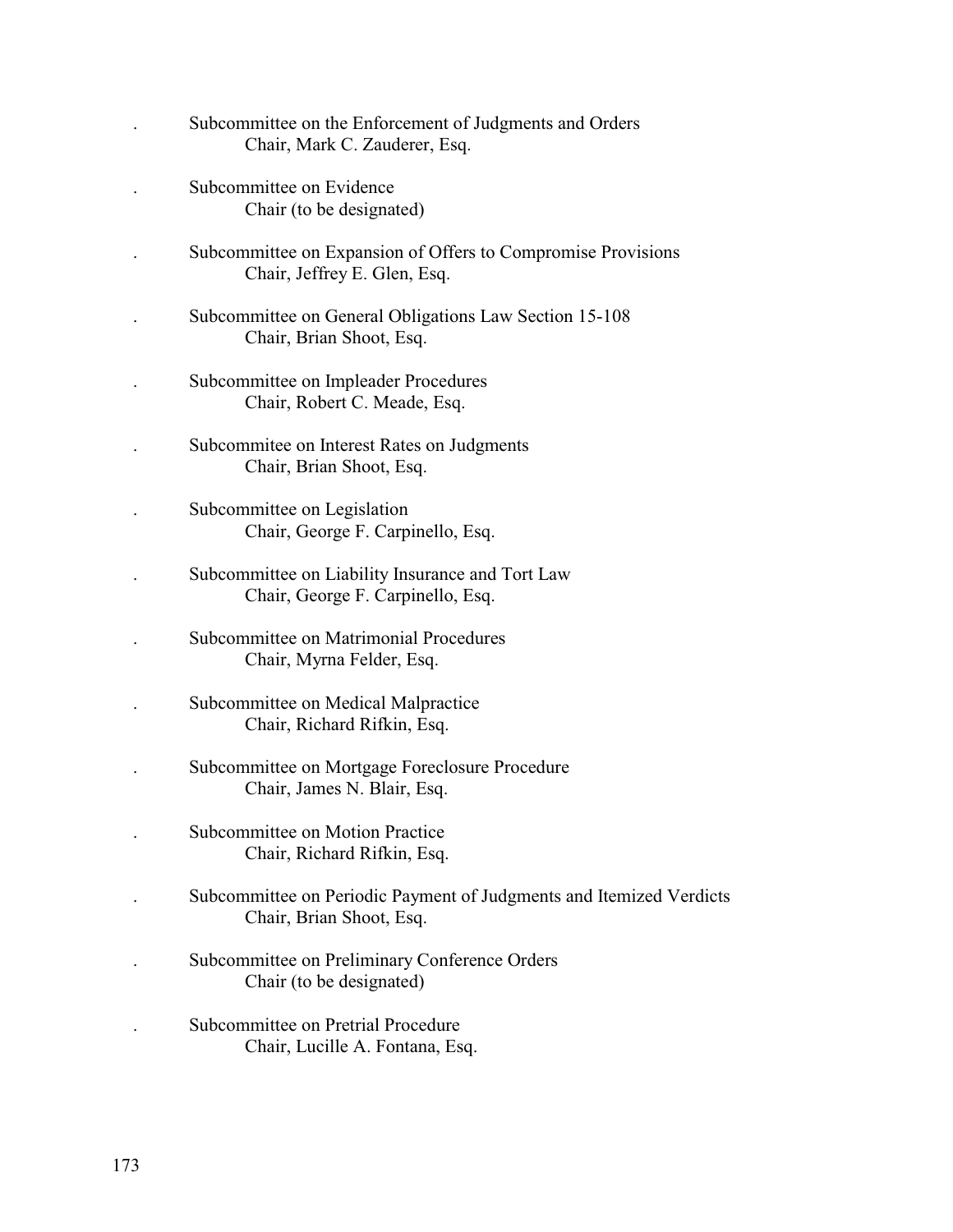- . Subcommittee on Procedures for Specialized Types of Proceedings Chair, Leon Brickman, Esq.
- . Subcommittee on Provisional Remedies Chair, James N. Blair, Esq.
- . Subcommittee on Records Retention & CPLR 3404 Chair, John F. Werner, Esq.
- . Subcommittee on Sanctions Chair, Thomas F. Gleason, Esq.
- . Subcommittee on Service of Process & Interlocutory Papers Co-Chairs, Leon Brickman, Esq. & Thomas F. Gleason, Esq.
- . Subcommittee on Statutes of Limitations Acting Chair, Richard Rifkin
- . Subcommittee on Technology Chair, Thomas F. Gleason, Esq.
- . Subcommittee on Tribal Court Judgments Chair, Lucille A. Fontana, Esq.
- . Subcommittee on the Uniform Rules Chair, Harold A. Kurland, Esq.
- . Subcommittee on the Use of the Regulatory Process to Achieve Procedural Reform Chair, Richard Rifkin, Esq.
- . Subcommittee on Venue Chair, Thomas Newman, Esq.
- . Joint Subcommittee with the Advisory Committee on Surrogate's Court Practice on Structured Settlement Guidelines Chair, Lucille A. Fontana, Esq.
- . Ad Hoc Subcommittee on Confidentiality of Settlements Chair, David Paul Horowitz, Esq.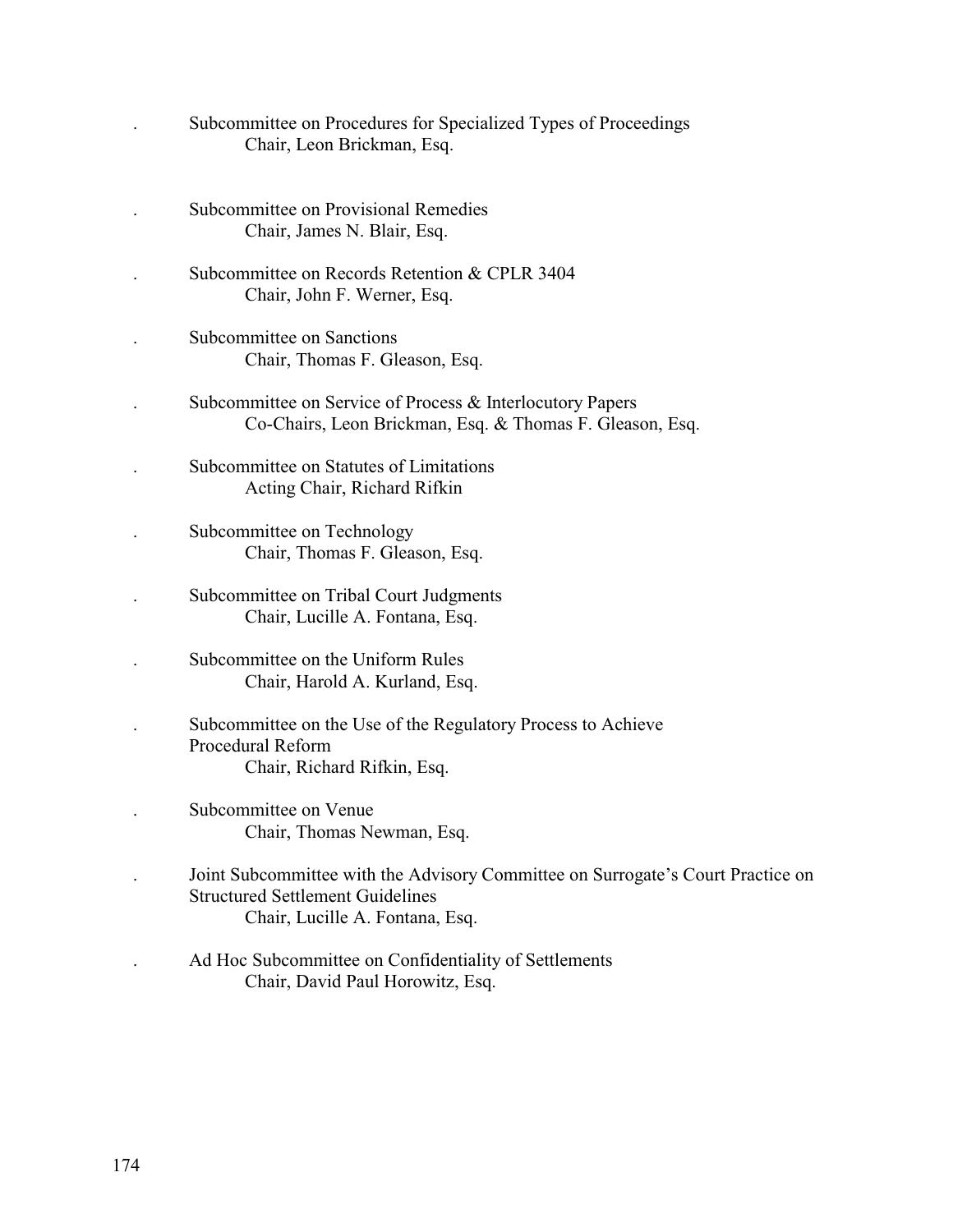#### Respectfully submitted,

George F. Carpinello, Esq., Chair Prof. Vincent C. Alexander, Esq.

James N. Blair, Esq. Helene E. Blank, Esq. Robert M. Blum, Esq, Leon Brickman, Esq. Lance D. Clarke, Esq. Leonard Cohen, Esq. Robert L. Conason, Esq. Prof. Patrick M. Connors, Esq. Edward C. Cosgrove, Esq. Hon. Betty Weinberg Ellerin (ret.) Myrna Felder, Esq. Lucille A. Fontana, Esq. Thomas F. Gleason, Esq. Jeffrey E. Glen, Esq. Barbara DeCrow Goldberg, Esq. Philip M. Halpern, Esq. David J. Hernandez, Esq. John R. Higgitt, Esq. David Paul Horowitz, Esq. Lawrence S. Kahn, Esq. Lenore Kramer, Esq. Harold A. Kurland, Esq. Burton N. Lipshie, Esq. Richard B. Long, Esq. Robert C. Meade, Esq. Catherine Nagel, Esq. Thomas R. Newman, Esq. Richard Rifkin, Esq. Brian Shoot, Esq. Prof. David D. Siegel, Esq. John F. Werner, Esq. Mark C. Zauderer, Esq.

Holly Nelson Lütz, Esq., Counsel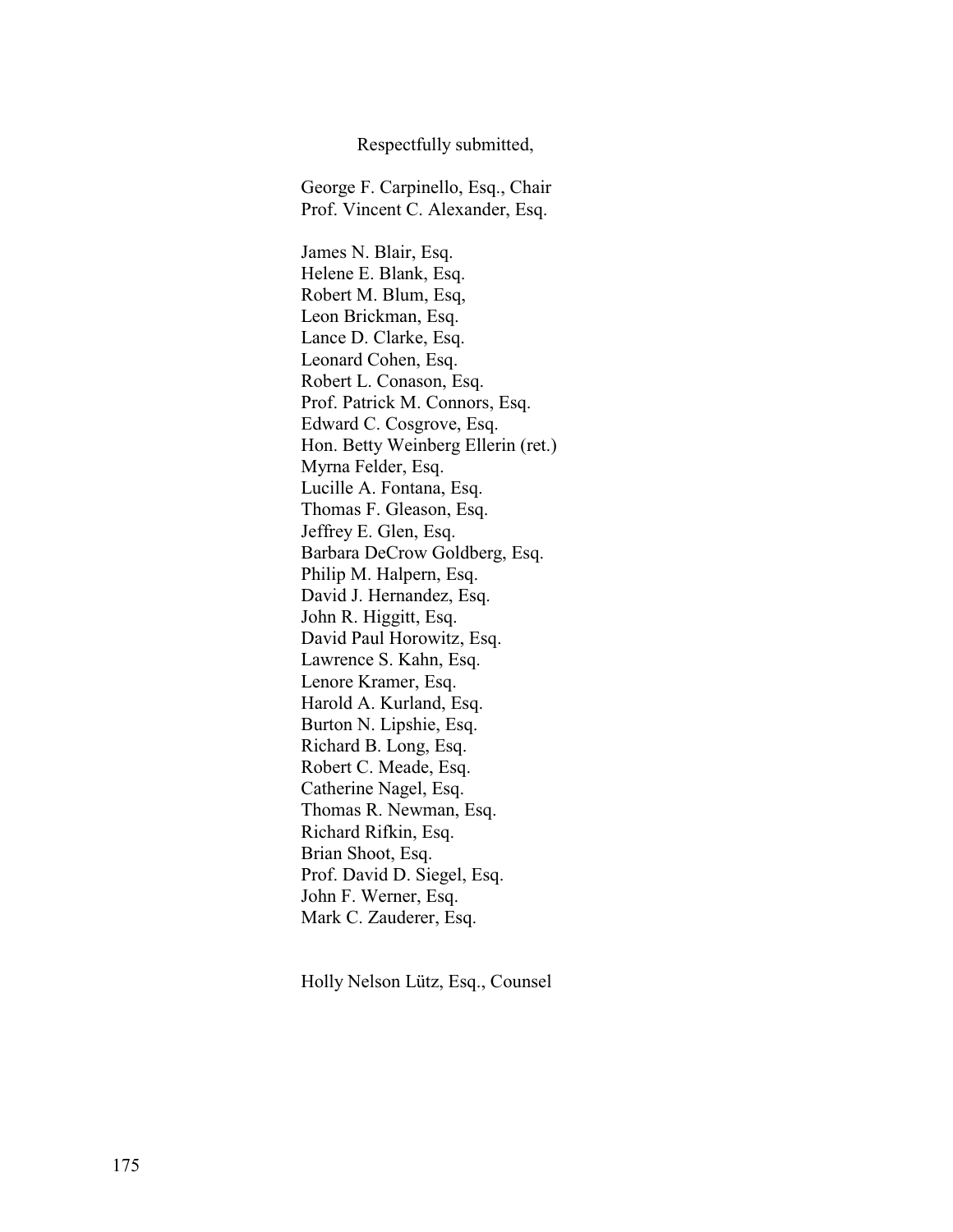# **X. APPENDIX of Recommended Forms**

Appendix A.: Order for the Partial Sealing of a File or Sealing of an Entire File

Appendix B.:

Stipulation and Order for the Production and Exchange of Confidential Information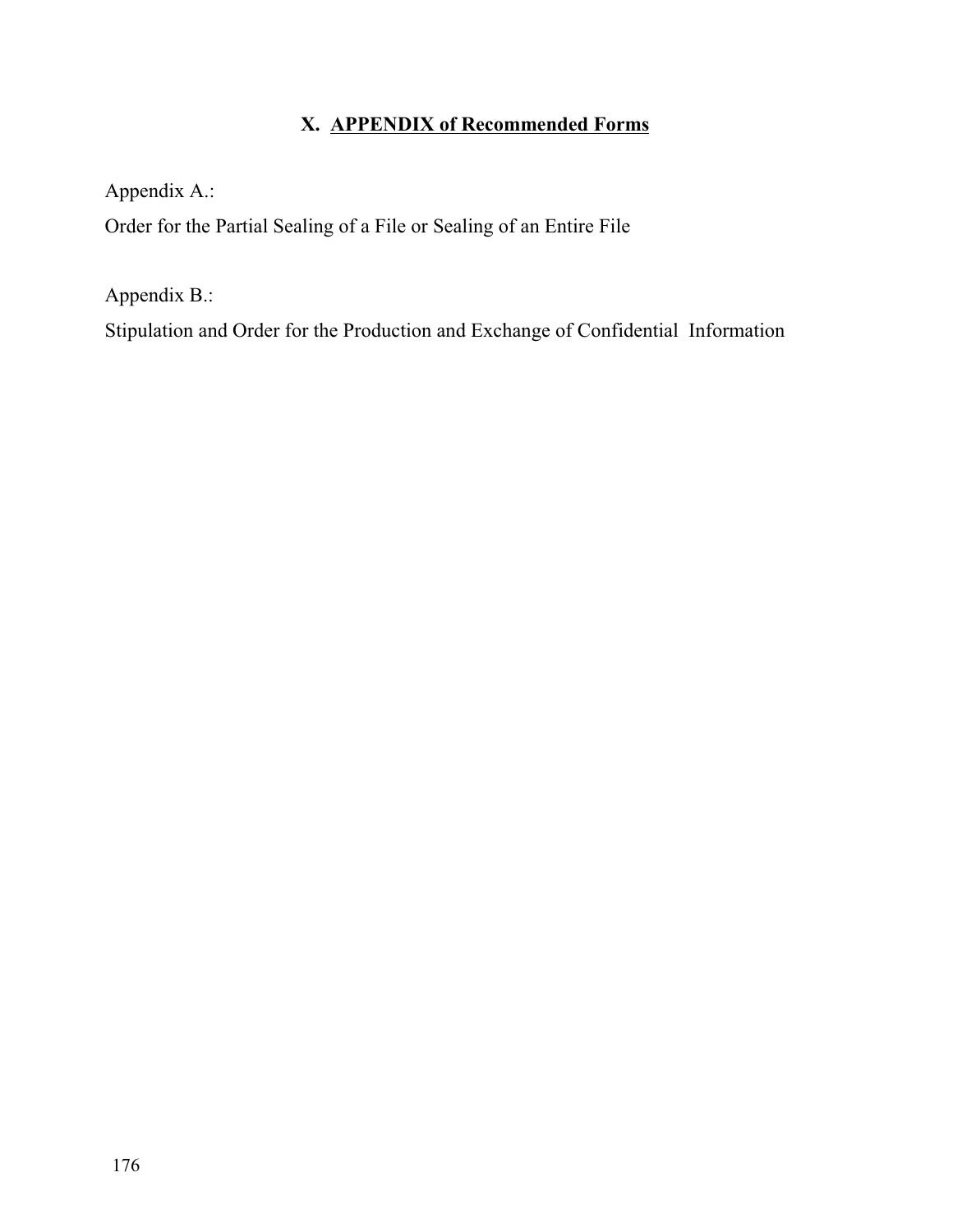Appendix A. Order for the Partial Sealing of a file or Sealing of an Entire File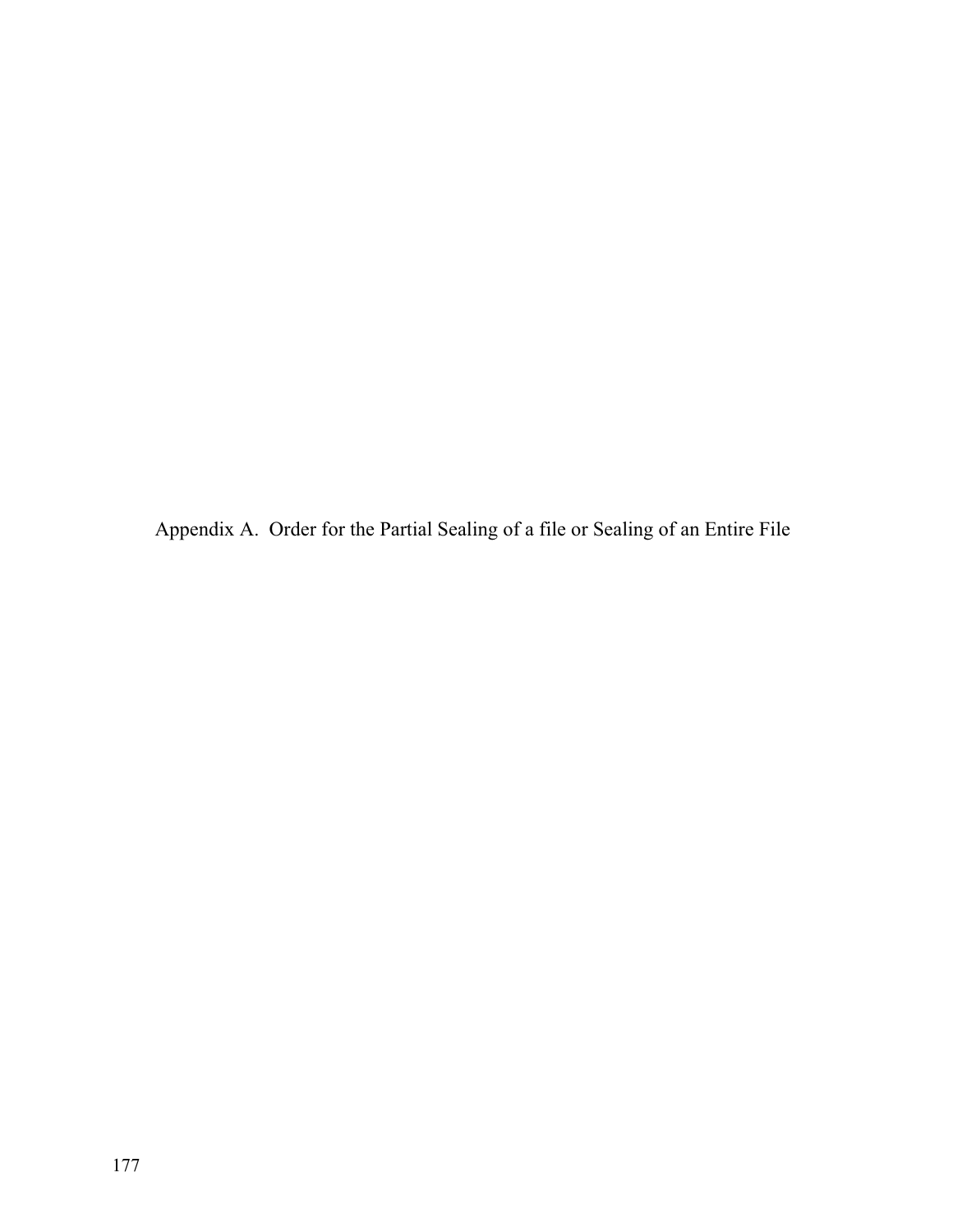# SUPREME COURT OF THE STATE OF NEW YORK COUNTY OF

\_\_\_\_\_\_\_\_\_\_\_\_\_\_\_\_\_\_\_\_\_\_\_\_\_\_\_\_\_\_\_\_\_\_\_\_\_\_\_\_\_\_\_\_,

Plaintiff,

- against - FILE

**\_\_\_\_\_\_\_\_\_\_\_\_\_\_\_\_\_\_\_\_\_\_\_\_\_\_\_\_\_\_\_\_\_\_\_\_\_\_\_\_\_\_**

Index No.

ORDER for the PARTIAL SEALING of a or the SEALING of an

ENTIRE FILE

Defendant.

This matter having come before the Court by application of

\_\_\_\_\_\_\_\_\_\_\_\_\_\_\_\_\_\_\_\_\_\_\_\_\_\_, for the entry of an order pursuant to CPLR NYCRR 216.1, and as explained in the accompanying memorandum opinion, the court, pursuant to and in accordance with 22 NYCRR 216.1, having determined that good cause exists for the sealing of papers contained in the file in this action and the grounds therefor having been specified, it is now,

[ ] ORDERED that the County Clerk is directed to seal the file in this action in its entirety upon service on him of a copy of this order; or, in the alternative, it is

[ ] ORDERED that the County Clerk is directed to seal in part the file in this action as to certain documents specified in the accompanying memorandum opinion and to separate these papers and to keep them separate from the balance of the file in this action; and it is further

ORDERED that thereafter, or until further order of the court, the County Clerk shall deny access to the said sealed file in its entirety or in part as specified above to anyone (other than the staff of the county clerk or the court) except for counsel of record for any party to this case, a party, and any representative of counsel of record for a party upon presentation to the County Clerk of written authorization from said counsel.

Dated: \_\_\_\_\_\_\_\_\_\_\_\_\_\_\_\_\_\_\_\_\_\_\_\_\_ ENTER: \_\_\_\_\_\_\_\_\_\_\_\_\_\_\_\_\_\_\_\_\_\_

J.S.C.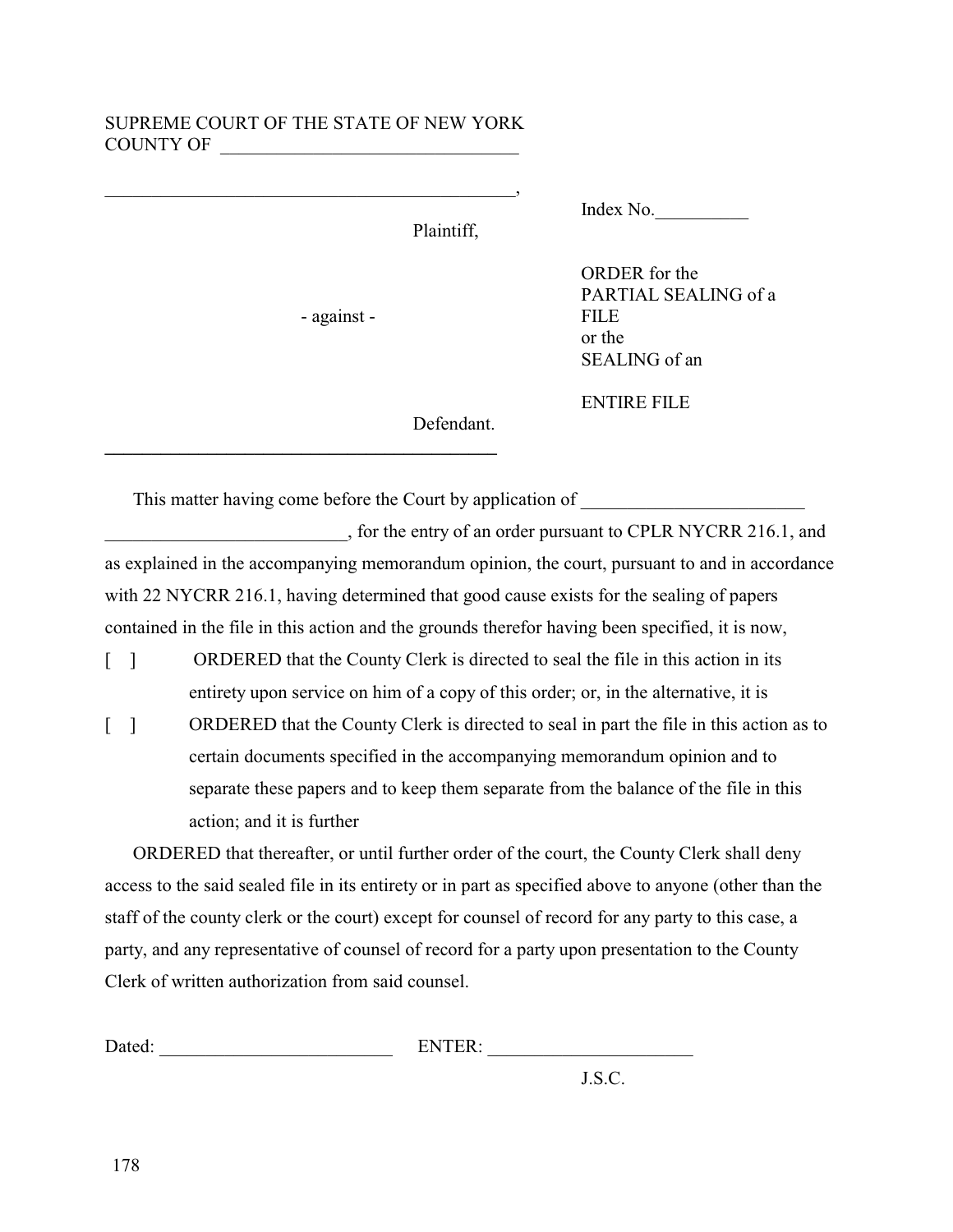Appendix B. Stipulation and Order for the Production and Exchange of Confidential Information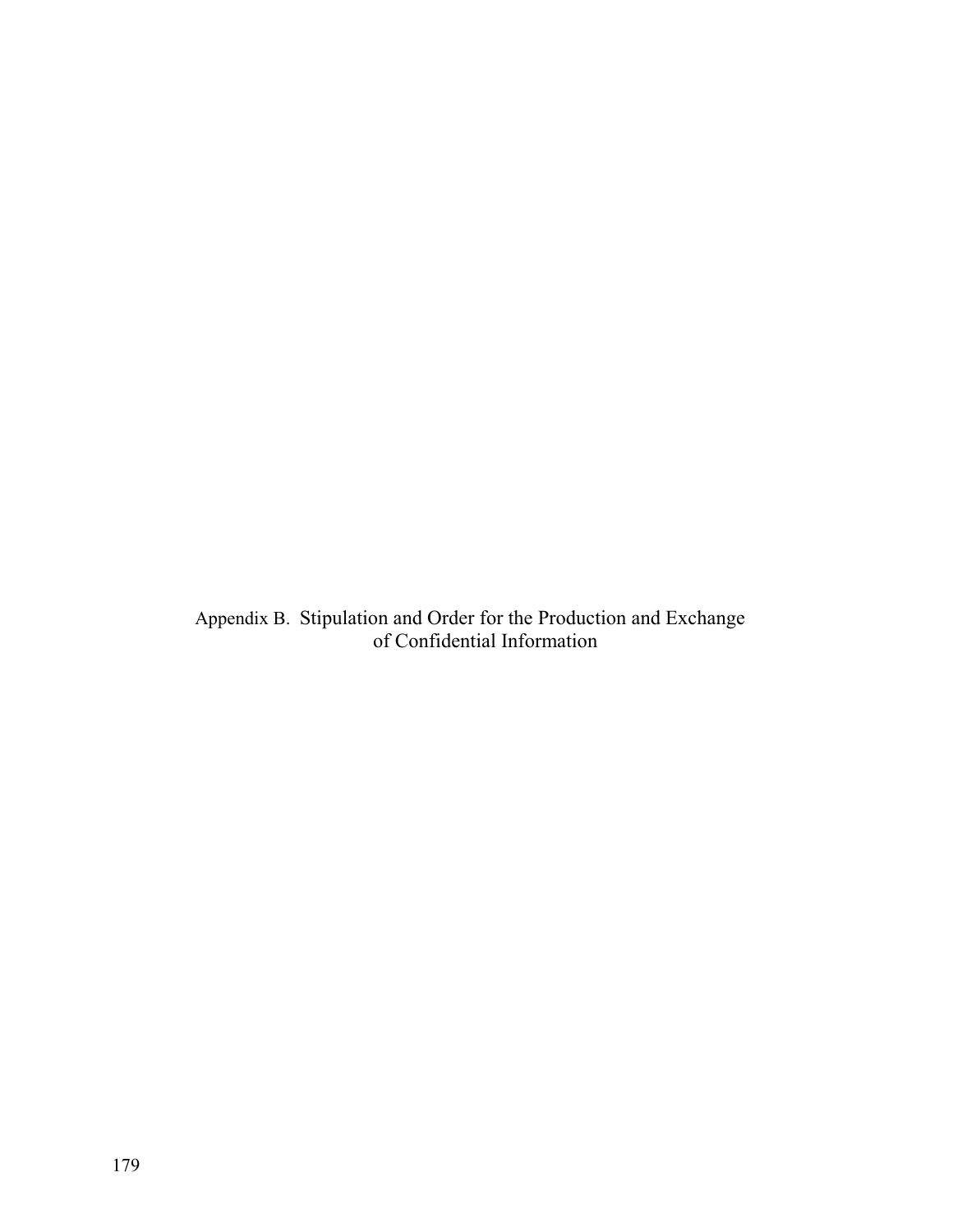## SUPREME COURT OF THE STATE OF NEW YORK COUNTY OF **\_\_\_\_\_\_\_\_\_\_\_\_\_\_\_\_\_\_\_\_\_\_\_\_\_\_\_\_\_\_\_\_**

\_\_\_\_\_\_\_\_\_\_\_\_\_\_\_\_\_\_\_\_\_\_\_\_\_\_\_\_\_\_\_\_\_\_\_\_\_\_\_\_\_\_\_\_,

Plaintiff,

**\_\_\_\_\_\_\_\_\_\_\_\_\_\_\_\_\_\_\_\_\_\_\_\_\_\_\_\_\_\_\_\_\_\_\_\_\_\_\_\_\_\_**

Index No.\_\_\_\_\_\_\_\_\_\_

STIPULATION and ORDER for the - against - PRODUCTION and EXCHANGE of CONFIDENTIAL

INFORMATION

Defendant.

This matter having come before the Court by stipulation of plaintiff,  $\qquad \qquad$ , and defendant, for the entry of a protective order pursuant to CPLR 3103(a), limiting the review, copying, dissemination and filing of confidential or proprietary documents and information to be produced by either party and their respective counsel or by any non-party in the course of discovery in this matter to the extent set forth below; and the parties, by, between and among their respective counsel, having stipulated and agreed to the terms set forth herein, and good cause having been shown;

IT IS hereby ORDERED that:

- 1. This Stipulation is being entered into to facilitate the production, exchange and discovery of documents and information that the parties agree merit confidential treatment (hereinafter the "**Documents**" or "**Testimony**").
- 2. Either party may designate Documents produced, or Testimony given, in connection with this action as "confidential," either by notation on the document, statement on the record of the deposition, written advice to the respective undersigned counsel for the parties hereto, or by other appropriate means.
- 3. As used herein:
	- (a) "Confidential Information" shall mean all Documents and Testimony, and all information contained therein, and other information designated by the parties as confidential, such as those that contain trade secrets or information that, if disclosed,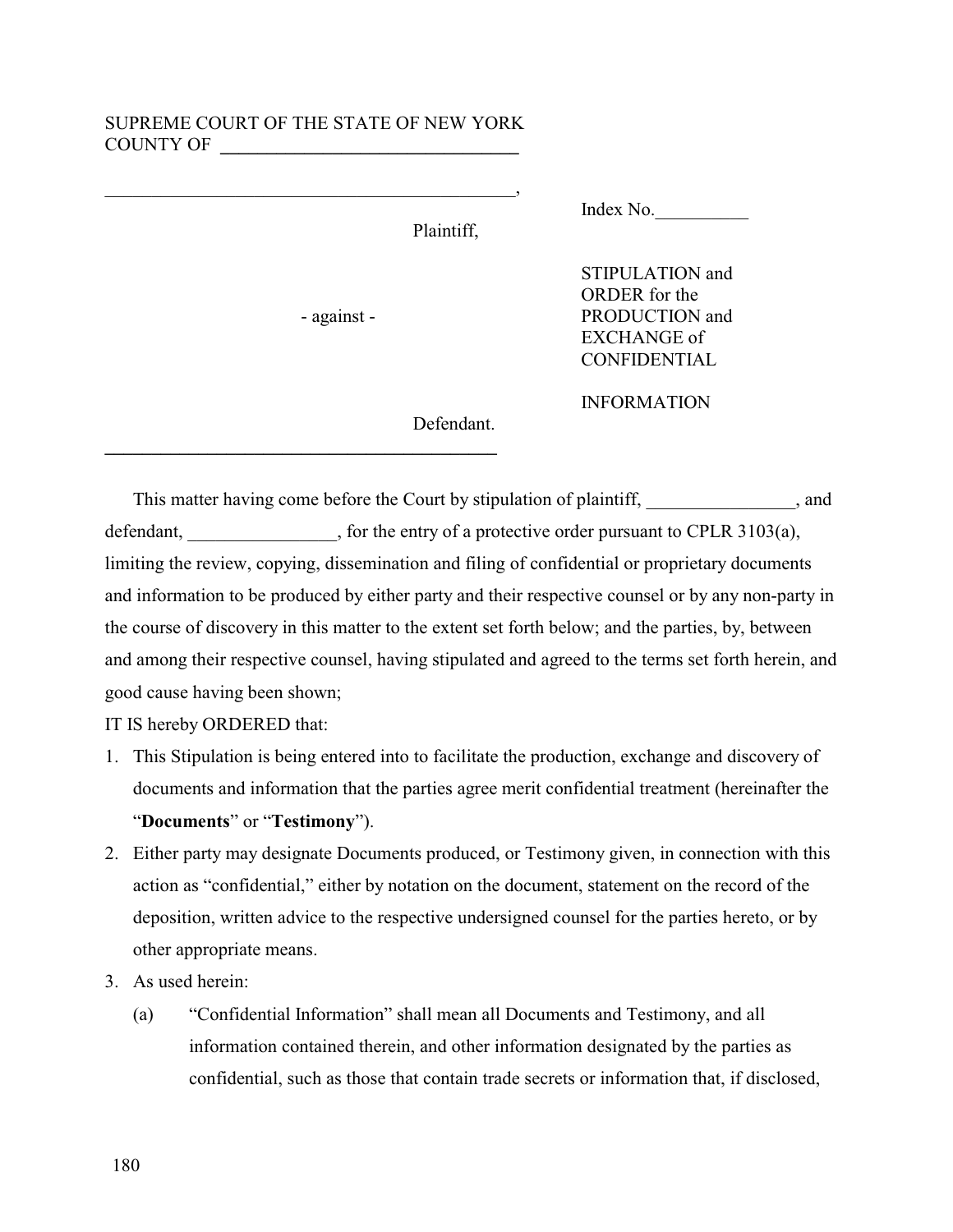are likely to cause a substantial economic injury to a commercial enterprise.

- (b) "Producing party" shall mean the parties to this action and any third-parties producing "Confidential Information" in connection with depositions, document production or otherwise, or the party asserting the confidentiality privilege, as the case may be.
- (c) "Receiving party" shall mean the party to this action or any non-party receiving "Confidential Information" in connection with depositions, document production or otherwise.
- 4. The Receiving party may, at any time, notify the Producing party that the Receiving party does not concur in the designation of a document or other material as Confidential Information. If the Producing party does not agree to declassify such document or material, the Receiving party may move before the Court for an order declassifying those documents or materials. If no such motion is filed, such documents or materials shall continue to be treated as Confidential Information. If such motion if filed, the documents or other materials shall be deemed Confidential Information unless and until the Court rules otherwise.
- 5. Except with the prior written consent of the Producing party or by Order of the Court, Confidential Information shall not be furnished, shown or disclosed to any person or entity except to:
	- a. personnel of plaintiff or defendant actually engaged in assisting in the preparation of this action for trial or other proceeding herein and who have been advised of their obligations hereunder;
	- b. counsel for the parties to this action and their associated attorneys, paralegals and other professional personnel (including support staff) who are directly assisting such counsel in the preparation of this action for trial or other proceeding herein, are under the supervision or control of such counsel, and who have been advised by such counsel of their obligations hereunder;
	- c. expert witnesses or consultants retained by the parties or their counsel to furnish technical or expert services in connection with this action or to give testimony with respect to the subject matter of this action at the trial of this action or other proceeding herein; provided, however, that such Confidential Information is furnished, shown or disclosed in accordance with paragraph 7 hereof;
	- d. the Court and court personnel, if filed in accordance with paragraph 12 hereof;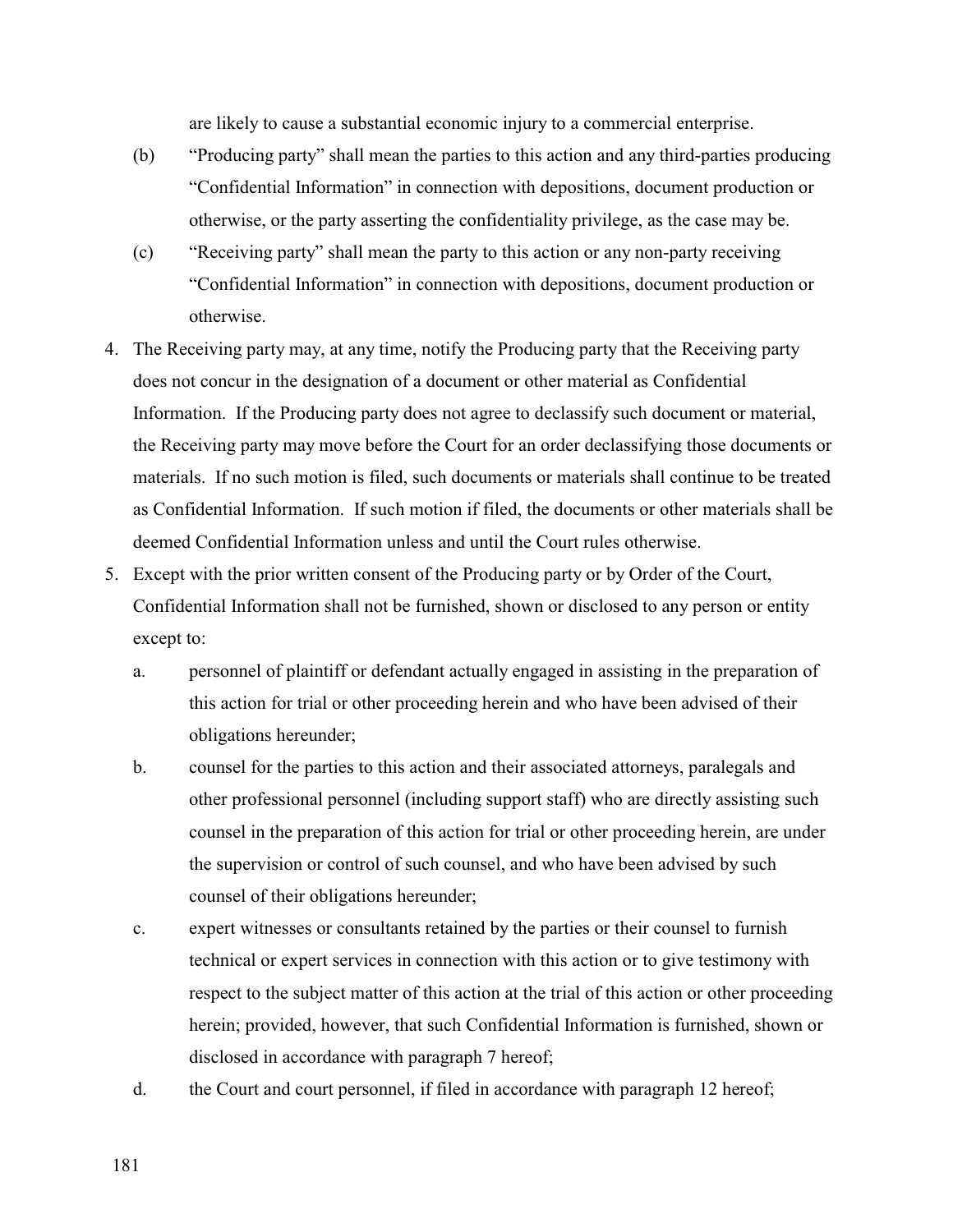- e. an officer before whom a deposition is taken, including stenographic reporters and any necessary secretarial, clerical or other personnel of such officer, if furnished, shown or disclosed in accordance with paragraph 10 hereof;
- f. trial and deposition witnesses, if furnished, shown or disclosed in accordance with paragraphs 9 and 10, respectively, hereof; and
- g. any other person agreed to by the parties.
- 6. Confidential Information shall be utilized by the Receiving party and its counsel only for purposes of this litigation and for no other purpose.
- 7. Before any disclosure of Confidential Information is made to an expert witness or consultant pursuant to paragraph 5(c) hereof, counsel for the Receiving party shall provide the expert's written agreement, in the form of Exhibit A attached hereto, to comply with and be bound by its terms. Counsel for the party obtaining the certificate shall supply a copy to counsel for the other party at the time of the disclosure of the information required to be disclosed by CPLR 3101(d), except that any certificate signed by an expert or consultant who is not expected to be called as a witness at trial is not required to be supplied.
- 8. All depositions shall presumptively be treated as Confidential Information and subject to this Stipulation during the deposition and for a period of fifteen (15) days after a transcript of said deposition is received by counsel for each of the parties. At or before the end of such fifteen day period, the deposition shall be classified appropriately.
- 9. Should the need arise for any of the parties to disclose Confidential Information during any hearing or trial before the Court, including through argument or the presentation of evidence, such party may do so only after taking such steps as the Court, upon motion of the disclosing party, shall deem necessary to preserve the confidentiality of such Confidential Information.
- 10. This Stipulation shall not preclude counsel for the parties from using during any deposition in this action any documents or information which have been designated as Confidential Information under the terms hereof. Any court reporter or deposition witness who is given access to Confidential Information shall, prior thereto, be provided with a copy of this Stipulation and shall execute the certificate annexed hereto. Counsel for the party obtaining the certificate shall supply a copy to counsel for the other party.
- 11. A party may designate as Confidential Information subject to this Stipulation any document, information or deposition testimony produced or given by any non-party to this case, or any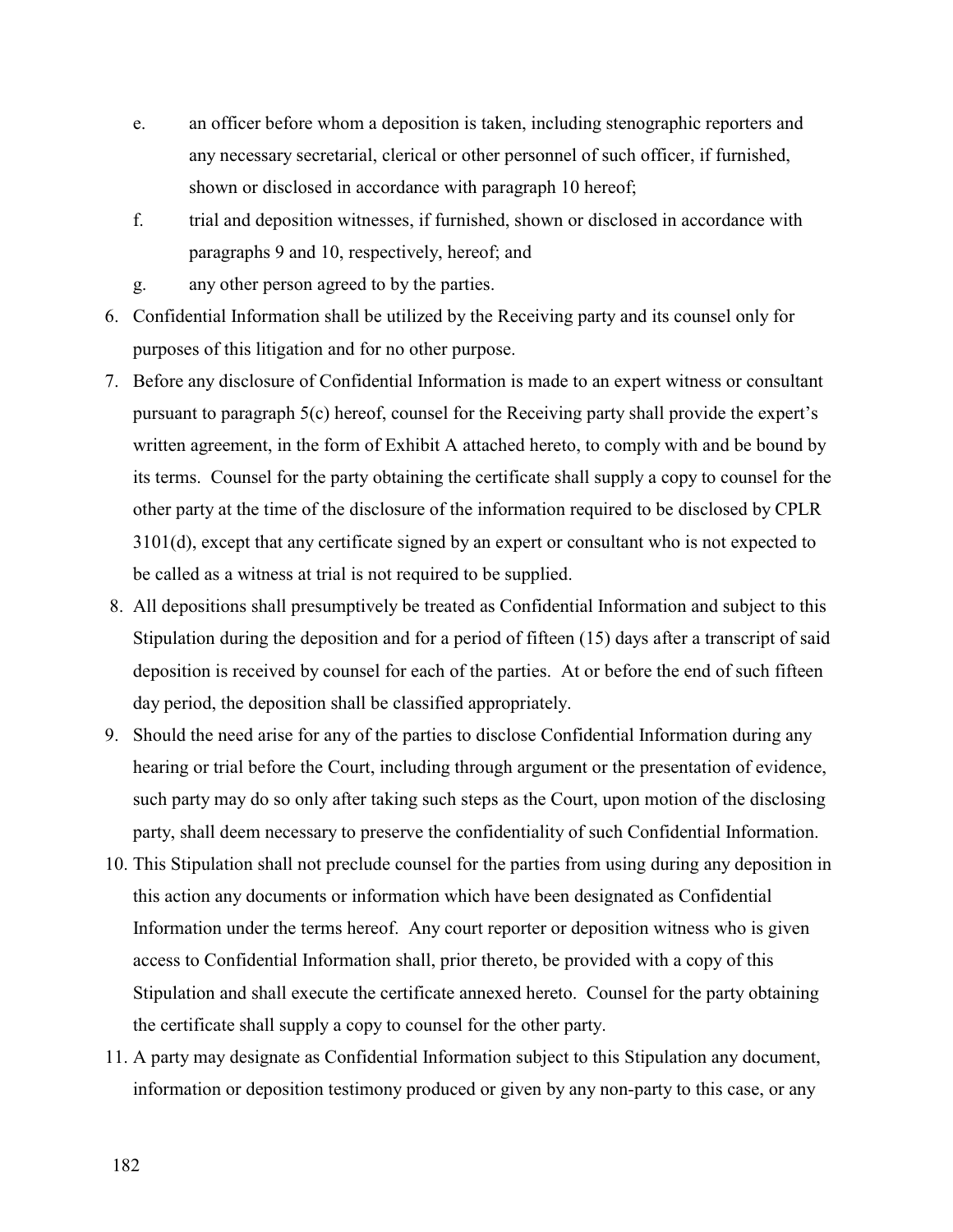portion thereof. In the case of Documents, designation shall be made by notifying all counsel in writing of those documents which are to be stamped and treated as such at any time up to fifteen (15) days after actual receipt of copies of those documents by counsel for the party asserting the confidentiality privilege. In the case of deposition Testimony, designation shall be made by notifying all counsel in writing of those portions which are to be stamped or otherwise treated as such at any time up to fifteen (15) days after the transcript is received by counsel for the party asserting the confidentiality privilege. Prior to the expiration of such fifteen (15) day period (or until a designation is made by counsel, if such designation is made in a shorter period of time), all such documents shall be treated as Confidential Information.

12. A party who seeks to file with the court any deposition transcripts, exhibits, answers to interrogatories, or other documents which have previously been designated as comprising or containing Confidential Information and any pleading, brief or memorandum which reproduces, paraphrases or discloses Confidential Information shall follow the procedure herein determined by the court and set forth below for the handling of documents so designated in the public file. Accordingly, the party(ies) shall EITHER:

(a) appear at a conference on  $(date)$  to obtain advance approval by court order for the filing of papers under seal in accordance with 22 NYCRR Part 216.1; OR

(b) file the papers under seal as part of a motion or application to the court whereby the court shall determine, concurrent with the decision on the motion or application to the court whether the papers shall remain under seal in accordance with 22 NYCRR 216.1.

(c) A redacted copy of papers filed under seal shall be filed in the public record.

(d) All papers filed under seal and the redacted copy shall prominently state on the front page that the papers are being filed pursuant to an Order allowing the filing under seal and the date of such Order.

- 13. Any person receiving Confidential Information shall not reveal or discuss such information to or with any person not entitled to receive such information under the terms hereof.
- 14. Any document or information that may contain Confidential Information that has been inadvertently produced without identification as to its "confidential" nature as provided in paragraphs 2 or 11 of this Stipulation, may be so designated by the party asserting the confidentiality privilege by written notice to the undersigned counsel for the Receiving party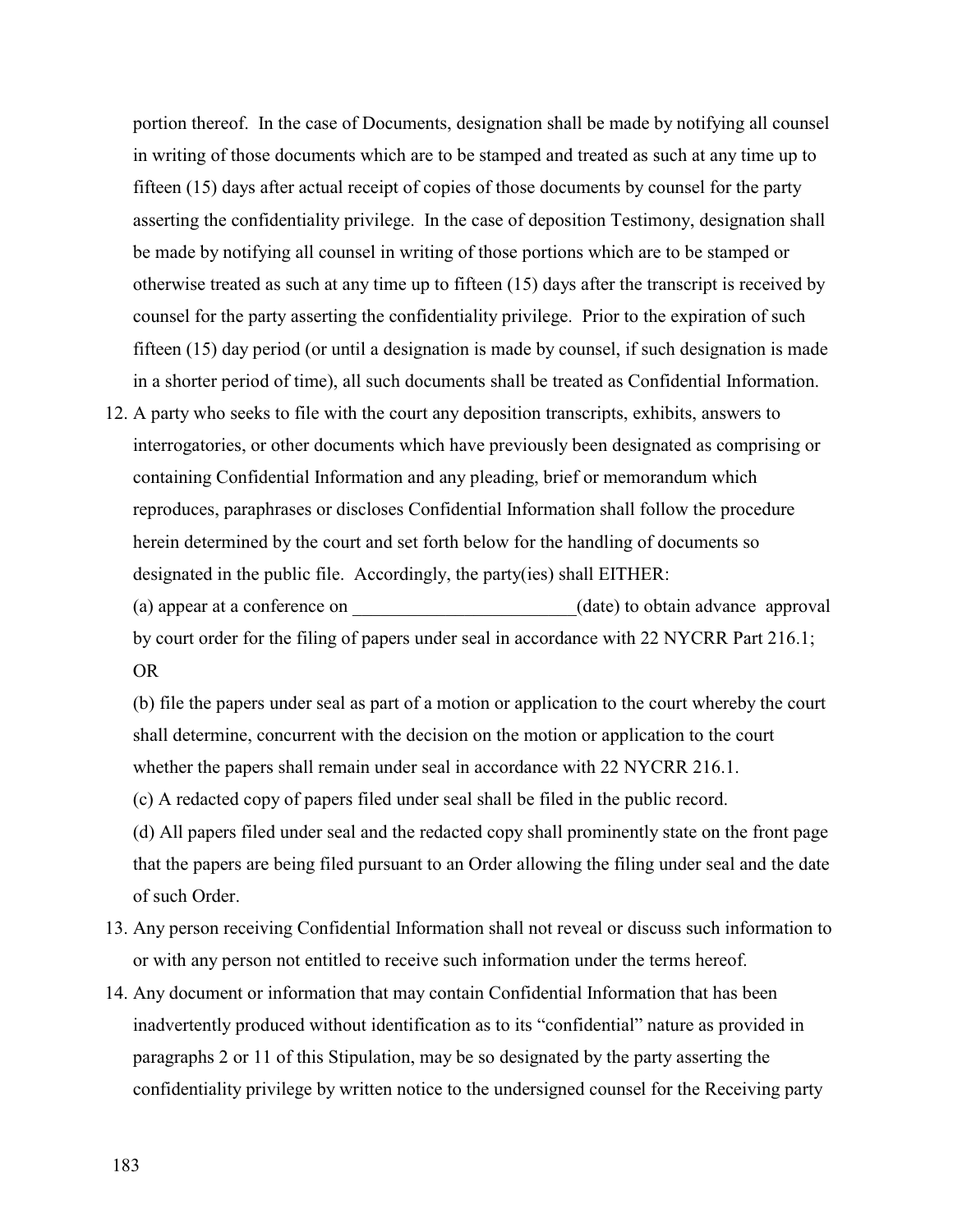identifying the document or information as "confidential" within a reasonable time following the discovery that the document or information has been produced without such designation.

- 15. Extracts and summaries of Confidential Information shall also be treated as confidential in accordance with the provisions of this Stipulation.
- 16. The production or disclosure of Confidential Information shall in no way constitute a waiver of each party's right to object to the production or disclosure of other information in this action or in any other action.
- 17. This Stipulation is entered into without prejudice to the right of either party to seek relief from, or modification of, this Stipulation or nay provisions thereof by properly noticed motion to the Court or to challenge any designation of confidentiality as inappropriate under the CPLR or other applicable law.
- 18. This Stipulation shall continue to be binding after the conclusion of this litigation except (a) that there shall be no restriction on documents that are used as exhibits in Court (unless such exhibits were filed under seal); and (b) that a party may seek the written permission of the Producing party or further order of the Court with respect to dissolution or modification of any provisions of the Stipulation. The provisions of this Stipulation shall, absent prior written consent of both parties, continue to be binding after the conclusion of this action.
- 19. Nothing herein shall be deemed to waive any privilege recognized by law, or shall be deemed an admission as to the admissibility in evidence of any facts or documents revealed in the course of disclosure.
- 20. Within sixty (60) days after the final termination of this litigation by settlement or exhaustion of all appeals, all Confidential Information produced or designated and all reproductions thereof shall be returned to the Producing party or shall be destroyed, at the option of the Producing party. In the event that any party chooses to destroy physical objects and documents, such party shall certify in writing within sixty (60) days of the final termination of this litigation that it has undertaken its best efforts to destroy such physical objects and documents, and that such physical objects and documents have been destroyed to the best of its knowledge. Notwithstanding anything to the contrary, counsel of record for the parties may retain one copy of documents constituting work product, a copy of pleadings, motion papers, discovery responses, deposition transcripts and deposition and trial exhibits.